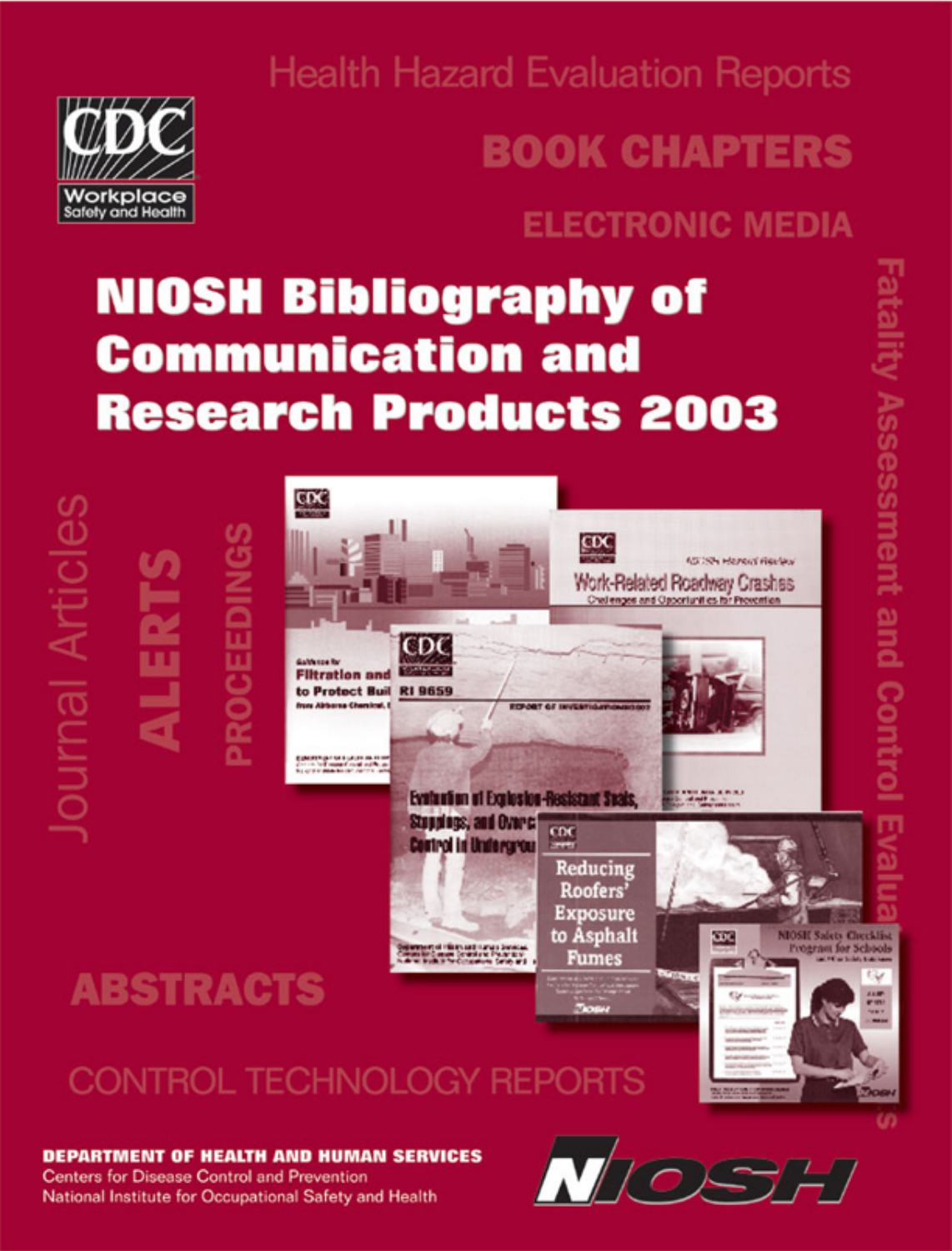## **NIOSH BIBLIOGRAPHY OF COMMUNICATION AND RESEARCH PRODUCTS**

### **2003**

A Listing of NIOSH Publications for Calendar Year 2003

Department of Health and Human Services Centers for Disease Control and Prevention National Institute for Occupational Safety and Health Washington, DC

April 2004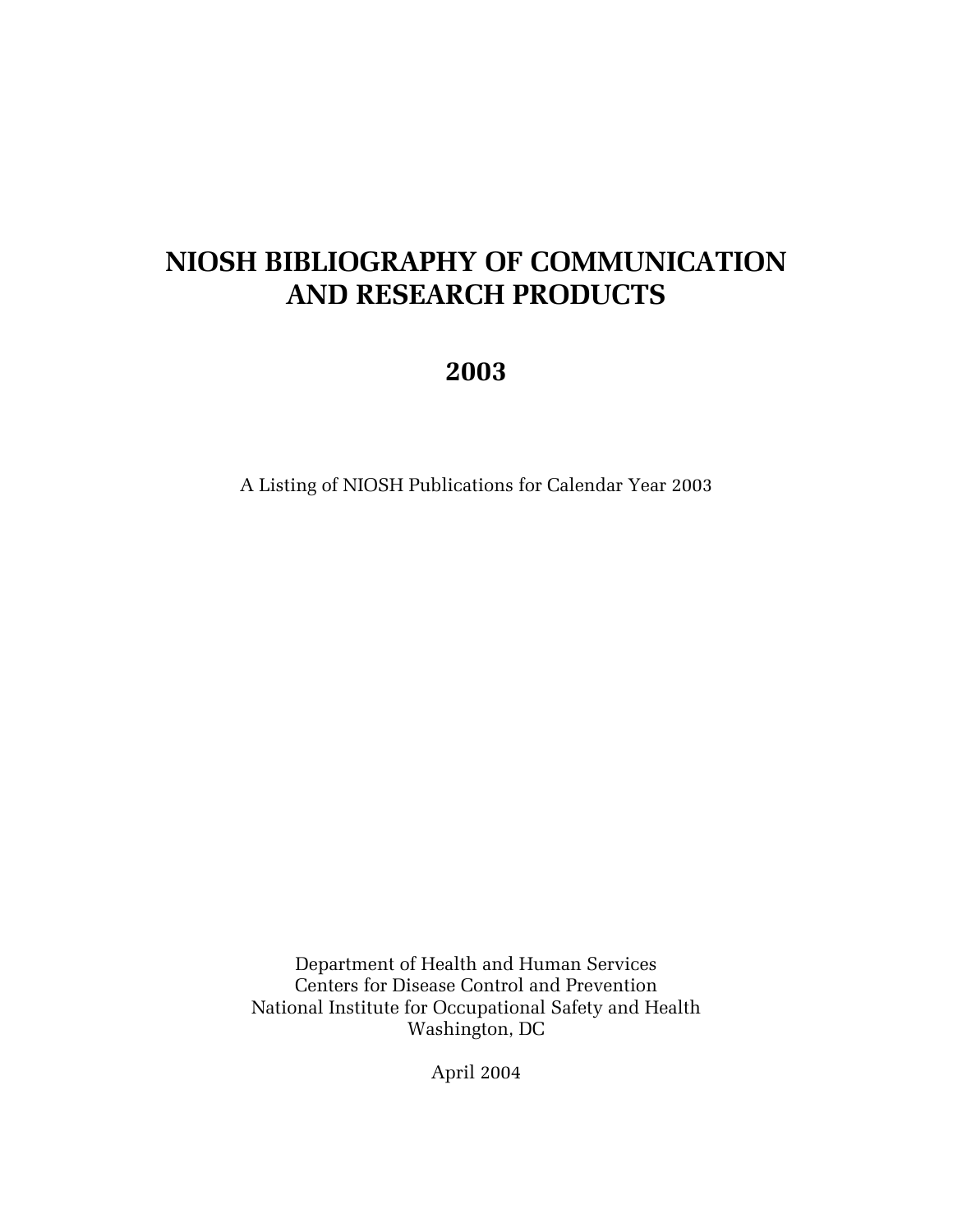#### **FOREWORD**

Publication of this bibliography both reflects and reinforces the NIOSH values of relevance, diversity, and quality as we strive to produce the best scientific information possible to maintain and improve safety and health at work. The information contained herein demonstrates the consistent commitment of NIOSH and our partners to all workers as they face challenges to be safe and healthy while contributing to our nation's productivity. Please explore these products further and distribute them freely in workplaces and to our colleagues in the occupational health and safety community.

Ploward

John Howard, M.D. Director, National Institute for Occupational Safety and Health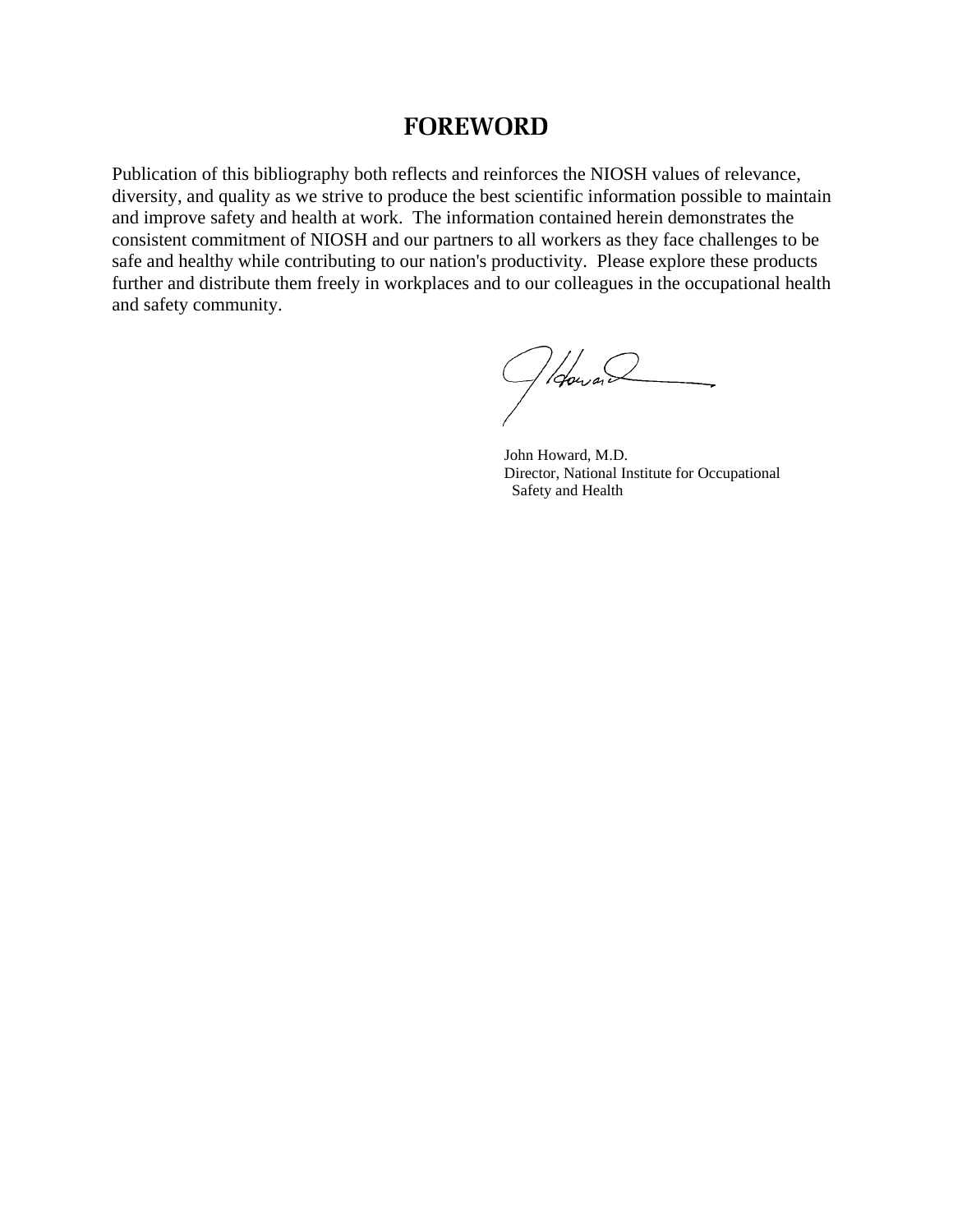### **CONTENTS**

| $\mathbf{I}$ . |                                                                     |
|----------------|---------------------------------------------------------------------|
| II.            |                                                                     |
| Ш.             |                                                                     |
| IV.            |                                                                     |
| V.             |                                                                     |
| VI.            |                                                                     |
|                | VII. Fire Fighter Fatality Investigation and Prevention Reports  77 |
|                |                                                                     |
| IX.            |                                                                     |
| <b>X.</b>      |                                                                     |
| XI.            | National Occupational Research Agenda (NORA) Index  145             |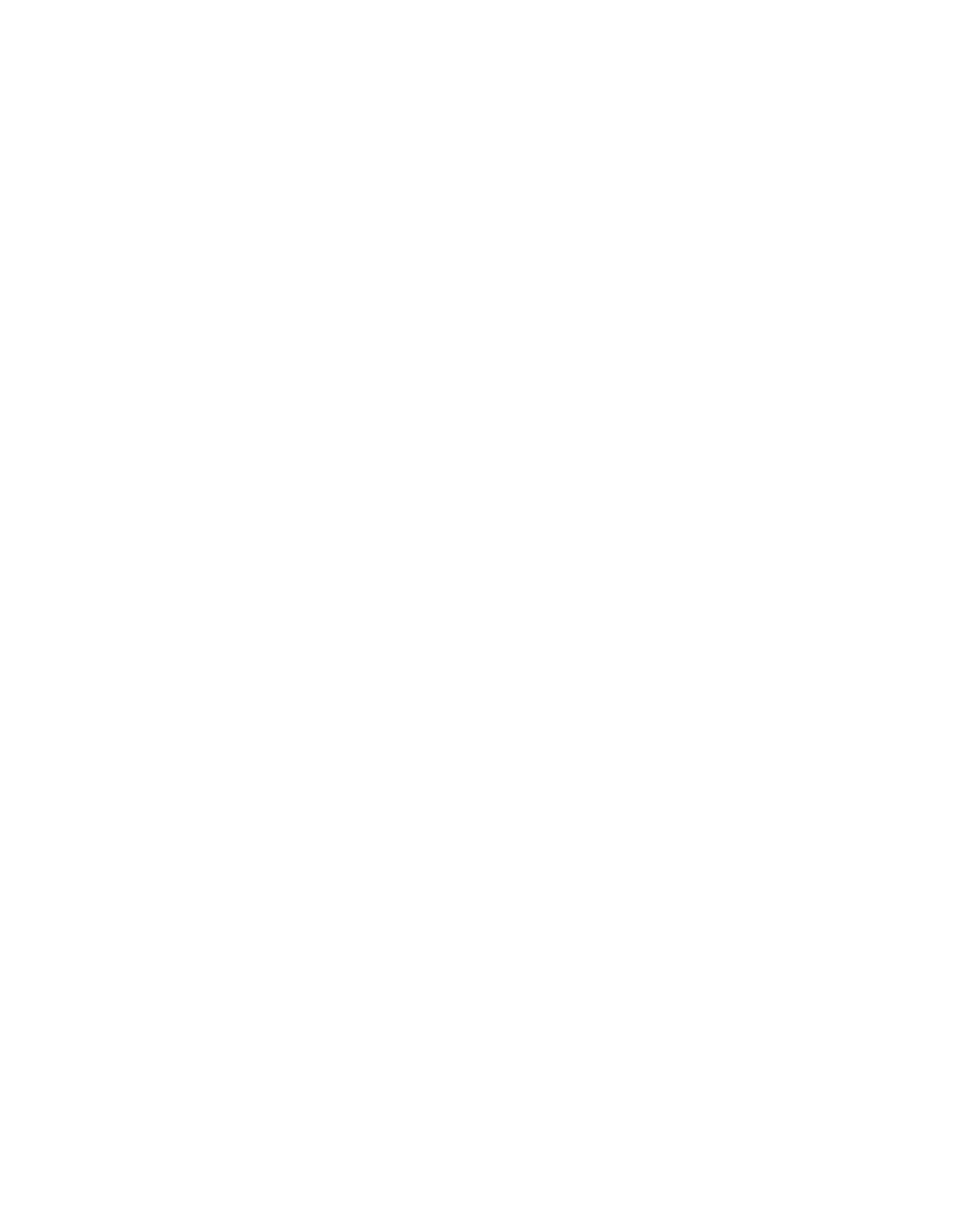#### **I. JOURNAL ARTICLES**

**0001.** Abbott RD, Ross G, White LR, Sanderson WT, Burchfiel CM, Kashon M, Sharp DS, Masaki KH, Curb JD, Petrovich H [2003]. Environmental, life-style, and physical precursors of clinical Parkinson's disease: recent findings from the Honolulu-Asia aging study. J Neurol 250(Suppl 3):III/30–III/39.

**0002.** Allen CT, Peden-Adams MM, EuDaly J, Keil DE [2003]. Subchronic exposure to ellagic acid impairs cytotoxic T-cell function and suppresses humoral immunity in mice. Immunopharmacol Immunotoxicol 25(3):409–422.

**0003.** Antonini J, Lewis A, Roberts J, Whaley D [2003]. Pulmonary effects of welding fumes: review of worker and experimental animal studies. Am J Ind Med 43(4):350–360. *NORA: Environment and Workforce: Mixed Exposures*

**0004.** Antonini JM, Roberts JR, Taylor MD, Yin X, Stone S, Moseley A, Ma JK, Frazer DG, Castranova V, Ma JY [2003]. Effect of asphalt fume inhalation exposure at simulated road paving conditions prior to bacterial infection on lung defense responses in rats. Inhal Toxicol 15(13):1347–1368.

*NORA: Environment and Workforce: Mixed Exposures*

**0005.** Ashley K [2003]. Analytical instrument performance criteria: field-portable spectroscopy. Appl Occup Env Hyg 18(1):10–15. *NORA: Tools and Approaches: Exposure Assessment Methods*

**0006.** Ashley K [2003]. Developments in electrochemical sensors for occupational and environmental health applications. J Hazard Mater 102(1):1–12. *NORA: Tools and Approaches: Exposure Assessment Methods*

**0007.** Ashley K, Howe AM, Demange M, Nygren O [2003]. Sampling and analysis considerations for the determination of hexavalent chromium in workplace air. J Environ Monit 5(5):707–716. *NORA: Tools and Approaches: Exposure Assessment Methods*

**0008.** Attfield MD, Kuempel ED [2003]. Commentary: pneumoconiosis, coalmine dust and the PFR. Ann Occup Hyg 47(7):525–529.

**0009.** B'Hymer C, Cheever KL, Butler MA, Brown KK [2003]. Procedure for the quantification of the biomarker (2-methoxyethoxy)acetic acid in human urine samples. J Chromatogr B 795(1):145–150. *NORA: Tools and Approaches: Exposure Assessment Methods*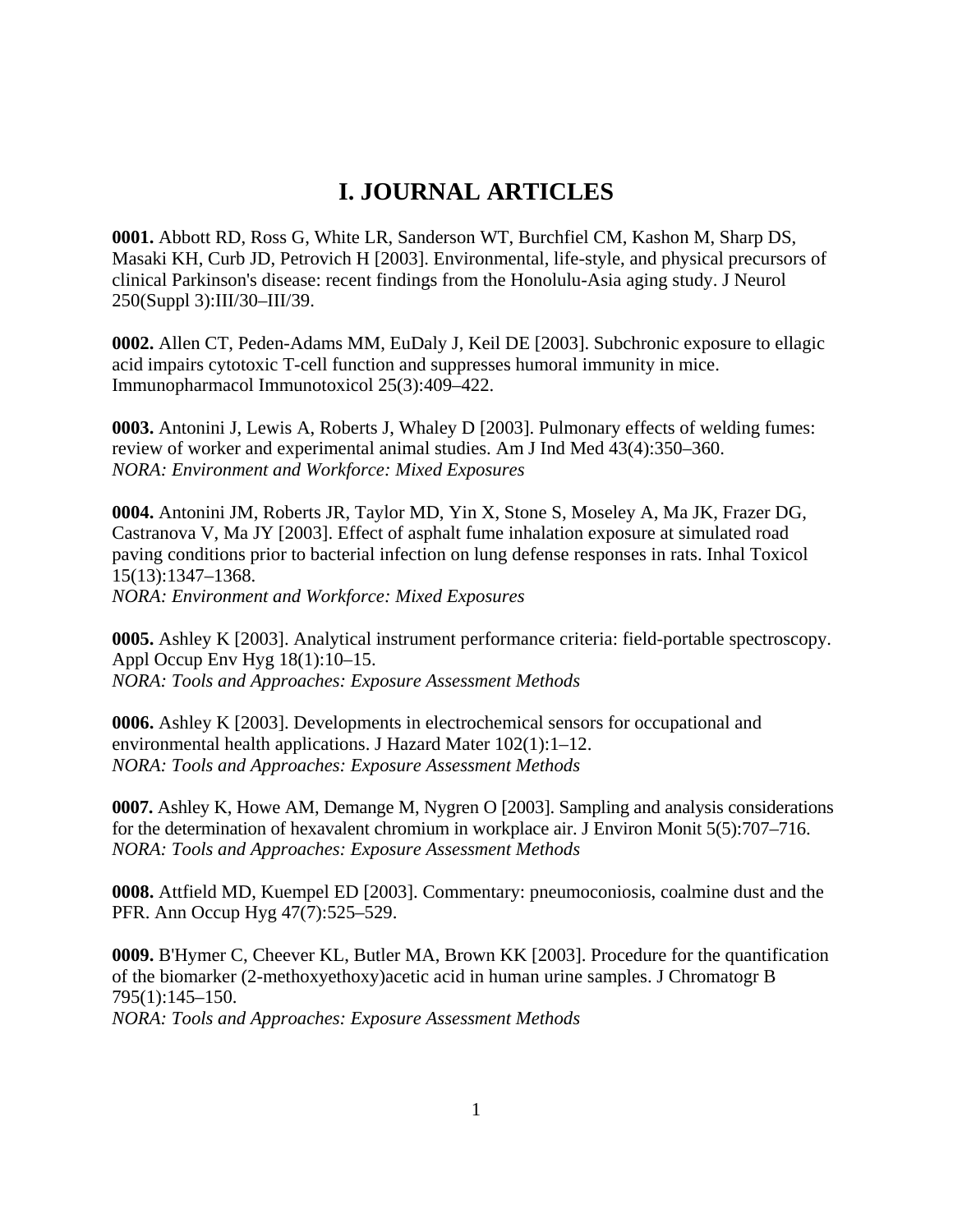**0010.** Bailer AJ, Bena JF, Stayner LT, Halperin WE, Park RM [2003]. External cause-specific summaries of occupational fatal injuries: part I—an analysis of rates. Am J Ind Med 43(3):237–250. *NORA: Tools and Approaches: Risk Assessment Methods*

**0011.** Bailer AJ, Bena JF, Stayner LT, Halperin WE, Park RM [2003]. External cause-specific summaries of occupational fatal injuries: part II—an analysis of years of potential life lost. Am J Ind Med 43(3):251–261.

*NORA: Tools and Approaches: Risk Assessment Methods*

**0012.** Bajpayee TS, Bhatt SK, Rehak TR, Mowrey GL, Ingram DK [2003]. Fatal accidents due to flyrock and lack of blast area security and working practices in mining. J Mines Met Fuels 51(11/12):344–350.

*NORA: Tools and Approaches: Control Technology and Personal Protective Equipment*

**0013.** Balmes J, Becklake M, Blanc P, Henneberger P, Kreiss K, Mapp C, Milton D, Schwartz D, Toren K, Viegi G [2003]. American Thoracic Society Statement: occupational contribution to the burden of airway disease. Am J Respir Crit Care Med 167(5):787–797.

**0014.** Bell JL, Helmkamp JC [2003]. Non-fatal injuries in the West Virginia logging industry: using workers' compensation claims to assess risk from 1995 through 2001. Am J Ind Med 44(5):502–509.

*NORA: Tools and Approaches: Intervention Effectiveness Research*

**0015.** Bell JL, MacDonald LA [2003]. Hand lacerations and job design characteristics in linepaced assembly. J Occup Environ Med 45(8):848–856.

**0016.** Bennett JS, Crouch KG, Shulman SA [2003]. Control of wake-induced exposure using an interrupted oscillating jet. Am Ind Hyg Assoc J 64(1):24–29. *NORA: Tools and Approaches: Control Technology and Personal Protective Equipment*

**0017.** Bennett JS, Feigley CE, Khan J, Hosni MH [2003]. Comparison of emission models with computational fluid dynamic simulation and a proposed improved model. Am Ind Hyg Assoc J 64(6):739–754.

*NORA: Tools and Approaches: Control Technology and Personal Protective Equipment*

**0018.** Bernstein DI, Biagini RE, Karnani R, Hamilton R, Murphy K, Bernstein C, Arif SA, Berendts B, Yeang HY [2003]. *In vivo* sensitization to purified Hevea brasiliensis proteins in health care workers sensitized to natural rubber latex. J Allergy Clin Immunol 111(3):610–616.

**0019.** Bernstein D, Karnani R, Biagini R, Berstein C, Murphy K, Berendts B, Bernstein J, Bernstein I [2003]. Clinical and occupational outcomes in health care workers with natural rubber latex allergy. Ann Allergy Asthma Immun 90(2):209–213.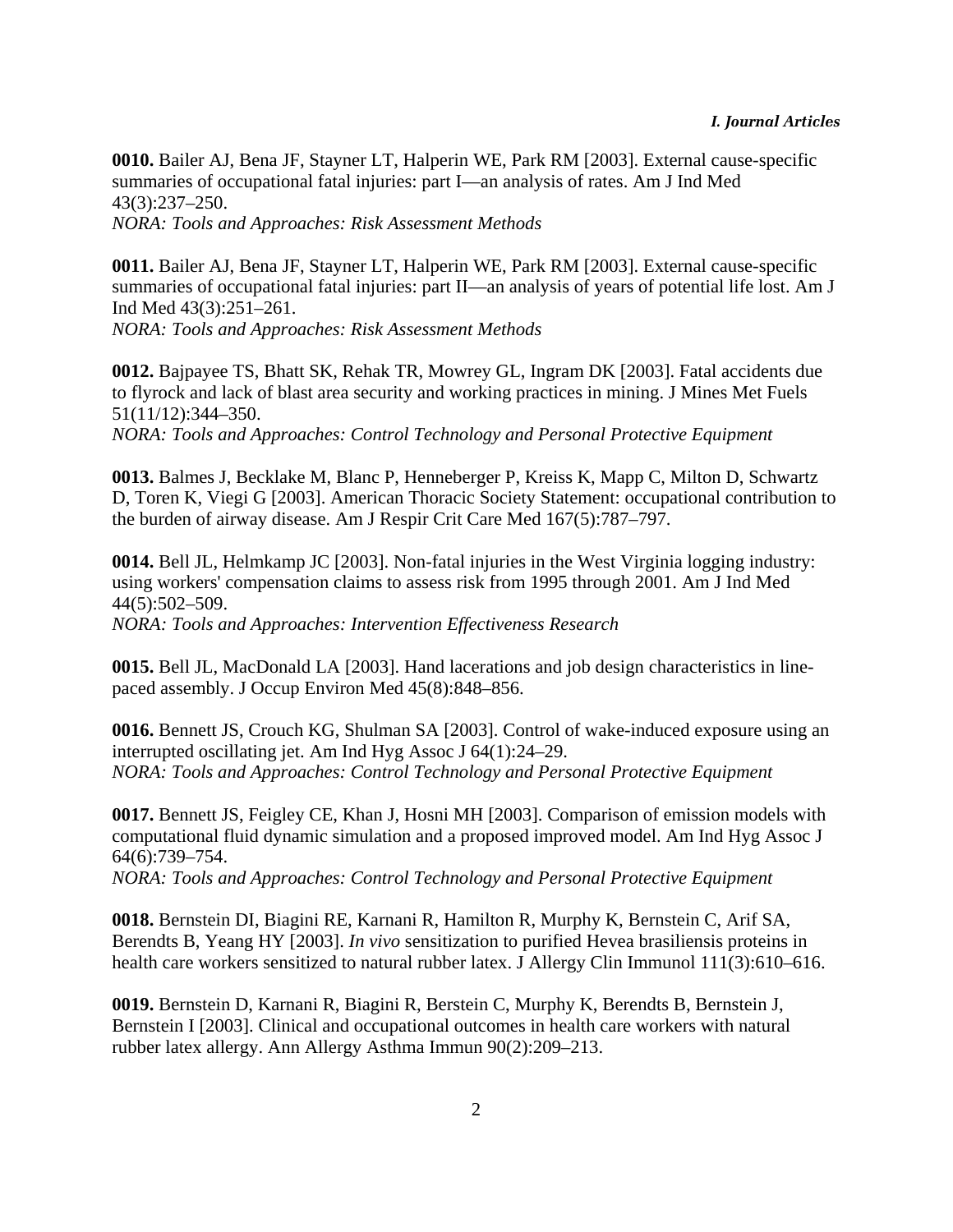**0020.** Biagini RE, Schlottmann SA, Sammons DL, Smith JP, Snawder JC, Striley CAF, MacKenzie BA, Weissman DN [2003]. Method for simultaneous measurement of antibodies to 23 pneumococcal capsular polysaccharides. Clin Diagn Lab Immunol 10(5):744–750.

**0021.** Boeniger MF, Ahlers HW [2003]. Federal government regulation of occupational skin exposure in the USA. Int Arch Occup Environ Health 76(5):387–399. *NORA: Disease and Injury: Allergic and Irritant Dermatitis*

**0022.** Boland PJ, Singh H [2003]. A birth-process approach to Moranda's geometric softwarereliability model. IEEE Trans Reliab 52(2):168–174.

**0023.** Brevard TA, Calvert GM, Blondell JM, Mehler LN [2003]. Acute occupational disinfectant-related illness among youth, 1993–1998. Environ Health Perspect 111(13):1654–1659.

**0024.** Brown KK, Cheever KL, Butler MA, Shaw PB, McLaurin JL [2003]. Synthesis characterization and use of 2-[(2H9)butoxy]acetic acid and 2-(3-methylbutoxy)acetic acid as an internal standard and an instrument performance surrogate respectively for the gas chromatographic-mass spectrometric determination of 2-butoxyacetic acid a human metabolite of 2-butoxyethanol. J Chromatogr B 792(2):153–166. *NORA: Tools and Approaches: Exposure Assessment Methods*

**0025.** Calvert GM, Mehler LN, Rosales R, Baum L, Thomsen C, Male D, Shafey O, Das R, Lackovic M, Arvizu E [2003]. Acute pesticide-related illnesses among working youths, 1988–1999. Am J Public Health 93(4):605–610.

**0026.** Calvert GM, Rice FL, Boiano JM, Sheehy JW, Sanderson WT [2003]. Occupational silica exposure and risk of various diseases: an analysis using death certificates from 27 states of the United States. Occup Environ Med 60(2):122–129. *NORA: Tools and Approaches: Control Technology and Personal Protective Equipment*

**0027.** Carbone L, Nicolaysen PH, Matsumiya L [2003]. In case of investigator burnout . . . . Lab Anim 32(1):21–23.

**0028.** Cawley JC [2003]. Electrical accidents in the mining industry, 1990–1999. IEEE Trans Ind Appl 39(6):1570–1577. *NORA: Tools and Approaches: Control Technology and Personal Protective Equipment*

**0029.** Cawley JC, Homce GT [2003]. Occupational electrical injuries in the United States, 1992–1998, and recommendations for safety research. J Saf Res 34(3):241–248.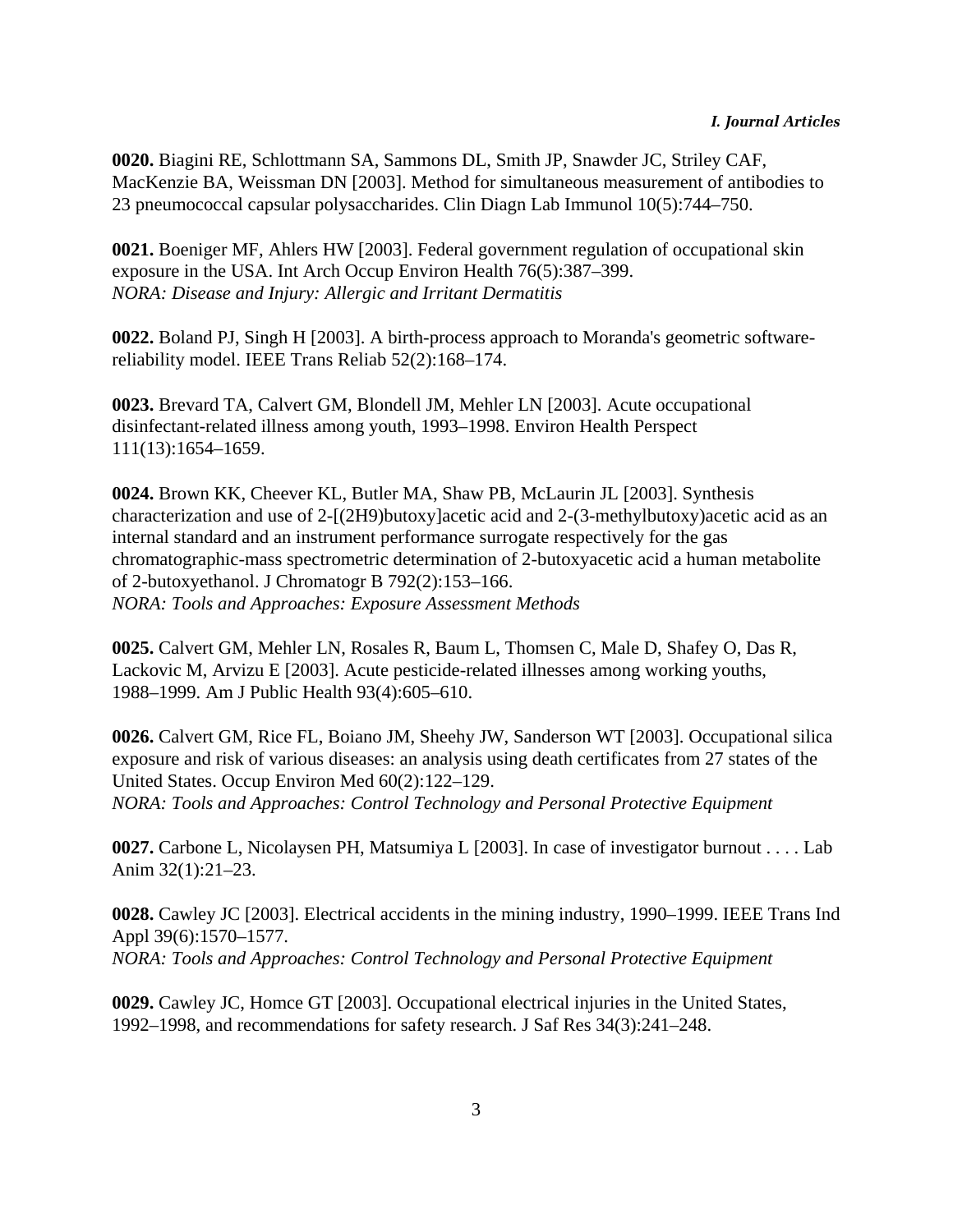**0030.** Chen CP, Boeniger MF, Ahlers HW [2003]. Use of dermal LD50 as a criterion for skin notation (letter to the editor). Appl Occup Env Hyg 18(3):154–155. *NORA: Disease and Injury: Allergic and Irritant Dermatitis*

**0031.** Chen F, Castranova V, Li Z, Karin M, Shi X [2003]. Inhibitor of nuclear factor  $\kappa$ B kinase deficiency enhances oxidative stress and prolongs c-Jun NH2-terminal kinase activation induced by arsenic. Cancer Res 63(22):7689–7693.

**0032.** Curwin BD, Hein MJ, Sanderson WT, Nishioka M, Buhler W [2003]. Acephate exposure and decontamination on tobacco harvesters' hands. J Expo Anal Environ Epidemiol 13(3):203–210.

**0033.** Doney B, Greskevitch M, Middendorf P, Groce D [2003]. Which substances prompt respirator use? J Int Soc Respir Prot 20(3–4):125–135.

**0034.** Dong RG, McDowell TW, Welcome DE, Smutz WP, Schopper AW, Warren C, Wu JZ, Rakheja S [2003]. On-the-hand measurement methods for assessing effectiveness of antivibration gloves. Int J Ind Ergon 32(4):283–298. *NORA: Disease and Injury: Musculoskeletal Disorders*

**0035.** Dong RG, Rakheja S, Smutz WP, Schopper AW, Caporali SA [2003]. Dynamic characterization of instrumented handle and palm-adapter used for assessment of vibration transmissibility of gloves. J Test Eval 31(3):234–246. *NORA: Disease and Injury: Musculoskeletal Disorders*

**0036.** Dowdy J, Brower S, Miller MR [2003]. Acetaminophen exhibits weak antiestrogenic activity in human endometrial adenocarcinoma (Ishikawa) cells. Toxicol Sci 72(1):57–65. *NORA: Disease and Injury: Fertility and Pregnancy Abnormalities*

**0037.** Drake PL, Lawryk NJ, Ashley K, Sussell AL, Hazelwood KJ, Song R [2003]. Evaluation of two portable lead-monitoring methods at mining sites. J Hazard Mater 102(1):29–38. *NORA: Tools and Approaches: Exposure Assessment Methods*

**0038.** Dubaniewicz TH, Cashdollar KL, Green GM [2003]. Continuous wave laser ignition thresholds of coal dust clouds. J Laser Appl 15(3):184–191. *NORA: Tools and Approaches: Control Technology and Personal Protective Equipment*

**0039.** Dunning K, LeMasters G, Levin L, Bhattacharya A, Alterman T, Lordo K [2003]. Falls in workers during pregnancy: risk factors, job hazards, and high risk occupations. Am J Ind Med 44(6):664–672.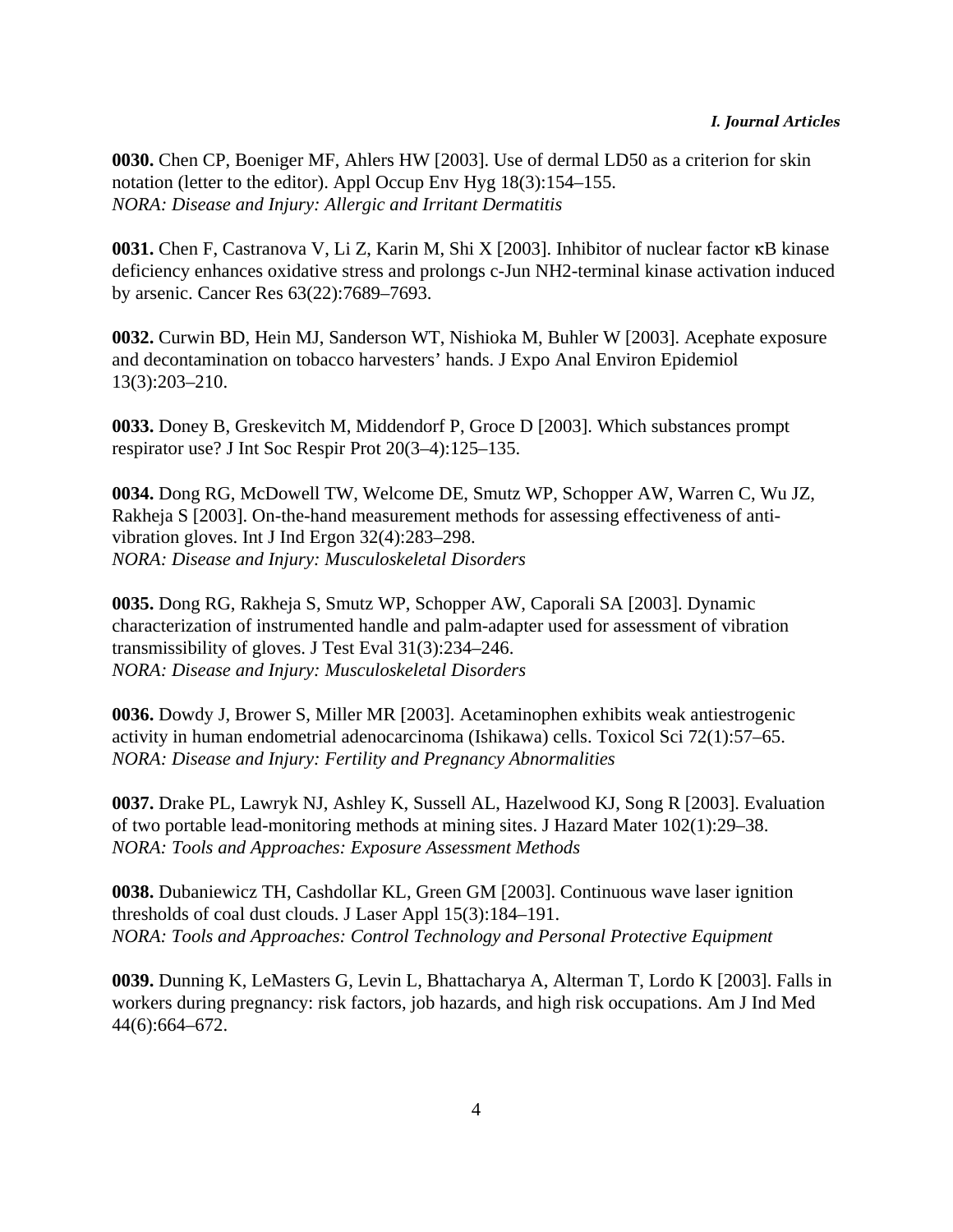**0040.** Dunn KH, Shulman SA, Earnest GS, Hall RM, McCammon JB, McCleery RE [2003]. Carbon monoxide and houseboats: an evaluation of a stack exhaust system to reduce poisonings associated with generator exhaust. Prof Saf 48(11):47–57.

**0041.** Dyke KV, Patel S, Vallyathan V [2003]. Lucigenin chemiluminescence assay as an adjunctive tool for assessment of various stages of inflammation: a study of quiescent inflammatory cells. J Biosci 28(1):115–119. *NORA: Environment and Workforce: Mixed Exposures*

**0042.** Echt A, Sieber K, Jones E, Schill D, Lefkowitz D, Sugar J, Hoffner K [2003]. Control of respirable dust and crystalline silica from breaking concrete with a jackhammer. Appl Occup Env Hyg 18(7):491–495. *NORA: Tools and Approaches: Control Technology and Personal Protective Equipment*

**0043.** Edelman P, Osterloh J, Pirkle J, Caudill SP, Grainger J, Jones R, Blount B, Calafat A, Turner W, Feldman D, Baron S, Bernard B, Lushniak BD, Kelly K, Prezant D [2003]. Biomonitoring of chemical exposure among New York City firefighters responding to the World Trade Center fire and collapse. Environ Health Perspect 111(16):1906–1911.

**0044.** Evanoff B, Wolf L, Aton E, Canos J, Collins J [2003]. Reduction in injury rates in nursing personnel through introduction of mechanical lifts in the workplace. Am J Ind Med 44(5):451–457.

**0045.** Feather GA, Chen BT [2003]. Design and use of a settling chamber for sampler evaluation under calm-air conditions. Aerosol Sci Tech 37(3):261–270. *NORA: Tools and Approaches: Exposure Assessment Methods*

**0046.** Ferguson SA, Gallagher S, Marras WS [2003]. Validity and reliability of sincerity test for dynamic trunk motions. Disabil Rehabil 25(4–5):236–241. *NORA: Tools and Approaches: Control Technology and Personal Protective Equipment*

**0047.** Flint M, Salmen R, Brumbaugh K, Tinkle S [2003]. Acute stress modulates the irritant component of sensitizers in allergic contact dermatitis: implications for exposure assessment. Toxicol Appl Pharmacol 188(1):50–58. *NORA: Tools and Approaches: Exposure Assessment Methods*

**0048.** Flint MS, Morgan JB, Shreve SN, Tinkle SS [2003]. Restraint stress and corticotropin releasing hormone modulation of murine cutaneous POMC mRNA. Stress 6(1):59–62. *NORA: Tools and Approaches: Exposure Assessment Methods*

**0049.** Franks JR, Murphy WJ, Harris DA, Johnson JL, Shaw PB [2003]. Alternative field methods for measuring hearing protector performance. Am Ind Hyg Assoc J 64(4):501–509.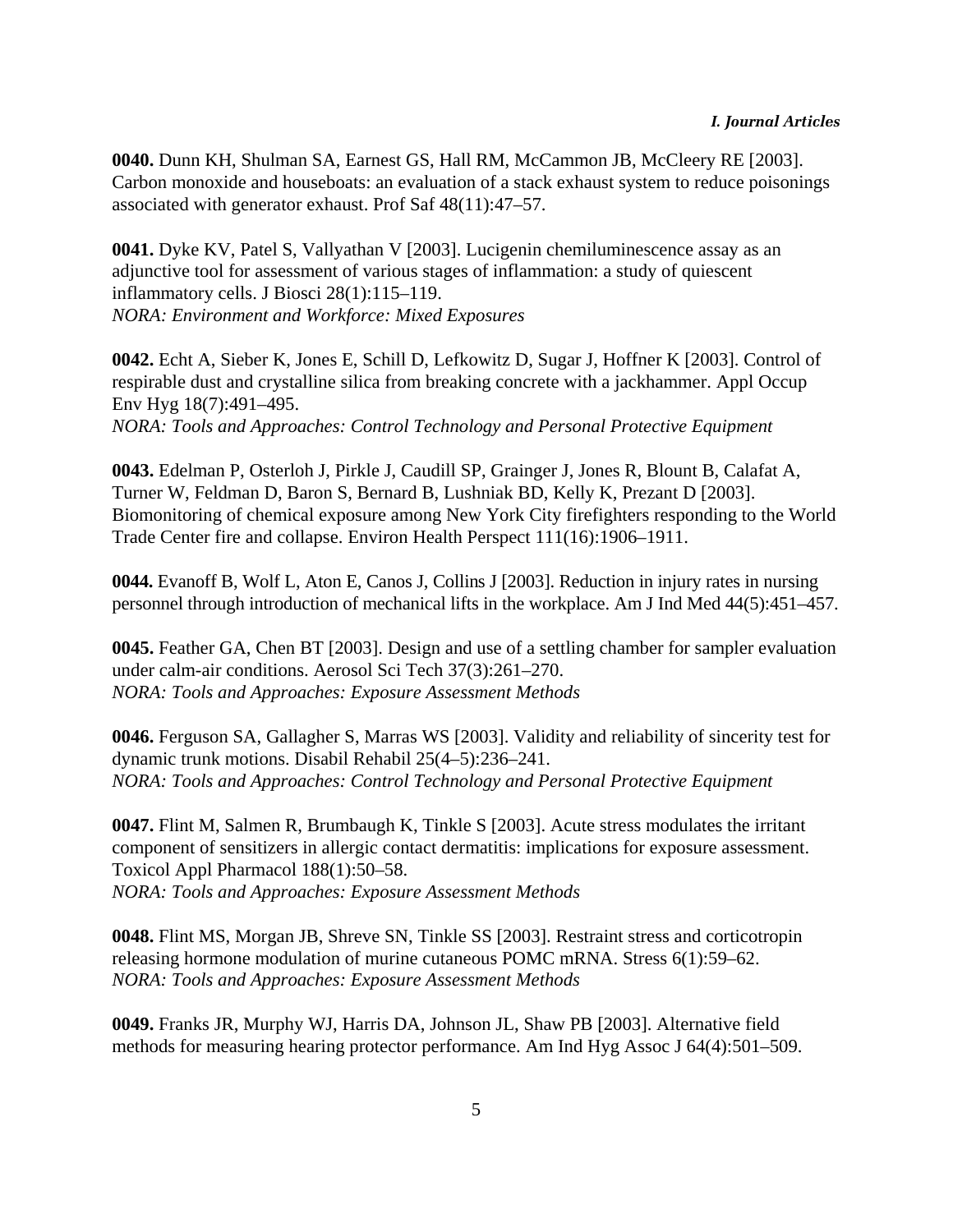**0050.** Frasch HF, Barbero AM [2003]. Steady-state flux and lag time in the stratum corneum lipid pathway: results from finite element models. J Pharm Sci 92(11):2196–2207. *NORA: Tools and Approaches: Exposure Assessment Methods*

**0051.** Gallagher S, Unger RL [2003]. Strength demands of line handlers on the Panama Canal. Occup Ergon (3)3:173–184. *NORA: Tools and Approaches: Control Technology and Personal Protective Equipment*

**0052.** Geronilla KB, Miller GR, Mowrey KF, Wu JZ, Kashon ML, Brumbaugh K, Reynolds J, Hubbs A, Cutlip RG [2003]. Dynamic force responses of skeletal muscle during stretchshortening cycles. Eur J Appl Physiol 90(1–2):144–153. *NORA: Disease and Injury: Musculoskeletal Disorders*

**0053.** Gibson J, Drociuk D, Fabian T, Brundage S, Ard L, Fitzpatrick N, Moorhead W, Schwartz M, Kilbourne E, Schier J, Patel M, Belson M, Rubin C, Osterloh J, Deitchman S, Kiefer M, Meyer R [2003]. Investigation of a ricin-containing envelope at a postal facility—South Carolina. MMWR 52(46):1129–1131.

**0054.** Glaser LC, Wegner MV, Davis JP, Bunning ML, Marfin AA, Campbell GL, Bernard B, Lenhart SW, Sotir MJ [2003]. West Nile virus infection among turkey breeder farm workers—Wisconsin. MMWR 52(42):1017–1019.

**0055.** Glaser RA, Shulman S, Kurimo R, Piacitelli G [2003]. An evaluation of ASTM Method P–42–97 for sampling and analysis of metalworking fluids. Appl Occup Env Hyg 18(11):825–827. *NORA: Tools and Approaches: Exposure Assessment Methods*

**0056.** Grajewski B, Nguyen M, Whelan EA, Cole RJ, Hein MJ [2003]. Measuring and identifying large-study metrics for circadian rhythm disruption in female flight attendants. Scand J Work Environ Health 29(5):337–346.

**0057.** Habes DJ, Dick R, Tubbs R, Biggs F, Burt S [2003]. An ergonomic evaluation of snowmobiles. Appl Occup Env Hyg 18(4):213–225.

**0058.** Hall RM [2003]. Exposures to lead, metals, and wood dust during stripping and refinishing furniture. Appl Occup Env Hyg 18(9):639–645.

**0059.** Harris GK, Shi X [2003]. Signaling by carcinogenic metals and metal-induced reactive oxygen species. Mutat Res 533(1–2):183–200.

**0060.** Hauser R, Rice TM, Krishna Murthy GG, Wand MP, Lewis D, Bledsoe T, Paulauskis J [2003]. The upper airway response to pollen is enhanced by exposure to combustion particulates: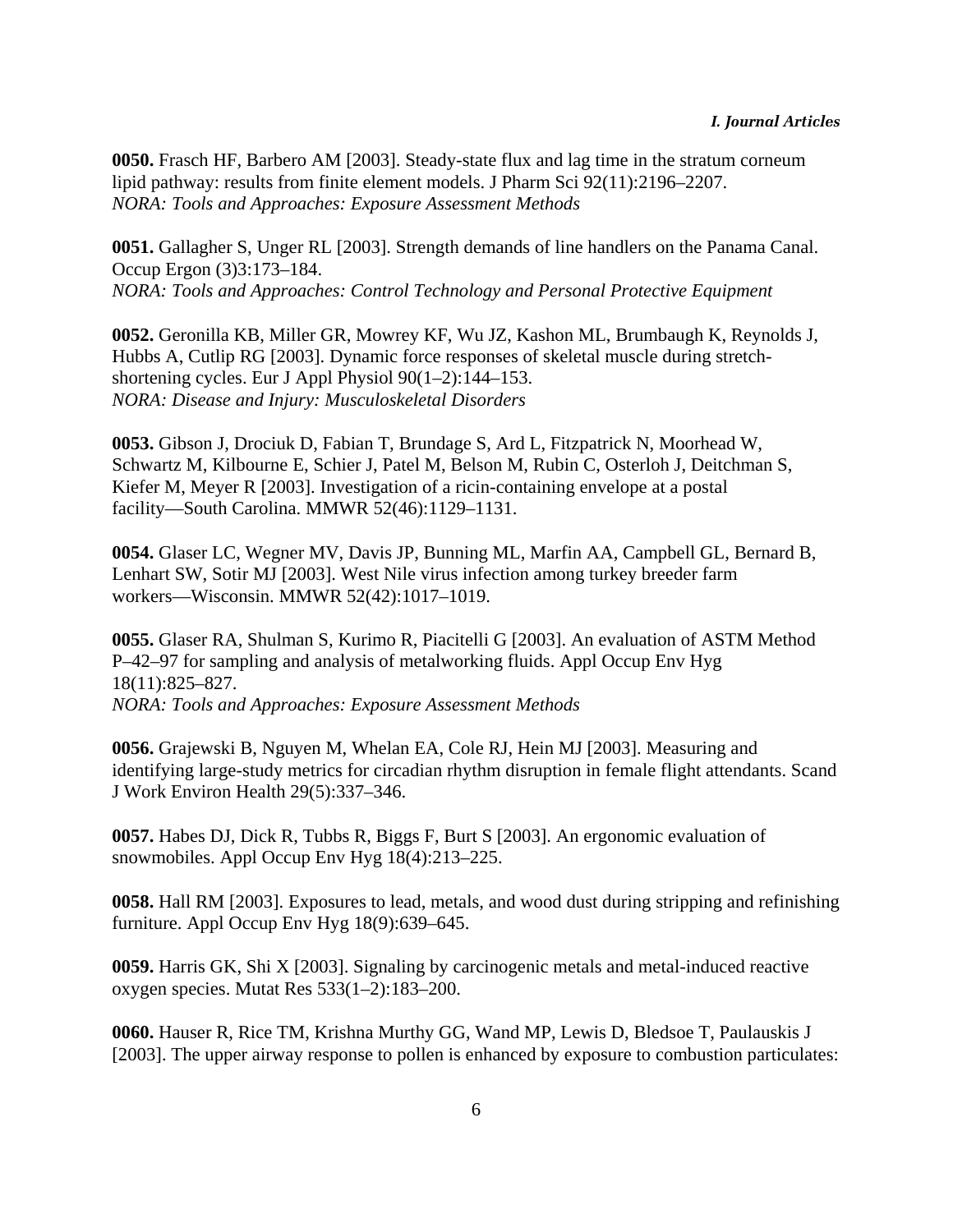a pilot human experimental challenge study. Environ Health Perspect 111(4):472–477. *NORA: Disease and Injury: Asthma and Chronic Obstructive Pulmonary Disease*

**0061.** Heitbrink WA, Moyer ES, Jensen PA, Watkins DS, Martin SB [2003]. Environmental agricultural tractor cab filter efficiency and field evaluation. Am Ind Hyg Assoc J 64(3):394–400. *NORA: Tools and Approaches: Control Technology and Personal Protective Equipment*

**0062.** Henneberger PK, Derk SJ, Davis L, Tumpowsky C, Reilly MJ, Rosenman KD, Schill DP, Valiante D, Flattery J, Harrison R, Reinisch F, Filios MS, Tift B [2003]. Work-related reactive airways dysfunction syndrome cases from surveillance in selected US states. J Occup Environ Med 45(4):360–368.

*NORA: Disease and Injury: Asthma and Chronic Obstructive Pulmonary Disease*

**0063.** Hines CJ, Deddens JA, Striley CAF, Biagini RE, Shoemaker DA, Brown KK, Mackenzie BA, Hull RD [2003]. Biological monitoring for selected herbicide biomarkers in the urine of exposed custom applicators: application of mixed-effect models. Ann Occup Hyg 47(6):503–517.

*NORA: Tools and Approaches: Exposure Assessment Methods*

**0064.** Hines CJ, Waters MA, Larsson L, Petersen MR, Saraf A, Milton DK [2003]. Characterization of endotoxin and 3-hydroxy fatty acid levels in air and settled dust from commercial aircraft cabins. Indoor Air 13(2):166–173.

**0065.** Hnizdo E, Vallyathan V [2003]. Chronic obstructive pulmonary disease due to occupational exposure to silica dust: a review of epidemiological and pathological evidence. Occup Environ Med 60(4):237–243.

*NORA: Disease and Injury: Asthma and Chronic Obstructive Pulmonary Disease; Environment and Workforce: Mixed Exposures*

**0066.** Hnizdo V, Fedorowicz A, Singh H, Demchuk E [2003]. Statistical thermodynamics of internal rotation in a hindering potential of mean force obtained from computer simulations. J Comput Chem 24(10):1172–1183.

**0067.** Hogan MB, Weissman DN, Hubbs AF, Gibson LF, Piktel D, Landreth KS [2003]. Regulation of eosinophilopoeisis in a murine model of asthma. J Immunol 171(5):2644–2651.

**0067a.** Howard J, Barish RC [2003]. Government approaches to reducing workplace violence. Clin Occ Env Med 3(4):721–732.

**0068.** Hsiao H, Bradtmiller B, Whitestone J [2003]. Sizing and fit of fall-protection harnesses. Ergonomics 46(12):1233–1258. *NORA: Disease and Injury: Traumatic Injuries*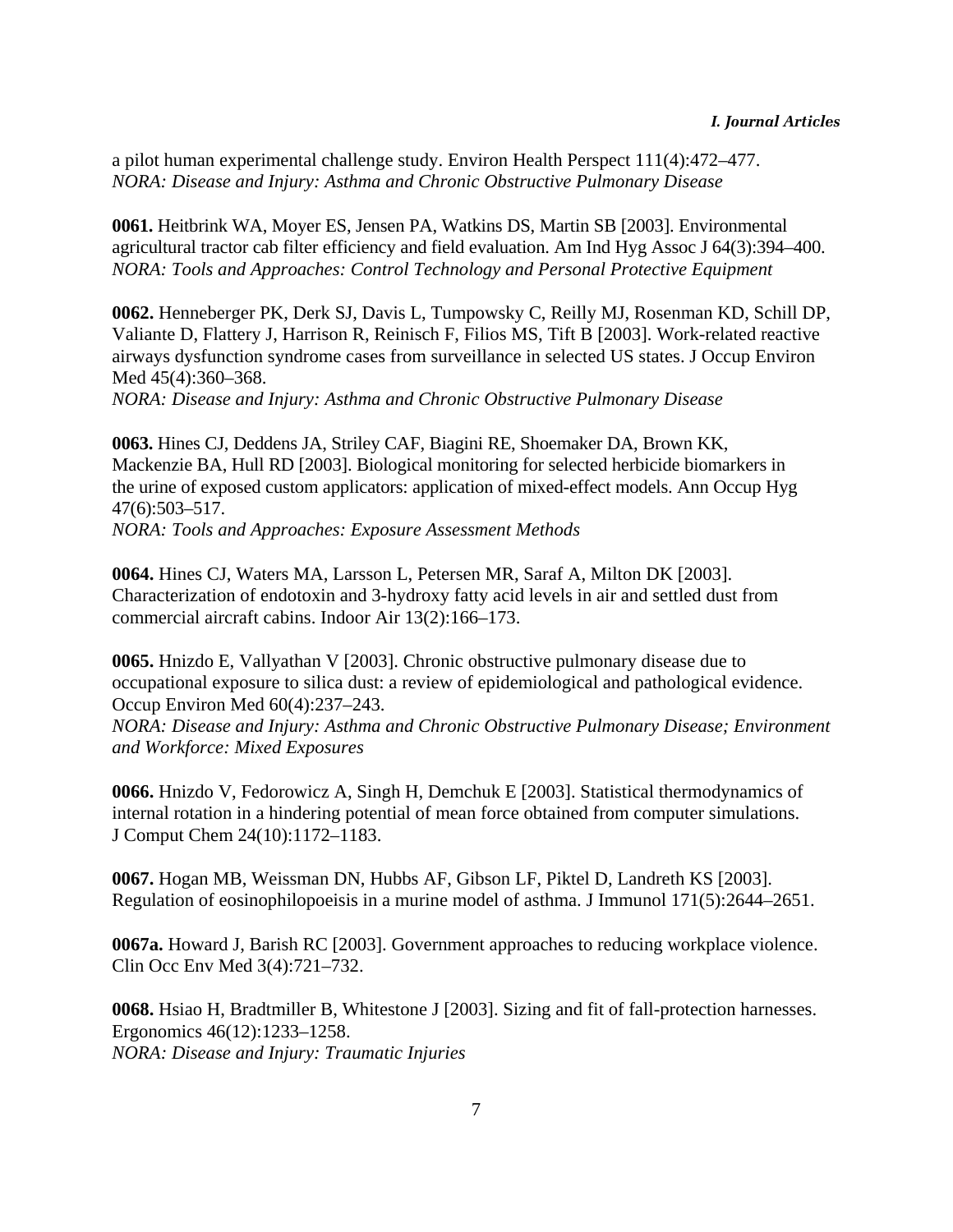**0069.** Huffman LJ, Prugh DJ, Millecchia L, Schuller KC, Cantrell S, Porter DW [2003]. Nitric oxide production by rat bronchoalveolar macrophages or polymorphonuclear leukocytes following intratracheal instillation of lipopolysaccharide or silica. J Biosci 28(1):29–37. *NORA: Disease and Injury: Fertility and Pregnancy Abnormalities*

**0070.** Iannacchione A, Mucho T [2003]. 100 years of improvement in aggregate worker safety. Stone Sand Gravel Rev, pp. 28–34. *NORA: Disease and Injury: Traumatic Injuries*

**0071.** Iannacchione AT, Marshall TE, Burke L, Melville R, Litsenberger J [2003]. Safer mine layouts for underground stone mines subjected to excessive levels of horizontal stress. Min Eng 55(4):25–31. *NORA: Disease and Injury: Traumatic Injuries*

**0072.** Ingram DK, Matetic RJ [2003]. Are you operating an air rotary drilling rig? Is it loud? Water Well J 57(7):18–22.

**0073.** Johnston J, Landsittel D, Nelson N, Gardner L, Wassell J [2003]. Stressful psychosocial work environment increases risk for back pain among retail material handlers. Am J Ind Med 43(2):179–187.

**0074.** Jorgensen MJ, Marras WS, Gupta P, Waters TR [2003]. Effect of torso flexion on the lumbar torso extensor muscle sagittal plane moment arms. Spine J 3(5):363–369. *NORA: Disease and Injury: Low Back Disorders*

**0075.** Joseph P [2003]. Chemical carcinogenesis: recent advances and future directions. Rec Adv Res Upd 4(1):99–111. *NORA: Tools and Approaches: Cancer Research Methods*

**0076.** Kagan VE, Borisenko GG, Serinkan BF, Tyurina YY, Tyurin VA, Jiang J, Liu SX, Shvedova AA, Fabisiak JP, Uthaisang W, Fadeel B [2003]. Appetizing rancidity of apoptotic cells for macrophages: oxidation, externalization, and recognition of phosphatidylserine. Am J Physiol Lung Cell Mol Physiol 285(1):L1–L17. *NORA: Disease and Injury: Allergic and Irritant Dermatitis*

**0077.** Kagan VE, Kuzmenko AI, Shvedova AA, Kisin ER, Li R, Martin I, Quinn PJ, Tyurin VA, Tyurina YY, Yalowich JC [2003]. Direct evidence for recycling of myeloperoxidase-catalyzed phenoxyl radicals of a vitamin E homologue, 2,2,5,7,8-pentamethyl-6-hydroxy chromane, by ascorbate/dihydrolipoate in living HL-60 cells. Biochim Biophys Acta 1620(1–3):72–84. *NORA: Disease and Injury: Allergic and Irritant Dermatitis*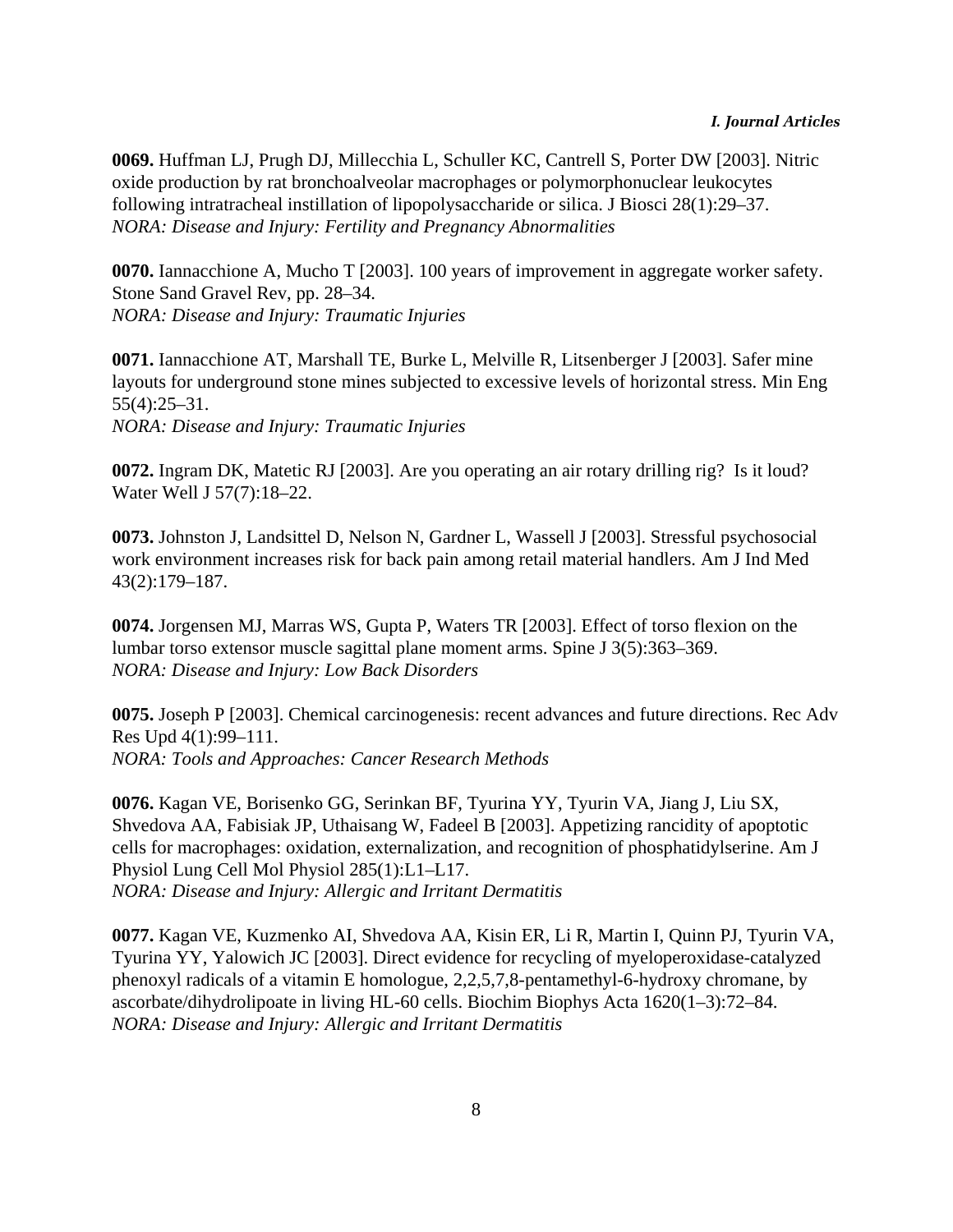**0078.** Kang JL, Lee HW, Lee HS, Pack IS, Castranova V, Koh Y [2003]. Time course for inhibition of lipopolysaccharide-induced lung injury by genistein: relationship to alteration in nuclear factor- $\kappa$ B activity and inflammatory agents. Crit Care Med 31(2):517–524.

**0079.** Kardous CA, Willson RD, Hayden CS, Szlapa P, Murphy WJ, Reeves ER [2003]. Noise exposure assessment and abatement strategies at an indoor firing range. Appl Occup Env Hyg 18(8):629–636.

**0080.** Keil DE, Warren DA, Jenny MJ, EuDaly JG, Smythe J, Peden-Adams MM [2003]. Immunological function in mice exposed to JP-8 jet fuel *in utero*. Toxicol Sci 76(2):347–356. *NORA: Environment and Workforce: Mixed Exposures*

**0081.** Kittusamy NK [2003]. A checklist for evaluating cab design of construction equipment. Appl Occup Env Hyg 18(10):721–723. *NORA: Disease and Injury: Traumatic Injuries*

**0082.** Klink KJ, Meade BJ [2003]. Dermal exposure to 3-amino-5-mercapto-1,2,4-triazole (AMT) induces sensitization and airway hyperreactivity in BALB/c mice. Toxicol Sci 75(1):89–98.

**0083.** Kowalski KM, Rethi LL [2003]. Out-of-the-box approach to mine safety: focus on construction, maintenance, and repair activities. Prof Saf 48(1):21–27.

**0084.** Kowalski-Trakofler KM, Barrett EA [2003]. The concept of degraded images applied to hazard recognition training in mining for reduction of lost-time injuries. J Saf Res 34(5):515–525.

**0085.** Kowalski-Trakofler KM, Vaught C, Scharf T [2003]. Judgment and decision making under stress: an overview for emergency managers. IJEM 1(3):278–289.

**0086.** Kuempel ED, Attfield MD, Vallyathan V, Lapp NL, Hale JM, Smith RJ, Castranova V [2003]. Pulmonary inflammation and crystalline silica in respirable coal mine dust: dose-response. J Biosci 28(1):61–69.

*NORA: Environment and Workforce: Mixed Exposures; Tools and Approaches: Risk Assessment Methods*

**0087.** Lawrence RB, Campbell D, Myers W, Calvert C, Jensen PA, Coffey CC [2003]. Determining the efficacy of fit-test protocols using N95 filtering-facepiece respirators—alternate approaches. J Int Soc Respir Prot 20(1–2):45–56.

**0088.** Lawson CC, Schnorr TM, Daston GP, Grajewski B, Marcus M, McDiarmid M, Murono E, Perreault SD, Schrader SM, Shelby M [2003]. An occupational reproductive research agenda for the third millennium. Environ Health Perspect 111(4):584–592. *NORA: Disease and Injury: Fertility and Pregnancy Abnormalities*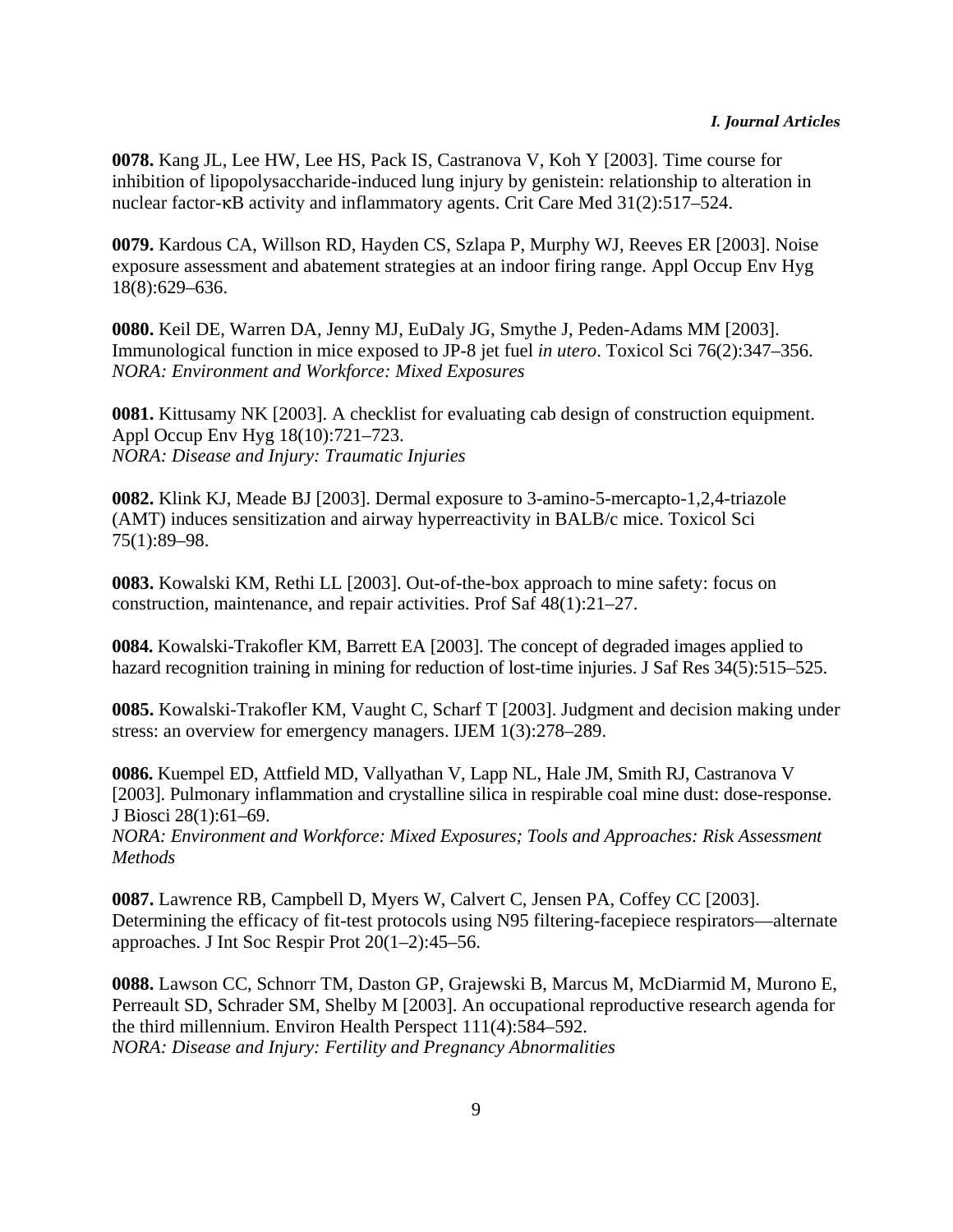**0089.** Lenhart SW, Trout D [2003]. Job stress and infectious disease risks in an adult development center. Appl Occup Environ Hyg 18(8):561–565. *NORA: Environment and Workforce: Special Populations*

**0090.** Lentz TJ, Rice CH, Succop PA, Lockey JE, Dement JM, LeMasters GK [2003]. Pulmonary deposition modeling with airborne fiber exposure data: a study of workers manufacturing refractory ceramic fibers. Appl Occup Env Hyg 18(4):278–288.

**0091.** Leonard SS, Xia C, Jiang B, Stinefelt B, Klandorf H, Harris GK, Shi X [2003]. Resveratrol scavenges reactive oxygen species and effects radical-induced cellular responses. Biochem Biophys Res Commun 309(4):1017–1026.

**0092.** Lewis AB, Taylor MD, Roberts JR, Leonard SS, Shi X, Antonini JM [2003]. Role of metal-induced reactive oxygen species generation in lung responses caused by residual oil fly ash. J Biosci 28(1):13–18. *NORA: Environment and Workforce: Mixed Exposures*

**0093.** Liu S, Liu M, Peterson S, Miyake M, Vallyathan V, Liu KJ [2003]. Hydroxyl radical formation is greater in striatal core than in penumbra in a rat model of ischemic stroke. J Neurosci Res 71(6):882–888. *NORA: Environment and Workforce: Mixed Exposures*

**0094.** Loeppke R, Hymel PA, Lofland JH, Pizzi LT, Konicki DL, Anstadt GW, Baase C, Fortuna J, Scharf T [2003]. Health-related workplace productivity measurement: general and migraine-specific recommendations from the ACOEM expert panel. J Occup Environ Med 45(4):349–359.

*NORA: Tools and Approaches: Intervention Effectiveness Research*

**0095.** Loomis D, Bena J, Bailer AJ [2003]. Diversity of trends in occupational injury mortality in the United States, 1980–1996. Inj Prev 9(1):9–14.

**0096.** Luo J, Sun Y, Lin H, Qian Y, Li Z, Leonard SS, Huang C, Shi X [2003]. Activation of JNK by vanadate induces a Fas-associated death domain (FADD)- dependent death of cerebellar granule progenitors *in vitro*. J Biol Chem 278(7):4542–4551.

**0097.** Lushniak BD [2003]. The importance of occupational skin diseases in the United States. Int Arch Occup Environ Health 76(5):325–330.

**0098.** Lynch DW, Placke ME, Persing RL, Ryan MJ [2003]. Thirteen-week inhalation toxicity of N,N-dimethylformamide in F344/N rats and B6C3F1 mice. Toxicol Sci 72(2):347–358.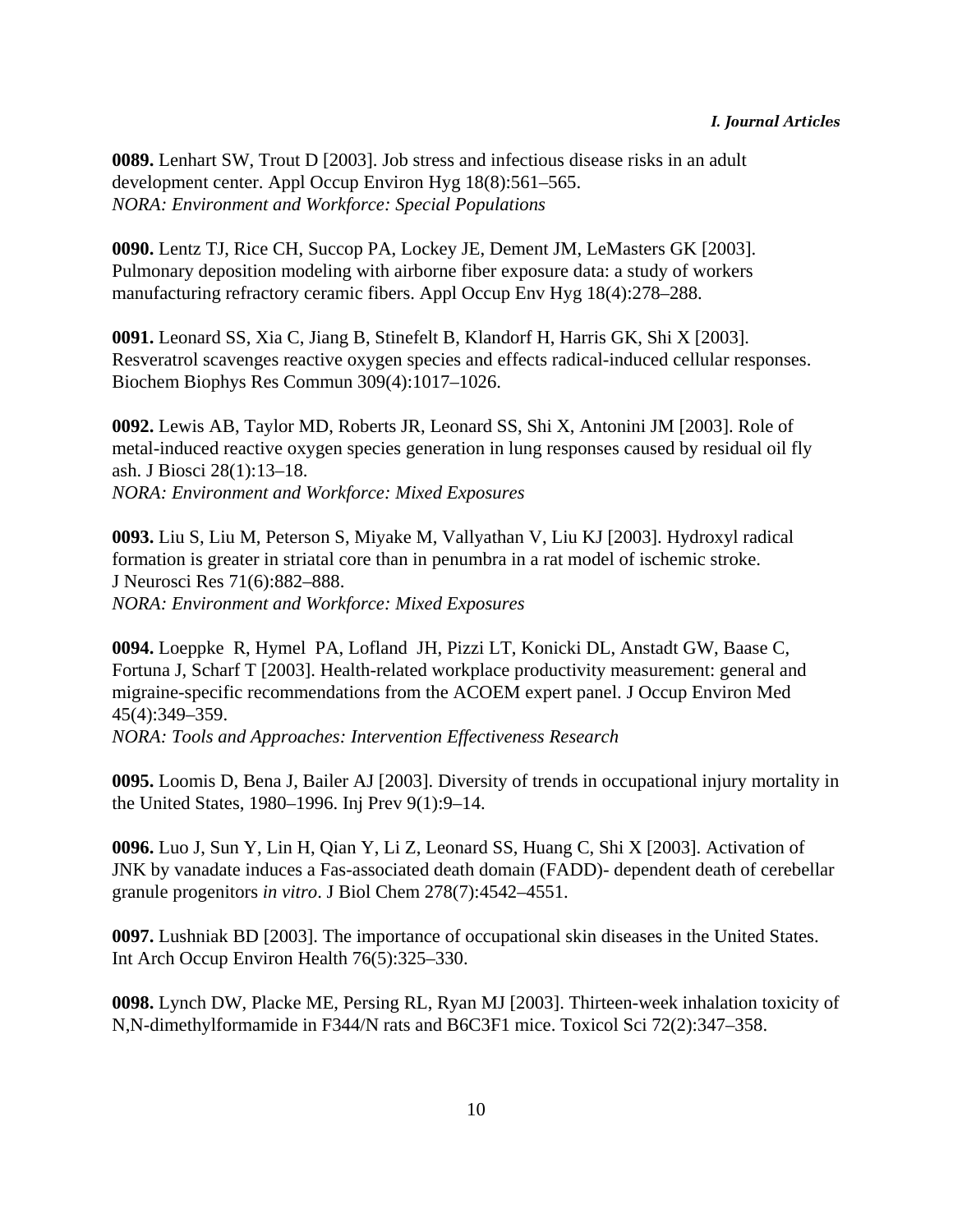**0099.** Ma C, Lin H, Leonard SS, Shi X, Ye J, Luo J [2003]. Overexpression of ErbB2 enhances ethanol-stimulated intracellular signaling and invasion of human mammary epithelial and breast cancer cells *in vitro*. Oncogene 22(34):5281–5290.

**0100.** Ma JYC, Rengasamy A, Frazer D, Barger MW, Hubbs AF, Battelli L, Tomblyn S, Stone S, Castranova V [2003]. Inhalation exposure of rats to asphalt fumes generated at paving temperatures alters pulmonary xenobiotic metabolism pathways without lung injury. Environ Health Perspect 111(9):1215–1221.

*NORA: Environment and Workforce: Mixed Exposures*

**0101.** Ma Q, Kinneer K, Bi Y, Chan JY, Kan YW [2003]. Induction of murine NAD(P)H:quinone oxidoreductase by 2,3,7,8-tetrachlorodibenzo-p-dioxin requires the CNC (cap 'n' collar) basic leucine zipper transcription factor Nrf2 (nuclear factor erythroid 2-related factor 2): crossinteraction between Ahr (aryl hydrocarbon receptor) and Nrf2 signal transduction. Biochem J 377(Part1):205–213.

**0102.** Ma Q, Kinneer K, Ye J, Chen BJ [2003]. Inhibition of nuclear factor kB by phenolic antioxidants: interplay between antioxidant signaling and inflammatory cytokine expression. Mol Pharmacol 64(2):211–219.

**0103.** Ma Q, Lu AYH [2003]. Origins of individual variability in P4501A induction. Chem Res Toxicol 16(3):249–260.

**0104.** MacDonald LA, Deddens JA, Grajewski BA, Whelan EA, Hurrell JJ [2003]. Job stress among female flight attendants. J Occup Environ Med 45(7):703–714.

**0105.** MacMahon K [2003]. NIOSH resources for women veterinarians. AWV Bulletin 58(1):4.

**0106.** MacPhail RC, O'Callaghan JP, Cohn J [2003]. Acquisition, steady-state performance, and the effects of trimethyltin on the operant behavior and hippocampal GFAP of Long-Evans and Fischer 244 rats. Neurotoxicol Teratol 25(4):481–490.

**0107.** Mardis AL, Pratt SG [2003]. Nonfatal injuries to young workers in the retail trades and services industries in 1998. J Occup Environ Med 45(3):316–323.

**0108.** Mauer MP, Rosales R, Sievert J, Propeck M, Becker A, Arvizu E, Hadzizanovic M, Mehler L, Profant D, Thomsen C, Baum L, Lackovic M, Granger J, Calvert GM, Alarcon WA [2003]. Surveillance for acute insecticide-related illness associated with mosquito-control efforts—nine states, 1999–2002. MMWR 52(27):629–632/634.

**0109.** Maynard AD [2003]. Estimating aerosol surface area from number and mass concentration measurements. Ann Occup Hyg 47(2):123–144. *NORA: Tools and Approaches: Exposure Assessment Methods*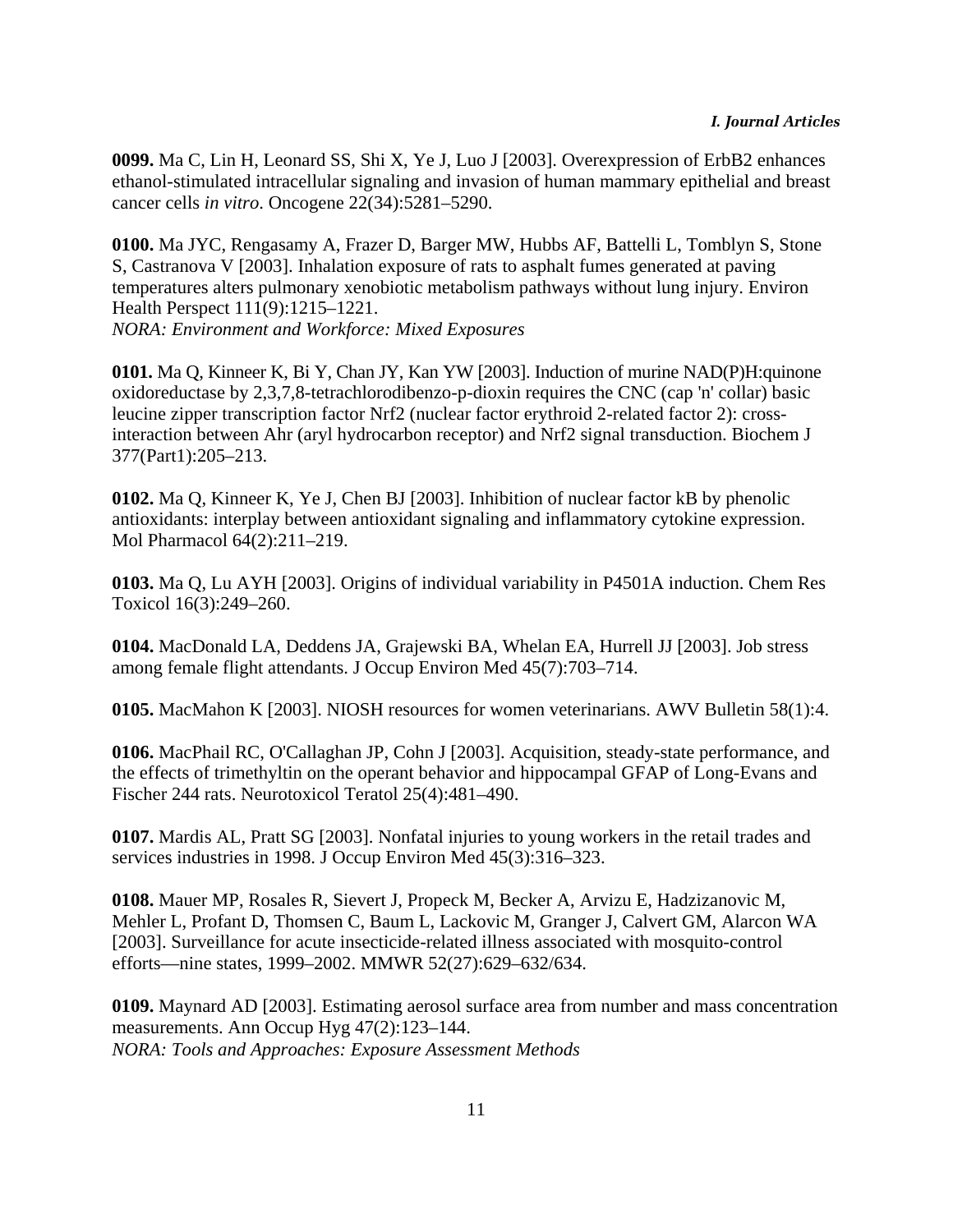**0110.** Maynard AD, Zimmer AT [2003]. Development and validation of a simple numerical model for estimating workplace aerosol size distribution evolution through coagulation, settling, and diffusion. Aerosol Sci Tech 37(10):804–817. *NORA: Tools and Approaches: Exposure Assessment Methods*

**0111.** McCanlies EC, Kreiss K, Andrew M, Weston A [2003]. HLA-DPB1 and chronic beryllium disease: a huge review. Am J Epidemiol 157(5):388–398. *NORA: Tools and Approaches: Risk Assessment Methods; Exposure Assessment Methods*

**0112.** McDonald L, Loberg L, McCormick D, Gauger J, Savage R, Zhu H, Lotz W, Mandeville R, Owen R, Cress L, Desta A [2003]. Ornithine decarboxylase activity in tissues from rats exposed to 60 hz magnetic fields, including harmonic and transient field characteristics. Toxicol Mech Methods 13:31–38.

**0113.** Mendell MJ, Naco GM, Wilcox TG, Sieber WK [2003]. Environmental risk factors and work-related lower respiratory symptoms in 80 office buildings: an exploratory analysis of NIOSH data. Am J Ind Med 43(6):630–641.

**0114.** Miller DB, O'Callaghan JP [2003]. Effects of aging and stress on hippocampal structure and function. Metab Clin Exp 52(10 Suppl 2):17–21.

**0115.** Miller DB, O'Callaghan JP [2003]. Elevated environmental temperature and methamphetamine neurotoxicity. Environ Res 92(1):48–53.

**0116.** Misra N, Singh H, Harner EJ [2003]. Stochastic comparisons of Poisson and binomial random variables with their mixtures. Stat Probab Lett 65(4):279–290.

**0117.** Moore MR, Shi X [2003]. Special issue on environmental toxicology of metals and metalloids. Toxicol Lett 137(1–2):1.

**0118.** Morata TC [2003]. Chemical exposure as a risk factor for hearing loss. J Occup Environ Med 45(7):676–682.

**0119.** Murashov V [2003]. Ab initio cluster calculations of silica surface sites. J Mol Struct 650(1–3):141–157.

**0120.** Murphy LR, Sauter SL [2003]. The USA perspective: current issues and trends in the management of work stress. Aust Psychol 38(2):1–7. *NORA: Environment and Workforce: Organization of Work*

**0121.** Nanda AK, Singh H, Misra N, Paul P [2003]. Reliability properties of reversed residual lifetime. Commun Stat Theory Methods 32(10):2031–2042.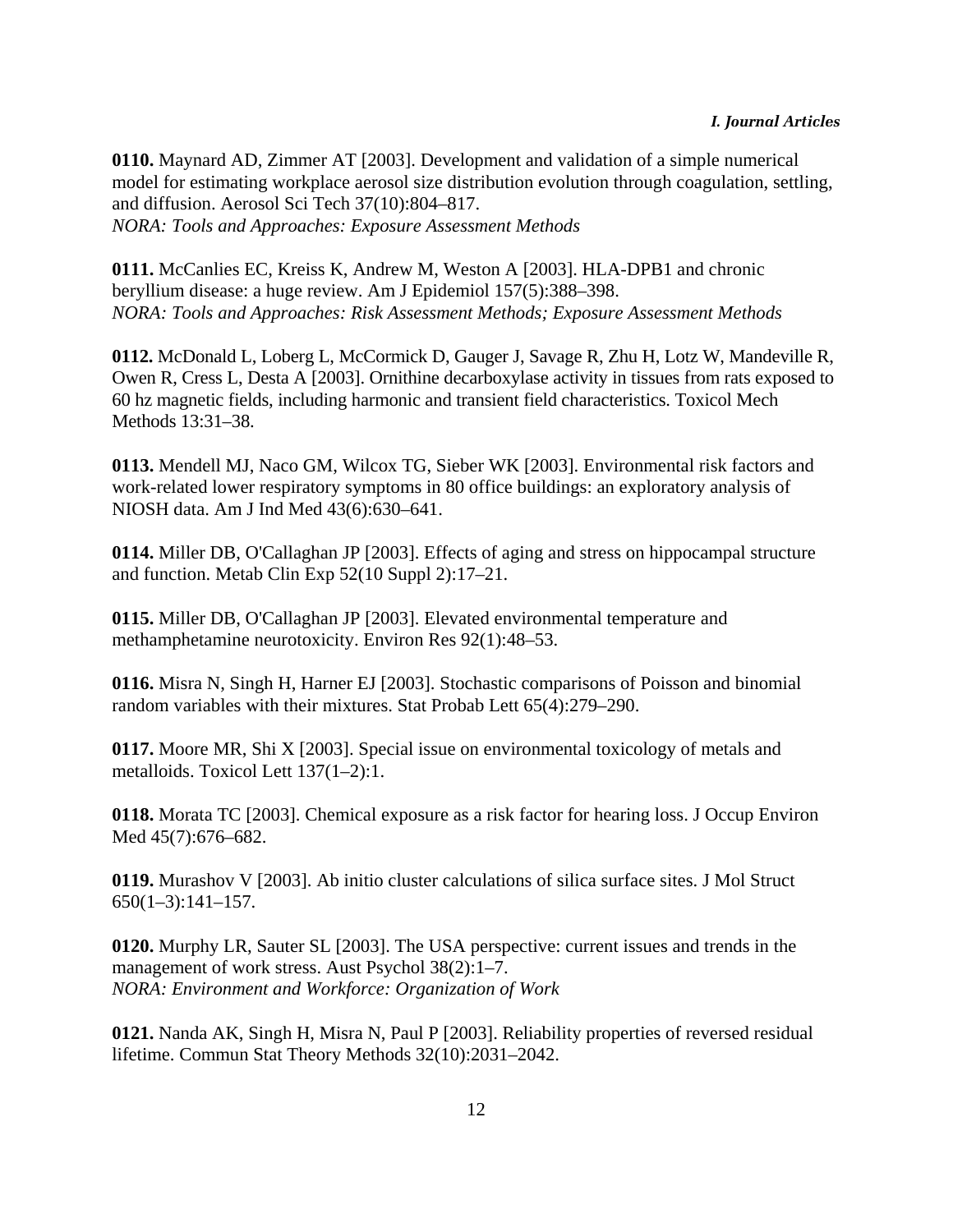**0122.** Needleman C, Connally LB [2003]. Long-term impact of worker notification: qualitative assessment of a community-based notification and screening program in Augusta, GA. Am J Ind Med 44(2):113–123.

**0123.** Neumeister CE, Olsen LD, Dollberg DD [2003]. Development of a flow-injection fluorescence method for estimation of total polycyclic aromatic compounds in asphalt fumes. Am Ind Hyg Assoc J 64(5):618–624. *NORA: Tools and Approaches: Exposure Assessment Methods*

**0125.** O'Callaghan JP [2003]. Neurotoxic esterase: not so toxic? Nat Genet 33(4):437–438.

**0126.** Ofner M, Lem M, Sarwal S, Vearncombe M, Simor A [2003]. Cluster of severe acute respiratory syndrome cases among protected health-care workers—Toronto, Canada. MMWR 52(19):433–436.

**0127.** Page EH, Cook CK, Hater MA, Mueller CA, Grote AA, Mortimer VD [2003]. Visual and ocular changes associated with exposure to two tertiary amines. Occup Environ Med 60(1):69–75. *NORA: Tools and Approaches: Exposure Assessment Methods*

**0128.** Page SJ [2003]. Comparison of coal mine dust size distributions and calibration standards for crystalline silica analysis. Am Ind Hyg Assoc J 64(1):30–39. *NORA: Tools and Approaches: Control Technology and Personal Protective Equipment*

**0129.** Pan CS, Chiou S, Hendricks S [2003]. The effect of drywall lifting method on workers' balance in a laboratory-based simulation. Occup Ergon 3(4):235–249. *NORA: Disease and Injury: Traumatic Injuries*

**0130.** Pappas DM, Mark C [2003]. Profile of groundfall incidents in underground coal mines. Min Eng 55(9):65–71. *NORA: Tools and Approaches: Control Technology and Personal Protective Equipment*

**0131.** Peek-Asa C, Jenkins L [2003]. Workplace violence: how do we improve approaches to prevention? Clin Occup Environ Med 3:659–672. *NORA: Disease and Injury: Traumatic Injuries*

**0132.** Peters TM, Volkwein JC [2003]. Analysis of sampling line bias on respirable mass measurement. Appl Occup Env Hyg 18(6):458–465. *NORA: Tools and Approaches: Exposure Assessment Methods*

**0133.** Piltingsrud HV, Zimmer AT, Rourke AB [2003]. The development of substitute inks and controls for reducing workplace concentrations of organic solvent vapors in a vinyl shower curtain printing plant. Appl Occup Env Hyg 18(8):597–619. *NORA: Tools and Approaches: Control Technology and Personal Protective Equipment*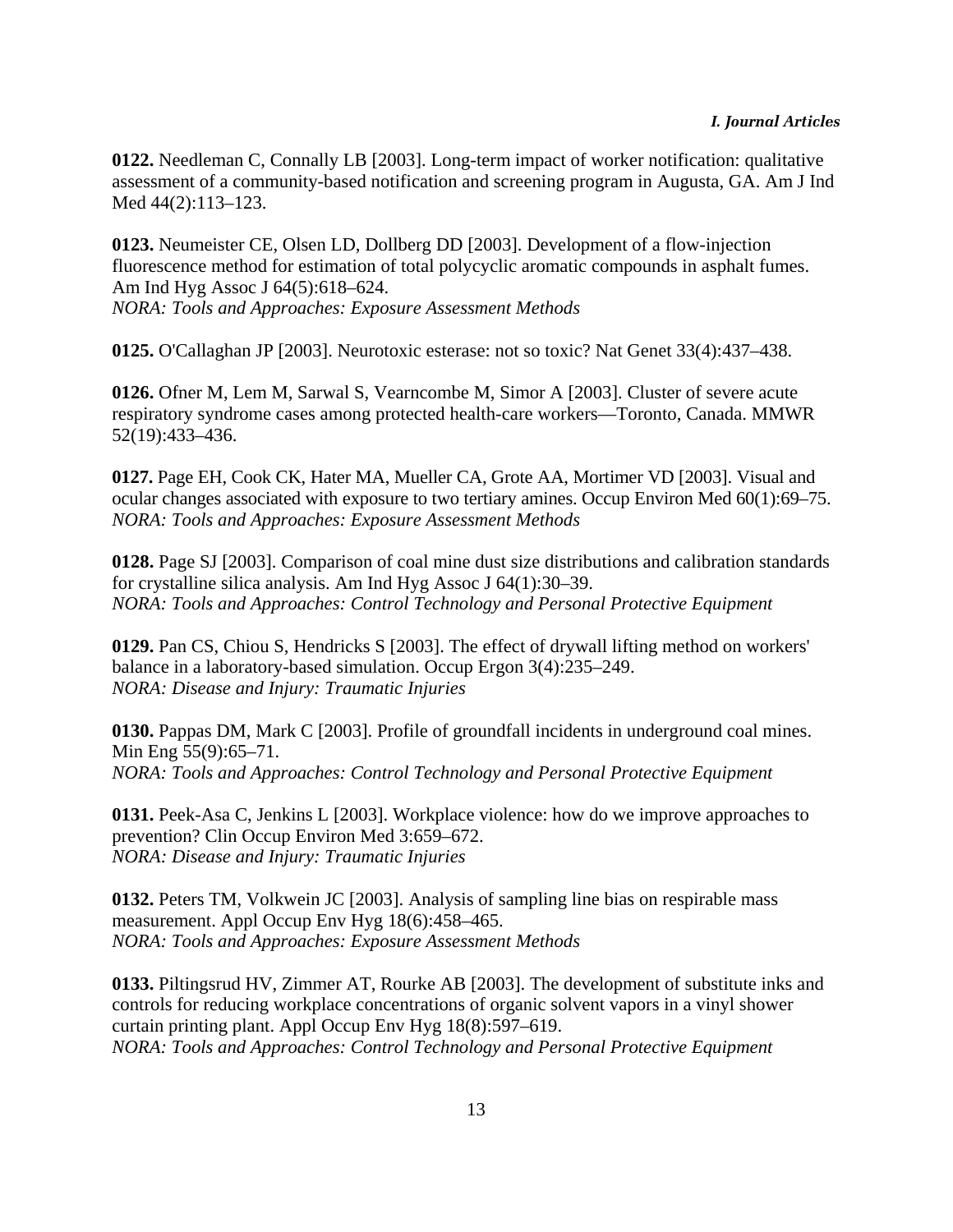**0134.** Pon MRL, Roper RA, Petsonk EL, Wang ML, Castellan RM, Attfield MD, Wagner GR [2003]. Pneumoconiosis prevalence among working coal miners examined in federal chest radiograph surveillance programs—United States, 1996–2002. MMWR 52(15):336–340.

**0135.** Prince MM, Gilbert SJ, Smith RJ, Stayner LT [2003]. Evaluation of the risk of noiseinduced hearing loss among unscreened male industrial workers. J Acoust Soc Am 113(2):871–880. *NORA: Disease and Injury: Hearing Loss*

**0136.** Proudfoot SL, Romano NT, Bobick TG, Moore PH [2003]. Ambulance crash-related injuries among emergency medical services workers—United States, 1991–2002. MMWR 52(8):154–156. *NORA: Disease and Injury: Traumatic Injuries*

**0137.** Qian Y, Castranova V, Shi X [2003]. New perspectives in arsenic-induced cell signal transduction. J Inorg Biochem 96(2–3):271–278.

**0138.** Qian Y, Luo J, Leonard SS, Harris GK, Millecchia L, Flynn DC, Shi X [2003]. Hydrogen peroxide formation and actin filament reorganization by Cdc42 are essential for ethanol-induced *in vitro* angiogenesis. J Biol Chem 2(18):16189–16197.

**0139.** Randolph RF, Hudak RL, Vaught C [2003]. Communicating hearing loss information to young children: effectiveness of lecture and printed materials. AAOHN J 51(10):433–438. *NORA: Disease and Injury: Hearing Loss*

**0140.** Rao GVS, Tinkle S, Weissman DN, Antonini JM, Kashon ML, Salmen R, Battelli LA, Willard PA, Hoover MD, Hubbs AF [2003]. Efficacy of a technique for exposing the mouse lung to particles aspirated from the pharynx. J Toxicol Environ Health A 66(15):1441–1452. *NORA: Environment and Workforce: Mixed Exposures*

**0141.** Rengasamy A, Barger MW, Kane E, Ma JKH, Castranova V, Ma JYC [2003]. Diesel exhaust particle-induced alterations of pulmonary phase I and phase II enzymes of rats. J Toxicol Environ Health A 66(2):153–167.

*NORA: Environment and Workforce: Mixed Exposures*

**0142.** Rosenman KD, Reilly MJ, Henneberger PK [2003]. Estimating the total number of newlyrecognized silicosis cases in the United States. Am J Ind Med 44(2):141–147.

**0143.** Rosenman KD, Reilly MJ, Schill DP, Valiante D, Flattery J, Harrison R, Reinisch F, Pechter E, Davis L, Tumpowsky CM, Filios M [2003]. Cleaning products and work-related asthma. J Occup Environ Med 45(5):556–563.

**0144.** Ross GW, O'Callaghan JP, Sharp DS, Petrovich H, Miller DB, Abbott RD, Nelson J, Launer LJ, Foley DJ, Burchfiel CM, Hardman J, White LR [2003]. Quantification of regional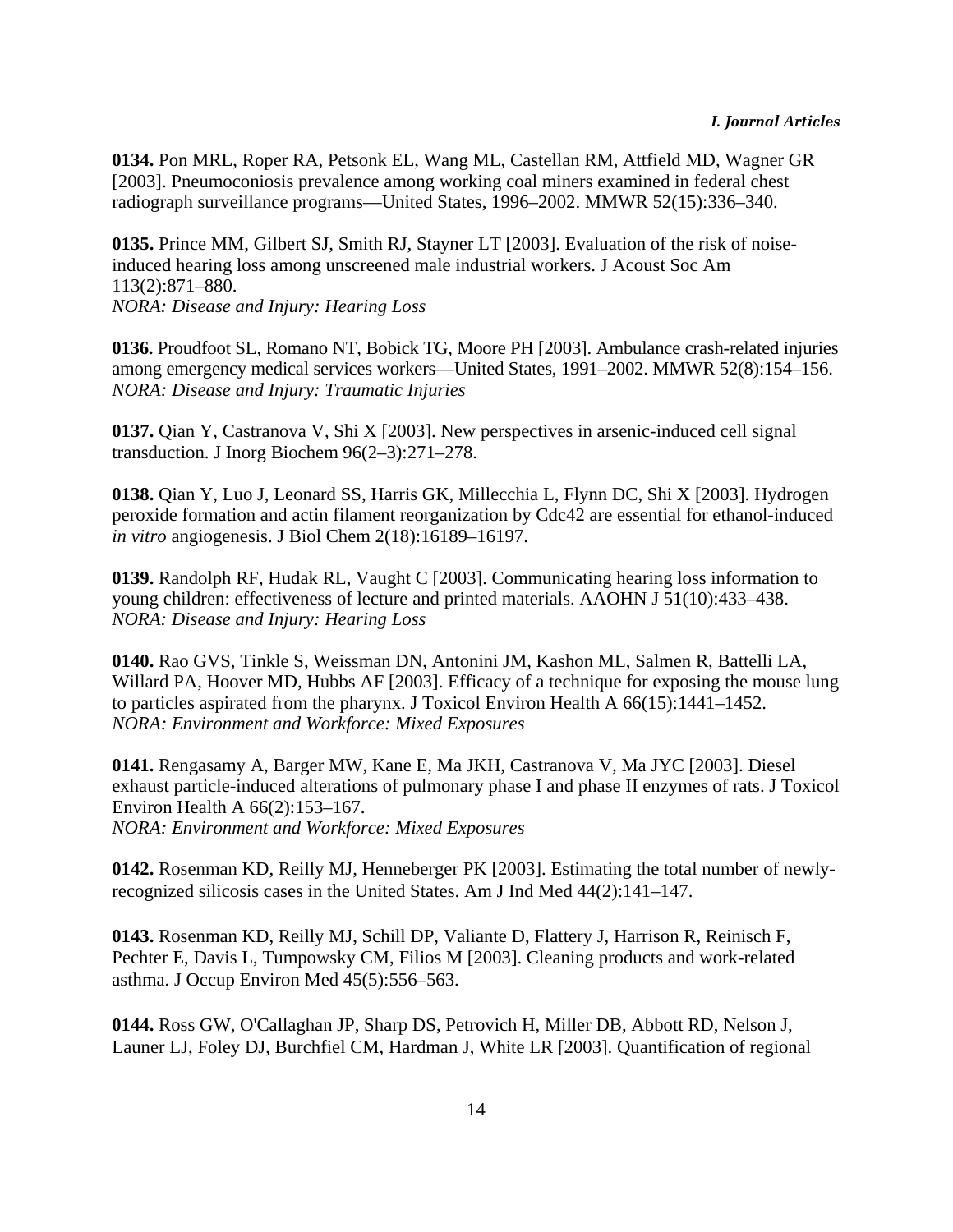glial fibrillary acidic protein levels in Alzheimer's disease. Acta Neurol Scand 107(5):318–323. *NORA: Environment and Workforce: Special Populations*

**0145.** Ruff TM, Holden TP [2003]. Preventing collisions involving surface mining equipment: a GPS-based approach. J Saf Res 34(2):175–181. *NORA: Tools and Approaches: Control Technology and Personal Protective Equipment*

**0146.** Sama SR, Hunt PR, Cirillo PA, Marx A, Rosiello RA, Henneberger PK, Milton DK [2003]. A longitudinal study of adult-onset asthma incidence among HMO members. Environ Health 2(1):1-9. *NORA: Disease and Injury: Asthma and Chronic Obstructive Pulmonary Disease*

**0147.** Sampson AR, Singh H, Whitaker LR [2003]. Order restricted estimators: some bias results. Stat Probab Lett 61(3):299–308.

**0148.** Sauter SL, Murphy LR [2003]. Monitoring the changing organization of work: international practices and new developments in the United States. Soz—Praeventivmed 48(6):341–348.

**0149.** Saxena QB, Saxena RK, Siegel PD, Lewis DM [2003]. Identification of organic fractions of diesel exhaust particulate (DEP) which inhibit nitric oxide (NO) production from a murine macrophage cell line. Toxicol Lett 143(3):317–322.

**0150.** Saxena RK, Saxena QB, Weissman DN, Simpson JP, Bledsoe TA, Lewis DM [2003]. Effect of diesel exhaust particulate on *Bacillus* Calmette-Guerin lung infection in mice and attendant changes in lung interstitial lymphoid subpopulations and IFN $\gamma$  response. Toxicol Sci 73(1):66–71.

**0151.** Saxena RK, Vallyathan V, Lewis DM [2003]. Evidence for lipopolysaccharide-induced differentiation of RAW264.7 murine macrophage cell line into dendritic-like cells. J Biosci 28(1):129–134.

**0152.** Schafer MP, Martinez KF, Mathews ES [2003]. Rapid detection and determination of the aerodynamic size range of airborne mycobacteria associated with whirlpools. Appl Occup Env Hyg 18(1):41–50.

**0153.** Schatzel SJ, Stewart BW [2003]. Rare-earth element sources and modification in the Lower Kittanning coal bed, Pennsylvania: implications for the origin of coal mineral matter and rare-earth element exposure in underground mines. Int J Coal Geol 54(3–4):223–251.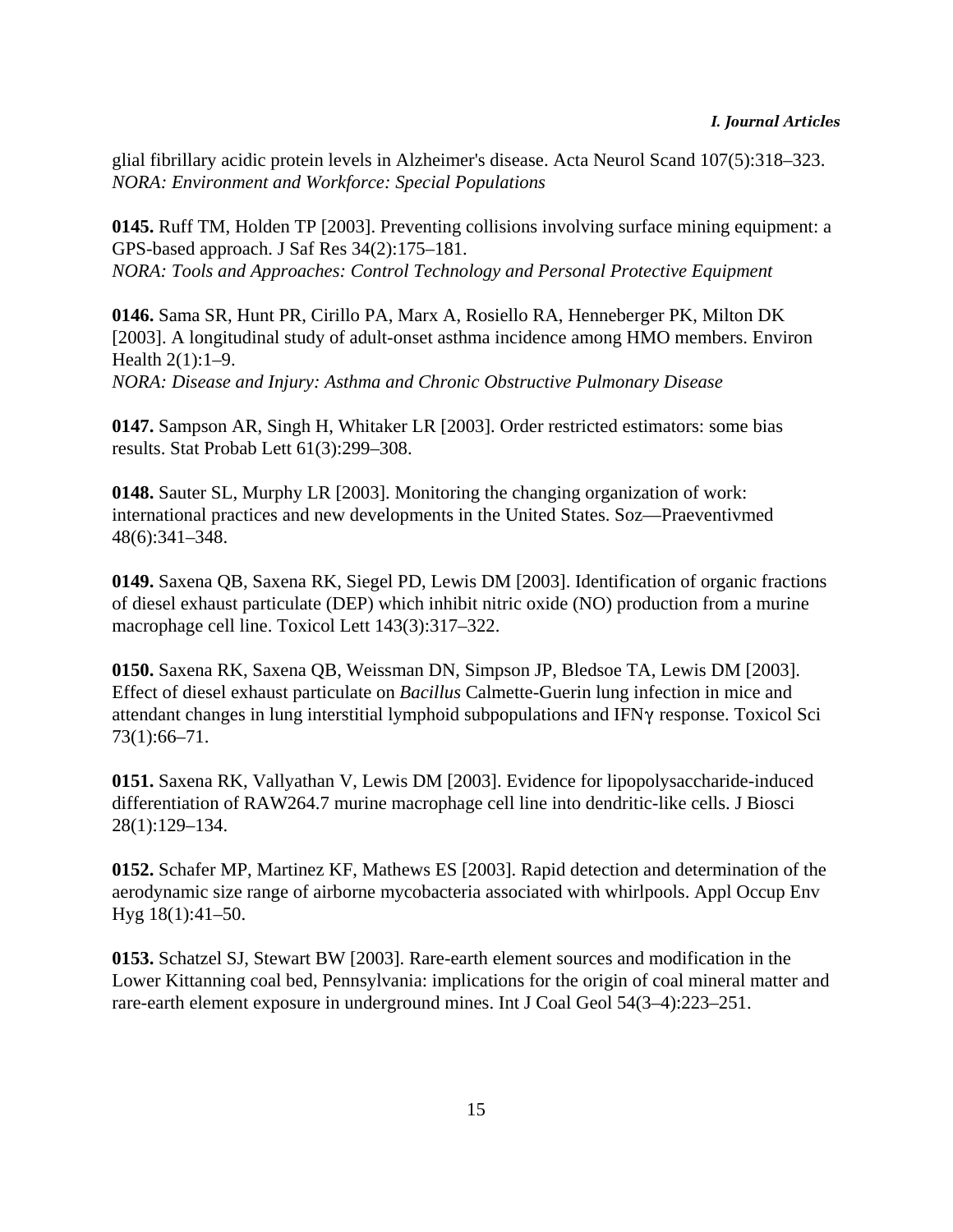**0154.** Schmechel D, Gorny RL, Simpson JP, Reponen T, Grinshpun SA, Lewis DM [2003]. Limitations of monoclonal antibodies for monitoring of fungal aerosols using Penicillium brevicompactum as a model fungus. J Immunol Methods 283(1–2):235–245. *NORA: Tools and Approaches: Exposure Assessment Methods*

**0155.** Schrader SM [2003]. Environmental issues and challenges. AIA In Focus, pp. 22–23.

**0156.** Schrader SM [2003]. Man and the workplace: assessing his reproductive health. Chem Health Safety 10(5):11–16.

**0157.** Schulte P [2003]. Challenges for risk assessors. Hum Ecol Risk Assess 9(1):439–445.

**0158.** Schulte PA, Lomax G [2003]. Assessment of the scientific basis for genetic testing of railroad workers with carpal tunnel syndrome. J Occup Environ Med 45(6):592–600.

**0159.** Schulte PA, Okun A, Stephenson CM, Colligan M, Ahlers H, Gjessing C, Loos G, Niemeier RW, Sweeney MH [2003]. Information dissemination and use: critical components in occupational safety and health. Am J Ind Med 44(5):515–531.

**0160.** Shvedova AA, Castranova V, Kisin ER, Schwegler-Berry D, Murray AR, Gandelsman VZ, Maynard A, Baron P [2003]. Exposure to carbon nanotube material: assessment of nanotube cytotoxicity using human keratinocyte cells. J Toxicol Environ Health A 66(20):1909–1926. *NORA: Disease and Injury: Allergic and Irritant Dermatitis*

**0161.** Sikora E, Stone S, Tomblyn S, Frazer D, Castranova V, Dey R [2003]. Asphalt exposure enhances neuropeptide levels in sensory neurons projecting to the rat nasal epithelium. J Toxicol Environ Health A 66(11):1015–1027.

**0162.** Simeonova PP, Hulderman T, Harki D, Luster MI [2003]. Arsenic exposure accelerates atherogenesis in apolipoprotein E-/-mice. Environ Health Perspect 111(14):1744–1748.

**0163.** Simeonov PI, Hsiao H, Dotson BW, Ammons DE [2003]. Control and perception of balance at elevated and sloped surfaces. Hum Factors 45(1):136–147.

**0164.** Sleijffers A, Yucesoy B, Kashon M, Garssen J, De Gruijl FR, Boland GJ, Van Hattum J, Luster MI, Van Loveren H [2003]. Cytokine polymorphisms play a role in susceptibility to ultraviolet B-induced modulation of immune responses after hepatitis B vaccination. J Immunol 170(6):3423–3428.

**0165.** Smith J, Bartley D [2003]. Effect of sampler and manikin conductivity on the sampling efficiency of manikin-mounted personal samplers. Aerosol Sci Tech 36(1):79–81. *NORA: Tools and Approaches: Exposure Assessment Methods*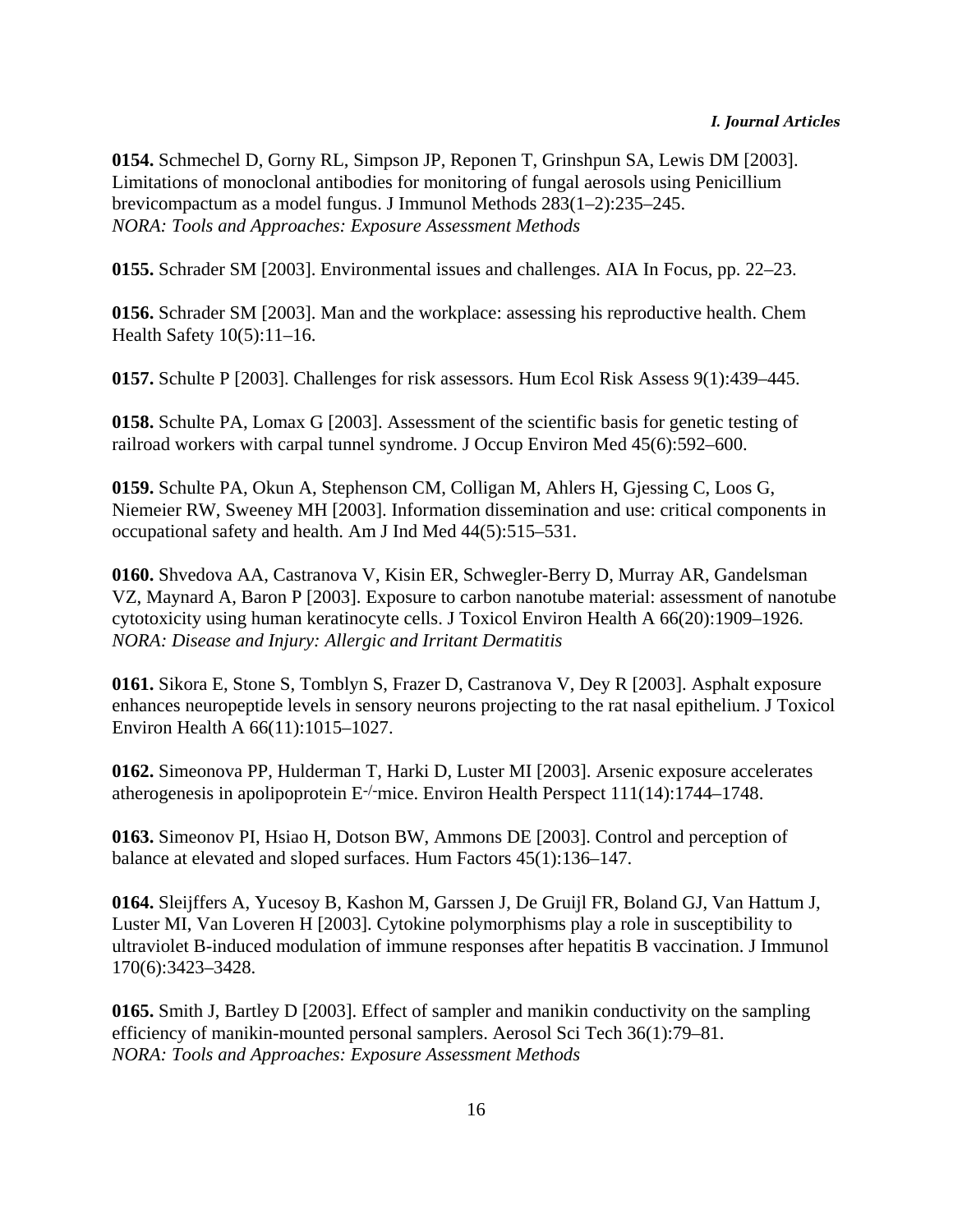**0166.** Snyder JA, Weston A, Tinkle SS, Demchuk E [2003]. Electrostatic potential on human leukocyte antigen: implications for putative mechanism of chronic beryllium disease. Environ Health Perspect 111(15):1827–1834. *NORA: Tools and Approaches: Risk Assessment Methods*

**0167.** Steenland K, Burnett C, Lalich N, Ward E, Hurrell J [2003]. Dying for work: the magnitude of US mortality from selected causes of death associated with occupation. Am J Ind Med 43(5):461–482.

**0168.** Steenland K, Deddens J [2003]. Dioxin: exposure-response analyses and risk assessment. Ind Health 41(3):175–180.

**0169.** Steenland K, Halperin W, Hu S, Walker JT [2003]. Deaths due to injuries among employed adults: the effects of socioeconomic class. Epidemiology 14(1):74–79.

**0170.** Steenland K, Whelan E, Deddens J, Stayner L, Ward E [2003]. Ethylene oxide and breast cancer incidence in a cohort study of 7576 women (United States). Cancer Causes Control 14(6):531–539. *NORA: Environment and Workforce: Special Populations at Risk*

**0171.** Stefaniak AB, Hoover MD, Dickerson RM, Peterson EJ, Day GA, Breysse PN, Kent MS, Scripsick RC [2003]. Surface area of respirable beryllium metal, oxide, and cooper alloy aerosols and implications for assessment of exposure risk of chronic beryllium disease. Am Ind Hyg Assoc J 64(3):297–305.

**0172.** Stern FB [2003]. Mortality among chrome leather tannery workers: an update. Am J Ind Med 44(2):197–206.

**0173.** Summy JM, Qian Y, Jiang BH, Koay-Guappone A, Gatesman A, Shi X, Flynn DC [2003]. The SH4-unique-SH3-SH2 domains dictate specificity in signaling that differentiate c-yes from c-src. J Cell Sci 116(12):2585–2597.

**0174.** Taylor CD, Thimons ED, Zimmer JA [2003]. Factors affecting the location of methanometers on mining equipment. J Mine Vent Soc S Afr 56(1):25–29. *NORA: Tools and Approaches: Control Technology and Personal Protective Equipment*

**0175.** Taylor CD, Timko RJ, Thimons ED, Zimmer JA [2003]. Safety concerns associated with the use of electrically powered haulage to remove workers from mines during main fan stoppages. J Mine Vent Soc S Afr 56(1):6–10. *NORA: Tools and Approaches: Control Technology and Personal Protective Equipment*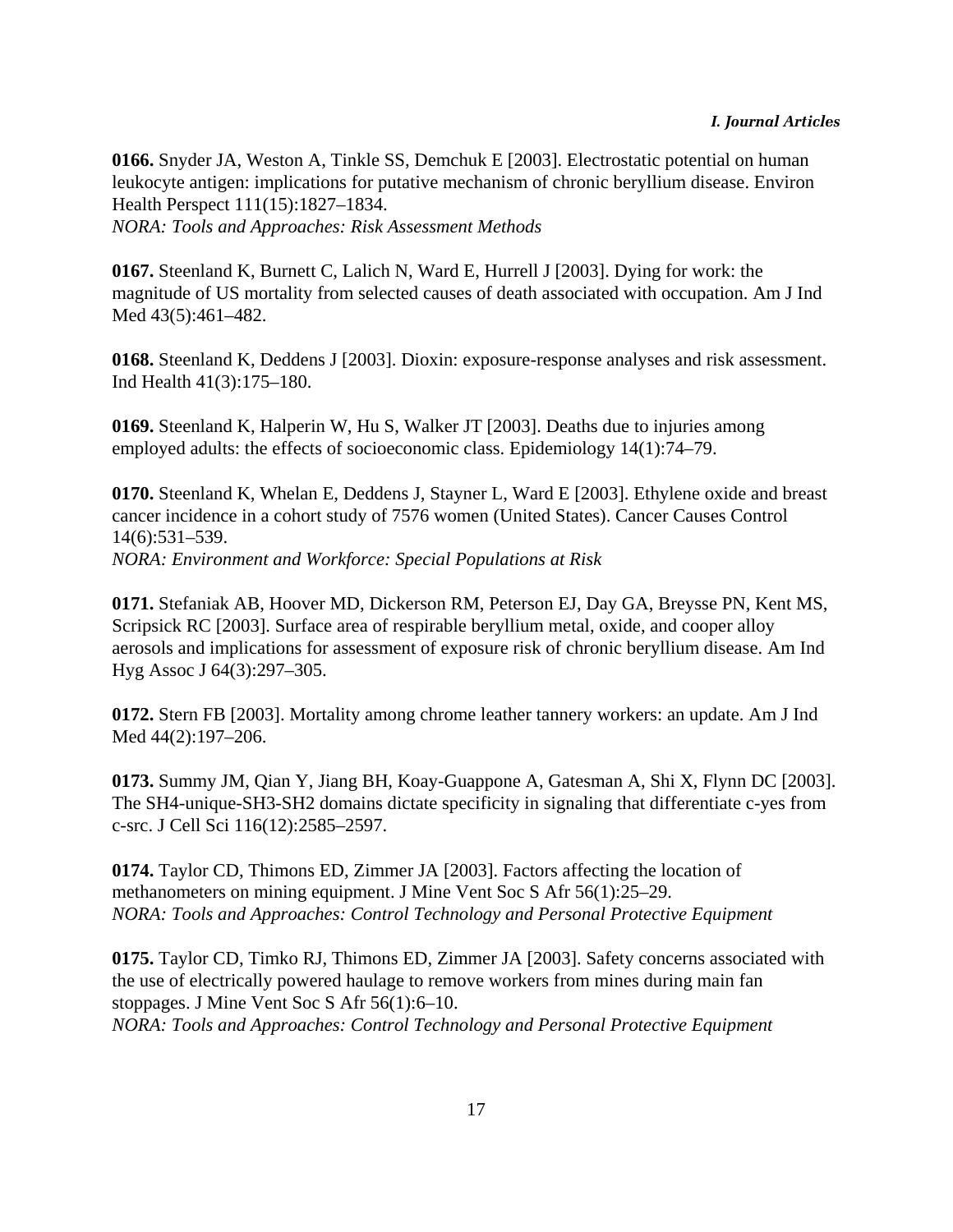**0176.** Taylor MD, Antonini JM, Roberts JR, Leonard SS, Shi X, Gannett PM, Hubbs AF, Reasor MJ [2003]. Intratracheal amiodarone administration to F344 rats directly damages lung airway and parenchymal cells. Toxicol Appl Pharmacol 188(2):92–103. *NORA: Environment and Workforce: Mixed Exposures*

**0177.** Taylor MD, Roberts JR, Leonard SS, Shi X, Antonini JM [2003]. Effects of welding fumes of differing composition and solubility on free radical production and acute lung injury and inflammation in rats. Toxicol Sci 75(1):181–191. *NORA: Environment and Workforce: Mixed Exposures*

**0178.** Teixeira CF, Augusto LG, Morata TC [2003]. Hearing health of workers exposed to noise and insecticides. Rev Saude Publica 37(4):417–423.

**0179.** Tesarik DR, Seymour JB, Yanske TR [2003]. Post-failure behavior of two mine pillars confined with backfill. Int J Rock Mech Min Sci Geomech Abstr 40(2):221–232.

**0180.** Tharr D, Ewers L, Page E, Mortimer V [2003]. Hazards associated with the manufacture and repair of neon lights. Appl Occup Environ Hyg 18(1):1–9.

**0181.** Tinkle SS, Weston A, Flint MS [2003]. Genetic factors modify the risk of developing beryllium disease. Semin Resp Crit Care Med 24(2):169–177. *NORA: Tools and Approaches: Risk Assessment Methods*

**0182.** Tjoe Nij E, Burdorf A, Parker J, Attfield M, Van Duivenbooden C, Heederik D [2003]. Radiographic abnormalities among construction workers exposed to quartz containing dust. Occup Environ Med 60(6):410–417.

**0183.** Toraason M, Butler MA, Ruder A, Forrester C, Taylor L, Ashley DL, Mathias P, Marlow KL, Cheever KL, Krieg E, Wey H [2003]. Effect of perchloroethylene, smoking, and race on oxidative DNA damage in female dry cleaners. Mutat Res 539(1–2):9–18. *NORA: Tools and Approaches: Exposure Assessment Methods*

**0184.** Trout D, Weissman DN, Lewis D, Brundage RA, Franzblau A, Remick D [2003]. Evaluation of hypersensitivity pneumonitis among workers exposed to metal removal fluids. Appl Occup Environ Hyg 18(11):953–960.

**0185.** Tubbs RL [2003]. Noise problems associated with relocating a bookstore in a gymnasium. Appl Occup Env Hyg 18(2):75–81.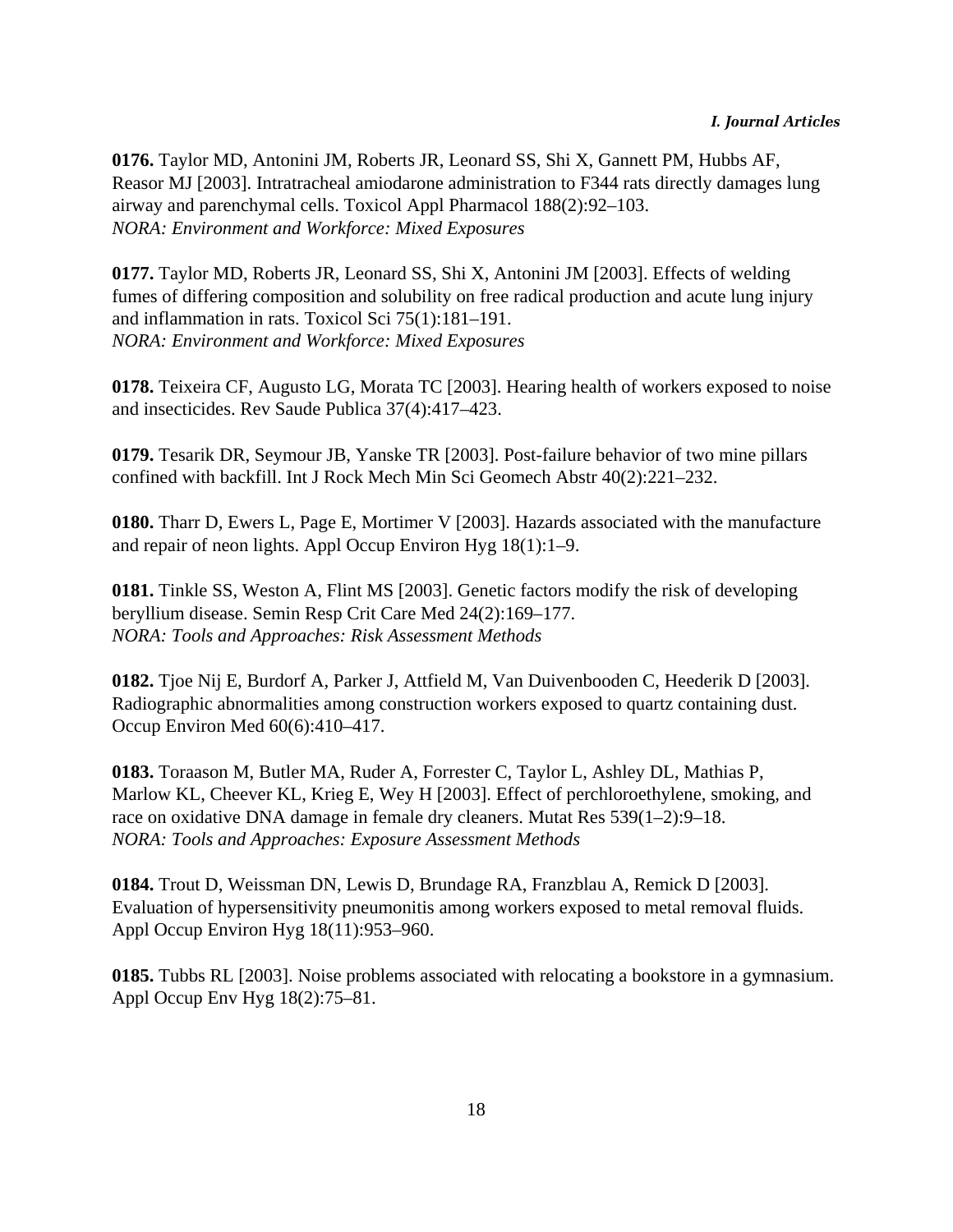**0186.** Vo E, Nicholson J, Gao P, Zhuang Z, Berardinelli SP [2003]. The thermo-hand method: evaluation of a new indicator pad for acid permeation of chemical protective gloves. Am Ind Hyg Assoc J 64(6):771–776. *NORA: Disease and Injury: Allergic and Irritant Dermatitis*

**0187.** Wallingford KM, Snyder EM [2001]. Occupational exposures during the World Trade Center disaster response. Toxicol Ind Health 17(5–10):247–253.

**0188.** Wang JJ, Frazer DG, Law B, Lewis DM [2003]. Identification and quantification of urinary benzo[a]pyrene and its metabolites from asphalt fume exposed mice by microflow LC coupled to hybrid quadruple time-of-flight mass spectrometry. Analyst 128(7):864–870. *NORA: Disease and Injury: Asthma and Chronic Obstructive Pulmonary Disease*

**0189.** Wang L, Antonini JM, Rojanasakul Y, Castranova V, Scabilloni JF, Mercer RR [2003]. Potential role of apoptotic macrophages in pulmonary inflammation and fibrosis. J Cell Physiol 194(2):215–224.

**0190.** Wang L, Medan D, Mercer R, Overmiller D, Leonard S, Castranova V, Shi X, Ding M, Huang C, Rojanasakul Y [2003]. Vanadium-induced apoptosis and pulmonary inflammation in mice: role of reactive oxygen species. J Cell Physiol 195(1):99–107.

**0191.** Wang Y, Rao KM, Demchuk E [2003]. Topographical organization of the N-terminal segment of lung pulmonary surfactant protein B (SP-B[1-25]) in phospholipid bilayers. Biochemistry 42(14):4015–4027.

**0192.** Ward EM, Schulte PA, Bayard S, Blair A, Brandt Rauf P, Butler MA, Dankovic D, Hubbs AF, Jones C, Karstadt M, Kedderis GL, Melnick R, Redlich CA, Rothman N, Savage RE, Sprinker M, Toraason M, Weston A [2003]. Priorities for development of research methods in occupational cancer. Environ Health Perspect 111(1):1–12. *NORA: Disease and Injury: Asthma and Chronic Obstructive Pulmonary Disease; Tools and Approaches: Cancer Research Methods*

**0193.** Wassell JT [2003]. Occupational injury risk assessment: an unintended and unanticipated consequence of the red book. Hum Ecol Risk Assess 9(5):1383–1390.

**0194.** Weinbaum C, Lyerla R, Margolis HS [2003]. Prevention and control of infections with hepatitis viruses in correctional settings. MMWR 52(RR–1):1–42.

**0195.** Whelan EA [2003]. Cancer incidence in airline cabin crew. Occup Environ Med 60(11):805–806.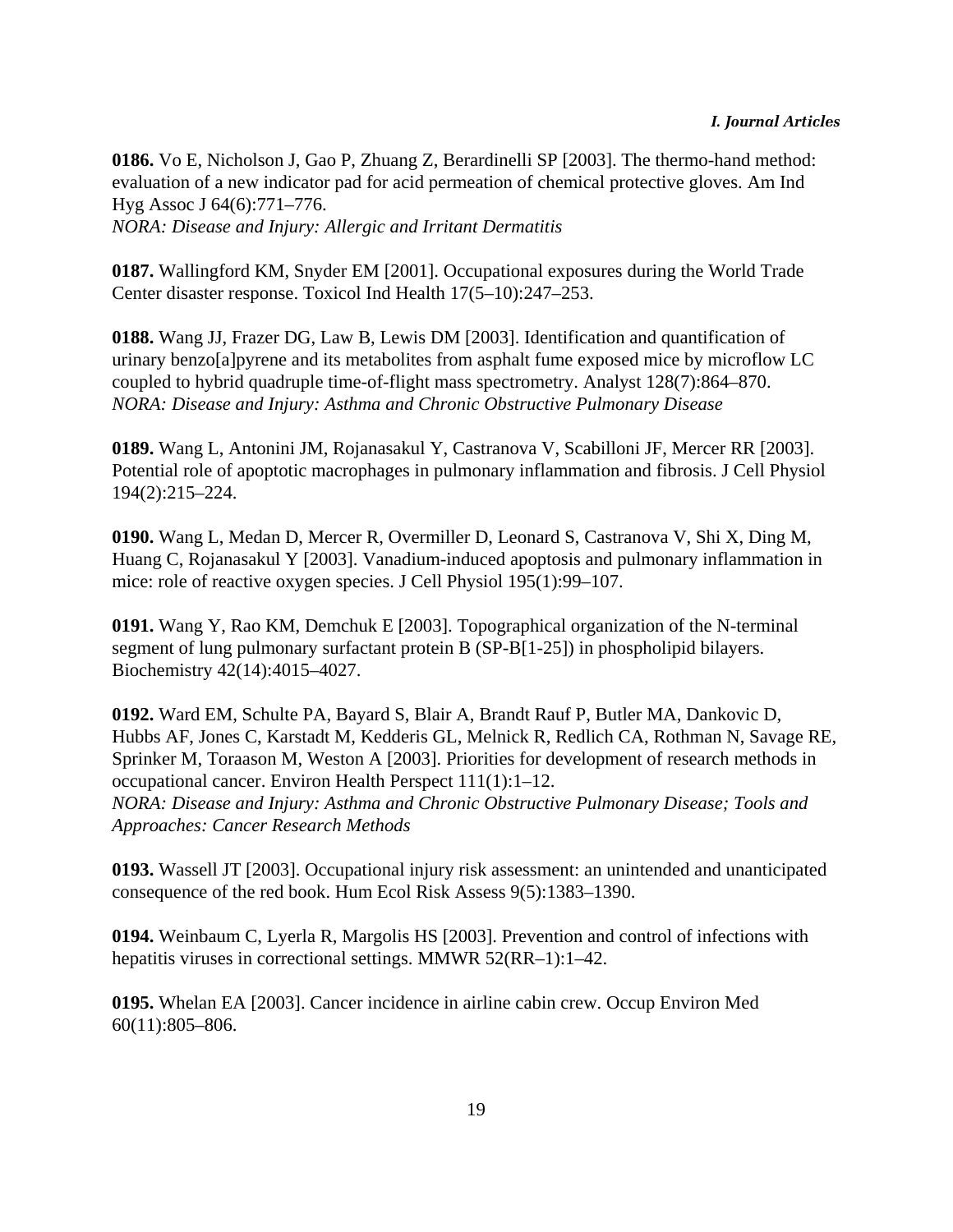**0196.** Whelan EA, Lawson CC, Grajewski B, Petersen MR, Pinkerton LE, Ward EM, Schnorr TM [2003]. Prevalence of respiratory symptoms among female flight attendants and teachers. Occup Environ Med 60(12):929–934.

**0197.** Wirth O, Gregory EW, Cutlip RG, Miller GR [2003]. Control and quantitation of voluntary weight-lifting performance of rats. J Appl Physiol 95(1):402–412. *NORA: Disease and Injury: Musculoskeletal Disorders*

**0198.** Wu JZ, Dong RG, Schopper AW, Smutz WP [2003]. Analysis of skin deformation profiles during sinusoidal vibration of fingerpad. Ann Biomed Eng 31(7):867–878. *NORA: Disease and Injury: Musculoskeletal Disorders*

**0199.** Wu JZ, Dong RG, Smutz WP, Rakheja S [2003]. Dynamic interaction between a fingerpad and a flat surface: experiments and analysis. Med Eng Phys 25(5):397–406. *NORA: Disease and Injury: Musculoskeletal Disorders*

**0200.** Wu JZ, Dong RG, Smutz WP, Schopper AW [2003]. Nonlinear and viscoelastic characteristics of skin under compression: experiment and analysis. Biomed Mater Eng 13(4):373–385. *NORA: Disease and Injury: Musculoskeletal Disorders*

**0201.** Wu JZ, Dong RG, Smutz WP, Schopper AW [2003]. Modeling of time-dependent force response of fingertip to dynamic loading. J Biomech 36(3):383–392. *NORA: Disease and Injury: Musculoskeletal Disorders*

**0202.** Yin XJ, Schafer R, Ma JYC, Antonini JM, Roberts JR, Weissman DN, Siegel PD, Ma JKH [2003]. Alteration of pulmonary immunity to Listeria monocytogenes by diesel exhaust particles (DEPs). II. Effects of DEPs on T-cell-mediated immune responses in rats. Environ Health Perspect 111(4):524–530. *NORA: Environment and Workforce: Mixed Exposures*

**0203.** Young S, Robinson V, Barger M, Frazer D, Castranova V, Jacobs R [2003]. Partially opened triple helix is the biologically active conformation of  $1 \rightarrow 3-\beta$ -glucans that induces pulmonary inflammation in rats. J Toxicol Environ Health 66(6):551–563.

**0204.** Young S, Robinson V, Barger M, Whitmer M, Porter D, Frazer D, Castranova V [2003]. Exposure to particulate  $1\rightarrow 3$ - $\beta$ -glucans induces greater pulmonary toxicity than soluble  $1\rightarrow 3$ - $\beta$ glucans in rats. J Toxicol Environ Health 66(1):25–38.

**0205.** Yuan BZ, Durkin ME, Popescu NC [2003]. Promoter hypermethylation of DLC-1, a candidate tumor suppressor gene, in several common human cancers. Cancer Genet Cytogenet 140(2):113–117.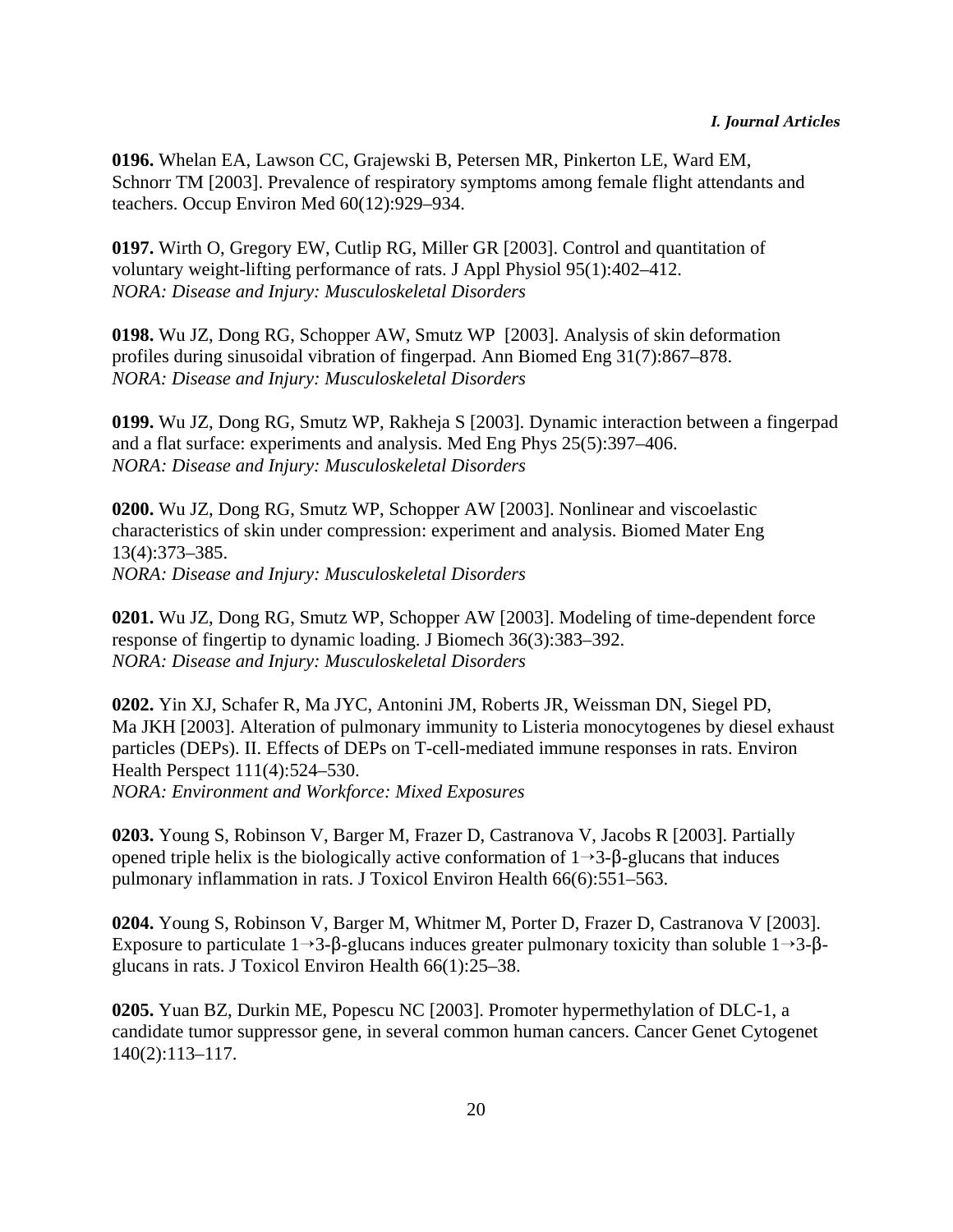#### *I. Journal Articles*

**0206.** Yuan BZ, Jefferson AM, Baldwin KT, Thorgeirsson SS, Popescu NC, Reynolds SH [2003]. DLC-1 operates as a tumor suppressor gene in human non-small cell lung carcinomas. Oncogene 22(56):1–7.

**0207.** Yucesoy B, Kashon ML, Luster MI [2003]. Cytokine polymorphisms in chronic inflammatory diseases with reference to occupational diseases. Curr Mol Med 3(1):39–48.

**0208.** Zang LY, Cosma G, Gardner H, Castranova V, Vallyathan V [2003]. Effect of chlorogenic acid on hydroxyl radical. Mol Cell Biochem 247(1–2):205–210. *NORA: Environment and Workforce: Mixed Exposures*

**0209.** Zeidler P, Roberts J, Castranova V, Chen F, Butterworth L, Andrew M, Robinson V, Porter D [2003]. Response of alveolar macrophages from inducible nitric oxide synthase knockout or wild-type mice to an *in vitro* lipopolysaccharide or silica exposure. J Toxicol Environ Health A 66(11):995–1013.

**0210.** Zhang Z, Leonard SS, Huang C, Vallyathan V, Castranova V, Shi X [2003]. Role of reactive oxygen species and MAPKs in vanadate-induced G2/M phase arrest. Free Radic Biol Med 34(10):1333–1342.

**0211.** Zhuang Z, Coffey CC, Jensen PA, Campbell DL, Lawrence RB, Myers WR [2003]. Correlation between quantitative fit factors and workplace protection factors measured in actual workplace environments at a steel foundry. Am Ind Hyg Assoc J 64(6):730–738. *NORA: Tools and Approaches: Control Technology and Personal Protective Equipment*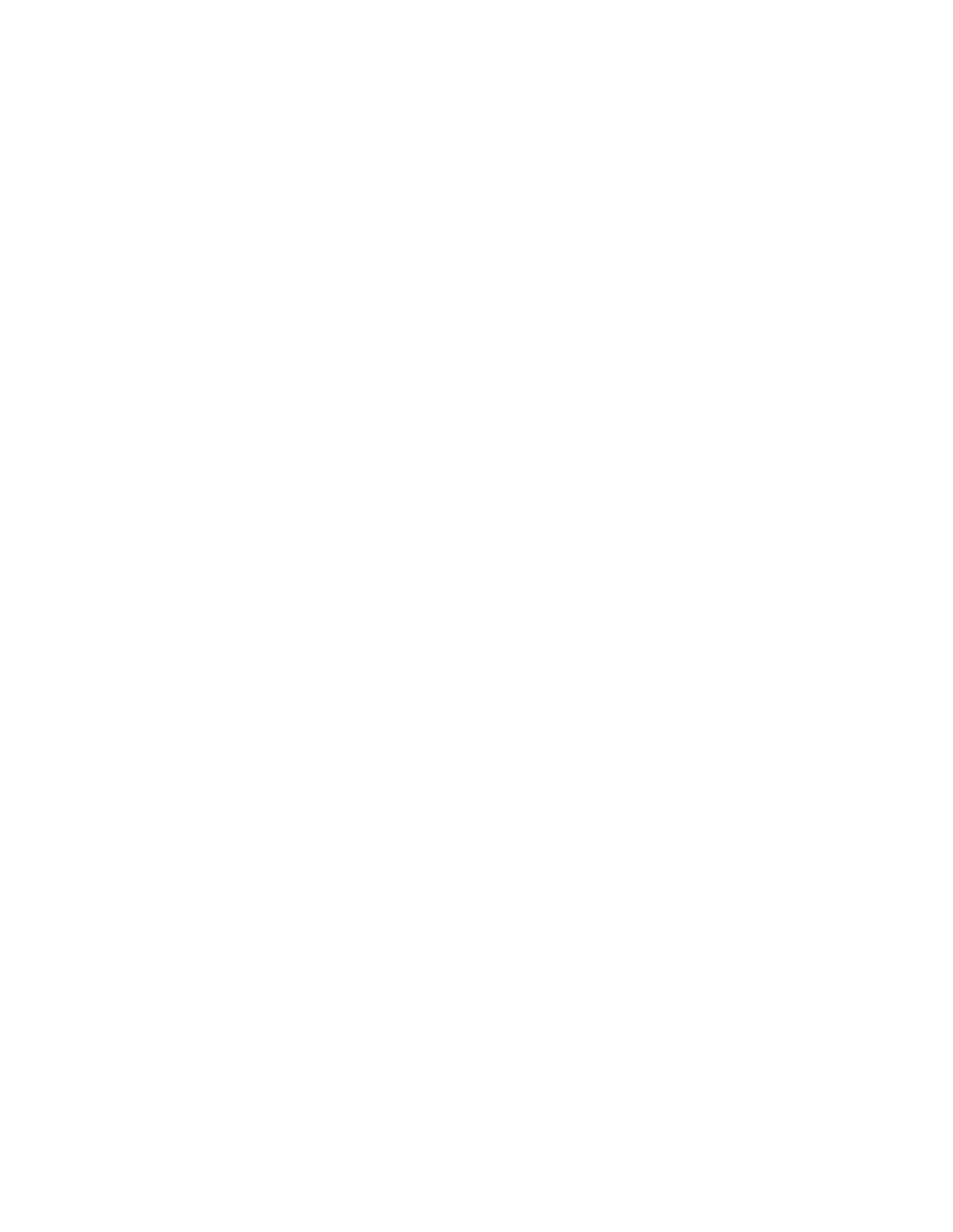#### **II. BOOK CHAPTERS**

**0212.** Ashley K [2003]. Standard practice for collection of settled dust samples using wipe sampling methods for subsequent determination of metals. In: Annual Book of ASTM Standards. Vol. 11.03. D 6966–03, West Conshohocken, PA: ASTM International, pp. 1–3. *NORA: Tools and Approaches: Exposure Assessment Methods*

**0213.** Ashley K [2003]. Standard specification for wipe sampling materials for lead in surface dust. In: Annual Book of ASTM Standards. E 1792–02, West Conshohocken, PA: ASTM International, pp. 1–3. *NORA: Tools and Approaches: Exposure Assessment Methods*

**0214.** Ball W, Bekle T, Bonauto D, Calvert G, Castellan R, Curwick C, Davis L, Gelberg K, Harrison R, Heumann M, Kim R, Largo T, Lim K, Materna B, Myers J, Londo M, Osmani L, Parker D, Reinisch F, Rosenman K, Roscoe R, Salzman D, Sestito J, Stanbury M, Thomsen C, Valiante D [2003]. In: Occupational Indicators: A Guide for Tracking Work-related Health Effects and their Determinants. Atlanta, GA: Council of State and Territorial Epidemiologists, pp. 1–63. *NORA: Disease and Injury: Infectious Diseases*

**0215.** Birch E [2003]. Standard test method for monitoring diesel particulate exhaust in the workplace. In: Annual Book of ASTM Standards. Vol. 11.03. D 6877–03, West Conshohocken, PA: ASTM International, pp. 1–3. *NORA: Tools and Approaches: Exposure Assessment Methods*

**0216.** Brown LM, Collings N, Harrison RM, Maynard AD, Maynard RL [2003]. In: Ultrafine Particles in the Atmosphere. London: Imperial College Press, pp. 1–320. *NORA: Tools and Approaches: Exposure Assessment Methods*

**0217.** Brumfield AM, Schopper AW [2003]. User solution: automated instrumentation for the assessment of peripheral vascular function. In: Relf CG, ed. Image Acquisition and Processing with LabVIEW. Boca Raton, FL: CRC Press, pp. 189–193. *NORA: Disease and Injury: Musculoskeletal Disorders*

**0218.** Campbell Quick J, Piotrkowski C, Jenkins L, Bruce Brooks Y [2003]. Four dimensions of healthy work: stress, work-family relations, violence prevention, and relationships at work. In: Rozensky RH, Johnson NG, Goodheart CD, Hammond RW, eds. Psychology Builds a Healthy World: Opportunities for Research and Practice. Washington, DC: American Psychological Association, pp. 233–273.

*NORA: Disease and Injury: Traumatic Injuries*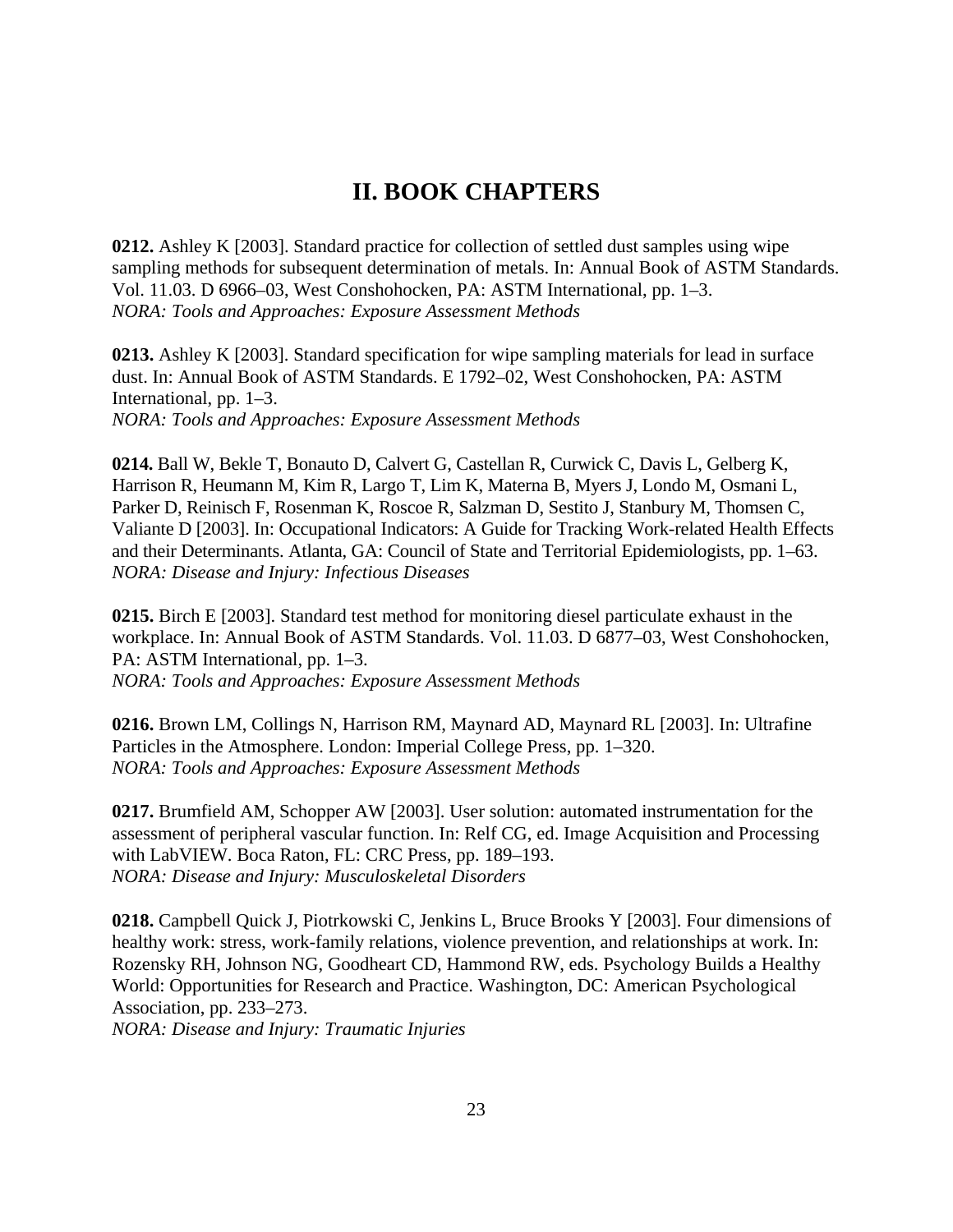**0219.** Costa EA, Morata TC, Kitamura S [2003]. Patologia do ouvido relacionada com o trabalho (Work-related ear pathology). In: Mendes R, ed. Patologia do trabalho, 2nd ed. Sao Paulo, Brazil: Editoria Atheneu, pp. 1253–1282. *NORA: Disease and Injury: Hearing Loss*

**0220.** Cox M, Hoover MD, Johnson M, Newton GJ [2003]. In: An International Review of Currently Applicable Standards for Measuring Airborne Radioactivity. Geneva, Switzerland: International Electrotechnical Commission, pp. 1–20.

**0221.** Doney B, Groce D, Campbell D, Greskevitch M, Hoffman W, Middendorf P, Syamlal G, Bang K [2003]. In: Respirator Usage in Private Sector Firms, 2001. Morgantown, WV: National Institute for Occupational Safety and Health, pp. 1–273.

**0222.** Franks J [2003]. In: Hearing Protector Device Compendium. Cincinnati, OH: National Institute for Occupational Safety and Health, http://www.cdc.gov/niosh/topics/noise/hpcomp.html.

**0223.** Maynard AD [2003]. Overview of methods for analyzing single ultrafine particles. In: Brown LM, Collings N, Harrison RM, Maynard AD, Maynard RL, eds. Ultrafine Particles in the Atmosphere. London: Imperial College Press, pp. 37–60. *NORA: Tools and Approaches: Exposure Assessment Methods*

**0224.** McCanlies EC, Andrew ME, Weston A [2003]. Immunogenetic factors in chronic beryllium disease. In: Khoury MJ, Burke W, Little J, eds. Human Genome Epidemiology: A Scientific Foundation for Using Genetic Information to Improve Health and Prevent Disease. New York: Oxford University Press, pp. 383–401. *NORA: Tools and Approaches: Risk Assessment Methods*

**0225.** Murphy LR [2003]. Stress management at work: secondary prevention of stress. In: Schabracq JMJ, Winnubst JAM, Cooper CL, eds. The Handbook of Work and Health Psychology. New York: John Wiley and Sons, Ltd., pp. 533–548. *NORA: Environment and Workforce: Organization of Work*

**0226.** Murphy LR, Pepper LD [2003]. Effects of organizational downsizing on worker stress and health in the United States. In: Peterson CL, Navarro V, eds. Work Stress: Studies of the Context, Content and Outcomes of Stress: A Book of Readings. Amityville, NY: Baywood Publishing Company, Inc., pp. 53–71. *NORA: Environment and Workforce: Organization of Work*

**0227.** Weston A, Harris CC [2003]. Chemical carcinogenesis. In: Kufe DW, Pollock RE, Weichselbaum RR, Bast RC, Gansler TS, eds. Holland-Frei Cancer Medicine. 6th ed. Hamilton, Ontario, Canada: BC Decker, pp. 1–13. *NORA: Disease and Injury: Asthma and Chronic Obstructive Pulmonary Disease*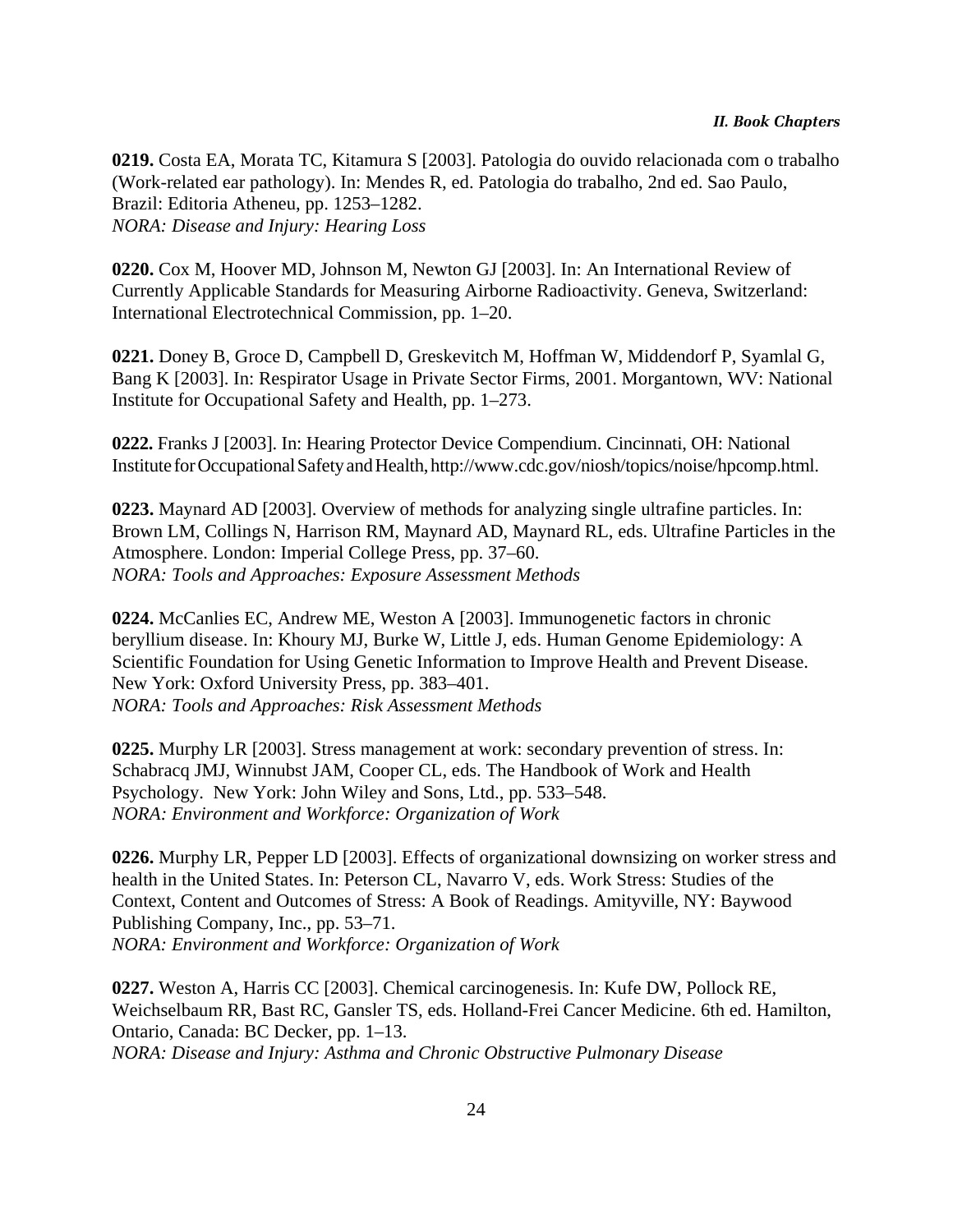#### **III. NIOSH NUMBERED PUBLICATIONS**

**0228.** NIOSH [2003]. A compendium of NIOSH construction research 2002. Washington, DC: U.S. Department of Health and Human Services, Public Health Service, Centers for Disease Control and Prevention, National Institute for Occupational Safety and Health, DHHS (NIOSH) Publication No. 2003–103. *NORA: Disease and Injury: Low Back Disorders*

**0229.** NIOSH [2003]. Mining facts - 2001. Pittsburgh, PA; Spokane, WA: U.S. Department of Health and Human Services, Public Health Service, Centers for Disease Control and Prevention, National Institute for Occupational Safety and Health, DHHS (NIOSH) Publication No. 2003–105.

**0230.** NIOSH [2003]. Reducing roofers' exposure to asphalt fumes. Cincinnati, OH: U.S. Department of Health and Human Services, Public Health Service, Centers for Disease Control and Prevention, National Institute for Occupational Safety and Health, DHHS (NIOSH) Publication No. 2003–107.

**0231.** NIOSH [2002]. The faces of mining—a tribute to miners and mine safety, Spokane Research Laboratory, 2003 calendar. Spokane, WA: U.S. Department of Health and Human Services, Public Health Service, Centers for Disease Control and Prevention, National Institute for Occupational Safety and Health, DHHS (NIOSH) Publication No. 2003–110.

**0232.** NIOSH [2003]. Work-related lung disease surveillance report, 2002. Morgantown, WV: U.S. Department of Health and Human Services, Public Health Service, Centers for Disease Control and Prevention, National Institute for Occupational Safety and Health, DHHS (NIOSH) Publication No. 2003–111.

**0233.** NIOSH [2003]. Asphalt fume exposures during the application of hot asphalt to roofs: current practices for reducing exposures. Cincinnati, OH: U.S. Department of Health and Human Services, Public Health Service, Centers for Disease Control and Prevention, National Institute for Occupational Safety and Health, DHHS (NIOSH) Publication No. 2003–112. *NORA: Tools and Approaches: Control Technology and Personal Protective Equipment*

**0234.** NIOSH [2003]. Evaluation of systems to monitor blind areas behind trucks used in road construction and maintenance: phase 1. NIOSH Report of Investigation (RI) 9660. By Ruff TM. Pittsburgh, PA: U.S. Department of Health and Human Services, Public Health Service, Centers for Disease Control and Prevention, National Institute for Occupational Safety and Health, DHHS (NIOSH) Publication No. 2003–113.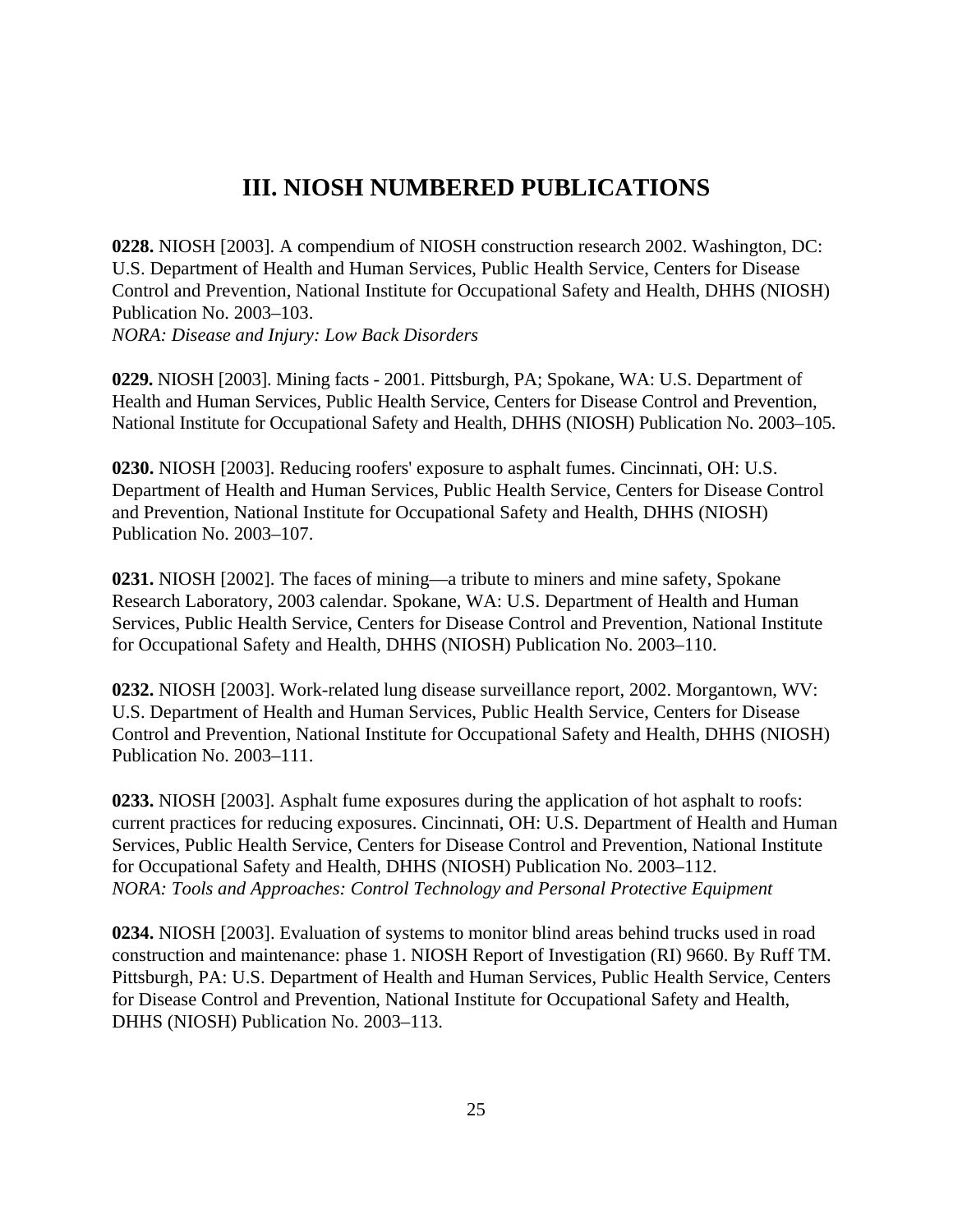#### *III. NIOSH Numbered Publications*

**0235.** NIOSH [2003]. National Institute for Occupational Safety and Health (NIOSH) fact sheet. Washington, DC: U.S. Department of Health and Human Services, Public Health Service, Centers for Disease Control and Prevention, National Institute for Occupational Safety and Health, DHHS (NIOSH) Publication No. 2003–116.

**0236.** NIOSH [2003]. Aggregate training for the safety impaired. Spokane, WA: U.S. Department of Health and Human Services, Public Health Service, Centers for Disease Control and Prevention, National Institute for Occupational Safety and Health, DHHS (NIOSH) Publication No. 2003–117.

**0237.** NIOSH [2003]. HazCom helper. By Scott DF, Drake PL, Brady TM. Spokane, WA: U.S. Department of Health and Human Services, Public Health Service, Centers for Disease Control and Prevention, National Institute for Occupational Safety and Health, DHHS (NIOSH) Publication No. 2003–118.

**0238.** NIOSH [2003]. Work-related roadway crashes—challenges and opportunities for prevention. By Pratt SG. Morgantown, WV: U.S. Department of Health and Human Services, Public Health Service, Centers for Disease Control and Prevention, National Institute for Occupational Safety and Health, DHHS (NIOSH) Publication No. 2003–119.

**0239.** NIOSH [2003]. Aggregate training for the safety impaired. Spokane, WA: U.S. Department of Health and Human Services, Public Health Service, Centers for Disease Control and Prevention, National Institute for Occupational Safety and Health, DHHS (NIOSH) Publication No. 2003–120V.

**0240.** NIOSH [2003]. Your safety 1st: railroad crossing safety for emergency responders. Morgantown, WV: U.S. Department of Health and Human Services, Public Health Service, Centers for Disease Control and Prevention, National Institute for Occupational Safety and Health, DHHS (NIOSH) Publication No. 2003–121.

**0241.** NIOSH [2003]. Black lung—don't become a victim. By Wolfe A. Morgantown, WV: U.S. Department of Health and Human Services, Public Health Service, Centers for Disease Control and Prevention, National Institute for Occupational Safety and Health, DHHS (NIOSH) Publication No. 2003–123.

**0242.** NIOSH [2003]. NIOSH alert: preventing deaths and injuries while compacting or baling refuse material. By Burkhart J, Moore P. Morgantown, WV: U.S. Department of Health and Human Services, Public Health Service, Centers for Disease Control and Prevention, National Institute for Occupational Safety and Health, DHHS (NIOSH) Publication No. 2003–124.

**0243.** NIOSH [2003]. NIOSH bibliography of communication and research products, 2002. Cincinnati, OH: U.S. Department of Health and Human Services, Public Health Service, Centers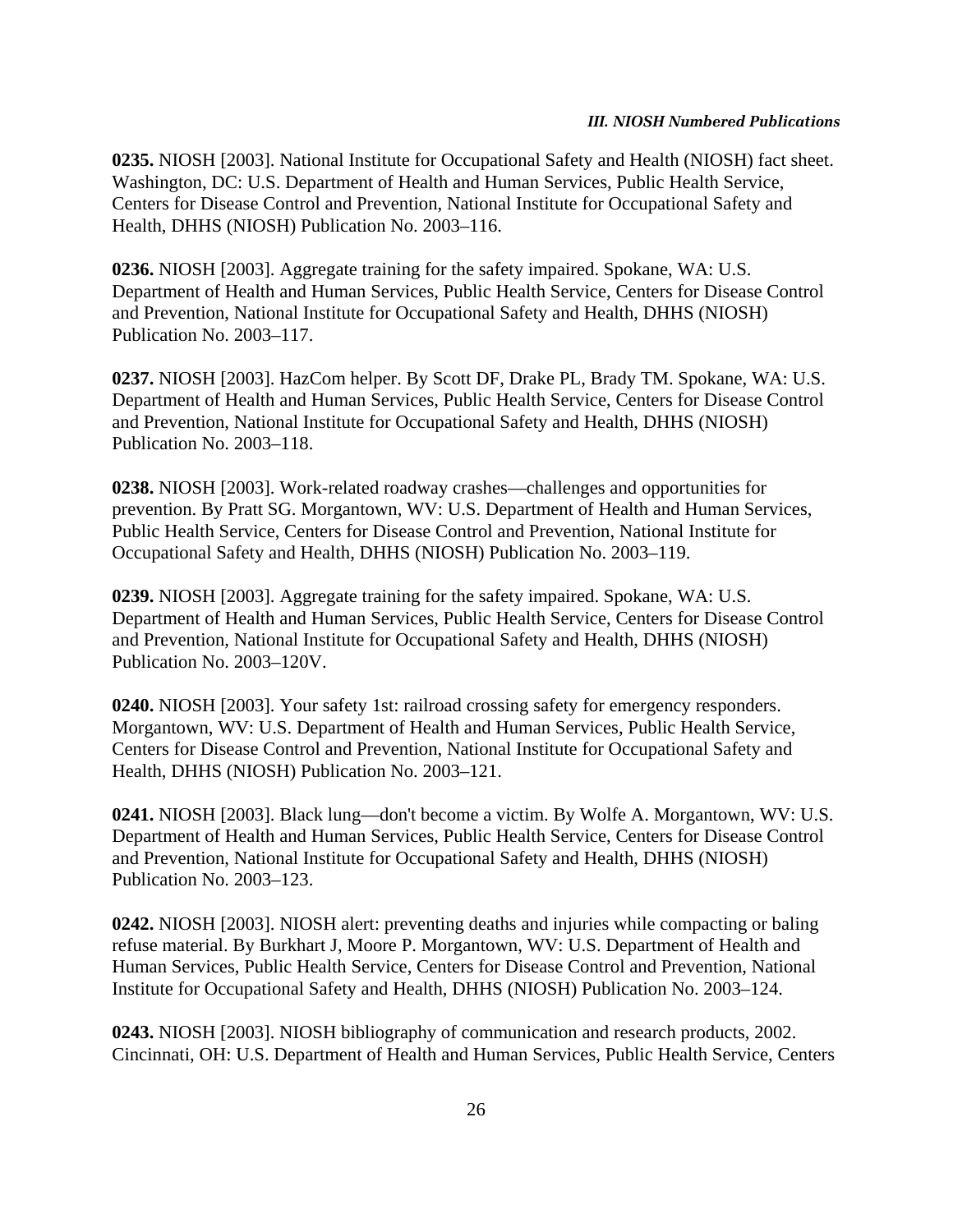for Disease Control and Prevention, National Institute for Occupational Safety and Health, DHHS (NIOSH) Publication No. 2003–125.

**0244.** NIOSH [2003]. National Personal Protective Technology Laboratory (NPPTL). Pittsburgh, PA: U.S. Department of Health and Human Services, Public Health Service, Centers for Disease Control and Prevention, National Institute for Occupational Safety and Health, DHHS (NIOSH) Publication No. 2003–127.

**0245.** NIOSH [2003]. NIOSH alert: preventing deaths, injuries, and illnesses of young workers. By Mardis AL, Pratt SG. Morgantown, WV: U.S. Department of Health and Human Services, Public Health Service, Centers for Disease Control and Prevention, National Institute for Occupational Safety and Health, DHHS (NIOSH) Publication No. 2003–128.

**0246.** NIOSH [2003]. Coal operator mining facts, 2001. Pittsburgh, PA: U.S. Department of Health and Human Services, Public Health Service, Centers for Disease Control and Prevention, National Institute for Occupational Safety and Health, DHHS (NIOSH) Publication No. 2003–129.

**0247.** NIOSH [2003]. Coal contractor mining facts, 2001. Pittsburgh, PA: U.S. Department of Health and Human Services, Public Health Service, Centers for Disease Control and Prevention, National Institute for Occupational Safety and Health, DHHS (NIOSH) Publication No. 2003–130.

**0248.** NIOSH [2003]. Metal mining facts, 2001. Pittsburgh, PA: U.S. Department of Health and Human Services, Public Health Service, Centers for Disease Control and Prevention, National Institute for Occupational Safety and Health, DHHS (NIOSH) Publication No. 2003–131.

**0249.** NIOSH [2003]. Nonmetal mining facts, 2001. Pittsburgh, PA: U.S. Department of Health and Human Services, Public Health Service, Centers for Disease Control and Prevention, National Institute for Occupational Safety and Health, DHHS (NIOSH) Publication No. 2003–132.

**0250.** NIOSH [2003]. Stone mining facts, 2001. Pittsburgh, PA: U.S. Department of Health and Human Services, Public Health Service, Centers for Disease Control and Prevention, National Institute for Occupational Safety and Health, DHHS (NIOSH) Publication No. 2003–133.

**0251.** NIOSH [2003]. Sand and gravel mining facts, 2001. Pittsburgh, PA: U.S. Department of Health and Human Services, Public Health Service, Centers for Disease Control and Prevention, National Institute for Occupational Safety and Health, DHHS (NIOSH) Publication No. 2003–134.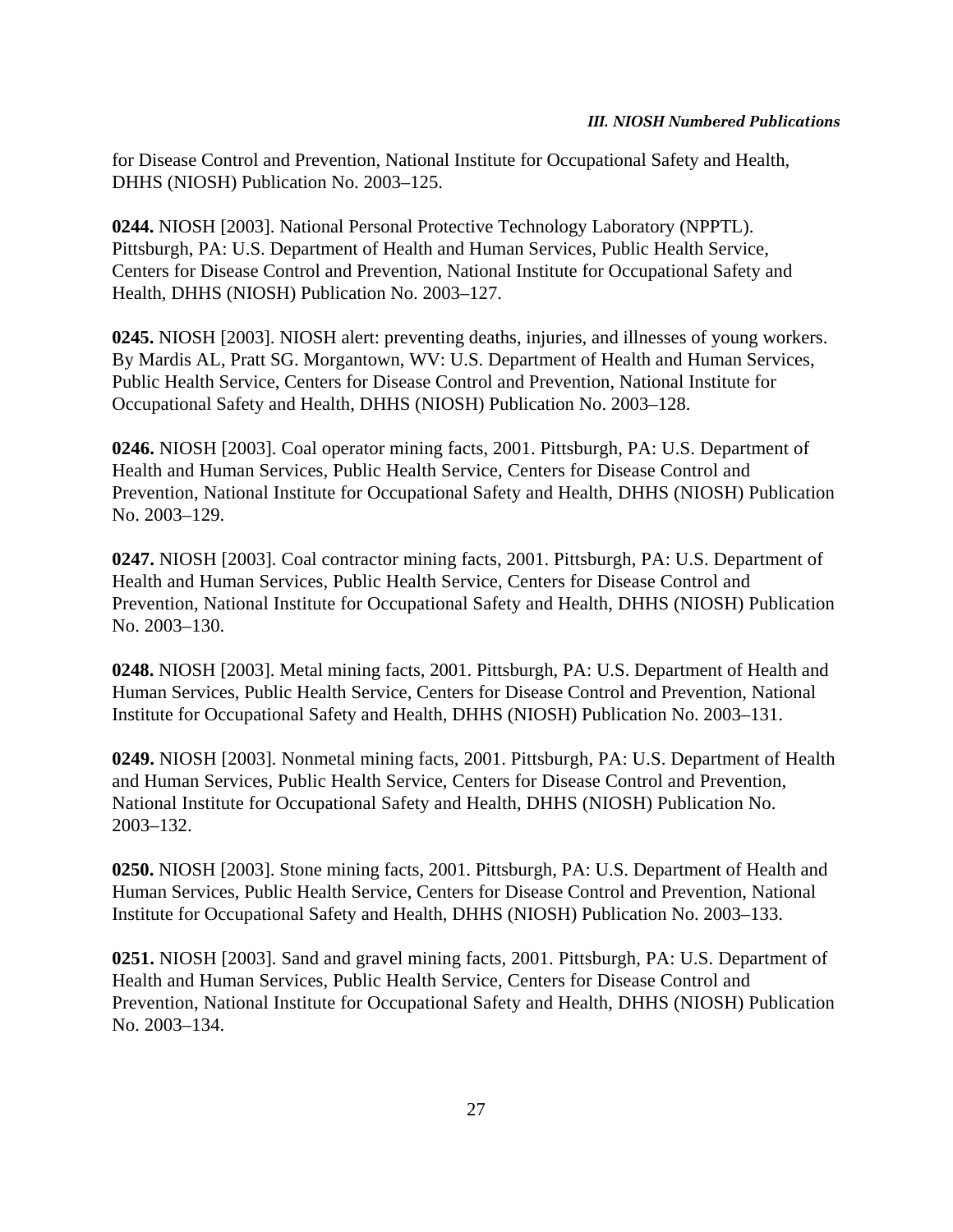#### *III. NIOSH Numbered Publications*

**0252.** NIOSH [2003]. Noncoal contractor mining facts, 2001. Pittsburgh, PA: U.S. Department of Health and Human Services, Public Health Service, Centers for Disease Control and Prevention, National Institute for Occupational Safety and Health, DHHS (NIOSH) Publication No. 2003–135.

**0253.** NIOSH [2003]. Guidance for filtration and air-cleaning systems to protect building environments from airborne chemical, biological, or radiological attacks. By Earnest GS, Gressel MG, Mickelsen RL, Moyer ES, Reed LD, Karwacki CJ, Morrison RW, Tevault DE, Delp W, Persily AK. Cincinnati, OH: U.S. Department of Health and Human Services, Public Health Service, Centers for Disease Control and Prevention, National Institute for Occupational Safety and Health, DHHS (NIOSH) Publication No. 2003–136. *NORA: Tools and Approaches: Control Technology and Personal Protective Equipment*

**0254.** NIOSH [2003]. Programmable electronic mining systems: best practice recommendations (in nine parts) part 5: 4.0 independent functional safety assessment. NIOSH Information Circular (IC) 9464. By Sammarco JJ, Fries EF. Pittsburgh, PA: U.S. Department of Health and Human Services, Public Health Service, Centers for Disease Control and Prevention, National Institute for Occupational Safety and Health, DHHS (NIOSH) Publication No. 2003–138.

**0255.** NIOSH [2003]. Focus on prevention: conducting a hazard risk assessment. By Brnich MJ Jr., Mallett LG. Pittsburgh, PA: U.S. Department of Health and Human Services, Public Health Service, Centers for Disease Control and Prevention, National Institute for Occupational Safety and Health, DHHS (NIOSH) Publication No. 2003–139.

**0256.** NIOSH [2003]. Fact sheet: NIOSH recommendations for limiting potential exposures of workers to asbestos associated with vermiculite from Libby, Montana. Morgantown, WV; Washington, DC: U.S. Department of Health and Human Services, Public Health Service, Centers for Disease Control and Prevention, National Institute for Occupational Safety and Health, DHHS (NIOSH) Publication No. 2003–141.

**0257.** NIOSH [2003]. National occupational research agenda, 2002. By Virginia Sublet. Washington, DC: U.S. Department of Health and Human Services, Public Health Service, Centers for Disease Control and Prevention, National Institute for Occupational Safety and Health, DHHS (NIOSH) Publication No. 2003–143.

**0258.** NIOSH [2003]. Respirator fact sheet: what you should know in deciding whether to buy escape hoods, gas masks, or other respirators for preparedness at home and work. Morgantown, WV: U.S. Department of Health and Human Services, Public Health Service, Centers for Disease Control and Prevention, National Institute for Occupational Safety and Health, DHHS (NIOSH) Publication No. 2003–144.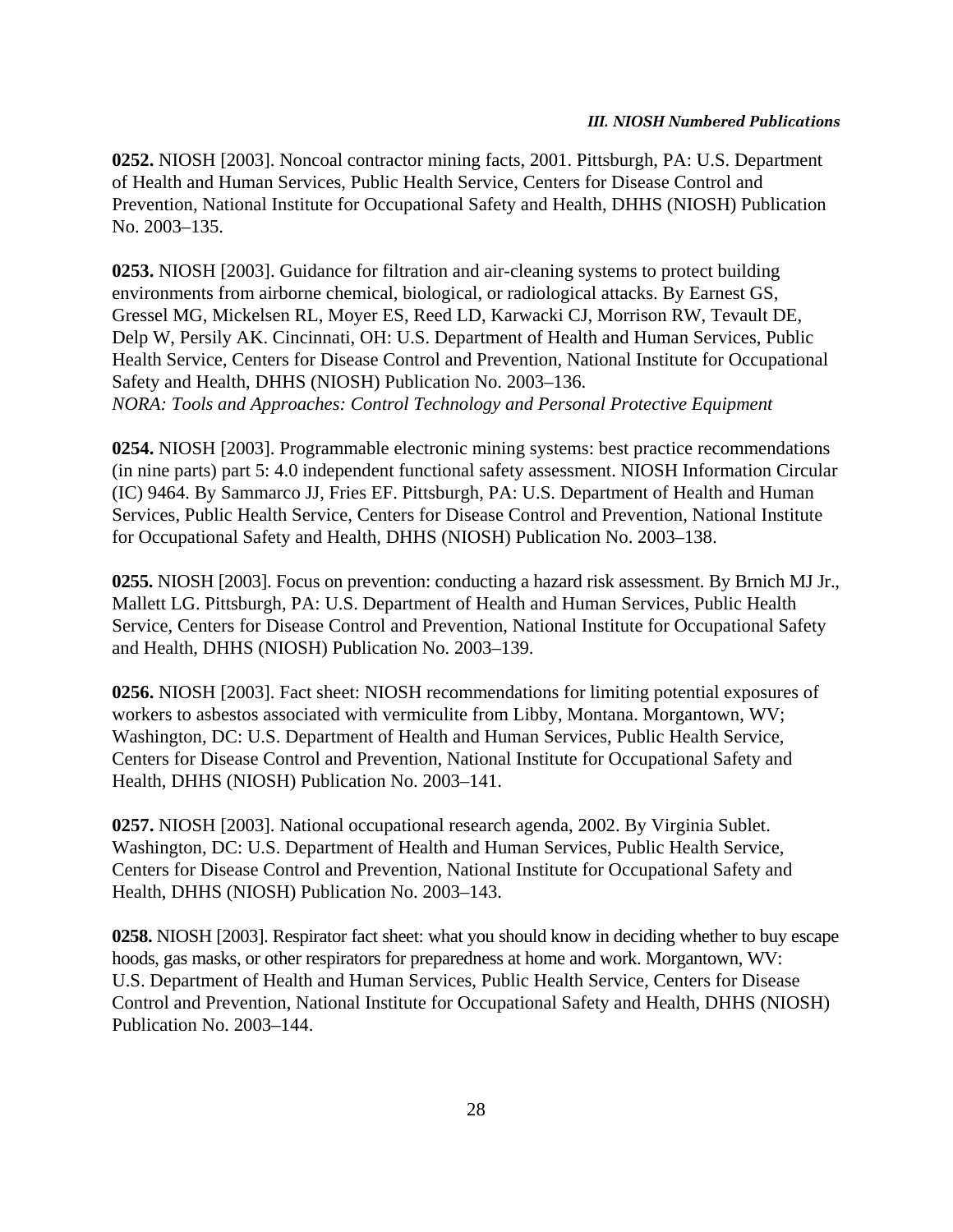**0259.** NIOSH [2003]. NIOSH FACE program. Cincinnati, OH: U.S. Department of Health and Human Services, Public Health Service, Centers for Disease Control and Prevention, National Institute for Occupational Safety and Health, DHHS (NIOSH) Publication No. 2003–146.

**0260.** NIOSH [2003]. Handbook for dust control in mining. NIOSH Information Circular (IC) 9465. By Kissell FN, Cecala AB, Chekan GJ, Colinet JF, Eng P, Goodman GV, Hoffman WA, Organiscak JA, Page SJ, Stachulak JS, Volkwein JC. Pittsburgh, PA: U.S. Department of Health and Human Services, Public Health Service, Centers for Disease Control and Prevention, National Institute for Occupational Safety and Health, DHHS (NIOSH) Publication No. 2003–147. *NORA: Tools and Approaches: Exposure Assessment Methods*

**0261.** NIOSH [2003]. National occupational research agenda update, 2003. Washington, DC: U.S. Department of Health and Human Services, Public Health Service, Centers for Disease Control and Prevention, National Institute for Occupational Safety and Health, DHHS (NIOSH) Publication No. 2003–148.

**0262.** NIOSH [2003]. Geologic hazards and roof stability in coal mines. NIOSH Information Circular (IC) 9466. By Molinda GM. Pittsburgh, PA: U.S. Department of Health and Human Services, Public Health Service, Centers for Disease Control and Prevention, National Institute for Occupational Safety and Health, DHHS (NIOSH) Publication No. 2003–152.

**0263.** NIOSH [2003]. NIOSH manual of analytical methods (NMAM) 4<sup>th</sup> edition, 3<sup>rd</sup> supplement. Cincinnati, OH: U.S. Department of Health and Human Services, Public Health Service, Centers for Disease Control and Prevention, National Institute for Occupational Safety and Health, DHHS (NIOSH) Publication No. 2003–154. *NORA: Tools and Approaches: Exposure Assessment Methods*

**0264.** NIOSH [2003]. NIOSH safety checklist program for schools and other databases [CD-ROM]. By Palassis J. Cincinnati, OH: U.S. Department of Health and Human Services, Public Health Service, Centers for Disease Control and Prevention, National Institute for Occupational Safety and Health, DHHS (NIOSH) Publication No. 2004–101.

**0265.** NIOSH [2003]. NIOSH pocket guide to chemical hazards and other databases. Cincinnati, OH: U.S. Department of Health and Human Services, Public Health Service, Centers for Disease Control and Prevention, National Institute for Occupational Safety and Health, DHHS (NIOSH) Publication No. 2004–103.

**0266.** NIOSH [2003]. Ground fall injuries in underground stone mines. By Pappas DM, Prosser LJ. Pittsburgh, PA: U.S. Department of Health and Human Services, Public Health Service, Centers for Disease Control and Prevention, National Institute for Occupational Safety and Health, DHHS (NIOSH) Publication No. 2004–106. *NORA: Tools and Approaches: Control Technology and Personal Protective Equipment*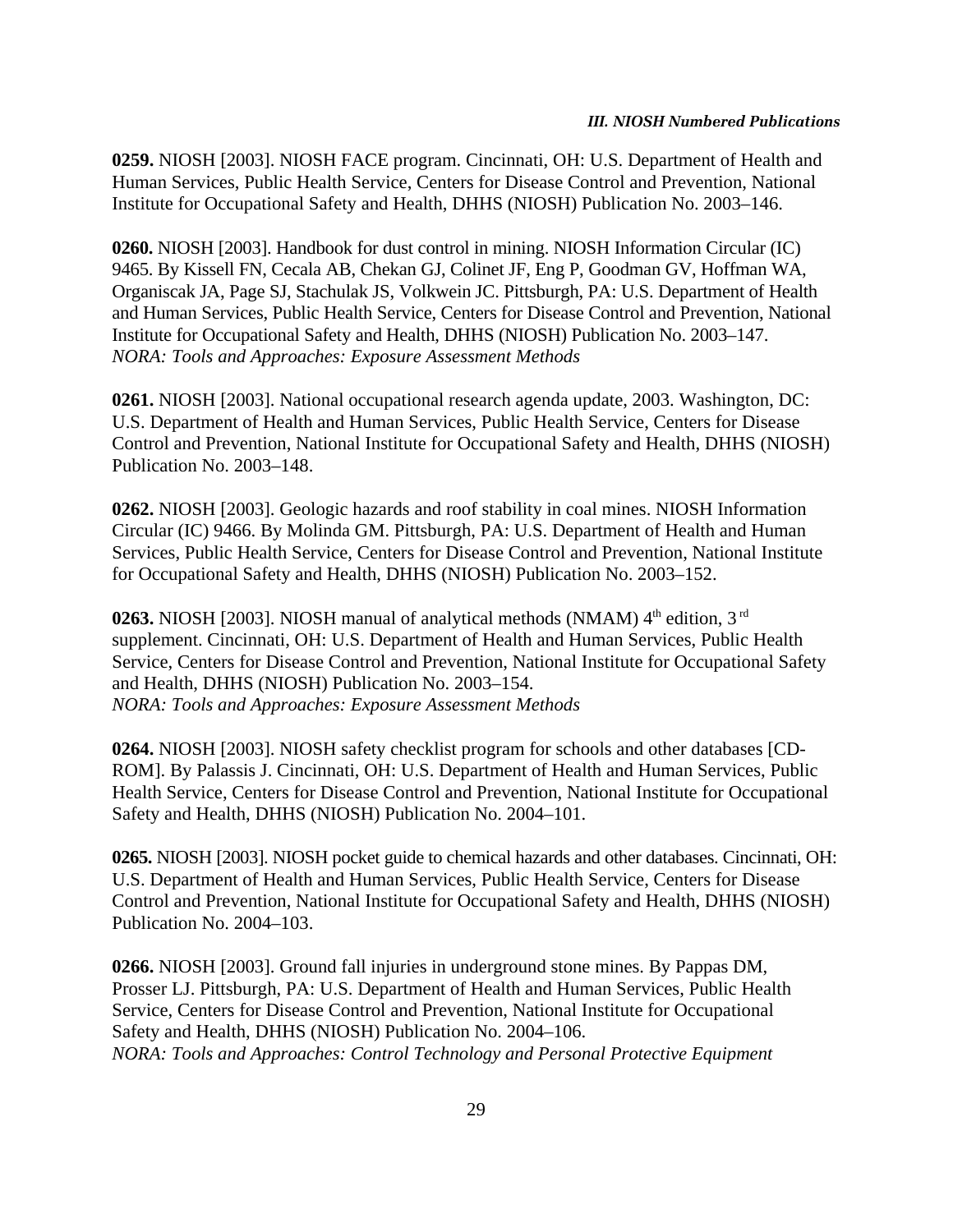**0267.** NIOSH [2003]. Preventing injuries when working with hydraulic excavators and backhoe loaders. By Casini VJ, Moore PH. Morgantown, WV: U.S. Department of Health and Human Services, Public Health Service, Centers for Disease Control and Prevention, National Institute for Occupational Safety and Health, DHHS (NIOSH) Publication No. 2004–107.

**0268.** NIOSH [2003]. NIOSH alert: preventing lung disease in workers who use or make flavorings. By Kanwal R, Kullman G, Kreiss K, Castellan R, Burkhart J, Hilsbos K, Akpinar-Elci M, Piacitelli C, Boylstein R. Morgantown, WV: U.S. Department of Health and Human Services, Public Health Service, Centers for Disease Control and Prevention, National Institute for Occupational Safety and Health, DHHS (NIOSH) Publication No. 2004–110. *NORA: Tools and Approaches: Exposure Assessment Methods*

**0269.** NIOSH [2003]. Safe work for youth in construction: information for employers. Morgantown, WV: U.S. Department of Health and Human Services, Public Health Service, Centers for Disease Control and Prevention, National Institute for Occupational Safety and Health, DHHS (NIOSH) Publication No. 2004–113.

**0270.** NIOSH [2003]. Injuries to youth on minority farm operations. Morgantown, WV: U.S. Department of Health and Human Services, Public Health Service, Centers for Disease Control and Prevention, National Institute for Occupational Safety and Health, DHHS (NIOSH) Publication No. 2004–117.

**0271.** NIOSH [2003]. Asthma among household youth on minority farm operations. Morgantown, WV: U.S. Department of Health and Human Services, Public Health Service, Centers for Disease Control and Prevention, National Institute for Occupational Safety and Health, DHHS (NIOSH) Publication No. 2004–118.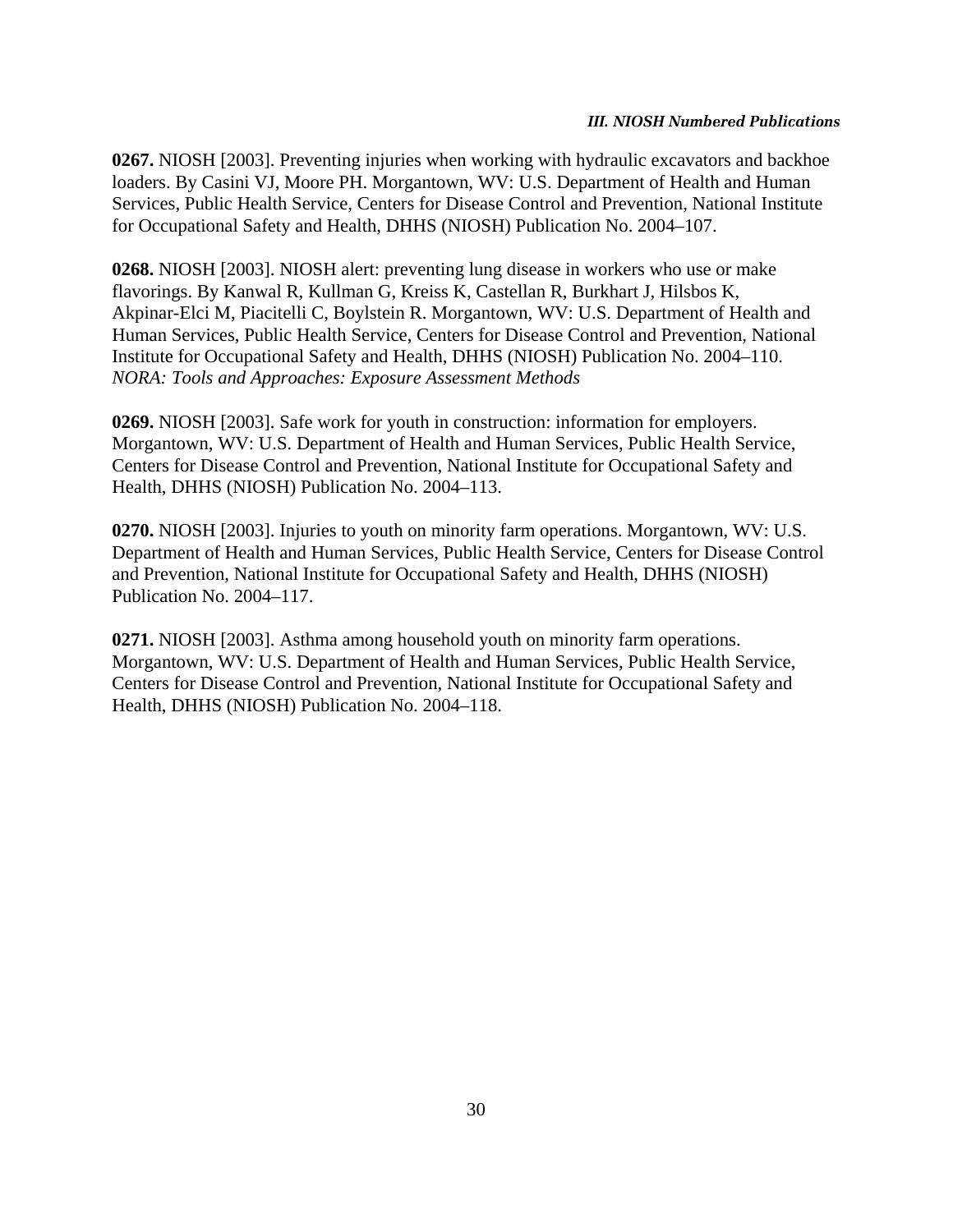#### **IV. ABSTRACTS/PROCEEDINGS**

**0272.** Adams C, Keil D, Meyers K, EuDaly A, Smythe J, EuDaly J, Gilkeson G, Peden-Adams MM [2003]. Lifetime exposures to trichloroethylene (TCE) modulates immune function [Abstract]. The Toxicologist 72(S–1):375.

**0273.** Akpinar-Elci M, Stemple KJ, Elci OC, Dweik RD, Kreiss K, Enright PL [2003]. Exhaled nitric oxide measurement in microwave popcorn production plant workers [Abstract]. Am J Respir Crit Care Med 167(7):A840. *NORA: Disease and Injury: Asthma and Chronic Obstructive Pulmonary Disease*

**0274.** Alterman T, Steege AL, Li J, Petersen MR [2003]. Mental health symptoms in a population based survey of minority farm operators. In: APHA 131st Annual Meeting and Exposition. San Francisco, CA: American Public Health Association, p. 1. *NORA: Environment and Workforce: Special Population at Risk*

**0275.** Ammons DE, Powers JR, Newbraugh BH [2003]. Caught-in injury protection system for wood chippers. In: NOIRS 2003, Abstracts of the National Occupational Injury Research Symposium 2003. Pittsburgh, PA: National Institute for Occupational Safety and Health, p. 82. *NORA: Tools and Approaches: Control Technology and Personal Protective Equipment*

**0276.** Anderson KR, Biddle EA [2003]. Assessing the feasibility of evaluating the Washington state apprenticeship and training program. In: NOIRS 2003, Abstracts of the National Occupational Injury Research Symposium. Pittsburgh, PA: National Institute for Occupational Safety and Health, p. 23.

*NORA: Tools and Approaches: Social and Economic Consequences*

**0277.** Antonini JM [2003]. Pulmonary responses to welding fumes: role of metal constituents [Abstract]. The Toxicologist 72(S-1):227. *NORA: Environment and Workforce: Mixed Exposures*

**0278.** Antonini JM, Roberts JR, Taylor MD [2003]. Exposure to stainless steel welding fume suppresses lung defense function after infection in rats [Abstract]. Am J Respir Crit Care Med 167(7):A258. *NORA: Environment and Workforce: Mixed Exposures*

**0279.** Attfield M, Bang KM, Castellan RM, Filios M, Rotunda CJ, Wood JM [2003]. Workrelated lung disease surveillance report 2002: asthma and COPD highlights. In: NORA Symposium 2003, Working Partnerships: Applying Research to Practice, Washington, DC: National Institute for Occupational Safety and Health, p. 32.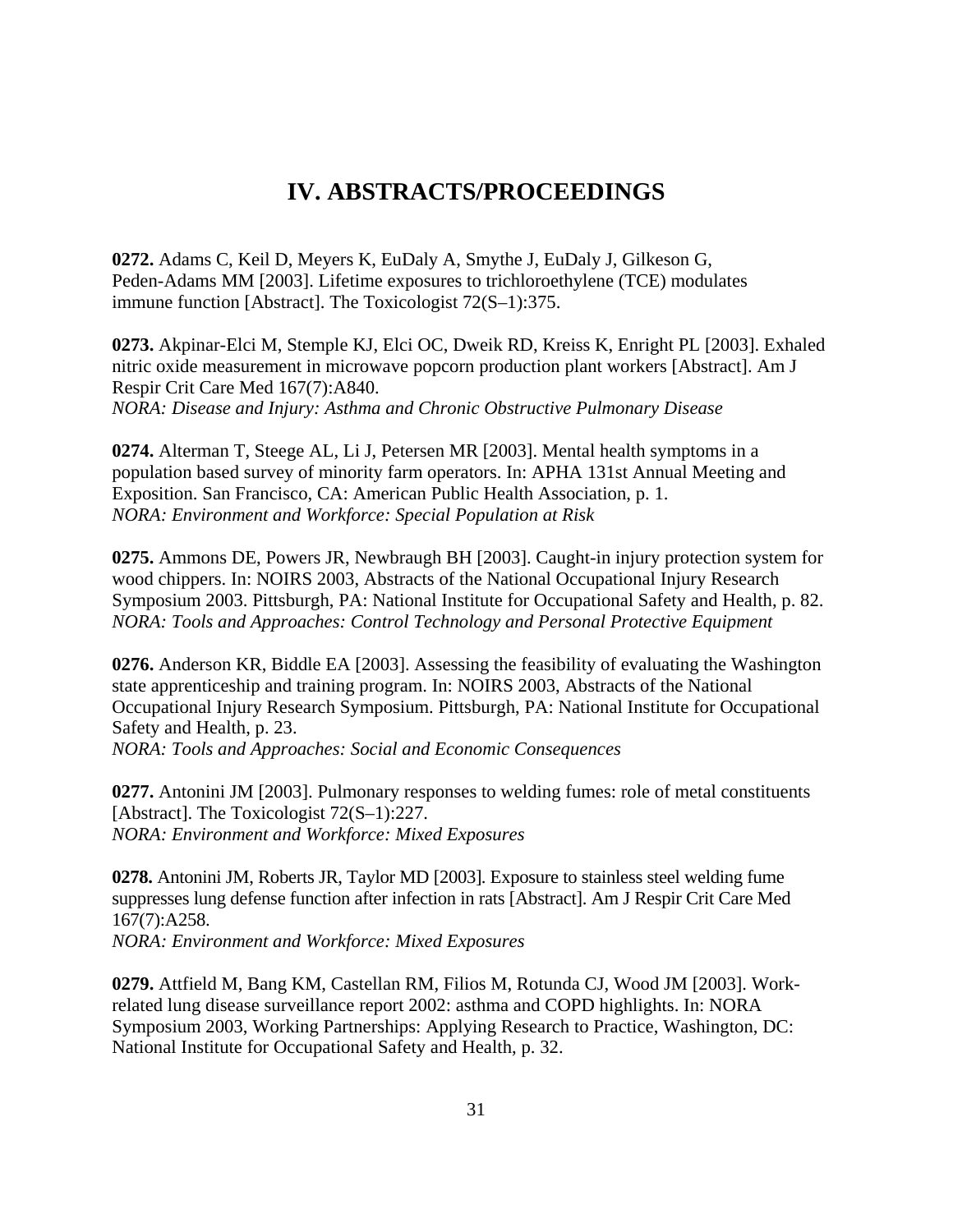**0280.** Attfield MD, Petsonk EL, Wagner GR [2003]. Preventing occupational respiratory disease: a lesson from coal mining. In: NORA Symposium 2003, Working Partnerships: Applying Research to Practice, Washington, DC: National Institute for Occupational Safety and Health, p. 35. *NORA: Disease and Injury: Asthma and Chronic Obstructive Pulmonary Disease*

**0281.** Azadi S, Meade J, Kashon ML, Bailey PT, Mann CL [2003]. Evaluation of the sensitization potential of two lubricant additives, phenyl-alpha-naphthylamine and alkylated phenyl-alpha-naphthylamine: a comparison of data from the local lymph node assay, the buehler guinea pig assay, and human repeat insult patch test [Abstract]. The Toxicologist 72(S–1):229.

**0282.** B'Hymer C, Butler M, Cheever KL [2003]. Urinary (2-methoxyethoxy) acetic acid: an effective gas chromatographic test method for quantification [Abstract]. The Toxicologist 72(S–1):242–243. *NORA: Tools and Approaches: Exposure Assessment Methods*

**0283.** Baden S, Leiss JK, Ratcliffe JM, Orlein M, Stat JG, Tierney JA, Boal WL, Hawkings ND, Jagger J [2003]. The national study to prevent blood exposures in paramedics: protecting the nation's first responders. In: NORA Symposium 2003, Working Partnerships: Applying Research to Practice, Washington, DC: National Institute for Occupational Safety and Health, p. 61. *NORA: Disease and Injury: Infectious Diseases*

**0284.** Bang KM, Weissman DN, Wood JM [2003]. Respiratory tuberculosis mortality by occupation and industry in the United States [Abstract]. Am J Epidemiol 157(11):S100.

**0285.** Bang KM, Wood JM, Syamlal G, Castellan RM [2003]. Recent malignant mesothelioma mortality and incidence in the United States. In: APHA 131st Annual Meeting and Exposition. San Francisco, CA: American Public Health Association, p. 1.

**0286.** Barczak TM [2003]. Longwall tailgates: the technology for roof support has improved, but optimization is still not there. In: Proceedings of Longwall USA. Prairieville, LA: Coal Age, pp. 105–130.

**0287.** Barczak TM, Chen J, Bower J [2003]. Pumpable roof supports: developing design criteria by measurement of the ground reaction curve. In: Peng SS, Mark C, Khair AW, Heasley KA, eds. 22nd International Conference on Ground Control in Mining. Morgantown, WV: West Virginia University, pp. 283–294.

**0288.** Baron ED, Swick AR, Ryan CA, Gerberick GF, Tinkle SS, Nedorost ST, Cooper KD, Stevens SR [2003]. Immune responsiveness to squaric acid dibutylester in human subjects. In: NORA Symposium 2003, Working Partnerships: Applying Research to Practice, Washington, DC: National Institute for Occupational Safety and Health, p. 26. *NORA: Tools and Approaches: Exposure Assessment Methods*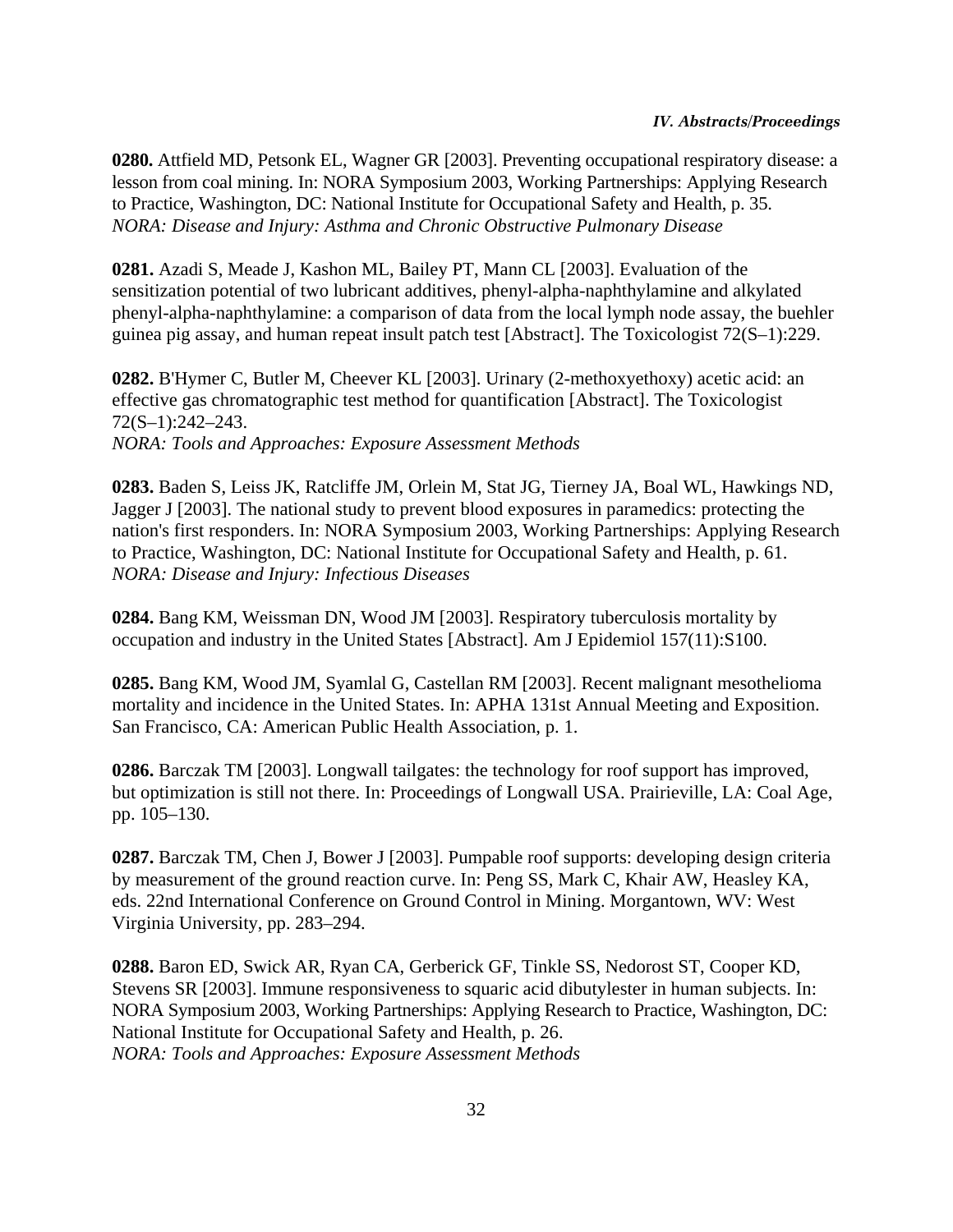**0289.** Baron S, Levin S, Herbert R, Prezant D, Kelly K, Bernard B, Driscoll R, Tapp L [2003]. Health outcomes in workers exposed at the World Trade Center Site: an update on the occupational health screening programs. In: APHA 131st Annual Meeting and Exposition. San Francisco, CA: American Public Health Association, p. 1.

**0290.** Barrett EA [2003]. Evaluation of a training exercise for teaching drillers about noise and hearing protection. In: NOIRS 2003, Abstracts of the National Occupational Injury Research Symposium. Pittsburgh, PA: National Institute for Occupational Safety and Health, p. 81.

**0291.** Bartels JR, Ambrose DH, Kwitowski AJ [2003]. Determination of safe roof bolter speeds through computer simulation. In: NOIRS 2003, Abstracts of the National Occupational Injury Research Symposium. Pittsburgh, PA: National Institute for Occupational Safety and Health, p. 81. *NORA: Tools and Approaches: Control Technology and Personal Protective Equipment*

**0292.** Beamer B, Crouch K, Topmiller J [2003]. Development of evaluation procedures for local exhaust ventilation for United States Postal Service mail processing machinery. In: American Industrial Hygiene Conference and Expo. Fairfax, VA: American Industrial Hygiene Association, p. 48.

**0293.** Bell JL [2003]. Evaluating the effectiveness of a logger safety training program in reducing injuries to loggers. In: NOIRS 2003, Abstracts of the National Occupational Injury Research Symposium. Pittsburgh, PA: National Institute for Occupational Safety and Health, p. 56. *NORA: Tools and Approaches: Intervention Effectiveness Research*

**0294.** Benkovic SA, Miller DB [2003]. Sensitive histological indicators of damage reveal treatment with supraphysiological levels of corticosterone and high dosages of kainic acid produce limited hippocampal damage in a strain of mice resistant to kainate neurotoxicity [Abstract]. The Toxicologist 72(S-1):73.

**0295.** Benkovic SA, O'Callaghan JP, Miller DB [2003]. Regional neuropathology following kainic acid intoxication in C57BL/6J mice. In: Society for Neuroscience 33rd Annual Meeting. Washington, DC: Society for Neuroscience, p. 1.

**0296.** Biddle EA [2003]. Measuring the economic burden of fatal occupational injuries. In: NOIRS 2003, Abstracts of the National Occupational Injury Research Symposium. Pittsburgh, PA: National Institute for Occupational Safety and Health, p. 15. *NORA: Tools and Approaches: Social and Economic Consequences*

**0297.** Biddle EA, Marsh SM [2003]. Comparing costs of fatalities from two fatal occupational injury surveillance systems in the United States. In: NOIRS 2003, Abstracts of the National Occupational Injury Research Symposium. Pittsburgh, PA: National Institute for Occupational Safety and Health, p. 60.

*NORA: Tools and Approaches: Social and Economic Consequences*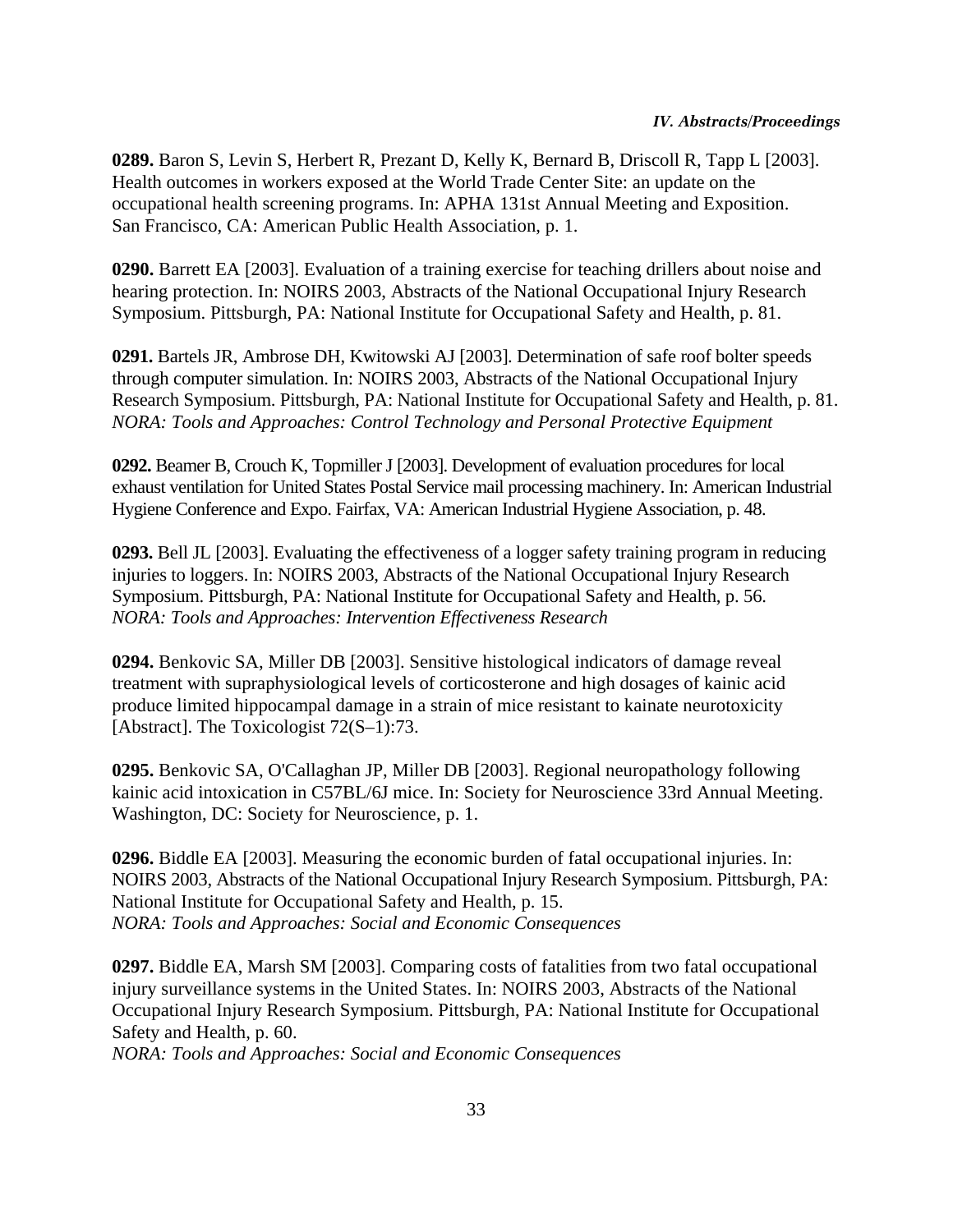**0298.** Bird A [2003]. Comparison of computational simulations of airflow patterns near the inlets of the IOM inhalable and GSP samplers. In: American Industrial Hygiene Conference and Expo. Fairfax, VA: American Industrial Hygiene Association, p. 46. *NORA: Tools and Approaches: Exposure Assessment Methods*

**0299.** Birdsey J, Alterman T, Petersen MR [2003]. Examining racial disparity within occupation versus adjusting for race using the National Occupational Mortality Surveillance database. In: APHA 131st Annual Meeting and Exposition. San Francisco, CA: American Public Health Association, p. 1.

**0300.** Biswas K, Zipf RK [2003]. Root causes of groundfall-related incidents in the U.S. mining industry. In: Peng SS, Mark C, Khair AW, Heasley KA, eds. 22nd International Conference on Ground Control in Mining. Morgantown, WV: West Virginia University, pp. 335–343.

**0301.** Blade L, Catalano J [2003]. Workers' exposure to hexavalent chromium, and observed exposure-control technologies, in a large industrial boiler-refurbishing operation using atomized alloy-spray "metallization" coating process. In: American Industrial Hygiene Conference and Expo. Fairfax, VA: American Industrial Hygiene Association, p. 65.

**0302.** Bobick TG, Keane PR, Biddle EA, Spahr JS [2003]. Estimated costs of injuries caused by falling through roof openings, surfaces and skylights. In: NOIRS 2003, Abstracts of the National Occupational Injury Research Symposium. Pittsburgh, PA: National Institute for Occupational Safety and Health, pp. 32–33.

**0303.** Bobick TG, Proudfoot SL, Romano NT, Moore PH, Current RS, Green JD [2003]. Ambulance crash-related injuries among EMS workers. In: NOIRS 2003, Abstracts of the National Occupational Injury Research Symposium. Pittsburgh, PA: National Institute for Occupational Safety and Health, pp. 50–51. *NORA: Disease and Injury: Traumatic Injuries*

**0304.** Boeniger M, Neumeister C, Booth Jones A [2003]. Development of a hand wipe method for PAHS using corn oil and modified NIOSH method 5506. In: American Industrial Hygiene Conference and Expo. Fairfax, VA: American Industrial Hygiene Association, p. 40. *NORA: Tools and Approaches: Exposure Assessment Methods*

**0305.** Booher DE [2003]. Equipment and supply logistics during emergency response. In: American Industrial Hygiene Conference and Expo. Fairfax, VA: American Industrial Hygiene Association, p. 55.

**0306.** Bower JJ, Leonard SS, Qian Y, Chen F, Shi X [2003]. GADD45 is an oxidative stress response protein [Abstract]. FASEB J 17(5):A977.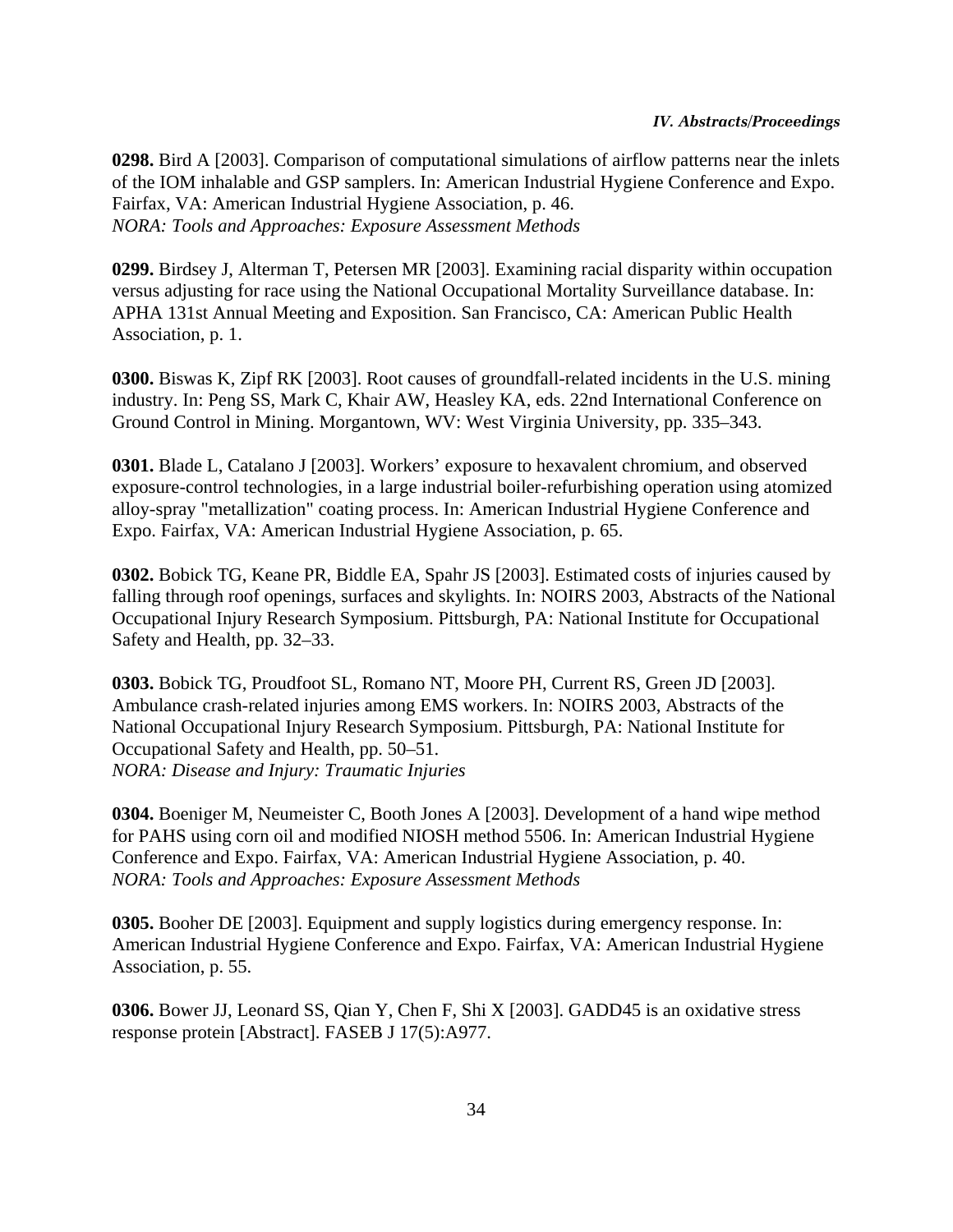**0307.** Boylstein R, Piacitelli C, Kullman G, Grote A [2003]. Volatile organic compounds generated from artificial butter flavors in microwave popcorn production. In: American Industrial Hygiene Conference and Expo. Fairfax, VA: American Industrial Hygiene Association, p. 57.

*NORA: Disease and Injury: Asthma and Chronic Obstructive Pulmonary Disease: Tools and Approaches: Exposure Assessment Methods*

**0308.** Brady T, Martin L, Pakalnis R [2003]. Empirical approaches for weak rock masses. In: CIM Mining Industry Conference and Exhibition. Montreal, Quebec, Canada: Canadian Institute of Mining, Metallurgy and Petroleum, p. 1. *NORA: Tools and Approaches: Control Technology and Personal Protective Equipment*

**0309.** Breslin JA [2003]. NIOSH control technology research for mining hazards. In: NORA Symposium 2003, Working Partnerships: Applying Research to Practice, Washington, DC: National Institute for Occupational Safety and Health, p. 116.

**0310.** Brower SI, Miller MR [2003]. MCF-7 cell mitogens differentially affect MAPK activation and estrogen receptor-alpha phosphorylation [Abstract]. The Toxicologist 72(S–1):135. *NORA: Disease and Injury: Fertility and Pregnancy Abnormalities*

**0311.** Brueck S [2003]. Reduction of methylene chloride and wood dust exposures at a kitchen cabinet manufacturer. In: American Industrial Hygiene Conference and Expo. Fairfax, VA: American Industrial Hygiene Association, pp. 64–65.

**0312.** Brueck S, Prince MM, Woskie S [2003]. Reconstruction of employee noise exposure history at a large automotive manufacturer. In: NHCA Spectrum Proceedings of the 28th Annual Conference. Denver, CO: National Hearing Conservation Association 20(1):24. *NORA: Disease and Injury: Hearing Loss*

**0313.** Brundage R, Rossignol T, Hanshaw R, Lucas M, Fekedulegn D, Opheim G, Kashon M, Castranova V, Weissman D [2003]. Smoking increases human nasal epithelial cytochrome P450 1A1 gene transcription [Abstract]. The Toxicologist 72(S–1):110.

**0314.** Bunn TL, Kurpad A, Struttman TW, Browning SR, Caldwell GG [2003]. Driver distraction/inattention and driver fatigue as risk factors for a fatal commercial vehicle collision in Kentucky. In: NOIRS 2003, Abstracts of the National Occupational Injury Research Symposium. Pittsburgh, PA: National Institute for Occupational Safety and Health, pp. 42–43.

**0315.** Burr G, Gillen M [2003]. CDC/NIOSH involvement in the anthrax response - a look at remediation. In: American Industrial Hygiene Conference and Expo. Fairfax, VA: American Industrial Hygiene Association, p. 56.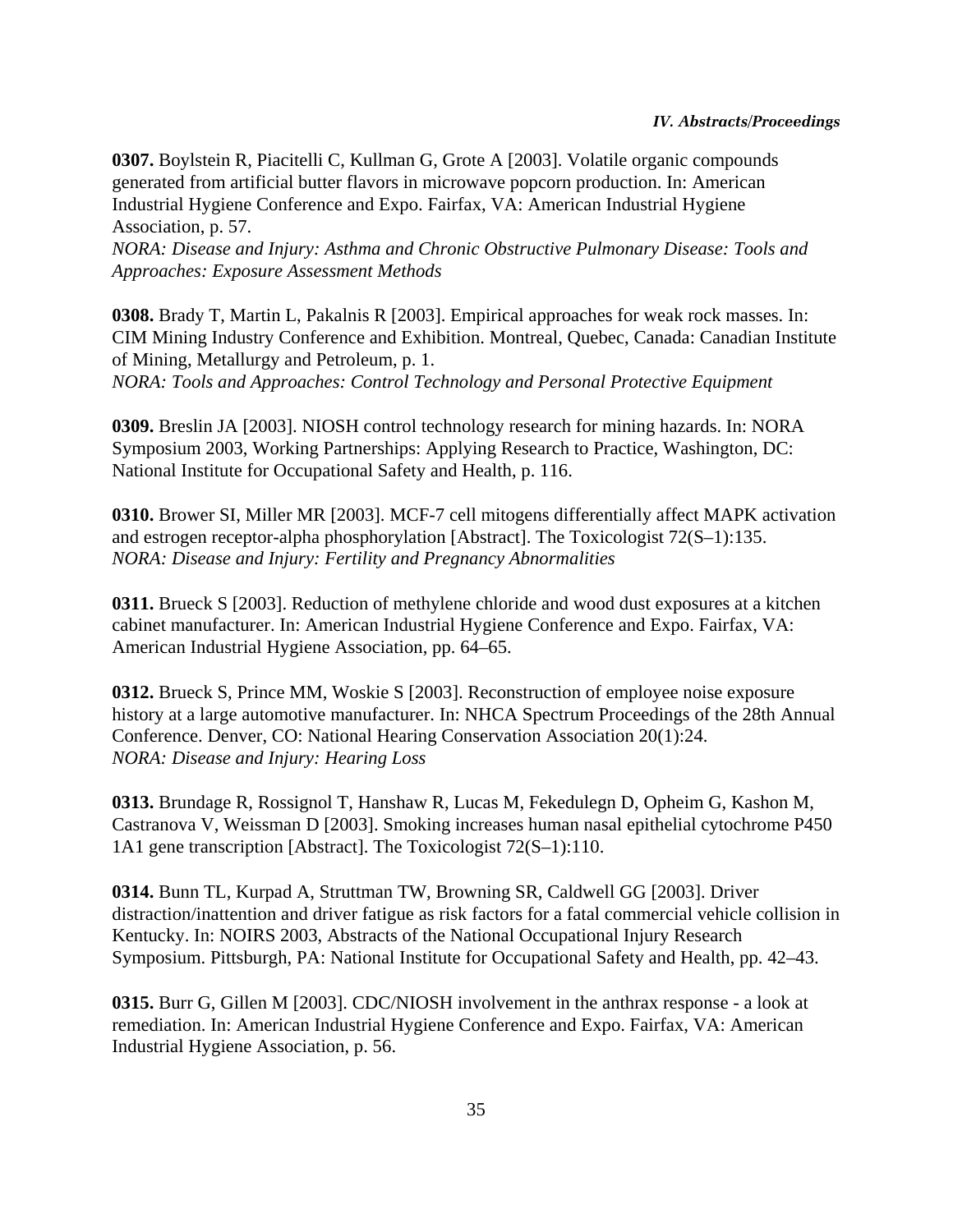**0316.** Burr G, Methner M, Page E [2003]. A follow-up study of vision disturbances among workers at a printing company. In: American Industrial Hygiene Conference and Expo. Fairfax, VA: American Industrial Hygiene Association, p. 65.

**0317.** Butler MA, Ruder AM, Daly AK, Waters MA, Carreón T, Schulte PA [2003]. Polymorphisms in GSTM1, GSTT1, GSTP1, and NAT2 and susceptibility to primary intracranial brain gliomas. In: Proceedings of the American Association for Cancer Research. 2nd ed. Philadelphia, PA: American Association for Cancer Research 44:106.

**0318.** Calvert C, Lawrence R, Hudnall J, Duling M, Berardinelli S, Coffey C [2003]. Volatile organic compound comparison of several ventilation systems. In: American Industrial Hygiene Conference and Expo. Fairfax, VA: American Industrial Hygiene Association, p. 62. *NORA: Environment and Workforce: Indoor Environment*

**0319.** Calvert GM, Alarcon W, Geiser C, Sutton P, Verder-Carlos M, Brevard T, Das R, Ellerbe L, Vergara X, Beckman J, Harrison R [2003]. Close encounters with pesticides: recent findings from pesticide poisoning surveillance programs. In: APHA 131st Annual Meeting and Exposition. San Francisco, CA: American Public Health Association, p. 1.

**0320.** Camm TW, Dwyer Girard J [2003]. A systems approach to the socioeconomic impacts of workplace injuries. In: NORA Symposium 2003, Working Partnerships: Applying Research to Practice, Washington, DC: National Institute for Occupational Safety and Health, p. 60.

**0321.** Carreón T, Butler MA, Ruder AM, Waters MA, Davis-King KE, Calvert GM, Schulte PA, Connally LB, Ward EM, Sanderson WT, Heinman EF, Mandel JS, Morton RF, Reding DJ, Rosenman KD, Talaska G [2003]. Farm exposure to individual pesticides and glioma in women. In: Proceedings of the American Association for Cancer Research. 2nd ed. Philadelphia, PA: American Association for Cancer Research 44:1279–1280.

**0322.** Carreón T, Ruder AM, Schulte PA, Hayes RB, Rothman N, LeMasters GK, Waters MA, Grant DJ, Boissy R, Bell DA, Kadlubar FF, Hemstreet GP, Yin S [2003]. NAT2 slow acetylation and bladder cancer in workers exposed to benzidine. In: NORA Symposium 2003, Working Partnerships: Applying Research to Practice, Washington, DC: National Institute for Occupational Safety and Health, p. 121.

**0323.** Cashdollar KL, Going JE [2003]. Coal dust inerting and post-explosion dust sampling research in a 1-m3 laboratory chamber and an experimental mine. In: Proceedings of the 2003 Technical Meeting of Eastern States Section of Combustion Institute. Pittsburgh, PA: Combustion Institute, pp. 97–100.

**0324.** Castranova V, Gordon T [2003]. Occupational lung disease in response to mixed exposures approached to identify the toxicity of process—dependent contaminants [Abstract]. The Toxicologist 72(S–1):226.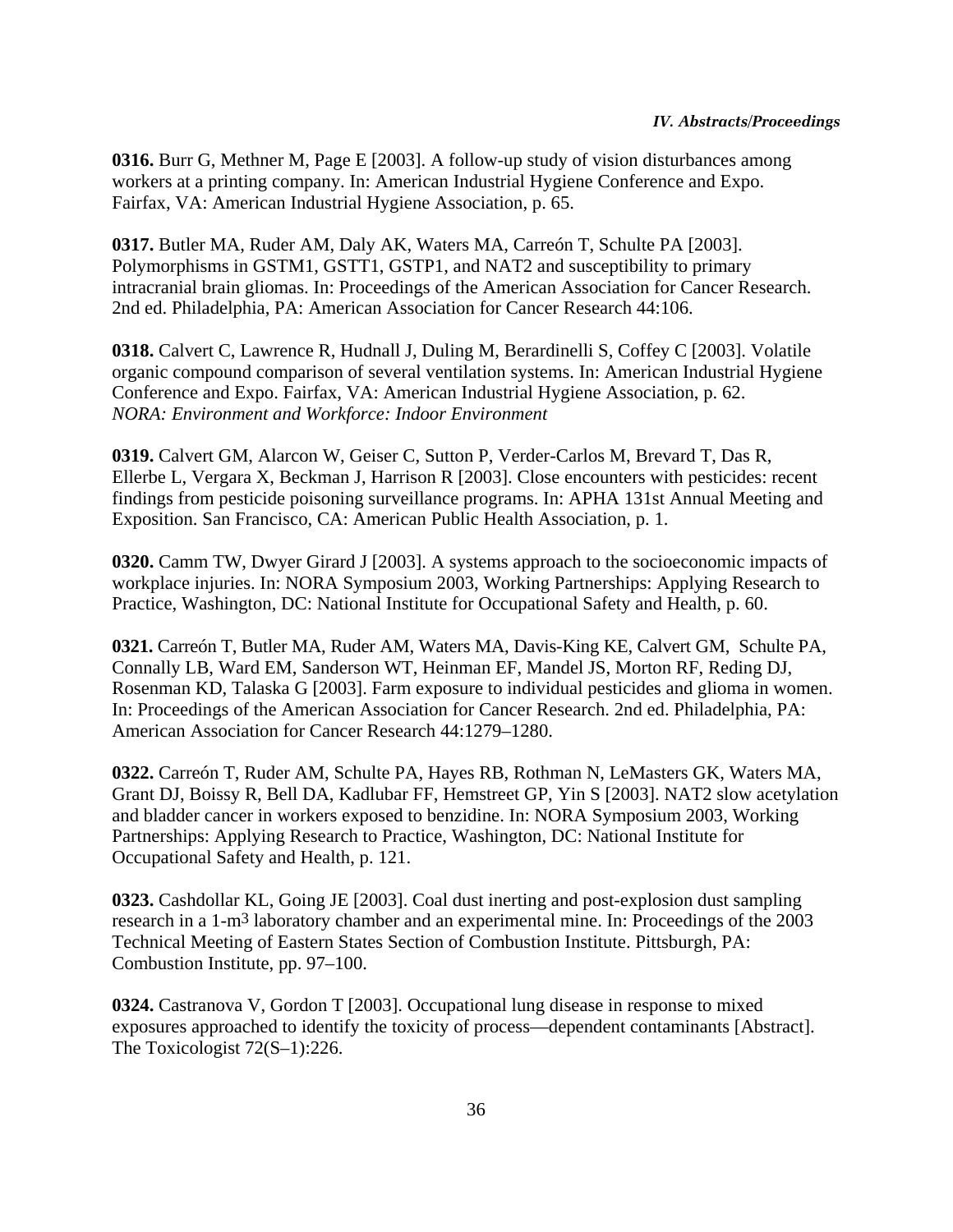**0325.** Castranova V, Zeidler PC, Calhoun WJ, Ameredes BT, Clark MP, Deye G, Baron P, Blake T [2003]. Cytotoxicity of size-selected manville code 100 (JM-100) glass fibers on human alveolar macrophages [Abstract]. The Toxicologist 72(S–1):45. *NORA: Tools and Approaches: Exposure Assessment Methods*

**0326.** Cecala A, Organiscak J, Zimmer J, Heitbrink W, Moyer E, Schmitz M, Ahrenholtz E, Coppock C, Andrews E [2003]. Reducing enclosed cab drill operator's respirable dust exposure with effective filtration and pressurization techniques. In: American Industrial Hygiene Conference and Expo. Fairfax, VA: American Industrial Hygiene Association, p. 49. *NORA: Tools and Approaches: Control Technology and Personal Protective Equipment*

**0327.** Cheever KL, Marlow K, Ruder A, Forrester C, Taylor L, Butler M [2003]. Analysis of urinary 1,1,2,2-tetrachloroethylene (PERC) metabolites by HPLC electrospray ionization tandem mass spectrometry (ESI-MS/MS) as potential exposure biomarkers [Abstract]. The Toxicologist 72(S–1):242.

**0328.** Chekan GJ, Cecala AB, Colinet JF [2003]. An evaluation of cab filtration and pressurization systems: two case studies. In: Proceedings of the Environment, Safety & Health Forum and Expo. Alexandria, VA: National Stone, Sand, and Gravel Association, pp. 114–129. *NORA: Tools and Approaches: Control Technology and Personal Protective Equipment*

**0329.** Chen C, Boeniger M, Ahlers H, Demchuk E [2003]. Evaluating dermal exposure hazards for assignment of skin notations. In: American Industrial Hygiene Conference and Expo. Fairfax, VA: American Industrial Hygiene Association, p. 69. *NORA: Disease and Injury: Allergic and Irritant Dermatitis*

**0330.** Chen GX, Husting EL, Jenkins EL [2003]. Truck crash experience of for-hire motor carriers in the United States: 2000–2001. In: NOIRS 2003, Abstracts of the National Occupational Injury Research Symposium. Pittsburgh, PA: National Institute for Occupational Safety and Health, p. 42. *NORA: Disease and Injury: Traumatic Injuries*

**0331.** Chen GX, Jenkins EL, Biddle EA [2003]. Relationships between work-related injury costs and individual risk factors. In: NOIRS 2003, Abstracts of the National Occupational Injury Research Symposium. Pittsburgh, PA: National Institute for Occupational Safety and Health, pp. 14–15.

*NORA: Tools and Approaches: Social and Economic Consequences*

**0332.** Chilton JE, Taylor CD, Timko RJ [2003]. Evaluation of IYONI II methanometers. In: 30th International Conference of Safety in Mines Research Institutes. Johannesburg, Republic of South Africa: South African Institute of Mining and Metallurgy, pp. 579–594. *NORA: Tools and Approaches: Control Technology and Personal Protective Equipment*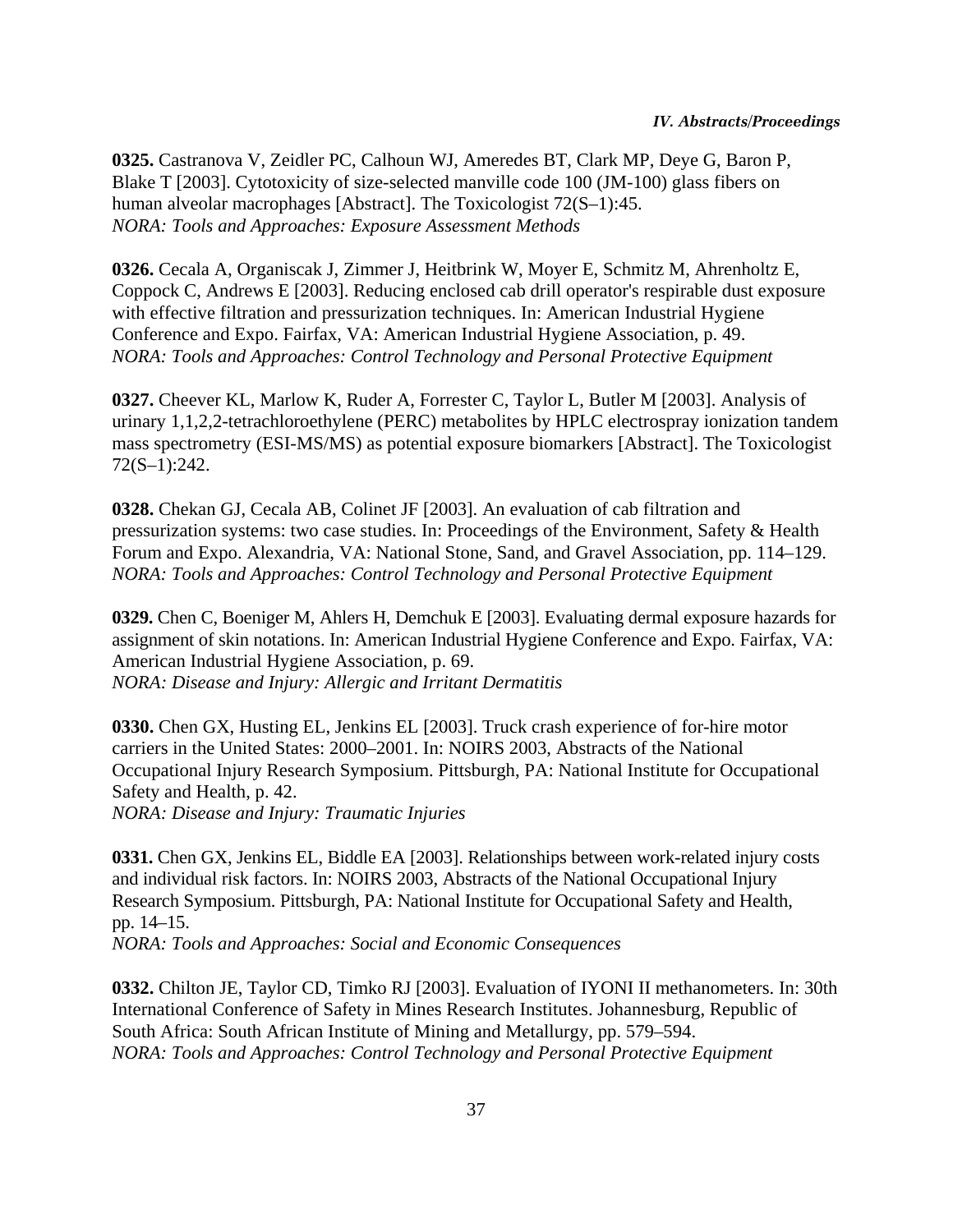**0333.** Clough Thomas K, Tan-Wilhelm D, Hogan S, Heaps W, Hart S, Mandel T, Headley T [2003]. Finding the right image to illustrate the priority areas of health and safety in the workplace: the NORA photolibrary. In: NORA Symposium 2003, Working Partnerships: Applying Research to Practice, Washington, DC: National Institute for Occupational Safety and Health, p. 151.

**0334.** Collins JW, Wolf L, Bell J, Evanoff B [2003]. Evaluation of a best practices back injury prevention program in nursing homes. In: NOIRS 2003, Abstracts of the National Occupational Injury Research Symposium. Pittsburgh, PA: National Institute for Occupational Safety and Health, p. 56.

**0335.** Conway GA, Manwaring J [2003]. Surveys of Alaska's aviation industry. In: NOIRS 2003, Abstracts of the National Occupational Injury Research Symposium. Pittsburgh, PA: National Institute for Occupational Safety and Health, pp. 40–41.

**0336.** Correa A, Lawson C, Louik C, Lin S, Druschell C, Langlois P, Romitti P, Reefhuis J, Whelan E, Schnorr T [2003]. Reported parental occupational exposures and birth defects. In: NORA Symposium 2003, Working Partnerships: Applying Research to Practice, Washington, DC: National Institute for Occupational Safety and Health, p. 40. *NORA: Disease and Injury: Fertility and Pregnancy Abnormalities*

**0337.** Cox-Ganser JM, Rao CY, Weissman DN [2003]. Respiratory symptoms and latex allergen content of chair dust in a health care facility [Abstract]. Am J Respir Crit Care Med 167(7):A718. *NORA: Disease and Injury: Asthma and Chronic Obstructive Pulmonary Disease*

**0338.** Cullen E [2003]. Tell me a story: using narrative to train skilled blue-collar workers. In: Risk and Safety Management in Industry, Logistics, Transport, and Military Service: New Solutions for the 21st Century. London: U.S. Navy, Office Of Naval Research, International Field Office, p. 1.

**0339.** Cullen E [2003]. Teaching miners: breaking the barriers to learning. In: Minesafe International 2003. Perth, Western Australia: The Chamber of Minerals and Energy of Western Australia, Inc., pp. 1–8.

**0340.** Curwin B, Hein M, Sanderson W, Reynolds S, Nishioka M, Ward E, Alavanja M [2003]. Farm family take-home pesticide exposure study. In: American Industrial Hygiene Conference and Expo. Fairfax, VA: American Industrial Hygiene Association, p. 26. *NORA: Environment and Workforce: Special Populations at Risk*

**0341.** Day G, Schuler C, Velilla A, Hoover M, Kreiss K, Dufresne A, Kent M [2003]. Industrial hygiene considerations for establishing a job-exposure matrix: a case study for beryllium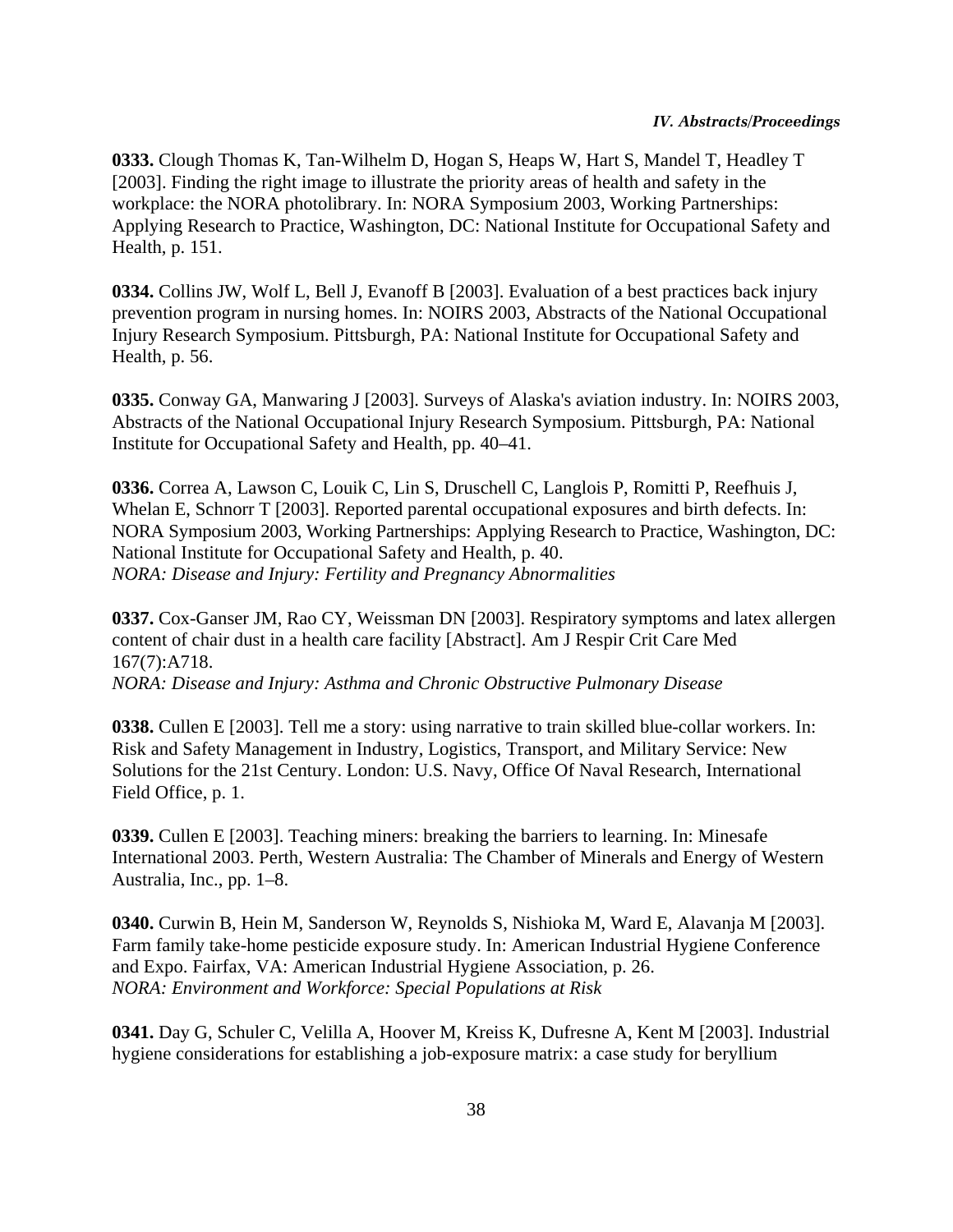workers. In: American Industrial Hygiene Conference and Expo. Fairfax, VA: American Industrial Hygiene Association, p. 68. *NORA: Tools and Approaches: Exposure Assessment Methods*

**0342.** Denton D, Stickney M, Williams T, Langston R [2003]. Remote monitoring of mine seismicity and earthquakes using radio telemetry, computers, and the internet. In: Singhal RK, Fytas K, Chiwetelu C, eds. Computer Applications in the Minerals Industry. Proceedings of the Fourth International Conference on Computer Applications in the Minerals Industry. Falmouth, Cornwall, UK: Minerals Engineering International, p. 1. *NORA: Tools and Approaches: Control Technology and Personal Protective Equipment*

**0343.** Derk SJ, Henneberger PK [2003]. The association between workplace exacerbation of asthma and quality of life [Abstract]. Am J Respir Crit Care Med 167(7):A719. *NORA: Disease and Injury: Asthma and Chronic Obstructive Pulmonary Disease*

**0344.** De Rosa MI [2003]. Analysis of mine fires and fire injuries at U.S. underground and surface mines: 1999–2001. In: NOIRS 2003, Abstracts of the National Occupational Injury Research Symposium. Pittsburgh, PA: National Institute for Occupational Safety and Health, p. 60.

**0345.** Dolinar DR [2003]. Variation of horizontal stresses and strains in mines in bedded deposits in the eastern and midwestern United States. In: Peng SS, Mark C, Khair AW, Heasley KA, eds. 22nd International Conference on Ground Control in Mining. Morgantown, WV: West Virginia University, pp. 178–185.

*NORA: Tools and Approaches: Control Technology and Personal Protective Equipment*

**0346.** Dolinar DR, Marshall TE, Barczak TM, Mucho TP [2003]. Stability of underground openings adjacent to the sink hole at the NIOSH Lake Lynn Research Facility. In: Annual Meeting of the Society for Mining, Metallurgy, and Exploration, Inc. Preprint No. 02–154, Littleton, CO: Society for Mining, Metallurgy, and Exploration, Inc., pp. 1–7. *NORA: Tools and Approaches: Control Technology and Personal Protective Equipment*

**0347.** Doney B, Greskevitch M, Middendorf P, Bang K [2003]. Respirator surveillance at five Veterans Affairs Medical Centers. In: American Industrial Hygiene Conference and Expo. Fairfax, VA: American Industrial Hygiene Association, p. 67.

**0348.** Doney B, Groce D, Campbell D, Greskevitch M, Middendorf P, Syamlal G, Bang K, Hoffman W [2003]. NIOSH/BLS 2001/2002 national survey of respirator use and practices. In: American Industrial Hygiene Conference and Expo. Fairfax, VA: American Industrial Hygiene Association, p. 52.

**0349.** Dong RG, McDowell TW, Welcome DE, Rakheja S, Smutz WP, Warren C, Wu JZ, Schopper AW [2003]. Effectiveness of anti-vibration gloves. In: NORA Symposium 2003,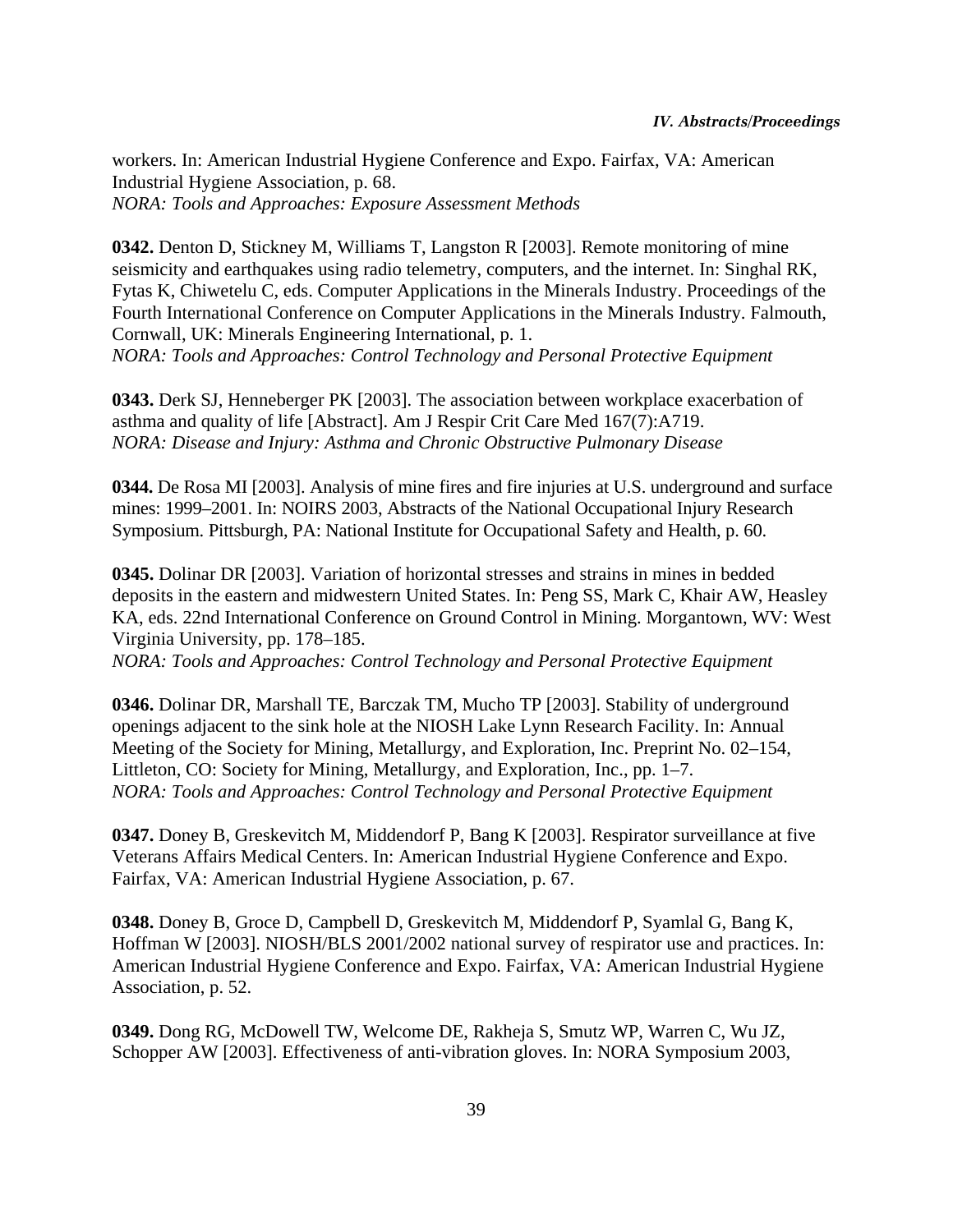Working Partnerships: Applying Research to Practice, Washington, DC: National Institute for Occupational Safety and Health, p. 45. *NORA: Disease and Injury: Musculoskeletal Disorders*

**0350.** Dower J, Boord L [2003]. NIOSH CBRN respiratory protection standards update. In: American Industrial Hygiene Conference and Expo. Fairfax, VA: American Industrial Hygiene Association, p. 54.

**0351.** Drake P [2003]. Exposure to airborne metals in mining. In: Annual Meeting of the Society for Mining, Metallurgy, and Exploration, Inc. Littleton, CO: Society for Mining, Metallurgy, and Exploration, Inc., p. 1.

**0352.** Duling M, Berardinelli S, Calvert C, Lawrence R, Coffey C [2003]. Microbiological contamination of HVAC filters. In: American Industrial Hygiene Conference and Expo. Fairfax, VA: American Industrial Hygiene Association, p. 62. *NORA: Environment and Workforce: Indoor Environment*

**0353.** Durr TM, Kovalchik P, Kwait E [2003]. Evaluation of engineering noise controls for a continuous miner conveyor system. In: NOISE-CON. Ames, IA: Institute of Noise Control Engineering of the USA, pp. 1–11. *NORA: Tools and Approaches: Control Technology and Personal Protective Equipment*

**0354.** Dyjack D, Redinger C, Palassis J [2003]. Describing occupational safety and health programs in small businesses. In: American Industrial Hygiene Conference and Expo. Fairfax, VA: American Industrial Hygiene Association, pp. 12–13.

**0355.** Earnest G, Echt A, McCammon J, Dunn K, McCleery R, Hammond D, Blade L [2003]. Carbon monoxide emissions and exposures on recreational boats under various operating conditions. In: American Industrial Hygiene Conference and Expo. Fairfax, VA: American Industrial Hygiene Association, p. 24.

*NORA: Tools and Approaches: Control Technology and Personal Protective Equipment*

**0356.** Earnest G, Gressel M [2003]. Guidance on the use of filtration and air cleaning systems for protecting building environments from airborne chemical, biological, or radiological attacks. In: American Industrial Hygiene Conference and Expo. Fairfax, VA: American Industrial Hygiene Association, p. 63.

*NORA: Tools and Approaches: Control Technology and Personal Protective Equipment*

**0357.** Ehlers J, Palermo T [2003]. Community partners for healthy farming: intervention research. In: Future of Rural Peoples: Rural Economy, Healthy People, Environment, Rural Communities, Fifth International Symposium. Saskatoon, Saskatchewan, Canada: IAREH. Institute of Agricultural Rural and Environmental Health, pp. W11–W12. *NORA: Tools and Approaches: Intervention Effectiveness Research*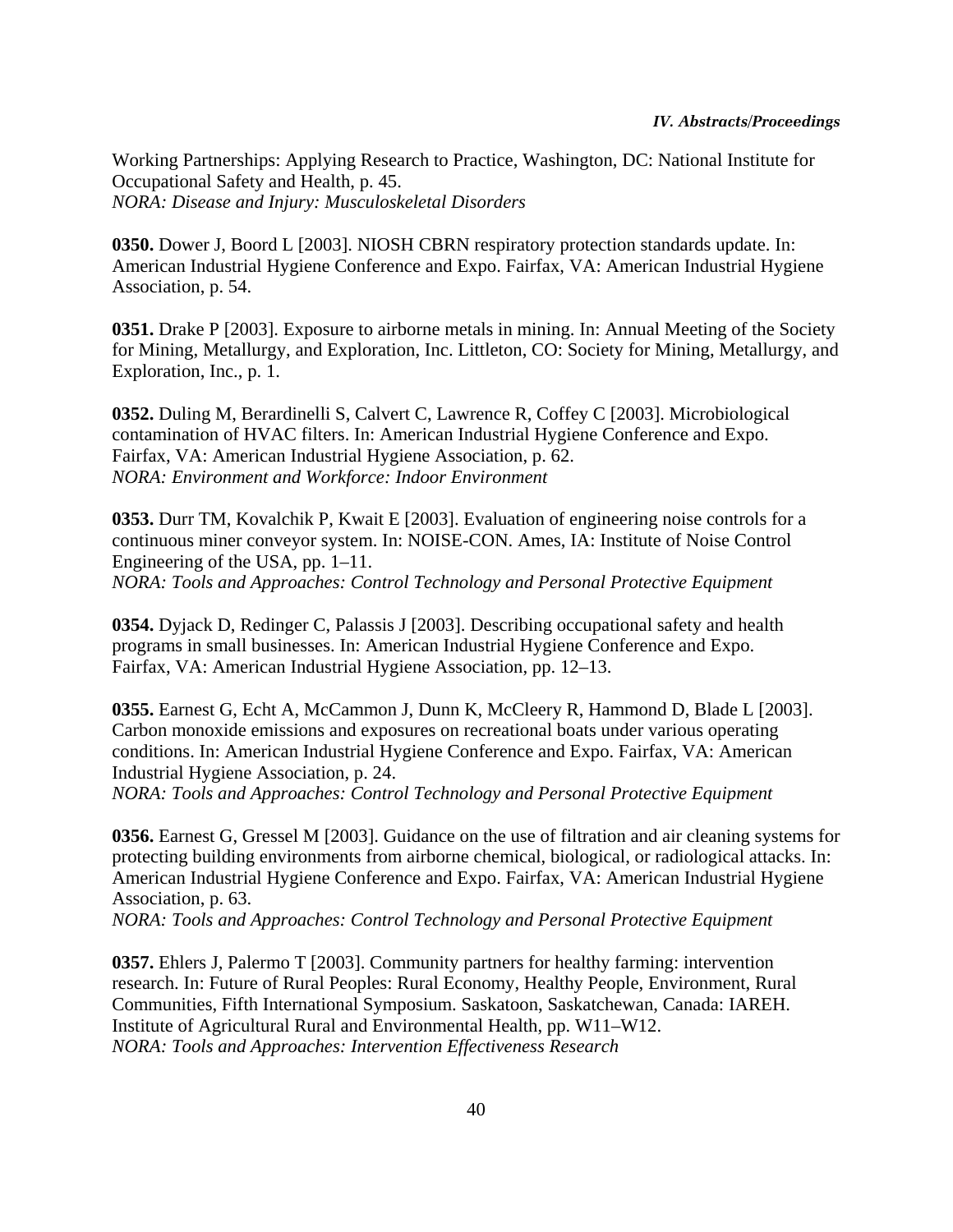**0358.** Elci OC, Enright PL, Odencrantz JR, Simoes E, Kullman G, Wagner GR, Kreiss K [2003]. Pulmonary function decrease in popcorn production workers: one-year follow-up [Abstract]. Am J Respir Crit Care Med 167(7):A839. *NORA: Disease and Injury: Asthma and Chronic Obstructive Pulmonary Disease*

**0359.** Ellenberger JL, Chase FE, Mark C, Heasley KA, Marshall JK [2003]. Using site case histories of multiple-seam coal mining to advance mine design. In: Peng SS, Mark C, Khair AW, Heasley KA, eds. 22nd International Conference on Ground Control in Mining. Morgantown, WV: West Virginia University, pp. 59–64.

**0360.** Etherton J, Heidotting T, Main B, Cloutier D, Christensen W [2003]. A NIOSH machine risk reduction workshop. In: NORA Symposium 2003, Working Partnerships: Applying Research to Practice, Washington, DC: National Institute for Occupational Safety and Health, p. 53. *NORA: Disease and Injury: Traumatic Injuries*

**0361.** Evanoff B, Wolf L, Aton L, Canos J, Bohr P, Collins J [2003]. Use of mechanical lifts reduced injury rates among nursing personnel. In: NOIRS 2003, Abstracts of the National Occupational Injury Research Symposium. Pittsburgh, PA: National Institute for Occupational Safety and Health, p. 85.

**0362.** Farwick D, Zimmer J [2003]. Industrial hygiene field equipment management system. In: American Industrial Hygiene Conference and Expo. Fairfax, VA: American Industrial Hygiene Association, p. 63.

*NORA: Tools and Approaches: Control Technology and Personal Protective Equipment*

**0363.** Fedan JS, Dowdy JA, Wu D, Van Scott MR [2003]. Release of epithelium-derived relaxing factor (EpDRF) by hyperosmolar "jump" [Abstract]. Am J Respir Crit Care Med 167(7):A399.

*NORA: Disease and Injury: Asthma and Chronic Obstructive Pulmonary Disease*

**0364.** Fedan JS, Wu DXY, Dowdy JA, Van Scott MR [2003]. Mechanical and bioelectric responses of guinea-pig airways to mucosal hyperosmolar (HO) and isosmolar (IO) solutions [Abstract]. FASEB J 17(5):A1046.

*NORA: Disease and Injury: Asthma and Chronic Obstructive Pulmonary Disease*

**0365.** Finley M, Rice C, Stayner L [2003]. Estimating historical arsenic exposures in a cadmium smelter. In: American Industrial Hygiene Conference and Expo. Fairfax, VA: American Industrial Hygiene Association, pp. 8–9.

**0366.** Flint MS, Tinkle SS [2003]. Early gene changes in a mouse alveolar macrophage cell line in response to beryllium [Abstract]. Am J Respir Crit Care Med 167(7):A340. *NORA: Tools and Approaches: Exposure Assessment Methods*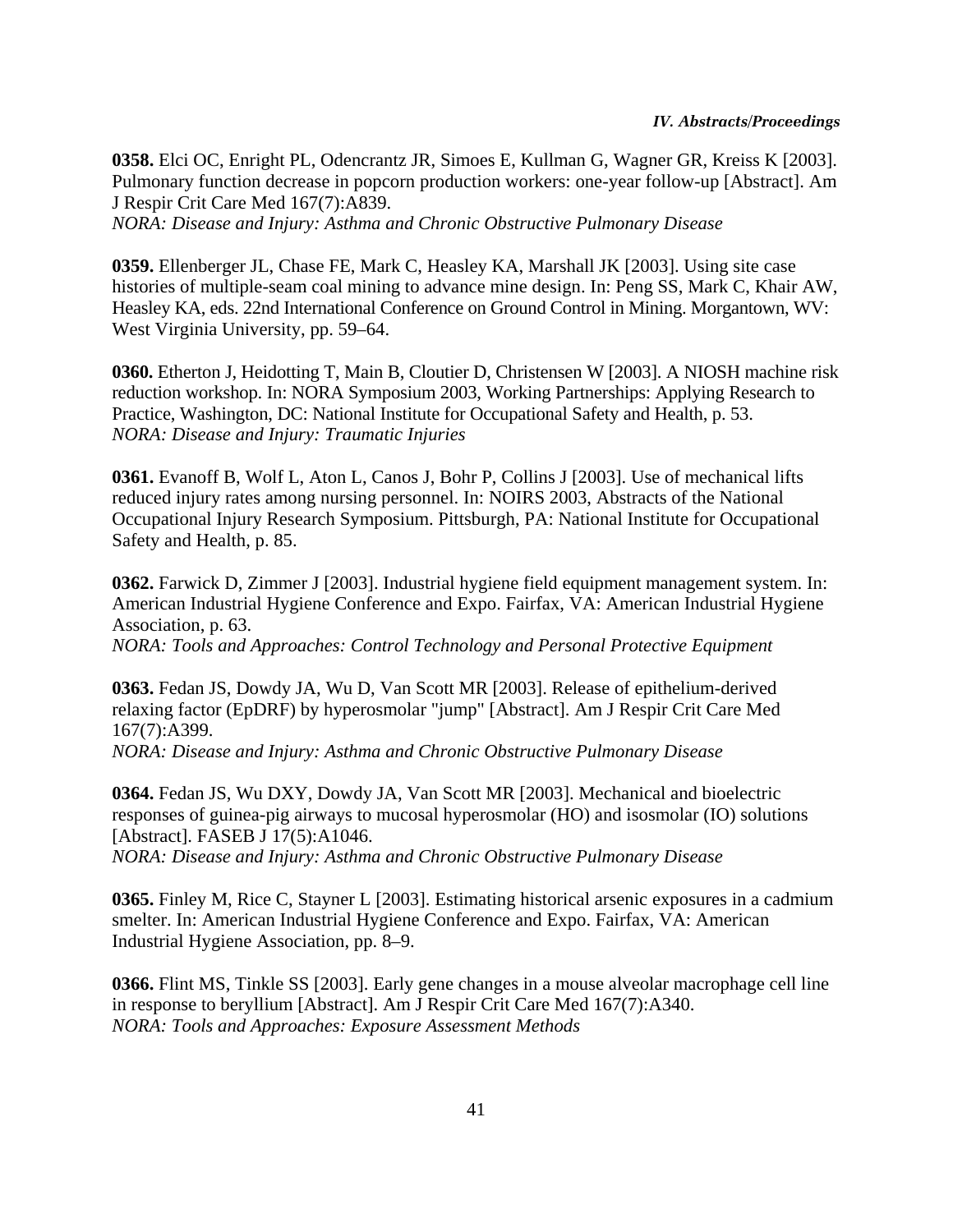**0367.** Flint MS, Tinkle SS [2003]. Beryllium-induced gene changes in a mouse alveolar macrophage cell line [Abstract]. FASEB J 17(7):C98. *NORA: Tools and Approaches: Exposure Assessment Methods*

**0368.** Fosbroke D [2003]. Moving beyond surveillance: lessons learned from NIOSH construction safety projects. In: NOIRS 2003, Abstracts of the National Occupational Injury Research Symposium. Pittsburgh, PA: National Institute for Occupational Safety and Health, p. 13. *NORA: Disease and Injury: Traumatic Injuries*

**0369.** Gallagher S, Marras WS [2003]. Compression and shear loads on lumbar spine motion segments in neutral and flexed postures. In: Human Factors and Ergonomics Society 47th Annual Meeting. Santa Monica, CA: Human Factors and Ergonomics Society, pp. 1303–1307.

**0370.** Gao P [2003]. Permeation testing using a newly developed data acquisition system. In: American Industrial Hygiene Conference and Expo. Fairfax, VA: American Industrial Hygiene Association, p. 66.

**0371.** Gemci T, Chigier N, Organiscak JA [2003]. Spray characterization for coal mine dust removal. In: Ninth International Conference on Liquid Atomization and Spray Systems. Sorrento, Italy: Institute for Liquid Atomization and Spray Systems—Europe, pp. 1–8. *NORA: Tools and Approaches: Control Technology and Personal Protective Equipment*

**0372.** Ghanem M, Porter D, Battelli L, Kashon M, Barger M, Ma JY, Vallyathan V, Nath J, Hubbs A [2003]. Rat pulmonary CYP1A1 induction is inhibited by respirable coal dust exposure [Abstract]. The Toxicologist 72(S–1):320–321. *NORA: Environment and Workforce: Mixed Exposures*

**0373.** Girard J, Whyatt JK, Johnson J, White B [2003]. Fragmentation method: a ground control tool. In: Annual Meeting of the Society for Mining, Metallurgy, and Exploration, Inc. Littleton, CO: Society for Mining, Metallurgy, and Exploration, Inc., p. 1.

**0374.** Glazer CS, Martyny JW, Martinez KF, Newman LS, Murphy J, Lee B, Sanchez TL, Sells TM, Heifets L, Rose CS [2003]. Nontuberculous mycobacterial aerosols in pools and spas [Abstract]. Am J Respir Crit Care Med 167(7):A610.

**0375.** Glindmeyer H, Rando R, Lefante J, Freyder L, Hnizdo E, Friedman M, Jones R [2003]. Isocyanate-based spray-paint exposure and change in lung function [Abstract]. Am J Respir Crit Care Med 167(7):A839. *NORA: Disease and Injury: Asthma and Chronic Obstructive Pulmonary Disease*

**0376.** Goldcamp EM, Myers JR, Hendricks KJ, Layne LA [2003]. Non-fatal injuries: an overview of injuries to youth on racial-minority operated farms in the U.S., 2000. In: Proceedings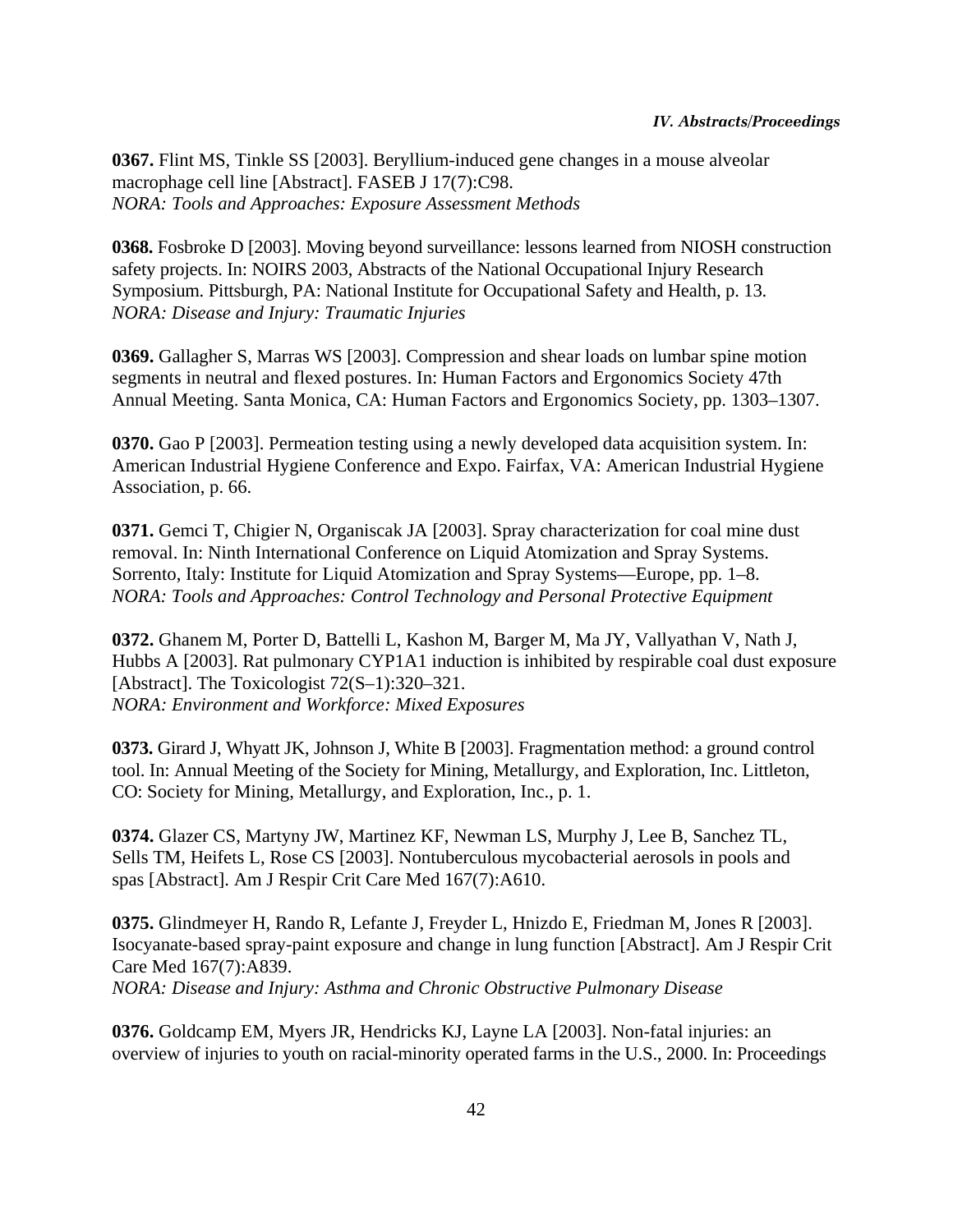of the National Institute for Farm Safety (NIFS) 2003 Annual Conference. Madison, WI: National Institute for Farm Safety, Inc., pp. 1–11.

**0377.** Grajewski B [2003]. Impact and extent of reproductive hazards in the workplace [Abstract]. Birth Defects Res Part A, Clin Mol Teratol 67(5):342. *NORA: Disease and Injury: Fertility and Pregnancy Abnormalities*

**0378.** Grajewski B, Whelan EA, Nguyen MM, Kwan LC, Cole RJ, Hein MJ [2003]. Circadian rhythm disruption: a chronic occupational hazard among flight attendants? In: NORA Symposium 2003, Working Partnerships: Applying Research to Practice, Washington, DC: National Institute for Occupational Safety and Health, p. 126.

**0379.** Greskevitch M, Middendorf P, Linch K, Doney B [2003]. Overview of exposure data in the NIOSH 2002 work-related lung disease (world) surveillance report. In: American Industrial Hygiene Conference and Expo. Fairfax, VA: American Industrial Hygiene Association, p. 71.

**0380.** Guan J, Hsiao H, Current RS, Powers JR, Ammons DE, Cantis DM, Spahr JS [2003]. Traumatic injury potential to seat-belted operator during a rearward overturn of a ROPSequipped farm tractor. In: NORA Symposium 2003, Working Partnerships: Applying Research to Practice, Washington, DC: National Institute for Occupational Safety and Health, p. 51. *NORA: Tools and Approaches: Control Technology and Personal Protective Equipment*

**0381.** Hales TR, Baldwin T, Jackson JS [2003]. On-duty fire fighter fatalities due to cardiovascular disease (CVD): a case-series. In: APHA 131st Annual Meeting and Exposition. San Francisco, CA: American Public Health Association, p. 1.

**0382.** Hall R, Hess J, Bernard B, Kiefer M, Harney J, Mattorano D, McCleery R, Delaney L, Gillen M, Mead K, Tepper A [2003]. An evaluation of work areas in government buildings where workers handled and opened irradiated mail. In: American Industrial Hygiene Conference and Expo. Fairfax, VA: American Industrial Hygiene Association, p. 23.

**0383.** Hammer R [2003]. Measuring worker exposure to work zone equipment. In: NOIRS 2003, Abstracts of the National Occupational Injury Research Symposium 2003. Pittsburgh, PA: National Institute for Occupational Safety and Health, p. 22. *NORA: Disease and Injury: Traumatic Injuries*

**0384.** Hanley K, Sanderson W [2003]. Breathing zone and exhaled breath concentrations of 1 bromopropane from workers exposed to foam adhesives. In: American Industrial Hygiene Conference and Expo. Fairfax, VA: American Industrial Hygiene Association, pp. 68–69.

**0385.** Hanley K, Sanderson W, Grote A [2003]. Laboratory evaluation and field testing of a collection method for 1-bromopropane in exhaled breath. In: Applied Biomedical and Occupational Health Symposium, Santa Fe, NM, p. 1.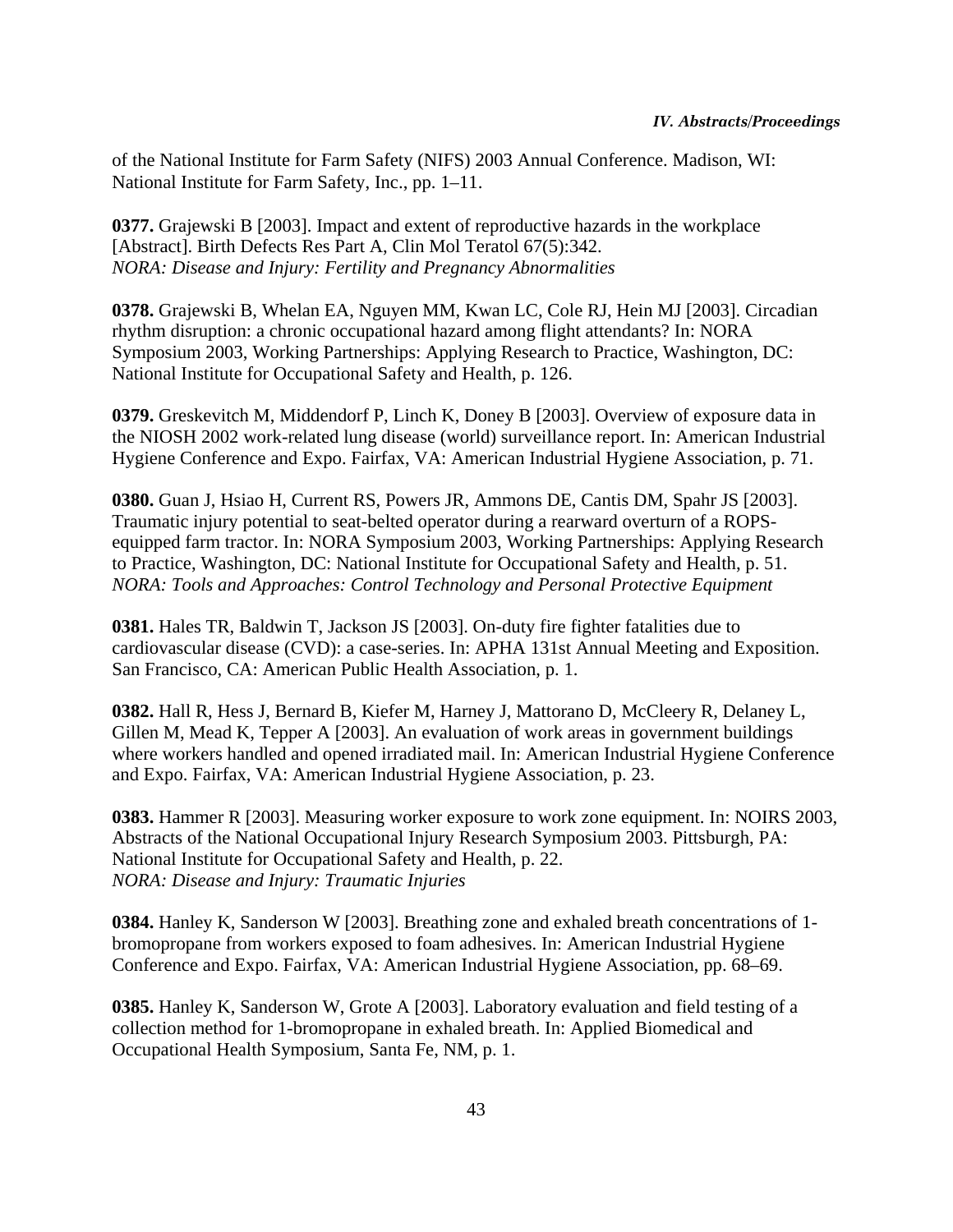**0386.** Harber P, Simmons M, Tashkin DP, Hnizdo E, Schachter L [2003]. What do "dust," "fumes," "mask use" really mean [Abstract]? Am J Respir Crit Care Med 167(7):A506. *NORA: Disease and Injury: Asthma and Chronic Obstructive Pulmonary Disease*

**0387.** Harber P, Tashkin DP, Hnizdo E, Simmons M [2003]. Influence of early COPD on employment status [Abstract]. Am J Respir Crit Care Med 167(7):A240. *NORA: Disease and Injury: Asthma and Chronic Obstructive Pulmonary Disease*

**0388.** Hard DL [2003]. The NIOSH childhood agricultural injury prevention initiative. In: NOIRS 2003, Abstracts of the National Occupational Injury Research Symposium 2003. Pittsburgh, PA: National Institute for Occupational Safety and Health, pp. 28–29.

**0389.** Hard DL, Myers JR [2003]. Surveillance of on-farm injuries to youth in the United States. In: Future of Rural Peoples: Rural Economy, Healthy People, Environment, Rural Communities, Fifth International Symposium. Saskatoon, Saskatchewan, Canada: IAREH. Institute of Agricultural Rural and Environmental Health, pp. M23–M24.

**0390.** Harris JR, Whisler R [2003]. Assessing PPE protection—development of a safety eyewear coverage coefficient. In: NORA Symposium 2003, Working Partnerships: Applying Research to Practice, Washington, DC: National Institute for Occupational Safety and Health, p. 105. *NORA: Tools and Approaches: Control Technology and Personal Protective Equipment*

**0391.** Harris ML, Sapko MJ, Mainiero RJ [2003]. Toxic fume comparison of a few explosives used in trench blasting. In: Proceedings of the 29th Annual Conference on Explosives and Blasting Technique. Vol. 2. Cleveland, OH: International Society of Explosives Engineers 2:319–336. *NORA: Tools and Approaches: Control Technology and Personal Protective Equipment*

**0392.** Hartley D, Anderson KR, Jenkins L [2003]. A follow-back study of work-related assaults treated in the United States hospital emergency departments. In: APHA 131st Annual Meeting and Exposition. San Francisco, CA: American Public Health Association, p. 1. *NORA: Disease and Injury: Traumatic Injuries*

**0393.** Hartley D, Biddle E, Starkey S, Fabrega V, Richardson S [2003]. Economic cost model: transferring innovative technology to the states. In: NOIRS 2003, Abstracts of the National Occupational Injury Research Symposium. Pittsburgh, PA: National Institute for Occupational Safety and Health, p. 15.

*NORA: Tools and Approaches: Social and Economic Consequences*

**0394.** Harvey G, Lentz T [2003]. Should brain tanning be a lost art? Potential hazards of processing mad deer. In: American Industrial Hygiene Conference and Expo. Fairfax, VA: American Industrial Hygiene Association, p. 71.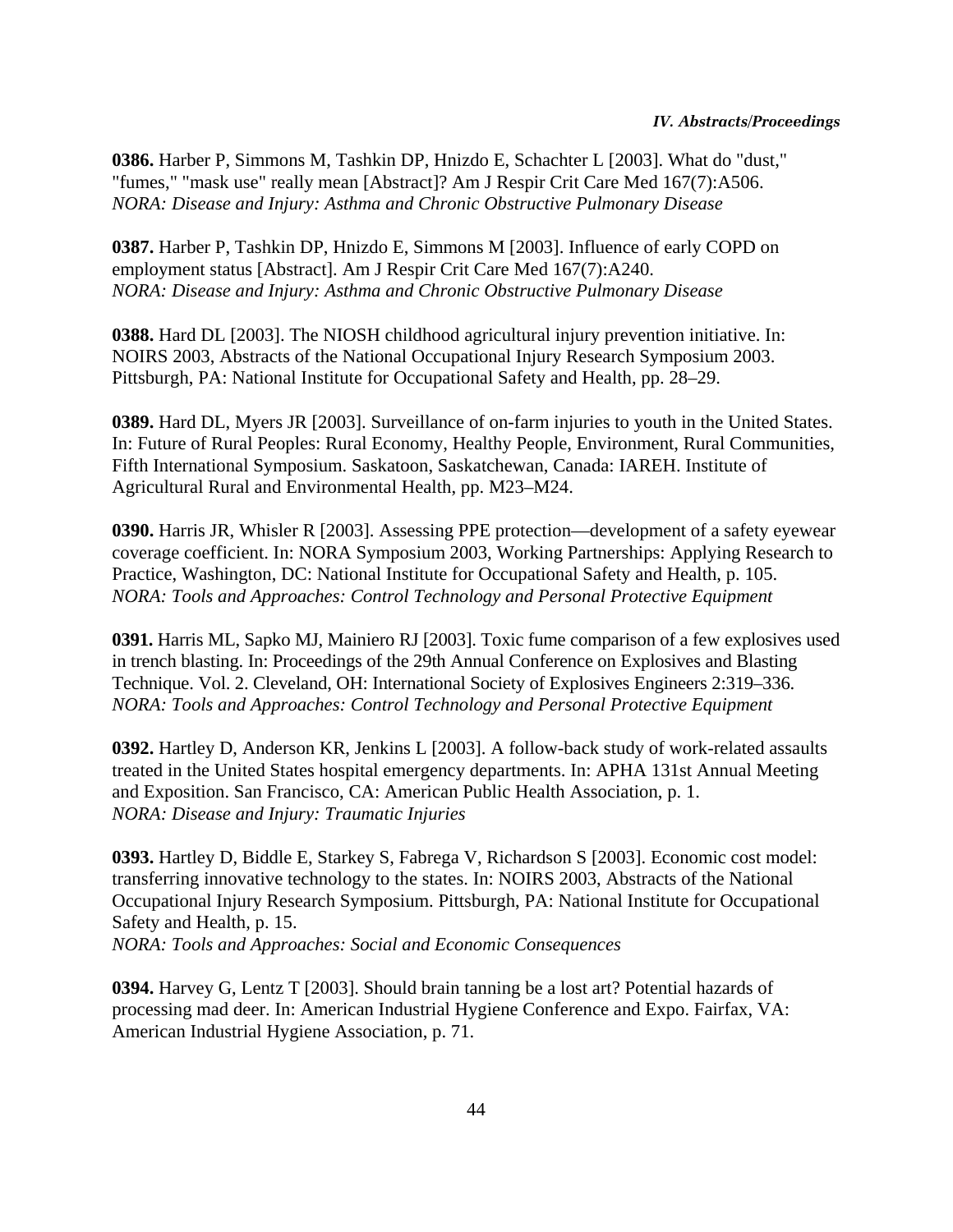**0395.** Hause MG [2003]. Defining hazard areas around construction equipment. In: NOIRS 2003, Abstracts of the National Occupational Injury Research Symposium. Pittsburgh, PA: National Institute for Occupational Safety and Health, p. 21. *NORA: Disease and Injury: Traumatic Injuries*

**0396.** Heidotting T, Stephenson C, Boldt L, Linn H, Varley F, Keane P [2003]. The impact of case studies in toolbox safety talks. In: NORA Symposium 2003, Working Partnerships: Applying Research to Practice, Washington, DC: National Institute for Occupational Safety and Health, p. 72. *NORA: Tools and Approaches: Intervention Effectiveness Research*

**0397.** Hendricks KJ, Myers JR, Goldcamp EM, Layne LA [2003]. Farm hazards to household youth on minority operated farms in the United States, 2000: exposures and injuries from work, horses, ATVs, and tractors. In: Proceedings of the National Institute for Farm Safety (NIFS) 2003 Annual Conference. Madison, WI: National Institute for Farm Safety, Inc., pp. 1–15.

**0398.** Hendricks SA [2003]. Tracking worker and equipment positions with GPS receivers. In: NOIRS 2003, Abstracts of the National Occupational Injury Research Symposium. Pittsburgh, PA: National Institute for Occupational Safety and Health, p. 22. *NORA: Disease and Injury: Traumatic Injuries*

**0399.** Hennessey EM, U'Ren LW, Savage RE, Kanitz MH, Lotz WG, Hanneman WH [2003]. Biomarkers of human glioma cell exposure to electromagnetic fields [Abstract]. The Toxicologist 72(S–1):13–14.

**0400.** Hnizdo E, Glindmeyer H, Attfield M [2003]. Impact of work in industry and occupation on prevalence of chronic obstructive pulmonary disease in the US population [Abstract]. Am J Respir Crit Care Med 167(7):A718. *NORA: Disease and Injury: Asthma and Chronic Obstructive Pulmonary Disease*

**0401.** Hodous TK, Castillo DN, Braddee R, Pizatella TJ [2003]. Firefighter fatalities 1998–2001: overview with an emphasis on structure-related traumatic fatalities. In: NOIRS 2003, Abstracts of the National Occupational Injury Research Symposium. Pittsburgh, PA: National Institute for Occupational Safety and Health, pp. 59–60.

**0402.** Hornsby-Myers J, Lee L, Flemmer M, Soderholm S, Gali R [2003]. Initial field testing of a system using GPS and near-real-time monitors for exposure assessment. In: American Industrial Hygiene Conference and Expo. Fairfax, VA: American Industrial Hygiene Association, p. 69. *NORA: Tools and Approaches: Exposure Assessment Methods*

**0403.** Hornsby-Myers JL, Lee L, Flemmer M, Gali R, Soderholm S [2003]. Development and field testing of a local positioning system using GPS and near-real-time monitors for exposure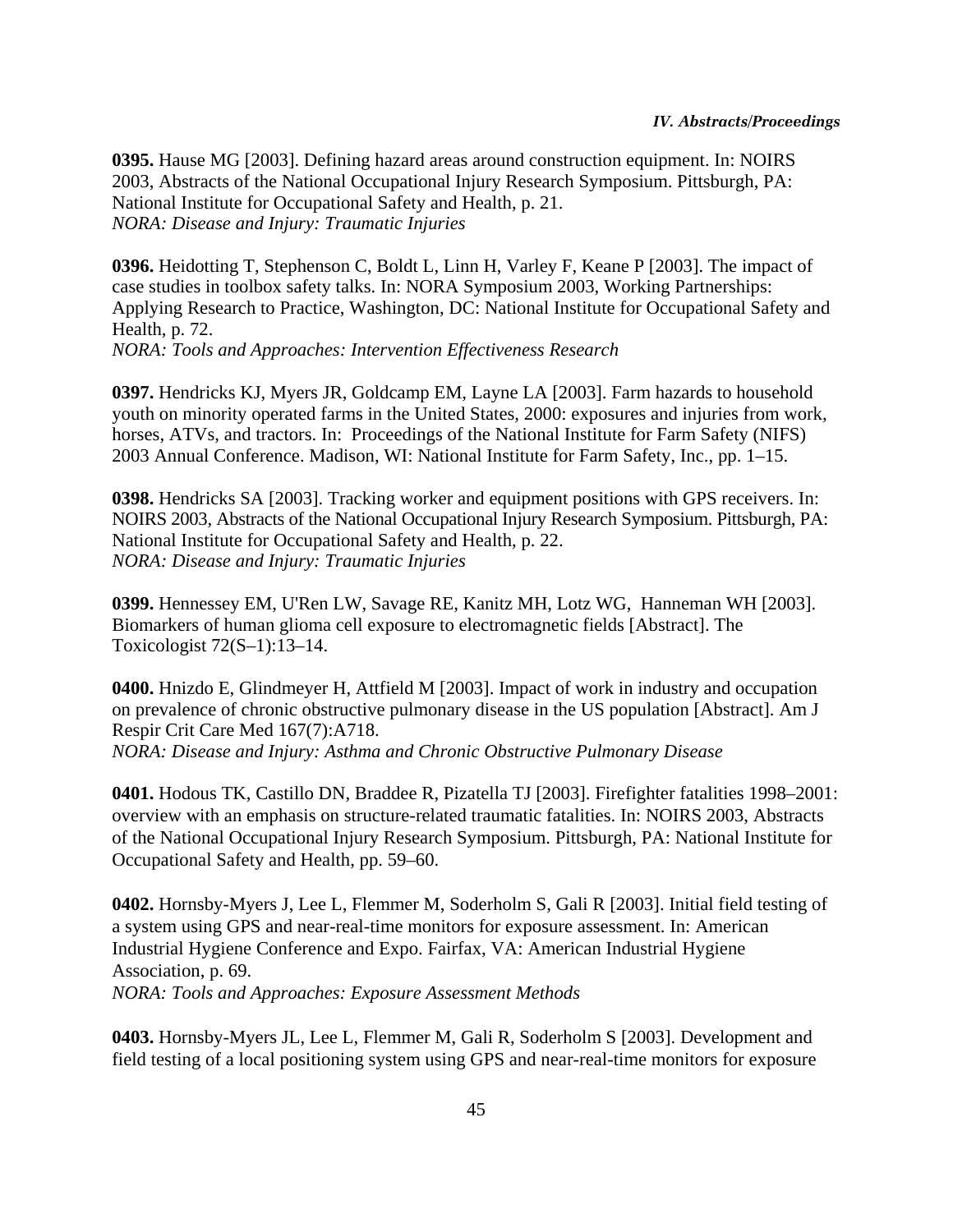assessment in the outdoor environment. In: NORA Symposium 2003, Working Partnerships: Applying Research to Practice, Washington, DC: National Institute for Occupational Safety and Health, p. 99. *NORA: Tools and Approaches: Exposure Assessment Methods*

**0404.** Howe A, Bradley S, Glaser R [2003]. An intercomparison of three methods for measurement of personal exposure to airborne water-mix metalworking fluids. In: American Industrial Hygiene Conference and Expo. Fairfax, VA: American Industrial Hygiene Association, pp. 4–5. *NORA: Tools and Approaches: Exposure Assessment Methods*

**0405.** Huang K, Whelan EA, Ruder AM, Deddens J, Davis-King KE, Carreón T, Waters MA, Butler MA, Calvert GM, Schulte P, Zivkovich Z, Heineman E, Mandel J, Morton R, Reding D, Rosenman K [2003]. Reproductive factors and risk of glioma in women. In: Proceedings of the American Association for Cancer Research. 2nd ed. Philadelphia, PA: American Association for Cancer Research 44:1365.

**0406.** Hudock SD, Reed LD [2003]. NIOSH shipyard ergonomics project. In: NORA Symposium 2003, Working Partnerships: Applying Research to Practice, Washington, DC: National Institute for Occupational Safety and Health, p. 47.

**0407.** Huffman LJ, Prugh DJ, Brumbaugh K, Frazer DG, Reynolds JS, Goldsmith WT [2003]. Enhanced pulmonary response to inhaled endotoxin in pregnant rats [Abstract]. Am J Respir Crit Care Med 167(7):A973.

*NORA: Disease and Injury: Fertility and Pregnancy Abnormalities*

**0408.** Husberg BJ, Lincoln JM [2003]. Making Alaska's fishing industry safer: applied epidemiology and engineering. In: NOIRS 2003, Abstracts of the National Occupational Injury Research Symposium. Pittsburgh, PA: National Institute for Occupational Safety and Health, p. 40.

**0409.** Husting EL, Biddle EA [2003]. The cost to society of fatal occupational injury to truck drivers. In: NOIRS 2003, Abstracts of the National Occupational Injury Research Symposium. Pittsburgh, PA: National Institute for Occupational Safety and Health, p. 41. *NORA: Tools and Approaches: Social and Economic Consequences*

**0410.** Isaacs SG, Powers L, Lineberry GT, Scharf T, Wiehagen WJ [2003]. Managing human risk in livestock handling. In: NOIRS 2003, Abstracts of the National Occupational Injury Research Symposium. Pittsburgh, PA: National Institute for Occupational Safety and Health, p. 28. *NORA: Tools and Approaches: Intervention Effectiveness Research*

**0411.** Iverson S, Jung SF, Biswas K, Shogan C [2003]. Comparison of ore pass computer simulations for designs against dynamic load. In: Annual Meeting of the Society for Mining,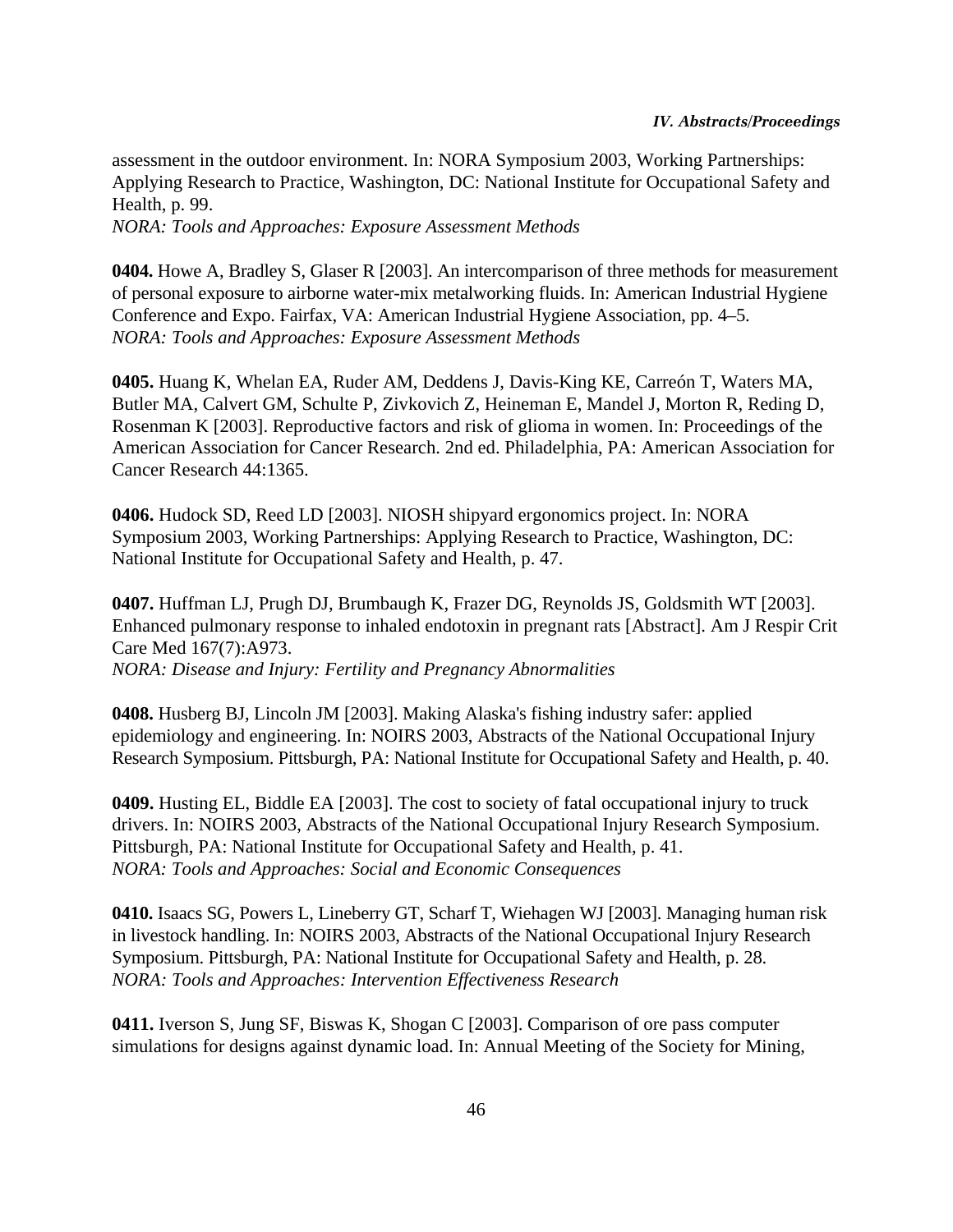Metallurgy, and Exploration, Inc. Littleton, CO: Society for Mining, Metallurgy, and Exploration, Inc., pp. 1–11.

**0412.** Jackson LL [2003]. Work-RISQS-a web-based injury research tool. In: NOIRS 2003, Abstracts of the National Occupational Injury Research Symposium. Pittsburgh, PA: National Institute for Occupational Safety and Health, pp. 77–78.

**0413.** Jenkins EL, Hartley D, Bowyer ME, Anderson KR [2003]. The NIOSH workplace violence research prevention initiative. In: NOIRS 2003, Abstracts of the National Occupational Injury Research Symposium. Pittsburgh, PA: National Institute for Occupational Safety and Health, p. 43.

*NORA: Disease and Injury: Traumatic Injuries*

**0414.** Johnson EA, O'Callaghan JP, Miller DB [2003]. The role of the alpha, adrenergic receptor in the restraint-induced phosphorylation of stat3 [Abstract]. The Toxicologist 72(S–1):201.

**0415.** Johnson EA, O'Callaghan JP, Miller DB [2003]. Neuronal MAPK/ERK1/ERK2 activation is blocked in mouse brain by restraint stress. In: Society for Neuroscience 33rd Annual Meeting. Washington, DC: Society for Neuroscience, p. 1.

**0416.** Johnson J, Brady T, MacLaughlin M, Langston R, Kirsten H [2003]. *In situ* stress measurements at the Stillwater Mine, Nye, Montana. In: Culligan PJ, Einstein HH, Whittle AJ, eds. Soil and Rock America 2003. 12th Panamerican Conference on Soil Mechanics and Geotechnical Engineering and the 39th U.S. Rock Mechanics Symposium, Vol. 1. Cambridge, MA: Massachusetts Institute of Technology 1:337–344. *NORA: Tools and Approaches: Risk Assessment Methods*

**0417.** Johnson J, Brady T, Sunderman C, Signer S, Bayer D [2003]. Field test with strain-gauged friction bolts at the Gold Hunter Mine, Mullan, Idaho, USA. In: Peng SS, Mark C, Wahab Khair A, Heasley K, eds. 22nd International Conference on Ground Control in Mining. Morgantown, WV: West Virginia University, pp. 233–239.

*NORA: Tools and Approaches: Control Technology and Personal Protective Equipment*

**0418.** Johnson VJ, Sharma RP [2003]. Aluminum-induced neurodegeneration involves differential regulation of proinflammatory cytokine and neurotrophin gene expression [Abstract]. The Toxicologist 72(S-1):23.

**0419.** Joseph P, Lei Y, O'Kernick C, Ong T [2003]. Alterations in the expression of translation factors as molecular markers of carcinogenesis and chemical toxicity [Abstract]. The Toxicologist 72(S–1):118. *NORA: Tools and Approaches: Cancer Research Methods*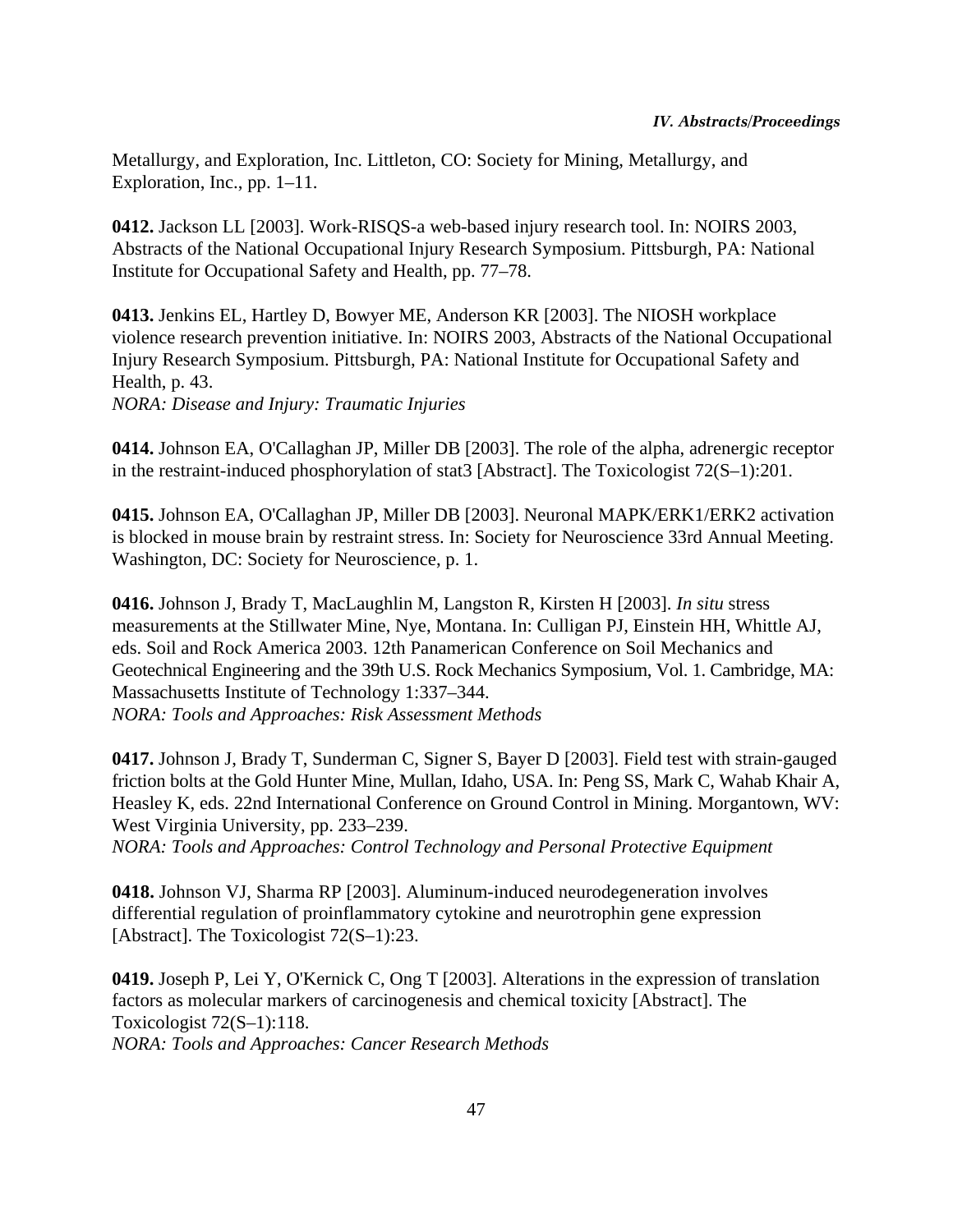**0420.** Kanj RS, Kang JL, Castranova V [2003]. Interaction between primary alveolar macrophages (AM) and primary alveolar type II (TII) cells under basal conditions and after lipopolysaccharide (LPS) or quartz exposure [Abstract]. The Toxicologist 72(S–1):45.

**0421.** Kardous C [2003]. New design concept for an impulse noise dosimeter. In: American Industrial Hygiene Conference and Expo. Fairfax, VA: American Industrial Hygiene Association, p. 57. *NORA: Disease and Injury: Hearing Loss*

**0422.** Kelly KJ, Klancnik M, Kurup V, Barrios-Janko C, Fink JN, Petsonk EL [2003]. A fouryear prospective study to evaluate the efficacy of glove interventions in preventing natural latex sensitization in healthcare workers at two hospitals [Abstract]. J Allergy Clin Immunol 111(2, part 2):426.

**0423.** Keshava C, Whipkey DL, Weston A [2003]. Differential induction of CYP1A1 and CYP1B1 in normal human mammary cells exposed to benzo[a]pyrene. In: Proceedings of the American Association for Cancer Research. 1st ed. Philadelphia, PA: American Association for Cancer Research 44:1218.

*NORA: Tools and Approaches: Cancer Research Methods*

**0424.** Keshava N, Ong T [2003]. Transcriptional changes in normal human liver cells exposed to tetrachloroethylene metabolite using microarray analysis [Abstract]. The Toxicologist 72(S–1):262–263. *NORA: Tools and Approaches: Cancer Research Methods*

**0425.** Keshava N, Ong T [2003]. Gene expression patterns in human liver cells exposed to tetrachloroethylene and its metabolite using microarray analysis. Environ Mol Mutagen 41(3):182. *NORA: Tools and Approaches: Cancer Research Methods*

**0426.** Khan A [2003]. Guidelines for troubleshooting high lead exposure problems in indoor firing range. In: American Industrial Hygiene Conference and Expo. Fairfax, VA: American Industrial Hygiene Association, pp. 65–66.

**0427.** Kiel DE, Adams C, Butterworth L, EuDaly J, Peden-Adams MM [2003]. JP-8 jet fuel does not alter serum cytokine levels in B6C3F1 mice following 7-day oral or dermal exposure [Abstract]. The Toxicologist 72(S-1):330. *NORA: Environment and Workforce: Mixed Exposures*

**0428.** Kim J, Kim S, Johnson VJ, Sharma RP [2003]. Effect of cadmium on P53 and mitogenactivated protein kinases in a murine macrophage cell line: relation to apoptosis [Abstract]. The Toxicologist 72(S–1):269.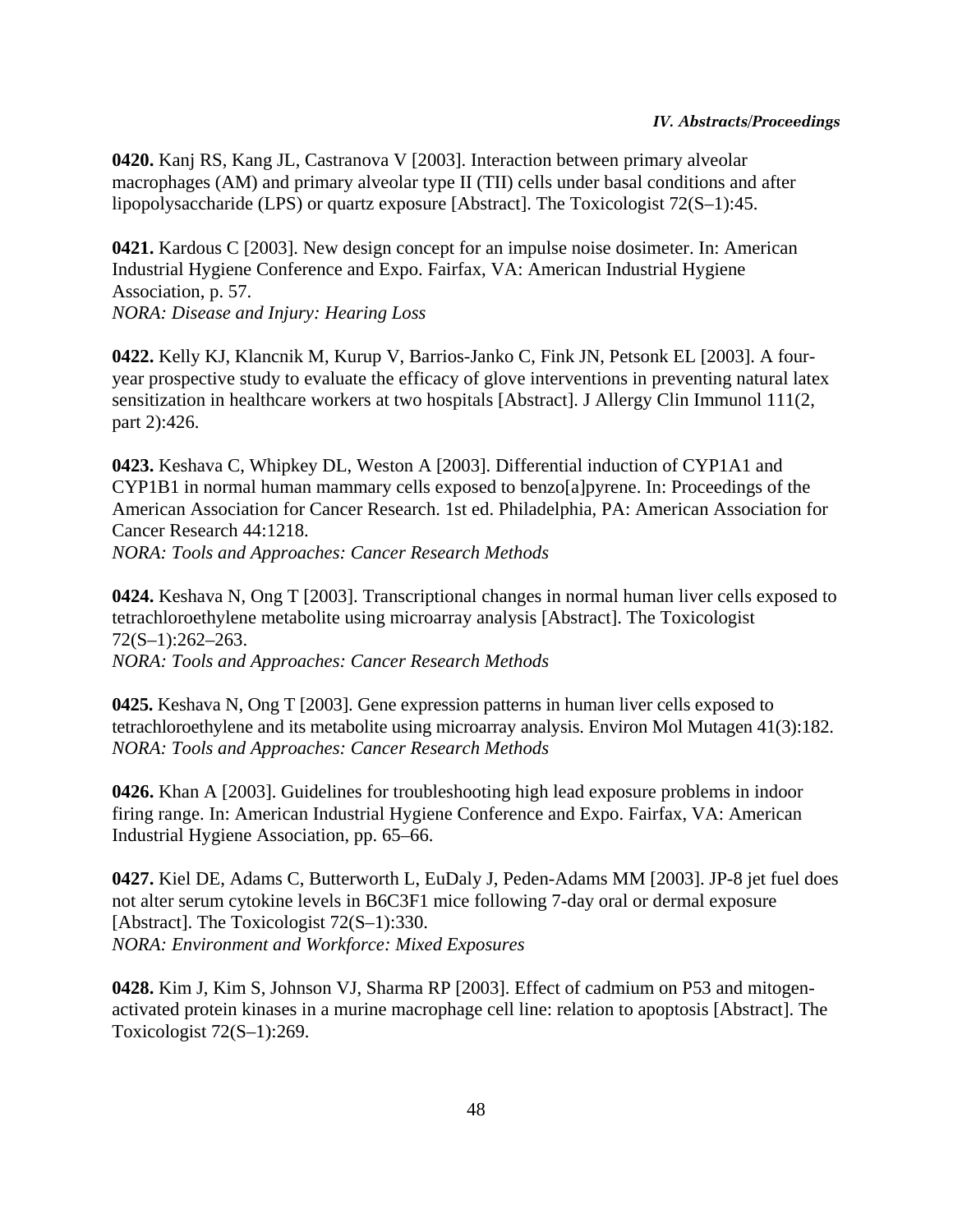**0429.** Kim SH, Johnson VJ, Sharma RP [2003]. Selenium inhibits lipopolysaccharide-induced nitric oxide production by attenuation of NF[kappa]B and p38 MAPK pathways in murine macrophages [Abstract]. FASEB J 17(5):A1030.

**0430.** Kim SH, Johnson VJ, Sharma RP [2003]. Oral exposure to inorganic mercury alters T-lymphocyte phenotypes and cytokine gene expression in BALB/C Mice [Abstract]. The Toxicologist 72(S–1):14.

**0431.** King B [2003]. The NIOSH response to a bioterror attack: an overview of the environmental characterizations of buildings potentially contaminated with *Bacillus anthracis*. In: American Industrial Hygiene Conference and Expo. Fairfax, VA: American Industrial Hygiene Association, p. 55.

**0432.** King B, Trout D, Lenhart S [2003]. A hazard evaluation of *Cryptococcus neoformans* and *Histoplasma capsulatum* exposure at a silica plant in response to a case of *Cryptococcal meningitis*. In: American Industrial Hygiene Conference and Expo. Fairfax, VA: American Industrial Hygiene Association, p. 65. *NORA: Environment and Workforce: Special Populations at Risk*

**0433.** Kitt M, Henneberger PK, Deubner DC, Schuler C, McCanlies E, Kreiss K [2003]. Cumulative incidence of chronic beryllium disease in a ceramics factory cohort. In: APHA 131st Annual Meeting and Exposition. San Francisco, CA: American Public Health Association, p. 1. *NORA: Tools and Approaches: Exposure Assessment Methods*

**0434.** Kittusamy N [2003]. Reports of musculoskeletal symptoms among operators of heavy construction equipment: a pilot study. In: American Industrial Hygiene Conference and Expo. Fairfax, VA: American Industrial Hygiene Association, p. 30. *NORA: Disease and Injury: Traumatic Injuries*

**0435.** Kittusamy NK [2003]. Self-reported musculoskeletal symptoms among operators of heavy construction equipment. In: Ergonomics in the Digital Age: Proceedings of the XVth Triennial Congress of the International Ergonomics Association and the 7th Joint Conference of the Ergonomics Society of Korea/Japan Ergonomics Society. Seoul, Korea: Ergonomics Society of Korea, p. 1.

*NORA: Disease and Injury: Traumatic Injuries*

**0436.** Kittusamy NK [2003]. Assessment of ergonomic risk factors among operators of heavy earthmoving machinery. In: Proceedings of the 2003 ASSE Professional Development Conference. Des Plaines, IL: American Society of Safety Engineers, pp. 1–11. *NORA: Disease and Injury: Traumatic Injuries*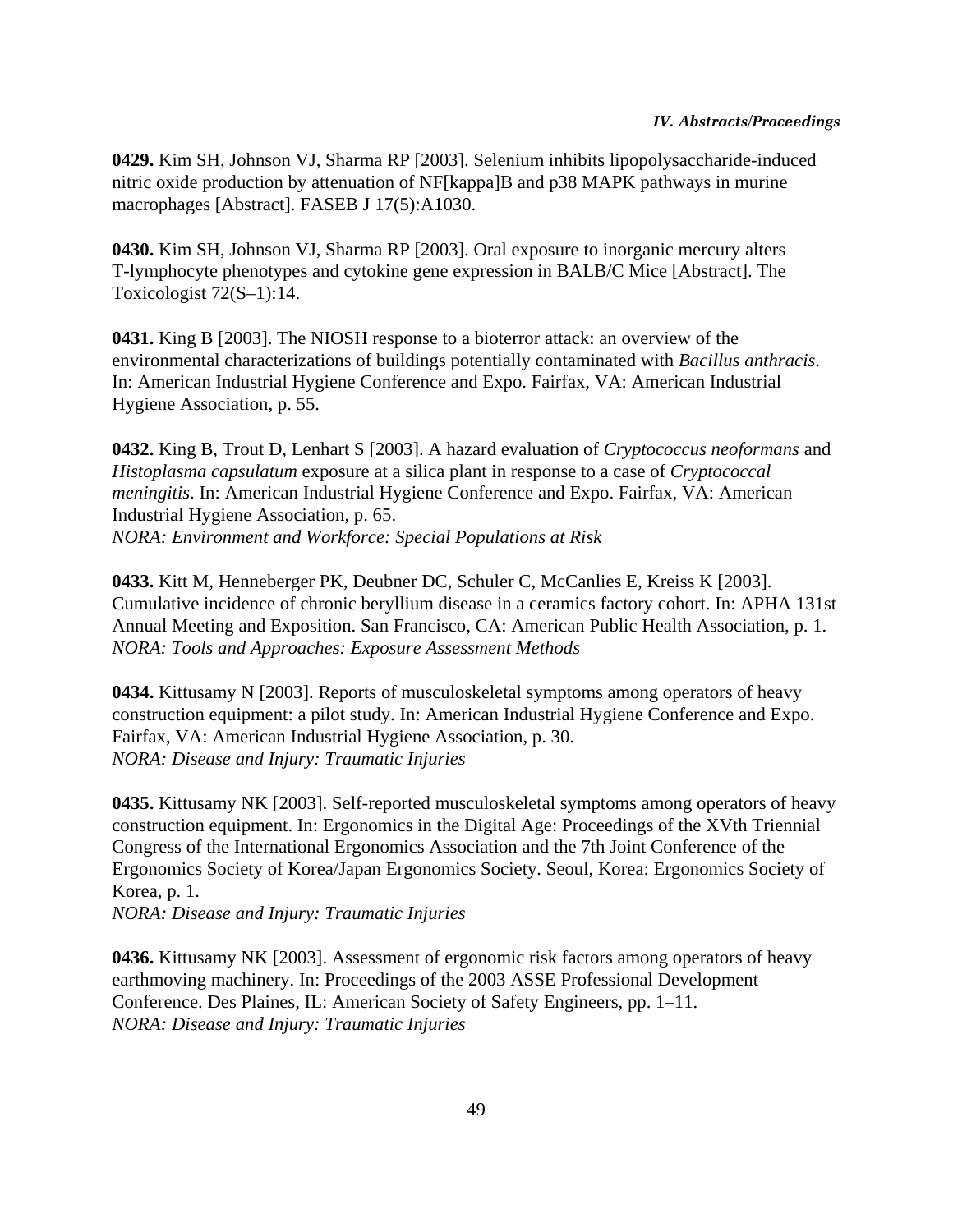**0437.** Kittusamy NK, Biggs FR, Mayton AG, Jobes CC, Waters TR [2003]. Evaluation of jolting and jarring and its effects among operators of mobile equipment. In: NORA Symposium 2003, Working Partnerships: Applying Research to Practice, Washington, DC: National Institute for Occupational Safety and Health, p. 104.

*NORA: Disease and Injury: Traumatic Injuries: Low Back Disorders; Tools and Approaches: Control Technology and Personal Protective Equipment*

**0438.** Kittusamy NK, Mayton AG, Jobes CC, Ambrose DH [2003]. A systematic comparison of different seats on shuttle cars used in underground coal mines. In: Inter-Noise 2003, 32nd International Congress and Exposition on Noise Control Engineering. West Lafayette, IN: International Institute of Noise Control Engineering, pp. 2025–2032. *NORA: Disease and Injury: Traumatic Injuries*

**0439.** Kittusamy NK, Miller RE [2003]. Comparison of jolting and jarring in a newer and older dozer at a highway construction site. In: Ergonomics in the Digital Age: Proceedings of the XVth Triennial Congress of the International Ergonomics Association and the 7th Joint Conference of the Ergonomics Society of Korea/Japan Ergonomics Society. Seoul, Korea: Ergonomics Society of Korea, pp. 1–3. *NORA: Disease and Injury: Traumatic Injuries*

**0440.** Kong YK, Lowe BD [2003]. Optimizing handle size based on normalized hand size in a maximum vertical torque task. In: Ergonomics in the Digital Age: Proceedings of the XVth Triennial Congress of the International Ergonomics Association and the 7th Joint Conference of the Ergonomics Society of Korea/Japan Ergonomics Society. Seoul, Korea: Ergonomics Society of Korea, CD-ROM.

*NORA: Disease and Injury: Musculoskeletal Disorders*

**0441.** Kong YK, Lowe BD [2003]. Optimizing handle size based on normalized hand size in a maximum gripping task. In: Ergonomics in the Digital Age: Proceedings of the XVth Triennial Congress of the International Ergonomics Association and the 7th Joint Conference of the Ergonomics Society of Korea/Japan Ergonomics Society. Seoul, Korea: Ergonomics Society of Korea, CD-ROM.

*NORA: Disease and Injury: Musculoskeletal Disorders*

**0442.** Kong YK, Lowe BD [2003]. Use of normalized hand size for subjective rating and performance of handle diameter in a maximum horizontal torque task. In: Human Factors and Ergonomics Society 47th Annual Meeting. Santa Monica, CA: Human Factors and Ergonomics Society, pp. 1283–1287.

*NORA: Disease and Injury: Musculoskeletal Disorders*

**0443.** Kowalski-Trakofler KM [2003]. Judgment and decision-making in hazardous work environments: a critical skill. In: NOIRS 2003, Abstracts of the National Occupational Injury Research Symposium. Pittsburgh, PA: National Institute for Occupational Safety and Health, p. 38.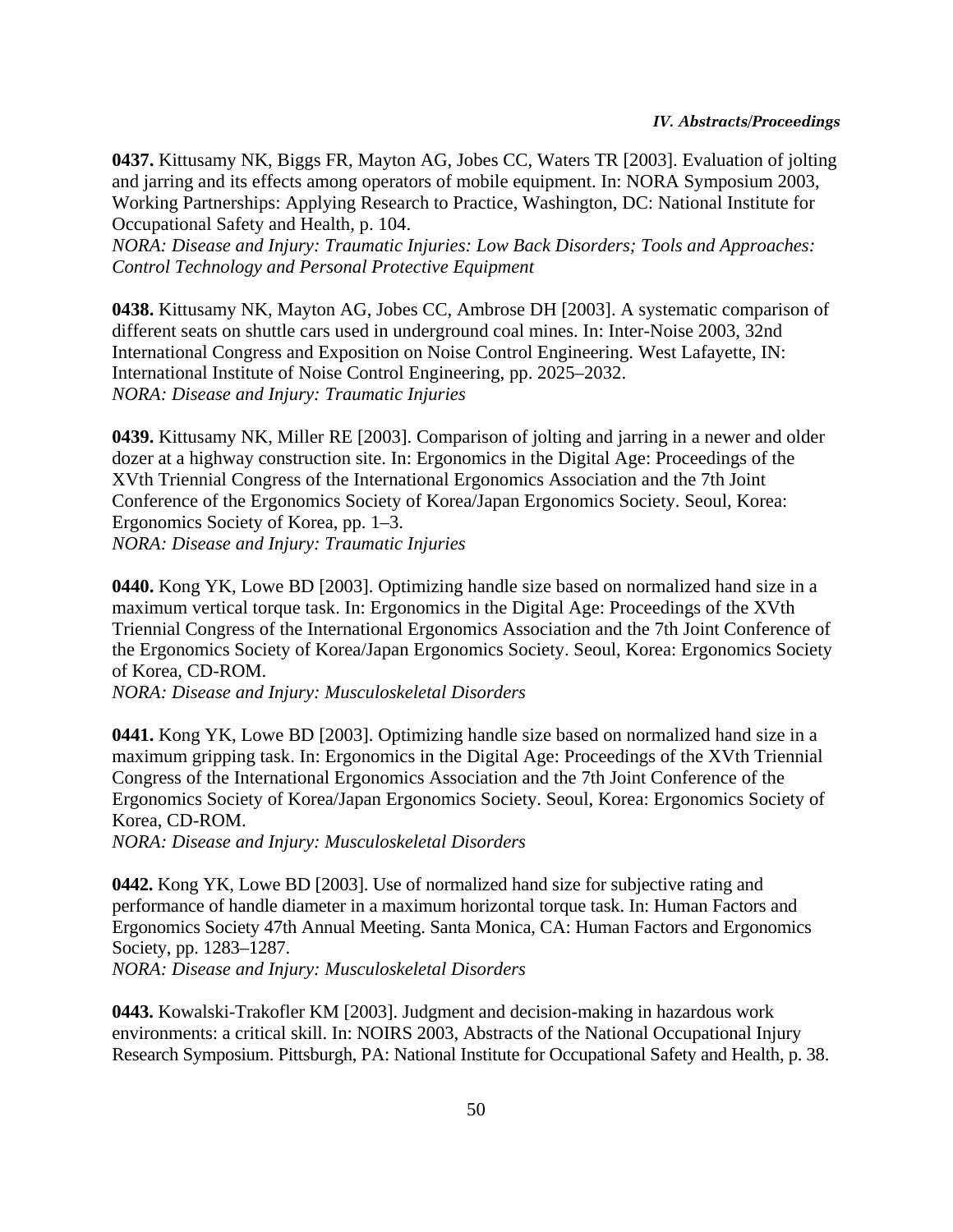**0444.** Kowalski-Trakofler KM, Brnich MJ, Cawley JC, Homce GT, Vaught C, Yenchek MR [2003]. Developing an innovative multidisciplinary approach: electric arc-induced injuries in the mining industry. In: NOIRS 2003, Abstracts of the National Occupational Injury Research Symposium. Pittsburgh, PA: National Institute for Occupational Safety and Health, p. 82. *NORA: Tools and Approaches: Control Technology and Personal Protective Equipment*

**0445.** Kuempel ED, Tran L [2003]. Biomathematical models of exposure-dose-response to respirable quartz in Fischer 344 rats, Cynomolgus monkeys, and humans [Abstract]. The Toxicologist 72(S–1):44. *NORA: Tools and Approaches: Risk Assessment Methods*

**0446.** Landen DD, Burchfiel C, McWilliams LJ, Miller DB [2003]. The cortisol response to awakening: a potential biomarker for occupational stress. In: NORA Symposium 2003, Working Partnerships: Applying Research to Practice, Washington, DC: National Institute for Occupational Safety and Health, p. 101.

**0447.** Lawrence R, Coffey C, Duling M, Calvert C [2003]. Comparison of performance of three different types of respiratory protection. In: American Industrial Hygiene Conference and Expo. Fairfax, VA: American Industrial Hygiene Association, p. 67. *NORA: Tools and Approaches: Control Technology and Personal Protective Equipment*

**0448.** Lawryk N [2003]. Emerging portable x-ray fluorescence technology for measuring multiple airborne metals: an evaluation of the battery powered x-ray tube instrument. In: American Industrial Hygiene Conference and Expo. Fairfax, VA: American Industrial Hygiene Association, p. 47.

*NORA: Tools and Approaches: Exposure Assessment Methods*

**0449.** Lawson CC, Schnorr TM, Whelan EA, Deddens JA, Dankovic DA, Piacitelli LA, Sweeney MH, Connally LB [2003]. Paternal occupational exposure to 2,3,7,8-tetrachlorodibenzop-dioxin and birthweight of offspring. In: 23rd International Symposium on Halogenated Environmental Organic Pollutants and POPs. Vol. 64. Boston, MA: Dioxin 2003, pp. 1–4.

**0450.** Lawson CC, Schnorr TM, Whelan EA, Deddens JA, Dankovic DA, Piacitelli LA, Sweeney MH, Connally LB [2003]. Paternal occupational exposure to 2,3,7,8-tetrachlorodibenzop-dioxin birthweight and birth defects. In: NORA Symposium 2003, Working Partnerships: Applying Research to Practice, Washington, DC: National Institute for Occupational Safety and Health, p. 39.

**0451.** Lawson CC, Schnorr TM, Whelan EA, Deddens JA, Dankovic DA, Piacitelli LA, Sweeney MH, Connally LB [2003]. Paternal occupational exposure to 2,3,7,8-tetrachlorodibenzop-dioxin birthweight and birth defects [Abstract]. Am J Epidemiol 157(11):S62.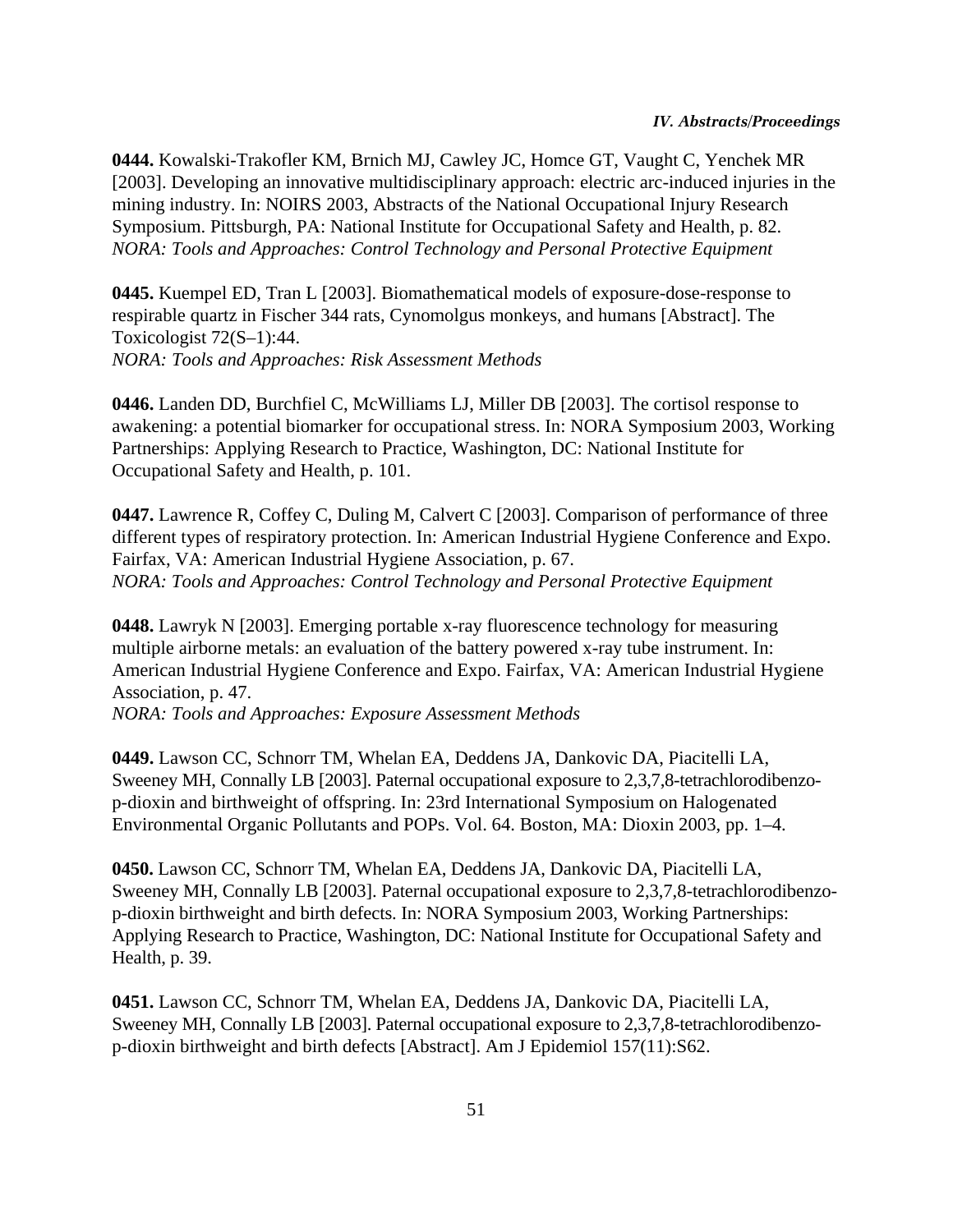**0452.** Layne LA, Myers JR, Hendricks KJ, Goldcamp EM [2003]. Demographics and non-fatal injury pattern of youth less than 20 years old on Hispanic operated farms in the United States, 2000. In: Proceedings of the National Institute for Farm Safety (NIFS) 2003 Annual Conference. Madison, WI: National Institute for Farm Safety, Inc., pp. 1–19.

**0453.** Leiss JK, Tierney JA, Orelien JG, Baden S, Boal WL, Ratcliffe JM, Jagger J [2003]. Rates of exposure to patient blood among certified paramedics: results from the national study to prevent blood exposure in paramedics. In: APHA 131st Annual Meeting and Exposition. San Francisco, CA: American Public Health Association, p. 1.

**0454.** Leonard SS, Blemings KP, Shi X, Klandorf H [2003]. Protection of DNA and cellular membranes from reactive oxygen species mediated damage by uric acid [Abstract]. FASEB J 17(5):A1257.

**0455.** Lewis DM, Saxena QB, Weissman DN, Simpson JP, Bledsoe TA, Saxena RK [2003]. Effect of diesel exhaust particulate (DEP) on *Bacillus* Calmette-Guerin (BCG) lung infection in mice [Abstract]. The Toxicologist 72(S–1):375.

**0456.** Linch K, Middendorf P, Althouse R, Syamlal G [2003]. A method to identify counties with potential non-occupational asbestosis mortality. In: American Industrial Hygiene Conference and Expo. Fairfax, VA: American Industrial Hygiene Association, pp. 70–71.

**0457.** Litton CD, Mura KE, Thomas RA, Verakis HC [2003]. Flammability of noise abatement materials used in cabs of mobile mining equipment. In: Proceedings of Fire & Materials 2003. London: Interscience Communications, pp. 297–306.

**0458.** Liu Y, Sparer J, Stowe M, Walsh F, Holm C, Redlich C, Cullen M, Bello D, Young F, Woskie F, Streicher R [2003]. Workplace performance assessment of half-facepiece respirators in isocyanate-exposed body shop workers: the spray study. In: American Industrial Hygiene Conference and Expo. Fairfax, VA: American Industrial Hygiene Association, pp. 53–54. *NORA: Tools and Approaches: Exposure Assessment Methods*

**0459.** Lowe BD [2003]. Validity of observational posture analysis methods for the elbow and shoulder. In: Ergonomics in the Digital Age: Proceedings of the XVth Triennial Congress of the International Ergonomics Association and the 7th Joint Conference of the Ergonomics Society of Korea/Japan Ergonomics Society. Seoul, Korea: Ergonomics Society of Korea, CD-ROM. *NORA: Disease and Injury: Musculoskeletal Disorders*

**0460.** Lowe BD [2003]. Validity of observational posture analysis methods for the wrist and forearm. In: Ergonomics in the Digital Age: Proceedings of the XVth Triennial Congress of the International Ergonomics Association and the 7th Joint Conference of the Ergonomics Society of Korea/Japan Ergonomics Society. Seoul, Korea: Ergonomics Society of Korea, CD-ROM. *NORA: Disease and Injury: Musculoskeletal Disorders*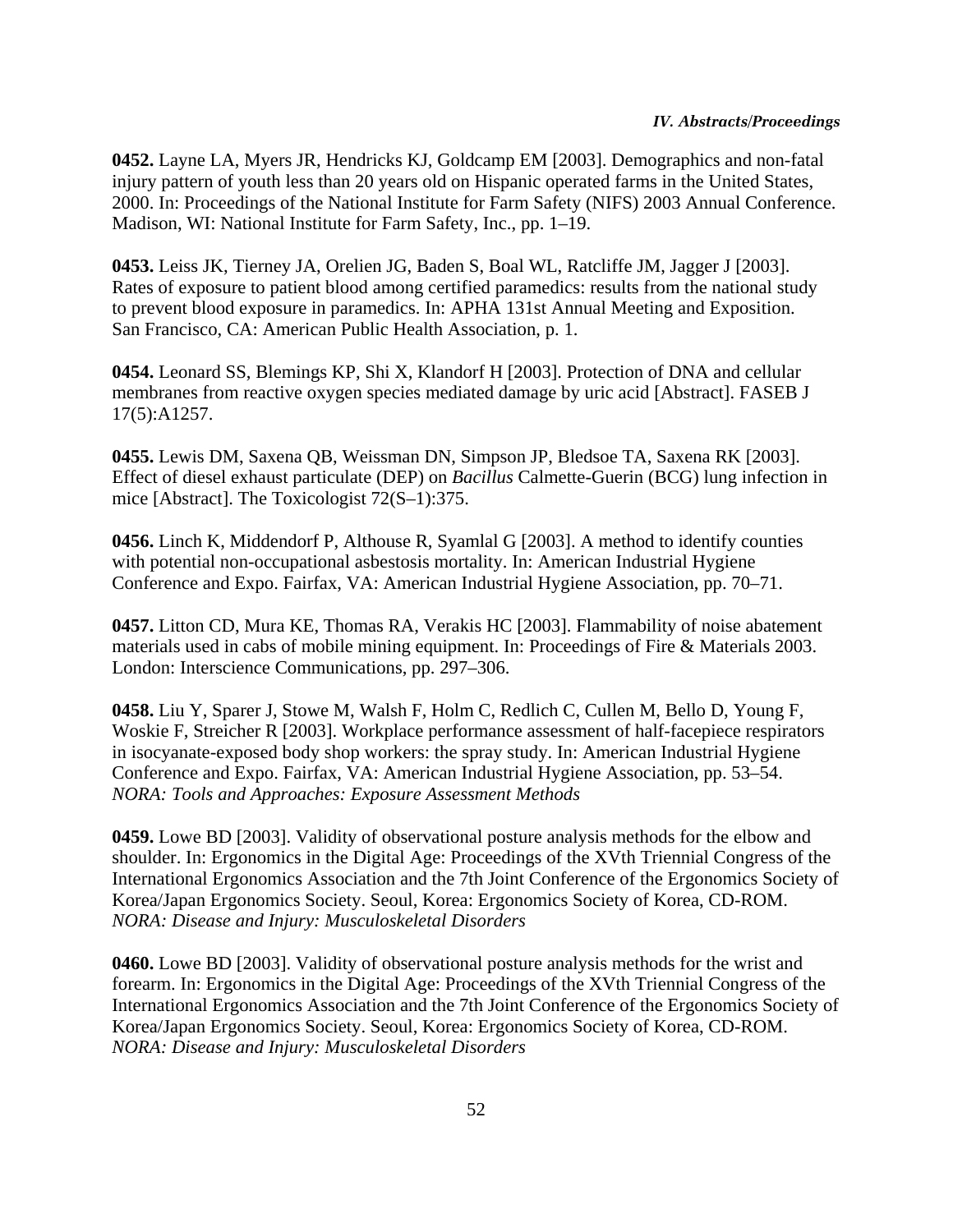**0461.** Lunsford RA, Pretty JR, Brown KK, Glaser RA, Arnold JE, Beck S [2003]. Qualitative methods for characterizing worker exposures in the metalworking fluid environment. In: NORA Symposium 2003, Working Partnerships: Applying Research to Practice, Washington, DC: National Institute for Occupational Safety and Health, p. 91. *NORA: Tools and Approaches: Exposure Assessment Methods*

**0462.** Luster M [2003]. Proposed mechanisms for arsenic carcinogenicity: implications for the shape of the dose-response curve [Abstract]. The Toxicologist 72(S–1):112–113.

**0463.** Luster M [2003]. Evolution of the science of developmental immunotoxicity [Abstract]. The Toxicologist 72(S–1):225.

**0464.** Lynch DW [2003]. Test results with eight chemicals in a drosophila-based developmental toxicity prescreen [Abstract]. The Toxicologist 72(S–1):247.

**0465.** Ma JY, Zhao HW, Barger MW, Ma JK, Castranova V [2003]. Effects of exposure to diesel exhaust particles (DEP) on pulmonary activation of mutagenic agents [Abstract]. The Toxicologist 72(S–1):297. *NORA: Environment and Workforce: Mixed Exposures*

**0466.** Mahadevan B, Keshava C, Musafia T, Pecaj A, Weston A, Baird WM [2003]. Altered gene expression patterns in MCF-7 cells induced by the urban dust complex mixture SRM 1649 monitored using DNA microarrays [Abstract]. Environ Mutagen 41(3):188. *NORA: Disease and Injury: Asthma and Chronic Obstructive Pulmonary Disease*

**0467.** Maier A, McCartney R, Jackson L, McGinnis P, Ahlers H [2003]. IDLH documentation review. In: American Industrial Hygiene Conference and Expo. Fairfax, VA: American Industrial Hygiene Association, p. 69.

**0468.** Maleki H, Dolinar DR, Dubbert J [2003]. Rock mechanics study of lateral destressing for the advance-and-relieve mining method. In: Peng SS, Mark C, Khair AW, Heasley KA, eds. 22nd International Conference on Ground Control in Mining. Morgantown, WV: West Virginia University, pp. 105–113.

*NORA: Tools and Approaches: Control Technology and Personal Protective Equipment*

**0469.** Manwaring J, Conway GE, Moran K [2003]. Progress in partnerships for surveillance and prevention of occupational aircraft crashes in Alaska. In: NOIRS 2003, Abstracts of the National Occupational Injury Research Symposium. Pittsburgh, PA: National Institute for Occupational Safety and Health, p. 39.

**0470.** Mark C, Chase F, Pappas D [2003]. Reducing the risk of ground falls during pillar recovery. In: Annual Meeting of the Society for Mining, Metallurgy, and Exploration, Inc. Preprint No. 02-137, Littleton, CO: Society for Mining, Metallurgy, and Exploration, Inc., pp. 1–9.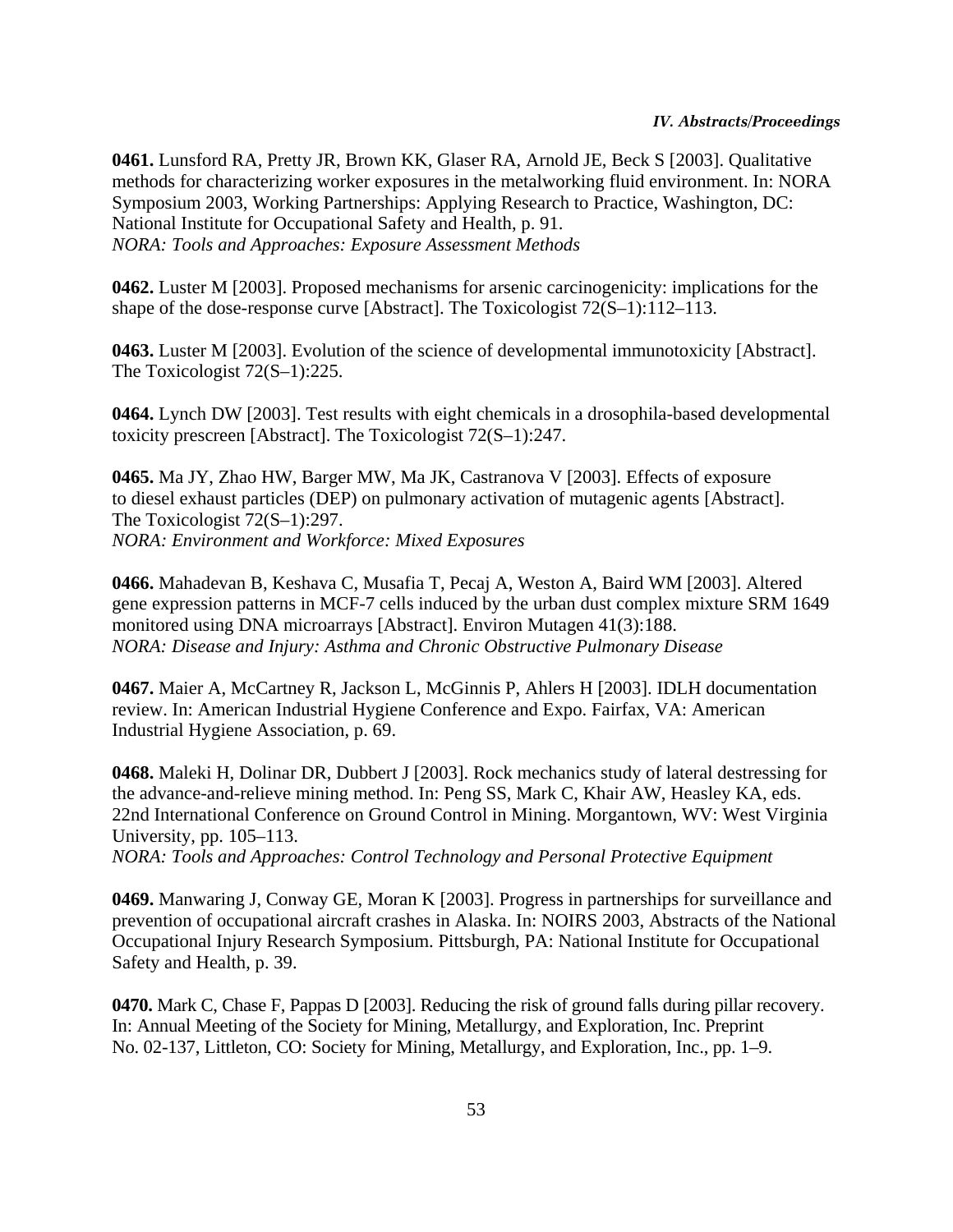**0471.** Mark C, Compton CS, Dolinar DR, Oyler DC [2003]. Field performance testing of fully grouted roof bolts. In: Annual Meeting of the Society for Mining, Metallurgy, and Exploration, Inc. Preprint No. 02-138, Littleton, CO: Society for Mining, Metallurgy, and Exploration, Inc., pp. 1–8.

*NORA: Tools and Approaches: Control Technology and Personal Protective Equipment*

**0472.** Mark C, Molinda GM [2003]. The coal mine roof rating in mining engineering practice. In: Aziz N, Kininmonth B, eds. Fourth Underground Coal Operators' Conference. Carlton, Victoria, Australia: Australasian Institute of Mining and Metallurgy (AusIMM), pp. 50–62. *NORA: Tools and Approaches: Control Technology and Personal Protective Equipment*

**0473.** Marlow D, Jennifer T [2003]. Evaluation of low-fuming asphalt to reduce worker asphalt fume exposure during built-up roof installation. In: American Industrial Hygiene Conference and Expo. Fairfax, VA: American Industrial Hygiene Association, p. 49. *NORA: Tools and Approaches: Control Technology and Personal Protective Equipment*

**0474.** Marsh SM [2003]. Fatal occupational injuries, 1980–1998: two decades of surveillance. In: NOIRS 2003, Abstracts of the National Occupational Injury Research Symposium. Pittsburgh, PA: National Institute for Occupational Safety and Health, p. 16.

**0475.** Martinez K [2003]. Emergency response in the event of a bioterrorist event: shipping and analytical considerations for collected environmental samples. In: American Industrial Hygiene Conference and Expo. Fairfax, VA: American Industrial Hygiene Association, p. 56.

**0476.** Martin S, Fox J, Stallings R, Moyer E [2003]. Electrostatic respirator filter media exposed to IDLH concentrations of common organic vapors. In: American Industrial Hygiene Conference and Expo. Fairfax, VA: American Industrial Hygiene Association, p. 67.

**0477.** Matheson JM, Lemus R, Karol MH, Luster MI [2003]. Cellular and humoral factors in a subchronic model of toluene diisocyanate-induced (TDI) asthma [Abstract]. Am J Respir Crit Care Med 167(7):A716.

**0478.** Matheson JM, Luster MI [2003]. Development and characterization of an immune mouse model for toluene diisocyanate asthma [Abstract]. FASEB J 17(7):C249.

**0479.** Mattorano D, Burr G, Wallingford K, Snyder E, Bernard B, Esswein E, McCleery R, Lushniak B [2003]. CDC/NIOSH emergency response: the world trade center disaster—a look at the chaotic conditions and rescue workers' exposures. In: American Industrial Hygiene Conference and Expo. Fairfax, VA: American Industrial Hygiene Association, pp. 54–55.

**0480.** Mayton AG, Ambrose DH, Jobes CC, Kittusamy NK [2003]. Ergonomic and existing seat designs compared on underground mine haulage vehicles. In: Human Factors and Ergonomics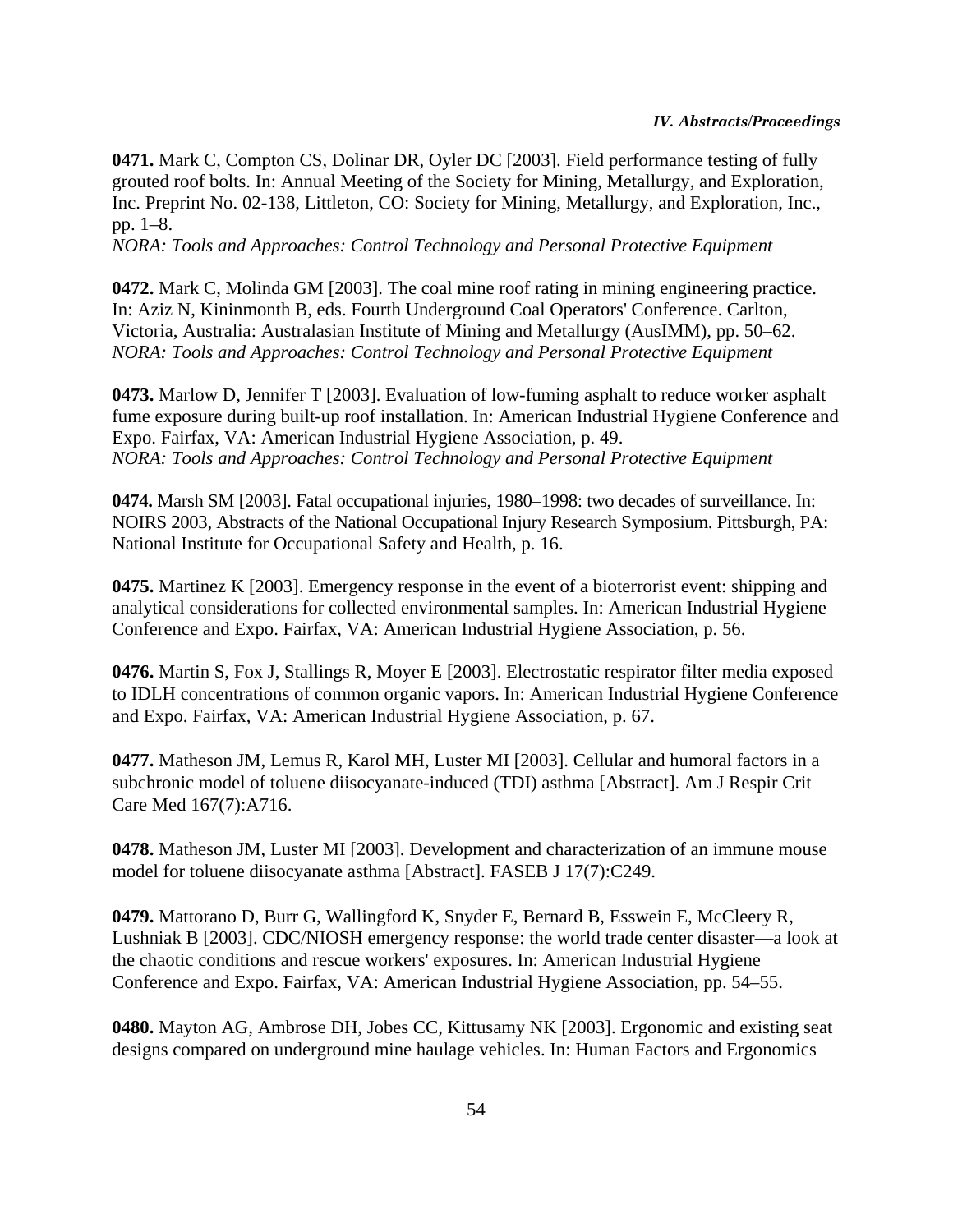Society 47th Annual Meeting. Santa Monica, CA: Human Factors and Ergonomics Society, pp. 1256–1260. *NORA: Tools and Approaches: Control Technology and Personal Protective Equipment*

**0481.** Mayton AG, Ambrose DH, Jobes CC, Matty TJ [2003]. Investigation of vehicle jarring/jolting on self-propelled farming equipment. In: NOIRS 2003, Abstracts of the National Occupational Injury Research Symposium. Pittsburgh, PA: National Institute for Occupational Safety and Health, p. 28.

*NORA: Tools and Approaches: Control Technology and Personal Protective Equipment*

**0482.** Mayton AG, Turin FC, Wiehagen WJ [2003]. Haulage truck safety at surface mine dump sites. In: NOIRS 2003, Abstracts of the National Occupational Injury Research Symposium. Pittsburgh, PA: National Institute for Occupational Safety and Health, p. 70. *NORA: Tools and Approaches: Control Technology and Personal Protective Equipment*

**0483.** McCartney R, Jackson L, McGinnis P, Maier A, Ahlers H [2003]. IDLH documentation review [Abstract]. The Toxicologist 72(S–1):398.

**0484.** McCleery R, Martinez K, Burr G, Mattorano D [2003]. NIOSH evaluation of air sampling methodologies for *Bacillus anthracis* in a United State Postal Service processing and distribution center. In: American Industrial Hygiene Conference and Expo. Fairfax, VA: American Industrial Hygiene Association, p. 56.

**0485.** McKinstry M, Brumbaugh K, Hulderman T, Warren GL, Summan M, Luster MI, Simeonova P [2003]. Transcriptional profiling of  $TNF-\alpha$ -induced effects on skeletal myogenic differentiation [Abstract]. FASEB J 17(5):A1067.

**0486.** Meade J, Hayes B, Howell M, Woolhiser M [2003]. The role of dermal exposure in the development of latex allergy [Abstract]. The Toxicologist 72(S–1):61.

**0487.** Mehta AJ, Henneberger PK, Derk SJ, Milton DK, Sama SR [2003]. Potential occupational and non-occupational risk factors for workplace exacerbation of asthma [Abstract]. Am J Respir Crit Care Med 167(7):A503. *NORA: Disease and Injury: Asthma and Chronic Obstructive Pulmonary Disease*

**0488.** Mercer RR, Wang L, Antonini JM, Scabilloni JF, Vallyathan V, Castranova V [2003]. Induction of stromelysin by pulmonary instillation of toxic dust [Abstract]. The Toxicologist 72(S–1):43.

**0489.** Methner M, Kawamoto M [2003]. An investigation of factors involved in dermal irritation at a produce packaging facility. In: American Industrial Hygiene Conference and Expo. Fairfax, VA: American Industrial Hygiene Association, p. 64.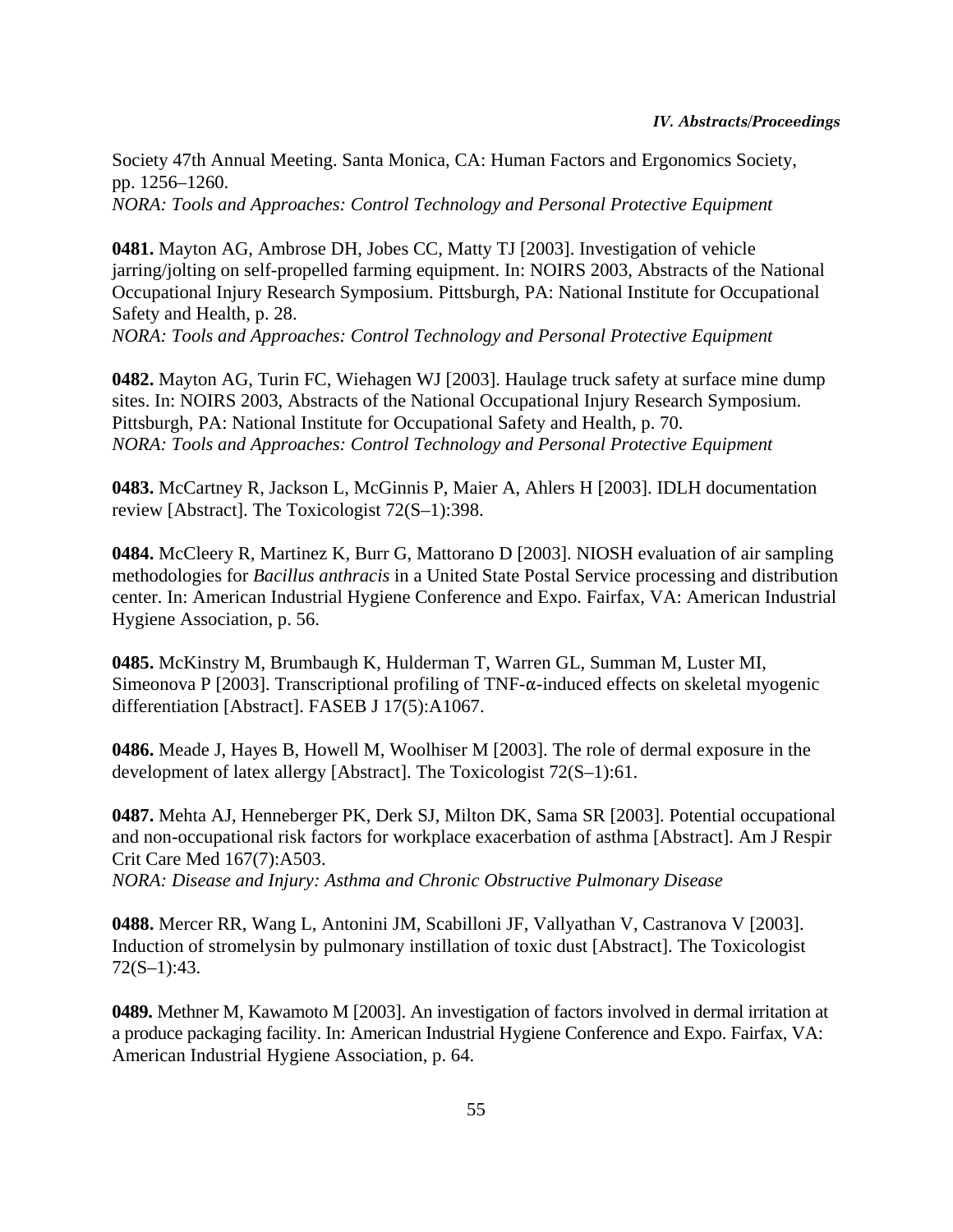**0490.** Mikell C, Peden-Adams MM, Dabra S, EuDaly J, Keil DE [2003]. Hepatic phase I and II enzyme profiles after 7-day dermal or oral exposure to JP-8 jet fuel [Abstract]. The Toxicologist 72(S–1):330–331.

*NORA: Environment and Workforce: Mixed Exposures*

**0491.** Milton DK, Sama SR, Derk SJ, Henneberger PK, Masiello J, Wetzel A, Buess C, Preusse PA, Stemple KJ [2003]. Portable spirometer for occupational respiratory epidemiology [Abstract]. Am J Respir Crit Care Med 167(7):A505. *NORA: Disease and Injury: Asthma and Chronic Obstructive Pulmonary Disease*

**0492.** Molinda GM, Dolinar DR, Robertson SB [2003]. Reducing injuries from the fall of rock in underground coal mines. In: NOIRS 2003, Abstracts of the National Occupational Injury Research Symposium. Pittsburgh, PA: National Institute for Occupational Safety and Health, p. 33. *NORA: Tools and Approaches: Control Technology and Personal Protective Equipment*

**0493.** Monaghan WD, Trevits MA, Mucho TP, Wood J [2003]. Recent National Institute for Occupational Safety and Health research using ground penetrating radar for detection of mine voids. In: Geophysical Technologies for Detecting Underground Coal Mine Voids: An Interactive Forum. Washington, DC: U.S. Department of Transportation, Federal Highway Administration, pp. 1–28.

**0494.** Moran KA, Conway GA, Bensyl D [2003]. Human error as a leading cause of occupant mortality in air taxi commuter crashes in Alaska 1990–1999. In: NOIRS 2003, Abstracts of the National Occupational Injury Research Symposium. Pittsburgh, PA: National Institute for Occupational Safety and Health, p. 39.

**0495.** Munson A, Luster M [2003]. Dermal exposure leading to respiratory tract sensitization and disease: a trivial or critical link [Abstract]? The Toxicologist 72(S–1):60.

**0496.** Murali K, Rao K [2003]. Gene expression profile in rat alveolar macrophages stimulated with silica *in vitro* or *in vivo* [Abstract]. FASEB J 17(7):C294.

**0497.** Murono EP, Derk RC [2003]. Effects of methoxychlor (M) or its active metabolite, 2,2-BIS(p-hydroxyphenyl)-1,1,1-trichloroethane (HPTE), on testosterone (T) formation by cultured neonatal (fetal) leydig cells (LC) [Abstract]. The Toxicologist 72(S–1):273. *NORA: Disease and Injury: Fertility and Pregnancy Abnormalities*

**0498.** Muturi N, Anderson V [2003]. Information dissemination as an intervention in occupational safety and health: evaluating its effectiveness at NIOSH. In: NORA Symposium 2003, Working Partnerships: Applying Research to Practice, Washington, DC: National Institute for Occupational Safety and Health, p. 69.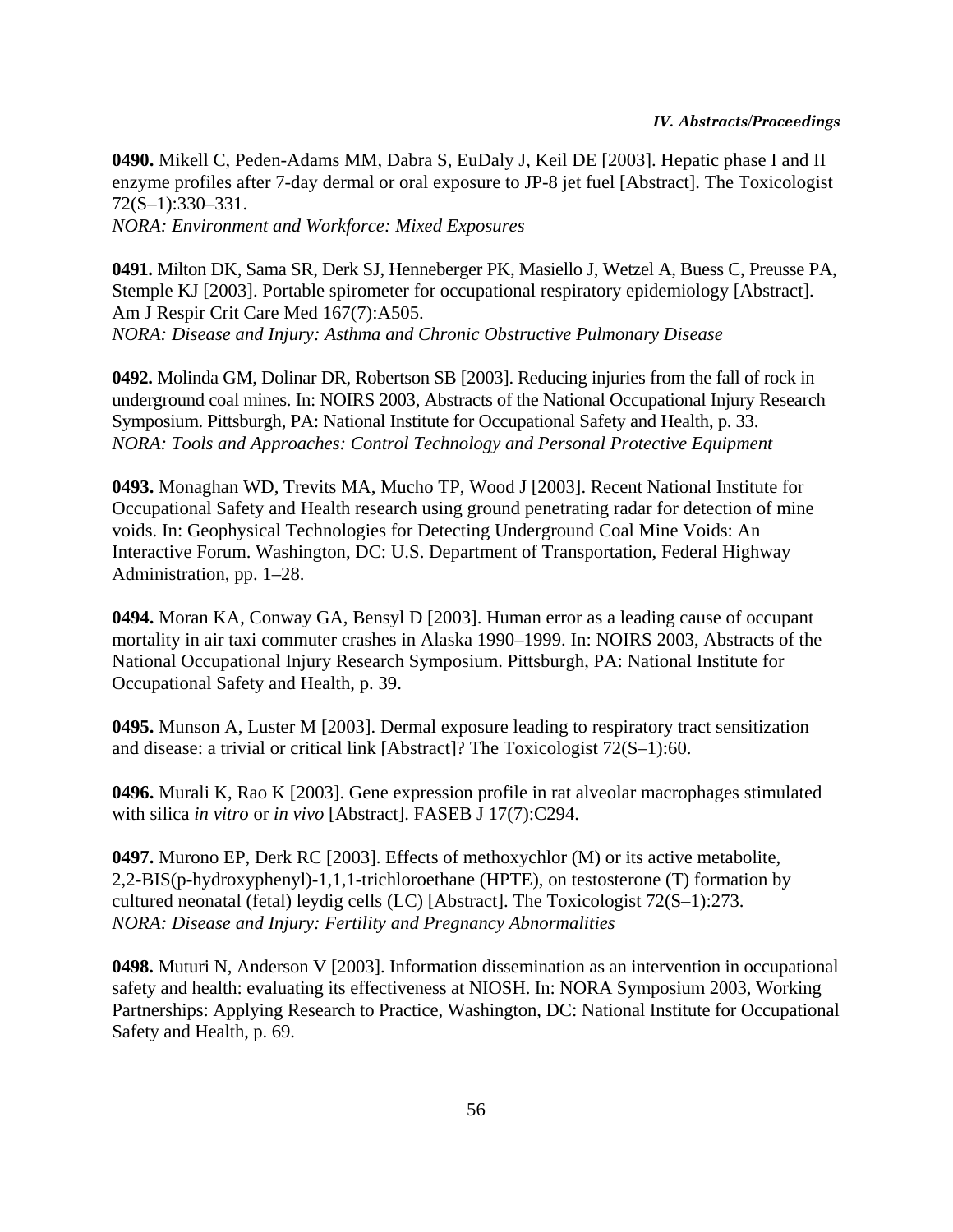**0499.** Muturi N, Anderson V [2003]. A social marketing approach in male occupational reproductive hazards communication. In: NORA Symposium 2003, Working Partnerships: Applying Research to Practice, Washington, DC: National Institute for Occupational Safety and Health, pp. 42–43.

**0500.** Myers JR [2003]. Surveillance of on-farm injuries to youth in the United States. In: NOIRS 2003, Abstracts of the National Occupational Injury Research Symposium. Pittsburgh, PA: National Institute for Occupational Safety and Health, p. 29.

**0501.** Nelson MA, Beas A, Goulet A, Lowry DT, Reynolds SH, Jefferson AM, Senft JR, Sargent L [2003]. Increased gene copy number may alter E2F1 activity in melanoma growth. In: Proceedings of the American Association for Cancer Research. 1st ed. Philadelphia, PA: American Association for Cancer Research 44:273.

**0502.** Nilsen N, Waters MA, Hein M, Ruder A [2003]. Development of a job exposure matrix (JEM) for former workers in capacitor manufacturing. In: 23rd International Symposium on Halogenated Environmental Organic Pollutants and POPs. Vol. 64. Boston, MA: Dioxin 2003, pp. 132–135.

**0503.** NIOSH [2003]. NORA symposium 2003, working partnerships: applying research to practice. Washington, DC: National Institute for Occupational Safety and Health, pp. 1–160.

**0504.** Novak T, Basar J, Sottile J, Kohler JL [2003]. The effects of cable capacitance on longwall power systems. In: Proceedings of the 38th IEEE Industry Applications Society Annual Meeting. Vol. 3. Los Angeles, CA: IEEE Industry Applications Society, pp. 1615–1621.

**0505.** Olivero OA, Das S, Whipkey DL, Weston A, Poirier M [2003]. Variability in interindividual genotoxic responses in normal human mammary epithelial (NHME) cells exposed to zidovudine [Abstract]. Environ Mutagen 41(3):196. *NORA: Tools and Approaches: Cancer Research Methods*

**0506.** Organiscak JA, Cecala AB, Thimons ED, Heitbrink WA, Schmitz M, Ahrenholtz SH [2003]. NIOSH/industry collaborative efforts show improved mining equipment cab dust protection. In: Annual Meeting of the Society for Mining, Metallurgy, and Exploration, Inc. Preprint No. 02-009, Littleton, CO: Society for Mining, Metallurgy, and Exploration, Inc., pp. 1–8. *NORA: Tools and Approaches: Control Technology and Personal Protective Equipment*

**0507.** Palassis J, Redinger C, Dyjack D [2003]. A study in occupational safety and health program and management system effectiveness. In: American Industrial Hygiene Conference and Expo. Fairfax, VA: American Industrial Hygiene Association, p. 11.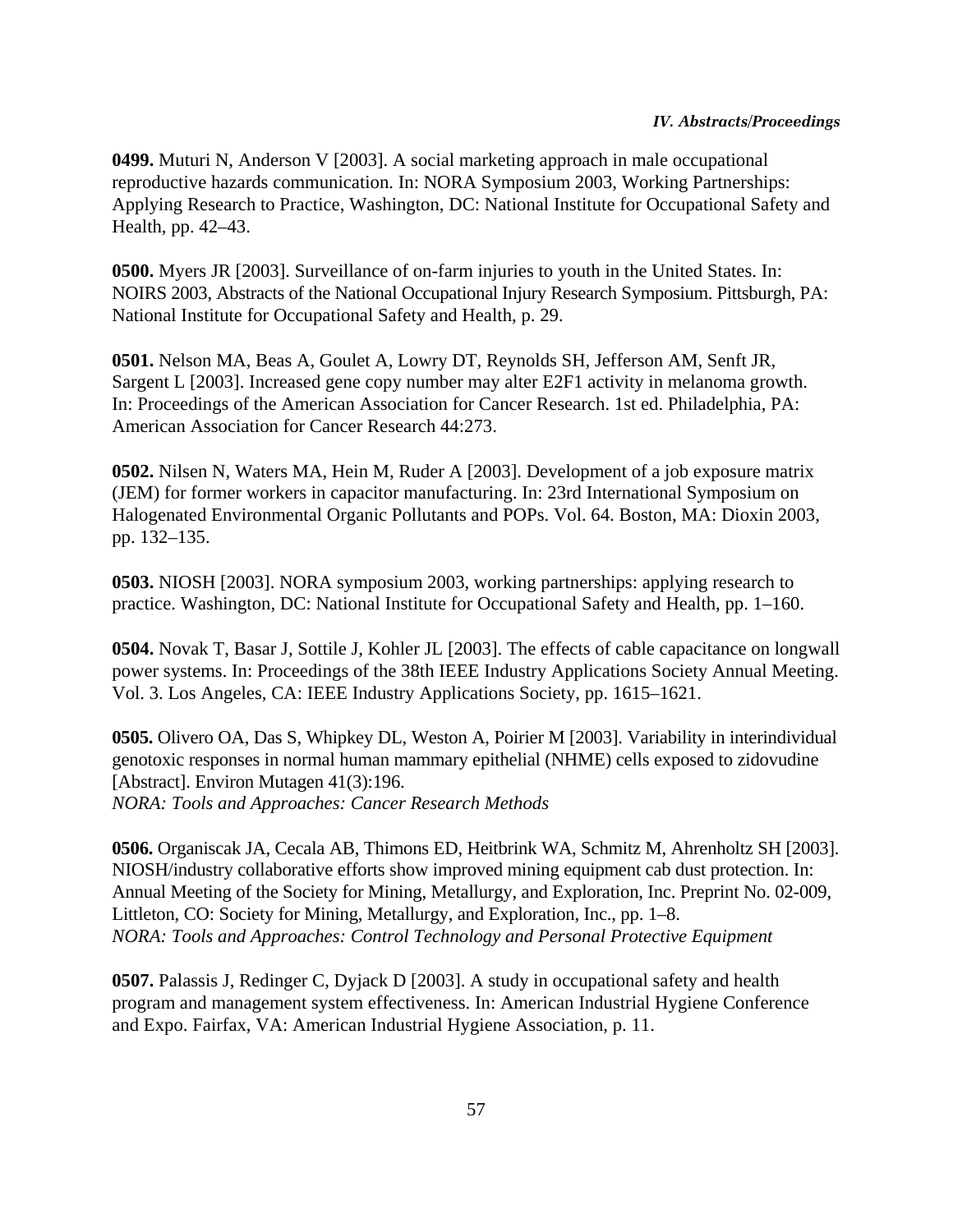**0508.** Pappas DM, Barton TM, Weiss ES [2003]. The long-term performance of surface support liners for ground control in an underground limestone mine. In: Hadjigeorgiou J, ed. Third International Seminar on Surface Support Liners: Thin Spray-On Liners, Shotcrete, and Mesh. Quebec City, Quebec, Canada: Department of Mining, Metallurgical and Materials Engineering, pp. 1–22.

*NORA: Tools and Approaches: Control Technology and Personal Protective Equipment*

**0509.** Park JH, Schleiff PL, Attfield MD, Cox-Ganser JM, Kreiss K [2003]. Semi-quantitative mold exposure index predicts building-related respiratory symptoms. In: NORA Symposium 2003, Working Partnerships: Applying Research to Practice, Washington, DC: National Institute for Occupational Safety and Health, p. 154.

*NORA: Disease and Injury: Asthma and Chronic Obstructive Pulmonary Disease*

**0510.** Park J, Rao C, Cox-Ganser J, Boylstein R, Piacitelli C, Schleiff P, Yereb D [2003]. Development of a semi-quantitative mold exposure index for epidemiological studies. In: American Industrial Hygiene Conference and Expo. Fairfax, VA: American Industrial Hygiene Association, p. 60.

*NORA: Disease and Injury: Asthma and Chronic Obstructive Pulmonary Disease*

**0511.** Park RM, Bena JF, Stayner LT, Smith RJ, Gibb HJ, Lees PSJ [2003]. Hexavalent chromium and lung cancer in the chromate industry: a quantitative risk assessment. In: NORA Symposium 2003, Working Partnerships: Applying Research to Practice, Washington, DC: National Institute for Occupational Safety and Health, p. 98.

**0512.** Peden-Adams MM, Adams C, Meyers K, EuDaly A, Smythe J, EuDaly J, Keil DE [2003]. Varied exposure regimes to methyl mercury (MEHG) during postnatal development leads to different immune responses [Abstract]. The Toxicologist 72(S–1):376.

**0513.** Peterson JS, Bartholomae RC [2003]. Design and instrumentation of a large reverberation chamber. In: NOISE-CON. Ames, IA: Institute of Noise Control Engineering of the USA, pp. 1–8. *NORA: Tools and Approaches: Control Technology and Personal Protective Equipment*

**0514.** Pile J, Bessinger S, Mark C, Tadolini SC [2003]. Short-encapsulation pull tests for roof bolt evaluation at an operating coal mine. In: Peng SS, Mark C, Khair AW, Heasley KA, eds. 22nd International Conference on Ground Control in Mining. Morgantown, WV: West Virginia University, pp. 226–232.

*NORA: Tools and Approaches: Control Technology and Personal Protective Equipment*

**0515.** Powers JR [2003]. Fire fighter visibility: which way is out? In: NOIRS 2003, Abstracts of the National Occupational Injury Research Symposium. Pittsburgh, PA: National Institute for Occupational Safety and Health, p. 62.

*NORA: Tools and Approaches: Control Technology and Personal Protective Equipment*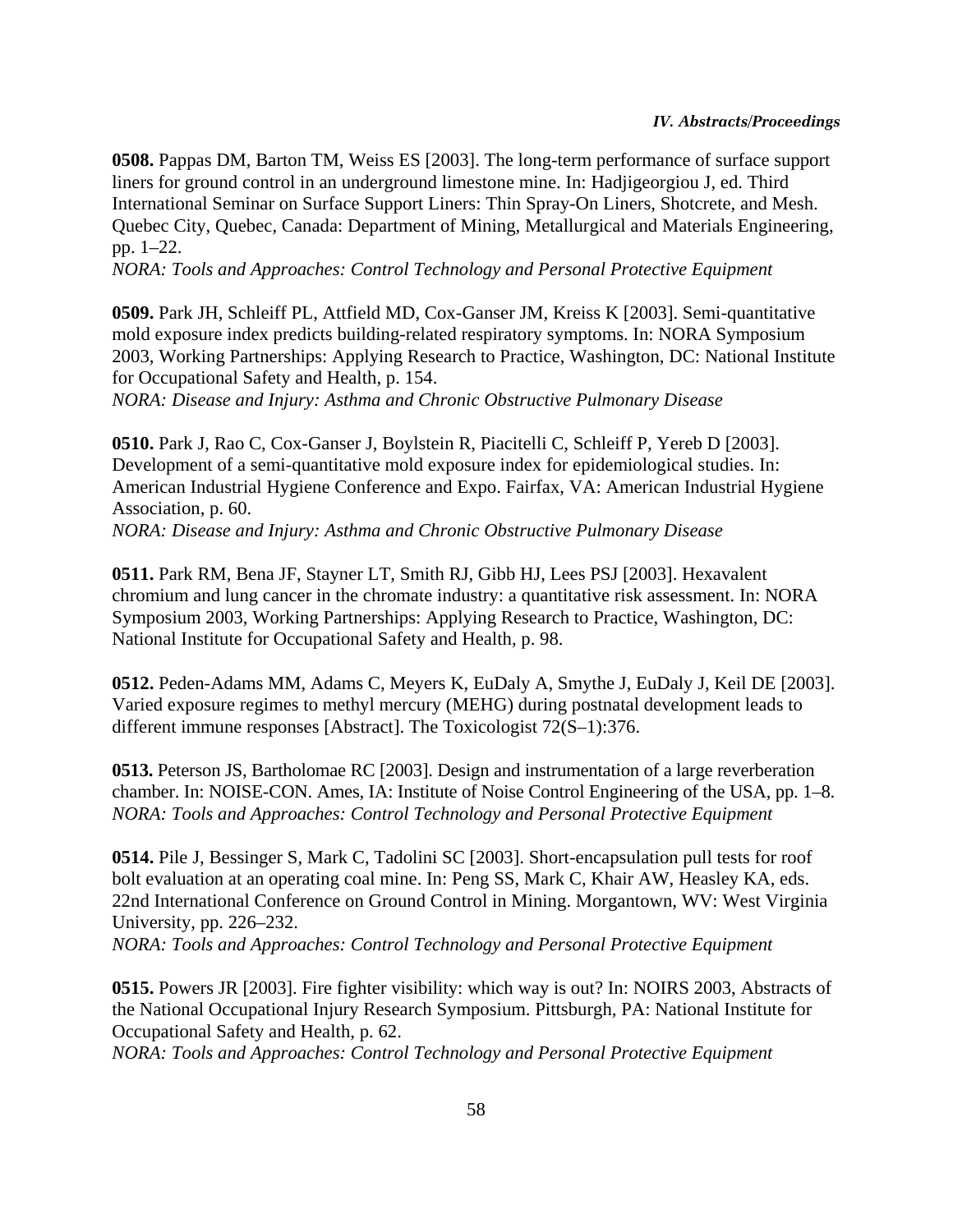**0516.** Pratt S [2003]. Roadway fatalities involving passenger cars, light trucks, and vans: are occupational fatalities different? In: APHA 131st Annual Meeting and Exposition. San Francisco, CA: American Public Health Association, p. 1.

**0517.** Prince MM [2003]. Predicting noise-induced hearing loss in human populations. The contribution of ISO-1999 and ANSI S3.44 [Abstract]. J Acoust Soc Am 113(4)(Pt. 2):2194. *NORA: Disease and Injury: Hearing Loss*

**0518.** Prince MM [2003]. Evaluation of hearing conservation program effectiveness: compliance vs. best practices. In: NHCA Spectrum Proceedings of the 28th Annual Conference. Denver, CO: National Hearing Conservation Association 20(1):23. *NORA: Disease and Injury: Hearing Loss*

**0519.** Prince MM, Colligan ML, Stephenson CM, Bischoff BJ [2003]. Evaluation of hearing conservation program effectiveness—a case study of how safety and health policy and standards are translated into workplace practice. In: NORA Symposium 2003, Working Partnerships: Applying Research to Practice, Washington, DC: National Institute for Occupational Safety and Health, p. 143.

*NORA: Disease and Injury: Hearing Loss*

**0520.** Prince MM, Vipperman JS [2003]. Noise sampling issues for impact/impulse noise surveys [Abstract]. J Acoust Soc Am 113(4)(Pt. 2):2196. *NORA: Disease and Injury: Hearing Loss*

**0521.** Prosser LJ, Marshall TE, Tadolini SC, Iannacchione AT, Banta C [2003]. Considerations for using roof monitors in underground limestone mines in the U.S.A. In: Peng SS, Mark C, Khair AW, Heasley KA, eds. 22nd International Conference on Ground Control in Mining. Morgantown, WV: West Virginia University, pp. 119–126.

**0522.** Proudfoot SL, Fahy RF [2003]. A profile of thermal imaging camera ownership in the United States Fire Service. In: NOIRS 2003, Abstracts of the National Occupational Injury Research Symposium. Pittsburgh, PA: National Institute for Occupational Safety and Health, p. 59. *NORA: Disease and Injury: Traumatic Injuries*

**0523.** Rao C, Weissman D, Kullman G, Cox-Ganser J [2003]. Latex allergen reservoirs in two hospital buildings. In: American Industrial Hygiene Conference and Expo. Fairfax, VA: American Industrial Hygiene Association, pp. 23–24. *NORA: Disease and Injury: Asthma and Chronic Obstructive Pulmonary Disease*

**0524.** Rao CY, Cox-Ganser JM [2003]. Associations between respiratory health effects and allergens, fungal and endotoxin in settled dust: relevant units of potential exposure [Abstract]. Am J Respir Crit Care Med 167(7):A501. *NORA: Disease and Injury: Asthma and Chronic Obstructive Pulmonary Disease*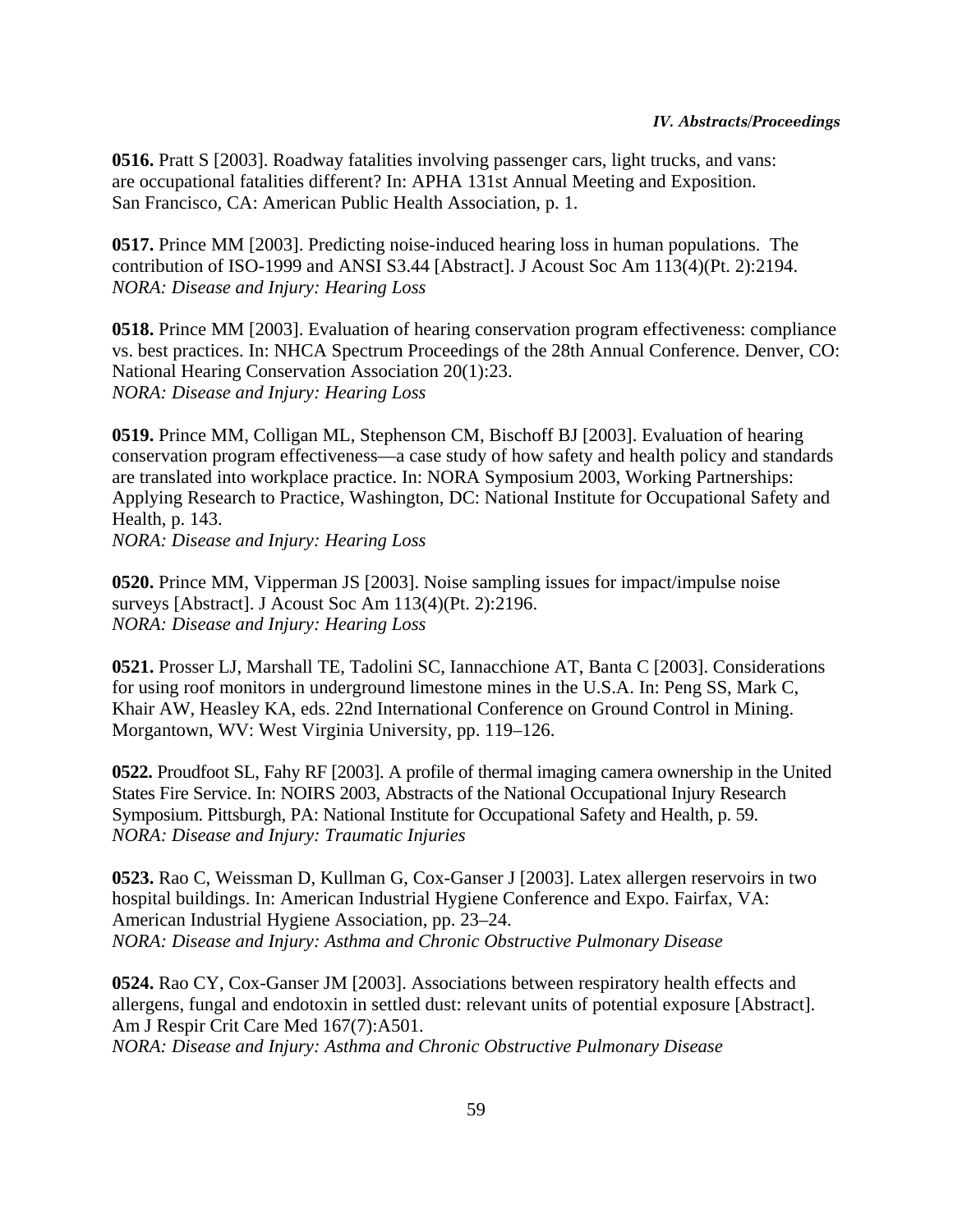**0525.** Roberts JR, Taylor MD, Antonini JM [2003]. Soluble metals of residual oil fly ash compromise host defense in rats [Abstract]. Am J Respir Crit Care Med 167(7):A109. *NORA: Environment and Workforce: Mixed Exposures*

**0526.** Robertson SB, Molinda GM, Dolinar DR, Pappas DM [2003]. Best practices and bolting machine innovations for roof screening. In: Annual Meeting of the Society for Mining, Metallurgy, and Exploration, Inc. Preprint No. 02-158. Detroit, MI: Society for Mining, Metallurgy, and Exploration, Inc., pp. 1–8. *NORA: Tools and Approaches: Control Technology and Personal Protective Equipment*

**0527.** Roberts RK, Swanson NG, Murphy LR [2003]. Exploring the nature of occupational health disparities between racial and ethnic minority and non-minority groups. In: Work Stress and Health: New Challenges in a Changing Workplace. Washington, DC: American Psychological Association, CD–ROM. *NORA: Environment and Workforce: Organization of Work*

**0528.** Ruder AM, Waters MA, Butler MA, Carreón T, Calvert GM, Davis-King KE, Schulte PA, Sanderson WT, Ward EM, Connally LB, Heinman EF, Mandel JS, Morton RF, Reding DJ, Rosenman KD, Talaska G [2003]. Farm exposure to individual pesticides and glioma in men. In: NORA Symposium 2003, Working Partnerships: Applying Research to Practice, Washington, DC: National Institute for Occupational Safety and Health, p. 80.

**0529.** Ruder AM, Waters MA, Butler MA, Carreón T, Calvert GM, Davis-King KE, Schulte PA, Sanderson WT, Ward EM, Connally LB, Heinman EF, Mandel JS, Morton RF, Reding DJ, Rosenman KD, Talaska G [2003]. Farm exposure to individual pesticides and glioma in women. In: NORA Symposium 2003, Working Partnerships: Applying Research to Practice, Washington, DC: National Institute for Occupational Safety and Health, p. 81.

**0530.** Ruder AM, Waters MA, Butler MA, Carreón T, Calvert GM, Davis-King KE, Schulte PA, Sanderson WT, Ward EM, Connally LB, Heinman EF, Mandel JS, Morton RF, Reding DJ, Rosenman KD, Talaska G [2003]. Farm exposure to individual pesticides and glioma in men. In: Proceedings of the American Association for Cancer Research. 2nd ed. Philadelphia, PA: American Association for Cancer Research 44:1279.

**0531.** Ruder AM, Waters MA, Carreón T, Butler MA, Davis-King KE, Calvert GM, Schulte PA, Ward EM, Connally LB, Lu J, Wall D, Zivkovich Z, Heineman EF, Mandel JS, Morton RF, Reding DJ, Rosenman KD [2003]. The upper midwest health study: a case-control study of primary intracranial gliomas among rural residents: demographics [Abstract]. Am J Epidemiol 157(11):S14.

**0532.** Ruff TM [2003]. New technology to monitor blind areas near surface mining equipment. In: Crossroads to Innovation. Conference Record of the 2003 Institute of Electrical and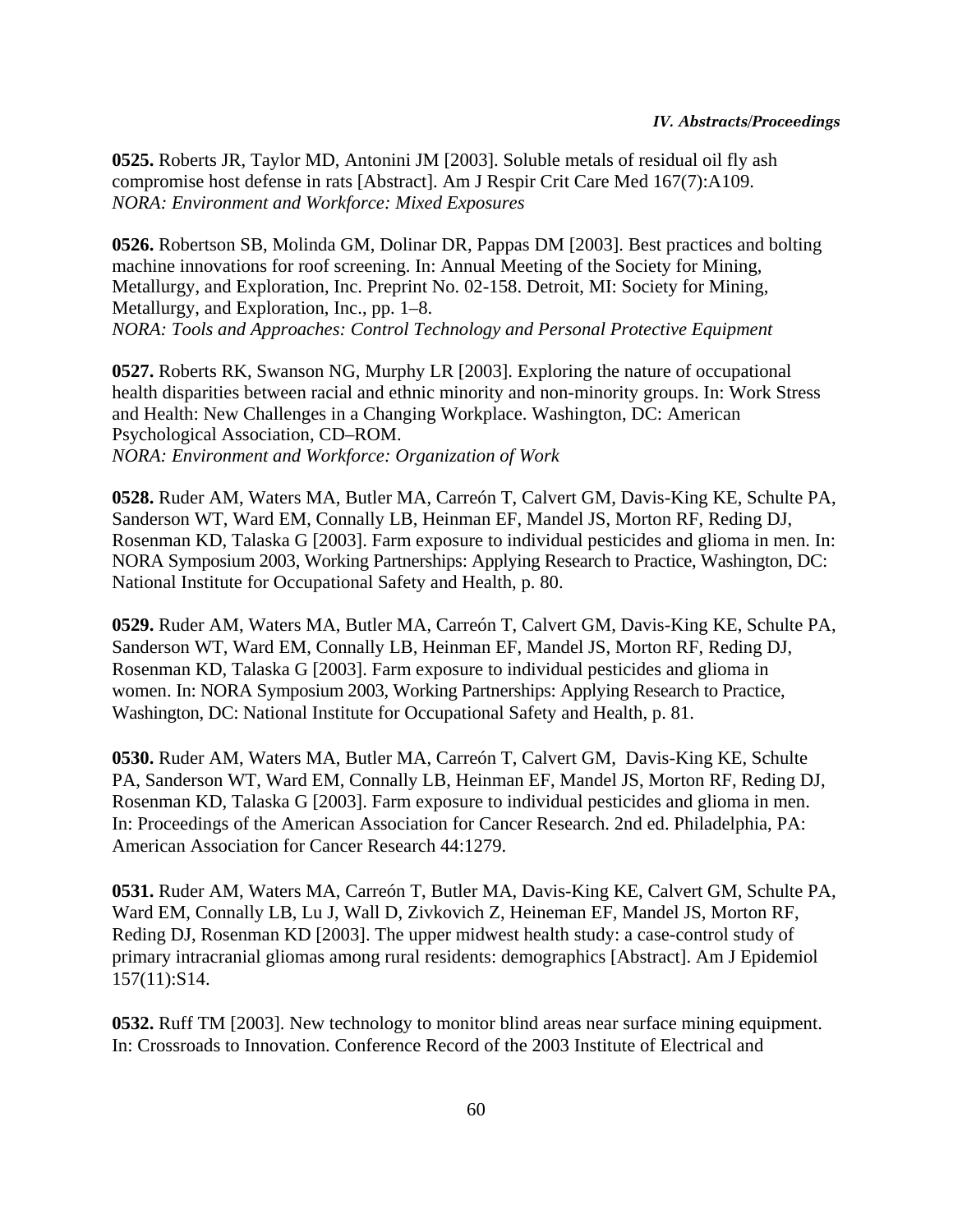Electronics Engineers and 38th Annual Meeting of Industry Applications Society. New York: Institute of Electrical and Electronics Engineers, pp. 1–7. *NORA: Tools and Approaches: Control Technology and Personal Protective Equipment*

**0533.** Ryan T, Taylor K, Burroughs G, Kovein R [2003]. Video exposure assessments detect peak laboratory formaldehyde exposures. In: American Industrial Hygiene Conference and Expo. Fairfax, VA: American Industrial Hygiene Association, pp. 34–35.

**0534.** Sapko MJ, Weiss ES, Harteis SP [2003]. Alternative methodologies for evaluating explosion-resistant mine ventilation seals. In: 30th International Conference of Safety in Mines Research Institutes. Johannesburg, Republic of South Africa: South African Institute of Mining and Metallurgy, pp. 615–640.

**0535.** Sapko MJ, Weiss ES, Trackemas J, Stephan CR [2003]. Designs for rapid *in situ* sealing. In: Annual Meeting of the Society for Mining, Metallurgy, and Exploration, Inc. Littleton, CO: Society for Mining, Metallurgy, and Exploration, Inc. pp. 1–10.

**0536.** Schachter EN, Zuskin E, Arumugam U, Goswami S, Castranova V, Siegel P, Whitmer M, Park J [2003]. Pharmacologic effects of grain weevil extract on isolated guinea pig tracheal smooth muscle [Abstract]. Am J Respir Crit Care Med 167(7):A503.

**0537.** Schafer MP [2003]. Histoplasma capsulatum: how to find it! How to protect workers at risk. In: Gearing Up for Success. 18th Annual Professional Conference on Industrial Hygiene. Fairfax, VA: American Industrial Hygiene Association, p. 14.

**0538.** Scharf T, Kowalski-Trakofler KM, Colligan M, Cole H, Pastel R, Roberts R, Vaught C, Elisburg D, Wiehagen WJ, Gershon R, Reissman D [2003]. Issues in training emergency responders: is preparation for terrorism different from training for "ordinary" disasters? In: NOIRS 2003, Abstracts of the National Occupational Injury Research Symposium. Pittsburgh, PA: National Institute for Occupational Safety and Health, p. 47. *NORA: Tools and Approaches: Intervention Effectiveness Research*

**0539.** Schenker MB, Pinkerton KE, Elvine-Kreis B, Vallyathan V, Lugo M, Green F [2003]. Small airways disease and pneumoconiosis among California farmworkers [Abstract]. Am J Respir Crit Care Med 167(7):A505. *NORA: Environment and Workforce: Mixed Exposures*

**0540.** Schiffbauer WH [2003]. The work zone analysis system: a tool to evaluate worker exposure around hazardous equipment. In: NOIRS 2003, Abstracts of the National Occupational Injury Research Symposium. Pittsburgh, PA: National Institute for Occupational Safety and Health, p. 51. *NORA: Disease and Injury: Traumatic Injuries*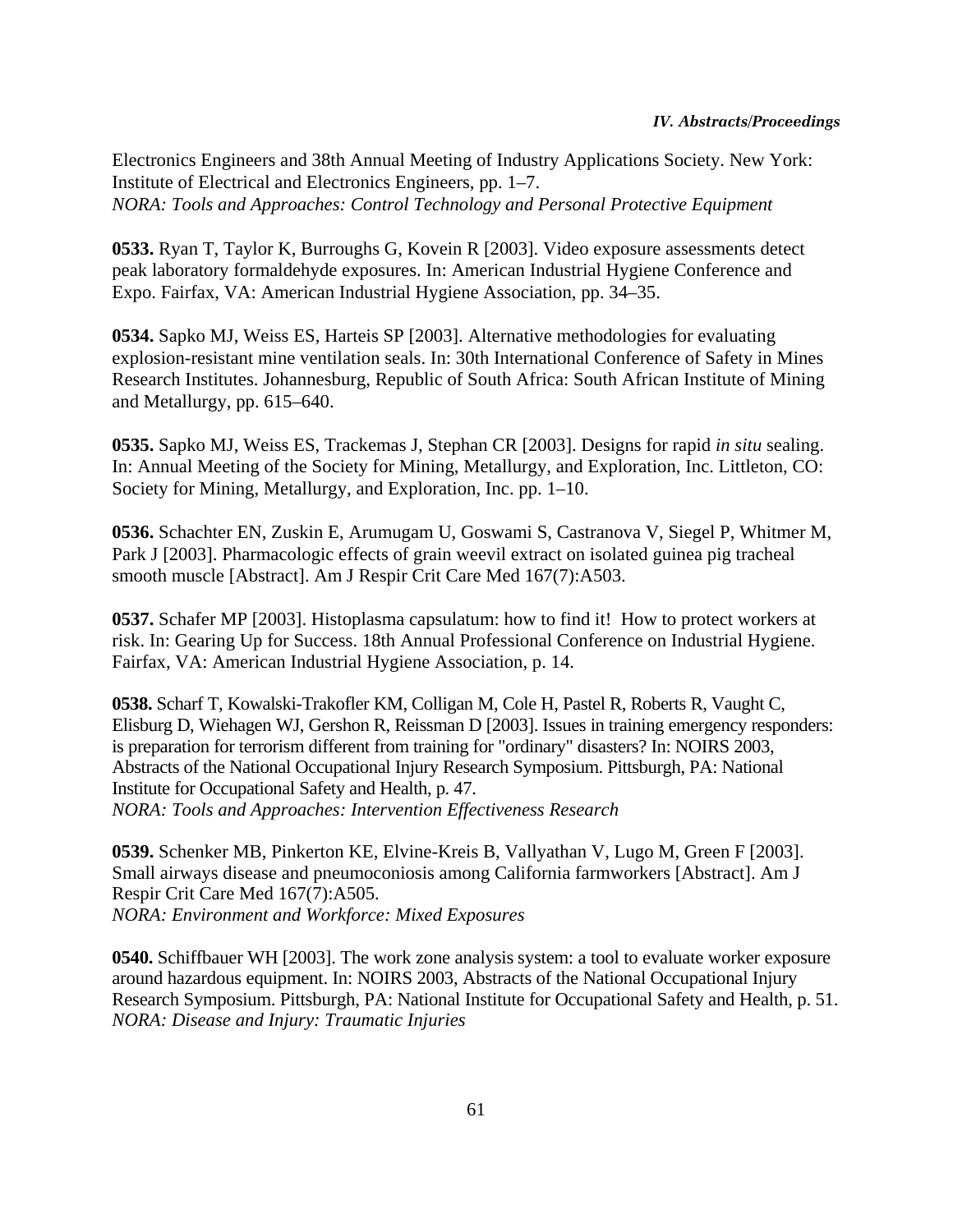**0541.** Schiffbauer WH, Mowrey GL [2003]. The work zone analysis system: a tool for quantifying worker interaction with mobile equipment in dangerous work zones. In: NORA Symposium 2003, Working Partnerships: Applying Research to Practice, Washington, DC: National Institute for Occupational Safety and Health, p. 117. *NORA: Disease and Injury: Traumatic Injuries*

**0542.** Schleiff PL, Park J, Kreiss K [2003]. Building-related respiratory disease in college employees [Abstract]. Am J Respir Crit Care Med 167(7):A503. *NORA: Disease and Injury: Asthma and Chronic Obstructive Pulmonary Disease*

**0543.** Schuler CR, Deubner DC, Day GA, Henneberger PK, Kreiss K [2003]. Risk of beryllium disease among short-term and long-term workers at a metal, oxide, and alloy production plant [Abstract]. Am J Respir Crit Care Med 167(7):A680. *NORA: Tools and Approaches: Exposure Assessment Methods*

**0544.** Schulte PA [2003]. Ethical issues in genetic and molecular epidemiology. In: International Conference on Molecular and Genetic Epidemiology of Cancer. Philadelphia, PA: American Association for Cancer Research and Society of Toxicology, pp. 1–3.

**0545.** Scott DF [2003]. Hand injuries associated with hand tools used in mining. In: NORA Symposium 2003, Working Partnerships: Applying Research to Practice, Washington, DC: National Institute for Occupational Safety and Health, p. 52.

**0546.** Scott D, Grayson RL [2003]. Health issues common to all mining. In: Annual Meeting of the Society for Mining, Metallurgy, and Exploration, Inc. Littleton, CO: Society for Mining, Metallurgy, and Exploration, Inc., pp. 1–15.

**0547.** Seitz T, Bernard B [2003]. Occupational health and safety issues for emergency responders. In: American Industrial Hygiene Conference and Expo. Fairfax, VA: American Industrial Hygiene Association, p. 56.

**0548.** Sharma RP, Johnson VJ [2003]. Aluminum maltolate-induced cytotoxicity in neuro-2a cells involves apoptosis and necrosis [Abstract]. The Toxicologist 72(S–1):23.

**0549.** Shvedova AA, Kisin ER, Murray AR, Kommineni C, Gunther MR, Rao MK, Castranova V [2003]. Inflammatory response and free radical formation in skin of B63CF1 mice with diminished levels of glutathione after phenol exposure [Abstract]. The Toxicologist 72(S–1):378. *NORA: Disease and Injury: Allergic and Irritant Dermatitis*

**0550.** Shvedova A, Kisin E, Murray A, Schwegler-Berry D, Gandelsman V, Baron P, Maynard A, Gunther M, Castranova V [2003]. Exposure of human bronchial epithelial cells to carbon nanotubes caused oxidative stress and cytotoxicity. In: Galaris D, ed. Meeting of the Society for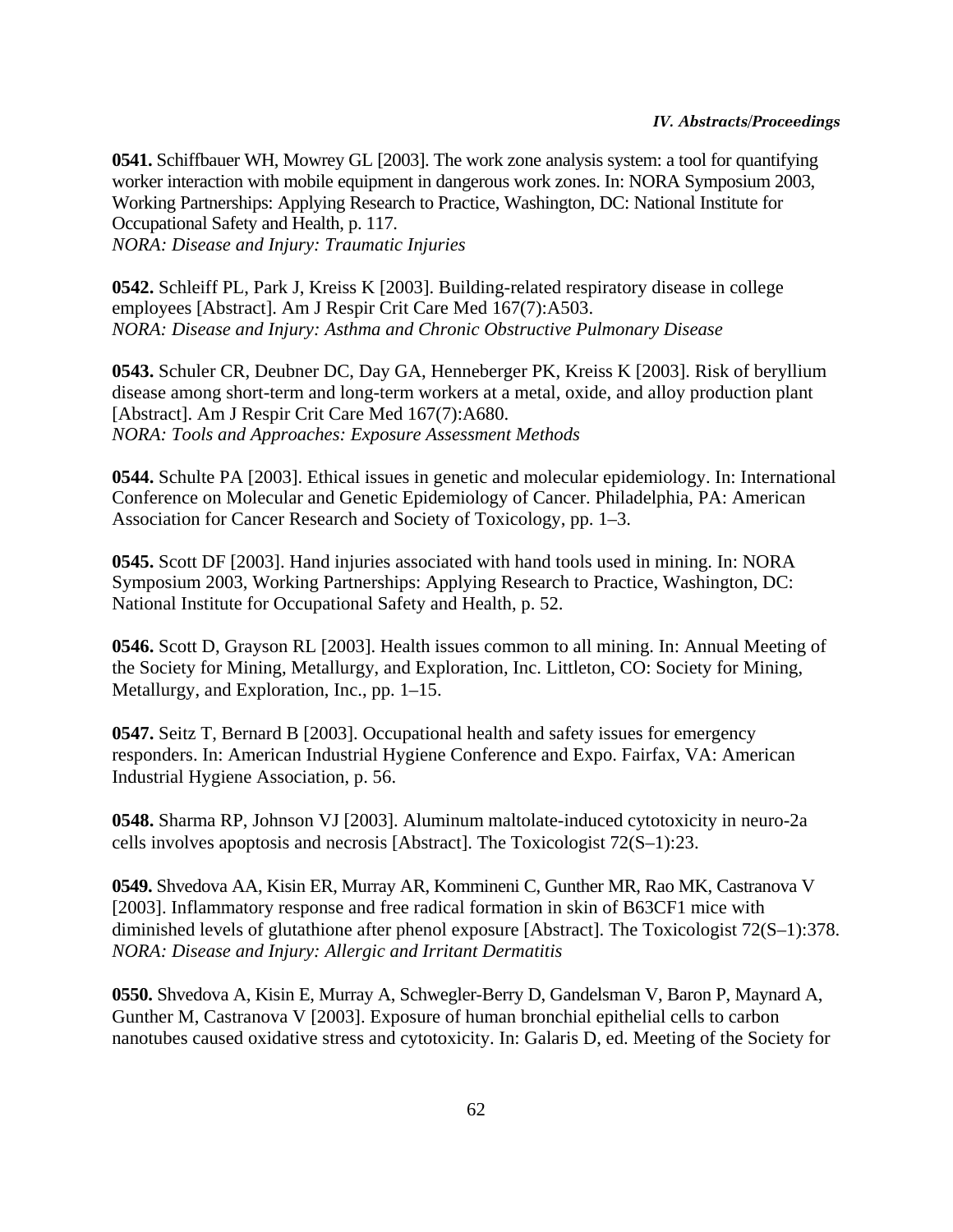Free Radical Research, European Section, Free Radicals and Oxidative Stress: Chemistry, Biochemistry and Pathophysiological Implications. Ioannina, Greece: Society for Free Radical Research, pp. 91–103. *NORA: Disease and Injury: Allergic and Irritant Dermatitis*

**0551.** Sieber WK, Williams LA, Catlett LR, Wilkins JR III [2003]. Comparison of self-reported use and observed presence of pesticides and their relationship to the odds ratio. In: Proceedings of the 2002 American Statistical Association, Section on Statistics and the Environment. Alexandria, VA: American Statistical Association, pp. 1–3.

**0552.** Siegel PD, Saxena RK, Saxena QB, Ma J, Castranova V, Lewis DM [2003]. Effect of diesel exhaust particles (DEP) on immune responses: contribution of the organic component [Abstract]. The Toxicologist 72(S–1):227.

**0553.** Signer S, Sunderman C [2003]. New tools for roof support evaluation and design. In: Peng SS, Mark C, Wahab Khair A, Heasley K, eds. 22nd International Conference on Ground Control in Mining. Morgantown, WV: West Virginia University, pp. 114–118. *NORA: Tools and Approaches: Risk Assessment Methods*

**0554.** Simeonov P, Hsiao H, Ammons D [2003]. Postural adaptation at elevated and sloped surfaces. In: NOIRS 2003, Abstracts of the National Occupational Injury Research Symposium. Pittsburgh, PA: National Institute for Occupational Safety and Health, p. 84.

**0555.** Sinkule E, Turner N, Hota S [2003]. Automated breathing and metabolic simulator  $(ABMS) CO<sub>2</sub>$  test for powered and non-powered air-purifying respirators, airline respirators, and gas mask. In: American Industrial Hygiene Conference and Expo. Fairfax, VA: American Industrial Hygiene Association, p. 54.

**0556.** Soderholm SC, Ahlers HW, Boeniger MF, Lushniak BD [2003]. Dermal exposure research program. In: NORA Symposium 2003, Working Partnerships: Applying Research to Practice, Washington, DC: National Institute for Occupational Safety and Health, p. 133. *NORA: Disease and Injury: Allergic and Irritant Dermatitis*

**0557.** Sorock GS, Wellman HM, Lombardi DA, Courtney TK, Collins JW, Bell JL, Wolf L, Gronqvist R [2003]. A case-crossover pilot study of slips, trips, and falls in health care workers. In: NOIRS 2003, Abstracts of the National Occupational Injury Research Symposium. Pittsburgh, PA: National Institute for Occupational Safety and Health, p. 75. *NORA: Disease and Injury: Traumatic Injuries*

**0558.** Sottile J, Trutt FC, Kohler JL [2003]. Application of online voltage mismatch condition monitoring of induction motor stator windings in a mining environment. In: Proceedings of the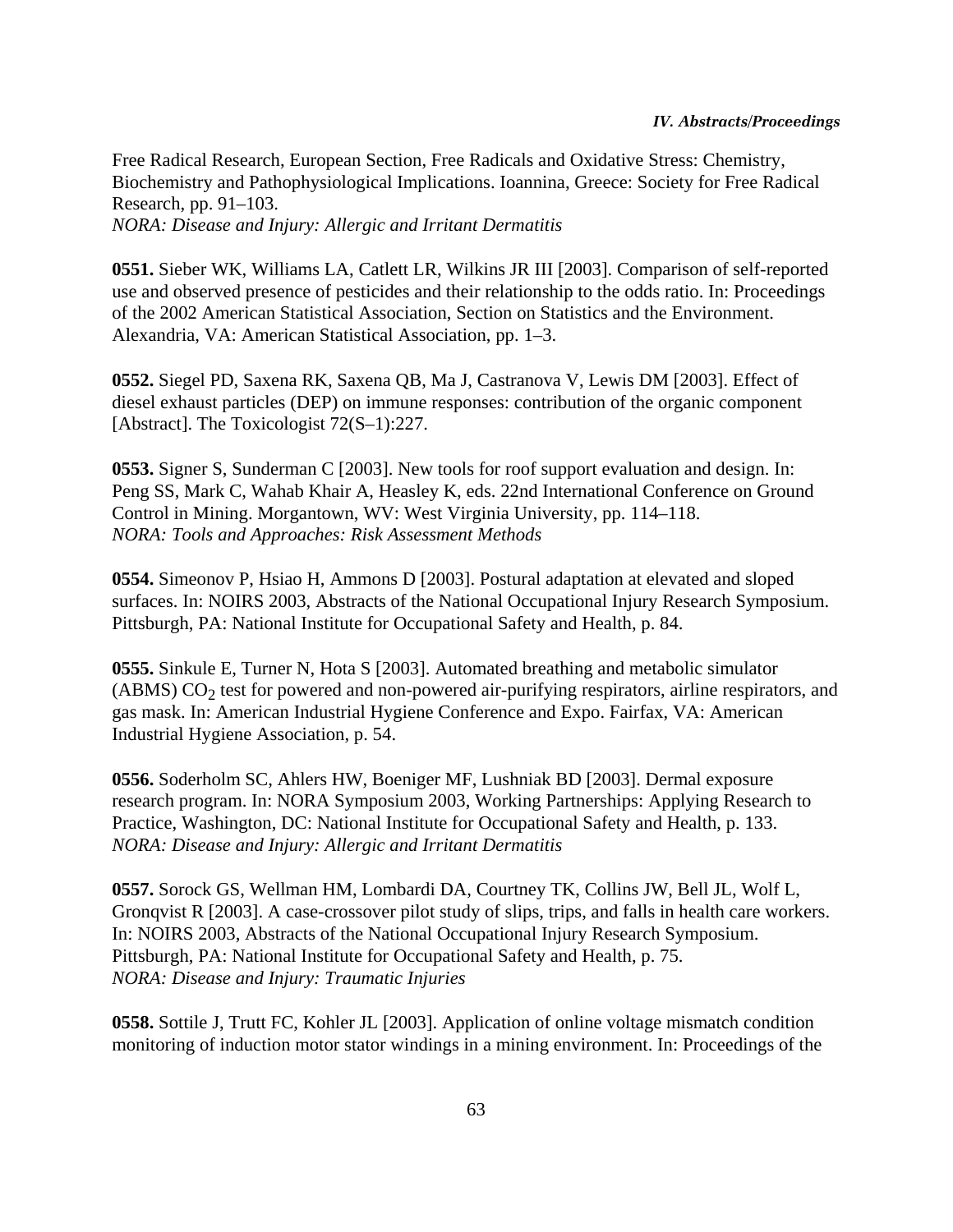38th IEEE Industry Applications Society Annual Meeting. Vol. 3. Los Angeles, CA: IEEE Industry Applications Society, pp. 1637–1644.

**0559.** Spahr JS, Kau TY, Hsiao HX, Zwiener JV [2003]. Anthropometric differences among Hispanic occupational groups. In: NOIRS 2003, Abstracts of the National Occupational Injury Research Symposium. Pittsburgh, PA: National Institute for Occupational Safety and Health, p. 45. *NORA: Tools and Approaches: Control Technology and Personal Protective Equipment*

**0560.** Spahr JS, Kau TY, Zwiener JV, Whisler RL, Hsiao HX [2003]. Relative change in hand size over time: implications for glove-size schemes and labeling for end-users. In: NORA Symposium 2003, Working Partnerships: Applying Research to Practice, Washington, DC: National Institute for Occupational Safety and Health, p. 57. *NORA: Tools and Approaches: Control Technology and Personal Protective Equipment*

**0561.** Sriram K, O'Callaghan TP [2003]. Genomic and proteomic profiling in a Parkinsonian model of neurodegeneration [Abstract]. The Toxicologist 72(S–1):91–92.

**0562.** Stanton ML, Schuler CR, Deubner D, Henneberger PK, Kreiss K [2003]. Frequency of sensitization and disease among workers in beryllium service and distribution centers [Abstract]. Am J Respir Crit Care Med 167(7):A680. *NORA: Tools and Approaches: Exposure Assessment Methods*

**0563.** Steege AL, Alterman T, Li J, Petersen MR [2003]. Occupational hearing loss in a population based survey of US minority farm operators. In: APHA 131st Annual Meeting and Exposition. San Francisco, CA: American Public Health Association, p. 1. *NORA: Environment and Workforce: Special Populations at Risk*

**0564.** Steiner LJ, James P, Turin F [2003]. Partnering for successful ergonomics: a study of musculoskeletal disorders in mining. In: Annual Meeting of the Society for Mining, Metallurgy, and Exploration, Inc. Preprint No. 02-118, Littleton, CO: Society for Mining, Metallurgy, and Exploration, Inc., pp. 1–5.

*NORA: Tools and Approaches: Intervention Effectiveness Research*

**0565.** Stetson SJ, Depree GJ, Siegel PD [2003]. Comparison of urea-type reaction products of methylene diphenyl diisocyanate (MDI) and the bis-thiocarbamate methylene diphenyl diisocyanate cysteine methyl ester (MDI-CME) [Abstract]. The Toxicologist 72(S–1):52.

**0566.** Stout N [2003]. Occupational ICE on injury. In: Proceedings of the International Collaborative Effort on Injury Statistics. Vol. IV. Hyattsville, MD: Centers for Disease Control and Prevention's (CDC) National Center for Health Statistics (NCHS) pp. 6.1–6.3. *NORA: Disease and Injury: Traumatic Injuries*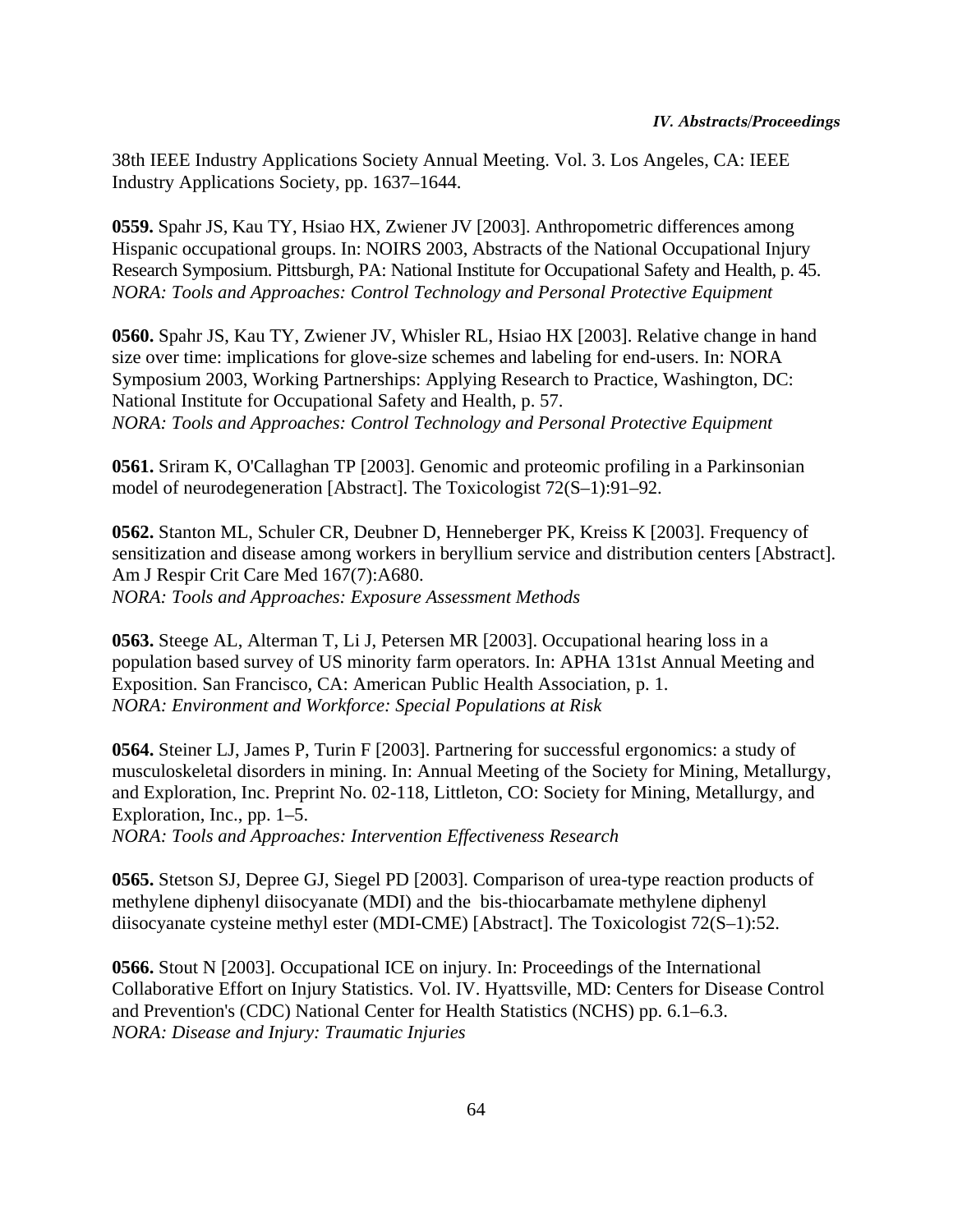**0567.** Sublet V, Lum M [2003]. Communication channels and noise-induced hearing loss in the agriculture industry. In: Future of Rural Peoples: Rural Economy, Healthy People, Environment, Rural Communities, Fifth International Symposium. Saskatoon, Saskatchewan, Canada: IAREH. Institute of Agricultural Rural and Environmental Health, pp. W14–W15.

**0568.** Sullivan PA [2003]. Predictors of chronic obstructive pulmonary disease among office and school workers [Abstract]. Am J Respir Crit Care Med 167(7):A946. *NORA: Disease and Injury: Asthma and Chronic Obstructive Pulmonary Disease*

**0569.** Summan M, Hulderman T, Matheson JM, Simeonova PP [2003]. Role of macrophages in traumatic skeletal muscle injury [Abstract]. FASEB J 17(7):C137.

**0570.** Summan M, Hulderman T, McKinstry M, Warren GL, Simeonova PP [2003]. Early markers of skeletal muscle injury revealed by cDNA array [Abstract]. FASEB J 17(5):A1365.

**0571.** Sunderman C, Signer S, Johnson J [2003]. A miniature data acquisition system with LED warning lights. In: Singhal RK, Fytas K, Chiwetelu C, eds. Computer Applications in the Minerals Industry. Proceedings of the Fourth International Conference on Computer Applications in the Minerals Industry. Falmouth, Cornwall, UK: Minerals Engineering International, p. 1. *NORA: Tools and Approaches: Risk Assessment Methods*

**0572.** Sweeney M, Wess J, Zumwalde R, Olsen L [2003]. Development of a recommended exposure limit for a complex mixture—asphalt. In: American Industrial Hygiene Conference and Expo. Fairfax, VA: American Industrial Hygiene Association p. 70.

**0573.** Syamlal G, Bang KM, Wood JM [2003]. National trends in asbestosis mortality, 1990–1999. In: APHA 131st Annual Meeting and Exposition. San Francisco, CA: American Public Health Association, p. 1.

**0574.** Tadolini SC, Barczak TM, Zhang Y [2003]. The effect of standing support stiffness on primary and secondary bolting systems. In: Peng SS, Mark C, Khair AW, Heasley KA, eds. 22nd International Conference on Ground Control in Mining. Morgantown, WV: West Virginia University, pp. 300–307.

**0575.** Tapp L, Baron S, Bernard B, Driscoll R, Kelly K, Prezant D, Herbert R, Levin S [2003]. CDC/NIOSH emergency response: physical and mental health outcomes following exposure at the World Trade Center disaster. In: American Industrial Hygiene Conference and Expo. Fairfax, VA: American Industrial Hygiene Association, p. 55.

**0576.** Tarley JL [2003]. Review of NIOSH fire fighter structure fire fatality investigations. In: NOIRS 2003, Abstracts of the National Occupational Injury Research Symposium. Pittsburgh, PA: National Institute for Occupational Safety and Health, p. 62.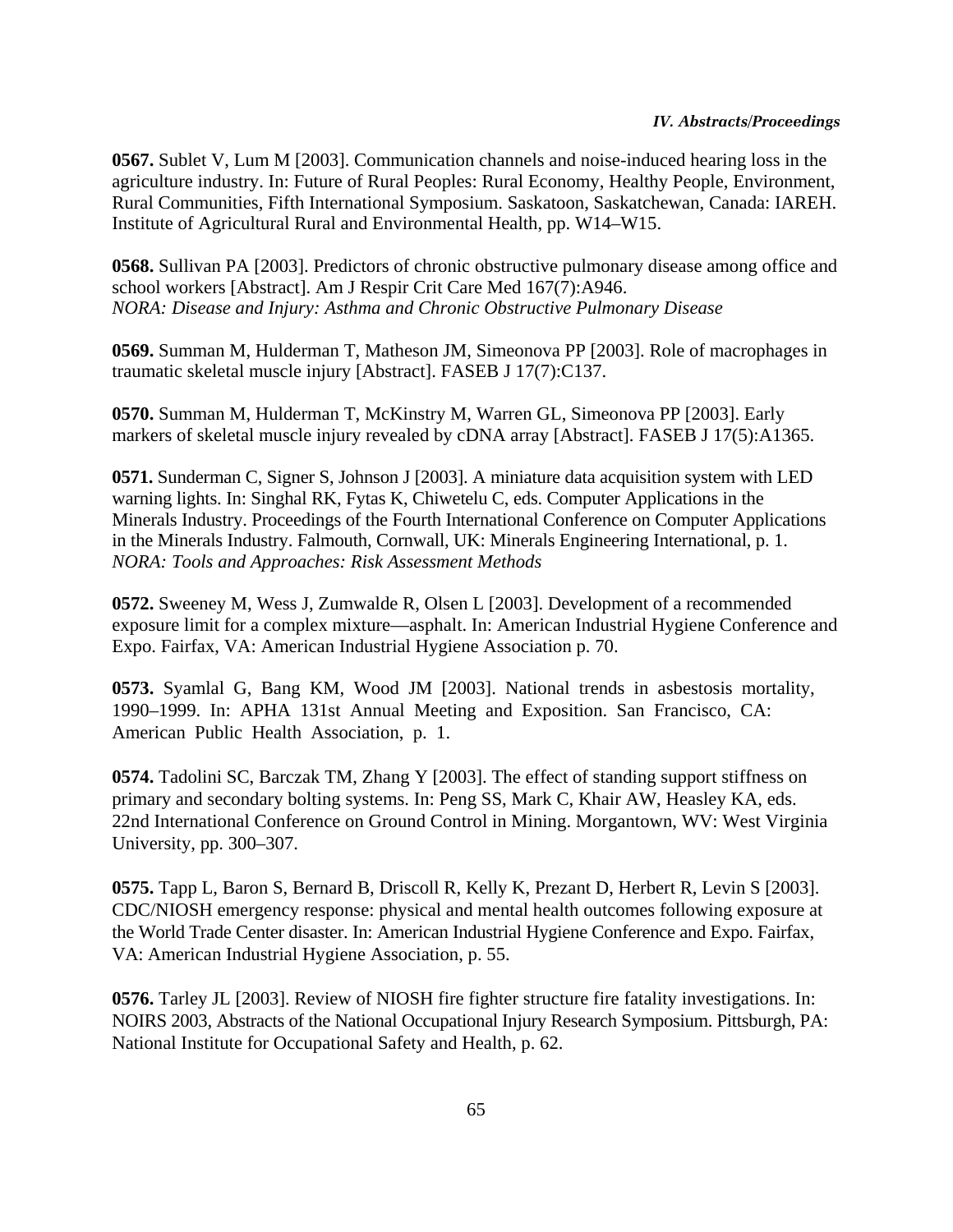**0577.** Taylor MD, Roberts JR, Leonard SS, Shi X, Antonini JM [2003]. Effects of soluble and insoluble fractions of a stainless steel manual metal arc welding fume on free radical production and lung injury and inflammation [Abstract]. The Toxicologist 72(S–1):298. *NORA: Environment and Workforce: Mixed Exposures*

**0578.** Tesarik DR, Seymour JB, Jones FM [2003]. Determination of *in situ* deformation modulus for cemented rockfill. In: Technology Roadmap for Rock Mechanics, 10th Congress, International Society for Rock Mechanics. Vol. 2. Section 33. Johannesburg, South Africa: South African Institute of Mining and Metallurgy, pp. 1209–1220.

**0579.** Thomas J, Sinclair R, Goldenhar L, Lin ML [2003]. Fostering intervention effectiveness research through a NORA—NSC partnership. In: NORA Symposium 2003, Working Partnerships: Applying Research to Practice, Washington, DC: National Institute for Occupational Safety and Health, p. 68.

*NORA: Tools and Approaches: Intervention Effectiveness Research*

**0580.** Tierney JM, Higgins DM, Hanrahan LP, Washburn MJ [2003]. Preventing youth worker fatalities. In: NOIRS 2003, Abstracts of the National Occupational Injury Research Symposium. Pittsburgh, PA: National Institute for Occupational Safety and Health, pp. 44–45.

**0581.** Toraason M, Blair A, Rothman N, Ruder A, Savage RE, Schulte P, Smith MT, Ward EM, Weston A [2003]. Applying new biotechnologies to the study of occupational cancer: a NORA cancer research methods workshop. In: NORA Symposium 2003, Working Partnerships: Applying Research to Practice, Washington, DC: National Institute for Occupational Safety and Health, p. 124.

*NORA: Tools and Approaches: Cancer Research Methods*

**0582.** Toraason M, Lynch DW, DeBord DG, Singh N, Nemhauser J [2003]. Assessment of DNA strand breaks in leukocytes of workers occupationally exposed to 1-bromopropane [Abstract]. The Toxicologist 72(S–1):250.

*NORA: Tools and Approaches: Exposure Assessment Methods*

**0583.** Turner NL, Sinkule E, Hota S [2003]. Automated breathing and metabolic simulator  $(ABMS) CO<sub>2</sub>$  test for powered and non-powered air-purifying respirators, airline respirators, and gas masks. In: NORA Symposium 2003, Working Partnerships: Applying Research to Practice, Washington, DC: National Institute for Occupational Safety and Health, p. 75.

**0584.** Tyler KL, Jackson LL [2003]. Occupational injury events leading to hospitalization. In: NOIRS 2003, Abstracts of the National Occupational Injury Research Symposium. Pittsburgh, PA: National Institute for Occupational Safety and Health, pp. 65–66.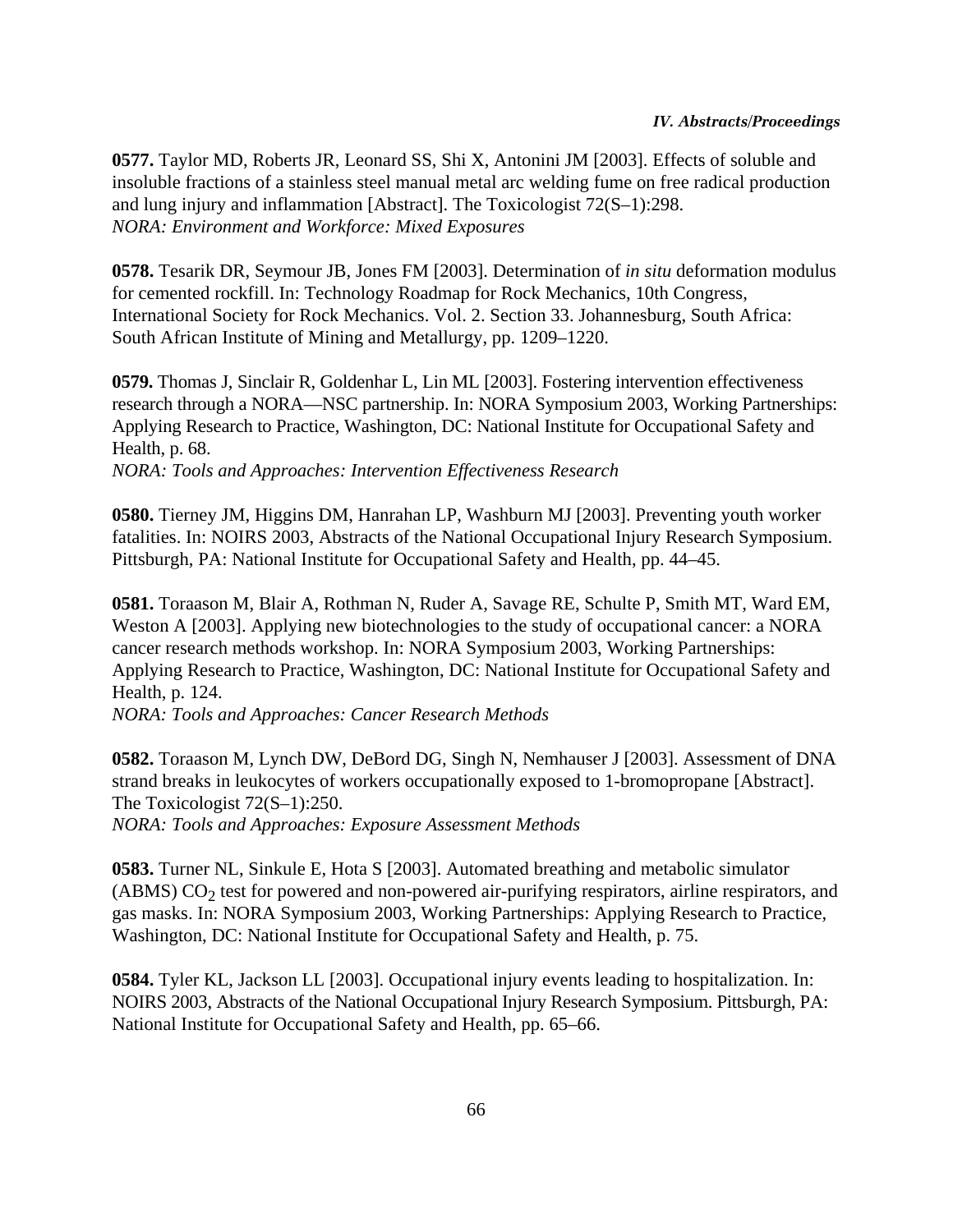**0585.** Tyler KL, Jackson LL [2003]. Hospitalized occupational injuries and illnesses treated in the United States emergency departments. In: APHA 131st Annual Meeting and Exposition. San Francisco, CA: American Public Health Association, p. 1.

**0586.** Vallyathan V, Pack D, Patel S [2003]. Silica-induced toxicity: *in vitro* and *in vivo* protective effects of taurine [Abstract]. The Toxicologist 72(S–1):45–46. *NORA: Environment and Workforce: Mixed Exposures*

**0587.** Vanderford ML, Niemeier R, Lee S, Benton LD [2003]. Contaminating chemical terrorism: getting the facts. In: APHA 131st Annual Meeting and Exposition. San Francisco, CA: American Public Health Association, p. 1.

**0588.** Varley FD, Hintz PD [2003]. A study of heat strain among mine rescue workers. In: NORA Symposium 2003, Working Partnerships: Applying Research to Practice, Washington, DC: National Institute for Occupational Safety and Health, p. 88.

**0589.** Vaught C [2003]. Information exchange and organizational survival in dynamic settings. In: NOIRS 2003, Abstracts of the National Occupational Injury Research Symposium. Pittsburgh, PA: National Institute for Occupational Safety and Health, p. 37.

**0590.** Vipperman JS, Prince MM, Flamm AM [2003]. Analysis of impact/impulse noise for predicting noise-induced hearing loss [Abstract]. J Acoust Soc Am 113(4)(Pt. 2):2196. *NORA: Disease and Injury: Hearing Loss*

**0591.** Vo E [2003]. Development of colorimetric indicators: a new technique to determine glutaraldehyde and alkaline glutaraldehyde contamination. In: NORA Symposium 2003, Working Partnerships: Applying Research to Practice, Washington, DC: National Institute for Occupational Safety and Health, p. 29. *NORA: Disease and Injury: Allergic and Irritant Dermatitis*

**0592.** Walker JT [2003]. Cancer mortality in white and black men and women in nursing and personal care facilities in four states. In: APHA 131st Annual Meeting and Exposition. San Francisco, CA: American Public Health Association, p. 1.

**0593.** Wang JJ, Lewis DM, Law B, Stone S, Goldsmith T, Moseley A, Simpson J, Afshari A, Frazer D [2003]. Urinary PAH and its metabolites as molecular biomarkers of asphalt fume exposure characterized by microflow LC coupled to hybrid quadruple time-of-flight mass spectrometry. In: NORA Symposium 2003, Working Partnerships: Applying Research to Practice, Washington, DC: National Institute for Occupational Safety and Health, p. 92. *NORA: Disease and Injury: Asthma and Chronic Obstructive Pulmonary Disease*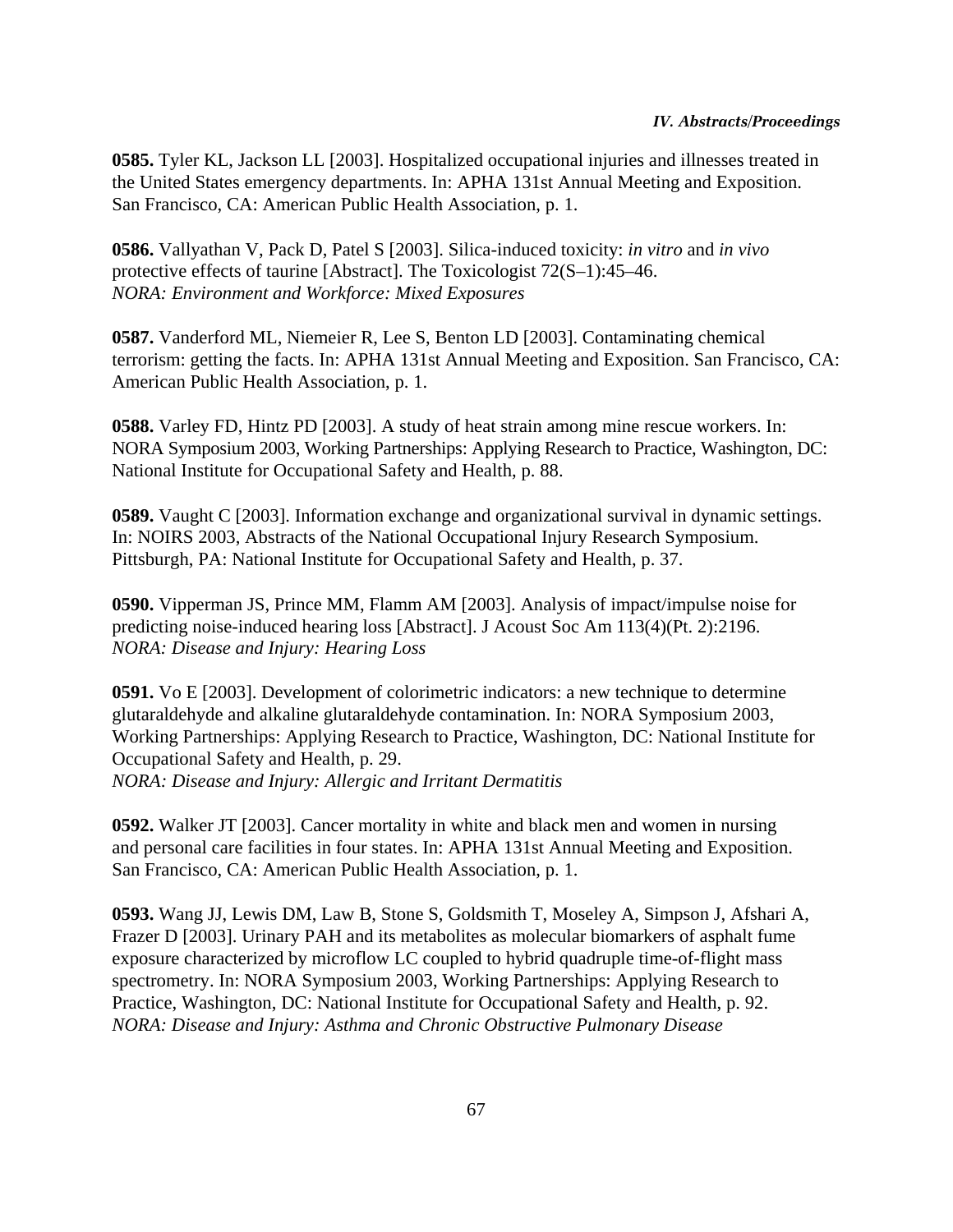**0594.** Wang L, Scabilloni J, Antonini J, Rojanasakul Y, Castranova V, Lu B, Mercer RR [2003]. Apoptotic alveolar macrophages play a role in the development of pulmonary inflammatory disease in rats [Abstract]. The Toxicologist 72(S–1):358.

**0595.** Wang ML, Petsonk EL [2003]. Repeated measures of FEV1 over 6 to 12 months: what change is abnormal [Abstract]? Am J Respir Crit Care Med 167(7):A839. *NORA: Disease and Injury: Asthma and Chronic Obstructive Pulmonary Disease*

**0596.** Waters MA [2003]. A specific case: cosmic radiation exposures of flight crew. In: Occupational Radiation Protection: Protecting Workers Against Exposure to Ionizing Radiation. Vienna, Austria: International Atomic Energy Agency, pp. 407–408.

**0597.** Waters MA, Stewart PA, Ruder A [2003]. Development of a chlorinated solvent exposure data base for use in case-control studies. In: NORA Symposium 2003, Working Partnerships: Applying Research to Practice, Washington, DC: National Institute for Occupational Safety and Health, p. 102.

**0598.** Waters TR, Li F, Huston RL, Kittusamy NK [2003]. Biomechanical modeling of spinal loading due to jarring and jolting for heavy equipment operators. In: Ergonomics in the Digital Age: Proceedings of the XVth Triennial Congress of the International Ergonomics Association and the 7th Joint Conference of the Ergonomics Society of Korea/Japan Ergonomics Society. Seoul, Korea: Ergonomics Society of Korea, pp. 1–4. *NORA: Disease and Injury: Traumatic Injuries*

**0599.** Weissman DN, Khaled G, Nash E, Bryant J, Henry S, Shi J, D'Amato J, Pisani M, Janotka E, Edberg S, O'Connor P, Russi M, Cain H, Tanoue L, Friedman LN [2003]. Does tuberculin skin testing (TST) boost *in vitro* measures of TB-specific cell mediated immunity[Abstract]? Am J Respir Crit Care Med 167(7):A866. *NORA: Disease and Injury: Infectious Diseases*

**0600.** White BG, Iverson S, Larson M [2003]. Shear origin of tension in excavation-induced fractures. In: Culligan PJ, Einstein HH, Whittle AJ, eds. Soil and Rock America 2003. 12th Panamerican Conference on Soil Mechanics and Geotechnical Engineering and the 39th U.S. Rock Mechanics Symposium, Vol. 1. Cambridge, MA: Massachusetts Institute of Technology 1:909–916.

**0601.** Wu DXY, Van Scott MR, Fedan JS [2003]. Comparison of bioelectric responses of fresh tracheal epithelium (FE) and air-liquid interface epithelial cell cultures (CE) from guinea pigs [Abstract]. Am J Respir Crit Care Med 167(7):A394. *NORA: Disease and Injury: Asthma and Chronic Obstructive Pulmonary Disease*

**0602.** Wu JZ, Dong RG, Smutz WP, Schopper AW [2003]. Effect of specimen/platen friction in unconfined compression of soft tissues is non-negligible. In: American Society of Biomechanics,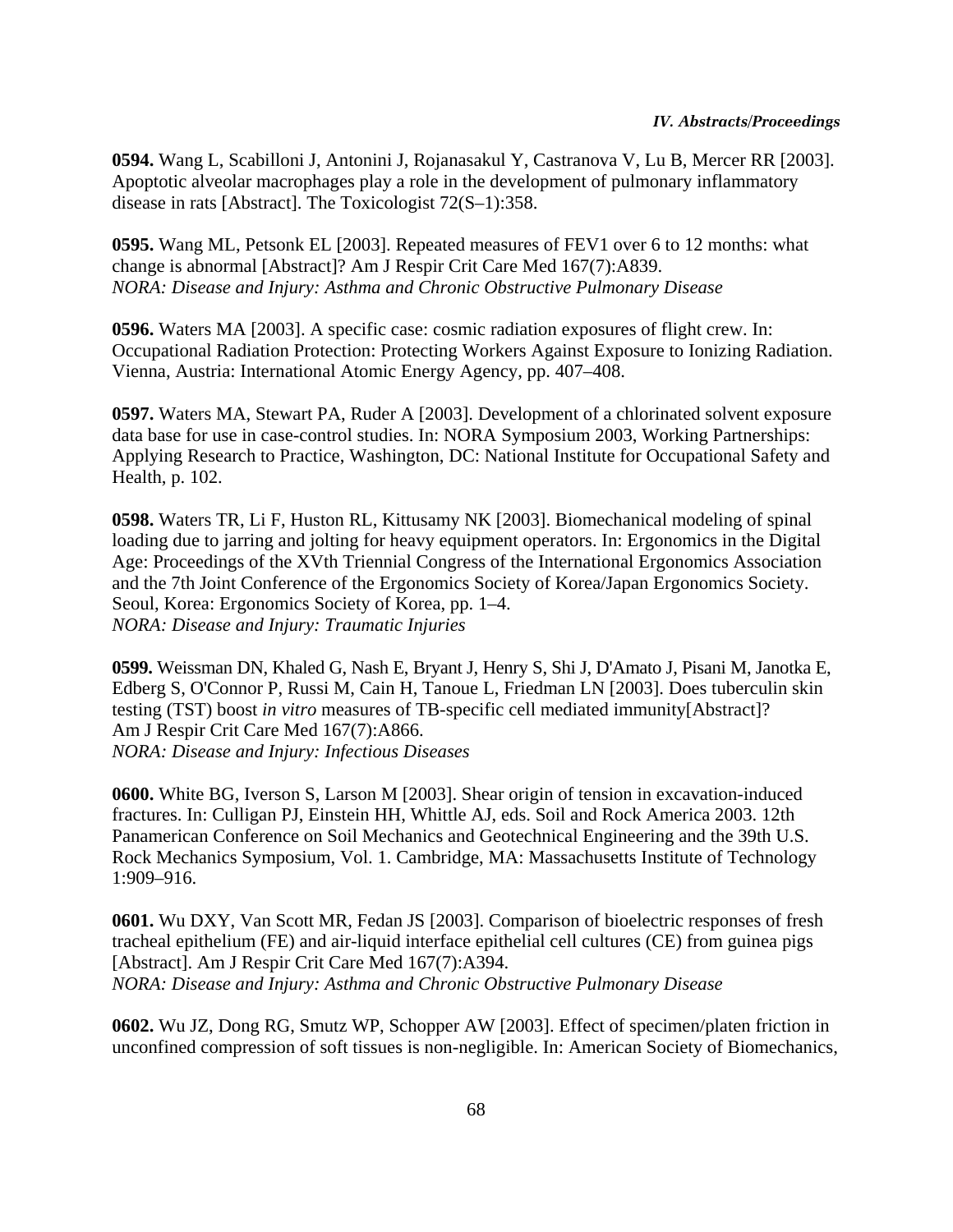27th Meeting. Seattle, WA: American Society of Biomechanics, pp. 42–43. *NORA: Disease and Injury: Musculoskeletal Disorders*

**0603.** Wu JZ, Herzog W [2003]. Modeling the mechanical response of chondrocytes to cyclic loading in unconfined compression. In: International Society of Biomechanics, XIXth Congress. Wollongong, NSW, Australia: International Society of Biomechanics, p. 425. *NORA: Disease and Injury: Musculoskeletal Disorders*

**0604.** Yantek DS [2003]. Estimated sound power radiated by surfaces on a continuous miner tail section using vibration measurements. In: NOISE-CON. Ames, IA: Institute of Noise Control Engineering of the USA, pp. 1–9. *NORA: Tools and Approaches: Control Technology and Personal Protective Equipment*

**0605.** Ying J, Fedan JS, Van Scott MR [2003]. Hyperosmolar (HO) solution-induced bioelectric and mechanical responses of guinea-pig isolated, perfused trachea (IPT): effects of MAPK inhibitors [Abstract]. FASEB J 17(5):A1046. *NORA: Disease and Injury: Asthma and Chronic Obstructive Pulmonary Disease*

**0606.** Yin X, Ma J, Antonini J, Ma J [2003]. Roles of reactive oxygen species, HEME oxygenase-1, and nitric oxide in diesel exhaust particle-mediated pulmonary immune responses to listeria monocytogenes in rats [Abstract]. The Toxicologist 72(S–1):375. *NORA: Environment and Workforce: Mixed Exposures*

**0607.** Zang LY [2003]. Simultaneous determination of acetylsalicylic acid non-enzyme mediated oxidative products [Abstract]. The Toxicologist 72(S–1):50. *NORA: Disease and Injury: Allergic and Irritant Dermatitis*

**0608.** Zeidler PC, Porter DW, Castranova V [2003]. Acute pulmonary response of inducible nitric oxide synthase knockout versus wild type mice following aspiration of lipopolysaccharide plus interferon- $\gamma$  or quartz [Abstract]. The Toxicologist 72(S–1):45.

**0609.** Zeng S, Powers JR, Jackson LL, Conover DL [2003]. Development of a new electrical injury protection system-selection of RF transmitter mounting location on the human body. In: NOIRS 2003, Abstracts of the National Occupational Injury Research Symposium. Pittsburgh, PA: National Institute for Occupational Safety and Health, p. 66.

**0610.** Zhang XD, Fedan J, Millecchia L, Lewis D, Siegel P [2003]. Dermal exposure to trimellitic anhydride (TMA) powder induces airway sensitization in an animal model [Abstract]. The Toxicologist 72(S-1):60-61. *NORA: Disease and Injury: Asthma and Chronic Obstructive Pulmonary Disease*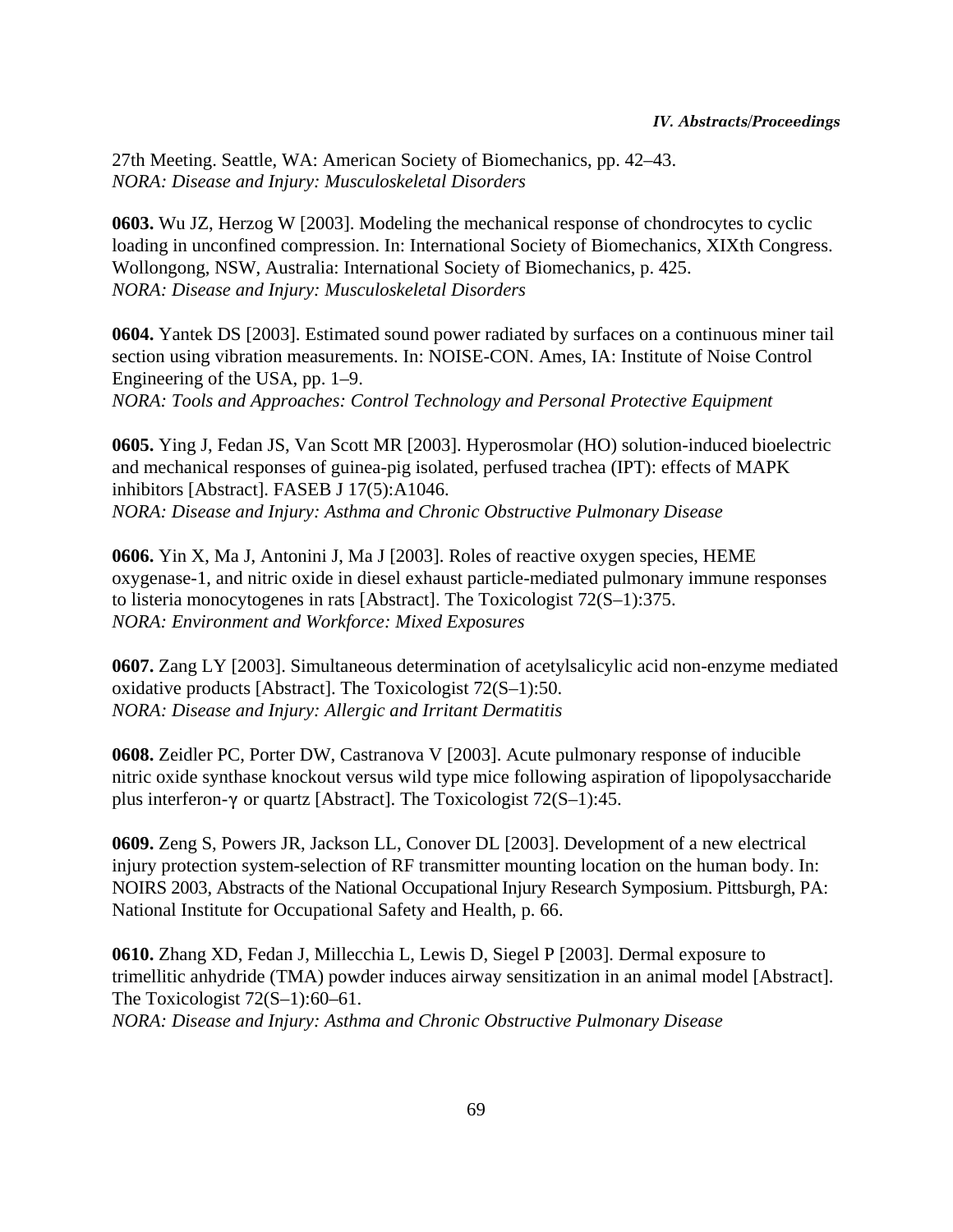#### *IV. Abstracts/Proceedings*

**0611.** Zhao HW, Hu SY, Barger MW, Ma JK, Castranova V, Ma JY [2003]. The role of TNF- $\alpha$ receptor 2 in bleomycin-induced apoptosis in alveolar macrophages [Abstract]. The Toxicologist 72(S–1):358.

*NORA: Environment and Workforce: Mixed Exposures*

**0612.** Zhuang Z, Berry Ann R, Viscusi D [2003]. The effect of subject characteristics and respirator features on respirator fit. In: American Industrial Hygiene Conference and Expo. Fairfax, VA: American Industrial Hygiene Association, p. 53. *NORA: Tools and Approaches: Control Technology and Personal Protective Equipment*

**0613.** Zipf RK, Heuze FE [2003]. Numerical modeling of the U1a complex at the Nevada test site: model development and comparison of different drift mining options. In: Peng SS, Mark C, Khair AW, Heasley KA, eds. 22nd International Conference on Ground Control in Mining. Morgantown, WV: West Virginia University, pp. 308–317.

**0614.** Zwiener JV, Pan CS, Chiou SS, Kau TY, Mozingo K [2003]. Ergonomic walk through evaluations of a pre-manufactured-home-fabrication plant. In: NOIRS 2003, Abstracts of the National Occupational Injury Research Symposium. Pittsburgh, PA: National Institute for Occupational Safety and Health, p. 75. *NORA: Disease and Injury: Traumatic Injuries*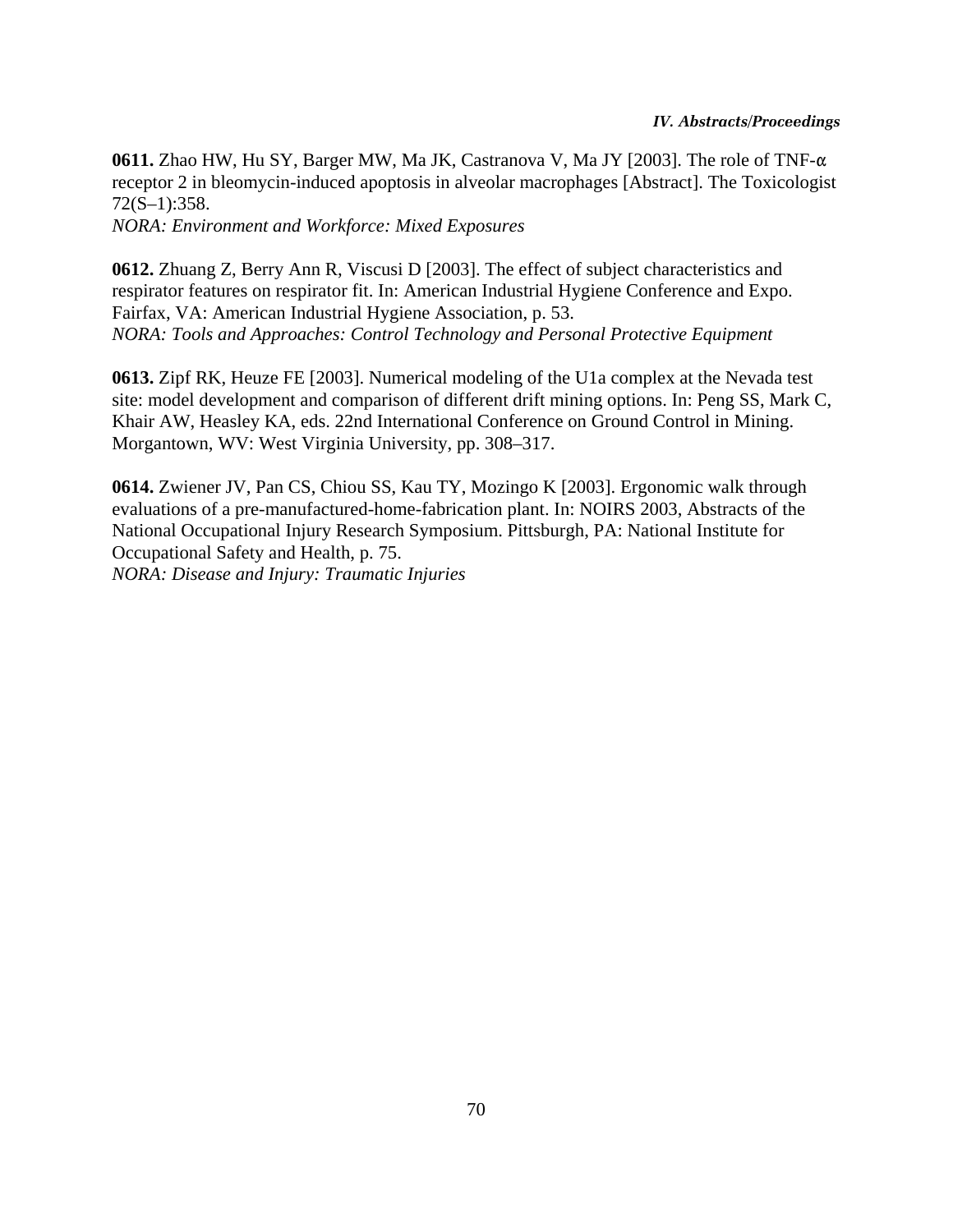## **V. CONTROL TECHNOLOGY REPORTS**

**0615.** NIOSH [2003]. Survey report: evaluation of ice resurfacing equipment and ventilation in an indoor ice arena at Lehigh Valley ice arena—Whitehall, PA. By Hammond DR, Gressel MG. Cincinnati, OH: U.S. Department of Health and Human Services, Public Health Service, Centers for Disease Control and Prevention, National Institute for Occupational Safety and Health, Control Technology Report No. 156–69.

**0616.** NIOSH [2003]. Carbon monoxide emissions and exposures on recreational boats under various operating conditions—Lake Mead, NV; Lake Powell, AZ. By Earnest GS, Echt A, Dunn KH, Hall RM, Hammond D, McCammon JB, McCleery RE. Cincinnati, OH; Washington, DC: U.S. Department of Health and Human Services, Public Health Service, Centers for Disease Control and Prevention, National Institute for Occupational Safety and Health, Control Technology Report No. 171–05ee2.

**0617.** NIOSH [2003]. Carbon monoxide emissions and exposures on recreational boats under various operating conditions—Lake Norman, NC. By Echt A, Earnest GS, Hammond D, McCammon JB, Blade LM, Valladares R. Cincinnati, OH: U.S. Department of Health and Human Services, Public Health Service, Centers for Disease Control and Prevention, National Institute for Occupational Safety and Health, Control Technology Report No. 171–31a.

**0618.** NIOSH [2003]. An evaluation of vertical exhaust stacks and aged production emission control devices to prevent carbon monoxide poisonings from houseboat generator exhaust—Lake Meade, NV. By Earnest GS, Hall RM, Dunn KH, Hammond D, Valladares R. Cincinnati, OH: U.S. Department of Health and Human Services, Public Health Service, Centers for Disease Control and Prevention, National Institute for Occupational Safety and Health, Control Technology Report No. 171–32a.

**0619.** NIOSH [2003]. In-depth survey report: control of dust in a textile dyeing operation at Multicolor Industries, Inc.—Brooklyn, NY. By Burroughs GE. Cincinnati, OH: U.S. Department of Health and Human Services, Public Health Service, Centers for Disease Control and Prevention, National Institute for Occupational Safety and Health, Control Technology Report No. 226–04.

**0620.** NIOSH [2003]. Survey report: control technology evaluation for controlling worker exposure to asphalt fumes from roofing kettles: kettle operated using low fuming asphalt at Blue Valley West High School—Stilwell, KS. By Marlow DA, Topmiller JL. Cincinnati, OH: U.S. Department of Health and Human Services, Public Health Service, Centers for Disease Control and Prevention, National Institute for Occupational Safety and Health, Control Technology Report No. 231–13a. *NORA: Tools and Approaches: Control Technology and Personal Protective Equipment*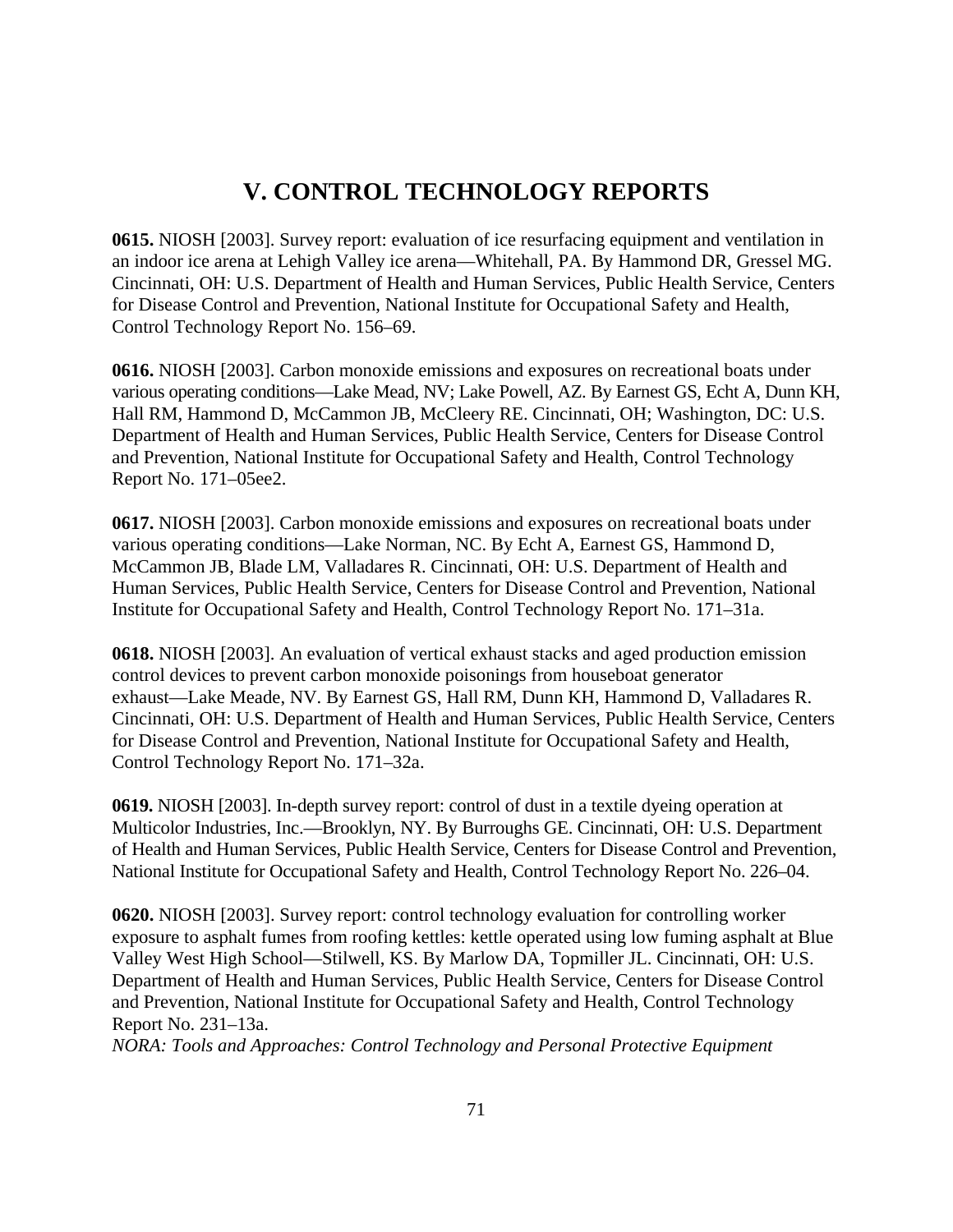**0621.** NIOSH [2003]. Survey report: an engineering control evaluation for reducing exposure to refractory ceramic fibers during sanding conducted at Fireline, Inc.—Youngstown, OH. By Dunn KH, Shulman SA, Cecala AB. Cincinnati, OH; Pittsburgh, PA: U.S. Department of Health and Human Services, Public Health Service, Centers for Disease Control and Prevention, National Institute for Occupational Safety and Health, Control Technology Report No. 246–11a. *NORA: Tools and Approaches: Control Technology and Personal Protective Equipment*

**0622.** NIOSH [2003]. Control technology and exposure assessment for occupational exposure to crystalline silica: stone monument manufacturing, Hirons Memorial Works, Inc.—Mount Orab, OH. By Kurimo RW, Blade LM, Heitbrink WA. Cincinnati, OH: U.S. Department of Health and Human Services, Public Health Service, Centers for Disease Control and Prevention, National Institute for Occupational Safety and Health, Control Technology Report No. 247–22.

**0623.** NIOSH [2003]. In-depth survey report: evaluation of the ventilation and filtration system and biohazard detection system for the automated facer canceller system at United States Postal Service, Dulles Processing and Distribution Center—Dulles, VA. By Topmiller JL, Beamer B, Crouch KG. Cincinnati, OH: U.S. Department of Health and Human Services, Public Health Service, Centers for Disease Control and Prevention, National Institute for Occupational Safety and Health, Control Technology Report No. 279–13a.

**0624.** NIOSH [2003]. In-depth survey report: evaluation of local exhaust ventilation system for the 010 culling system at United States Postal Service, Merrifield Processing and Distribution Center—Merrifield, VA. By Topmiller JL, Crouch KG, Beamer B. Cincinnati, OH: U.S. Department of Health and Human Services, Public Health Service, Centers for Disease Control and Prevention, National Institute for Occupational Safety and Health, Control Technology Report No. 279–14a1.

**0625.** NIOSH [2003]. In-depth survey report: evaluation of local exhaust ventilation systems for the 010 culling system at United States Postal Service, Merrifield Processing and Distribution Center—Merrifield, VA. By Beamer BR, Crouch KG, Martin S, Moyer ES, Topmiller JL. Cincinnati, OH: U.S. Department of Health and Human Services, Public Health Service, Centers for Disease Control and Prevention, National Institute for Occupational Safety and Health, Control Technology Report No. 279–14a2.

**0626.** NIOSH [2003]. In-depth survey report: evaluation of ventilation and filtration system for delivery bar code sorter at United States Postal Service, Dulles Processing and Distribution Center—Dulles, VA. By Beamer B, Crouch KG, Topmiller JL. Cincinnati, OH: U.S. Department of Health and Human Services, Public Health Service, Centers for Disease Control and Prevention, National Institute for Occupational Safety and Health, Control Technology Report No. 279–17a.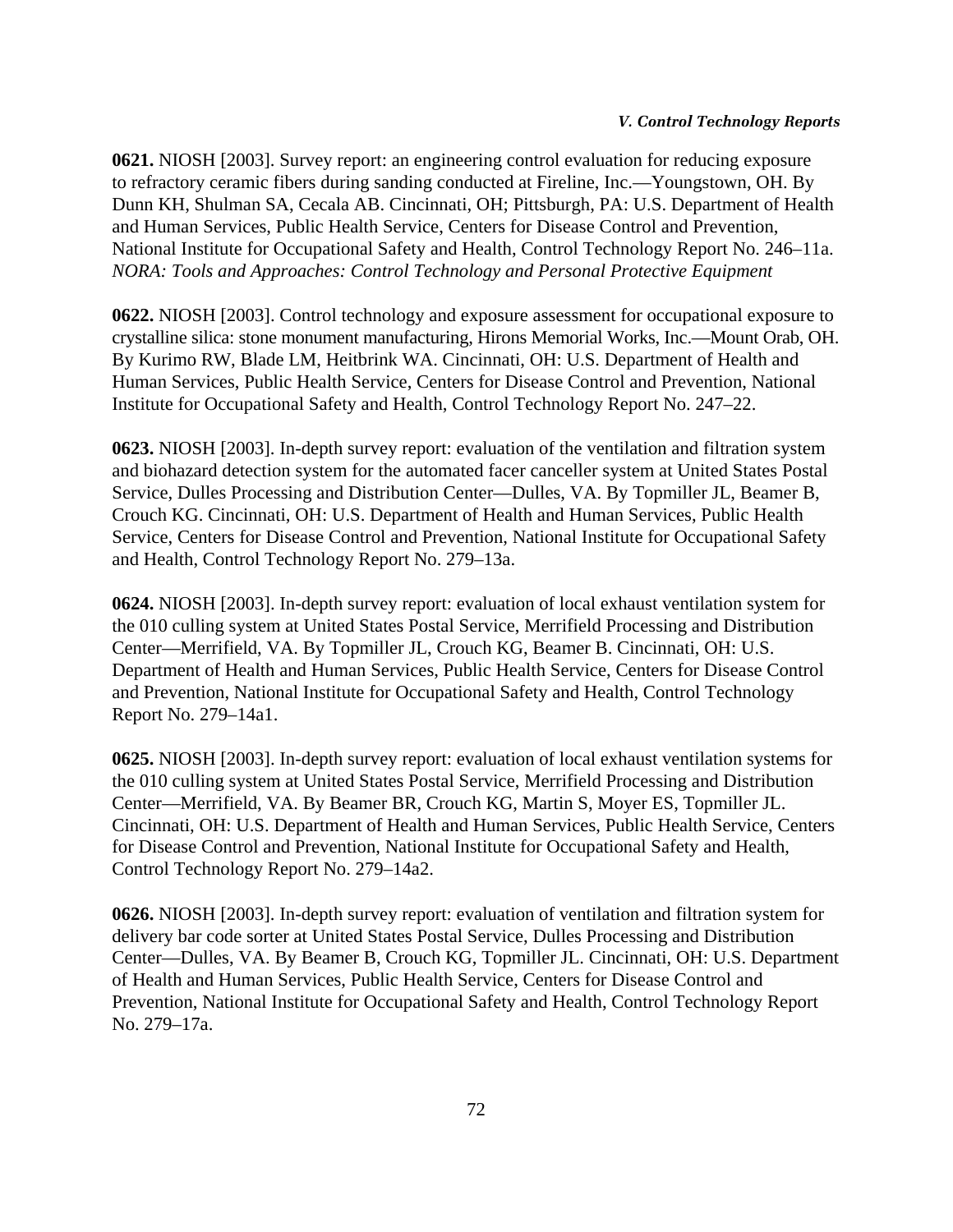#### *V. Control Technology Reports*

**0627.** NIOSH [2003]. In-depth survey report: control of respirable dust and crystalline silica from breaking concrete with a jackhammer at Bishop Sanzari Companies—North Bergen, NJ. By Echt A, Sieber K, Jones E, Schill DP, Lefkowitz D, Sugar J, Hoffner K. Cincinnati, OH: U.S. Department of Health and Human Services, Public Health Service, Centers for Disease Control and Prevention, National Institute for Occupational Safety and Health, Control Technology Report No. 282–11a.

*NORA: Tools and Approaches: Control Technology and Personal Protective Equipment*

**0628.** NIOSH [2003]. Recommendations for the study of control measures for overspray generated during bed liner application. By Heitbrink WA, Almaguer D. Cincinnati, OH: U.S. Department of Health and Human Services, Public Health Service, Centers for Disease Control and Prevention, National Institute for Occupational Safety and Health, Control Technology Report No. 294–05a.

*NORA: Tools and Approaches: Control Technology and Personal Protective Equipment*

**0629.** NIOSH [2003]. Walk through report: observations and recommendations for reducing exposure to chloramines at Bil-Mar Foods, Sara Lee, Inc.—Storm Lake, IA. By Khan A, Willson RD, Earnest GS. Cincinnati, OH: U.S. Department of Health and Human Services, Public Health Service, Centers for Disease Control and Prevention, National Institute for Occupational Safety and Health, Control Technology Report No. 295–11a.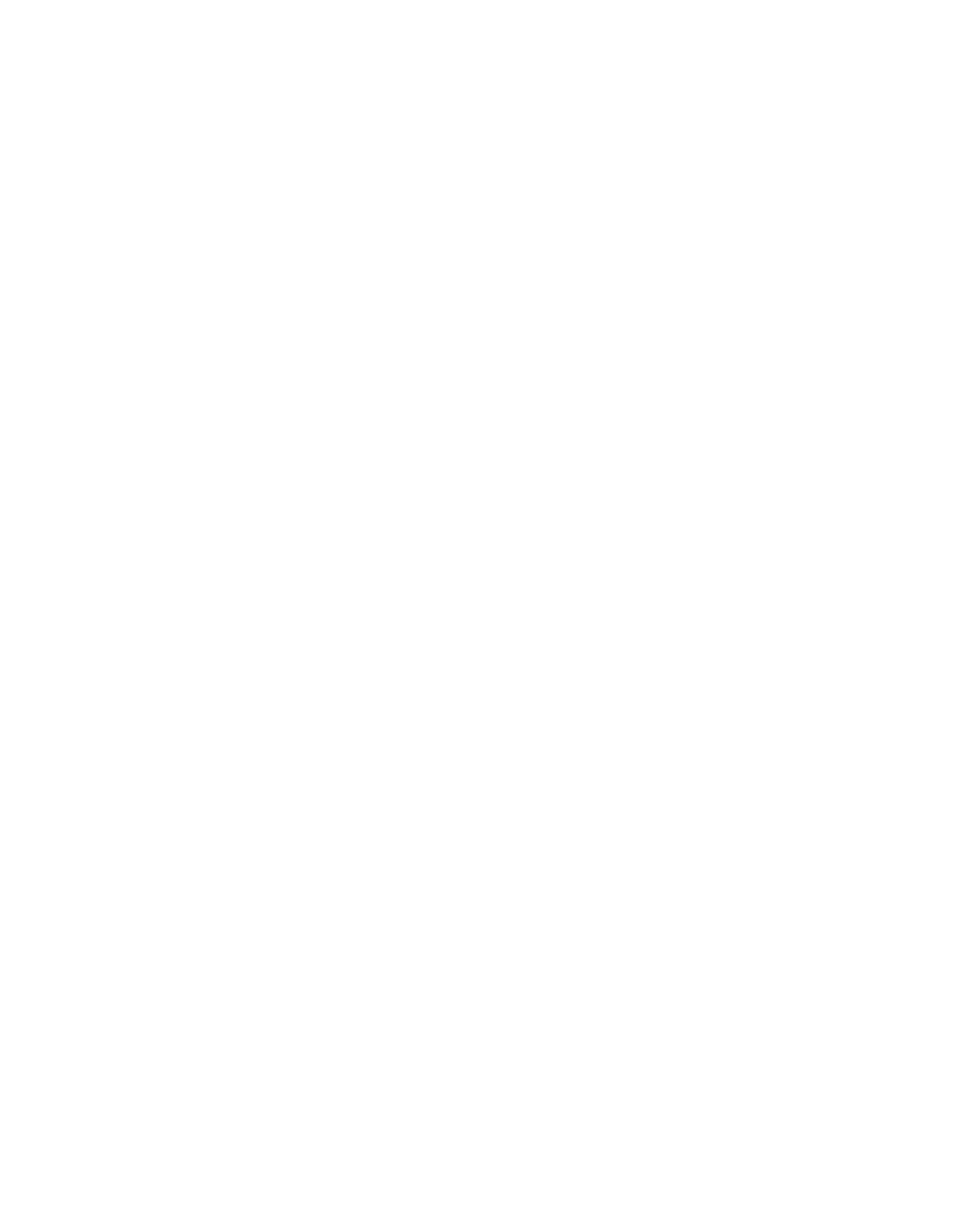## **VI. FATALITY ASSESSMENT AND CONTROL EVALUATION REPORTS**

**0630.** NIOSH [2003]. Maintenance mechanic dies after being trapped in the pneumatic door of a vacuum cooler—South Carolina. By Casini VJ. Morgantown, WV: U.S. Department of Health and Human Services, Public Health Service, Centers for Disease Control and Prevention, National Institute for Occupational Safety and Health, Fatality Assessment and Control Evaluation (FACE) Report No. 2002–05.

**0631.** NIOSH [2003]. Youth farm worker dies after falling into operating feed grinder/mixer—Ohio. By Koedam RE. Morgantown, WV: U.S. Department of Health and Human Services, Public Health Service, Centers for Disease Control and Prevention, National Institute for Occupational Safety and Health, Fatality Assessment and Control Evaluation (FACE) Report No. 2002–10.

**0632.** NIOSH [2003]. Hispanic construction laborer dies after portable silo collapse—North Carolina. By Casini VJ. Morgantown, WV: U.S. Department of Health and Human Services, Public Health Service, Centers for Disease Control and Prevention, National Institute for Occupational Safety and Health, Fatality Assessment and Control Evaluation (FACE) Report No. 2002–11.

**0633.** NIOSH [2003]. Hispanic roofer dies after 15-foot fall from a roof—North Carolina. By Higgins DN. Morgantown, WV: U.S. Department of Health and Human Services, Public Health Service, Centers for Disease Control and Prevention, National Institute for Occupational Safety and Health, Fatality Assessment and Control Evaluation (FACE) Report No. 2003–03.

**0634.** NIOSH [2003]. Female hispanic farm worker dies after falling from the elevated forks of a forklift—North Carolina. By Casini VJ. Morgantown, WV: U.S. Department of Health and Human Services, Public Health Service, Centers for Disease Control and Prevention, National Institute for Occupational Safety and Health, Fatality Assessment and Control Evaluation (FACE) Report No. 2003–04.

**0635.** NIOSH [2003]. Hispanic construction laborer dies and two coworkers are injured after falling 10 feet from an unsecured box of a forklift—North Carolina. By Higgins DN. Morgantown, WV: U.S. Department of Health and Human Services, Public Health Service, Centers for Disease Control and Prevention, National Institute for Occupational Safety and Health, Fatality Assessment and Control Evaluation (FACE) Report No. 2003–05.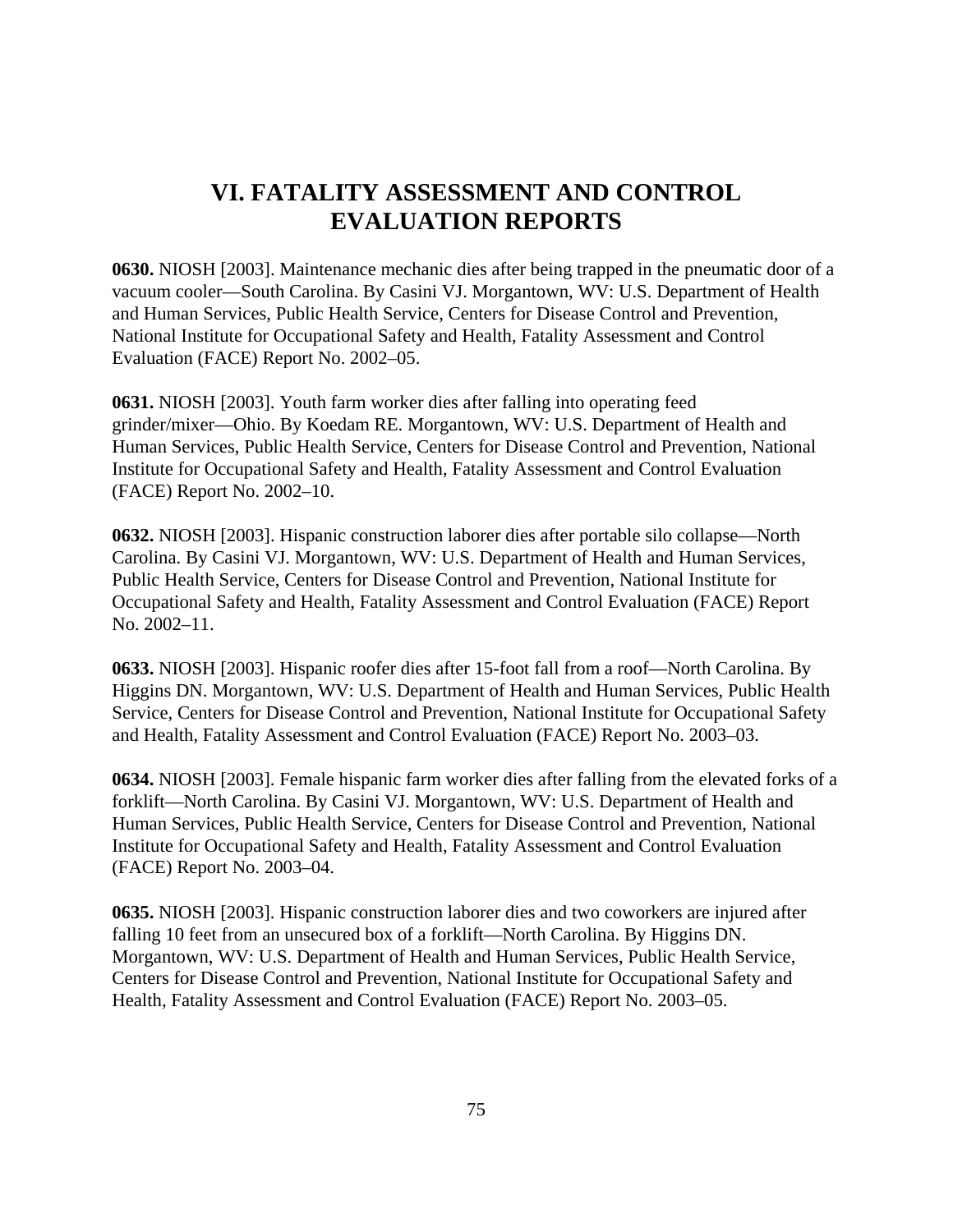**0636.** NIOSH [2003]. Hispanic carpenter dies after being crushed between the loader bucket of a backhoe/loader and a concrete building—North Carolina. By ChuanFang J, Higgins DN. Morgantown, WV: U.S. Department of Health and Human Services, Public Health Service, Centers for Disease Control and Prevention, National Institute for Occupational Safety and Health, Fatality Assessment and Control Evaluation (FACE) Report No. 2003–06.

**0637.** NIOSH [2003]. Two hispanic guardrail installers die after being struck by a guardrail—North Carolina. By Higgins DN, Romano N. Morgantown, WV: U.S. Department of Health and Human Services, Public Health Service, Centers for Disease Control and Prevention, National Institute for Occupational Safety and Health, Fatality Assessment and Control Evaluation (FACE) Report No. 2003–09.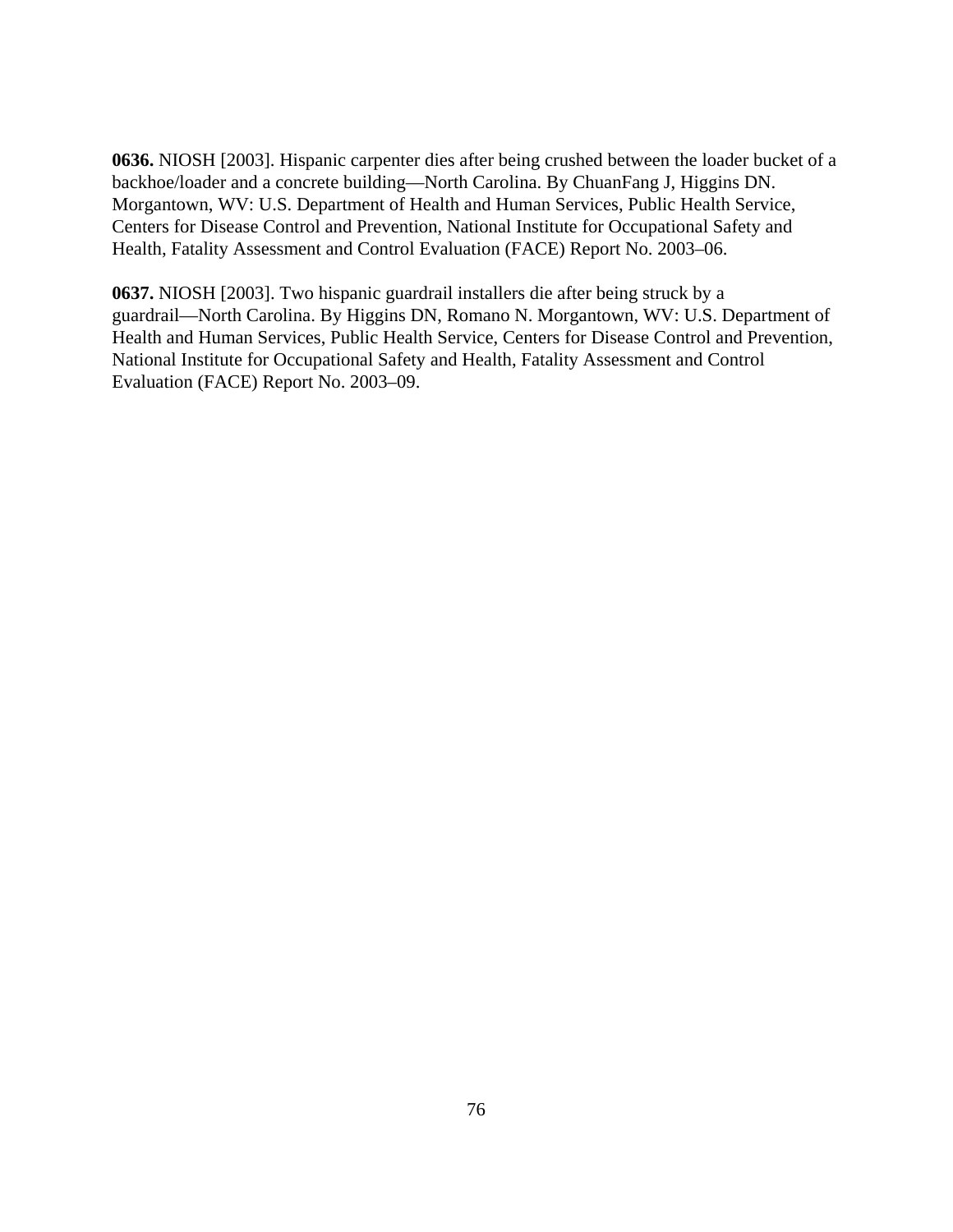## **VII. FIRE FIGHTER FATALITY INVESTIGATION AND PREVENTION REPORTS**

**0638.** NIOSH [2003]. Three fire department members (two fire fighter paramedics and one helicopter crewman) and an automobile crash victim die of injuries sustained in an air ambulance/helicopter crash—California. By Braddee R, Washenitz F. Morgantown, WV: U.S. Department of Health and Human Services, Public Health Service, Centers for Disease Control and Prevention, National Institute for Occupational Safety and Health, Fire Fighter Fatality Investigation and Prevention Report No. F1998–08.

**0639.** NIOSH [2003]. Fire fighter dies as a result of a cardiac arrest at the scene of a structure fire—Maine. By Baldwin TN, Sexson K. Morgantown, WV: U.S. Department of Health and Human Services, Public Health Service, Centers for Disease Control and Prevention, National Institute for Occupational Safety and Health, Fire Fighter Fatality Investigation and Prevention Report No. F2000–29.

**0640.** NIOSH [2003]. Lieutenant suffers a cardiac arrest during a structural drill—Kentucky. By Baldwin TN. Morgantown, WV: U.S. Department of Health and Human Services, Public Health Service, Centers for Disease Control and Prevention, National Institute for Occupational Safety and Health, Fire Fighter Fatality Investigation and Prevention Report No. F2000–42.

**0641.** NIOSH [2003]. Fire fighter suffers a heart attack after expressing symptoms while on duty—New Jersey. By Sexson SK. Morgantown, WV: U.S. Department of Health and Human Services, Public Health Service, Centers for Disease Control and Prevention, National Institute for Occupational Safety and Health, Fire Fighter Fatality Investigation and Prevention Report No. F2000–45.

**0642.** NIOSH [2003]. Fire fighter dies at house fire—New Hampshire. By Van Gelder C, Bogucki S. Morgantown, WV: U.S. Department of Health and Human Services, Public Health Service, Centers for Disease Control and Prevention, National Institute for Occupational Safety and Health, Fire Fighter Fatality Investigation and Prevention Report No. F2001–10.

**0643.** NIOSH [2003]. Hardware store explosion claims the lives of three career fire fighters—New York. By Tarley JL. Morgantown, WV: U.S. Department of Health and Human Services, Public Health Service, Centers for Disease Control and Prevention, National Institute for Occupational Safety and Health, Fire Fighter Fatality Investigation and Prevention Report No. F2001–23.

**0644.** NIOSH [2003]. Fire fighter receives severe electrical shock causing cardiac complications, forcing his retirement, and eventually causing his death—Massachusetts. By Hales T, Baldwin TN. Morgantown, WV: U.S. Department of Health and Human Services, Public Health Service,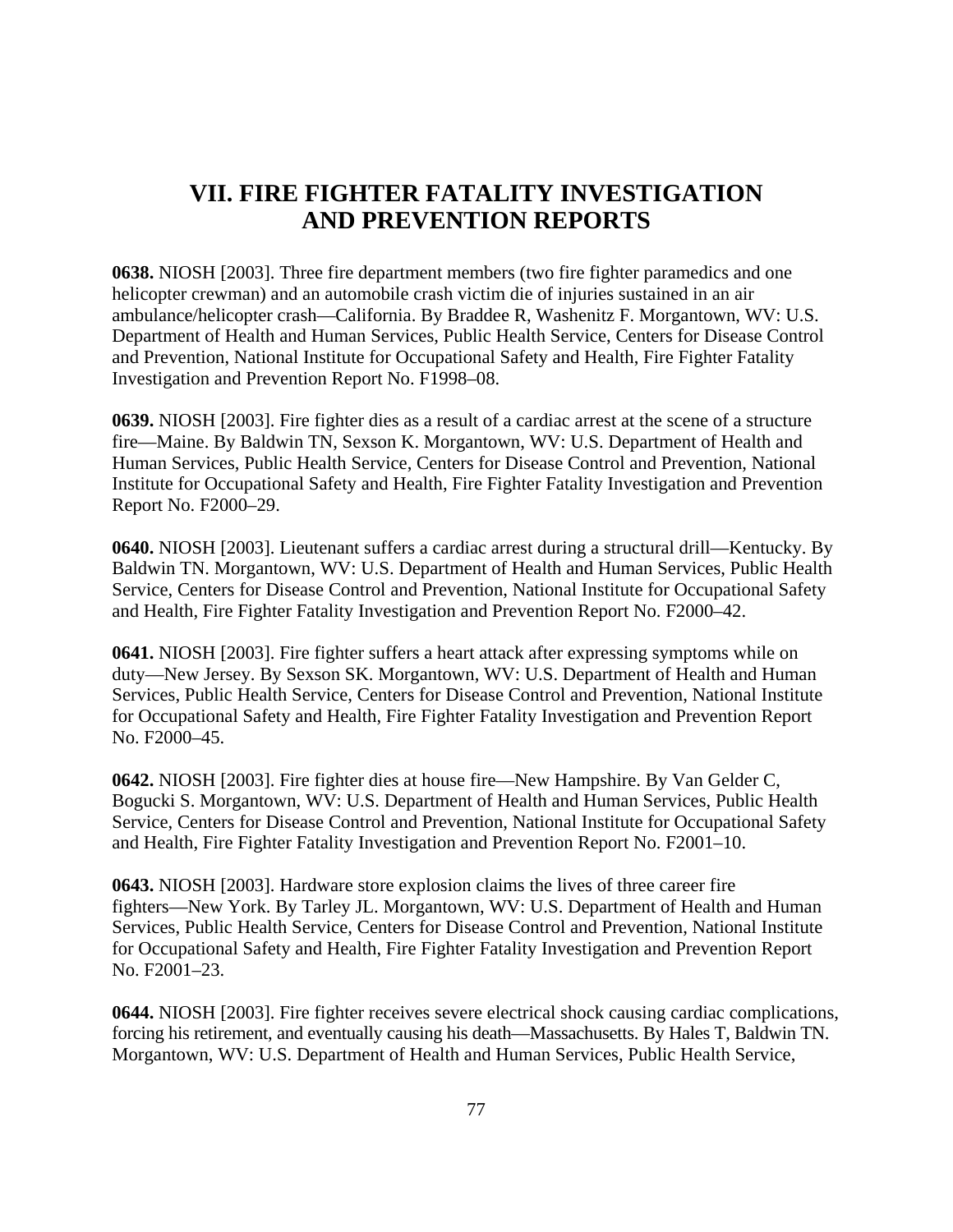Centers for Disease Control and Prevention, National Institute for Occupational Safety and Health, Fire Fighter Fatality Investigation and Prevention Report No. F2001–28.

**0645.** NIOSH [2003]. Fire fighter dies of complications of heart failure suffered at fire scene—Wisconsin. By Singal M. Morgantown, WV: U.S. Department of Health and Human Services, Public Health Service, Centers for Disease Control and Prevention, National Institute for Occupational Safety and Health, Fire Fighter Fatality Investigation and Prevention Report No. F2001–29.

**0646.** NIOSH [2003]. Fire fighter suffers cardiac arrest at structure fire—Illinois. By Baldwin TN, Sexson K. Morgantown, WV: U.S. Department of Health and Human Services, Public Health Service, Centers for Disease Control and Prevention, National Institute for Occupational Safety and Health, Fire Fighter Fatality Investigation and Prevention Report No. F2001–40.

**0647.** NIOSH [2003]. Fire fighter dies during fire department standby—Arizona. By Baldwin TN. Morgantown, WV: U.S. Department of Health and Human Services, Public Health Service, Centers for Disease Control and Prevention, National Institute for Occupational Safety and Health, Fire Fighter Fatality Investigation and Prevention Report No. F2002–02.

**0648.** NIOSH [2003]. Fire fighter suffers sudden cardiac death and crashes tanker while responding to a chimney fire—Colorado. By Hales T. Morgantown, WV: U.S. Department of Health and Human Services, Public Health Service, Centers for Disease Control and Prevention, National Institute for Occupational Safety and Health, Fire Fighter Fatality Investigation and Prevention Report No. F2002–05.

**0649.** NIOSH [2003]. First-floor collapse during residential basement fire claims the life of two fire fighters (career and volunteer) and injures a career fire fighter captain—New York. By Tarley JL, McFall M. Morgantown, WV: U.S. Department of Health and Human Services, Public Health Service, Centers for Disease Control and Prevention, National Institute for Occupational Safety and Health, Fire Fighter Fatality Investigation and Prevention Report No. F2002–06.

**0650.** NIOSH [2003]. One career fire fighter dies and another is injured after partial structural collapse—Texas. By Mezzanotte T, Frederick L, Braddee R. Morgantown, WV: U.S. Department of Health and Human Services, Public Health Service, Centers for Disease Control and Prevention, National Institute for Occupational Safety and Health, Fire Fighter Fatality Investigation and Prevention Report No. F2002–07.

**0651.** NIOSH [2003]. One career fire fighter dies and a captain is hospitalized after floor collapses in residential fire—North Carolina. By Romano NT, Frederick L. Morgantown, WV: U.S. Department of Health and Human Services, Public Health Service, Centers for Disease Control and Prevention, National Institute for Occupational Safety and Health, Fire Fighter Fatality Investigation and Prevention Report No. F2002–11.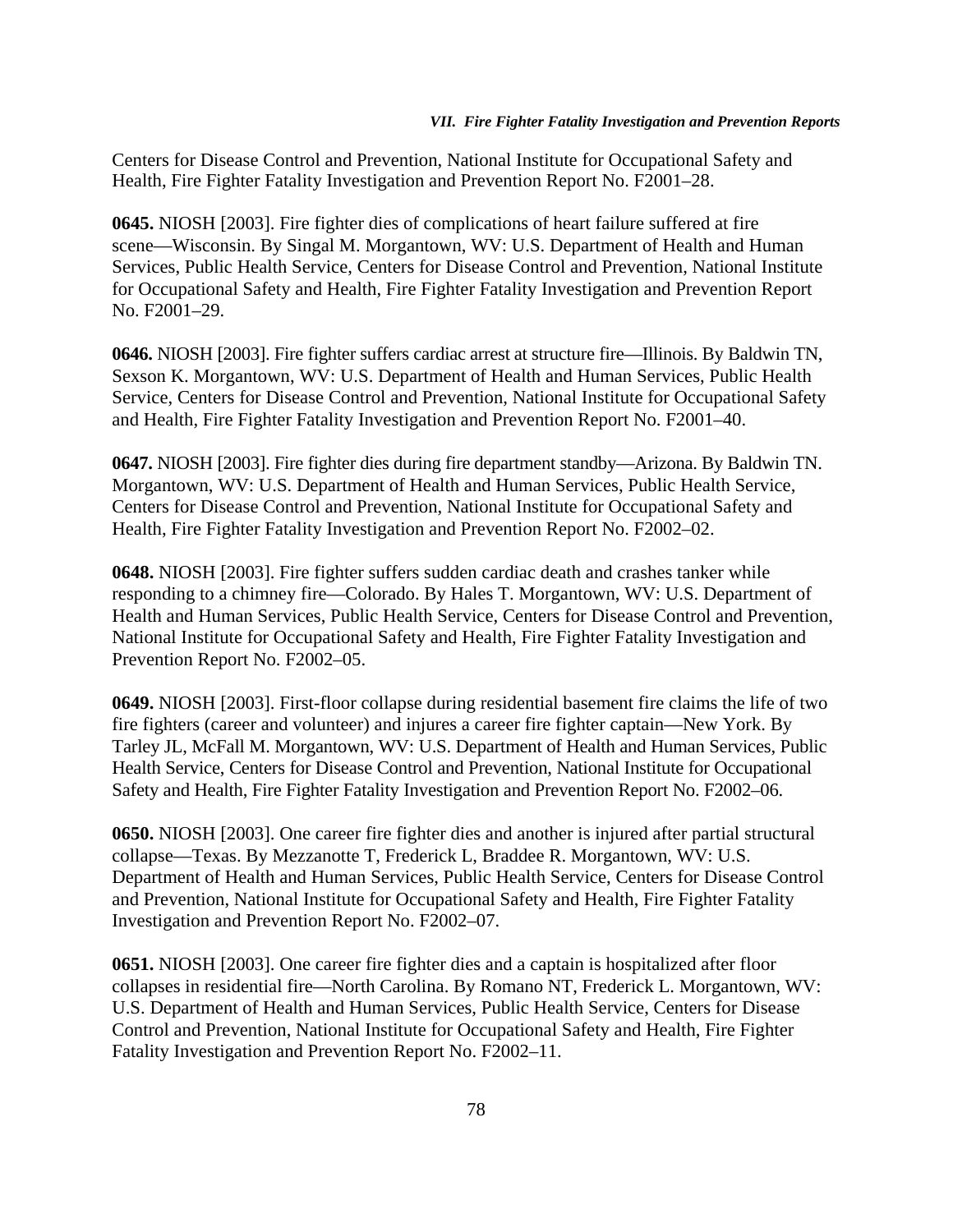#### *VII. Fire Fighter Fatality Investigation and Prevention Reports*

**0652.** NIOSH [2003]. Volunteer fire fighter dies after being struck by motor vehicle on interstate highway—Mississippi. By McFall M. Morgantown, WV: U.S. Department of Health and Human Services, Public Health Service, Centers for Disease Control and Prevention, National Institute for Occupational Safety and Health, Fire Fighter Fatality Investigation and Prevention Report No. F2002–13.

**0653.** NIOSH [2003]. Career fire fighter drowns during final dive of training course—Indiana. By Tarley JL, McFall M. Morgantown, WV: U.S. Department of Health and Human Services, Public Health Service, Centers for Disease Control and Prevention, National Institute for Occupational Safety and Health, Fire Fighter Fatality Investigation and Prevention Report No. F2002–15.

**0654.** NIOSH [2003]. Fire fighter dies during the night at fire station—Kansas. By Baldwin T. Morgantown, WV: U.S. Department of Health and Human Services, Public Health Service, Centers for Disease Control and Prevention, National Institute for Occupational Safety and Health, Fire Fighter Fatality Investigation and Prevention Report No. F2002–17.

**0655.** NIOSH [2003]. Career fire chief dies after being struck by a fire truck at a motor-vehicle incident—Kansas. By Romano NT, Frederick L. Morgantown, WV: U.S. Department of Health and Human Services, Public Health Service, Centers for Disease Control and Prevention, National Institute for Occupational Safety and Health, Fire Fighter Fatality Investigation and Prevention Report No. F2002–18.

**0656.** NIOSH [2003]. Fire fighter dies during live fire training—North Carolina. By Baldwin TN, Jackson S. Morgantown, WV: U.S. Department of Health and Human Services, Public Health Service, Centers for Disease Control and Prevention, National Institute for Occupational Safety and Health, Fire Fighter Fatality Investigation and Prevention Report No. F2002–19.

**0657.** NIOSH [2003]. Two career fire fighters die in four-alarm fire at two-story brick structure—Missouri. By Tarley JL. Morgantown, WV: U.S. Department of Health and Human Services, Public Health Service, Centers for Disease Control and Prevention, National Institute for Occupational Safety and Health, Fire Fighter Fatality Investigation and Prevention Report No. F2002–20.

**0658.** NIOSH [2003]. Fire fighter suffers fatal heart attack at fire at his residence—Florida. By Singal M. Morgantown, WV: U.S. Department of Health and Human Services, Public Health Service, Centers for Disease Control and Prevention, National Institute for Occupational Safety and Health, Fire Fighter Fatality Investigation and Prevention Report No. F2002–22.

**0659.** NIOSH [2003]. Fire fighter suffers fatal heart attack at fire scene—Wisconsin. By Singal M. Morgantown, WV: U.S. Department of Health and Human Services, Public Health Service,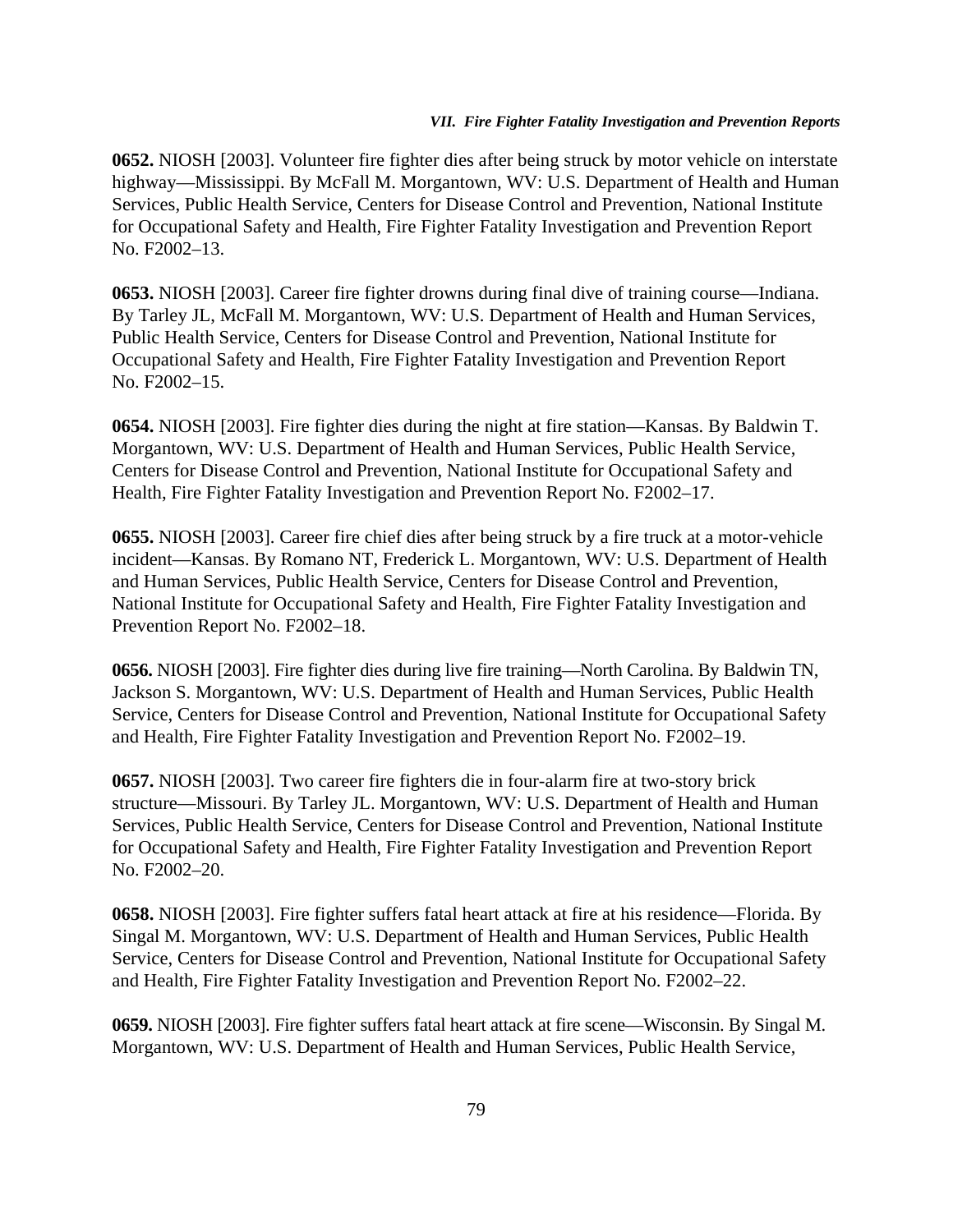Centers for Disease Control and Prevention, National Institute for Occupational Safety and Health, Fire Fighter Fatality Investigation and Prevention Report No. F2002–24.

**0660.** NIOSH [2003]. Fire fighter dies during the night at fire station—Missouri. By Baldwin TN, Jackson S. Morgantown, WV: U.S. Department of Health and Human Services, Public Health Service, Centers for Disease Control and Prevention, National Institute for Occupational Safety and Health, Fire Fighter Fatality Investigation and Prevention Report No. F2002–27.

**0661.** NIOSH [2003]. Fire fighter dies after leaving fire station—Pennsylvania. By Baldwin TN, Jackson JS. Morgantown, WV: U.S. Department of Health and Human Services, Public Health Service, Centers for Disease Control and Prevention, National Institute for Occupational Safety and Health, Fire Fighter Fatality Investigation and Prevention Report No. F2002–28.

**0662.** NIOSH [2003]. Fire fighter suffers probable heart attack at condominium fire—South Carolina. By Baldwin TN, Jackson S, Hales T. Morgantown, WV: U.S. Department of Health and Human Services, Public Health Service, Centers for Disease Control and Prevention, National Institute for Occupational Safety and Health, Fire Fighter Fatality Investigation and Prevention Report No. F2002–30.

**0663.** NIOSH [2003]. Volunteer fire fighter dies due to inadvertent fireworks discharge—North Dakota. By Frederick L, Lutz V. Morgantown, WV: U.S. Department of Health and Human Services, Public Health Service, Centers for Disease Control and Prevention, National Institute for Occupational Safety and Health, Fire Fighter Fatality Investigation and Prevention Report No. F2002–31.

**0664.** NIOSH [2003]. Structural collapse at residential fire claims lives of two volunteer fire chiefs and one career fire fighter—New Jersey. By McFall M, Lutz V, Braddee R. Morgantown, WV: U.S. Department of Health and Human Services, Public Health Service, Centers for Disease Control and Prevention, National Institute for Occupational Safety and Health, Fire Fighter Fatality Investigation and Prevention Report No. F2002–32.

**0665.** NIOSH [2003]. Fire fighter dies during night at fire station—North Carolina. By Baldwin T, Jackson S, Hales T, Wren K. Morgantown, WV: U.S. Department of Health and Human Services, Public Health Service, Centers for Disease Control and Prevention, National Institute for Occupational Safety and Health, Fire Fighter Fatality Investigation and Prevention Report No. F2002–33.

**0666.** NIOSH [2003]. Career lieutenant and fire fighter die in a flashover during a live-fire training evolution—Florida. By Romano NT, Tarley J, Berardinelli S Jr. Morgantown, WV: U.S. Department of Health and Human Services, Public Health Service, Centers for Disease Control and Prevention, National Institute for Occupational Safety and Health, Fire Fighter Fatality Investigation and Prevention Report No. F2002–34.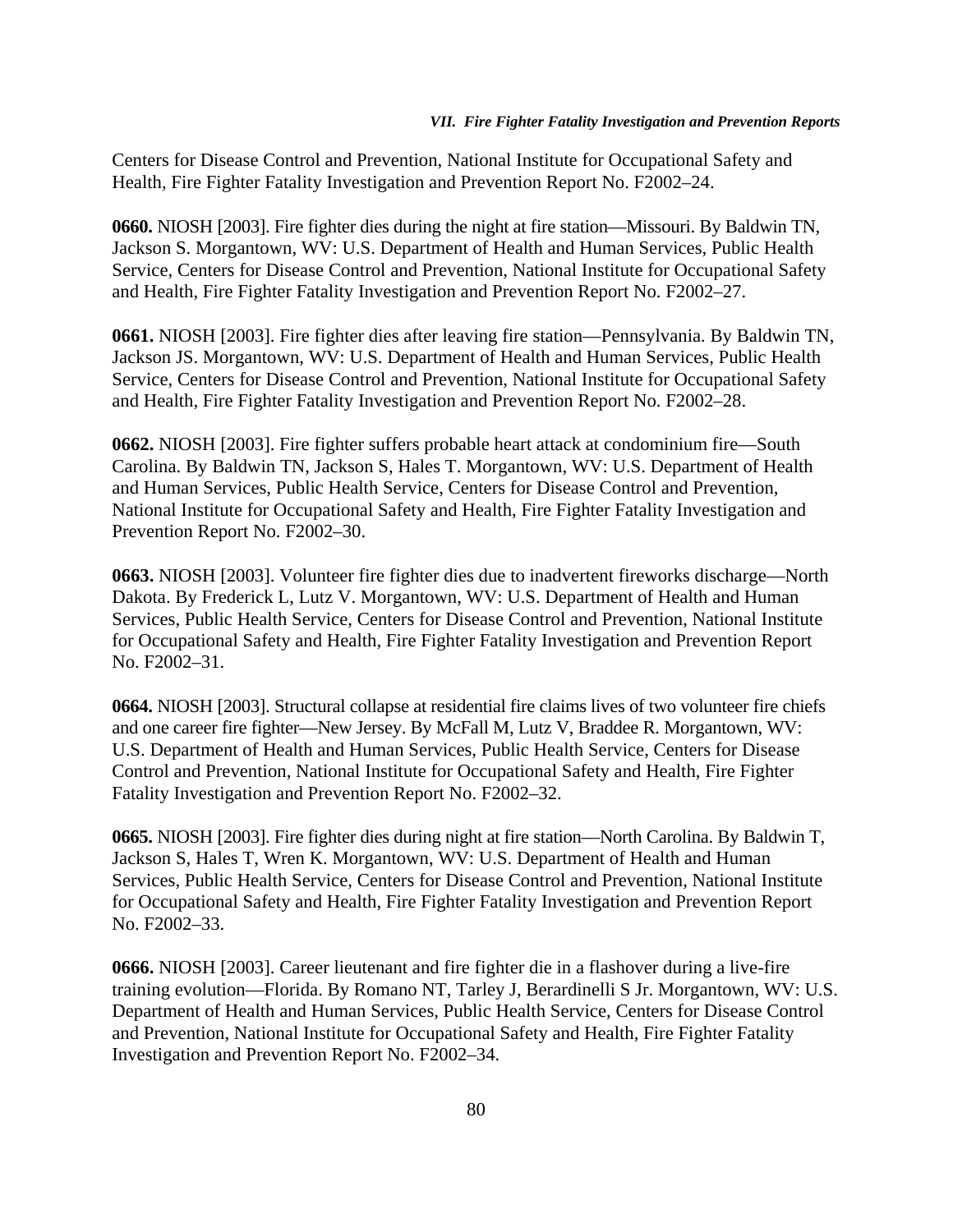#### *VII. Fire Fighter Fatality Investigation and Prevention Reports*

**0667.** NIOSH [2003]. Volunteer fire fighter dies after being run over by brush truck during grass fire attack—Texas. By Koedam RE, Guglielmo C. Morgantown, WV: U.S. Department of Health and Human Services, Public Health Service, Centers for Disease Control and Prevention, National Institute for Occupational Safety and Health, Fire Fighter Fatality Investigation and Prevention Report No. F2002–36.

**0668.** NIOSH [2003]. Volunteer fire fighter dies during wildland fire suppression—South Dakota. By Braddee RW. Morgantown, WV: U.S. Department of Health and Human Services, Public Health Service, Centers for Disease Control and Prevention, National Institute for Occupational Safety and Health, Fire Fighter Fatality Investigation and Prevention Report No. F2002–37.

**0669.** NIOSH [2003]. Volunteer captain killed, two fire fighters and police officer injured when struck by motor vehicle at highway incident—Minnesota. By McFall M, Lutz V, Guglielmo C. Morgantown, WV: U.S. Department of Health and Human Services, Public Health Service, Centers for Disease Control and Prevention, National Institute for Occupational Safety and Health, Fire Fighter Fatality Investigation and Prevention Report No. F2002–38.

**0670.** NIOSH [2003]. Junior volunteer fire fighter dies in tanker rollover—Tennessee. By Frederick L, Guglielmo C. Morgantown, WV: U.S. Department of Health and Human Services, Public Health Service, Centers for Disease Control and Prevention, National Institute for Occupational Safety and Health, Fire Fighter Fatality Investigation and Prevention Report No. F2002–39.

**0671.** NIOSH [2003]. Career fire fighter dies after roof collapse following roof ventilation—Iowa. By Tarley J, Frederick L, Berardinelli S. Morgantown, WV: U.S. Department of Health and Human Services, Public Health Service, Centers for Disease Control and Prevention, National Institute for Occupational Safety and Health, Fire Fighter Fatality Investigation and Prevention Report No. F2002–40.

**0672.** NIOSH [2003]. Career fire fighter dies in tanker rollover—North Carolina. By Romano NT, Lutz V. Morgantown, WV: U.S. Department of Health and Human Services, Public Health Service, Centers for Disease Control and Prevention, National Institute for Occupational Safety and Health, Fire Fighter Fatality Investigation and Prevention Report No. F2002–41.

**0673.** NIOSH [2003]. Emergency medical technician killed in single-vehicle crash while responding to structure fire—North Carolina. By Romano NT, Lutz V. Morgantown, WV: U.S. Department of Health and Human Services, Public Health Service, Centers for Disease Control and Prevention, National Institute for Occupational Safety and Health, Fire Fighter Fatality Investigation and Prevention Report No. F2002–42.

**0674.** NIOSH [2003]. Fire fighter dies after collapse at apartment building fire—Kentucky. By Baldwin TN, Jackson S. Morgantown, WV: U.S. Department of Health and Human Services,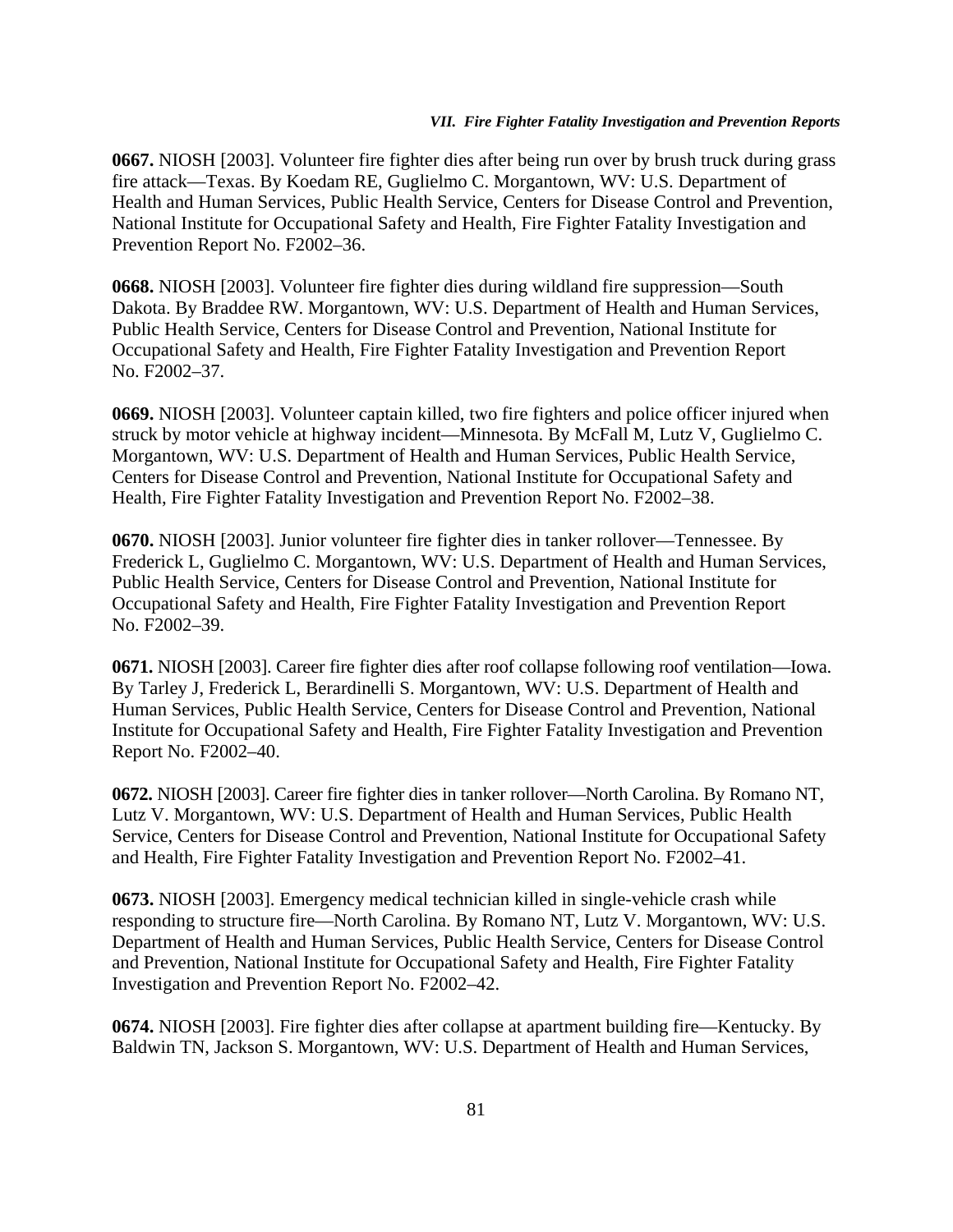#### *VII. Fire Fighter Fatality Investigation and Prevention Reports*

Public Health Service, Centers for Disease Control and Prevention, National Institute for Occupational Safety and Health, Fire Fighter Fatality Investigation and Prevention Report No. F2002–43.

**0675.** NIOSH [2003]. Parapet wall collapse at auto body shop claims life of career captain and injures career lieutenant and emergency medical technician—Indiana. By McFall M, Braddee R. Morgantown, WV: U.S. Department of Health and Human Services, Public Health Service, Centers for Disease Control and Prevention, National Institute for Occupational Safety and Health, Fire Fighter Fatality Investigation and Prevention Report No. F2002–44.

**0676.** NIOSH [2003]. Fire fighter suffers a heart attack and dies after performing "ventilationentry-search" activities in a five-story apartment building fire—New York. By Baldwin T. Morgantown, WV: U.S. Department of Health and Human Services, Public Health Service, Centers for Disease Control and Prevention, National Institute for Occupational Safety and Health, Fire Fighter Fatality Investigation and Prevention Report No. F2002–47.

**0677.** NIOSH [2003]. Fire fighter suffers sudden cardiac death at a structural fire—New York. By Hales T. Morgantown, WV: U.S. Department of Health and Human Services, Public Health Service, Centers for Disease Control and Prevention, National Institute for Occupational Safety and Health, Fire Fighter Fatality Investigation and Prevention Report No. F2002–48.

**0678.** NIOSH [2003]. Volunteer lieutenant dies following structure collapse at residential house fire—Pennsylvania. By Tarley J, Lutz V, Berardinelli S. Morgantown, WV: U.S. Department of Health and Human Services, Public Health Service, Centers for Disease Control and Prevention, National Institute for Occupational Safety and Health, Fire Fighter Fatality Investigation and Prevention Report No. F2002–49.

**0679.** NIOSH [2003]. Structural collapse at an auto parts store fire claims the lives of one career lieutenant and two volunteer fire fighters—Oregon. By McFall M, Guglielmo C, Merinar T, Braddee R. Morgantown, WV: U.S. Department of Health and Human Services, Public Health Service, Centers for Disease Control and Prevention, National Institute for Occupational Safety and Health, Fire Fighter Fatality Investigation and Prevention Report No. F2002–50.

**0680.** NIOSH [2003]. Fire fighter suffers fatal heart attack at two-alarm structure fire—Texas. By Baldwin TN, Jackson S. Morgantown, WV: U.S. Department of Health and Human Services, Public Health Service, Centers for Disease Control and Prevention, National Institute for Occupational Safety and Health, Fire Fighter Fatality Investigation and Prevention Report No. F2003–02.

**0681.** NIOSH [2003]. Volunteer fire fighter dies following nitrous oxide cylinder explosion while fighting a commercial structure fire—Texas. By Frederick L, McFall M, Merinar T. Morgantown, WV: U.S. Department of Health and Human Services, Public Health Service,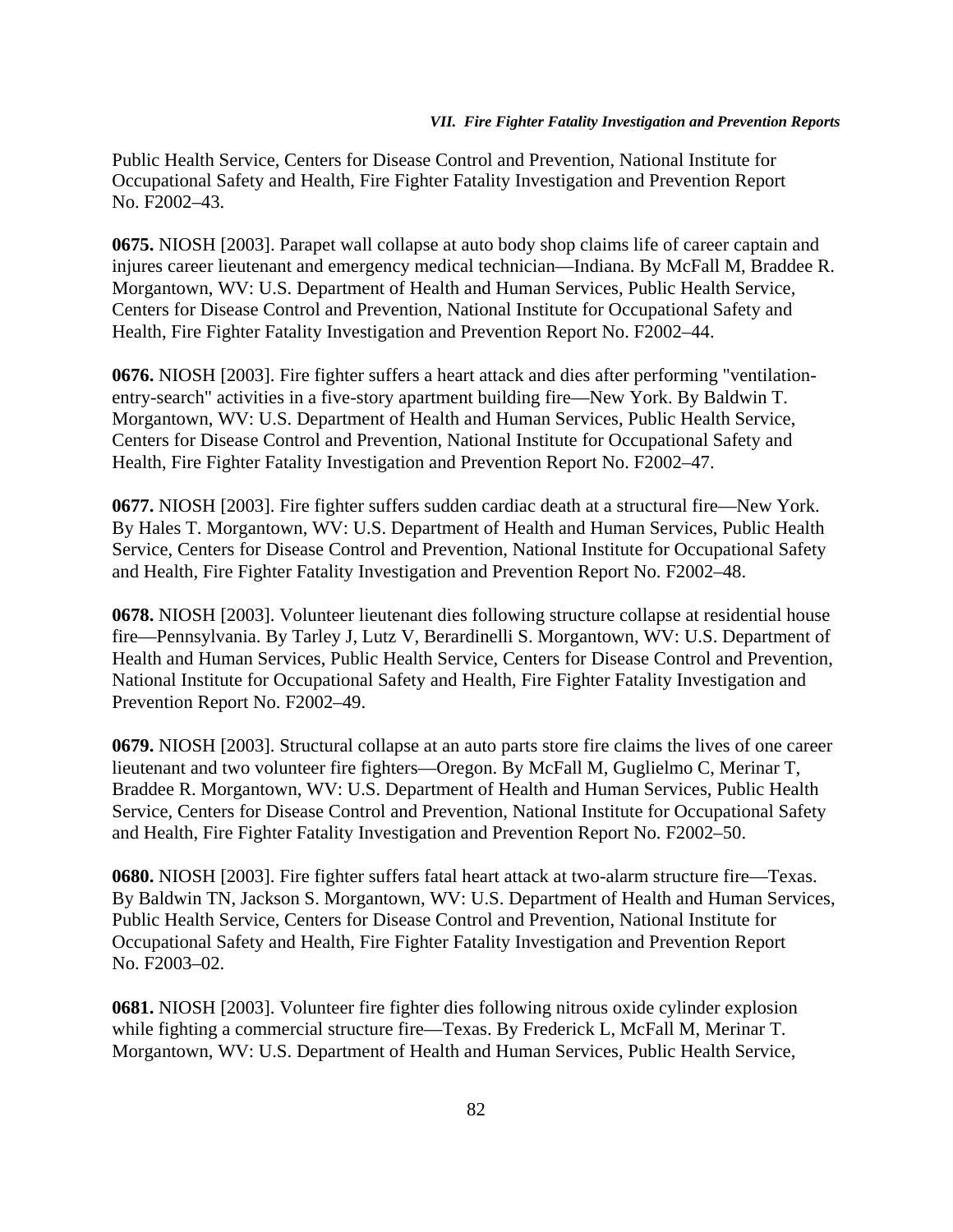Centers for Disease Control and Prevention, National Institute for Occupational Safety and Health, Fire Fighter Fatality Investigation and Prevention Report No. F2003–03.

**0682.** NIOSH [2003]. Career fire fighter/emergency medical technician dies in ambulance crash—Texas. By Lutz V, Romano NT. Morgantown, WV: U.S. Department of Health and Human Services, Public Health Service, Centers for Disease Control and Prevention, National Institute for Occupational Safety and Health, Fire Fighter Fatality Investigation and Prevention Report No. F2003–05.

**0683.** NIOSH [2003]. Fire fighter dies from progressive respiratory failure—Massachusetts. By Baldwin TN. Morgantown, WV: U.S. Department of Health and Human Services, Public Health Service, Centers for Disease Control and Prevention, National Institute for Occupational Safety and Health, Fire Fighter Fatality Investigation and Prevention Report No. F2003–06.

**0684.** NIOSH [2003]. Fire fighter suffers fatal heart arrhythmia at structure fire—Illinois. By Baldwin TN. Morgantown, WV: U.S. Department of Health and Human Services, Public Health Service, Centers for Disease Control and Prevention, National Institute for Occupational Safety and Health, Fire Fighter Fatality Investigation and Prevention Report No. F2003–09.

**0685.** NIOSH [2003]. Fire fighter suffers sudden cardiac death during a medical emergency response—California. By Hales T. Morgantown, WV: U.S. Department of Health and Human Services, Public Health Service, Centers for Disease Control and Prevention, National Institute for Occupational Safety and Health, Fire Fighter Fatality Investigation and Prevention Report No. F2003–10.

**0686.** NIOSH [2003]. Fire fighter collapses and dies at the scene of residential fire—Florida. By Baldwin T. Morgantown, WV: U.S. Department of Health and Human Services, Public Health Service, Centers for Disease Control and Prevention, National Institute for Occupational Safety and Health, Fire Fighter Fatality Investigation and Prevention Report No. F2003–11.

**0687.** NIOSH [2003]. Volunteer captain killed in fire apparatus crash while responding to a training exercise—Oregon. By Tarley J, Braddee RW. Morgantown, WV: U.S. Department of Health and Human Services, Public Health Service, Centers for Disease Control and Prevention, National Institute for Occupational Safety and Health, Fire Fighter Fatality Investigation and Prevention Report No. F2003–14.

**0688.** NIOSH [2003]. Volunteer fire fighter dies in tanker rollover—Ohio. By Frederick L. Morgantown, WV: U.S. Department of Health and Human Services, Public Health Service, Centers for Disease Control and Prevention, National Institute for Occupational Safety and Health, Fire Fighter Fatality Investigation and Prevention Report No. F2003–15.

**0689.** NIOSH [2003]. Volunteer assistant chief dies in tanker rollover—New Mexico. By Berardinelli S, Lutz V, Farmer A. Morgantown, WV: U.S. Department of Health and Human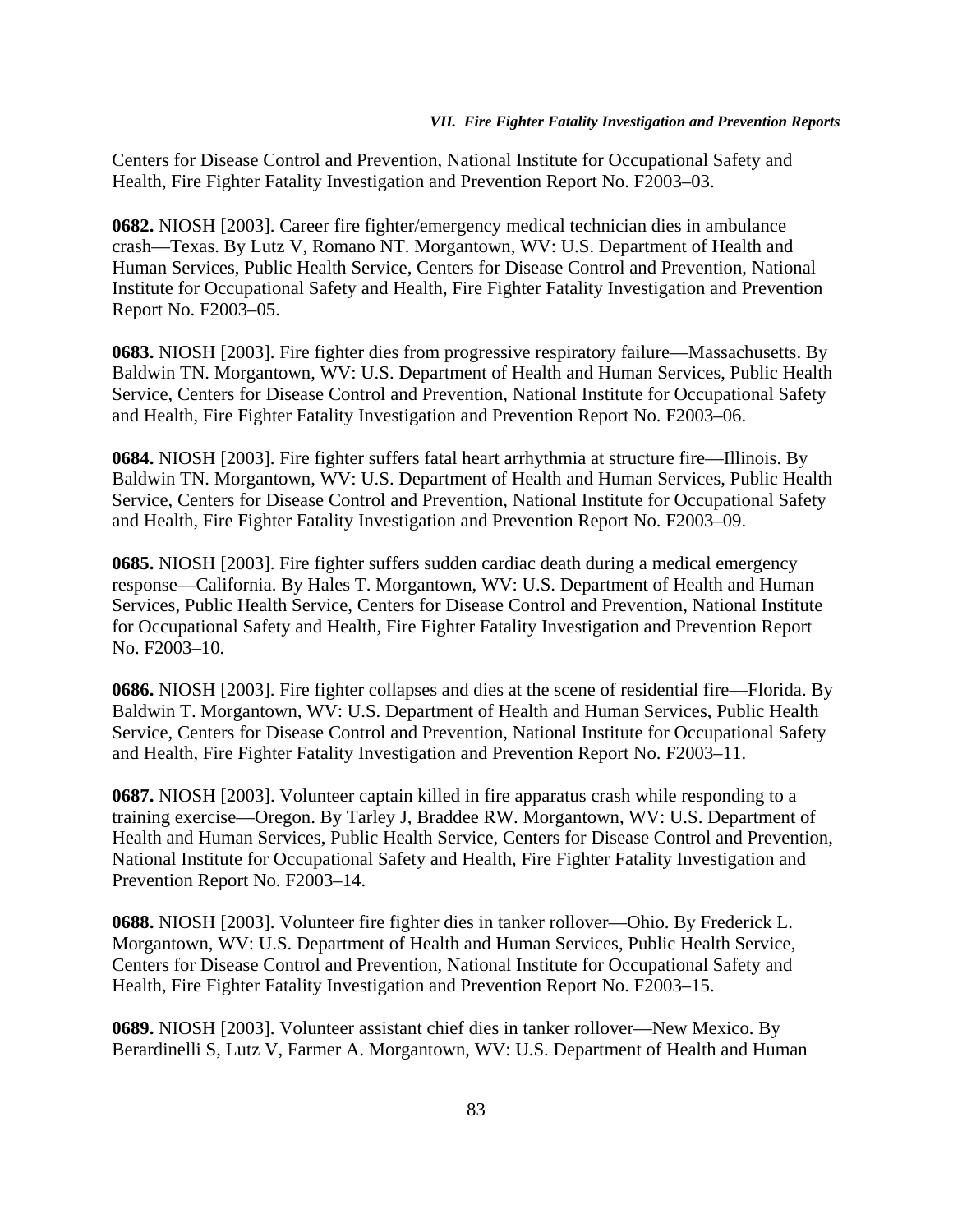#### *VII. Fire Fighter Fatality Investigation and Prevention Reports*

Services, Public Health Service, Centers for Disease Control and Prevention, National Institute for Occupational Safety and Health, Fire Fighter Fatality Investigation and Prevention Report No. F2003–23.

**0690.** NIOSH [2003]. Fire fighter suffers fatal heart attack while performing physical fitness training—Missouri. By Baldwin TN. Morgantown, WV: U.S. Department of Health and Human Services, Public Health Service, Centers for Disease Control and Prevention, National Institute for Occupational Safety and Health, Fire Fighter Fatality Investigation and Prevention Report No. F2003–24.

**0691.** NIOSH [2003]. Fire fighter suffers sudden cardiac death at his fire station—Oregon. By Hales T. Morgantown, WV: U.S. Department of Health and Human Services, Public Health Service, Centers for Disease Control and Prevention, National Institute for Occupational Safety and Health, Fire Fighter Fatality Investigation and Prevention Report No. F2003–26.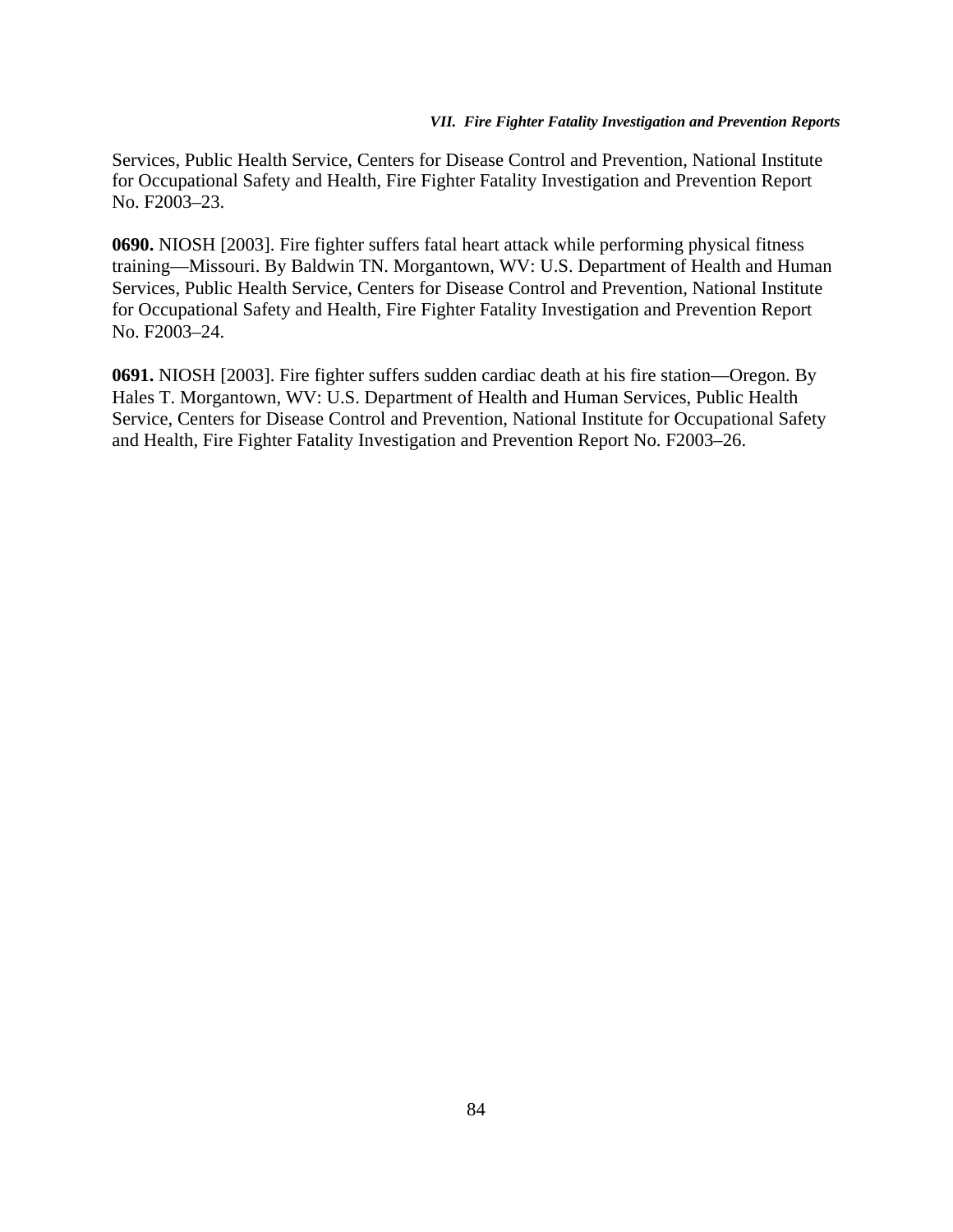## **VIII. HEALTH HAZARD EVALUATION REPORTS**

**0692.** NIOSH [2003]. Health hazard evaluation report: follow-back City of Cincinnati Sewers, Water Works and Public Services, Cincinnati, OH. By Snyder E, Sollberger R, Tapp L. Cincinnati, OH: U.S. Department of Health and Human Services, Public Health Service, Centers for Disease Control and Prevention, National Institute for Occupational Safety and Health, NIOSH HETA Report No. 2001–0073–2869.

**0693.** NIOSH [2003]. Health hazard evaluation report: ChemDesign Corporation, Fitchburg, MA. By Hnizdo E, Sylvain D. Cincinnati, OH: U.S. Department of Health and Human Services, Public Health Service, Centers for Disease Control and Prevention, National Institute for Occupational Safety and Health, NIOSH HETA Report No. 2000–0096–2876.

**0694.** NIOSH [2003]. Health hazard evaluation report: City of Cleveland Heights, Cleveland Heights, OH. By Burr GA. Cincinnati, OH: U.S. Department of Health and Human Services, Public Health Service, Centers for Disease Control and Prevention, National Institute for Occupational Safety and Health, NIOSH HETA Report No. 2002–0157–2887.

**0695.** NIOSH [2003]. Health hazard evaluation report: Aero-Classics, Ltd., Huron, OH. By Burr GA. Cincinnati, OH: U.S. Department of Health and Human Services, Public Health Service, Centers for Disease Control and Prevention, National Institute for Occupational Safety and Health, NIOSH HETA Report No. 2002–0184–2888.

**0696.** NIOSH [2003]. Health hazard evaluation report: Blue Ribbon Packing, Indianapolis, IN. By Kawamoto MM, Methner MM. Cincinnati, OH: U.S. Department of Health and Human Services, Public Health Service, Centers for Disease Control and Prevention, National Institute for Occupational Safety and Health, NIOSH HETA Report No. 2002–0253–2894.

**0697.** NIOSH [2003]. Health hazard evaluation report: United States Air Force, Pope Air Force Base, Fayetteville, NC. By Krake AM, King BS, McCullough JE. Cincinnati, OH: U.S. Department of Health and Human Services, Public Health Service, Centers for Disease Control and Prevention, National Institute for Occupational Safety and Health, NIOSH HETA Report No. 2000–0062–2895.

**0698.** NIOSH [2003]. Health hazard evaluation report: Somerset County assistance office, Somerset, PA. By Park JH, Goe S, Choe KT, Akpinar-Elci M, Kreiss K. Cincinnati, OH: U.S. Department of Health and Human Services, Public Health Service, Centers for Disease Control and Prevention, National Institute for Occupational Safety and Health, NIOSH HETA Report No. 2001–0067–2896.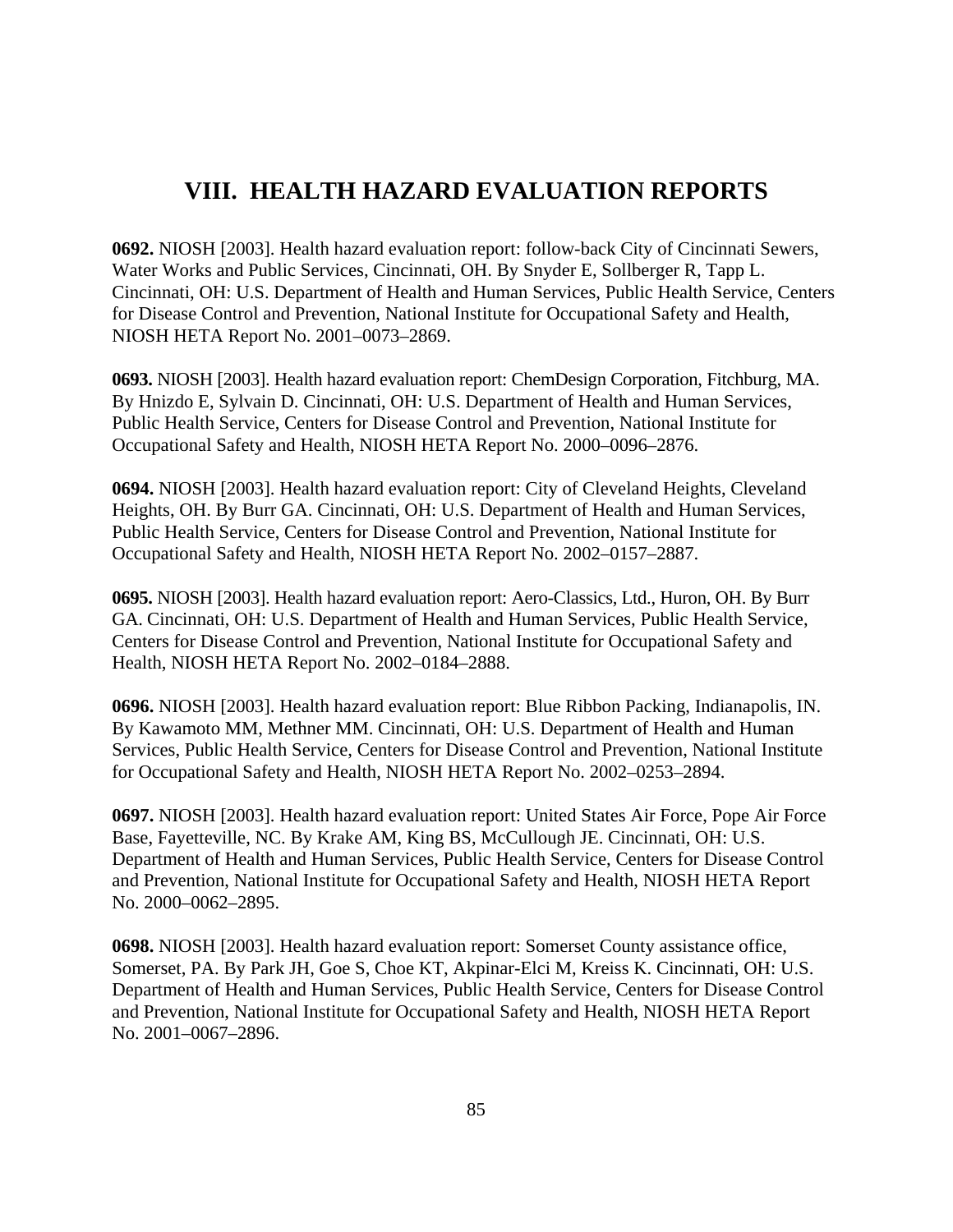**0699.** NIOSH [2003]. Health hazard evaluation report: Sunset Strip Furniture Stripping, Huntington Beach, CA. By Hall RM. Cincinnati, OH: U.S. Department of Health and Human Services, Public Health Service, Centers for Disease Control and Prevention, National Institute for Occupational Safety and Health, NIOSH HETA Report No. 2001–0537–2897.

**0700.** NIOSH [2003]. Health hazard evaluation report: Fort Collins Police Services, Fort Collins, CO. By Tubbs RL, Murphy WJ. Cincinnati, OH: U.S. Department of Health and Human Services, Public Health Service, Centers for Disease Control and Prevention, National Institute for Occupational Safety and Health, NIOSH HETA Report No. 2002–0131–2898. *NORA: Tools and Approaches: Control Technology and Personal Protective Equipment*

**0701.** NIOSH [2003]. Health hazard evaluation report: United States Air Force, Little Rock Air Force Base, Jacksonville, AK. By Krake AM, King B, McCullough J. Cincinnati, OH: U.S. Department of Health and Human Services, Public Health Service, Centers for Disease Control and Prevention, National Institute for Occupational Safety and Health, NIOSH HETA Report No. 2000–0065–2899.

**0702.** NIOSH [2003]. Health hazard evaluation report: United States Air Force, Hurlburt Field Air Force Base, Fort Walton Beach, FL. By Krake AM, King BS, McCullough JE. Cincinnati, OH: U.S. Department of Health and Human Services, Public Health Service, Centers for Disease Control and Prevention, National Institute for Occupational Safety and Health, NIOSH HETA Report No. 2000–0064–2900.

**0703.** NIOSH [2003]. Health hazard evaluation report: Superior Label Systems, Mason, OH. By Burr GA, Page EH, Methner M. Cincinnati, OH: U.S. Department of Health and Human Services, Public Health Service, Centers for Disease Control and Prevention, National Institute for Occupational Safety and Health, NIOSH HETA Report No. 2002–0379–2901.

**0704.** NIOSH [2003]. Health hazard evaluation report: Fayette County Courthouse, Uniontown, PA. By Coffey C, Martin S, Sahakian N. Cincinnati, OH: U.S. Department of Health and Human Services, Public Health Service, Centers for Disease Control and Prevention, National Institute for Occupational Safety and Health, NIOSH HETA Report No. 2002–0343–2902.

**0705.** NIOSH [2003]. Health hazard evaluation report: Bechtel-Jacobs Co., LLC, Piketon, OH. By Methner MM. Cincinnati, OH: U.S. Department of Health and Human Services, Public Health Service, Centers for Disease Control and Prevention, National Institute for Occupational Safety and Health, NIOSH HETA Report No. 2002–0351–2903.

**0706.** NIOSH [2003]. Health hazard evaluation report: United States Air Force, Dyess Air Force Base, Abilene, TX. By Krake AM, King BS, McCullough JE. Cincinnati, OH: U.S. Department of Health and Human Services, Public Health Service, Centers for Disease Control and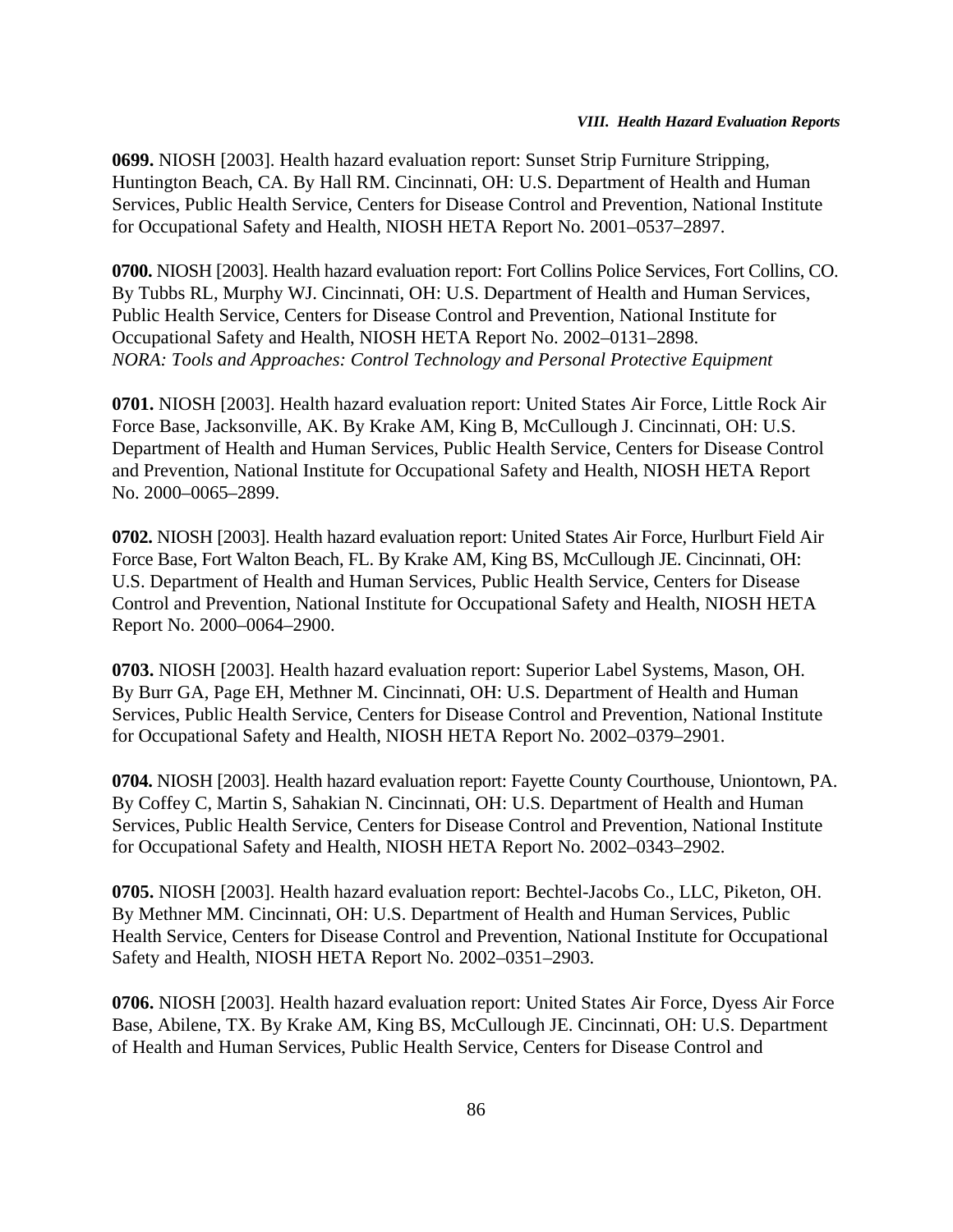Prevention, National Institute for Occupational Safety and Health, NIOSH HETA Report No. 2000–0060–2904.

**0707.** NIOSH [2003]. Health hazard evaluation report: Norwin Middle School East, North Huntington, PA. By Snyder EM. Cincinnati, OH: U.S. Department of Health and Human Services, Public Health Service, Centers for Disease Control and Prevention, National Institute for Occupational Safety and Health, NIOSH HETA Report No. 2003–0080–2905.

**0708.** NIOSH [2003]. Health hazard evaluation report: United States Air Force, Langley Air Force Base, Hampton, VA. By Krake AM, King BS, McCullough JE. Cincinnati, OH: U.S. Department of Health and Human Services, Public Health Service, Centers for Disease Control and Prevention, National Institute for Occupational Safety and Health, NIOSH HETA Report No. 2000–0063–2907.

**0709.** NIOSH [2003]. Health hazard evaluation report: Capitol Heat and Power, Madison, WI. By Snyder EM, Nemhauser JB. Cincinnati, OH: U.S. Department of Health and Human Services, Public Health Service, Centers for Disease Control and Prevention, National Institute for Occupational Safety and Health, NIOSH HETA Report No. 2002–0284–2908.

**0710.** NIOSH [2003]. Health hazard evaluation report: Ethicon Endo-Surgery, Cincinnati, OH. By Methner MM, Lotz WG. Cincinnati, OH: U.S. Department of Health and Human Services, Public Health Service, Centers for Disease Control and Prevention, National Institute for Occupational Safety and Health, NIOSH HETA Report No. 2003–0111–2909. *NORA: Environment and Workforce: Special Populations at Risk*

**0711.** NIOSH [2003]. Health hazard evaluation report: Hilton Head Elementary School, Hilton Head Island, SC. By Sahakian N, Choe K, White S, Jones R. Cincinnati, OH: U.S. Department of Health and Human Services, Public Health Service, Centers for Disease Control and Prevention, National Institute for Occupational Safety and Health, NIOSH HETA Report No. 2003–0039–2914.

**0712.** NIOSH [2003]. Health hazard evaluation report: Agrilink Foods Popcorn Plant, Ridgeway, IL. By Sahakian N, Choe K, Boylstein R, Schleiff P. Cincinnati, OH: U.S. Department of Health and Human Services, Public Health Service, Centers for Disease Control and Prevention, National Institute for Occupational Safety and Health, NIOSH HETA Report No. 2002–0408–2915.

**0713.** NIOSH [2003]. Health hazard evaluation report: Bil-Mar Foods, Inc., Storm Lake, IA. By King BS, Page E. Cincinnati, OH: U.S. Department of Health and Human Services, Public Health Service, Centers for Disease Control and Prevention, National Institute for Occupational Safety and Health, NIOSH HETA Report No. 2002–0257–2916.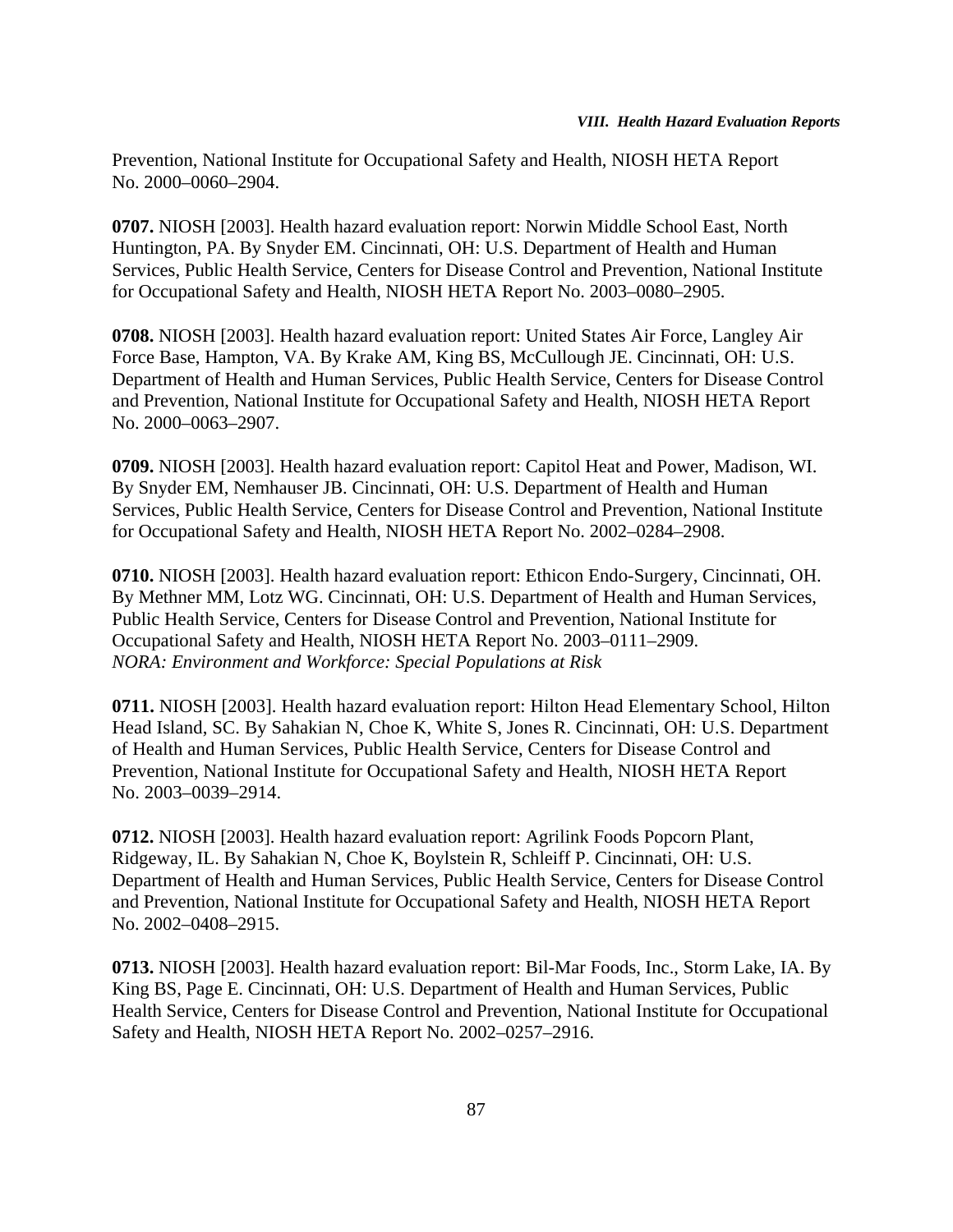**0714.** NIOSH [2003]. Health hazard evaluation report: IKI Manufacturing, Edgerton, WI. By Snyder EM. Cincinnati, OH: U.S. Department of Health and Human Services, Public Health Service, Centers for Disease Control and Prevention, National Institute for Occupational Safety and Health, NIOSH HETA Report No. 2001–0150–2917.

**0715.** NIOSH [2003]. Health hazard evaluation report: UT Department of Public Safety, Utah Highway Patrol, Salt Lake City, UT. By Tubbs RL. Cincinnati, OH: U.S. Department of Health and Human Services, Public Health Service, Centers for Disease Control and Prevention, National Institute for Occupational Safety and Health, NIOSH HETA Report No. 2003–0094–2919.

**0716.** NIOSH [2003]. Health hazard evaluation report: Yosemite National Park, El Portal, CA. By Cardarelli J II, Methner M. Cincinnati, OH: U.S. Department of Health and Human Services, Public Health Service, Centers for Disease Control and Prevention, National Institute for Occupational Safety and Health, NIOSH HETA Report No. 2002–0441–2920.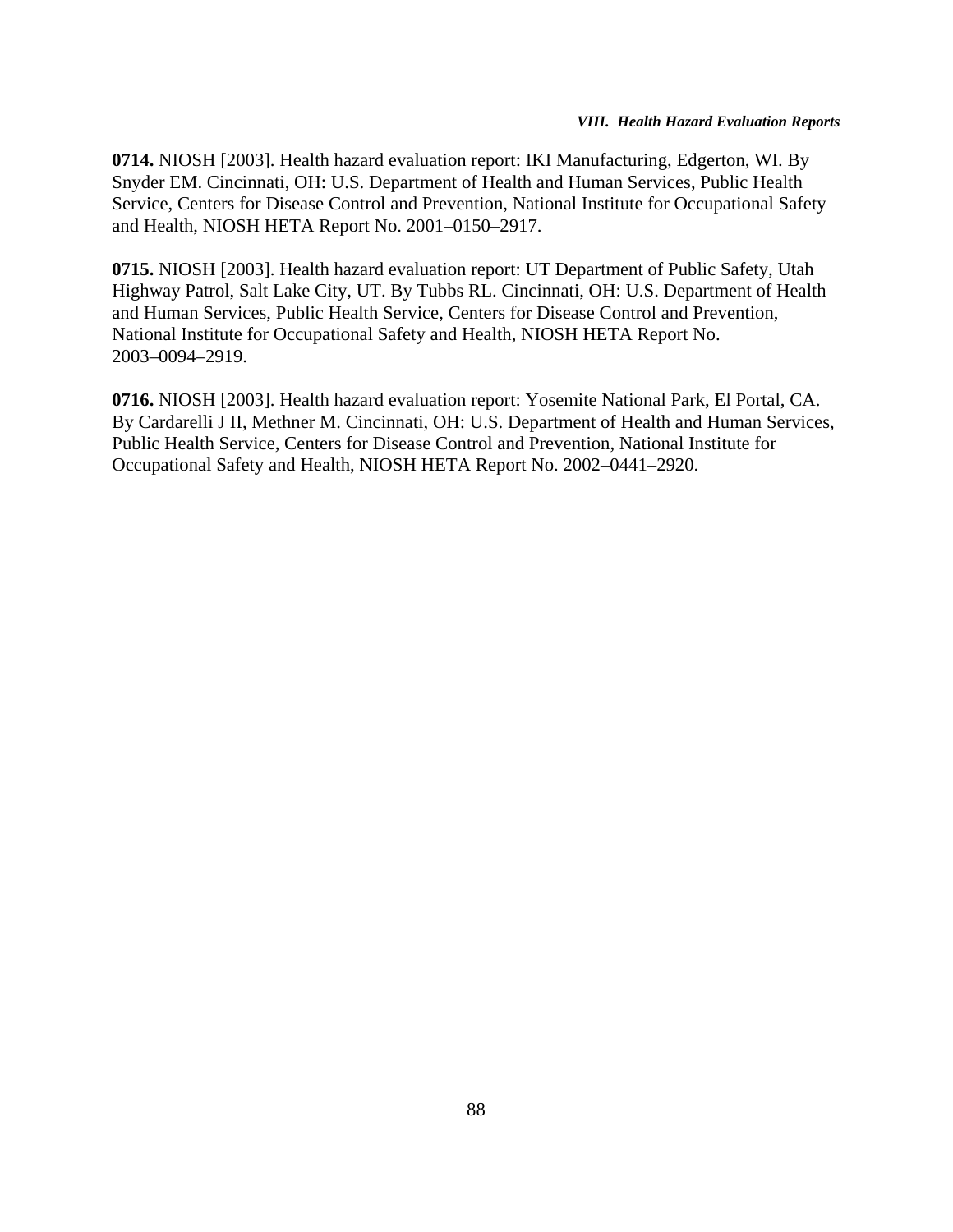# **IX. AUTHOR INDEX**

| <b>Author</b>         | <b>Citation Number(s)</b>                                                  |
|-----------------------|----------------------------------------------------------------------------|
| <b>Abbott RD</b>      | 0001 0144                                                                  |
| <b>Adams C</b>        | 0272 0427 0512                                                             |
| Afshari A             | 0593                                                                       |
| <b>Ahlers H</b>       | 0021 0030 0159 0329 0467 0483 0556                                         |
| <b>Ahrenholtz E</b>   | 0326                                                                       |
| <b>Ahrenholtz SH</b>  | 0506                                                                       |
| <b>Akpinar-Elci M</b> | 0268 0273 0698                                                             |
| <b>Alarcon W</b>      | 0108 0319                                                                  |
| Alavanja M            | 0340                                                                       |
| Allen CT              | 0002                                                                       |
| <b>Almaguer D</b>     | 0628                                                                       |
| <b>Alterman T</b>     | 0039 0274 0299 0563                                                        |
| <b>Althouse R</b>     | 0456                                                                       |
| <b>Ambrose DH</b>     | 0291 0438 0480 0481                                                        |
| Ameredes BT           | 0325                                                                       |
| <b>Ammons D</b>       | 0163 0275 0380 0554                                                        |
| <b>Anderson KR</b>    | 0276 0392 0413                                                             |
| <b>Anderson V</b>     | 0498 0499                                                                  |
| <b>Andrew M</b>       | 0111 0209 0224                                                             |
| <b>Andrews E</b>      | 0326                                                                       |
| <b>Anstadt GW</b>     | 0094                                                                       |
| Antonini J            | 0003 0004 0092 0140 0176 0177 0189 0202 0277 0278 0488 0525 0577 0594 0606 |
| Ard L                 | 0053                                                                       |
| <b>Arif SA</b>        | 0018                                                                       |
| <b>Arnold JE</b>      | 0461                                                                       |
| Arumugam U            | 0536                                                                       |
| <b>Arvizu E</b>       | 0025 0108                                                                  |
| <b>Ashley DL</b>      | 0183                                                                       |
| <b>Ashley K</b>       | 0005 0006 0007 0037 0213 0214                                              |
| <b>Aton E</b>         | 0044                                                                       |
| Aton L                | 0361                                                                       |
| <b>Attfield M</b>     | 0008 0086 0134 0182 0279 0280 0400 0509                                    |
| <b>Augusto LG</b>     | 0178                                                                       |
| <b>Azadi S</b>        | 0281                                                                       |
|                       |                                                                            |
| <b>B'Hymer C</b>      | 0009 0282                                                                  |
| <b>Baase C</b>        | 0094                                                                       |
| <b>Baden S</b>        | 0283 0453                                                                  |
| <b>Bailer AJ</b>      | 0010 0011 0095                                                             |
| <b>Bailey PT</b>      | 0281                                                                       |
| <b>Baird WM</b>       | 0466                                                                       |
| <b>Bajpayee TS</b>    | 0012                                                                       |
| <b>Baldwin KT</b>     | 0206                                                                       |
| <b>Baldwin T</b>      | 0381 0639 0640 0644 0646 0647 0654 0656 0660 0661 0662 0665 0674 0676 0680 |
|                       | 0683 0684 0686 0690                                                        |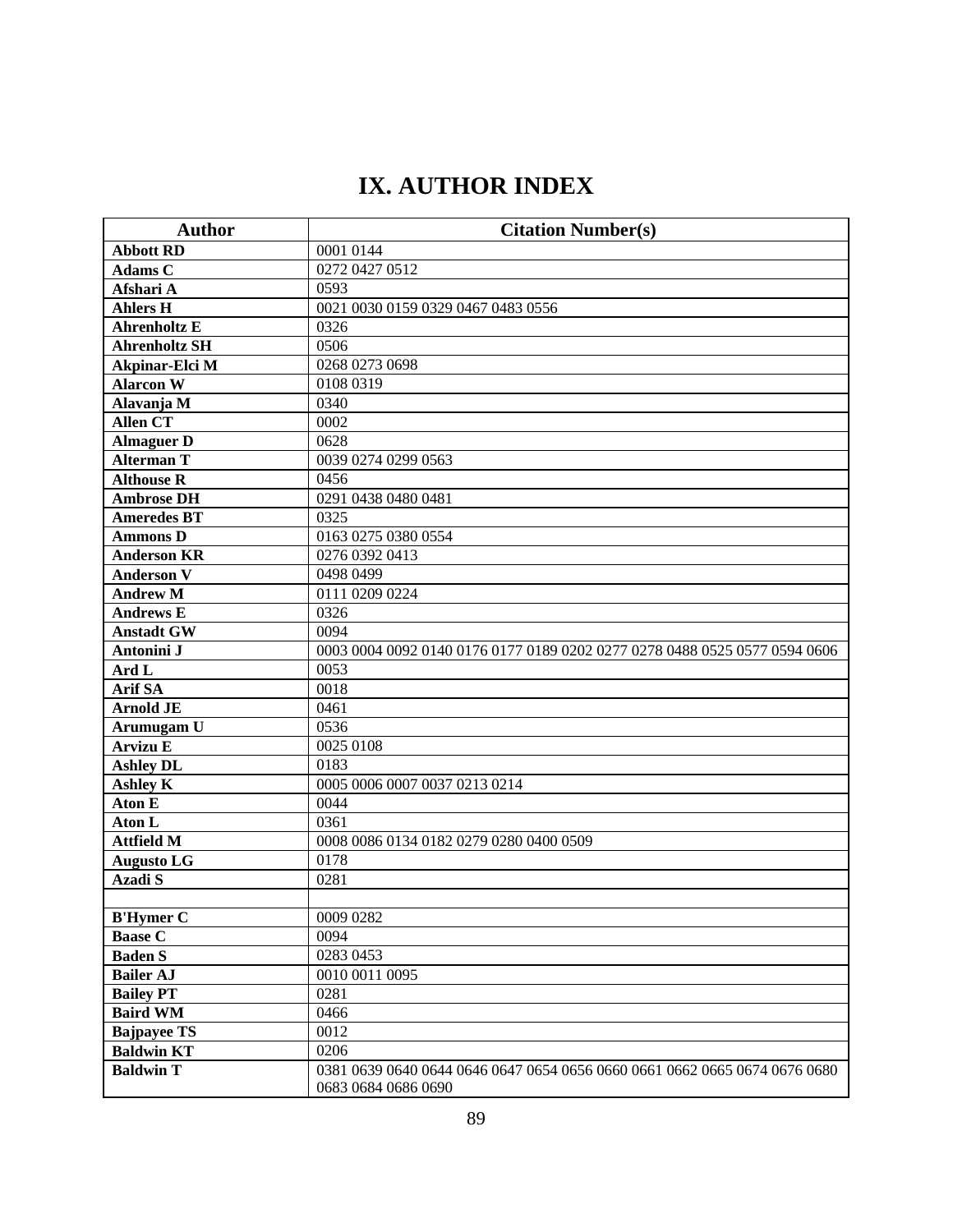| <b>Author</b>          | <b>Citation Number(s)</b>          |
|------------------------|------------------------------------|
| <b>Ball W</b>          | 0214                               |
| <b>Balmes J</b>        | 0013                               |
| <b>Bang K</b>          | 0221 0279 0284 0285 0347 0348 0573 |
| <b>Banta C</b>         | 0521                               |
| <b>Barbero AM</b>      | 0050                               |
| <b>Barczak TM</b>      | 0286 0287 0346 0574                |
| <b>Barger M</b>        | 0100 0141 0203 0204 0372 0465 0611 |
| <b>Baron ED</b>        | 0288                               |
| <b>Baron P</b>         | 0160 0325 0550                     |
| <b>Baron S</b>         | 0043 0289 0575                     |
| <b>Barrett EA</b>      | 0084 0290                          |
| <b>Barrios-Janko C</b> | 0422                               |
| <b>Bartels JR</b>      | 0291                               |
| <b>Bartholomae RC</b>  | 0513                               |
| <b>Bartley D</b>       | 0165                               |
| <b>Barton TM</b>       | 0508                               |
| <b>Basar J</b>         | 0504                               |
| <b>Battelli L</b>      | 0100 0140 0372                     |
| <b>Baum L</b>          | 0025 0108                          |
| <b>Bayard S</b>        | 0192                               |
| <b>Bayer D</b>         | 0417                               |
| <b>Beamer B</b>        | 0292 0623 0624 0625 0626           |
| <b>Beas A</b>          | 0501                               |
| <b>Beck S</b>          | 0461                               |
| <b>Becker A</b>        | 0108                               |
| <b>Becklake M</b>      | 0013                               |
| <b>Beckman J</b>       | 0319                               |
| <b>Bekle T</b>         | 0214                               |
| <b>Bell DA</b>         | 0322                               |
| <b>Bell J</b>          | 0014 0015 0293 0334 0557           |
| <b>Bello D</b>         | 0458                               |
| <b>Belson M</b>        | 0053                               |
| <b>Bena J</b>          | 0010 0011 0095 0511                |
| <b>Benkovic SA</b>     | 0294 0295                          |
| <b>Bennett JS</b>      | 0016 0017                          |
| <b>Bensyl D</b>        | 0494                               |
| <b>Benton LD</b>       | 0587                               |
| <b>Berardinelli S</b>  | 0186 0318 0352 0666 0671 0678 0689 |
| <b>Berendts B</b>      | 0018 0019                          |
| <b>Bernard B</b>       | 0043 0054 0289 0382 0479 0547 0575 |
| <b>Bernstein C</b>     | 0018                               |
| <b>Bernstein D</b>     | 0018 0019                          |
| <b>Bernstein I</b>     | 0019                               |
| <b>Bernstein J</b>     | 0019                               |
| <b>Berry Ann R</b>     | 0612                               |
| <b>Berstein C</b>      | 0019                               |
| <b>Bessinger S</b>     | 0514                               |
| <b>Bhatt SK</b>        | 0012                               |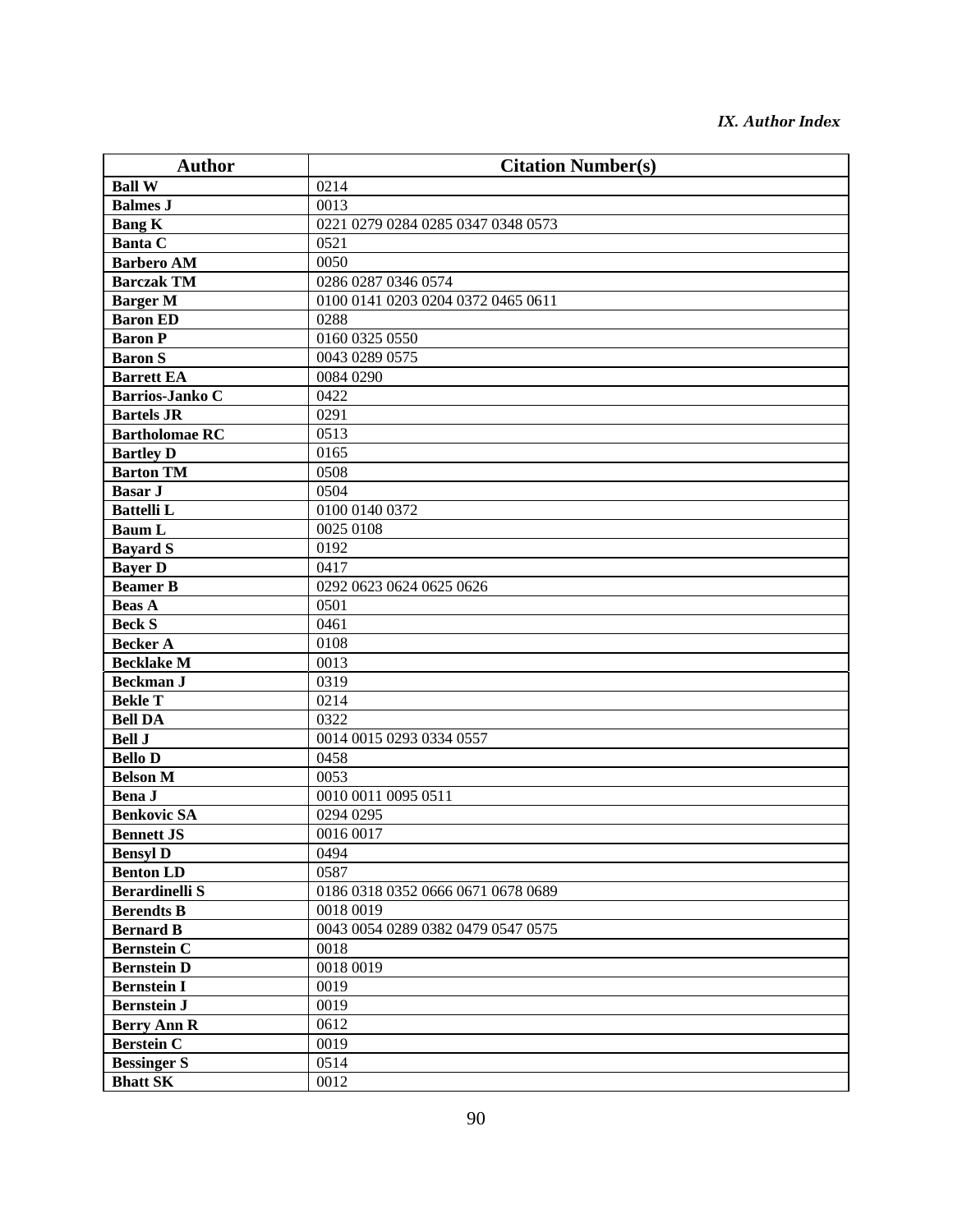| <b>Author</b>        | <b>Citation Number(s)</b>               |
|----------------------|-----------------------------------------|
| Bhattacharya A       | 0039                                    |
| Bi Y                 | 0101                                    |
| <b>Biagini R</b>     | 0018 0019 0020 0063                     |
| <b>Biddle E</b>      | 0276 0296 0297 0302 0331 0393 0409      |
| <b>Biggs</b> F       | 0057 0437                               |
| <b>Birch E</b>       | 0215                                    |
| <b>Bird A</b>        | 0298                                    |
| <b>Birdsey J</b>     | 0299                                    |
| <b>Bischoff BJ</b>   | 0519                                    |
| <b>Biswas K</b>      | 0300 0411                               |
| <b>Blade L</b>       | 0301 0355 0617 0622                     |
| <b>Blair A</b>       | 0192 0581                               |
| <b>Blake T</b>       | 0325                                    |
| <b>Blanc P</b>       | 0013                                    |
| <b>Bledsoe T</b>     | 0060 0150 0455                          |
| <b>Blemings KP</b>   | 0454                                    |
| <b>Blondell JM</b>   | 0023                                    |
| <b>Blount B</b>      | 0043                                    |
| <b>Boal WL</b>       | 0283 0453                               |
| <b>Bobick TG</b>     | 0136 0302 0303                          |
| <b>Boeniger M</b>    | 0021 0030 0304 0329 0556                |
| <b>Bogucki S</b>     | 0642                                    |
| <b>Bohr P</b>        | 0361                                    |
| <b>Boiano JM</b>     | 0026                                    |
| <b>Boissy R</b>      | 0322                                    |
| <b>Boland GJ</b>     | 0164                                    |
| <b>Boland PJ</b>     | 0022                                    |
| <b>Boldt L</b>       | 0396                                    |
| <b>Bonauto D</b>     | 0214                                    |
| <b>Booher DE</b>     | 0305                                    |
| <b>Boord L</b>       | 0350                                    |
| <b>Booth Jones A</b> | 0304                                    |
| <b>Borisenko GG</b>  | 0076                                    |
| <b>Bower J</b>       | 0287 0306                               |
| <b>Bowyer ME</b>     | 0413                                    |
| <b>Boylstein R</b>   | 0268 0307 0510 0712                     |
| <b>Braddee R</b>     | 0401 0638 0650 0664 0668 0675 0679 0687 |
| <b>Bradley S</b>     | 0404                                    |
| <b>Bradtmiller B</b> | 0068                                    |
| <b>Brady T</b>       | 0237 0308 0416 0417                     |
| <b>Brandt Rauf P</b> | 0192                                    |
| <b>Breslin JA</b>    | 0309                                    |
| <b>Brevard T</b>     | 0023 0319                               |
| <b>Breysse PN</b>    | 0171                                    |
| <b>Brnich MJ Jr</b>  | 0255 0444                               |
| <b>Brower S</b>      | 0036 0310                               |
| <b>Brown KK</b>      | 0009 0024 0063 0461                     |
| <b>Brown LM</b>      | 0216                                    |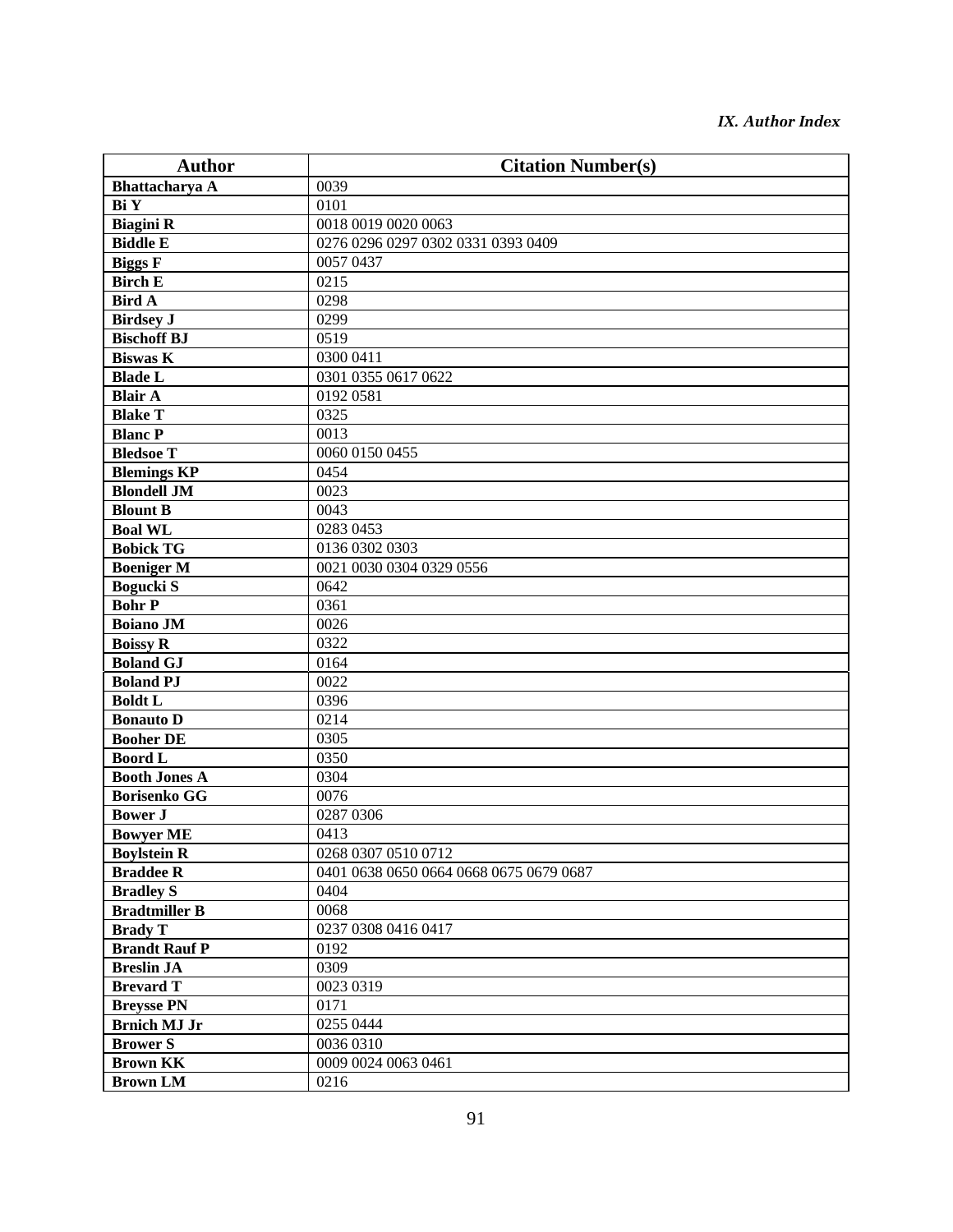| <b>Author</b>                | <b>Citation Number(s)</b>                                                  |
|------------------------------|----------------------------------------------------------------------------|
| <b>Browning SR</b>           | 0314                                                                       |
| <b>Bruce Brooks Y</b>        | 0218                                                                       |
| <b>Brueck</b> $\overline{S}$ | 0311 0312                                                                  |
| <b>Brumbaugh K</b>           | 0047 0052 0407 0485                                                        |
| <b>Brumfield AM</b>          | 0217                                                                       |
| <b>Brundage R</b>            | 0184 0313                                                                  |
| <b>Brundage S</b>            | 0053                                                                       |
| <b>Bryant J</b>              | 0599                                                                       |
| <b>Buess C</b>               | 0491                                                                       |
| <b>Buhler W</b>              | 0032                                                                       |
| <b>Bunn TL</b>               | 0314                                                                       |
| <b>Bunning ML</b>            | 0054                                                                       |
| <b>Burchfiel C</b>           | 0001 0144 0446                                                             |
| <b>Burdorf A</b>             | 0182                                                                       |
| <b>Burke L</b>               | 0071                                                                       |
| <b>Burkhart J</b>            | 0242 0268                                                                  |
| <b>Burnett C</b>             | 0167                                                                       |
| <b>Burr G</b>                | 0315 0316 0479 0484 0694 0695 0703                                         |
| <b>Burroughs G</b>           | 0533 0619                                                                  |
| <b>Burt S</b>                | 0057                                                                       |
| <b>Butler M</b>              | 0009 0024 0183 0192 0282 0317 0321 0327 0405 0528 0529 0530 0531           |
| <b>Butterworth L</b>         | 0209 0427                                                                  |
|                              |                                                                            |
| Cain H                       | 0599                                                                       |
| <b>Calafat A</b>             | 0043                                                                       |
| <b>Caldwell GG</b>           | 0314                                                                       |
| <b>Calhoun WJ</b>            | 0325                                                                       |
| <b>Calvert C</b>             | 0087 0318 0352 0447                                                        |
| <b>Calvert G</b>             | 0023 0025 0026 0108 0214 0319 0321 0405 0528 0529 0530 0531                |
| <b>Camm TW</b>               | 0320                                                                       |
| <b>Campbell D</b>            | 0087 0211 0221 0348                                                        |
| <b>Campbell GL</b>           | 0054                                                                       |
| <b>Campbell Quick J</b>      | 0218                                                                       |
| Canos J                      | 0044 0361                                                                  |
| <b>Cantis DM</b>             | 0380                                                                       |
| <b>Cantrell S</b>            | 0069                                                                       |
| Caporali SA                  | 0035                                                                       |
| <b>Carbone L</b>             | 0027                                                                       |
| Cardarelli II J              | 0716                                                                       |
| <b>Carreón T</b>             | 0317 0321 0322 0405 0528 0529 0530 0531                                    |
| <b>Cashdollar KL</b>         | 0038 0323                                                                  |
| Casini VJ                    | 0267 0630 0632 0634                                                        |
| <b>Castellan R</b>           | 0134 0214 0268 0279 0285                                                   |
| <b>Castillo DN</b>           | 0401                                                                       |
| Castranova V                 | 0004 0031 0078 0086 0100 0137 0141 0160 0161 0189 0190 0203 0204 0208 0209 |
|                              | 0210 0313 0324 0325 0420 0465 0488 0536 0549 0550 0552 0594 0608 0611      |
| Catalano J                   | 0301                                                                       |
| <b>Catlett LR</b>            | 0551                                                                       |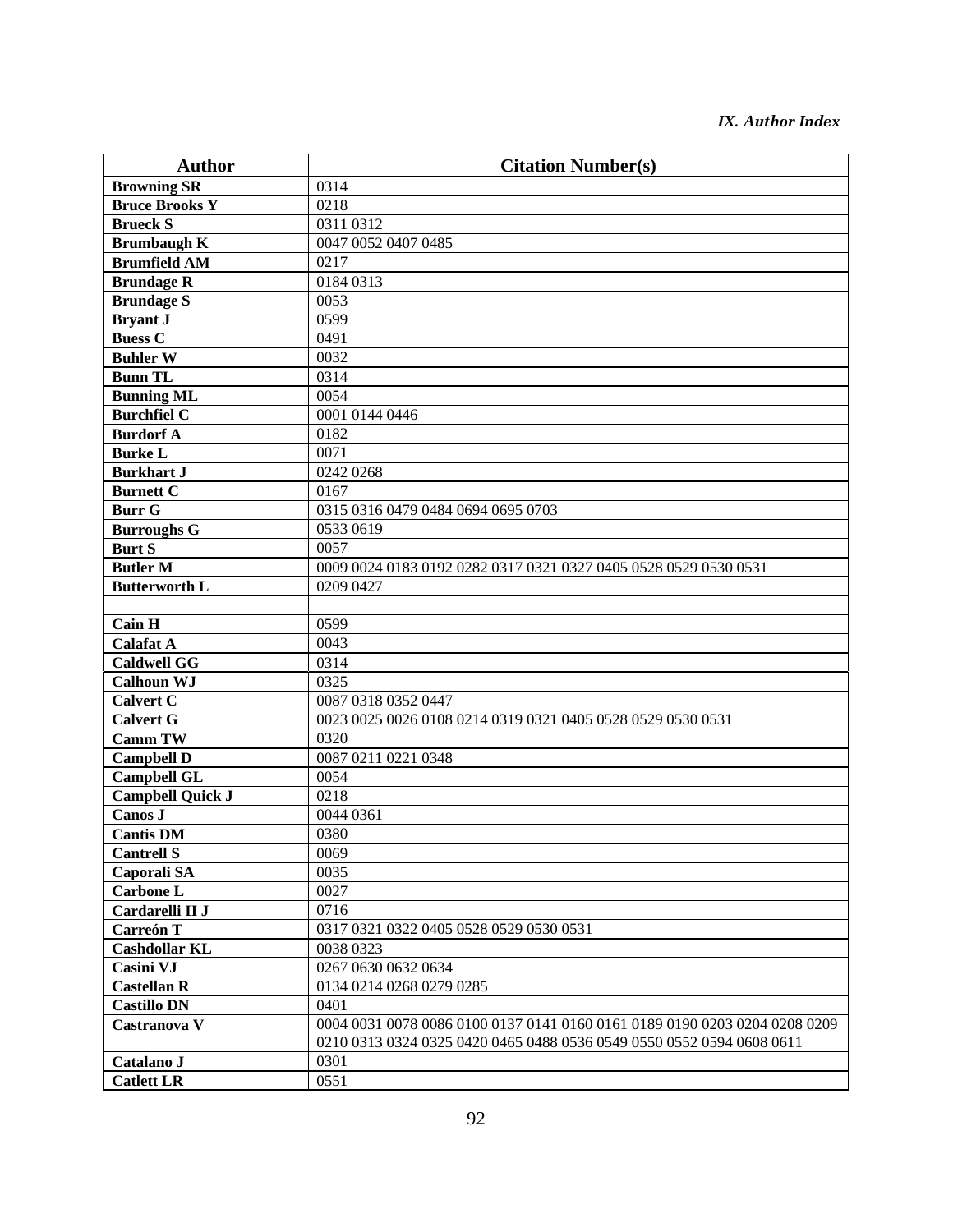| <b>Author</b>          | <b>Citation Number(s)</b>                    |
|------------------------|----------------------------------------------|
| <b>Caudill SP</b>      | 0043                                         |
| Cawley JC              | 0028 0029 0444                               |
| <b>Cecala A</b>        | 0260 0326 0328 0506 0621                     |
| Chan JY                | 0101                                         |
| <b>Chase F</b>         | 0359 0470                                    |
| <b>Cheever KL</b>      | 0009 0024 0183 0282 0327                     |
| <b>Chekan GJ</b>       | 0260 0328                                    |
| <b>Chen BJ</b>         | 0102                                         |
| <b>Chen BT</b>         | 0045                                         |
| Chen <sub>C</sub>      | 0030 0329                                    |
| <b>Chen F</b>          | 0031 0209 0306                               |
| <b>Chen GX</b>         | 0330 0331                                    |
| Chen J                 | 0287                                         |
| <b>Chigier N</b>       | 0371                                         |
| <b>Chilton JE</b>      | 0332                                         |
| <b>Chiou S</b>         | 0129 0614                                    |
| Choe K                 | 0698 0711 0712                               |
| <b>Christensen W</b>   | 0360                                         |
| <b>ChuanFang J</b>     | 0636                                         |
| <b>Cirillo PA</b>      | 0146                                         |
| <b>Clark MP</b>        | 0325                                         |
| <b>Clough Thomas K</b> | 0333                                         |
| <b>Cloutier D</b>      | 0360                                         |
| <b>Coffey C</b>        | 0087 0211 0318 0352 0447 0704                |
| Cohn J                 | 0106                                         |
| Cole H                 | 0538                                         |
| <b>Cole RJ</b>         | 0056 0378                                    |
| <b>Colinet JF</b>      | 0260 0328                                    |
| <b>Colligan M</b>      | 0159 0519 0538                               |
| <b>Collings N</b>      | 0216                                         |
| <b>Collins J</b>       | 0044 0334 0361 0557                          |
| <b>Compton CS</b>      | 0471                                         |
| <b>Connally LB</b>     | 0122 0321 0449 0450 0451 0528 0529 0530 0531 |
| <b>Conover DL</b>      | 0609                                         |
| <b>Conway GA</b>       | 0335 0494                                    |
| <b>Conway GE</b>       | 0469                                         |
| <b>Cook CK</b>         | 0127                                         |
| <b>Cooper KD</b>       | 0288                                         |
| Coppock C              | 0326                                         |
| Correa A               | 0336                                         |
| Cosma G                | 0208                                         |
| <b>Costa EA</b>        | 0219                                         |
| <b>Courtney TK</b>     | 0557                                         |
| Cox M                  | 0220                                         |
| <b>Cox-Ganser J</b>    | 0337 0509 0510 0523 0524                     |
| <b>Cress L</b>         | 0112                                         |
| <b>Crouch K</b>        | 0016 0292 0623 0624 0625 0626                |
| <b>Cullen E</b>        | 0338 0339                                    |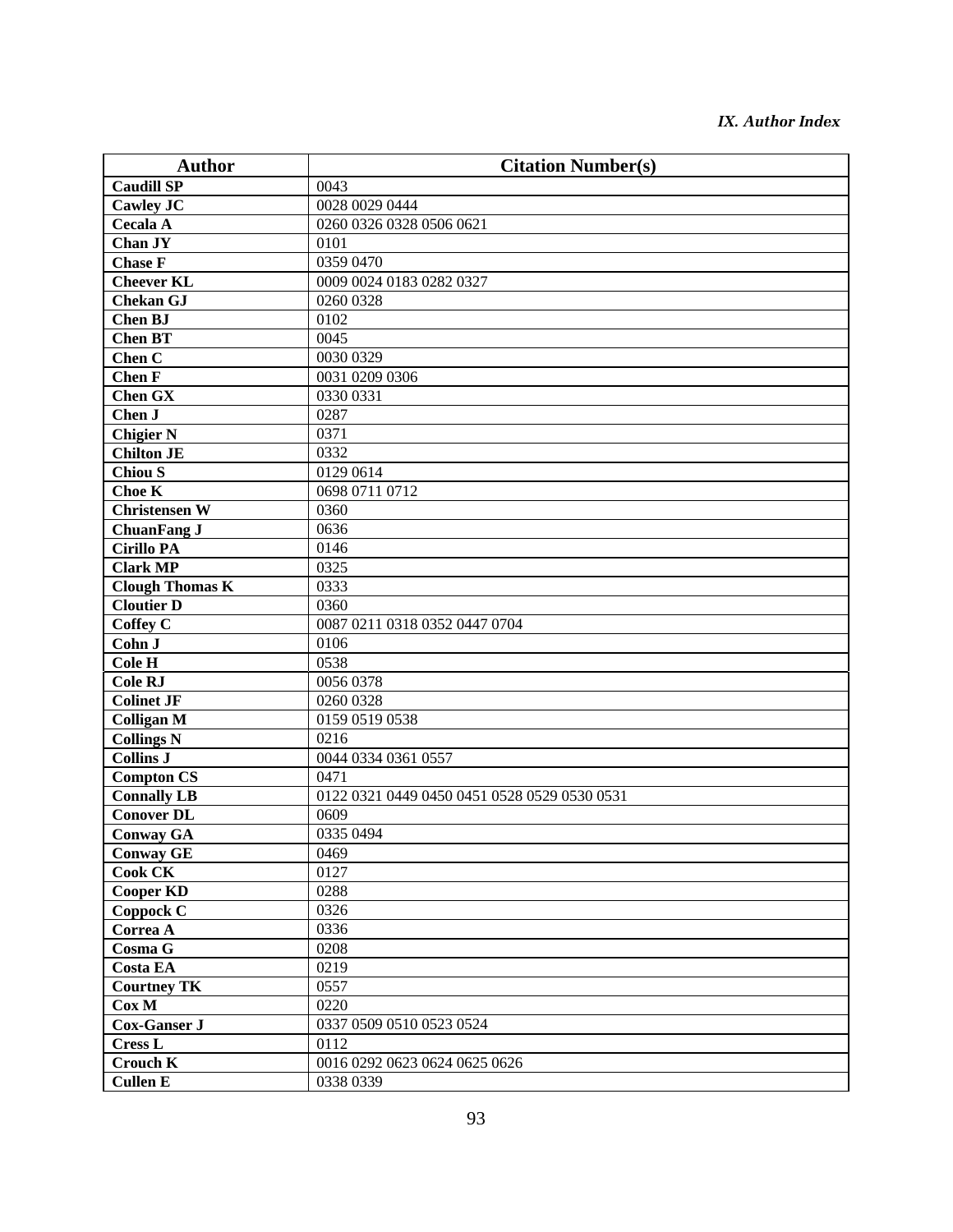| <b>Author</b>       | <b>Citation Number(s)</b>               |
|---------------------|-----------------------------------------|
| <b>Cullen M</b>     | 0458                                    |
| <b>Curb JD</b>      | 0001                                    |
| <b>Current RS</b>   | 0303 0380                               |
| <b>Curwick C</b>    | 0214                                    |
| <b>Curwin B</b>     | 0032 0340                               |
| <b>Cutlip RG</b>    | 0052 0197                               |
|                     |                                         |
| D'Amato J           | 0599                                    |
| Dabra S             | 0490                                    |
| Daly AK             | 0317                                    |
| <b>Dankovic D</b>   | 0192 0449 0450 0451                     |
| Das R               | 0025 0319                               |
| Das S               | 0505                                    |
| <b>Daston GP</b>    | 0088                                    |
| Davis JP            | 0054                                    |
| Davis L             | 0062 0143 0214                          |
| Davis-King KE       | 0321 0405 0528 0529 0530 0531           |
| Day G               | 0171 0341 0543                          |
| De Gruijl FR        | 0164                                    |
| De Rosa MI          | 0344                                    |
| <b>DeBord DG</b>    | 0582                                    |
| <b>Deddens J</b>    | 0063 0104 0168 0170 0405 0449 0450 0451 |
| Deitchman S         | 0053                                    |
| <b>Delaney L</b>    | 0382                                    |
| Delp $\overline{W}$ | 0253                                    |
| Demange M           | 0007                                    |
| <b>Demchuk E</b>    | 0066 0166 0191 0329                     |
| <b>Dement JM</b>    | 0090                                    |
| <b>Denton D</b>     | 0342                                    |
| Depree GJ           | 0565                                    |
| Derk RC             | 0497                                    |
| Derk SJ             | 0062 0343 0487 0491                     |
| Desta A             | 0112                                    |
| <b>Deubner D</b>    | 0433 0543 0562                          |
| Dey R               | 0161                                    |
| Deye G              | 0325                                    |
| Dick R              | 0057                                    |
| <b>Dickerson RM</b> | 0171                                    |
| Ding M              | 0190                                    |
| <b>Dolinar DR</b>   | 0345 0346 0468 0471 0492 0526           |
| <b>Dollberg DD</b>  | 0123                                    |
| Doney B             | 0033 0221 0347 0348 0379                |
| Dong RG             | 0034 0035 0198 0199 0200 0201 0349 0602 |
| <b>Dotson BW</b>    | 0163                                    |
| Dowdy JA            | 0036 0363 0364                          |
| Dower J             | 0350                                    |
| <b>Drake PL</b>     | 0037 0237 0351                          |
| <b>Driscoll R</b>   | 0289 0575                               |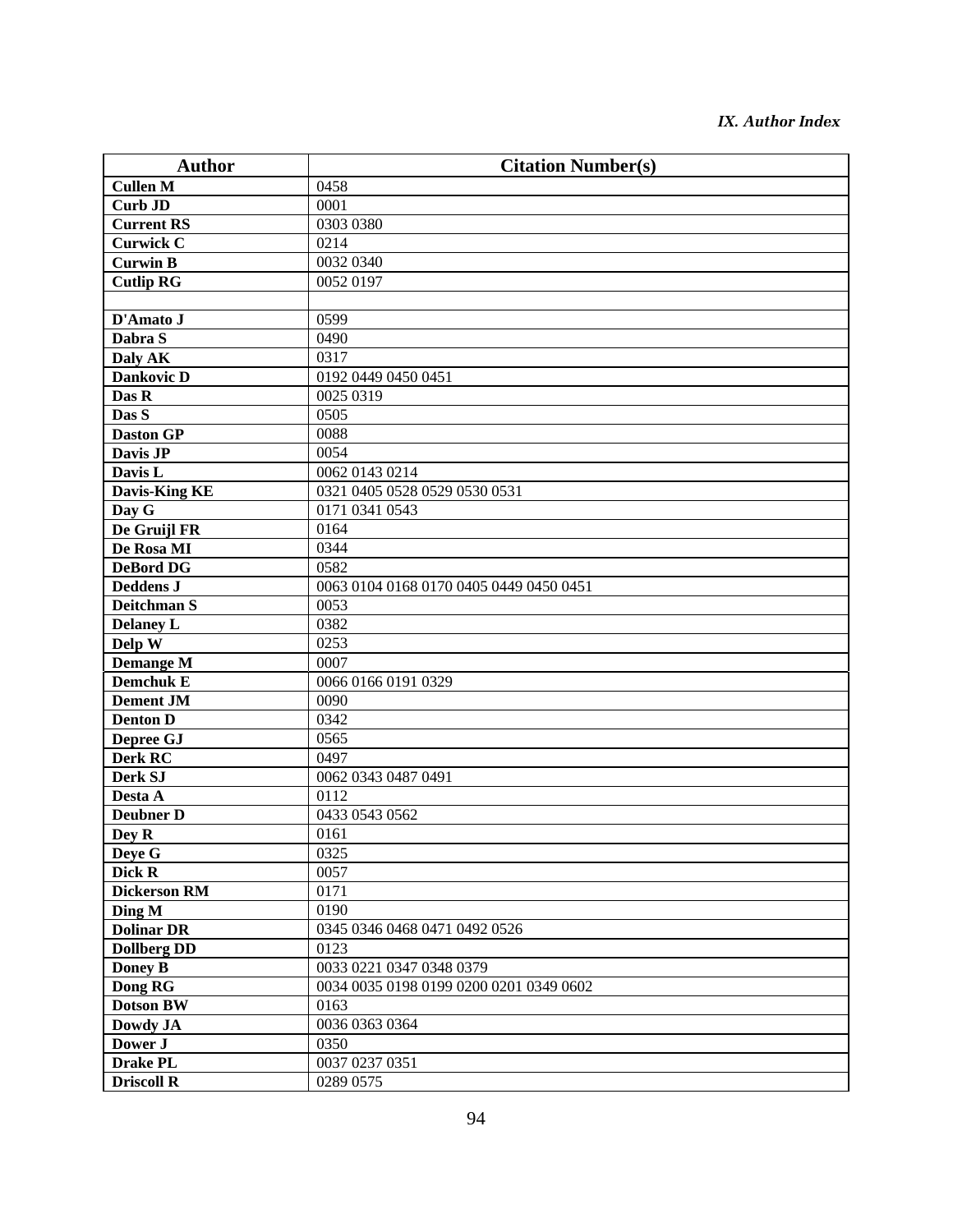| <b>Author</b>         | <b>Citation Number(s)</b>               |
|-----------------------|-----------------------------------------|
| <b>Drociuk D</b>      | 0053                                    |
| Druschell C           | 0336                                    |
| <b>Dubaniewicz TH</b> | 0038                                    |
| <b>Dubbert J</b>      | 0468                                    |
| <b>Dufresne A</b>     | 0341                                    |
| <b>Duling M</b>       | 0318 0352 0447                          |
| Dunn K                | 0040 0355 0616 0618 0621                |
| <b>Dunning K</b>      | 0039                                    |
| <b>Durkin ME</b>      | 0205                                    |
| <b>Durr TM</b>        | 0353                                    |
| <b>Dweik RD</b>       | 0273                                    |
| <b>Dwyer Girard J</b> | 0320                                    |
| Dyjack D              | 0354 0507                               |
| <b>Dyke KV</b>        | 0041                                    |
|                       |                                         |
| <b>Earnest G</b>      | 0040 0253 0355 0356 0616 0617 0618 0629 |
| Echt A                | 0042 0355 0616 0617 0627                |
| <b>Edberg S</b>       | 0599                                    |
| <b>Edelman P</b>      | 0043                                    |
| <b>Ehlers J</b>       | 0357                                    |
| Elci O $\overline{C}$ | 0273 0358                               |
| <b>Elisburg D</b>     | 0538                                    |
| Ellenberger JL        | 0359                                    |
| Ellerbe L             | 0319                                    |
| <b>Elvine-Kreis B</b> | 0539                                    |
| Eng P                 | 0260                                    |
| <b>Enright PL</b>     | 0273 0358                               |
| <b>Esswein E</b>      | 0479                                    |
| <b>Etherton J</b>     | 0360                                    |
| <b>EuDaly A</b>       | 0272 0512                               |
| <b>EuDaly J</b>       | 0002 0080 0272 0427 0490 0512           |
| <b>Evanoff B</b>      | 0044 0334 0361                          |
| <b>Ewers L</b>        | 0180                                    |
|                       |                                         |
| <b>Fabian T</b>       | 0053                                    |
| <b>Fabisiak JP</b>    | 0076                                    |
| Fabrega V             | 0393                                    |
| <b>Fadeel B</b>       | 0076                                    |
| <b>Fahy RF</b>        | 0522                                    |
| <b>Farmer A</b>       | 0689                                    |
| <b>Farwick D</b>      | 0362                                    |
| <b>Feather GA</b>     | 0045                                    |
| Fedan J               | 0363 0364 0601 0605 0610                |
| <b>Fedorowicz A</b>   | 0066                                    |
| <b>Feigley CE</b>     | 0017                                    |
| <b>Fekedulegn D</b>   | 0313                                    |
| <b>Feldman D</b>      | 0043                                    |
| <b>Ferguson SA</b>    | 0046                                    |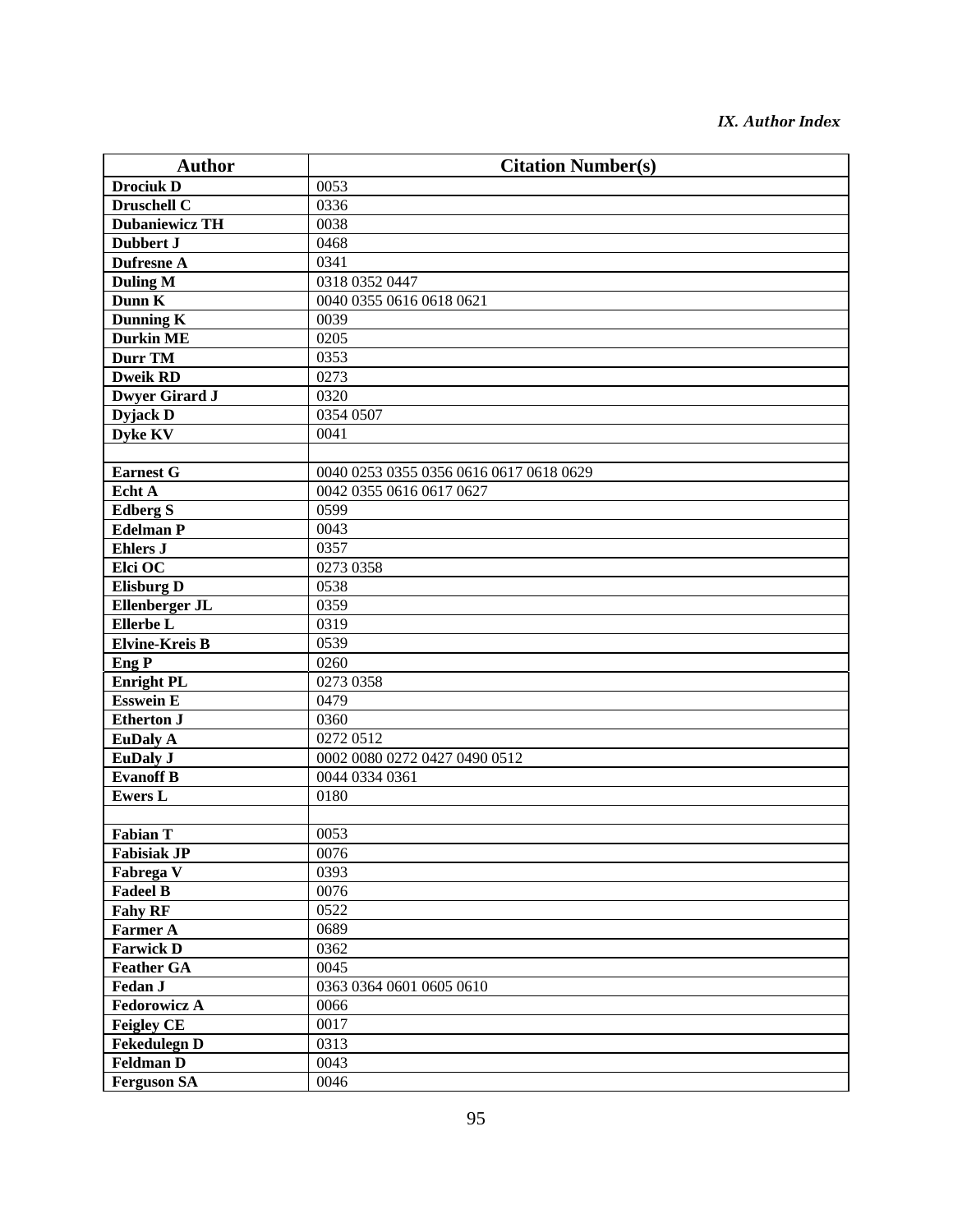| <b>Author</b>        | <b>Citation Number(s)</b>               |
|----------------------|-----------------------------------------|
| <b>Filios M</b>      | 0062 0143 0279                          |
| <b>Fink JN</b>       | 0422                                    |
| <b>Finley M</b>      | 0365                                    |
| <b>Fitzpatrick N</b> | 0053                                    |
| <b>Flamm AM</b>      | 0590                                    |
| <b>Flattery J</b>    | 0062 0143                               |
| <b>Flemmer M</b>     | 0402 0403                               |
| <b>Flint M</b>       | 0047 0048 0181 0366 0367                |
| <b>Flynn DC</b>      | 0138 0173                               |
| <b>Foley DJ</b>      | 0144                                    |
| <b>Forrester C</b>   | 0183 0327                               |
| Fortuna J            | 0094                                    |
| <b>Fosbroke D</b>    | 0368                                    |
| Fox J                | 0476                                    |
| <b>Franks J</b>      | 0049 0222                               |
| Franzblau A          | 0184                                    |
| <b>Frasch HF</b>     | 0050                                    |
| <b>Frazer D</b>      | 0004 0100 0161 0188 0203 0204 0407 0593 |
| <b>Frederick L</b>   | 0650 0651 0655 0663 0670 0671 0681 0688 |
| <b>Freyder L</b>     | 0375                                    |
| <b>Friedman LN</b>   | 0599                                    |
| <b>Friedman M</b>    | 0375                                    |
| <b>Fries EF</b>      | 0254                                    |
|                      |                                         |
| Gali R               | 0402 0403                               |
| <b>Gallagher S</b>   | 0046 0051 0369                          |
| <b>Gandelsman V</b>  | 0160 0550                               |
| <b>Gannett PM</b>    | 0176                                    |
| Gao P                | 0186 0370                               |
| <b>Gardner H</b>     | 0208                                    |
| <b>Gardner L</b>     | 0073                                    |
| <b>Garssen J</b>     | 0164                                    |
| <b>Gatesman A</b>    | 0173                                    |
| <b>Gauger J</b>      | 0112                                    |
| Geiser C             | 0319                                    |
| <b>Gelberg K</b>     | 0214                                    |
| <b>Gemci T</b>       | 0371                                    |
| <b>Gerberick GF</b>  | 0288                                    |
| <b>Geronilla KB</b>  | 0052                                    |
| <b>Gershon R</b>     | 0538                                    |
| <b>Ghanem M</b>      | 0372                                    |
| Gibb HJ              | 0511                                    |
| Gibson J             | 0053                                    |
| <b>Gibson LF</b>     | 0067                                    |
| <b>Gilbert SJ</b>    | 0135                                    |
| <b>Gilkeson G</b>    | 0272                                    |
| <b>Gillen M</b>      | 0315 0382                               |
| <b>Girard J</b>      | 0373                                    |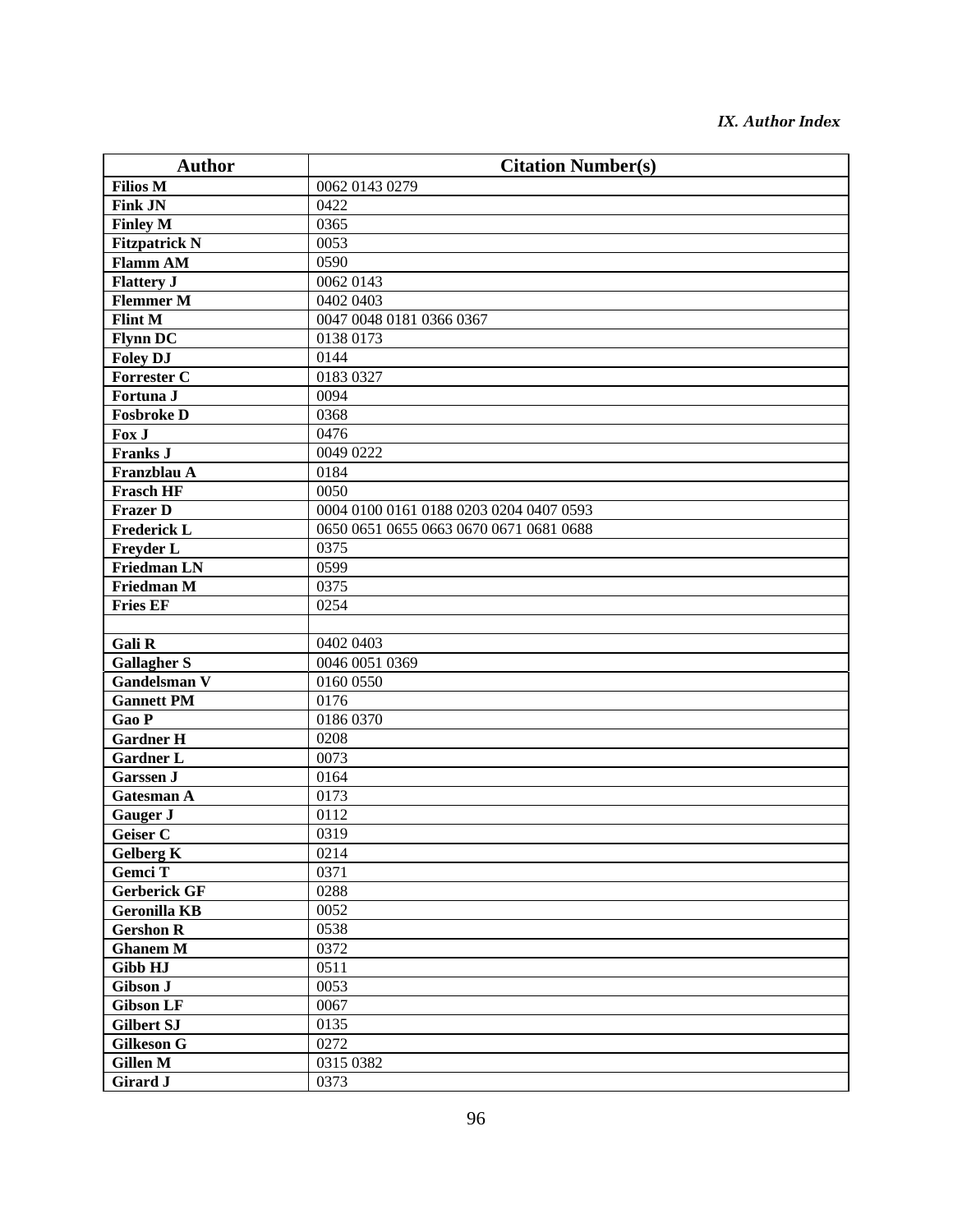| <b>Author</b>           | <b>Citation Number(s)</b>               |
|-------------------------|-----------------------------------------|
| Gjessing $\overline{C}$ | 0159                                    |
| <b>Glaser LC</b>        | 0054                                    |
| <b>Glaser R</b>         | 0055 0404 0461                          |
| <b>Glazer CS</b>        | 0374                                    |
| <b>Glindmeyer H</b>     | 0375 0400                               |
| Goe S                   | 0698                                    |
| <b>Going JE</b>         | 0323                                    |
| <b>Goldcamp EM</b>      | 0376 0397 0452                          |
| <b>Goldenhar L</b>      | 0579                                    |
| <b>Goldsmith T</b>      | 0593                                    |
| <b>Goldsmith WT</b>     | 0407                                    |
| <b>Goodman GV</b>       | 0260                                    |
| <b>Gordon T</b>         | 0324                                    |
| <b>Gorny RL</b>         | 0154                                    |
| Goswami S               | 0536                                    |
| <b>Goulet A</b>         | 0501                                    |
| <b>Grainger J</b>       | 0043                                    |
| Grajewski B             | 0056 0088 0104 0196 0377 0378           |
| <b>Granger J</b>        | 0108                                    |
| <b>Grant DJ</b>         | 0322                                    |
| <b>Grayson RL</b>       | 0546                                    |
| <b>Green F</b>          | 0539                                    |
| <b>Green GM</b>         | 0038                                    |
| <b>Green JD</b>         | 0303                                    |
| <b>Gregory EW</b>       | 0197                                    |
| <b>Greskevitch M</b>    | 0033 0221 0347 0348 0379                |
| <b>Gressel M</b>        | 0253 0356 0615                          |
| <b>Grinshpun SA</b>     | 0154                                    |
| <b>Groce D</b>          | 0033 0221 0348                          |
| <b>Gronqvist R</b>      | 0557                                    |
| Grote A                 | 0127 0307 0385                          |
| Guan J                  | 0380                                    |
| Guglielmo C             | 0667 0669 0670 0679                     |
| <b>Gunther M</b>        | 0549 0550                               |
| <b>Gupta P</b>          | 0074                                    |
|                         |                                         |
| <b>Habes DJ</b>         | 0057                                    |
| Hadzizanovic M          | 0108                                    |
| Hale JM                 | 0086                                    |
| <b>Hales T</b>          | 0381 0644 0648 0662 0665 0677 0685 0691 |
| <b>Hall R</b>           | 0040 0058 0382 0616 0618 0699           |
| <b>Halperin W</b>       | 0010 0011 0169                          |
| <b>Hamilton R</b>       | 0018                                    |
| <b>Hammer R</b>         | 0383                                    |
| <b>Hammond D</b>        | 0355 0616 0615 0617 0618                |
| <b>Hanley K</b>         | 0384 0385                               |
| <b>Hanneman WH</b>      | 0399                                    |
| Hanrahan LP             | 0580                                    |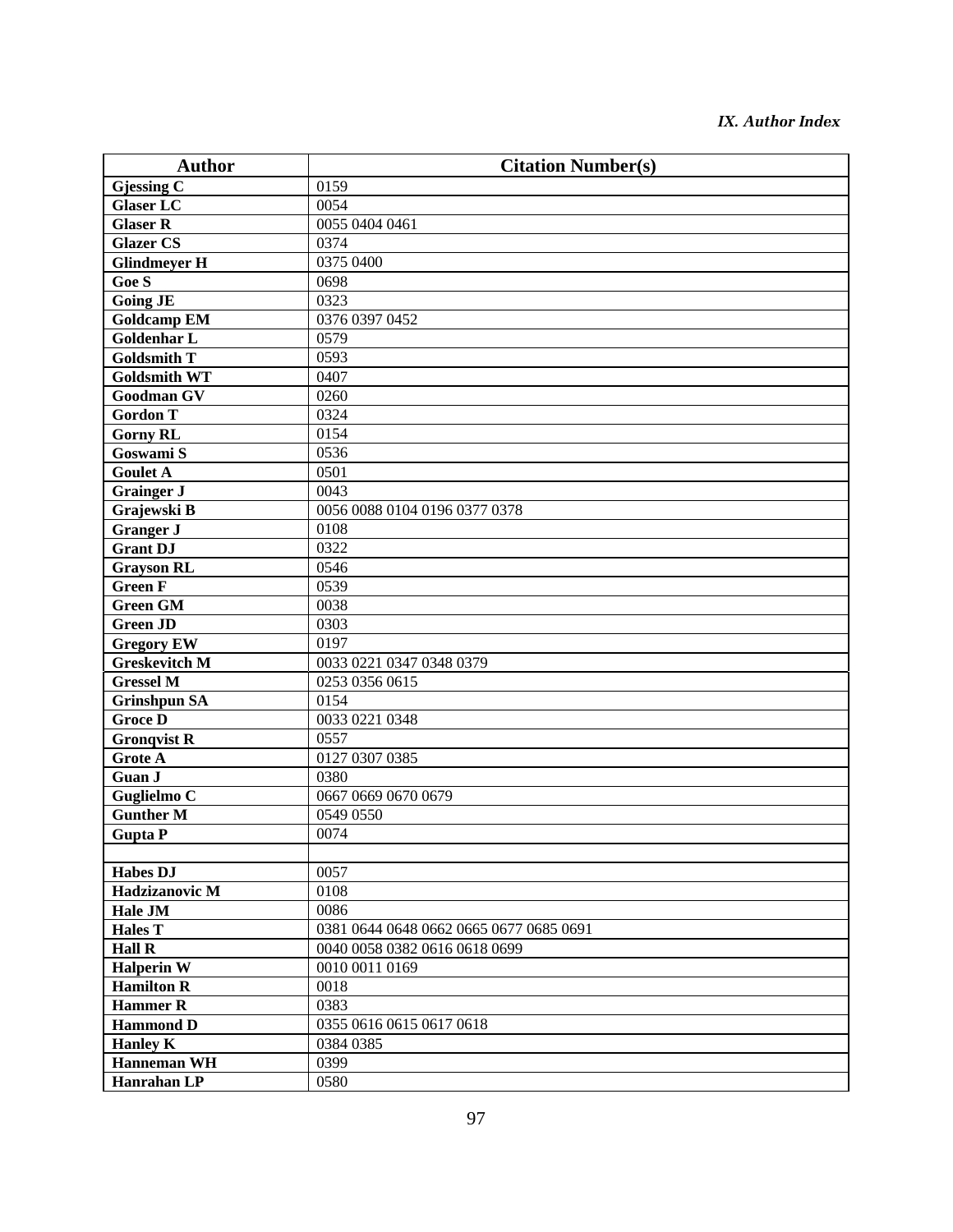| <b>Author</b>        | <b>Citation Number(s)</b>                         |
|----------------------|---------------------------------------------------|
| <b>Hanshaw R</b>     | 0313                                              |
| <b>Harber P</b>      | 0386 0387                                         |
| Hard DL              | 0388 0389                                         |
| Hardman J            | 0144                                              |
| Harki D              | 0162                                              |
| <b>Harner EJ</b>     | 0116                                              |
| <b>Harney J</b>      | 0382                                              |
| <b>Harris CC</b>     | 0227                                              |
| <b>Harris DA</b>     | 0049                                              |
| Harris GK            | 0059 0091 0138                                    |
| <b>Harris JR</b>     | 0390                                              |
| Harris ML            | 0391                                              |
| <b>Harrison R</b>    | 0062 0143 0214 0216 0319                          |
| Hart S               | 0333                                              |
| <b>Harteis SP</b>    | 0534                                              |
| <b>Hartley D</b>     | 0392 0393 0413                                    |
| <b>Harvey G</b>      | 0394                                              |
| <b>Hater MA</b>      | 0127                                              |
| <b>Hause MG</b>      | 0395                                              |
| <b>Hauser R</b>      | 0060                                              |
| <b>Hawkings ND</b>   | 0283                                              |
| <b>Hayden CS</b>     | 0079                                              |
| <b>Hayes B</b>       | 0486                                              |
| <b>Hayes RB</b>      | 0322                                              |
| <b>Hazelwood KJ</b>  | 0037                                              |
| <b>Headley T</b>     | 0333                                              |
| <b>Heaps W</b>       | 0333                                              |
| <b>Heasley KA</b>    | 0359                                              |
| <b>Heederik D</b>    | 0182                                              |
| <b>Heidotting T</b>  | 0360 0396                                         |
| <b>Heifets L</b>     | 0374                                              |
| <b>Hein M</b>        | 0032 0056 0340 0378 0502                          |
| <b>Heineman E</b>    | 0405 0531                                         |
| <b>Heinman EF</b>    | 0321 0528 0529 0530                               |
| <b>Heitbrink W</b>   | 0061 0326 0506 0622 0628                          |
| <b>Helmkamp JC</b>   | 0014                                              |
| <b>Hemstreet GP</b>  | 0322                                              |
| <b>Hendricks KJ</b>  | 0376 0397 0452                                    |
| <b>Hendricks S</b>   | 0129 0398                                         |
| <b>Henneberger P</b> | 0013 0062 0142 0146 0343 0433 0487 0491 0543 0562 |
| <b>Hennessey EM</b>  | 0399                                              |
| <b>Henry S</b>       | 0599                                              |
| <b>Herbert R</b>     | 0289 0575                                         |
| Herzog W             | 0603                                              |
| <b>Hess J</b>        | 0382                                              |
| <b>Heumann M</b>     | 0214                                              |
| <b>Heuze FE</b>      | 0613                                              |
| <b>Higgins DM</b>    | 0580                                              |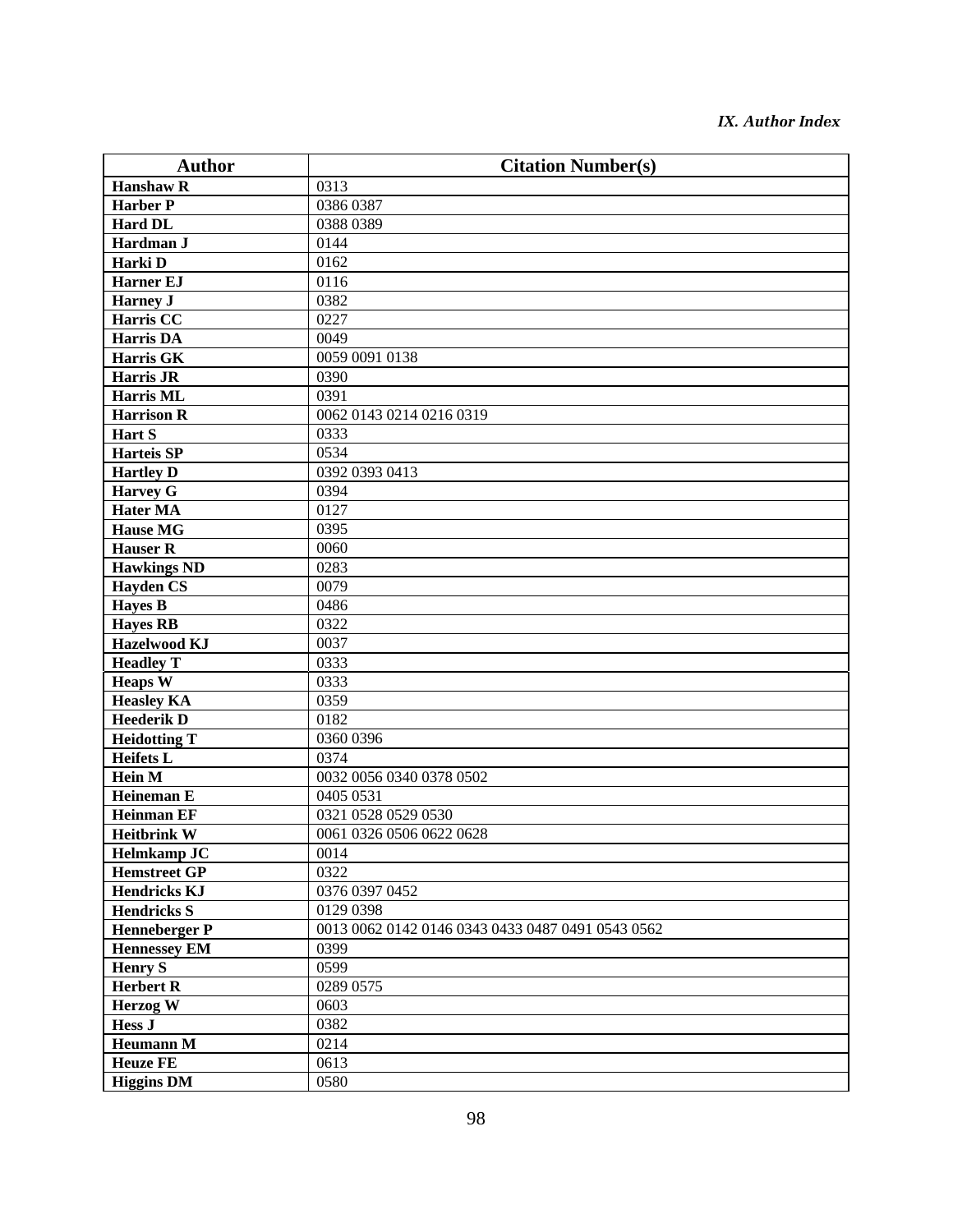| <b>Author</b>          | <b>Citation Number(s)</b>          |
|------------------------|------------------------------------|
| <b>Higgins DN</b>      | 0633 0635 0636 0637                |
| <b>Hilsbos K</b>       | 0268                               |
| <b>Hines CJ</b>        | 0063 0064                          |
| <b>Hintz PD</b>        | 0588                               |
| Hnizdo E               | 0065 0375 0386 0387 0400 0693      |
| Hnizdo V               | 0066                               |
| <b>Hodous TK</b>       | 0401                               |
| <b>Hoffman W</b>       | 0221 0260 0348                     |
| <b>Hoffner K</b>       | 0042 0627                          |
| <b>Hogan MB</b>        | 0067                               |
| <b>Hogan S</b>         | 0333                               |
| <b>Holden TP</b>       | 0145                               |
| Holm C                 | 0458                               |
| <b>Homce GT</b>        | 0029 0444                          |
| <b>Hoover M</b>        | 0140 0171 0220 0341                |
| <b>Hornsby-Myers J</b> | 0402 0403                          |
| <b>Hosni MH</b>        | 0017                               |
| Hota S                 | 0555 0583                          |
| <b>Howard J</b>        | 0067a                              |
| <b>Howe A</b>          | 0007 0404                          |
| <b>Howell M</b>        | 0486                               |
| Hsiao H                | 0068 0163 0380 0554 0559 0560      |
| Hu S                   | 0169 0611                          |
| Huang $\overline{C}$   | 0096 0190 0210                     |
| Huang $\overline{K}$   | 0405                               |
| <b>Hubbs A</b>         | 0052 0067 0100 0140 0176 0192 0372 |
| <b>Hudak RL</b>        | 0139                               |
| <b>Hudnall J</b>       | 0318                               |
| <b>Hudock SD</b>       | 0406                               |
| <b>Huffman LJ</b>      | 0069 0407                          |
| <b>Hulderman T</b>     | 0162 0485 0569 0570                |
| <b>Hull RD</b>         | 0063                               |
| <b>Hunt PR</b>         | 0146                               |
| <b>Hurrell J</b>       | 0104 0167                          |
| <b>Husberg BJ</b>      | 0408                               |
| <b>Husting EL</b>      | 0330 0409                          |
| <b>Huston RL</b>       | 0598                               |
| <b>Hymel PA</b>        | 0094                               |
|                        |                                    |
| <b>Iannacchione A</b>  | 0070 0071 0521                     |
| <b>Ingram DK</b>       | 0012 0072                          |
| <b>Isaacs SG</b>       | 0410                               |
| <b>Iverson S</b>       | 0411 0600                          |
| Jackson JS             | 0381 0661                          |
| <b>Jackson L</b>       | 0412 0467 04830584 0585 0609       |
| <b>Jackson S</b>       | 0656 0660 0662 0665 0674 0680      |
| <b>Jacobs R</b>        | 0203                               |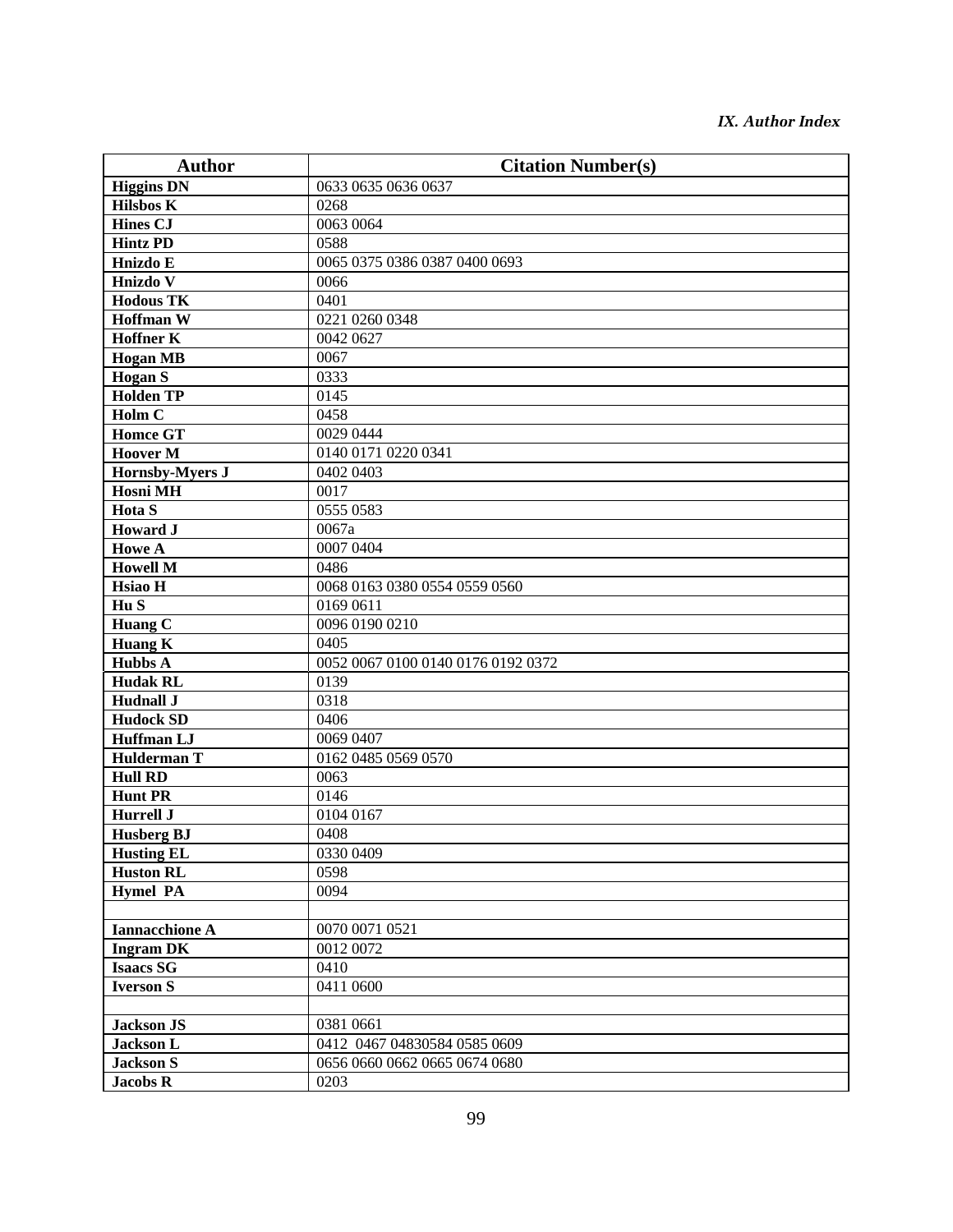| <b>Author</b>       | <b>Citation Number(s)</b>               |
|---------------------|-----------------------------------------|
| Jagger J            | 0283 0453                               |
| <b>James P</b>      | 0564                                    |
| Janotka E           | 0599                                    |
| <b>Jefferson AM</b> | 0206 0501                               |
| <b>Jenkins EL</b>   | 0330 0331 0413                          |
| <b>Jenkins L</b>    | 0131 0218 0392                          |
| <b>Jennifer T</b>   | 0473                                    |
| <b>Jenny MJ</b>     | 0080                                    |
| <b>Jensen PA</b>    | 0061 0087 0211                          |
| <b>Jiang B</b>      | 0091 0173                               |
| Jiang J             | 0076                                    |
| <b>Jobes CC</b>     | 0437 0438 0480 0481                     |
| <b>Johnson EA</b>   | 0414 0415                               |
| Johnson J           | 0049 0373 0416 0417 0571                |
| <b>Johnson M</b>    | 0220                                    |
| <b>Johnson VJ</b>   | 0418 0428 0429 0430 0548                |
| <b>Johnston J</b>   | 0073                                    |
| <b>Jones C</b>      | 0192                                    |
| <b>Jones E</b>      | 0042 0627                               |
| <b>Jones FM</b>     | 0578                                    |
| <b>Jones R</b>      | 0043 0375 0711                          |
| <b>Jorgensen MJ</b> | 0074                                    |
| <b>Joseph P</b>     | 0075 0419                               |
| <b>Jung SF</b>      | 0411                                    |
|                     |                                         |
| <b>Kadlubar FF</b>  | 0322                                    |
| <b>Kagan VE</b>     | 0076 0077                               |
| <b>Kan YW</b>       | 0101                                    |
| <b>Kane E</b>       | 0141                                    |
| <b>Kang JL</b>      | 0078 0420                               |
| <b>Kanitz MH</b>    | 0399                                    |
| Kanj RS             | 0420                                    |
| <b>Kanwal R</b>     | 0268                                    |
| <b>Kardous C</b>    | 0079 0421                               |
| <b>Karin M</b>      | 0031                                    |
| Karnani R           | 0018 0019                               |
| <b>Karol MH</b>     | 0477                                    |
| <b>Karstadt M</b>   | 0192                                    |
| Karwacki CJ         | 0253                                    |
| <b>Kashon M</b>     | 0001 0052 0140 0164 0207 0281 0313 0372 |
| <b>Kau TY</b>       | 0559 0560 0614                          |
| Kawamoto M          | 0489 0696                               |
| <b>Keane P</b>      | 0302 0396                               |
| <b>Kedderis GL</b>  | 0192                                    |
| <b>Keil D</b>       | 0002 0080 0272 0490 0512                |
| <b>Kelly K</b>      | 0043 0289 0422 0575                     |
| Kent M              | 0171 0341                               |
| Keshava C           | 0423 0466                               |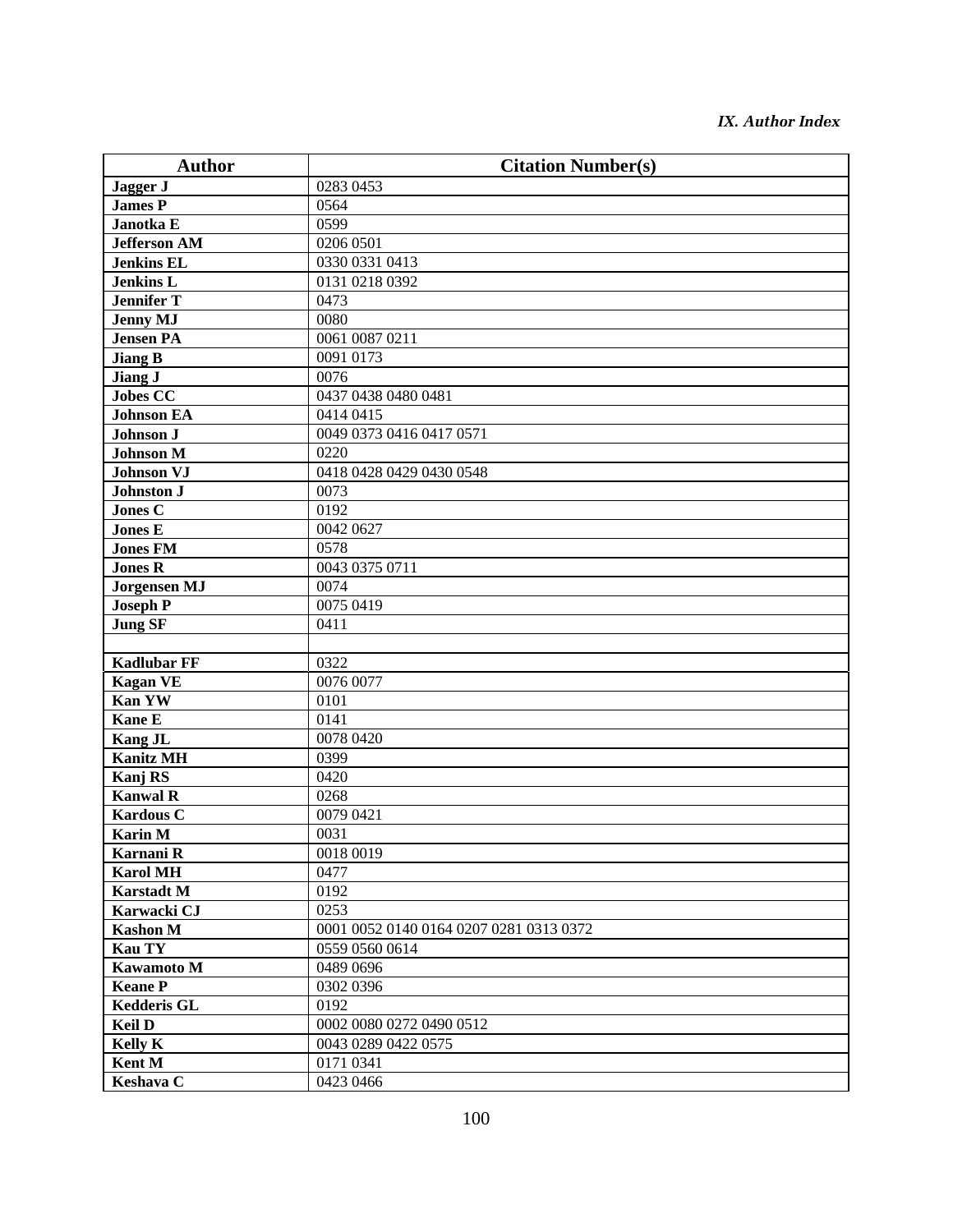| <b>Author</b>            | <b>Citation Number(s)</b>                                   |
|--------------------------|-------------------------------------------------------------|
| <b>Keshava N</b>         | 0424 0425                                                   |
| <b>Khaled G</b>          | 0599                                                        |
| Khan A                   | 0426 0629                                                   |
| Khan J                   | 0017                                                        |
| <b>Kiefer M</b>          | 0053 0382                                                   |
| <b>Kiel DE</b>           | 0427                                                        |
| <b>Kilbourne E</b>       | 0053                                                        |
| Kim J                    | 0428                                                        |
| <b>Kim R</b>             | 0214                                                        |
| Kim S                    | 0428 0429 0430                                              |
| <b>King B</b>            | 0431 0432 0697 0701 0702 0706 0708 0713                     |
| <b>Kinneer K</b>         | 0101 0102                                                   |
| <b>Kirsten H</b>         | 0416                                                        |
| <b>Kisin E</b>           | 0077 0160 0549 0550                                         |
| <b>Kissell FN</b>        | 0260                                                        |
| Kitamura S               | 0219                                                        |
| Kitt M                   | 0433                                                        |
| <b>Kittusamy N</b>       | 0081 0434 0435 0436 0437 0438 0439 0480 0598                |
| <b>Klancnik M</b>        | 0422                                                        |
| <b>Klandorf H</b>        | 0091 0454                                                   |
| <b>Klink KJ</b>          | 0082                                                        |
| Koay-Guappone A          | 0173                                                        |
| <b>Koedam RE</b>         | 0631 0667                                                   |
| Koh Y                    | 0078                                                        |
| Kohler JL                | 0504 0558                                                   |
| Kommineni C              | 0549                                                        |
| <b>Kong YK</b>           | 0440 0441 0442                                              |
| Konicki DL               | 0094                                                        |
| <b>Kovalchik P</b>       | 0353                                                        |
| <b>Kovein R</b>          | 0533                                                        |
| Kowalski-Trakofler KM    | 0083 0084 0085 0443 0444 0538                               |
| <b>Krake AM</b>          | 0697 0701 0702 0706 0708                                    |
| <b>Kreiss K</b>          | 0013 0111 0268 0273 0341 0358 0433 0509 0542 0543 0562 0698 |
| Krieg E                  | 0183                                                        |
| <b>Krishna Murthy GG</b> | 0060                                                        |
| <b>Kuempel ED</b>        | 0008 0086 0445                                              |
| <b>Kullman G</b>         | 0268 0307 0358 0523                                         |
| <b>Kurimo R</b>          | 0055 0622                                                   |
| <b>Kurpad A</b>          | 0314                                                        |
| Kurup V                  | 0422                                                        |
| Kuzmenko AI              | 0077                                                        |
| <b>Kwait E</b>           | 0353                                                        |
| <b>Kwan LC</b>           | 0378                                                        |
| Kwitowski AJ             | 0291                                                        |
|                          |                                                             |
| <b>Lackovic M</b>        | 0025 0108                                                   |
| <b>Lalich N</b>          | 0167                                                        |
| <b>Landen DD</b>         | 0446                                                        |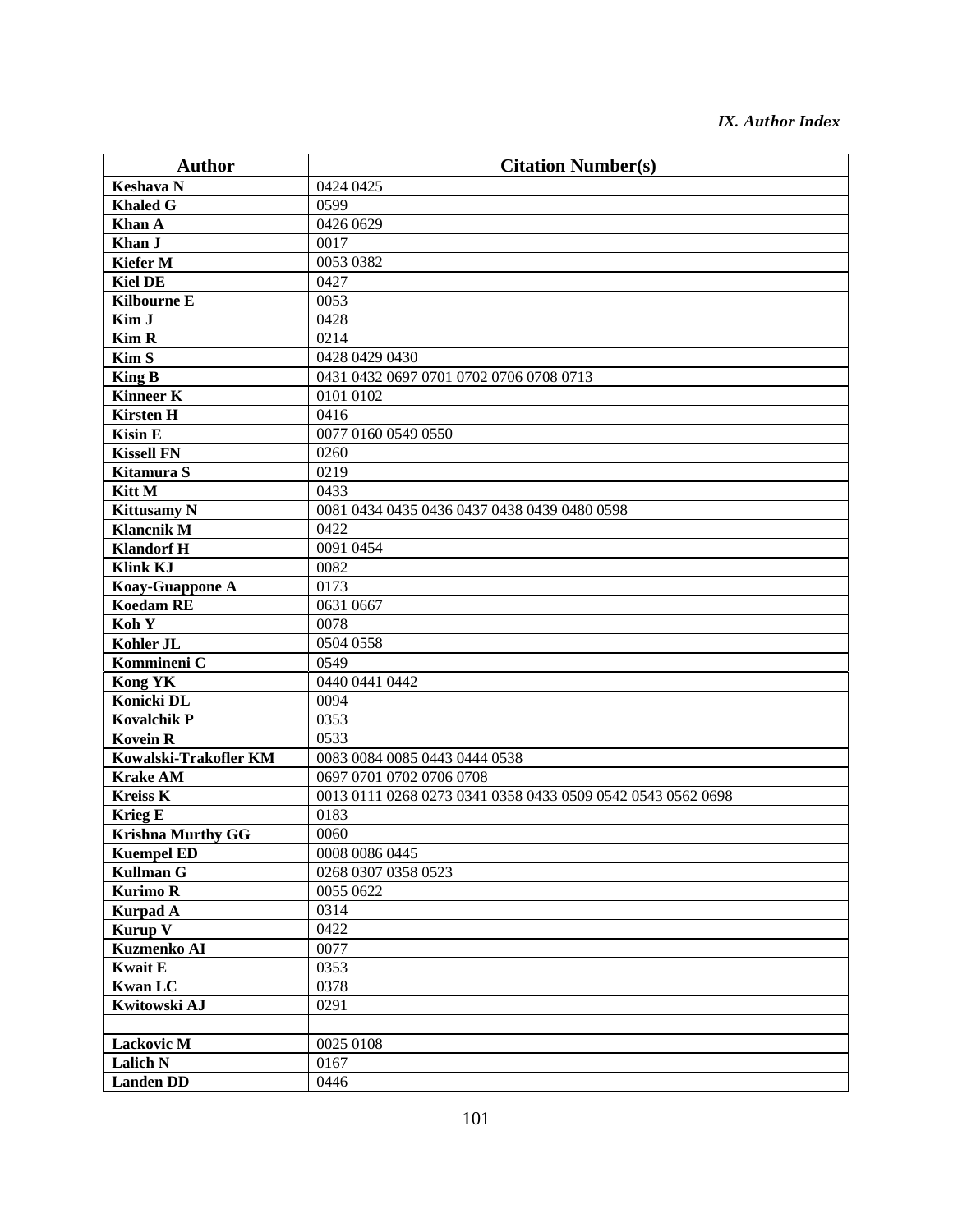| <b>Author</b>       | <b>Citation Number(s)</b>                                   |
|---------------------|-------------------------------------------------------------|
| <b>Landreth KS</b>  | 0067                                                        |
| <b>Landsittel D</b> | 0073                                                        |
| Langlois P          | 0336                                                        |
| <b>Langston R</b>   | 0342 0416                                                   |
| Lapp <sub>NL</sub>  | 0086                                                        |
| Largo T             | 0214                                                        |
| <b>Larson M</b>     | 0600                                                        |
| <b>Larsson L</b>    | 0064                                                        |
| <b>Launer LJ</b>    | 0144                                                        |
| Law B               | 0188 0593                                                   |
| <b>Lawrence R</b>   | 0087 0211 0318 0352 0447                                    |
| <b>Lawryk N</b>     | 0037 0448                                                   |
| <b>Lawson C</b>     | 0088 0196 0336 0449 0450 0451                               |
| Layne LA            | 0376 0397 0452                                              |
| <b>LeMasters G</b>  | 0039 0090 0322                                              |
| Lee B               | 0374                                                        |
| Lee HS              | 0078                                                        |
| Lee HW              | 0078                                                        |
| Lee L               | 0402 0403                                                   |
| Lee S               | 0587                                                        |
| <b>Lees PSJ</b>     | 0511                                                        |
| Lefante J           | 0375                                                        |
| <b>Lefkowitz D</b>  | 0042 0627                                                   |
| Lei Y               | 0419                                                        |
| Leiss JK            | 0283 0453                                                   |
| Lem M               | 0126                                                        |
| <b>Lemus R</b>      | 0477                                                        |
| <b>Lenhart S</b>    | 0054 0089 0432                                              |
| <b>Lentz TJ</b>     | 0090 0394                                                   |
| <b>Leonard S</b>    | 0091 0092 0096 0099 0138 0176 0177 0190 0210 0306 0454 0577 |
| Levin L             | 0039                                                        |
| <b>Levin S</b>      | 0289 0575                                                   |
| Lewis A             | 0003 0092                                                   |
| <b>Lewis D</b>      | 0060 0149 0150 0151 0154 0184 0188 0455 0552 0593 0610      |
| Li F                | 0598                                                        |
| Li J                | 0274 0563                                                   |
| Li R                | 0077                                                        |
| Li Z                | 0031 0096                                                   |
| Lim K               | 0214                                                        |
| Lin H               | 0096 0099                                                   |
| Lin ML              | 0579                                                        |
| Lin S               | 0336                                                        |
| <b>Linch K</b>      | 0379 0456                                                   |
| <b>Lincoln JM</b>   | 0408                                                        |
| <b>Lineberry GT</b> | 0410                                                        |
| Linn H              | 0396                                                        |
| Litsenberger J      | 0071                                                        |
| <b>Litton CD</b>    | 0457                                                        |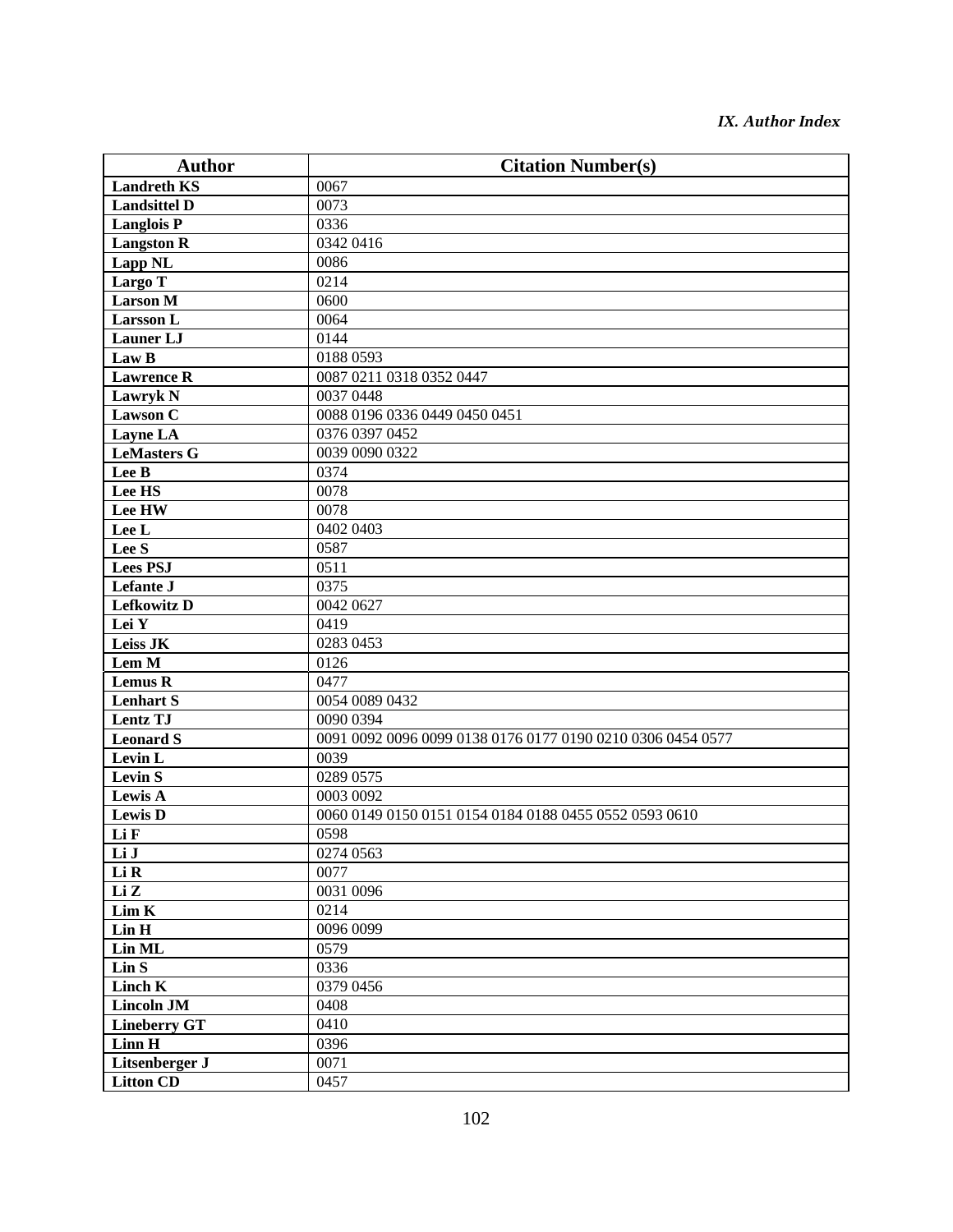| <b>Author</b>        | <b>Citation Number(s)</b>               |
|----------------------|-----------------------------------------|
| Liu KJ               | 0093                                    |
| Liu M                | 0093                                    |
| Liu SX               | 0076 0093                               |
| Liu Y                | 0458                                    |
| Loberg L             | 0112                                    |
| <b>Lockey JE</b>     | 0090                                    |
| Loeppke R            | 0094                                    |
| Lofland JH           | 0094                                    |
| <b>Lomax G</b>       | 0158                                    |
| Lombardi DA          | 0557                                    |
| Londo M              | 0214                                    |
| <b>Loomis D</b>      | 0095                                    |
| Loos G               | 0159                                    |
| Lordo K              | 0039                                    |
| Lotz W               | 0112 0399 0710                          |
| Louik C              | 0336                                    |
| <b>Lowe BD</b>       | 0440 0441 0442 0459 0460                |
| <b>Lowry DT</b>      | 0501                                    |
| Lu AYH               | 0103                                    |
| Lu B                 | 0594                                    |
| Lu J                 | 0531                                    |
| <b>Lucas M</b>       | 0313                                    |
| Lugo M               | 0539                                    |
| Lum M                | 0567                                    |
| <b>Lunsford RA</b>   | 0461                                    |
| Luo J                | 0096 0099 0138                          |
| Lushniak B           | 0043 0097 0479 0556                     |
| <b>Luster M</b>      | 0462 0463 0495                          |
| <b>Luster MI</b>     | 0162 0164 0207 0477 0478 0485           |
| Lutz V               | 0663 0664 0669 0672 0673 0678 0682 0689 |
| <b>Lyerla R</b>      | 0194                                    |
| <b>Lynch DW</b>      | 0098 0464 0582                          |
|                      |                                         |
| Ma C                 | 0099                                    |
| Ma J                 | 0552 0606                               |
| Ma JK                | 0004 0141 0202 0465 0611                |
| Ma JY                | 0004 0100 0141 0202 0372 0465 0611      |
| Ma Q                 | 0101 0102 0103                          |
| <b>MacDonald LA</b>  | 0015 0104                               |
| <b>MacKenzie BA</b>  | 0020 0063                               |
| <b>MacLaughlin M</b> | 0416                                    |
| <b>MacMahon K</b>    | 0105                                    |
| <b>MacPhail RC</b>   | 0106                                    |
| <b>Mahadevan B</b>   | 0466                                    |
| Maier A              | 0467 0483                               |
| <b>Main B</b>        | 0360                                    |
| <b>Mainiero RJ</b>   | 0391                                    |
| <b>Male D</b>        | 0025                                    |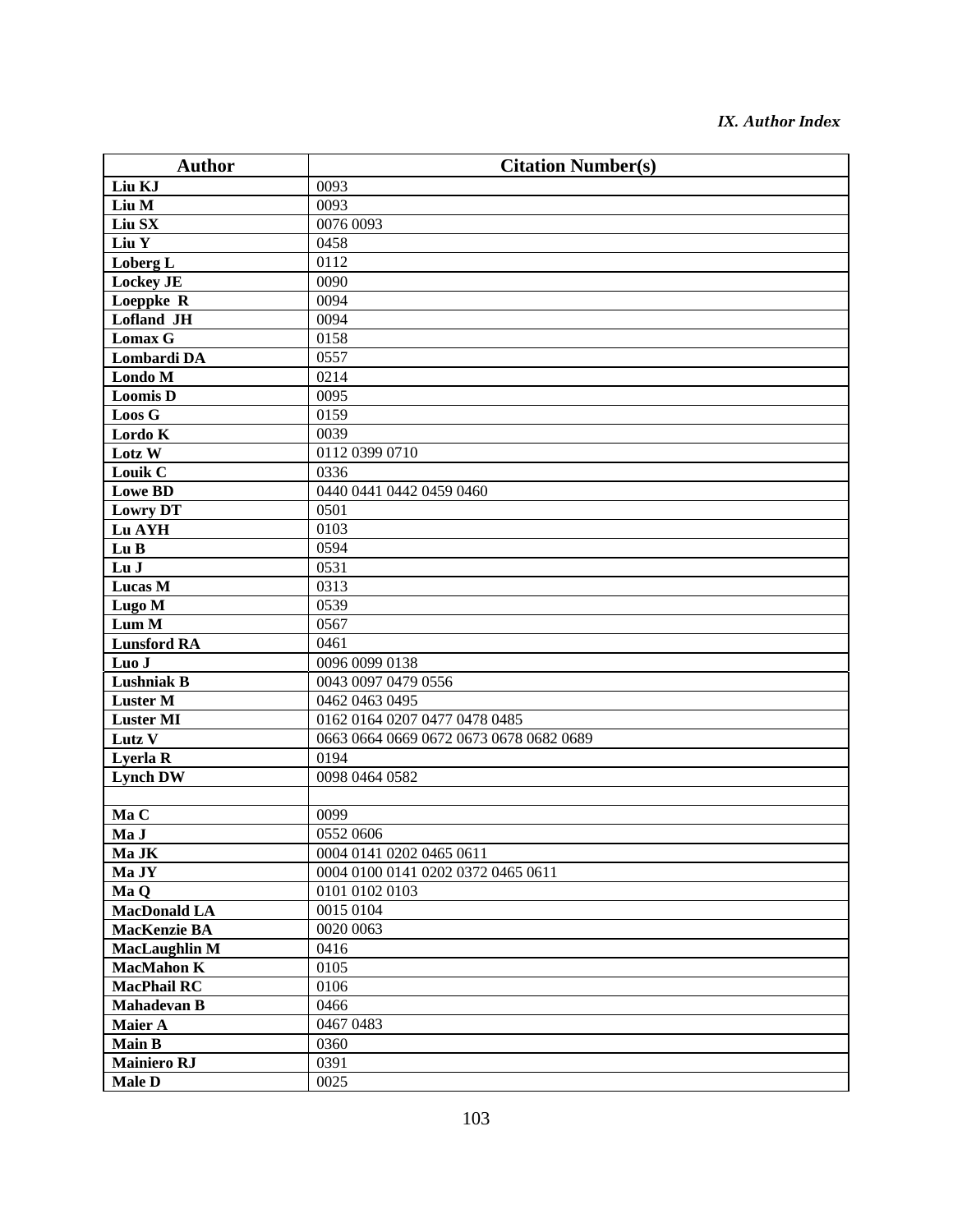| <b>Author</b>       | <b>Citation Number(s)</b>     |
|---------------------|-------------------------------|
| Maleki H            | 0468                          |
| <b>Mallett LG</b>   | 0255                          |
| <b>Mandel J</b>     | 0321 0405 0528 0529 0530 0531 |
| <b>Mandel T</b>     | 0333                          |
| <b>Mandeville R</b> | 0112                          |
| <b>Mann CL</b>      | 0281                          |
| <b>Manwaring J</b>  | 0335 0469                     |
| Mapp C              | 0013                          |
| <b>Marcus M</b>     | 0088                          |
| <b>Mardis AL</b>    | 0107 0245                     |
| <b>Marfin AA</b>    | 0054                          |
| <b>Margolis HS</b>  | 0194                          |
| Mark C              | 0130 0359 0470 0471 0472 0514 |
| <b>Marlow D</b>     | 0473 0620                     |
| <b>Marlow K</b>     | 0183 0327                     |
| <b>Marras WS</b>    | 0046 0074 0369                |
| <b>Marsh SM</b>     | 0297 0474                     |
| <b>Marshall JK</b>  | 0359                          |
| <b>Marshall TE</b>  | 0071 0346 0521                |
| <b>Martin I</b>     | 0077                          |
| <b>Martin L</b>     | 0308                          |
| <b>Martin S</b>     | 0061 0476 0625 0704           |
| <b>Martinez K</b>   | 0152 0374 0475 0484           |
| <b>Martyny JW</b>   | 0374                          |
| Marx A              | 0146                          |
| <b>Masaki KH</b>    | 0001                          |
| Masiello J          | 0491                          |
| Materna B           | 0214                          |
| <b>Matetic RJ</b>   | 0072                          |
| <b>Matheson JM</b>  | 0477 0478 0569                |
| <b>Mathews ES</b>   | 0152                          |
| <b>Mathias P</b>    | 0183                          |
| Matsumiya L         | 0027                          |
| <b>Mattorano D</b>  | 0382 0479 0484                |
| <b>Matty TJ</b>     | 0481                          |
| <b>Mauer MP</b>     | 0108                          |
| <b>Maynard A</b>    | 0109 0110 0160 0216 0223 0550 |
| <b>Maynard RL</b>   | 0216                          |
| <b>Mayton AG</b>    | 0437 0438 0480 0481 0482      |
| McCammon J          | 0040 0355 0616 0617           |
| <b>McCanlies E</b>  | 0111 0224 0433                |
| <b>McCartney R</b>  | 0467 0483                     |
| <b>McCleery R</b>   | 0040 0355 0382 0479 0484 0616 |
| McCormick D         | 0112                          |
| McCullough J        | 0697 0701 0702 0706 0708      |
| <b>McDiarmid M</b>  | 0088                          |
| <b>McDonald L</b>   | 0112                          |
| <b>McDowell TW</b>  | 0034 0349                     |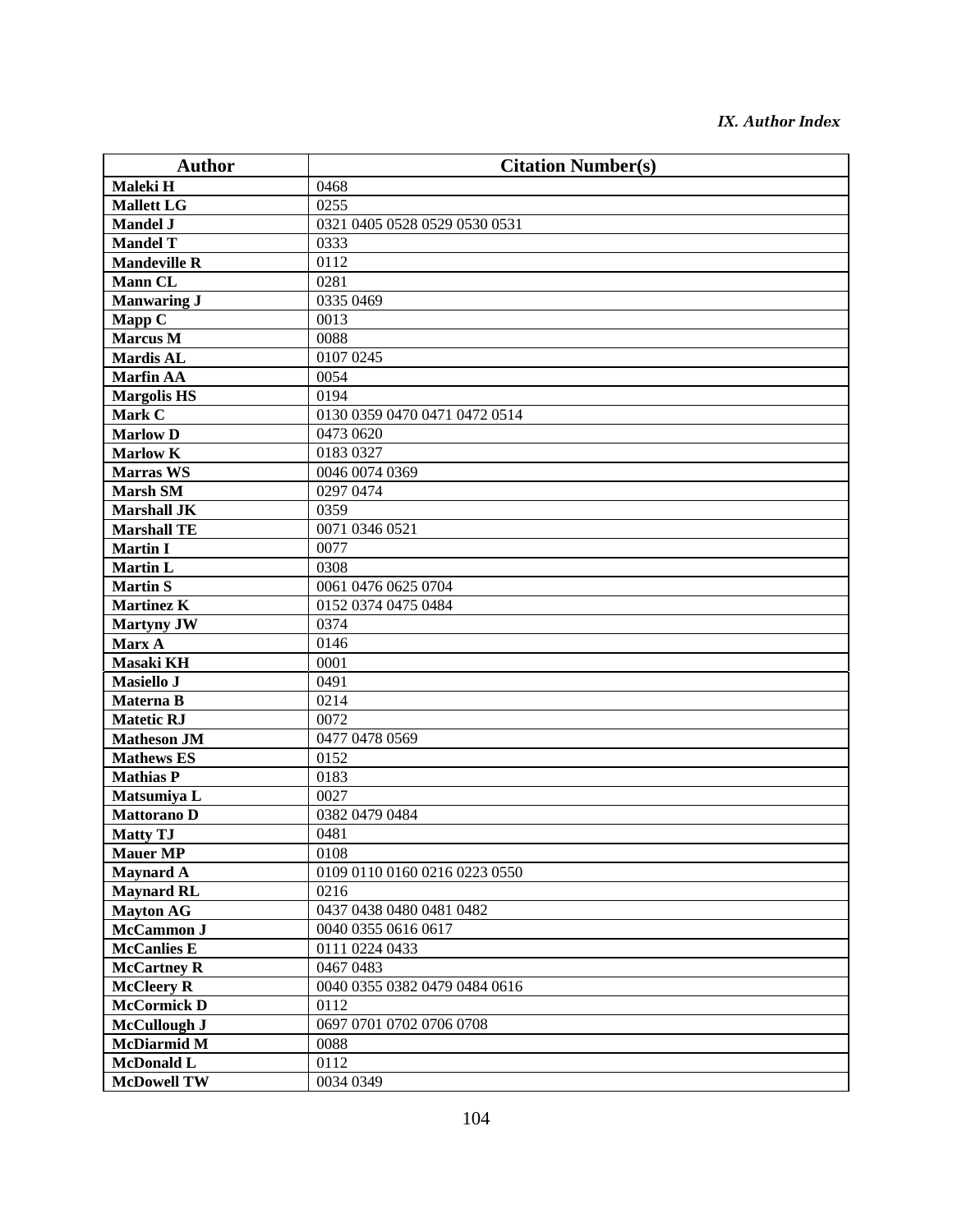| <b>Author</b>        | <b>Citation Number(s)</b>               |
|----------------------|-----------------------------------------|
| <b>McFall M</b>      | 0649 0652 0653 0664 0669 0675 0679 0681 |
| <b>McGinnis P</b>    | 0467 0483                               |
| <b>McKinstry M</b>   | 0485 0570                               |
| <b>McLaurin JL</b>   | 0024                                    |
| <b>McWilliams LJ</b> | 0446                                    |
| <b>Mead K</b>        | 0382                                    |
| <b>Meade BJ</b>      | 0082                                    |
| Meade J              | 0281 0486                               |
| <b>Medan D</b>       | 0190                                    |
| <b>Mehler L</b>      | 0023 0025 0108                          |
| Mehta AJ             | 0487                                    |
| <b>Melnick R</b>     | 0192                                    |
| <b>Melville R</b>    | 0071                                    |
| <b>Mendell MJ</b>    | 0113                                    |
| <b>Mercer R</b>      | 0189 0190 0488 0594                     |
| <b>Merinar T</b>     | 0679 0681                               |
| <b>Methner M</b>     | 0316 0489 0696 0703 0705 0710 0716      |
| <b>Meyer R</b>       | 0053                                    |
| Meyers K             | 0272 0512                               |
| <b>Mezzanotte T</b>  | 0650                                    |
| Mickelsen RL         | 0253                                    |
| <b>Middendorf P</b>  | 0033 0221 0347 0348 0379 0456           |
| <b>Mikell C</b>      | 0490                                    |
| Millecchia L         | 0069 0138 0610                          |
| <b>Miller DB</b>     | 0114 0115 0144 0294 0295 0414 0415 0446 |
| <b>Miller GR</b>     | 0052 0197                               |
| <b>Miller MR</b>     | 0036 0310                               |
| <b>Miller RE</b>     | 0439                                    |
| <b>Milton D</b>      | 0013 0064 0146 0487 0491                |
| Misra N              | 0116 0121                               |
| <b>Miyake M</b>      | 0093                                    |
| <b>Molinda GM</b>    | 0262 0472 0492 0526                     |
| <b>Monaghan WD</b>   | 0493                                    |
| <b>Moore MR</b>      | 0117                                    |
| <b>Moore P</b>       | 0136 0242 0267 0303                     |
| Moorhead W           | 0053                                    |
| <b>Moran K</b>       | 0469 0494                               |
| Morata TC            | 0118 0178 0219                          |
| <b>Morgan JB</b>     | 0048                                    |
| <b>Morrison RW</b>   | 0253                                    |
| <b>Mortimer V</b>    | 0127 0180                               |
| <b>Morton R</b>      | 0321 0405 0528 0529 0530 0531           |
| <b>Moseley A</b>     | 0004 0593                               |
| <b>Mowrey GL</b>     | 0012 0541                               |
| <b>Mowrey KF</b>     | 0052                                    |
| <b>Moyer E</b>       | 0061 0253 0326 0476 0625                |
| <b>Mozingo K</b>     | 0614                                    |
| Mucho T              | 0070 0346 0493                          |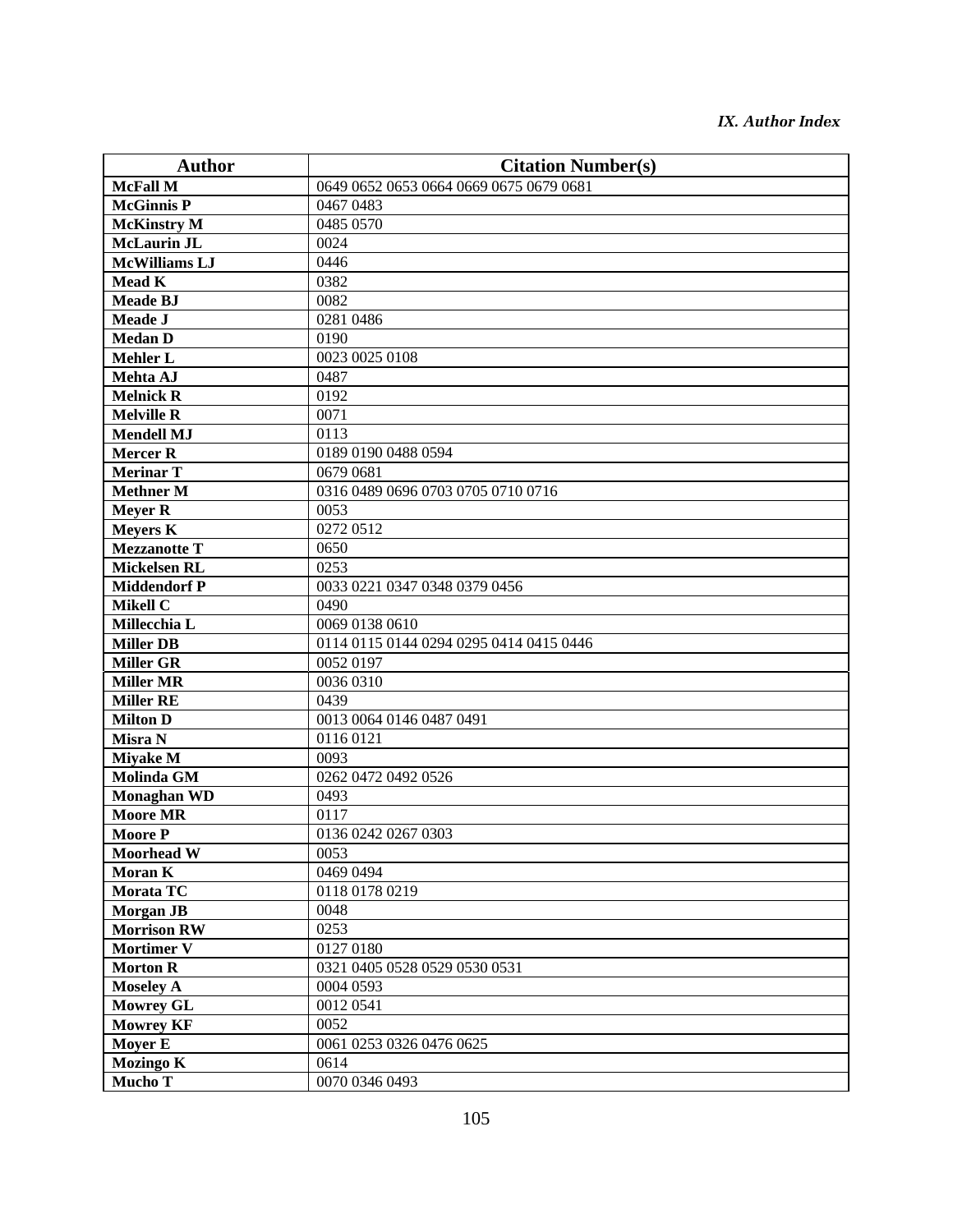| <b>Author</b>         | <b>Citation Number(s)</b>                    |
|-----------------------|----------------------------------------------|
| <b>Mueller CA</b>     | 0127                                         |
| <b>Munson A</b>       | 0495                                         |
| <b>Mura KE</b>        | 0457                                         |
| Murali K              | 0496                                         |
| <b>Murashov V</b>     | 0119                                         |
| Murono E              | 0088 0497                                    |
| <b>Murphy J</b>       | 0374                                         |
| <b>Murphy K</b>       | 0018 0019                                    |
| <b>Murphy LR</b>      | 0120 0148 0225 0226 0527                     |
| <b>Murphy WJ</b>      | 0049 0079 0700                               |
| <b>Murray A</b>       | 0160 0549 0550                               |
| Musafia T             | 0466                                         |
| Muturi N              | 0498 0499                                    |
| <b>Myers J</b>        | 0214 0376 0389 0397 0452 0500                |
| <b>Myers W</b>        | 0087 0211                                    |
|                       |                                              |
| Naco GM               | 0113                                         |
| Nanda AK              | 0121                                         |
| Nash E                | 0599                                         |
| Nath J                | 0372                                         |
| <b>Nedorost ST</b>    | 0288                                         |
| Needleman C           | 0122                                         |
| <b>Nelson J</b>       | 0144                                         |
| <b>Nelson MA</b>      | 0501                                         |
| Nelson $\overline{N}$ | 0073                                         |
| <b>Nemhauser J</b>    | 0582 0709                                    |
| Neumeister C          | 0123 0304                                    |
| <b>Newbraugh BH</b>   | 0275                                         |
| <b>Newman LS</b>      | 0374                                         |
| <b>Newton GJ</b>      | 0220                                         |
| <b>Nguyen M</b>       | 0056 0378                                    |
| Nicholson J           | 0186                                         |
| <b>Nicolaysen PH</b>  | 0027                                         |
| <b>Niemeier R</b>     | 0159 0587                                    |
| <b>Nilsen N</b>       | 0502                                         |
| Nishioka M            | 0032 0340                                    |
| <b>Novak T</b>        | 0504                                         |
| Nygren O              | 0007                                         |
|                       |                                              |
| O'Callaghan JP        | 0106 0114 0115 0125 0144 0295 0414 0415 0561 |
| <b>O'Connor P</b>     | 0599                                         |
| O'Kernick C           | 0419                                         |
| <b>Odencrantz JR</b>  | 0358                                         |
| Ofner M               | 0126                                         |
| Okun A                | 0159                                         |
| <b>Olivero OA</b>     | 0505                                         |
| Olsen L               | 0123 0572                                    |
| Ong T                 | 0419 0424 0425                               |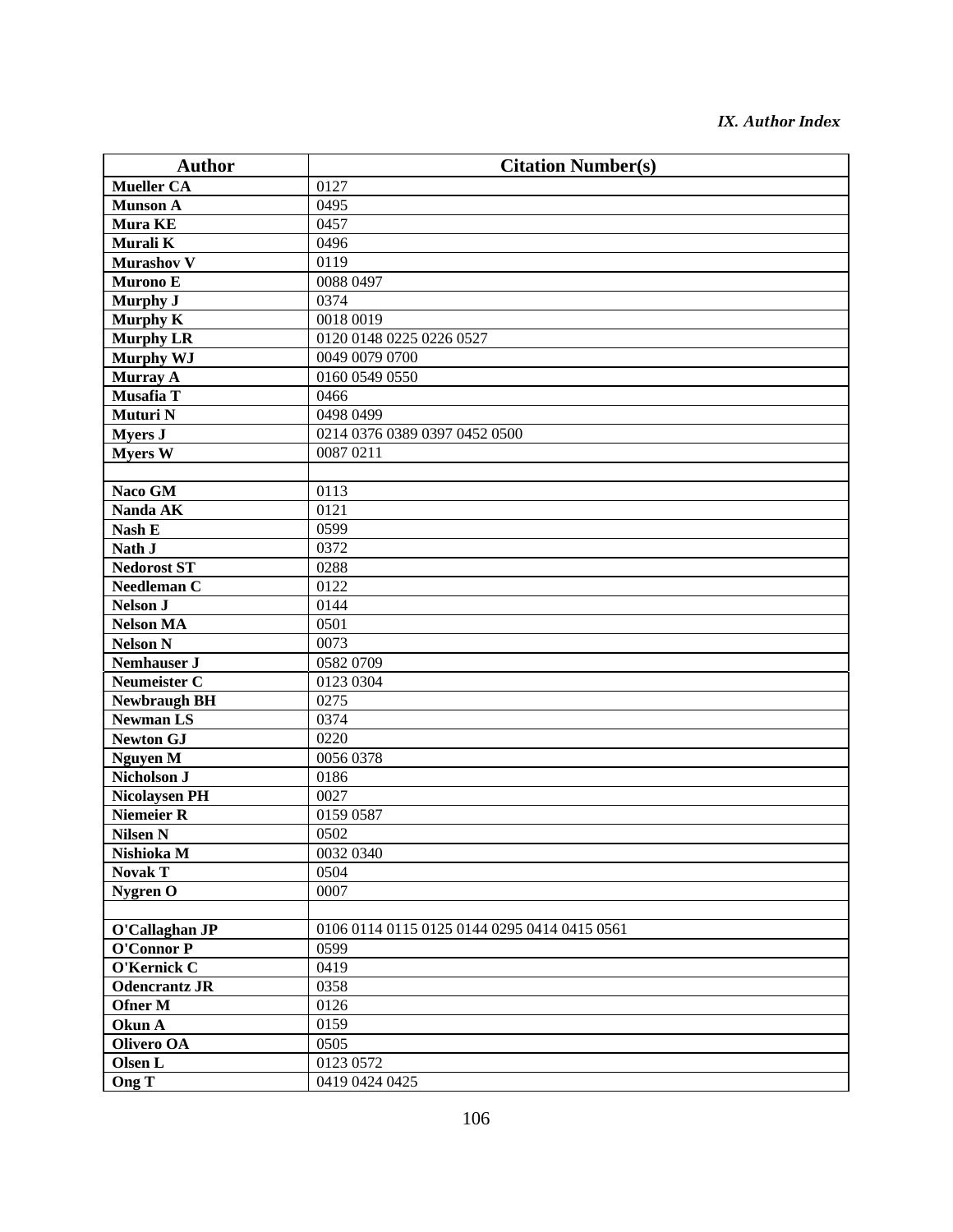| <b>Author</b>         | <b>Citation Number(s)</b>     |
|-----------------------|-------------------------------|
| <b>Opheim G</b>       | 0313                          |
| <b>Orelien JG</b>     | 0453                          |
| Organiscak J          | 0260 0326 0371 0506           |
| <b>Orlein M</b>       | 0283                          |
| Osmani L              | 0214                          |
| <b>Osterloh J</b>     | 0043 0053                     |
| <b>Overmiller D</b>   | 0190                          |
| <b>Owen R</b>         | 0112                          |
| <b>Oyler DC</b>       | 0471                          |
|                       |                               |
| Pack D                | 0586                          |
| Pack IS               | 0078                          |
| Page E                | 0127 0180 0316 0703 0713      |
| Page SJ               | 0128 0260                     |
| <b>Pakalnis R</b>     | 0308                          |
| <b>Palassis J</b>     | 0264 0354 0507                |
| Palermo T             | 0357                          |
| Pan CS                | 0129 0614                     |
| Pappas D              | 0130 0266 0470 0508 0526      |
| Park J                | 0509 0510 0536 0542 0698      |
| Park RM               | 0010 0011 0511                |
| <b>Parker D</b>       | 0214                          |
| Parker J              | 0182                          |
| <b>Pastel R</b>       | 0538                          |
| Patel M               | 0053                          |
| Patel S               | 0041 0586                     |
| Paul P                | 0121                          |
| Paulauskis J          | 0060                          |
| Pecaj A               | 0466                          |
| <b>Pechter E</b>      | 0143                          |
| <b>Peden-Adams MM</b> | 0002 0080 0272 0427 0490 0512 |
| Peek-Asa C            | 0131                          |
| <b>Pepper LD</b>      | 0226                          |
| <b>Perreault SD</b>   | 0088                          |
| <b>Persily AK</b>     | 0253                          |
| <b>Persing RL</b>     | 0098                          |
| <b>Peters TM</b>      | 0132                          |
| <b>Petersen MR</b>    | 0064 0196 0274 0299 0563      |
| <b>Peterson EJ</b>    | 0171                          |
| <b>Peterson JS</b>    | 0513                          |
| <b>Peterson S</b>     | 0093                          |
| <b>Petrovich H</b>    | 0001 0144                     |
| <b>Petsonk EL</b>     | 0134 0280 0422 0595           |
| Piacitelli C          | 0268 0307 0510                |
| <b>Piacitelli G</b>   | 0055                          |
| Piacitelli LA         | 0449 0450 0451                |
| <b>Piktel D</b>       | 0067                          |
| Pile J                | 0514                          |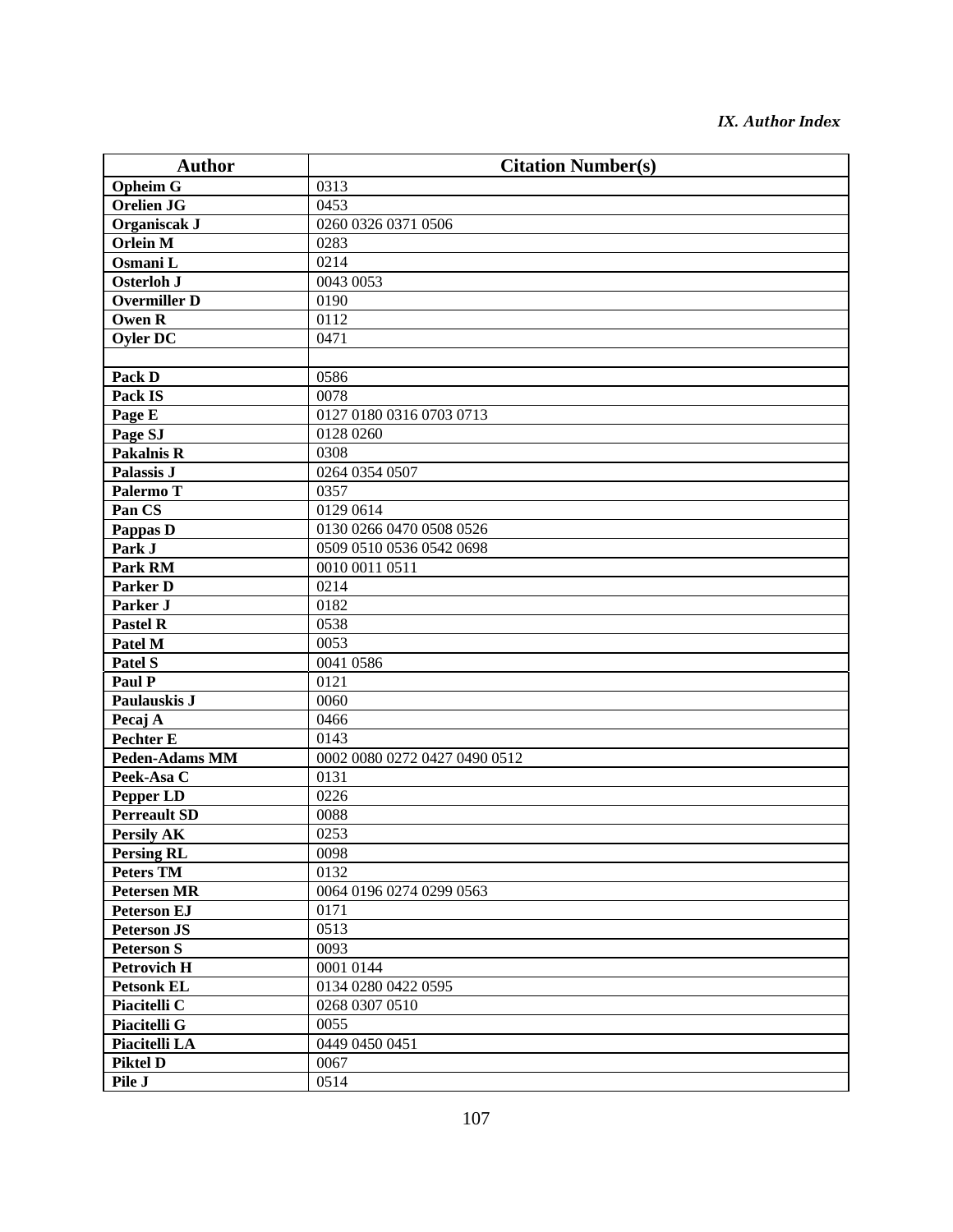| <b>Author</b>         | <b>Citation Number(s)</b>          |
|-----------------------|------------------------------------|
| <b>Piltingsrud HV</b> | 0133                               |
| <b>Pinkerton KE</b>   | 0539                               |
| <b>Pinkerton LE</b>   | 0196                               |
| Piotrkowski C         | 0218                               |
| Pirkle J              | 0043                               |
| Pisani M              | 0599                               |
| Pizatella TJ          | 0401                               |
| Pizzi LT              | 0094                               |
| <b>Placke ME</b>      | 0098                               |
| <b>Poirier M</b>      | 0505                               |
| Pon MRL               | 0134                               |
| Popescu <sub>NC</sub> | 0205 0206                          |
| <b>Porter D</b>       | 0069 0204 0209 0372 0608           |
| <b>Powers JR</b>      | 0275 0380 0515 0609                |
| <b>Powers L</b>       | 0410                               |
| <b>Pratt S</b>        | 0107 0238 0245 0516                |
| <b>Pretty JR</b>      | 0461                               |
| <b>Preusse PA</b>     | 0491                               |
| <b>Prezant D</b>      | 0043 0289 0575                     |
| <b>Prince MM</b>      | 0135 0312 0517 0518 0519 0520 0590 |
| <b>Profant D</b>      | 0108                               |
| <b>Propeck M</b>      | 0108                               |
| <b>Prosser LJ</b>     | 0266 0521                          |
| <b>Proudfoot SL</b>   | 0136 0303 0522                     |
| Prugh DJ              | 0069 0407                          |
|                       |                                    |
| Qian Y                | 0096 0137 0138 0173 0306           |
| Quinn PJ              | 0077                               |
|                       |                                    |
| Rakheja S             | 0034 0035 0199 0349                |
| <b>Rando R</b>        | 0375                               |
| <b>Randolph RF</b>    | 0139                               |
| Rao C                 | 0337 0510 0523 0524                |
| Rao GVS               | 0140                               |
| Rao K                 | 0191 0496                          |
| Rao MK                | 0549                               |
| <b>Ratcliffe JM</b>   | 0283 0453                          |
| <b>Reasor MJ</b>      | 0176                               |
| <b>Reding D</b>       | 0321 0405 0528 0529 0530 0531      |
| <b>Redinger C</b>     | 0354 0507                          |
| <b>Redlich C</b>      | 0192 0458                          |
| <b>Reed LD</b>        | 0253 0406                          |
| <b>Reefhuis J</b>     | 0336                               |
| <b>Reeves ER</b>      | 0079                               |
| <b>Rehak TR</b>       | 0012                               |
| <b>Reilly MJ</b>      | 0062 0142 0143                     |
| <b>Reinisch F</b>     | 0062 0143 0214                     |
| <b>Reissman D</b>     | 0538                               |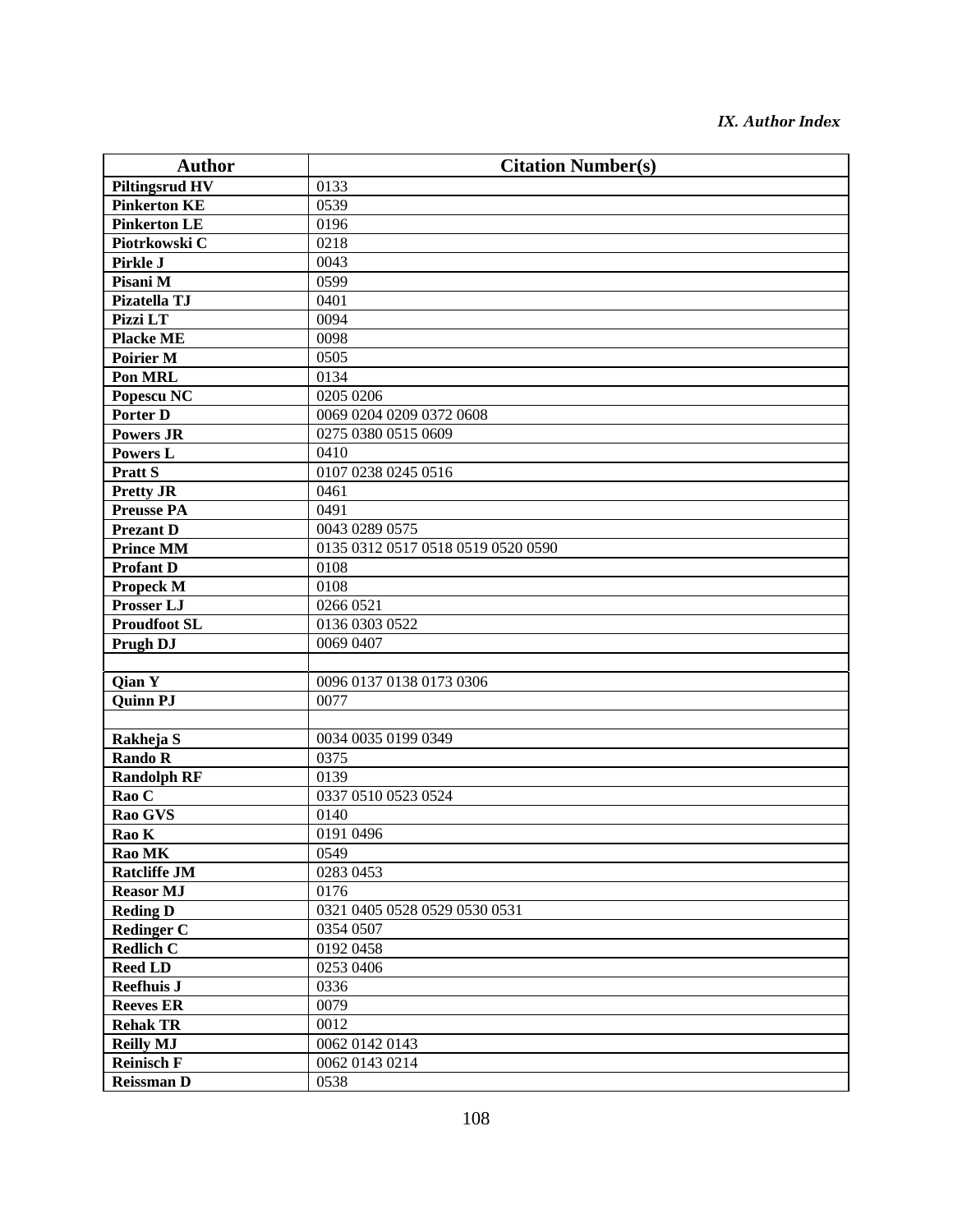| <b>Author</b>       | <b>Citation Number(s)</b>                                        |
|---------------------|------------------------------------------------------------------|
| <b>Remick D</b>     | 0184                                                             |
| <b>Rengasamy A</b>  | 0100 0141                                                        |
| <b>Reponen T</b>    | 0154                                                             |
| <b>Rethi LL</b>     | 0083                                                             |
| <b>Reynolds J</b>   | 0052 0407                                                        |
| <b>Reynolds S</b>   | 0206 0340 0501                                                   |
| <b>Rice C</b>       | 0090 0365                                                        |
| <b>Rice FL</b>      | 0026                                                             |
| <b>Rice TM</b>      | 0060                                                             |
| <b>Richardson S</b> | 0393                                                             |
| <b>Roberts J</b>    | 0003 0209 0004 0092 0176 0177 0202 0278 0525 0577                |
| <b>Roberts R</b>    | 0527 0538                                                        |
| <b>Robertson SB</b> | 0492 0526                                                        |
| <b>Robinson V</b>   | 0203 0204 0209                                                   |
| Rojanasakul Y       | 0189 0190 0594                                                   |
| <b>Romano N</b>     | 0136 0303 0637 0651 0655 0666 0672 0673 0682                     |
| <b>Romitti P</b>    | 0336                                                             |
| <b>Roper RA</b>     | 0134                                                             |
| <b>Rosales R</b>    | 0025 0108                                                        |
| <b>Roscoe R</b>     | 0214                                                             |
| <b>Rose CS</b>      | 0374                                                             |
| Rosenman K          | 0062 0142 0143 0214 0321 0405 0528 0529 0530 0531                |
| <b>Rosiello RA</b>  | 0146                                                             |
| Ross G              | 0001 0144                                                        |
| <b>Rossignol T</b>  | 0313                                                             |
| <b>Rothman N</b>    | 0192 0322 0581                                                   |
| Rotunda CJ          | 0279                                                             |
| <b>Rourke AB</b>    | 0133                                                             |
| <b>Rubin C</b>      | 0053                                                             |
| <b>Ruder A</b>      | 0183 0317 0321 0322 0327 0405 0502 0528 0529 0530 0531 0581 0597 |
| <b>Ruff TM</b>      | 0145 0234 0532                                                   |
| <b>Russi M</b>      | 0599                                                             |
| <b>Ryan CA</b>      | 0288                                                             |
| <b>Ryan MJ</b>      | 0098                                                             |
| <b>Ryan T</b>       | 0533                                                             |
|                     |                                                                  |
| <b>Sahakian N</b>   | 0704 0711 0712                                                   |
| <b>Salmen R</b>     | 0047 0140                                                        |
| Salzman D           | 0214                                                             |
| Sama SR             | 0146 0487 0491                                                   |
| Sammarco JJ         | 0254                                                             |
| <b>Sammons DL</b>   | 0020                                                             |
| <b>Sampson AR</b>   | 0147                                                             |
| <b>Sanchez TL</b>   | 0374                                                             |
| <b>Sanderson W</b>  | 0001 0026 0032 0321 0340 0384 0385 0528 0529 0530                |
| Sapko MJ            | 0391 0534 0535                                                   |
| Saraf A             | 0064                                                             |
| <b>Sargent L</b>    | 0501                                                             |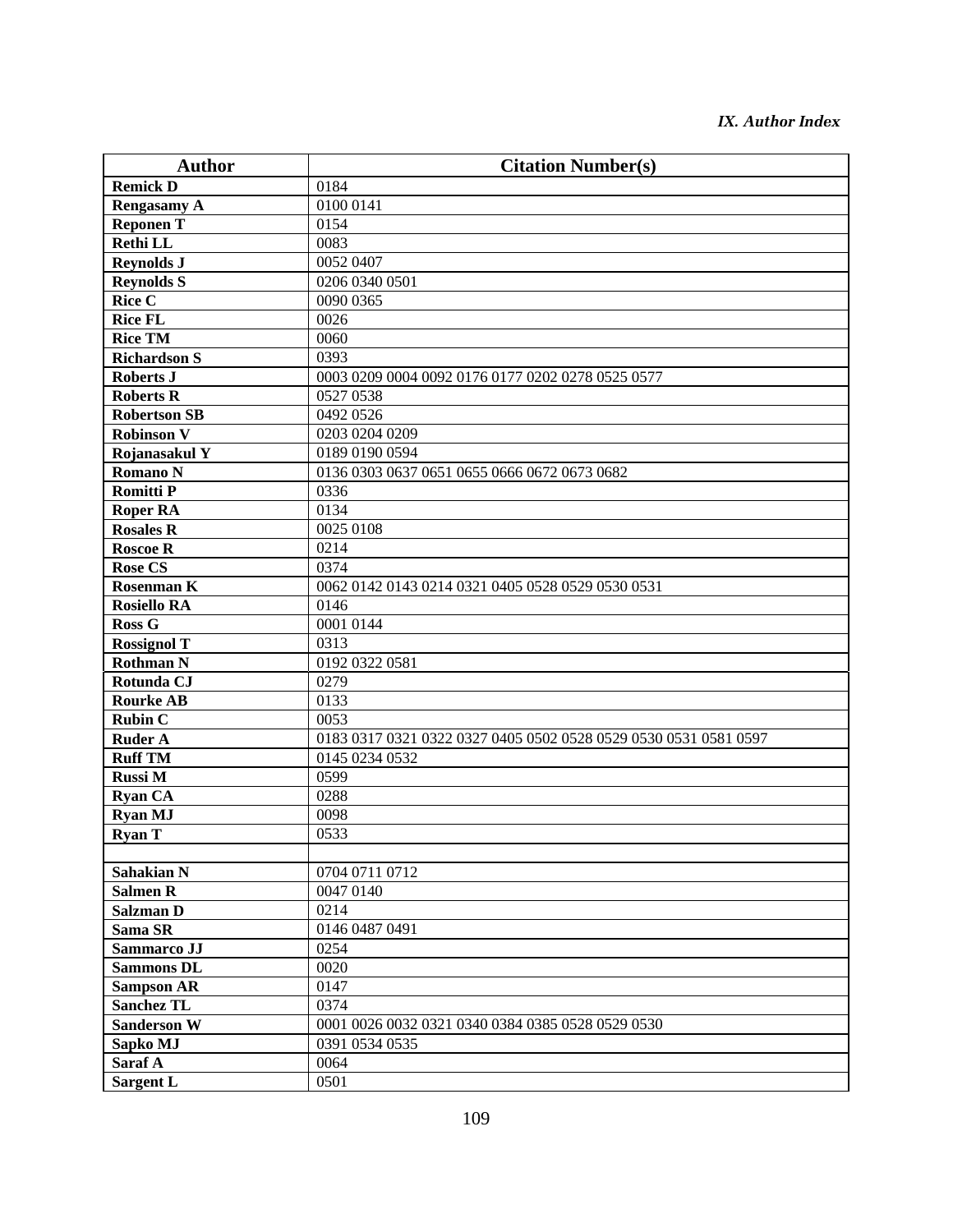| <b>Author</b>            | <b>Citation Number(s)</b>                                                               |
|--------------------------|-----------------------------------------------------------------------------------------|
| Sarwal <sub>S</sub>      | 0126                                                                                    |
| <b>Sauter SL</b>         | 0120 0148                                                                               |
| <b>Savage R</b>          | 0112 0192 0399 0581                                                                     |
| Saxena QB                | 0149 0150 0455 0552                                                                     |
| Saxena RK                | 0149 0150 0151 0455 0552                                                                |
| Scabilloni J             | 0189 0488 0594                                                                          |
| <b>Schachter EN</b>      | 0536                                                                                    |
| <b>Schachter L</b>       | 0386                                                                                    |
| <b>Schafer MP</b>        | 0152 0537                                                                               |
| <b>Schafer R</b>         | 0202                                                                                    |
| <b>Scharf T</b>          | 0085 0094 0410 0538                                                                     |
| <b>Schatzel SJ</b>       | 0153                                                                                    |
| <b>Schenker MB</b>       | 0539                                                                                    |
| <b>Schier J</b>          | 0053                                                                                    |
| <b>Schiffbauer WH</b>    | 0540 0541                                                                               |
| <b>Schill D</b>          | 0042 0062 0143 0627                                                                     |
| <b>Schleiff P</b>        | 0509 0510 0542 0712                                                                     |
| <b>Schlottmann SA</b>    | 0020                                                                                    |
| <b>Schmechel D</b>       | 0154                                                                                    |
| <b>Schmitz M</b>         | 0326 0506                                                                               |
| <b>Schnorr T</b>         | 0088 0196 0336 0449 0450 0451                                                           |
| <b>Schopper AW</b>       | 0034 0035 0198 0200 0201 0217 0349 0602                                                 |
| <b>Schrader SM</b>       | 0088 0155 0156                                                                          |
| <b>Schuler C</b>         | 0341 0433 0543 0562                                                                     |
| <b>Schuller KC</b>       | 0069                                                                                    |
| <b>Schulte P</b>         | 0157 0158 0159 0192 0317 0321 0322 0405 0528 0529 0530 0531 0544 0581                   |
| <b>Schwartz D</b>        | 0013                                                                                    |
| <b>Schwartz M</b>        | 0053                                                                                    |
| <b>Schwegler-Berry D</b> | 0160 0550                                                                               |
| <b>Scott D</b>           | 0237 0545 0546                                                                          |
| <b>Scripsick RC</b>      | 0171                                                                                    |
| Seitz T                  | 0547                                                                                    |
| <b>Sells TM</b>          | 0374                                                                                    |
| <b>Senft JR</b>          | 0501                                                                                    |
| <b>Serinkan BF</b>       | 0076                                                                                    |
| Sestito J                | 0214                                                                                    |
| <b>Sexson K</b>          | 0639 0646                                                                               |
| <b>Sexson SK</b>         | 0641                                                                                    |
| <b>Seymour JB</b>        | 0179 0578                                                                               |
| <b>Shafey O</b>          | 0025                                                                                    |
| <b>Sharma RP</b>         | 0418 0428 0429 0430 0548                                                                |
| <b>Sharp DS</b>          | 0001 0144                                                                               |
| <b>Shaw PB</b>           | 0024 0049                                                                               |
| <b>Sheehy JW</b>         | 0026                                                                                    |
| <b>Shelby M</b>          | 0088                                                                                    |
| Shi J                    | 0599                                                                                    |
| Shi X                    | 0031 0059 0091 0092 0096 0099 0117 0137 0138 0173 0176 0177 0190 0210 0306<br>0454 0577 |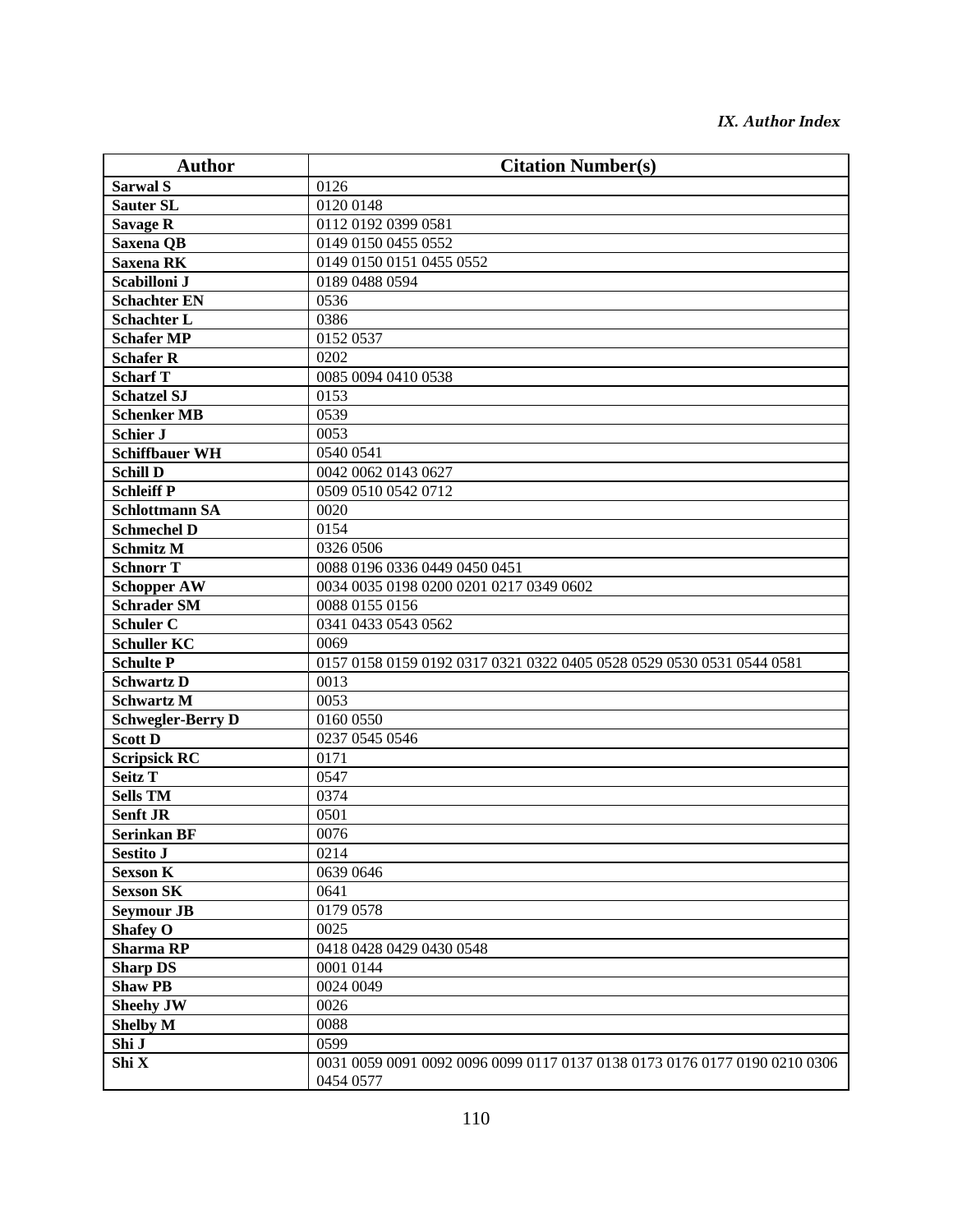| <b>Author</b>       | <b>Citation Number(s)</b>               |
|---------------------|-----------------------------------------|
| <b>Shoemaker DA</b> | 0063                                    |
| Shogan C            | 0411                                    |
| <b>Shreve SN</b>    | 0048                                    |
| <b>Shulman S</b>    | 0016 0040 0055 0621                     |
| Shvedova A          | 0076 0077 0160 0549 0550                |
| <b>Sieber K</b>     | 0042 0113 0551 0627                     |
| <b>Siegel P</b>     | 0149 0202 0536 0552 0565 0610           |
| Sievert J           | 0108                                    |
| <b>Signer S</b>     | 0417 0553 0571                          |
| Sikora E            | 0161                                    |
| <b>Simeonov P</b>   | 0163 0554                               |
| Simeonova P         | 0162 0485 0569 0570                     |
| <b>Simmons M</b>    | 0386 0387                               |
| <b>Simoes E</b>     | 0358                                    |
| Simor A             | 0126                                    |
| Simpson J           | 0150 0154 0455 0593                     |
| <b>Sinclair R</b>   | 0579                                    |
| <b>Singal M</b>     | 0645 0658 0659                          |
| <b>Singh H</b>      | 0022 0066 0116 0121 0147                |
| <b>Singh N</b>      | 0582                                    |
| <b>Sinkule E</b>    | 0555 0583                               |
| <b>Sleijffers A</b> | 0164                                    |
| Smith J             | 0020 0165                               |
| <b>Smith MT</b>     | 0581                                    |
| <b>Smith RJ</b>     | 0086 0135 0511                          |
| <b>Smutz WP</b>     | 0034 0035 0198 0199 0200 0201 0349 0602 |
| Smythe J            | 0080 0272 0512                          |
| <b>Snawder JC</b>   | 0020                                    |
| <b>Snyder E</b>     | 0187 0479 0692 0707 0709 0714           |
| <b>Snyder JA</b>    | 0166                                    |
| Soderholm S         | 0402 0403 0556                          |
| <b>Sollberger R</b> | 0692                                    |
| <b>Song R</b>       | 0037                                    |
| <b>Sorock GS</b>    | 0557                                    |
| <b>Sotir MJ</b>     | 0054                                    |
| Sottile J           | 0504 0558                               |
| <b>Spahr JS</b>     | 0302 0380 0559 0560                     |
| Sparer J            | 0458                                    |
| <b>Sprinker M</b>   | 0192                                    |
| <b>Sriram K</b>     | 0561                                    |
| <b>Stachulak JS</b> | 0260                                    |
| <b>Stallings R</b>  | 0476                                    |
| <b>Stanbury M</b>   | 0214                                    |
| <b>Stanton ML</b>   | 0562                                    |
| <b>Starkey S</b>    | 0393                                    |
| <b>Stat JG</b>      | 0283                                    |
| <b>Stayner L</b>    | 0010 0011 0135 0170 0365 0511           |
| <b>Steege AL</b>    | 0274 0563                               |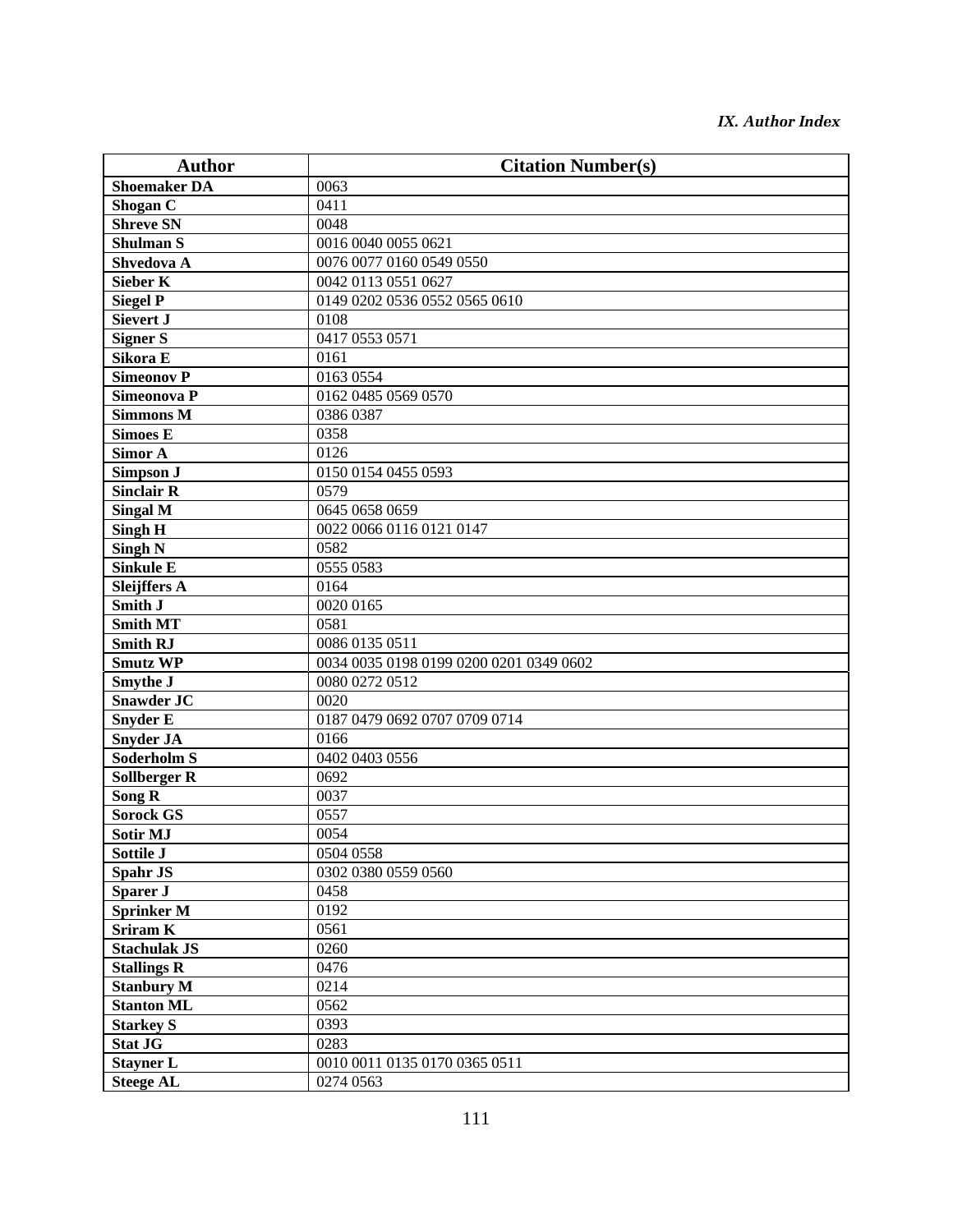| <b>Author</b>        | <b>Citation Number(s)</b>                    |
|----------------------|----------------------------------------------|
| <b>Steenland K</b>   | 0167 0168 0169 0170                          |
| <b>Stefaniak AB</b>  | 0171                                         |
| <b>Steiner LJ</b>    | 0564                                         |
| <b>Stemple KJ</b>    | 0273 0491                                    |
| <b>Stephan CR</b>    | 0535                                         |
| <b>Stephenson C</b>  | 0159 0396 0519                               |
| <b>Stern FB</b>      | 0172                                         |
| <b>Stetson SJ</b>    | 0565                                         |
| <b>Stevens SR</b>    | 0288                                         |
| <b>Stewart BW</b>    | 0153                                         |
| <b>Stewart PA</b>    | 0597                                         |
| <b>Stickney M</b>    | 0342                                         |
| <b>Stinefelt B</b>   | 0091                                         |
| <b>Stone S</b>       | 0004 0100 0161 0593                          |
| <b>Stout N</b>       | 0566                                         |
| <b>Stowe M</b>       | 0458                                         |
| <b>Streicher R</b>   | 0458                                         |
| <b>Striley CAF</b>   | 0020 0063                                    |
| <b>Struttman TW</b>  | 0314                                         |
| <b>Sublet V</b>      | 0257 0567                                    |
| <b>Succop PA</b>     | 0090                                         |
| Sugar J              | 0042 0627                                    |
| <b>Sullivan PA</b>   | 0568                                         |
| <b>Summan M</b>      | 0485 0569 0570                               |
| <b>Summy JM</b>      | 0173                                         |
| Sun Y                | 0096                                         |
| Sunderman C          | 0417 0553 0571                               |
| <b>Sussell AL</b>    | 0037                                         |
| <b>Sutton P</b>      | 0319                                         |
| <b>Swanson NG</b>    | 0527                                         |
| <b>Sweeney M</b>     | 0159 0449 0450 0451 0572                     |
| <b>Swick AR</b>      | 0288                                         |
| <b>Syamlal G</b>     | 0221 0285 0348 0456 0573                     |
| <b>Sylvain D</b>     | 0693<br>0079                                 |
| <b>Szlapa P</b>      |                                              |
| <b>Tadolini SC</b>   | 0514 0521 0574                               |
| Talaska G            | 0321 0528 0529 0530                          |
| <b>Tan-Wilhelm D</b> | 0333                                         |
| <b>Tanoue L</b>      | 0599                                         |
|                      |                                              |
| Tapp L               | 0289 0575 0692                               |
| <b>Tarley J</b>      | 0576 0643 0649 0653 0657 0666 0671 0678 0687 |
| <b>Tashkin DP</b>    | 0386 0387                                    |
| <b>Taylor CD</b>     | 0174 0175 0332                               |
| <b>Taylor K</b>      | 0533                                         |
| <b>Taylor L</b>      | 0183 0327                                    |
| <b>Taylor MD</b>     | 0004 0092 0176 0177 0278 0525 0577           |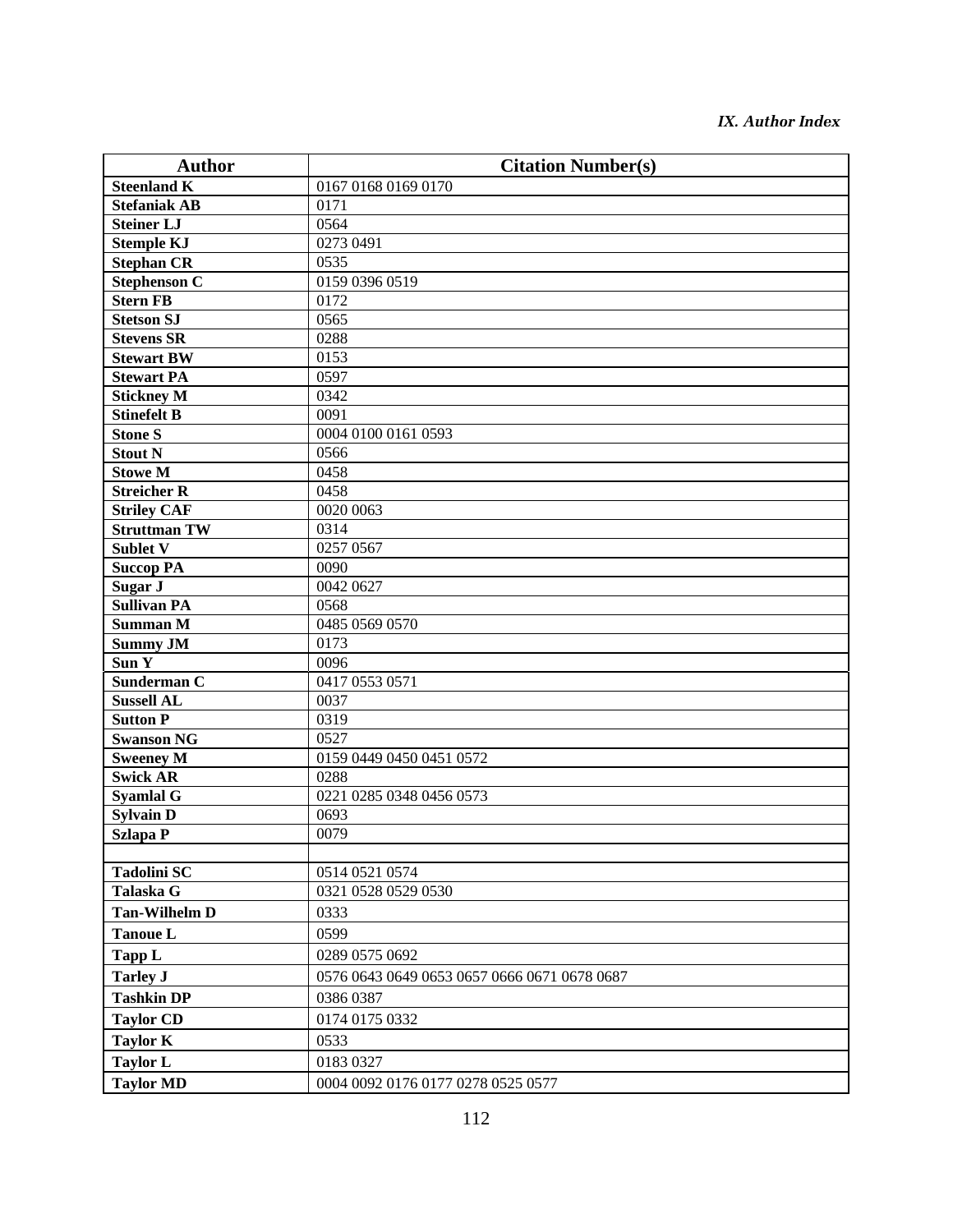| <b>Author</b>                       | <b>Citation Number(s)</b>                                           |
|-------------------------------------|---------------------------------------------------------------------|
| <b>Teixeira CF</b>                  | 0178                                                                |
| <b>Tepper A</b>                     | 0382                                                                |
| <b>Tesarik DR</b>                   | 0179 0578                                                           |
| <b>Tevault DE</b>                   | 0253                                                                |
| <b>Tharr D</b>                      | 0180                                                                |
| <b>Thimons ED</b>                   | 0174 0175 0506                                                      |
| <b>Thomas J</b>                     | 0579                                                                |
| <b>Thomas RA</b>                    | 0457                                                                |
| <b>Thomsen C</b>                    | 0025 0108 0214                                                      |
| <b>Thorgeirsson SS</b>              | 0206                                                                |
| <b>Tierney JA</b>                   | 0283 0453                                                           |
| <b>Tierney JM</b>                   | 0580                                                                |
| <b>Tift B</b>                       | 0062                                                                |
| <b>Timko RJ</b>                     | 0175 0332                                                           |
| <b>Tinkle S</b>                     | 0047 0048 0140 0166 0181 0288 0366 0367                             |
| Tjoe Nij E                          | 0182                                                                |
| <b>Tomblyn S</b>                    | 0100 0161                                                           |
| <b>Topmiller J</b>                  | 0292 0620 0623 0624 0625 0626                                       |
| <b>Toraason M</b>                   | 0183 0192 0581 0582                                                 |
| <b>Toren K</b>                      | 0013                                                                |
| <b>Trackemas J</b>                  | 0535                                                                |
| <b>Tran L</b>                       | 0445                                                                |
| <b>Trevits MA</b>                   | 0493                                                                |
| <b>Trout D</b>                      | 0089 0184 0432                                                      |
| <b>Trutt FC</b>                     | 0558                                                                |
| <b>Tubbs R</b>                      | 0057 0185 0700 0715                                                 |
| Tumpowsky C                         | 0062 0143                                                           |
| <b>Turin F</b>                      | 0482 0564                                                           |
| <b>Turner N</b>                     | 0555 0583                                                           |
| <b>Turner W</b>                     | 0043                                                                |
| <b>Tyler KL</b>                     | 0584 0585                                                           |
| <b>Tyurin VA</b>                    | 0076 0077                                                           |
| <b>Tyurina YY</b>                   | 0076 0077                                                           |
|                                     |                                                                     |
| <b>U'Ren LW</b>                     | 0399                                                                |
| <b>Unger RL</b>                     | 0051                                                                |
| <b>Uthaisang W</b>                  | 0076                                                                |
|                                     |                                                                     |
| <b>Valiante D</b>                   | 0062 0143 0214                                                      |
| <b>Valladares R</b><br>Vallyathan V | 0617 0618<br>0041 0065 0086 0093 0151 0208 0210 0372 0488 0539 0586 |
| Van Duivenbooden C                  | 0182                                                                |
| Van Gelder C                        | 0642                                                                |
| Van Hattum J                        | 0164                                                                |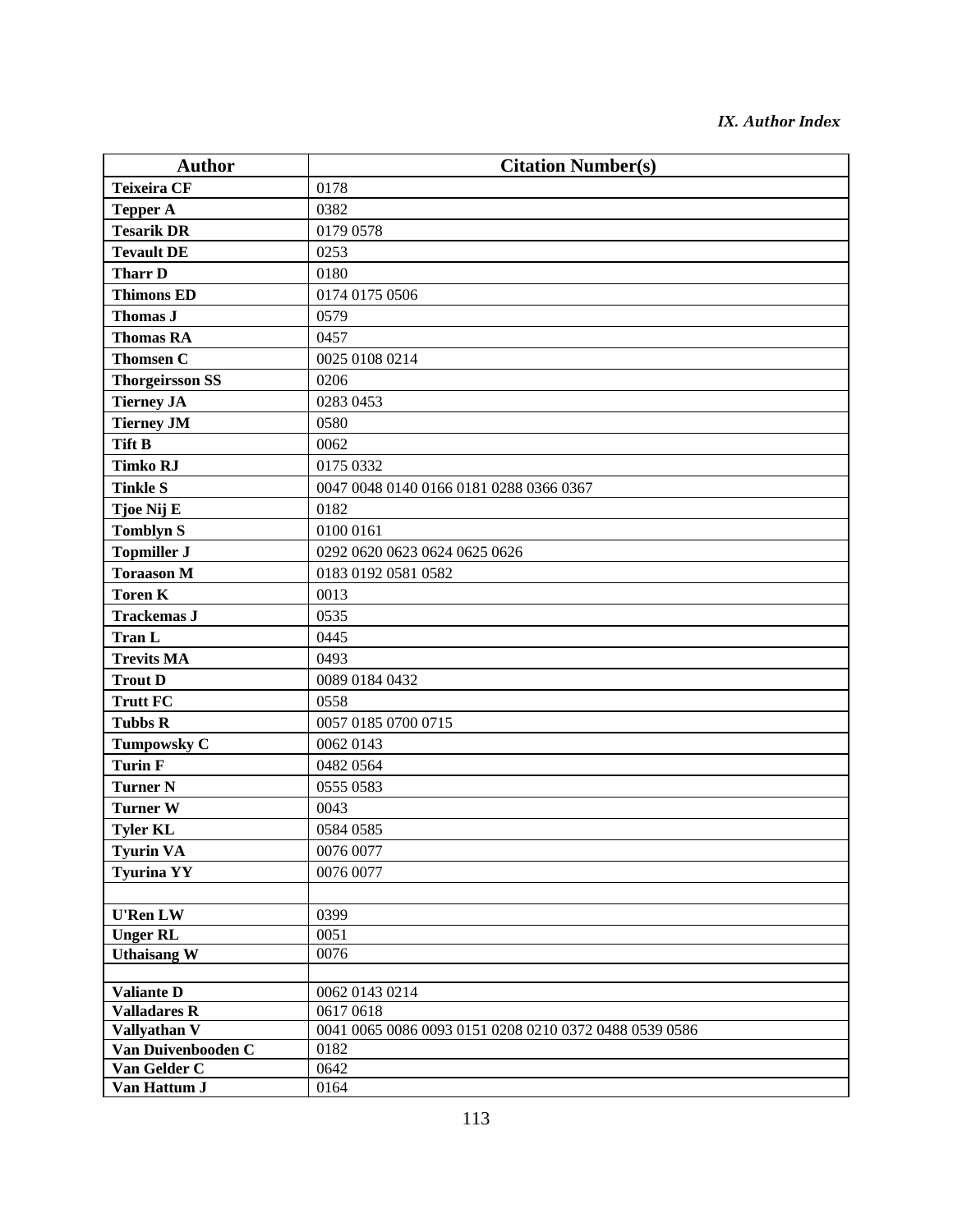| <b>Author</b>          | <b>Citation Number(s)</b>                                   |
|------------------------|-------------------------------------------------------------|
| Van Loveren H          | 0164                                                        |
| Van Scott MR           | 0363 0364 0601 0605                                         |
| <b>Vanderford ML</b>   | 0587                                                        |
| <b>Varley F</b>        | 0396 0588                                                   |
| Vaught $\overline{C}$  | 0085 0139 0444 0538 0589                                    |
| <b>Vearncombe M</b>    | 0126                                                        |
| Velilla A              | 0341                                                        |
| <b>Verakis HC</b>      | 0457                                                        |
| <b>Verder Carlos M</b> | 0319                                                        |
| Vergara X              | 0319                                                        |
| Viegi G                | 0013                                                        |
| <b>Vipperman JS</b>    | 0520 0590                                                   |
| Viscusi D              | 0612                                                        |
| Vo E                   | 0186 0591                                                   |
| <b>Volkwein JC</b>     | 0132 0260                                                   |
|                        |                                                             |
| <b>Wagner GR</b>       | 0134 0280 0358                                              |
| <b>Walker JT</b>       | 0169 0592                                                   |
| <b>Wall D</b>          | 0531                                                        |
| <b>Wallingford K</b>   | 0187 0479                                                   |
| Walsh F                | 0458                                                        |
| <b>Wand MP</b>         | 0060                                                        |
| Wang JJ                | 0188 0593                                                   |
| Wang L                 | 0189 0190 0488 0594                                         |
| <b>Wang ML</b>         | 0134 0595                                                   |
| Wang Y                 | 0191                                                        |
| Ward E                 | 0167 0170 0192 0196 0321 0340 0528 0529 0530 0531 0581      |
| <b>Warren C</b>        | 0034 0349                                                   |
| <b>Warren DA</b>       | 0080                                                        |
| <b>Warren GL</b>       | 0485 0570                                                   |
| <b>Washburn MJ</b>     | 0580                                                        |
| <b>Washenitz F</b>     | 0638                                                        |
| <b>Wassell J</b>       | 0073 0193                                                   |
| <b>Waters MA</b>       | 0064 0317 0321 0322 0405 0502 0528 0529 0530 0531 0596 0597 |
| <b>Waters TR</b>       | 0074 0437 0598                                              |
| <b>Watkins DS</b>      | 0061                                                        |
| <b>Wegner MV</b>       | 0054                                                        |
| Weinbaum C             | 0194                                                        |
| <b>Weiss ES</b>        | 0508 0534 0535                                              |
| <b>Weissman D</b>      | 0020 0067 0140 0150 0184 0202 0284 0313 0337 0455 0523 0599 |
| <b>Welcome DE</b>      | 0034 0349                                                   |
| <b>Wellman HM</b>      | 0557                                                        |
| Wess J                 | 0572                                                        |
| <b>Weston A</b>        | 0111 0166 0181 0192 0224 0227 0423 0466 0505 0581           |
| <b>Wetzel A</b>        | 0491                                                        |
| Wey H                  | 0183                                                        |
| <b>Whaley D</b>        | 0003                                                        |
| <b>Whelan E</b>        | 0056 0104 0170 0195 0196 0336 0378 0405 0449 0450 0451      |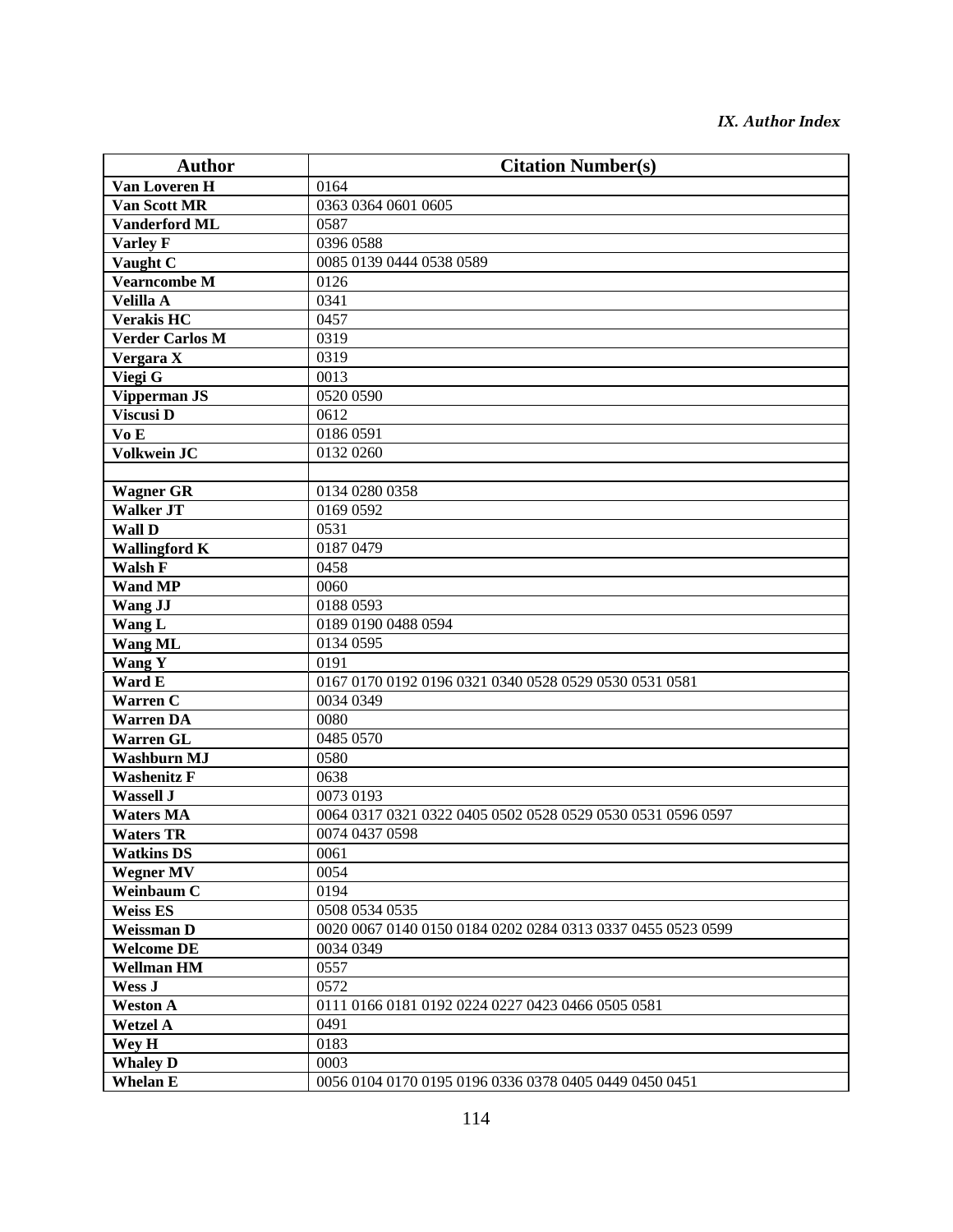| <b>Author</b>         | <b>Citation Number(s)</b>                    |
|-----------------------|----------------------------------------------|
| <b>Whipkey DL</b>     | 0423 0505                                    |
| <b>Whisler R</b>      | 0390 0560                                    |
| <b>Whitaker LR</b>    | 0147                                         |
| White B               | 0373 0600                                    |
| <b>White LR</b>       | 0001 0144                                    |
| <b>White S</b>        | 0711                                         |
| <b>Whitestone J</b>   | 0068                                         |
| <b>Whitmer M</b>      | 0204 0536                                    |
| <b>Whyatt JK</b>      | 0373                                         |
| Wiehagen WJ           | 0410 0482 0538                               |
| Wilcox TG             | 0113                                         |
| <b>Wilkins JR III</b> | 0551                                         |
| <b>Willard PA</b>     | 0140                                         |
| <b>Williams LA</b>    | 0551                                         |
| Williams T            | 0342                                         |
| <b>Willson RD</b>     | 0079 0629                                    |
| Wirth O               | 0197                                         |
| Wolf L                | 0044 0334 0361 0557                          |
| Wolfe A               | 0241                                         |
| Wood J                | 0279 0284 0285 0493 0573                     |
| <b>Woolhiser M</b>    | 0486                                         |
| <b>Woskie F</b>       | 0458                                         |
| <b>Woskie S</b>       | 0312                                         |
| Wren K                | 0665                                         |
| Wu D                  | 0363 0364 0601                               |
| Wu JZ                 | 0034 0052 0198 0199 0200 0201 0349 0602 0603 |
|                       |                                              |
| Xia C                 | 0091                                         |
|                       |                                              |
|                       |                                              |
| Yalowich JC           | 0077                                         |
| <b>Yanske TR</b>      | 0179                                         |
| <b>Yantek DS</b>      | 0604                                         |
| Ye J                  | 0099 0102                                    |
| <b>Yeang HY</b>       | 0018                                         |
| <b>Yenchek MR</b>     | 0444                                         |
| <b>Yereb D</b>        | 0510                                         |
| Yin S                 | 0322                                         |
| Yin X                 | 0004 0202 0606                               |
| <b>Ying J</b>         | 0605                                         |
| <b>Young F</b>        | 0458                                         |
| Young S               | 0203 0204                                    |
| <b>Yuan BZ</b>        | $\overline{02}050206$                        |
| <b>Yucesoy B</b>      | 0164 0207                                    |
|                       |                                              |
| Zang LY               | 0208 0607                                    |
| Zeidler P             | 0209 0325 0608                               |
| Zeng S                | 0609                                         |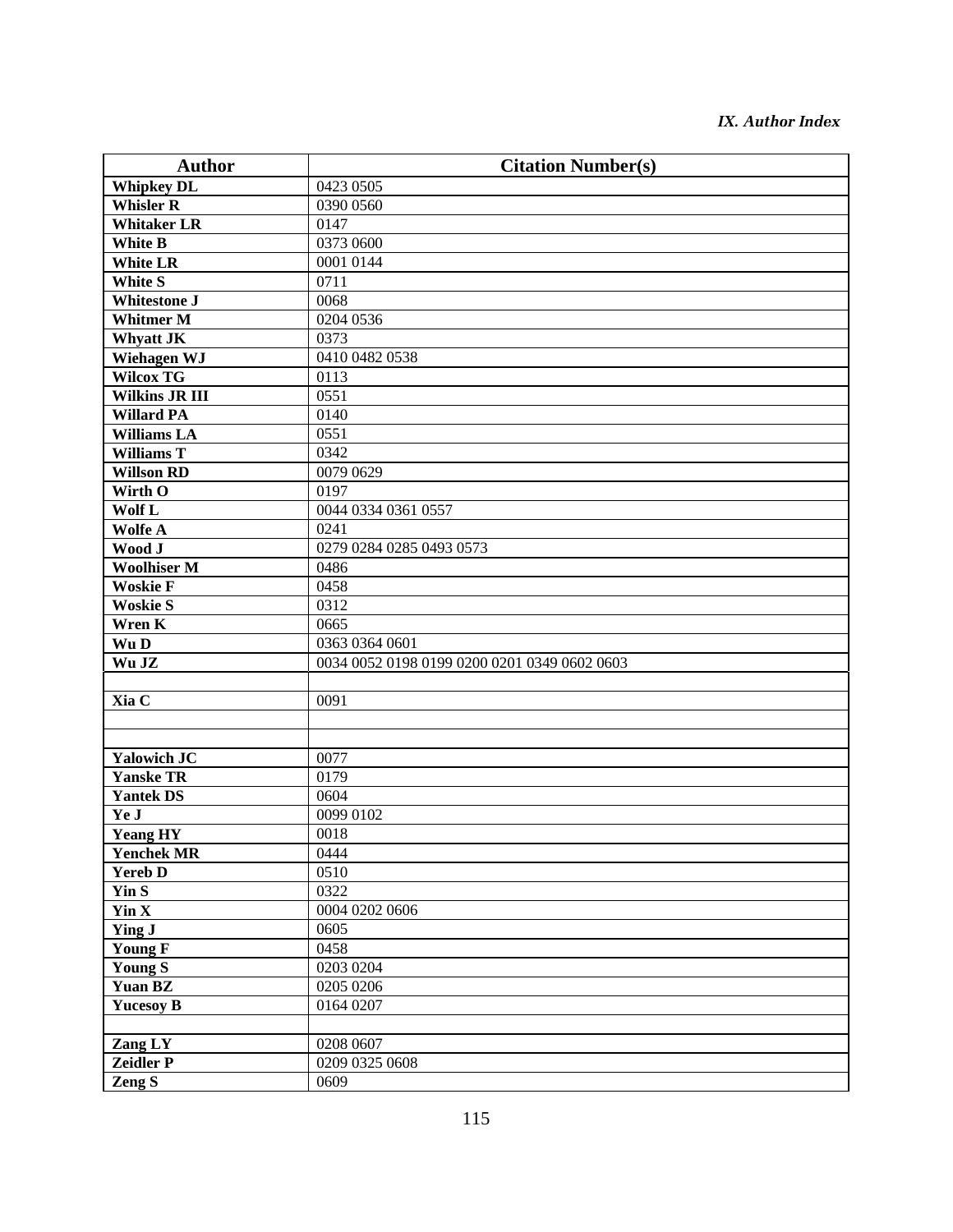| <b>Author</b>     | <b>Citation Number(s)</b> |
|-------------------|---------------------------|
| <b>Zhang XD</b>   | 0610                      |
| <b>Zhang Y</b>    | 0574                      |
| Zhang Z           | 0210                      |
| Zhao HW           | 0465 0611                 |
| Zhu H             | 0112                      |
| Zhuang Z          | 0186 0211 0612            |
| <b>Zimmer AT</b>  | 0110 0133                 |
| Zimmer J          | 0174 0175 0326 0362       |
| Zipf RK           | 0300 0613                 |
| Zivkovich Z       | 0405 0531                 |
| <b>Zumwalde R</b> | 0572                      |
| Zuskin E          | 0536                      |
| <b>Zwiener JV</b> | 0559 0560 0614            |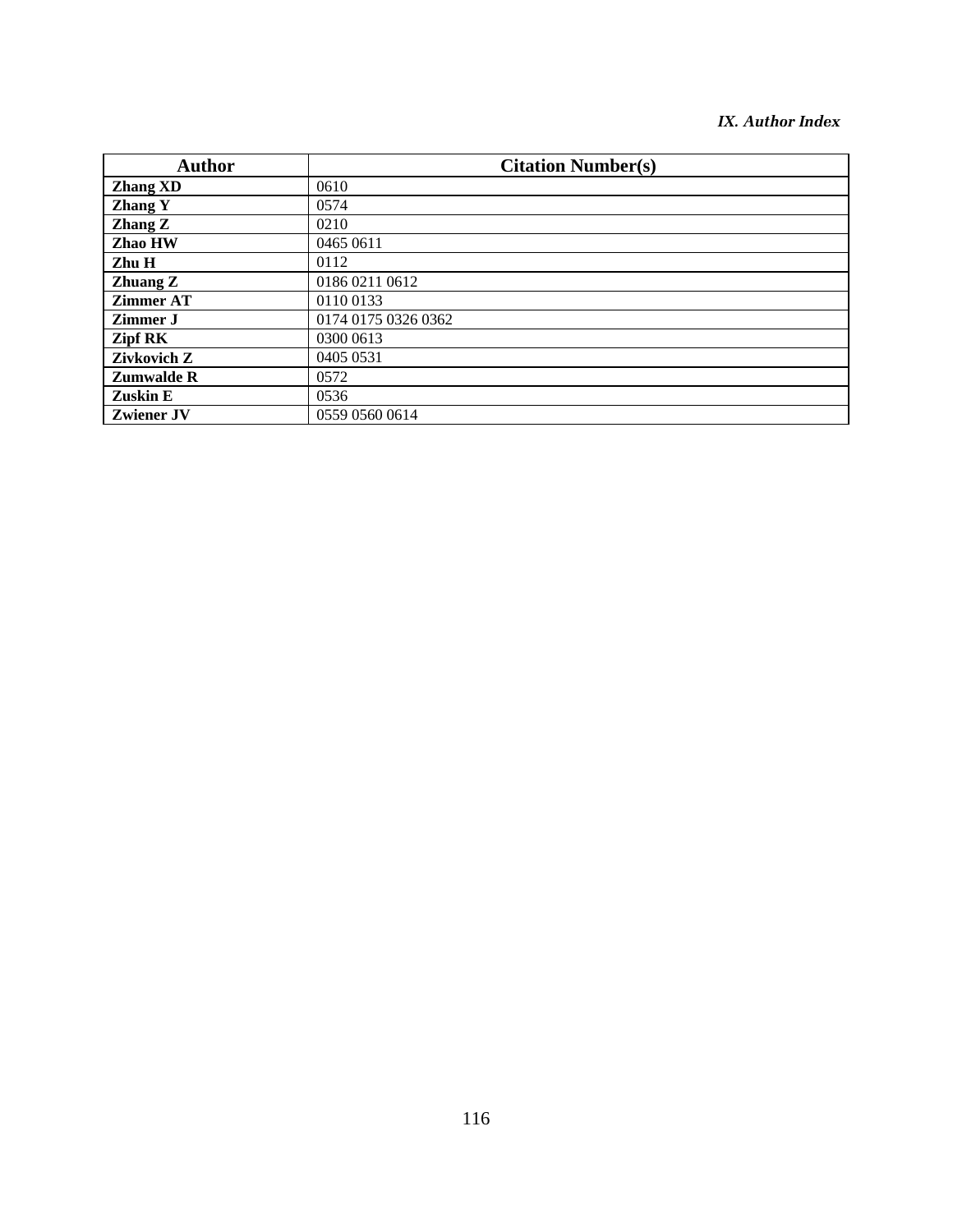# **X. KEYWORD INDEX**

| 0622<br>0259 0470 0494 0545 0632 0633 0634 0635 0637 0650 0651 0655<br>0663<br><b>Accident Prevention</b><br>0083 0107 0130 0136 0145 0193 0234 0238 0240 0242 0245 0259<br>0264 0266 0267 0269 0275 0286 0291 0320 0360 0380 0390 0395<br>0396 0398 0408 0444 0482 0492 0508 0532 0540 0545 0560 0630<br>0631 0632 0634 0635 0636 0637 0638 0643 0644 0649 0650 0651<br>0652 0653 0655 0657 0663 0664 0666 0667 0668 0669 0670 0671<br>0672 0673 0675 0678 0679 0681 0682 0687 0688 0689<br><b>Accident Rates</b><br>0012 0014 0044 0246 0247 0248 0249 0250 0251 0252 0320 0470<br>0494 0545<br>0010 0011 0014 0107 0136 0246 0247 0248 0249 0250 0251 0252<br><b>Accident Statistics</b><br>0320 0376 0397 0452 0470 0494 0545<br><b>Acetic Acids</b><br>0009 0024 0282<br>0025<br>0311 0384<br>0048<br>0045 0061 0165 0220<br>0007 0017 0045 0061 0065 0092 0109 0110 0154 0171 0215 0216<br>0223 0263 0324 0356 0364 0374 0375 0384 0404 0407 0461 0476<br>0486 0488 0536 0698 0714<br>0433<br>0056<br>0023 0025 0114 0169 0242 0245 0269 0270 0271 0274 0285 0295<br>0299 0331 0334 0376 0381 0388 0389 0393 0397 0399 0400 0412<br>0452 0474 0500 0531 0542 0557 0573 0580 0584 0592 0614<br>0025 0146 0194 0242 0245 0268 0269 0270 0271 0273 0358 0376<br>0397 0452<br>0001 0025 0032 0063 0317 0319 0321 0340 0405 0528 0529 0530<br>0531 0551 0693<br>0001 0032 0054 0081 0245 0270 0274 0348 0357 0376 0388 0389<br>0397 0410 0435 0436 0437 0439 0452 0500 0536 0539 0563 0567<br>0580 0585 0598 0634<br>0081 0270 0380 0397 0435 0436 0437 0439 0481 0598 0634<br>0489 0696<br>0001 0025 0032 0054 0063 0244 0245 0270 0271 0274 0317 0321<br>0357 0376 0380 0388 0389 0397 0402 0403 0410 0452 0481 0489<br>0500 0528 0529 0530 0531 0536 0537 0539 0563 0567 0580 0585<br>0631 0634<br>0352 0711<br>0016 0017 0064 0092 0113 0196 0216 0223 0311 0356 0426 0620<br>0626 0629 0711<br>0506 0621<br>0016 0017 0065 0298 0352 0426 0713<br>0005 0006 0016 0045 0298<br><b>Air Monitoring</b> | <b>Keyword</b>                | <b>Citation Number(s)</b> |
|-----------------------------------------------------------------------------------------------------------------------------------------------------------------------------------------------------------------------------------------------------------------------------------------------------------------------------------------------------------------------------------------------------------------------------------------------------------------------------------------------------------------------------------------------------------------------------------------------------------------------------------------------------------------------------------------------------------------------------------------------------------------------------------------------------------------------------------------------------------------------------------------------------------------------------------------------------------------------------------------------------------------------------------------------------------------------------------------------------------------------------------------------------------------------------------------------------------------------------------------------------------------------------------------------------------------------------------------------------------------------------------------------------------------------------------------------------------------------------------------------------------------------------------------------------------------------------------------------------------------------------------------------------------------------------------------------------------------------------------------------------------------------------------------------------------------------------------------------------------------------------------------------------------------------------------------------------------------------------------------------------------|-------------------------------|---------------------------|
|                                                                                                                                                                                                                                                                                                                                                                                                                                                                                                                                                                                                                                                                                                                                                                                                                                                                                                                                                                                                                                                                                                                                                                                                                                                                                                                                                                                                                                                                                                                                                                                                                                                                                                                                                                                                                                                                                                                                                                                                           | <b>Abrasive Blasting</b>      |                           |
|                                                                                                                                                                                                                                                                                                                                                                                                                                                                                                                                                                                                                                                                                                                                                                                                                                                                                                                                                                                                                                                                                                                                                                                                                                                                                                                                                                                                                                                                                                                                                                                                                                                                                                                                                                                                                                                                                                                                                                                                           | <b>Accident Analysis</b>      |                           |
|                                                                                                                                                                                                                                                                                                                                                                                                                                                                                                                                                                                                                                                                                                                                                                                                                                                                                                                                                                                                                                                                                                                                                                                                                                                                                                                                                                                                                                                                                                                                                                                                                                                                                                                                                                                                                                                                                                                                                                                                           |                               |                           |
|                                                                                                                                                                                                                                                                                                                                                                                                                                                                                                                                                                                                                                                                                                                                                                                                                                                                                                                                                                                                                                                                                                                                                                                                                                                                                                                                                                                                                                                                                                                                                                                                                                                                                                                                                                                                                                                                                                                                                                                                           |                               |                           |
|                                                                                                                                                                                                                                                                                                                                                                                                                                                                                                                                                                                                                                                                                                                                                                                                                                                                                                                                                                                                                                                                                                                                                                                                                                                                                                                                                                                                                                                                                                                                                                                                                                                                                                                                                                                                                                                                                                                                                                                                           |                               |                           |
|                                                                                                                                                                                                                                                                                                                                                                                                                                                                                                                                                                                                                                                                                                                                                                                                                                                                                                                                                                                                                                                                                                                                                                                                                                                                                                                                                                                                                                                                                                                                                                                                                                                                                                                                                                                                                                                                                                                                                                                                           |                               |                           |
|                                                                                                                                                                                                                                                                                                                                                                                                                                                                                                                                                                                                                                                                                                                                                                                                                                                                                                                                                                                                                                                                                                                                                                                                                                                                                                                                                                                                                                                                                                                                                                                                                                                                                                                                                                                                                                                                                                                                                                                                           |                               |                           |
|                                                                                                                                                                                                                                                                                                                                                                                                                                                                                                                                                                                                                                                                                                                                                                                                                                                                                                                                                                                                                                                                                                                                                                                                                                                                                                                                                                                                                                                                                                                                                                                                                                                                                                                                                                                                                                                                                                                                                                                                           |                               |                           |
|                                                                                                                                                                                                                                                                                                                                                                                                                                                                                                                                                                                                                                                                                                                                                                                                                                                                                                                                                                                                                                                                                                                                                                                                                                                                                                                                                                                                                                                                                                                                                                                                                                                                                                                                                                                                                                                                                                                                                                                                           |                               |                           |
|                                                                                                                                                                                                                                                                                                                                                                                                                                                                                                                                                                                                                                                                                                                                                                                                                                                                                                                                                                                                                                                                                                                                                                                                                                                                                                                                                                                                                                                                                                                                                                                                                                                                                                                                                                                                                                                                                                                                                                                                           |                               |                           |
|                                                                                                                                                                                                                                                                                                                                                                                                                                                                                                                                                                                                                                                                                                                                                                                                                                                                                                                                                                                                                                                                                                                                                                                                                                                                                                                                                                                                                                                                                                                                                                                                                                                                                                                                                                                                                                                                                                                                                                                                           |                               |                           |
|                                                                                                                                                                                                                                                                                                                                                                                                                                                                                                                                                                                                                                                                                                                                                                                                                                                                                                                                                                                                                                                                                                                                                                                                                                                                                                                                                                                                                                                                                                                                                                                                                                                                                                                                                                                                                                                                                                                                                                                                           |                               |                           |
|                                                                                                                                                                                                                                                                                                                                                                                                                                                                                                                                                                                                                                                                                                                                                                                                                                                                                                                                                                                                                                                                                                                                                                                                                                                                                                                                                                                                                                                                                                                                                                                                                                                                                                                                                                                                                                                                                                                                                                                                           |                               |                           |
|                                                                                                                                                                                                                                                                                                                                                                                                                                                                                                                                                                                                                                                                                                                                                                                                                                                                                                                                                                                                                                                                                                                                                                                                                                                                                                                                                                                                                                                                                                                                                                                                                                                                                                                                                                                                                                                                                                                                                                                                           |                               |                           |
|                                                                                                                                                                                                                                                                                                                                                                                                                                                                                                                                                                                                                                                                                                                                                                                                                                                                                                                                                                                                                                                                                                                                                                                                                                                                                                                                                                                                                                                                                                                                                                                                                                                                                                                                                                                                                                                                                                                                                                                                           | <b>Acute Toxicity</b>         |                           |
|                                                                                                                                                                                                                                                                                                                                                                                                                                                                                                                                                                                                                                                                                                                                                                                                                                                                                                                                                                                                                                                                                                                                                                                                                                                                                                                                                                                                                                                                                                                                                                                                                                                                                                                                                                                                                                                                                                                                                                                                           | <b>Adhesives</b>              |                           |
|                                                                                                                                                                                                                                                                                                                                                                                                                                                                                                                                                                                                                                                                                                                                                                                                                                                                                                                                                                                                                                                                                                                                                                                                                                                                                                                                                                                                                                                                                                                                                                                                                                                                                                                                                                                                                                                                                                                                                                                                           | <b>Adrenal Cortex</b>         |                           |
|                                                                                                                                                                                                                                                                                                                                                                                                                                                                                                                                                                                                                                                                                                                                                                                                                                                                                                                                                                                                                                                                                                                                                                                                                                                                                                                                                                                                                                                                                                                                                                                                                                                                                                                                                                                                                                                                                                                                                                                                           | <b>Aerosol Sampling</b>       |                           |
|                                                                                                                                                                                                                                                                                                                                                                                                                                                                                                                                                                                                                                                                                                                                                                                                                                                                                                                                                                                                                                                                                                                                                                                                                                                                                                                                                                                                                                                                                                                                                                                                                                                                                                                                                                                                                                                                                                                                                                                                           | <b>Aerosols</b>               |                           |
|                                                                                                                                                                                                                                                                                                                                                                                                                                                                                                                                                                                                                                                                                                                                                                                                                                                                                                                                                                                                                                                                                                                                                                                                                                                                                                                                                                                                                                                                                                                                                                                                                                                                                                                                                                                                                                                                                                                                                                                                           |                               |                           |
|                                                                                                                                                                                                                                                                                                                                                                                                                                                                                                                                                                                                                                                                                                                                                                                                                                                                                                                                                                                                                                                                                                                                                                                                                                                                                                                                                                                                                                                                                                                                                                                                                                                                                                                                                                                                                                                                                                                                                                                                           |                               |                           |
|                                                                                                                                                                                                                                                                                                                                                                                                                                                                                                                                                                                                                                                                                                                                                                                                                                                                                                                                                                                                                                                                                                                                                                                                                                                                                                                                                                                                                                                                                                                                                                                                                                                                                                                                                                                                                                                                                                                                                                                                           | <b>Aerospace Industry</b>     |                           |
|                                                                                                                                                                                                                                                                                                                                                                                                                                                                                                                                                                                                                                                                                                                                                                                                                                                                                                                                                                                                                                                                                                                                                                                                                                                                                                                                                                                                                                                                                                                                                                                                                                                                                                                                                                                                                                                                                                                                                                                                           | <b>Aerospace Medicine</b>     |                           |
|                                                                                                                                                                                                                                                                                                                                                                                                                                                                                                                                                                                                                                                                                                                                                                                                                                                                                                                                                                                                                                                                                                                                                                                                                                                                                                                                                                                                                                                                                                                                                                                                                                                                                                                                                                                                                                                                                                                                                                                                           | <b>Age Factors</b>            |                           |
|                                                                                                                                                                                                                                                                                                                                                                                                                                                                                                                                                                                                                                                                                                                                                                                                                                                                                                                                                                                                                                                                                                                                                                                                                                                                                                                                                                                                                                                                                                                                                                                                                                                                                                                                                                                                                                                                                                                                                                                                           |                               |                           |
|                                                                                                                                                                                                                                                                                                                                                                                                                                                                                                                                                                                                                                                                                                                                                                                                                                                                                                                                                                                                                                                                                                                                                                                                                                                                                                                                                                                                                                                                                                                                                                                                                                                                                                                                                                                                                                                                                                                                                                                                           |                               |                           |
|                                                                                                                                                                                                                                                                                                                                                                                                                                                                                                                                                                                                                                                                                                                                                                                                                                                                                                                                                                                                                                                                                                                                                                                                                                                                                                                                                                                                                                                                                                                                                                                                                                                                                                                                                                                                                                                                                                                                                                                                           | <b>Age Groups</b>             |                           |
|                                                                                                                                                                                                                                                                                                                                                                                                                                                                                                                                                                                                                                                                                                                                                                                                                                                                                                                                                                                                                                                                                                                                                                                                                                                                                                                                                                                                                                                                                                                                                                                                                                                                                                                                                                                                                                                                                                                                                                                                           |                               |                           |
|                                                                                                                                                                                                                                                                                                                                                                                                                                                                                                                                                                                                                                                                                                                                                                                                                                                                                                                                                                                                                                                                                                                                                                                                                                                                                                                                                                                                                                                                                                                                                                                                                                                                                                                                                                                                                                                                                                                                                                                                           | <b>Agricultural Chemicals</b> |                           |
|                                                                                                                                                                                                                                                                                                                                                                                                                                                                                                                                                                                                                                                                                                                                                                                                                                                                                                                                                                                                                                                                                                                                                                                                                                                                                                                                                                                                                                                                                                                                                                                                                                                                                                                                                                                                                                                                                                                                                                                                           |                               |                           |
|                                                                                                                                                                                                                                                                                                                                                                                                                                                                                                                                                                                                                                                                                                                                                                                                                                                                                                                                                                                                                                                                                                                                                                                                                                                                                                                                                                                                                                                                                                                                                                                                                                                                                                                                                                                                                                                                                                                                                                                                           | <b>Agricultural Industry</b>  |                           |
|                                                                                                                                                                                                                                                                                                                                                                                                                                                                                                                                                                                                                                                                                                                                                                                                                                                                                                                                                                                                                                                                                                                                                                                                                                                                                                                                                                                                                                                                                                                                                                                                                                                                                                                                                                                                                                                                                                                                                                                                           |                               |                           |
|                                                                                                                                                                                                                                                                                                                                                                                                                                                                                                                                                                                                                                                                                                                                                                                                                                                                                                                                                                                                                                                                                                                                                                                                                                                                                                                                                                                                                                                                                                                                                                                                                                                                                                                                                                                                                                                                                                                                                                                                           |                               |                           |
|                                                                                                                                                                                                                                                                                                                                                                                                                                                                                                                                                                                                                                                                                                                                                                                                                                                                                                                                                                                                                                                                                                                                                                                                                                                                                                                                                                                                                                                                                                                                                                                                                                                                                                                                                                                                                                                                                                                                                                                                           | <b>Agricultural Machinery</b> |                           |
|                                                                                                                                                                                                                                                                                                                                                                                                                                                                                                                                                                                                                                                                                                                                                                                                                                                                                                                                                                                                                                                                                                                                                                                                                                                                                                                                                                                                                                                                                                                                                                                                                                                                                                                                                                                                                                                                                                                                                                                                           | <b>Agricultural Products</b>  |                           |
|                                                                                                                                                                                                                                                                                                                                                                                                                                                                                                                                                                                                                                                                                                                                                                                                                                                                                                                                                                                                                                                                                                                                                                                                                                                                                                                                                                                                                                                                                                                                                                                                                                                                                                                                                                                                                                                                                                                                                                                                           | <b>Agricultural Workers</b>   |                           |
|                                                                                                                                                                                                                                                                                                                                                                                                                                                                                                                                                                                                                                                                                                                                                                                                                                                                                                                                                                                                                                                                                                                                                                                                                                                                                                                                                                                                                                                                                                                                                                                                                                                                                                                                                                                                                                                                                                                                                                                                           |                               |                           |
|                                                                                                                                                                                                                                                                                                                                                                                                                                                                                                                                                                                                                                                                                                                                                                                                                                                                                                                                                                                                                                                                                                                                                                                                                                                                                                                                                                                                                                                                                                                                                                                                                                                                                                                                                                                                                                                                                                                                                                                                           |                               |                           |
|                                                                                                                                                                                                                                                                                                                                                                                                                                                                                                                                                                                                                                                                                                                                                                                                                                                                                                                                                                                                                                                                                                                                                                                                                                                                                                                                                                                                                                                                                                                                                                                                                                                                                                                                                                                                                                                                                                                                                                                                           |                               |                           |
|                                                                                                                                                                                                                                                                                                                                                                                                                                                                                                                                                                                                                                                                                                                                                                                                                                                                                                                                                                                                                                                                                                                                                                                                                                                                                                                                                                                                                                                                                                                                                                                                                                                                                                                                                                                                                                                                                                                                                                                                           | <b>Air Conditioning</b>       |                           |
|                                                                                                                                                                                                                                                                                                                                                                                                                                                                                                                                                                                                                                                                                                                                                                                                                                                                                                                                                                                                                                                                                                                                                                                                                                                                                                                                                                                                                                                                                                                                                                                                                                                                                                                                                                                                                                                                                                                                                                                                           | <b>Air Contamination</b>      |                           |
|                                                                                                                                                                                                                                                                                                                                                                                                                                                                                                                                                                                                                                                                                                                                                                                                                                                                                                                                                                                                                                                                                                                                                                                                                                                                                                                                                                                                                                                                                                                                                                                                                                                                                                                                                                                                                                                                                                                                                                                                           |                               |                           |
|                                                                                                                                                                                                                                                                                                                                                                                                                                                                                                                                                                                                                                                                                                                                                                                                                                                                                                                                                                                                                                                                                                                                                                                                                                                                                                                                                                                                                                                                                                                                                                                                                                                                                                                                                                                                                                                                                                                                                                                                           | <b>Air Filters</b>            |                           |
|                                                                                                                                                                                                                                                                                                                                                                                                                                                                                                                                                                                                                                                                                                                                                                                                                                                                                                                                                                                                                                                                                                                                                                                                                                                                                                                                                                                                                                                                                                                                                                                                                                                                                                                                                                                                                                                                                                                                                                                                           | <b>Air Flow</b>               |                           |
|                                                                                                                                                                                                                                                                                                                                                                                                                                                                                                                                                                                                                                                                                                                                                                                                                                                                                                                                                                                                                                                                                                                                                                                                                                                                                                                                                                                                                                                                                                                                                                                                                                                                                                                                                                                                                                                                                                                                                                                                           |                               |                           |
|                                                                                                                                                                                                                                                                                                                                                                                                                                                                                                                                                                                                                                                                                                                                                                                                                                                                                                                                                                                                                                                                                                                                                                                                                                                                                                                                                                                                                                                                                                                                                                                                                                                                                                                                                                                                                                                                                                                                                                                                           | <b>Air Pollution Sampling</b> | 0263                      |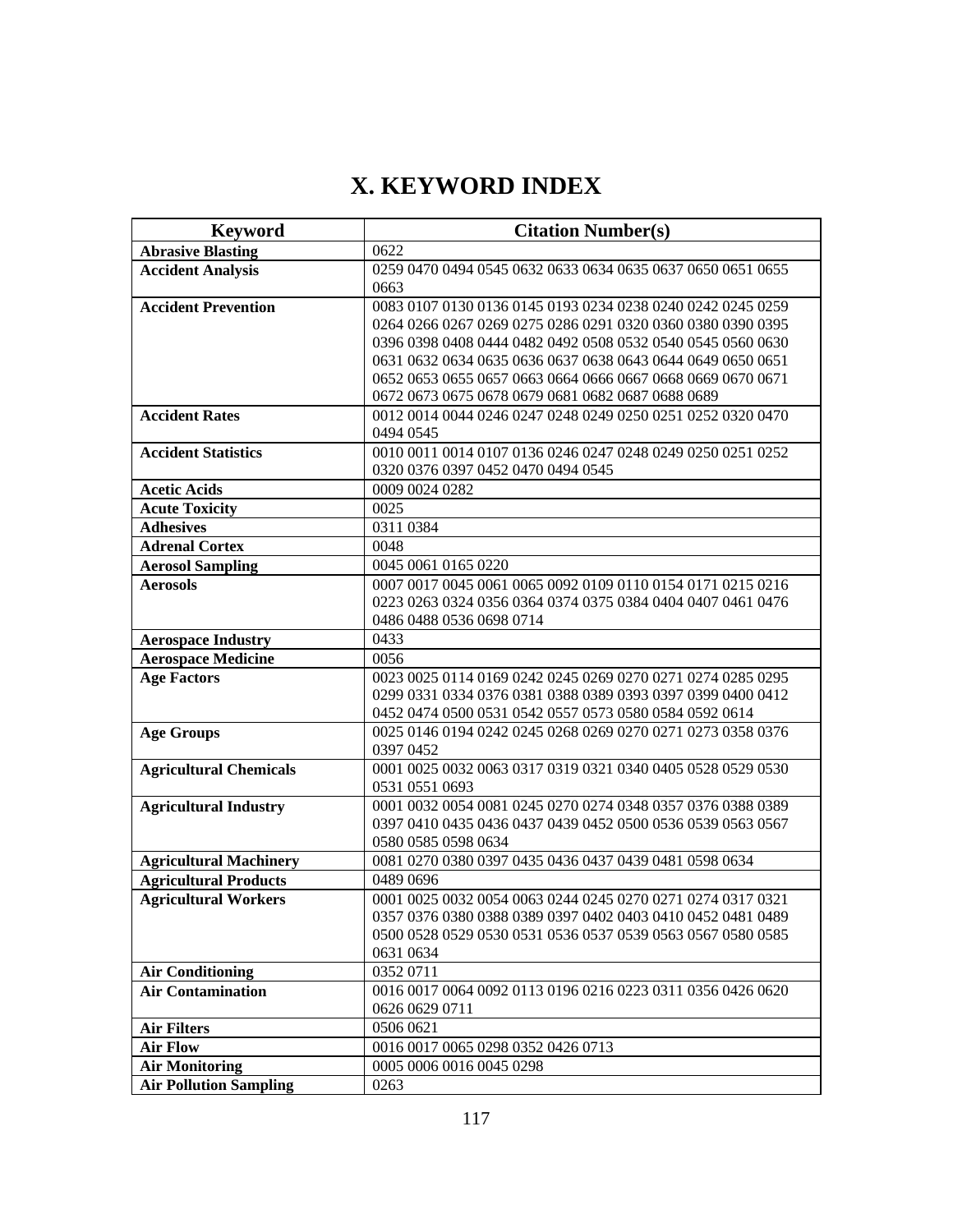| <b>Keyword</b>                                          | <b>Citation Number(s)</b>                                                                                                  |
|---------------------------------------------------------|----------------------------------------------------------------------------------------------------------------------------|
| <b>Air Purifying Respirators</b>                        | 0211 0347 0348 0350 0476 0555                                                                                              |
| <b>Air Quality</b>                                      | 0064 0092 0113 0150 0253 0510 0515 0552 0615 0704                                                                          |
| <b>Air Quality Measurement</b>                          | 0007 0215 0615 0711                                                                                                        |
| <b>Air Quality Monitoring</b>                           | 0268 0273 0298 0358                                                                                                        |
| <b>Air Sampling</b>                                     | 0007 0037 0045 0127 0152 0165 0180 0187 0220 0263 0268 0273                                                                |
|                                                         | 0298 0301 0316 0318 0337 0340 0358 0365 0374 0382 0387 0431                                                                |
|                                                         | 0458 0475 0479 0484 0523 0615 0620 0621 0622 0699 0705 0707                                                                |
|                                                         | 0713 0714                                                                                                                  |
| <b>Airborne Dusts</b>                                   | 0017 0064 0128 0165 0171 0232 0301 0328 0356 0387 0523 0524                                                                |
| <b>Airborne Particles</b>                               | 0090 0017 0037 0060 0064 0149 0152 0171 0253 0301 0341 0347                                                                |
|                                                         | 0351 0356 0387 0404 0448 0523 0524 0620                                                                                    |
| Aircraft                                                | 0064 0319 0335 0469 0494 0701 0708                                                                                         |
| <b>Aircraft Engines</b>                                 | 0706                                                                                                                       |
| <b>Aircrews</b>                                         | 0056 0196 0378 0469 0596 0701 0706                                                                                         |
| <b>Airport Personnel</b>                                | 0104 0335                                                                                                                  |
| <b>Airway Obstruction</b>                               | 0013 0060 0062 0143 0268 0271 0273 0307 0358 0363 0364 0477                                                                |
|                                                         | 0539 0595 0601 0605 0712                                                                                                   |
| <b>Airway Resistance</b>                                | 0082 0268 0273 0358 0363 0477 0539 0595 0601                                                                               |
| <b>Alcohol Poisoning</b>                                | 0138                                                                                                                       |
| <b>Allergic and Irritant Dermatitis</b>                 | 0021 0030 0076 0077 0160 0186 0329 0549 0550 0556 0591 0607                                                                |
| [NORA]                                                  |                                                                                                                            |
| <b>Aliphatic Compounds</b>                              | 0123                                                                                                                       |
| <b>Alkanes</b>                                          | 0080                                                                                                                       |
| <b>Allergens</b>                                        | 0007 0018 0060 0067 0337 0486 0489 0523 0524 0693 0696                                                                     |
| <b>Allergic Dermatitis</b>                              | 0018 0047 0048 0097 0288 0486 0489 0696                                                                                    |
| <b>Allergies</b>                                        | 0018 0019 0271 0288 0422 0486 0487 0489 0495 0542 0565 0693                                                                |
|                                                         | 0696                                                                                                                       |
| <b>Aluminum Compounds</b>                               | 0117 0119 0418 0548 0695                                                                                                   |
| <b>Alveolar Cells</b>                                   | 0190 0210 0366 0407 0594 0611                                                                                              |
| <b>Amines</b>                                           | 0127 0316 0703                                                                                                             |
| <b>Ammonium Compounds</b>                               | 0629 0713                                                                                                                  |
| <b>Analytical Methods</b>                               | 0005 0006 0007 0055 0090 0123 0149 0213 0223 0263 0304 0461                                                                |
|                                                         | 0491 0556 0593 0607 0620                                                                                                   |
| <b>Analytical Models</b>                                | 0110 0121 0566                                                                                                             |
| <b>Analytical Processes</b>                             | 0030 0147 0215 0223 0566 0607                                                                                              |
| <b>Animal Studies</b>                                   | 0002 0003 0004 0027 0030 0031 0036 0048 0052 0054 0067 0069                                                                |
|                                                         | 0080 0082 0092 0093 0098 0106 0112 0138 0140 0141 0150 0161                                                                |
|                                                         | 0162 0164 0170 0176 0177 0188 0189 0190 0197 0200 0204 0209                                                                |
|                                                         | 0272 0277 0278 0281 0295 0364 0372 0397 0407 0414 0415 0424<br>0427 0430 0455 0462 0463 0465 0477 0478 0488 0490 0496 0497 |
|                                                         | 0512 0525 0549 0552 0569 0570 0577 0593 0594 0601 0606                                                                     |
|                                                         | 0074 0559                                                                                                                  |
| Anthropometry                                           | 0068                                                                                                                       |
| <b>Antibacterial Agents</b><br><b>Antibody Response</b> | 0002 0020 0054 0082 0154                                                                                                   |
| <b>Antigens</b>                                         |                                                                                                                            |
| <b>Antioxidants</b>                                     | 0140 0151 0166 0599<br>0077 0091 0101 0102 0160 0208 0210 0281 0550 0568                                                   |
| <b>Arm Injuries</b>                                     | 0057 0201 0217 0614                                                                                                        |
| <b>Aromatic Hydrocarbons</b>                            | 0149 0161 0620                                                                                                             |
|                                                         |                                                                                                                            |
| <b>Arsenic Compounds</b>                                | 0031 0117 0137 0162 0365 0462 0546 0705                                                                                    |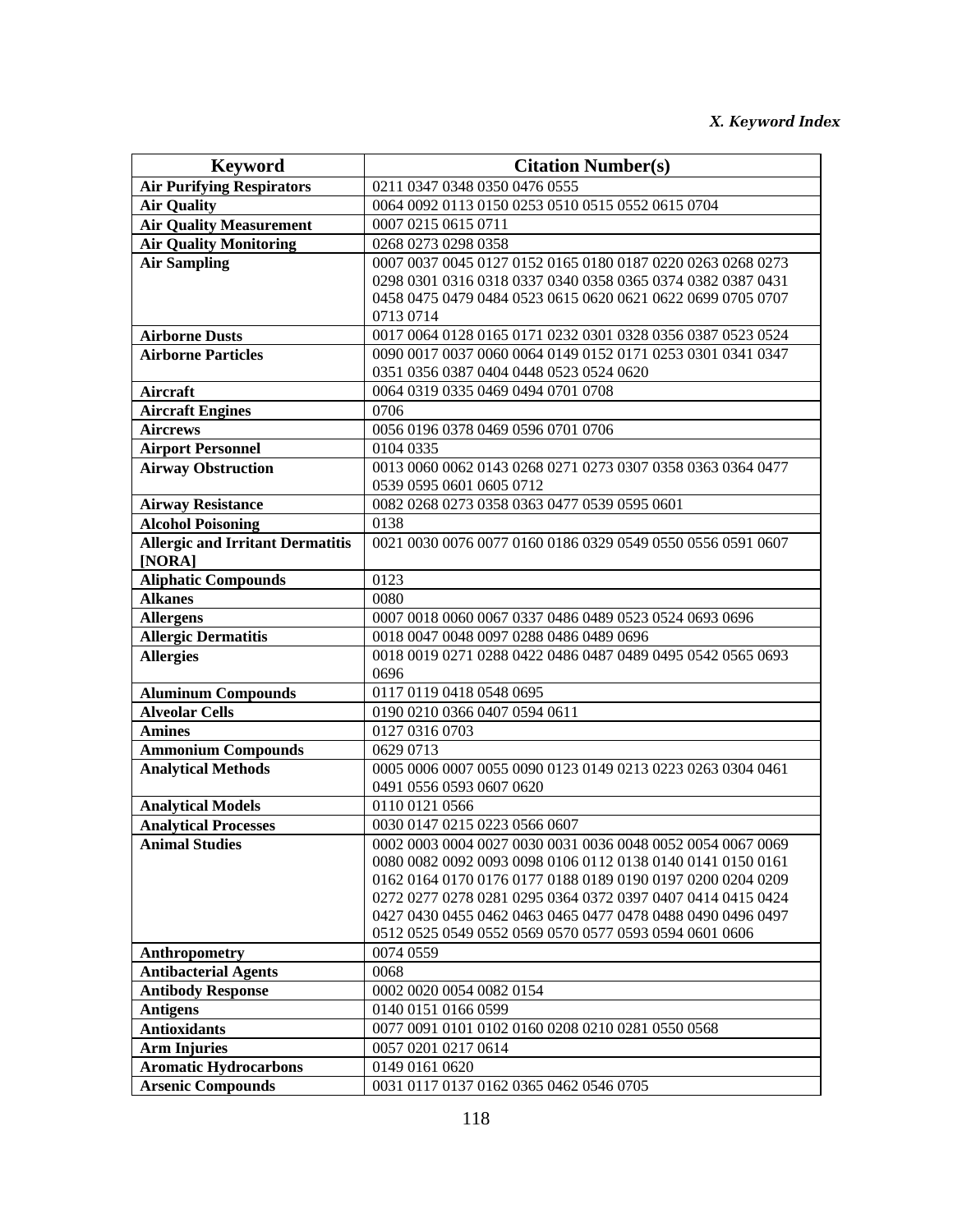| <b>Keyword</b>                       | <b>Citation Number(s)</b>                                   |
|--------------------------------------|-------------------------------------------------------------|
| <b>Asbestos Dust</b>                 | 0187 0285 0379 0546 0573                                    |
| <b>Asbestos Fibers</b>               | 0232 0256 0379 0694                                         |
| <b>Asbestosis</b>                    | 0232 0285 0456 0573                                         |
| <b>Asphalt Cements</b>               | 0383                                                        |
| <b>Asphalt Fumes</b>                 | 0004 0100 0123 0161 0188 0230 0233 0473 0572 0593 0620      |
| <b>Asphalt Industry</b>              | 0004 0230 0233 0383 0473 0593                               |
| <b>Assembly Line Workers</b>         | 0015                                                        |
| <b>Asthma and Chronic</b>            | 0060 0062 0065 0146 0188 0192 0227 0273 0280 0307 0337 0343 |
| <b>Obstructive Pulmonary Disease</b> | 0358 0363 0364 0375 0386 0387 0400 0466 0487 0491 0509 0510 |
| [NORA]                               | 0523 0524 0542 0568 0593 0595 0601 0605 0610                |
| <b>Athletes</b>                      | 0218 0615                                                   |
| <b>Atomic Absorption</b>             | 0212                                                        |
| <b>Spectrometry</b>                  |                                                             |
| <b>Audiometry</b>                    | 0049 0135 0178 0700                                         |
| <b>Auditory System</b>               | 0079 0421                                                   |
| <b>Autoimmunity</b>                  | 0026                                                        |
| <b>Automation</b>                    | 0254                                                        |
| <b>Automobile Repair Shops</b>       | 0304 0458                                                   |
| <b>Autopsies</b>                     | 0144                                                        |
|                                      |                                                             |
| <b>Back Injuries</b>                 | 0046 0051 0057 0073 0246 0247 0248 0249 0250 0251 0252 0331 |
|                                      | 0334 0369 0437                                              |
| <b>Bacteria</b>                      | 0184 0374 0525 0623                                         |
| <b>Bacterial Disease</b>             | 0184 0625                                                   |
| <b>Bacterial Infections</b>          | 0004 0184 0202                                              |
| <b>Behavior</b>                      | 0106 0443                                                   |
| <b>Benzenes</b>                      | 0620                                                        |
| <b>Benzidines</b>                    | 0322                                                        |
| <b>Benzopyrenes</b>                  | 0188 0466                                                   |
| <b>Beryllium</b>                     | 0111 0140 0166 0171 0181 0207 0224 0341 0366 0367 0433 0543 |
|                                      | 0546 0562                                                   |
| <b>Bibliographies</b>                | 0243 0257                                                   |
| <b>Bioassays</b>                     | 0020                                                        |
| <b>Biochemical Analysis</b>          | 0549                                                        |
| <b>Biocides</b>                      | 0404                                                        |
| <b>Biodynamics</b>                   | 0074                                                        |
| <b>Bioelectric Effects</b>           | 0364 0601                                                   |
| <b>Biohazards</b>                    | 0258 0292 0315 0356 0374 0382 0475 0547 0623                |
| <b>Biological Agents</b>             | 0075 0253 0315 0347 0350 0356 0698                          |
| <b>Biological Effects</b>            | 0063 0108 0216 0356                                         |
| <b>Biological Materials</b>          | 0263                                                        |
| <b>Biological Monitoring</b>         | 0006 0020 0063 0158 0365 0556 0709                          |
| <b>Biological Rhythms</b>            | 0056                                                        |
| <b>Biological Warfare Agents</b>     | 0053 0253 0258 0292 0305 0315 0350 0356 0431 0475 0547 0623 |
|                                      | 0624 0625 0626                                              |
| <b>Biomarkers</b>                    | 0183                                                        |
| <b>Biomechanical Modeling</b>        | 0074 0598                                                   |
| <b>Biomechanics</b>                  | 0197 0198 0598                                              |
| <b>Biomedical Engineering</b>        | 0198                                                        |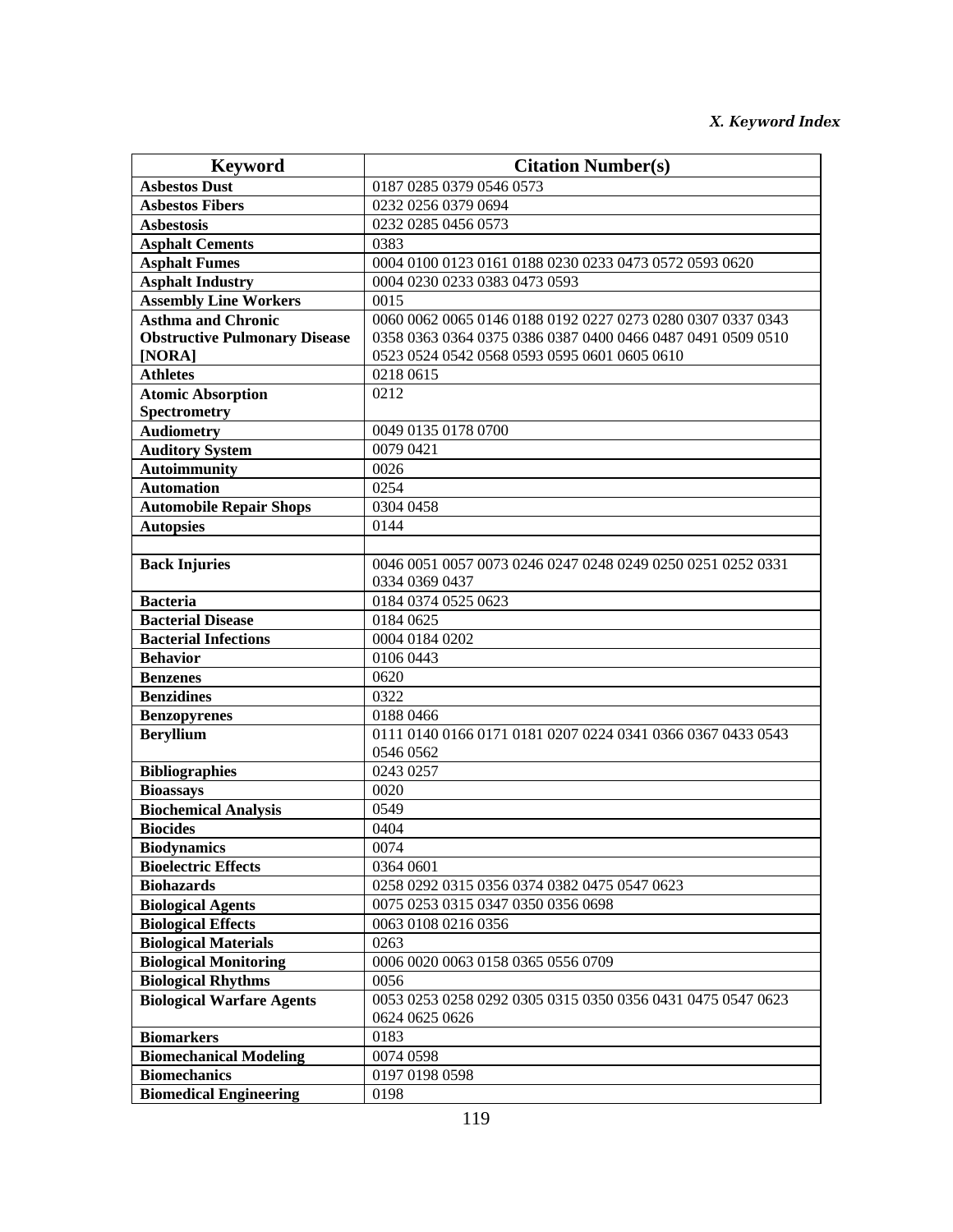| <b>Keyword</b>                                    | <b>Citation Number(s)</b>                                                                                                  |
|---------------------------------------------------|----------------------------------------------------------------------------------------------------------------------------|
| <b>Biphenyls</b>                                  | 0502                                                                                                                       |
| <b>Bird Breeders</b>                              | 0054                                                                                                                       |
| <b>Bitumens</b>                                   | 0230 0233                                                                                                                  |
| <b>Bladder Cancer</b>                             | 0122 0227 0322                                                                                                             |
| <b>Bladder Disease</b>                            | 0322                                                                                                                       |
| <b>Blasting Agents</b>                            | 0012                                                                                                                       |
| <b>Blood Analysis</b>                             | 0043 0183 0217 0453                                                                                                        |
| <b>Blood Disorders</b>                            | 0399                                                                                                                       |
| <b>Blood Samples</b>                              | 0043 0093 0543 0582 0599                                                                                                   |
| <b>Bloodborne Pathogens</b>                       | 0164 0167 0283 0479                                                                                                        |
| <b>Boat Manufacturing Industry</b>                | 0040 0355 0616 0617 0618                                                                                                   |
| <b>Body Fluids</b>                                | 0701 0706                                                                                                                  |
| <b>Body Mechanics</b>                             | 0056 0074                                                                                                                  |
| <b>Body Temperature</b>                           | 0115 0701 0702 0706 0708 0709                                                                                              |
| <b>Body Weight</b>                                | 0701 0706 0708 0709                                                                                                        |
| <b>Bone Marrow</b>                                | 0067 0151                                                                                                                  |
| <b>Brain Damage</b>                               | 0093 0295 0394 0415                                                                                                        |
| <b>Brain Disorders</b>                            | 0114 0144 0317 0321 0394 0405 0528 0529 0530                                                                               |
| <b>Brain Function</b>                             | 0114 0144 0317 0321 0405 0528 0529 0530                                                                                    |
| <b>Breast Cancer</b>                              | 0099 0170                                                                                                                  |
| <b>Breathing</b>                                  | 0062 0203 0555                                                                                                             |
| <b>Breathing Zone</b>                             | 0016 0301 0384 0473 0582 0622 0627 0699 0713 0714                                                                          |
| <b>Bromides</b>                                   | 0709                                                                                                                       |
| <b>Bronchial Asthma</b>                           | 0067 0196 0204 0232 0343 0364 0375 0387 0477 0478 0605 0693                                                                |
|                                                   | 0704                                                                                                                       |
| <b>Burns</b>                                      | 0028 0444 0668                                                                                                             |
| <b>Byssinosis</b>                                 | 0232                                                                                                                       |
|                                                   |                                                                                                                            |
| <b>Cadmium Compounds</b>                          | 0117 0180 0187 0365 0428 0462 0546                                                                                         |
| <b>Cancer</b>                                     | 0075 0099 0138 0151 0167 0168 0170 0172 0192 0195 0205 0206                                                                |
|                                                   | 0210 0227 0310 0501 0502 0544 0572 0581 0592 0620                                                                          |
| <b>Cancer Rates</b>                               | 0091 0192 0310                                                                                                             |
| <b>Cancer Research Methods</b>                    | 0075 0192 0419 0423 0424 0425 0505 0581                                                                                    |
| [NORA]                                            |                                                                                                                            |
| Carcinogenesis                                    | 0002 0075 0100 0123 0137 0192 0227 0313 0322 0372 0399 0419                                                                |
|                                                   | 0423 0462 0464 0466                                                                                                        |
| <b>Carcinogens</b>                                | 0007 0059 0103 0170 0172 0183 0192 0195 0227 0322 0384 0399                                                                |
|                                                   | 0419 0424 0425 0466 0572 0581 0592 0620                                                                                    |
| <b>Carcinomas</b>                                 | 0206                                                                                                                       |
| <b>Cardiovascular Disease</b>                     | 0001 0093 0108 0138 0162 0167 0201 0216 0381 0639 0640 0641<br>0642 0644 0645 0646 0647 0648 0654 0656 0658 0659 0661 0662 |
|                                                   | 0665 0674 0676 0677 0680 0684 0685 0686 0690 0691                                                                          |
| <b>Carpal Tunnel Syndrome</b>                     | 0158 0201 0214                                                                                                             |
| <b>Cell Alteration</b>                            | 0137 0205                                                                                                                  |
| <b>Cell Biology</b>                               | 0173 0202 0210 0454                                                                                                        |
| <b>Cell Cultures</b>                              | 0098 0160 0310 0601                                                                                                        |
|                                                   | 0096 0137 0310 0418 0548                                                                                                   |
| <b>Cell Damage</b><br><b>Cell Differentiation</b> | 0419                                                                                                                       |
| <b>Cell Function</b>                              |                                                                                                                            |
|                                                   | 0036 0161 0173 0306 0429 0454 0496 0512 0569                                                                               |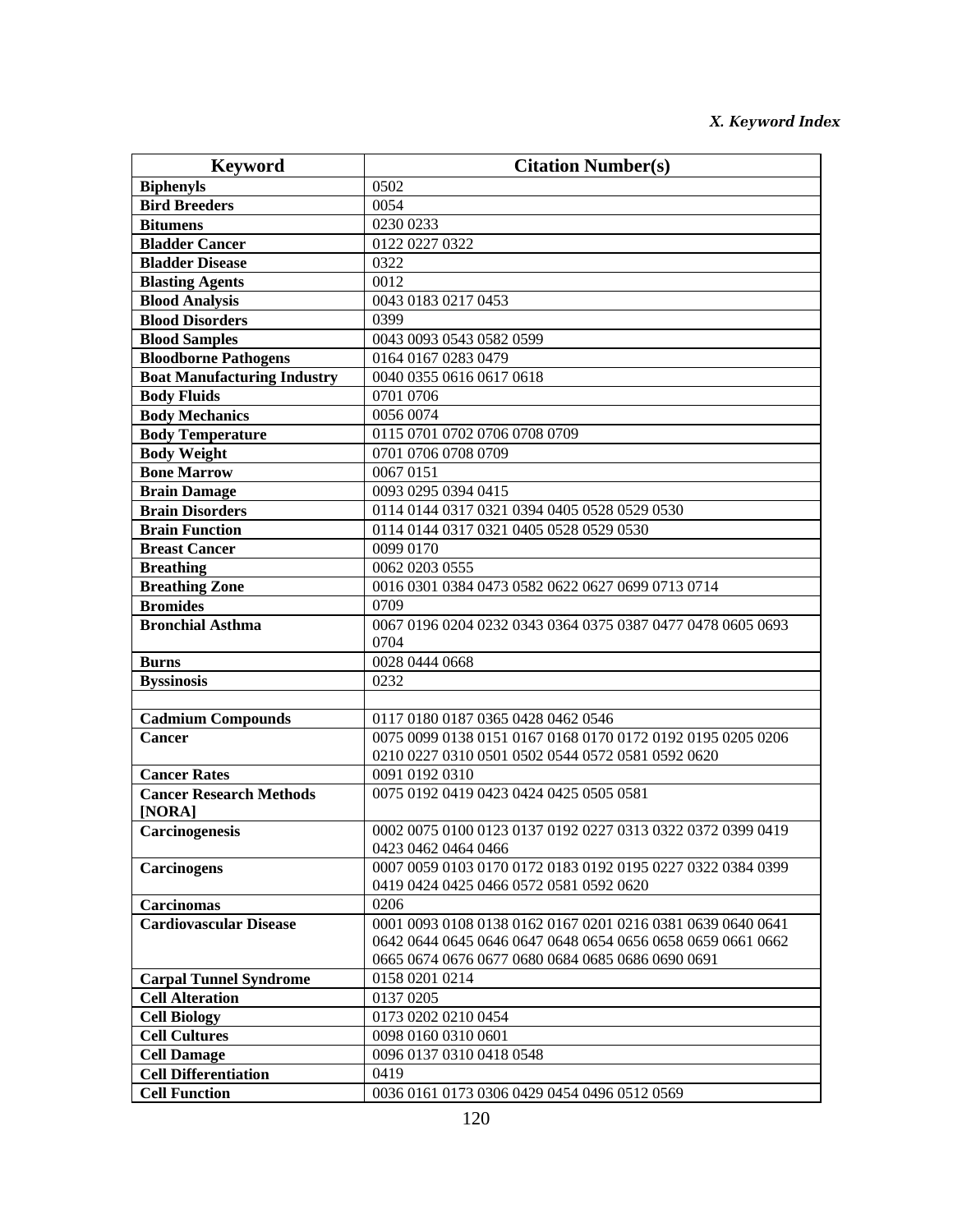| <b>Keyword</b>                                 | <b>Citation Number(s)</b>                                   |
|------------------------------------------------|-------------------------------------------------------------|
| <b>Cell Growth</b>                             | 0075 0206 0210 0310 0419 0505                               |
| <b>Cell Migration</b>                          | 0138                                                        |
| <b>Cell Morphology</b>                         | 0076 0173 0205                                              |
| <b>Cellular Function</b>                       | 0191 0202 0210 0306 0429 0505 0570                          |
| <b>Cellular Reactions</b>                      | 0060 0091 0098 0099 0137 0191 0206 0210 0418 0429 0454 0478 |
|                                                | 0548                                                        |
| <b>Cellular Structures</b>                     | 0306 0505                                                   |
| <b>Central Nervous System</b>                  | 0048 0114 0317 0321 0394 0405 0528 0529 0530 0641 0645 0660 |
| <b>Ceramics</b>                                | 0090 0433 0621                                              |
| <b>Chelating Agents</b>                        | 0253                                                        |
| <b>Chemical Analysis</b>                       | 0024 0123 0263 0419 0461                                    |
| <b>Chemical Hypersensitivity</b>               | 0047 0062                                                   |
| <b>Chemical Indicators</b>                     | 0511                                                        |
| <b>Chemical Industry Workers</b>               | 0118 0511 0556                                              |
| <b>Chemical Processing</b>                     | 0066                                                        |
| <b>Chemical Properties</b>                     | 0030 0066 0075 0119 0155 0237 0265 0324 0329 0587 0592      |
| <b>Chemical Reactions</b>                      | 0024 0119 0204 0556                                         |
| <b>Chemical Synthesis</b>                      | 0024                                                        |
| <b>Chemical Warfare Agents</b>                 | 0053 0125 0253 0258 0292 0305 0315 0350 0356 0475 0547 0587 |
|                                                | 0626                                                        |
| Chemotherapy                                   | 0002                                                        |
| <b>Chest X-rays</b>                            | 0134 0268 0273 0280 0358                                    |
| <b>Child Labor</b>                             | 0269                                                        |
| <b>Children</b>                                | 0139 0388 0389                                              |
| <b>Chlorides</b>                               | 0311 0597                                                   |
| <b>Chlorine Compounds</b>                      | 0629 0713                                                   |
| <b>Cholinesterase Inhibitors</b>               | 0319                                                        |
| <b>Chromatographic Analysis</b>                | 0024 0188 0304                                              |
| <b>Chromium Compounds</b>                      | 0007 0351 0448 0462                                         |
| <b>Chromosome Damage</b>                       | 0205 0505                                                   |
| <b>Chronic Degenerative Diseases</b>           | 0280 0341                                                   |
| <b>Chronic Exposure</b>                        | 0026 0134 0268 0273 0358 0400 0568                          |
| <b>Chronic Inflammation</b>                    | 0207                                                        |
| <b>Cigarette Smoking</b>                       | 0065 0313 0372                                              |
| <b>Circadian Rhythms</b>                       | 0056 0195 0378 0596                                         |
| <b>Cleaning Compounds</b>                      | 0143                                                        |
| <b>Coal Dust</b>                               | 0008 0038 0134 0232 0323 0371 0372 0379 0546                |
| <b>Coal Miners</b>                             | 0008 0086 0134 0153 0229 0241 0246 0247 0248 0249 0250 0251 |
|                                                | 0252 0262 0280 0371 0446 0526 0595                          |
| <b>Coal Mining</b>                             | 0012 0028 0038 0130 0134 0153 0229 0232 0241 0246 0247 0248 |
|                                                | 0249 0250 0251 0252 0260 0262 0280 0286 0287 0300 0323 0332 |
|                                                | 0344 0345 0353 0359 0371 0379 0438 0445 0446 0468 0470 0472 |
|                                                | 0492 0493 0504 0514 0526 0534 0546 0574 0604 0613           |
| <b>Coal Processing</b>                         | 0709                                                        |
| <b>Coal Workers Pneumoconiosis</b>             | 0008 0086 0134 0232 0241 0246 0247 0248 0249 0250 0251 0252 |
|                                                | 0371<br>0628                                                |
| <b>Coatings</b>                                |                                                             |
| Combustibility<br><b>Combustible Materials</b> | 0060 0323 0457                                              |
|                                                | 0457                                                        |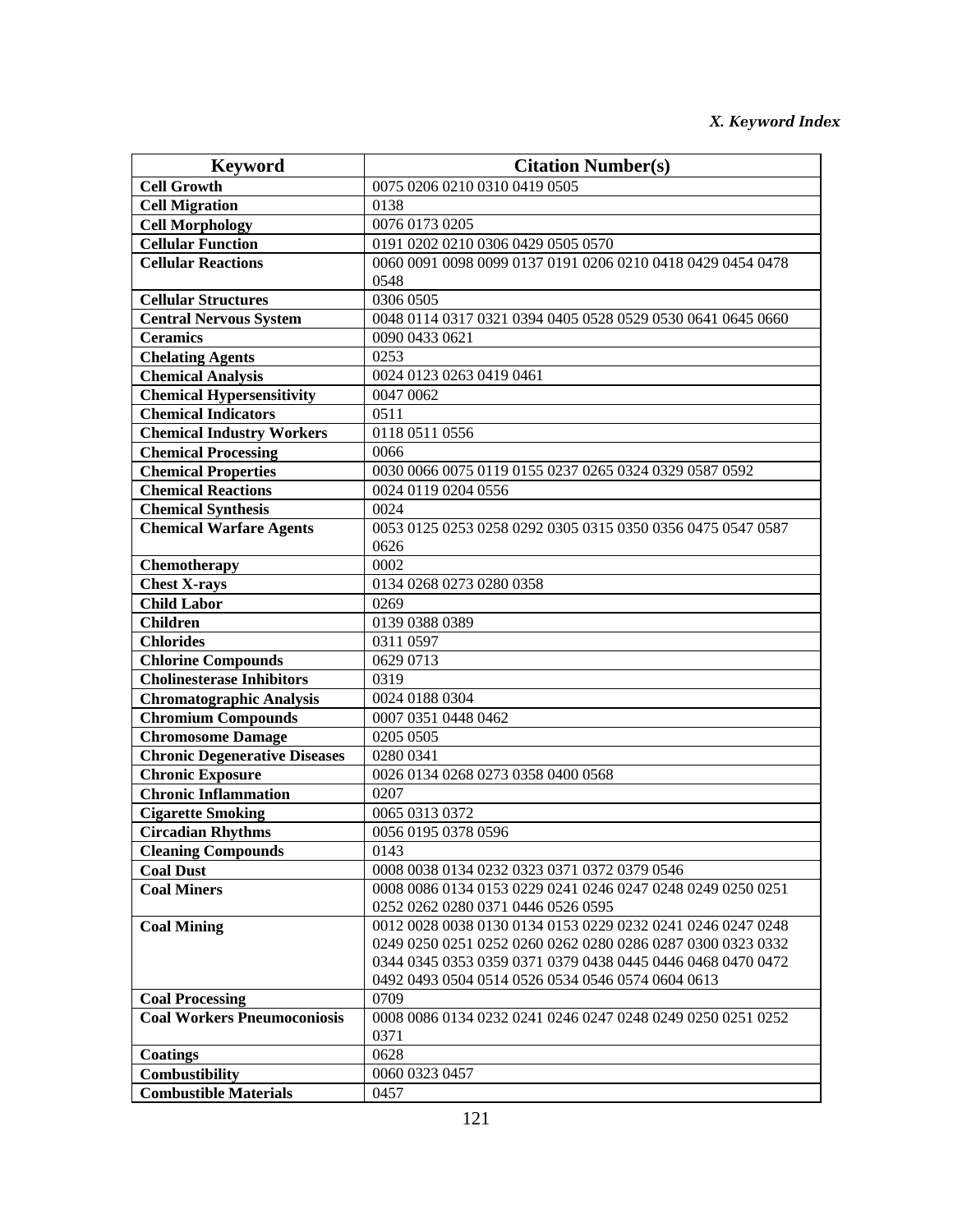| <b>Keyword</b>                                         | <b>Citation Number(s)</b>                                        |
|--------------------------------------------------------|------------------------------------------------------------------|
| <b>Combustion Gases</b>                                | 0060 0141 0355 0455 0606 0617 0694                               |
| <b>Combustion Products</b>                             | 0060 0092 0141 0355 0455 0606 0694                               |
| <b>Computer Equipment</b>                              | 0710                                                             |
| <b>Computer Models</b>                                 | 0022 0066 0179 0291 0296 0411                                    |
| <b>Computers</b>                                       | 0022 0296 0342 0362 0411 0467 0472                               |
| Concentration                                          | 0263                                                             |
| <b>Concretes</b>                                       | 0042                                                             |
| <b>Conditioned Responses</b>                           | 0197                                                             |
| <b>Confined Spaces</b>                                 | 0701 0706                                                        |
| <b>Construction</b>                                    | 0029 0042 0068 0081 0123 0129 0163 0182 0228 0234 0245 0267 0269 |
|                                                        | 0302 0348 0368 0383 0395 0396 0398 0434 0435 0436 0437 0439 0448 |
|                                                        | 0541 0554 0563 0573 0580 0584 0585 0598 0627 0632 0633 0635      |
| <b>Construction Materials</b>                          | 0123 0129 0228 0269 0395 0627                                    |
| <b>Construction Workers</b>                            | 0029 0042 0068 0129 0163 0182 0228 0234 0244 0245 0267 0269      |
|                                                        | 0276 0302 0368 0383 0395 0396 0398 0402 0403 0434 0479 0537      |
|                                                        | 0541 0554 0563 0573 0584 0585 0620 0627 0632 0633 0635 0637      |
| <b>Contact Dermatitis</b>                              | 0048 0556                                                        |
| <b>Control Equipment</b>                               | 0040 0042 0068 0623                                              |
| <b>Control Methods</b>                                 | 0597                                                             |
| <b>Control Systems</b>                                 | 0362                                                             |
| <b>Control Technology</b>                              | 0016 0040 0042 0068 0083 0133 0242 0266 0286 0287 0300 0309      |
|                                                        | 0311 0326 0345 0353 0355 0359 0362 0380 0468 0506 0514 0521      |
|                                                        | 0526 0574 0604 0615 0617 0618 0619 0621 0622 0623 0624 0625      |
|                                                        | 0626 0627 0628 0629 0695                                         |
| <b>Control Technology and</b>                          | 0012 0016 0017 0026 0028 0038 0042 0046 0051 0061 0128 0130      |
| <b>Personal Protective Equipment</b>                   | 0133 0145 0174 0175 0211 0233 0253 0266 0275 0291 0308 0326      |
| [NORA]                                                 | 0328 0332 0342 0345 0346 0353 0355 0356 0362 0371 0380 0390      |
|                                                        | 0391 0417 0437 0444 0447 0468 0471 0472 0473 0480 0481 0482      |
|                                                        | 0492 0506 0508 0513 0514 0515 0526 0532 0559 0560 0604 0612      |
| <b>Controlled Environment</b>                          | 0620 0621 0627 0628 0700<br>0126                                 |
|                                                        |                                                                  |
| <b>Copper Alloys</b><br><b>Correctional Facilities</b> | 0171                                                             |
| <b>Corrosion Inhibitors</b>                            | 0194                                                             |
|                                                        | 0404                                                             |
| <b>Cotton Dust</b>                                     | 0232 0379                                                        |
| <b>Cumulative Trauma</b>                               | 0051 0200 0201 0214 0602 0603                                    |
| <b>Cutting Oils</b>                                    | 0055 0184                                                        |
| <b>Cutting Tools</b>                                   | 0705<br>0041 0077 0160 0177 0325 0419 0428 0586                  |
| Cytotoxicity                                           |                                                                  |
|                                                        |                                                                  |
| <b>DNA Damage</b>                                      | 0306 0454                                                        |
| <b>Data Processing</b>                                 | 0370                                                             |
| <b>Decision Making</b>                                 | 0030 0085 0159 0226 0443 0538 0589                               |
| <b>Decontamination</b>                                 | 0032                                                             |
| <b>Defoliants</b>                                      | 0450 0451                                                        |
| <b>Demographic Characteristics</b>                     | 0023 0095 0143 0169 0183 0214 0274 0279 0285 0299 0313 0317      |
|                                                        | 0321 0331 0334 0357 0376 0381 0388 0393 0397 0405 0412 0434      |
|                                                        | 0452 0453 0474 0500 0511 0527 0528 0529 0530 0531 0539 0542      |
|                                                        | 0557 0559 0563 0568 0573 0580 0584 0585 0592 0614                |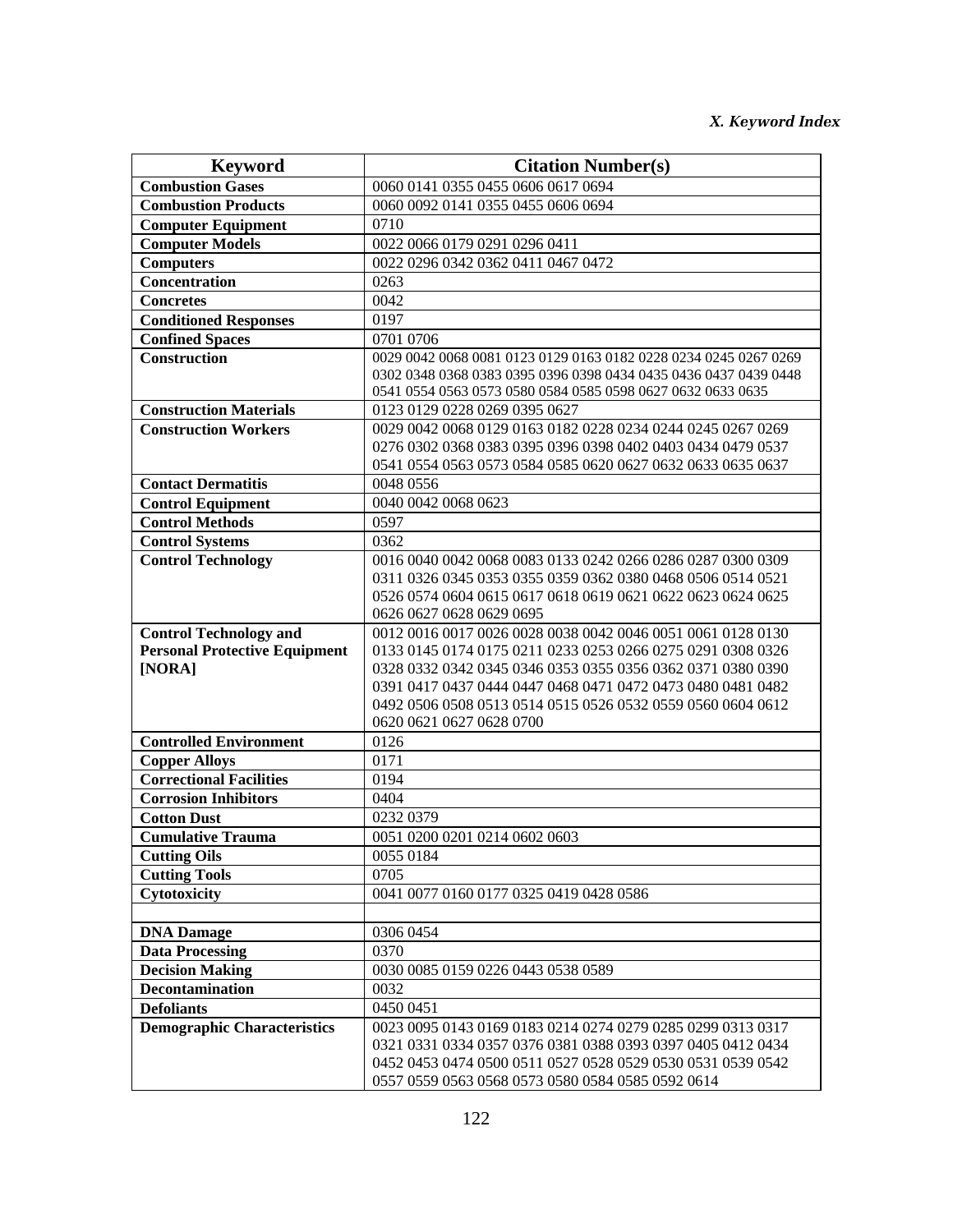| <b>Keyword</b>                 | <b>Citation Number(s)</b>                                                                                                  |
|--------------------------------|----------------------------------------------------------------------------------------------------------------------------|
| <b>Demolition Industry</b>     | 0537                                                                                                                       |
| Deoxyribonucleic Acids         | 0505                                                                                                                       |
| <b>Dermatitis</b>              | 0048 0097 0160 0207 0329 0489 0549 0696                                                                                    |
| <b>Dermatosis</b>              | 0486 0489 0495 0565 0696                                                                                                   |
| <b>Detergents</b>              | 0143                                                                                                                       |
| <b>Developmental Disorders</b> | 0009                                                                                                                       |
| <b>Diagnostic Tests</b>        | 0488                                                                                                                       |
| <b>Diesel Engines</b>          | 0202                                                                                                                       |
| <b>Diesel Exhausts</b>         | 0141 0149 0187 0202 0215 0260 0455 0465 0552 0581 0606 0694                                                                |
| <b>Diet</b>                    | 0450 0451                                                                                                                  |
| <b>Dietary Effects</b>         | 0002                                                                                                                       |
| <b>Diffusion Analysis</b>      | 0050 0110                                                                                                                  |
| <b>Dioxins</b>                 | 0168 0449 0450 0451                                                                                                        |
| <b>Disabled Workers</b>        | 0008 0094                                                                                                                  |
| <b>Disease Control</b>         | 0094 0194                                                                                                                  |
| <b>Disease Prevention</b>      | 0008 0105 0194 0280 0319 0498                                                                                              |
| <b>Disease Transmission</b>    | 0194 0319                                                                                                                  |
| <b>Diseases</b>                | 0096 0162 0207 0319 0429 0433 0539 0546 0594                                                                               |
| <b>Disinfectants</b>           | 0023 0319                                                                                                                  |
| <b>Diving</b>                  | 0653                                                                                                                       |
| <b>Doctors</b>                 | 0018                                                                                                                       |
| <b>Dose Response</b>           | 0030 0090 0109 0115 0210 0288                                                                                              |
| <b>Dosimetry</b>               | 0079 0421                                                                                                                  |
| <b>Drillers</b>                | 0290                                                                                                                       |
| <b>Drivers</b>                 | 0136 0238 0314                                                                                                             |
| <b>Drugs</b>                   | 0077 0103 0115 0463                                                                                                        |
| <b>Dry Cleaning Industry</b>   | 0183 0327 0424 0425                                                                                                        |
| <b>Dump Sites</b>              | 0482                                                                                                                       |
| <b>Dust Collection</b>         | 0212 0621                                                                                                                  |
| <b>Dust Control</b>            | 0008 0260 0309 0328 0371 0627                                                                                              |
| <b>Dust Control Equipment</b>  | 0042 0506                                                                                                                  |
| <b>Dust Exposure</b>           | 0008 0041 0042 0065 0128 0203 0204 0232 0328 0387 0506 0539                                                                |
|                                | 0540 0541                                                                                                                  |
| <b>Dust Inhalation</b>         | 0065 0086 0128 0165 0203 0232 0386 0486                                                                                    |
| <b>Dust Measurement</b>        | 0132 0386 0524                                                                                                             |
| <b>Dust Sampling</b>           | 0064 0132 0204 0212 0260 0337 0340 0489 0619                                                                               |
| <b>Dust Suppression</b>        | 0506                                                                                                                       |
| <b>Dusts</b>                   | 0064 0065 0119 0128 0182 0301 0311 0324 0326 0337 0340 0348<br>0372 0379 0387 0486 0488 0489 0523 0524 0536 0539 0568 0606 |
|                                | 0619 0627 0698                                                                                                             |
| <b>Dyeing Industry</b>         | 0619                                                                                                                       |
| <b>Dves</b>                    | 0322 0489 0619 0696                                                                                                        |
|                                |                                                                                                                            |
| <b>Ear Disorders</b>           | 0047 0219 0563                                                                                                             |
| <b>Education</b>               | 0139 0143 0264 0338 0339 0361 0377 0388 0503 0707 0709 0711                                                                |
| <b>Elastic Properties</b>      | 0198                                                                                                                       |
| <b>Electrical Burns</b>        | 0028 0029 0444                                                                                                             |
| <b>Electrical Equipment</b>    | 0029 0444 0558                                                                                                             |
| <b>Electrical Fields</b>       | 0716                                                                                                                       |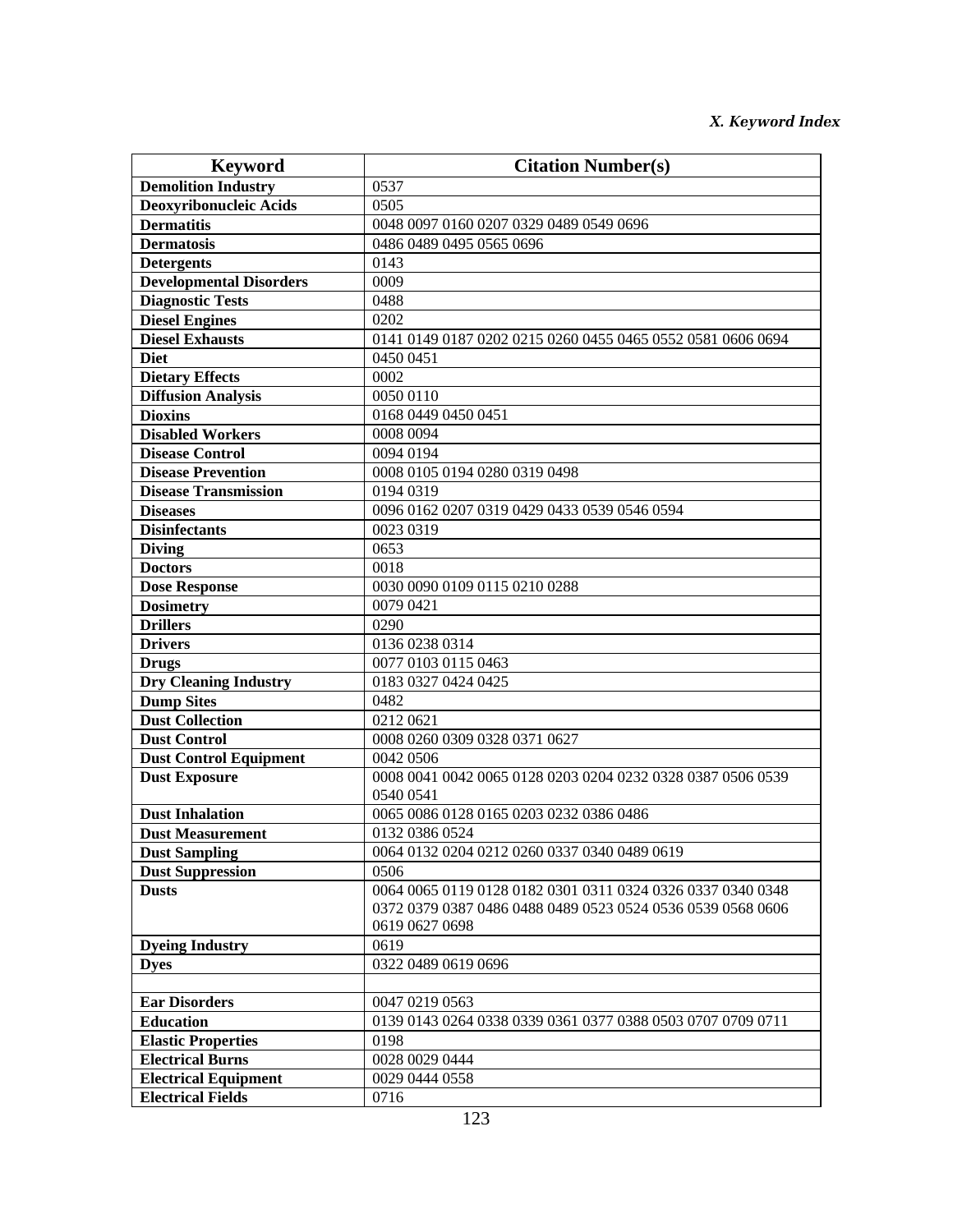| <b>Keyword</b>                               | <b>Citation Number(s)</b>                                                                                                  |
|----------------------------------------------|----------------------------------------------------------------------------------------------------------------------------|
| <b>Electrical Hazards</b>                    | 0028 0029 0444 0558 0644                                                                                                   |
| <b>Electrical Industry</b>                   | 0609                                                                                                                       |
| <b>Electrical Properties</b>                 | 0160                                                                                                                       |
| <b>Electrical Safety</b>                     | 0028 0029 0444 0609                                                                                                        |
| <b>Electrical Stimulation</b>                | 0197                                                                                                                       |
| <b>Electrical Systems</b>                    | 0029 0504 0558                                                                                                             |
| <b>Electrical Workers</b>                    | 0609                                                                                                                       |
| Electricity                                  | 0028 0504 0558                                                                                                             |
| Electrochemistry                             | 0006                                                                                                                       |
| <b>Electrocutions</b>                        | 0010 0011 0028 0029 0644                                                                                                   |
| <b>Electromagnetic Fields</b>                | 0112 0399 0710                                                                                                             |
| <b>Electronic Devices</b>                    | 0710                                                                                                                       |
| <b>Electronic Equipment</b>                  | 0254                                                                                                                       |
| <b>Emergency Care</b>                        | 0303 0392 0413 0560 0584 0587                                                                                              |
| <b>Emergency Equipment</b>                   | 0136 0305 0638                                                                                                             |
| <b>Emergency Responders</b>                  | 0043 0136 0187 0240 0244 0255 0283 0289 0303 0305 0350 0381                                                                |
|                                              | 0392 0453 0479 0522 0538 0547 0575 0576 0587 0638 0639 0640                                                                |
|                                              | 0641 0642 0643 0644 0645 0648 0649 0650 0651 0652 0653 0654                                                                |
|                                              | 0655 0657 0658 0660 0663 0664 0665 0666 0667 0668 0669 0670                                                                |
|                                              | 0671 0672 0673 0674 0675 0676 0677 0679 0683 0684 0685 0687                                                                |
|                                              | 0688 0700 0715                                                                                                             |
| <b>Emergency Response</b>                    | 0085 0187 0255 0303 0305 0381 0431 0475 0547 0587 0683 0688                                                                |
| <b>Emergency Shelters</b>                    | 0392 0412                                                                                                                  |
| <b>Emergency Treatment</b>                   | 0584 0585                                                                                                                  |
| <b>Emission Sources</b>                      | 0615 0617 0618                                                                                                             |
| <b>Emotional Stress</b>                      | 0343                                                                                                                       |
| <b>Employee Health</b>                       | 0094                                                                                                                       |
| <b>Emulsifiers</b>                           | 0404                                                                                                                       |
| <b>Endocrine System</b><br><b>Endotoxins</b> | 0317 0321 0405 0529 0530 0647                                                                                              |
|                                              | 0064 0407 0524 0536 0713                                                                                                   |
| <b>Engineering Controls</b>                  | 0016 0040 0042 0072 0081 0133 0163 0185 0230 0233 0242 0286<br>0287 0300 0309 0311 0326 0345 0346 0353 0355 0357 0359 0362 |
|                                              | 0380 0468 0480 0481 0506 0514 0518 0519 0521 0574 0588 0597                                                                |
|                                              | 0604 0616 0617 0618 0620 0621 0622 0623 0624 0625 0626 0628                                                                |
|                                              | 0695 0699                                                                                                                  |
| <b>Environmental Contamination</b>           | 0040 0077 0113 0315 0625                                                                                                   |
| <b>Environmental Control</b>                 | 0040 0079 0108 0133 0355 0617 0618 0622 0624 0625 0626                                                                     |
| <b>Environmental Engineering</b>             | 0620 0623                                                                                                                  |
| <b>Environmental Exposure</b>                | 0021 0063 0088 0115 0155 0168 0178 0192 0315 0355 0382 0512                                                                |
|                                              | 0524 0582 0615 0616 0617 0618 0699                                                                                         |
| <b>Environmental Factors</b>                 | 0001 0045 0075 0115 0117 0155 0162 0207 0227 0356 0374 0421                                                                |
|                                              | 0475 0476 0542 0567                                                                                                        |
| <b>Environmental Hazards</b>                 | 0042 0053 0178                                                                                                             |
| <b>Environmental Physiology</b>              | 0708                                                                                                                       |
| <b>Environmental Pollution</b>               | 0428                                                                                                                       |
| <b>Environmental Protection</b>              | 0053 0159                                                                                                                  |
| <b>Enzymes</b>                               | 0020 0101 0103 0141 0205 0210                                                                                              |
| Epidemiology                                 | 0001 0053 0062 0097 0099 0111 0135 0142 0146 0147 0162 0166                                                                |
|                                              | 0170 0192 0214 0224 0232 0277 0280 0322 0336 0381 0408 0423                                                                |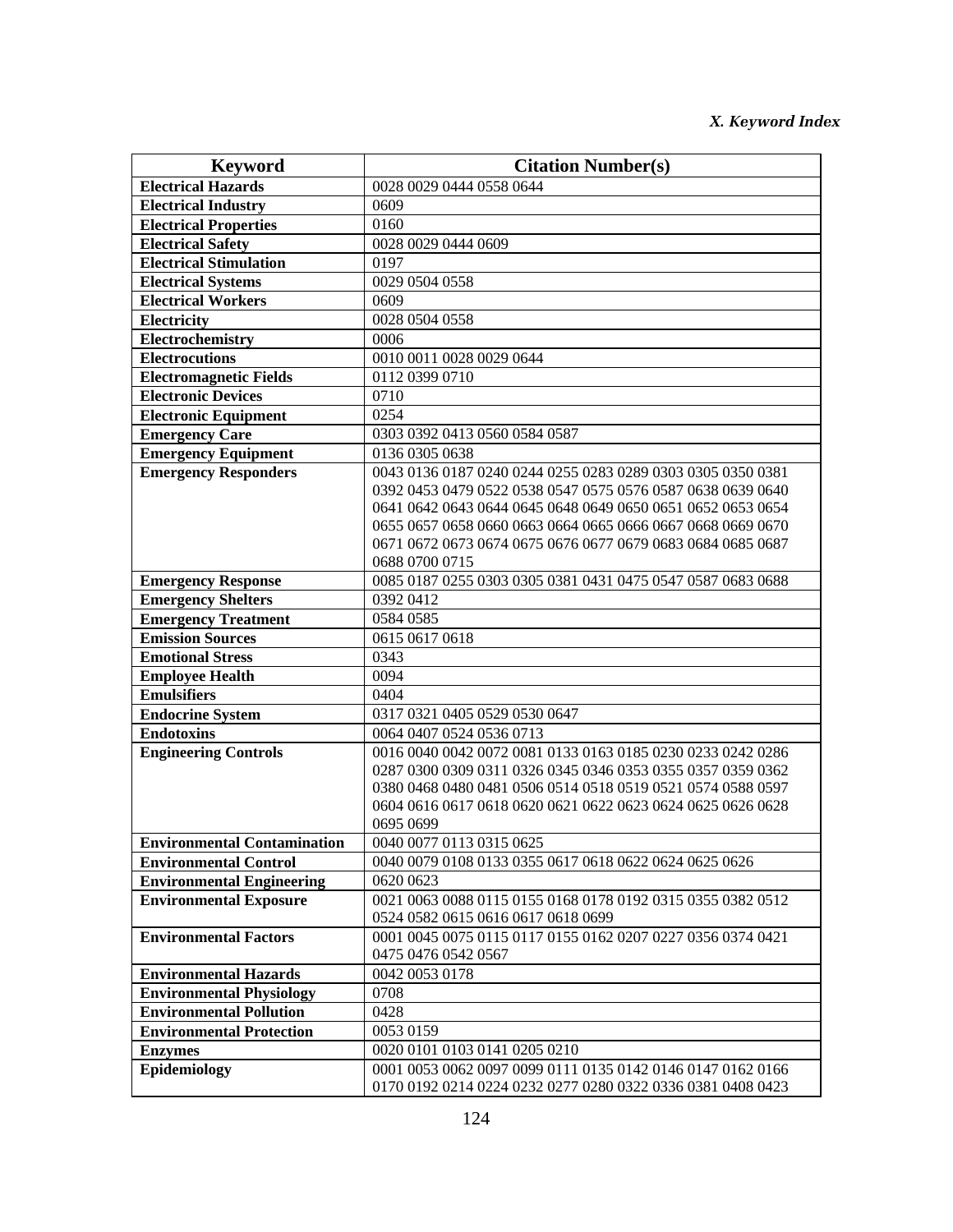| <b>Keyword</b>                     | <b>Citation Number(s)</b>                                                                                   |
|------------------------------------|-------------------------------------------------------------------------------------------------------------|
| Epidemiology-Continued             | 0449 0462 0491 0502 0510 0531 0544 0551 0581 0596 0597 0616                                                 |
|                                    | 0617 0620                                                                                                   |
| <b>Equipment Design</b>            | 0016 0040 0042 0044 0355 0438 0480 0616 0617 0618 0623 0625                                                 |
|                                    | 0626                                                                                                        |
| <b>Equipment Operators</b>         | 0437 0598 0615 0631 0692                                                                                    |
| <b>Equipment Reliability</b>       | 0615 0618 0623                                                                                              |
| <b>Ergonomics</b>                  | 0035 0046 0051 0057 0068 0073 0081 0129 0331 0406 0436 0438                                                 |
|                                    | 0439 0440 0441 0442 0459 0460 0480 0564 0614 0692                                                           |
| <b>Escape Systems</b>              | 0681                                                                                                        |
| <b>Esters</b>                      | 0009 0125 0484                                                                                              |
| <b>Estrogenic Hormones</b>         | 0497                                                                                                        |
| <b>Ethanols</b>                    | 0009 0099 0138 0282                                                                                         |
| <b>Ethers</b>                      | 0714                                                                                                        |
| <b>Ethylenes</b>                   | 0170 0714                                                                                                   |
| <b>Etiology</b>                    | 0146 0167 0268 0307 0336 0503 0560 0597                                                                     |
| <b>Excavation Equipment</b>        | 0373 0506                                                                                                   |
| <b>Exhaust Gases</b>               | 0103 0141 0355 0615 0616 0617 0618 0694                                                                     |
| <b>Exhaust Systems</b>             | 0040 0042 0292 0615 0621 0624 0625 0627 0628 0705 0707                                                      |
| <b>Explosion Protection</b>        | 0535                                                                                                        |
| <b>Explosions</b>                  | 0038 0323 0534                                                                                              |
| <b>Explosive Atmospheres</b>       | 0323 0332                                                                                                   |
| <b>Explosives</b>                  | 0012 0323 0391 0681                                                                                         |
| <b>Exposure Assessment</b>         | 0002 0013 0055 0080 0082 0109 0115 0312 0626                                                                |
| <b>Exposure Assessment Methods</b> | 0005 0006 0007 0009 0024 0037 0045 0047 0048 0050 0055 0063                                                 |
| [NORA]                             | 0109 0110 0111 0123 0127 0132 0154 0165 0183 0212 0213 0214                                                 |
|                                    | 0216 0223 0260 0263 0268 0282 0288 0298 0304 0307 0325 0341                                                 |
|                                    | 0366 0367 0402 0403 0404 0433 0448 0458 0461 0543 0562 0582                                                 |
| <b>Exposure Levels</b>             | 0002 0005 0013 0017 0023 0030 0042 0047 0058 0063 0075 0080                                                 |
|                                    | 0082 0090 0098 0103 0111 0112 0127 0133 0135 0140 0141 0143                                                 |
|                                    | 0164 0168 0190 0217 0227 0268 0282 0283 0301 0304 0313 0316                                                 |
|                                    | 0317 0321 0329 0336 0340 0351 0355 0355 0358 0365 0372 0384                                                 |
|                                    | 0402 0405 0419 0423 0424 0426 0427 0432 0453 0456 0462 0463                                                 |
|                                    | 0464 0465 0467 0490 0497 0510 0524 0528 0529 0530 0533 0537                                                 |
|                                    | 0549 0562 0588 0593 0596 0597 0611 0615 0616 0617 0618 0622<br>0627 0628 0701 0705 0706 0709 0710 0713 0716 |
| <b>Exposure Limits</b>             | 0030 0055 0090 0112 0133 0134 0135 0317 0321 0336 0355 0379                                                 |
|                                    | 0405 0528 0529 0530 0533 0572 0588 0593 0615 0617 0618 0620                                                 |
|                                    | 0699 0701 0706 0707 0708 0709 0711 0714                                                                     |
| <b>Exposure Methods</b>            | 0047 0060 0098 0112 0283 0403                                                                               |
| <b>Eye Disorders</b>               | 0316 0703                                                                                                   |
| <b>Eye Examinations</b>            | 0127 0316                                                                                                   |
| <b>Eye Injuries</b>                | 0357 0390 0412                                                                                              |
| <b>Eye Irritants</b>               | 0230 0311 0316 0390 0404 0473 0542 0572 0629 0695 0703 0713                                                 |
| <b>Eye Protection</b>              | 0390                                                                                                        |
| Eyesight                           | 0316 0390 0703                                                                                              |
|                                    |                                                                                                             |
| <b>Factory Workers</b>             | 0433                                                                                                        |
| <b>Families</b>                    | 0271 0340 0376 0397 0452                                                                                    |
| <b>Fatigue</b>                     | 0314 0427 0547                                                                                              |
|                                    |                                                                                                             |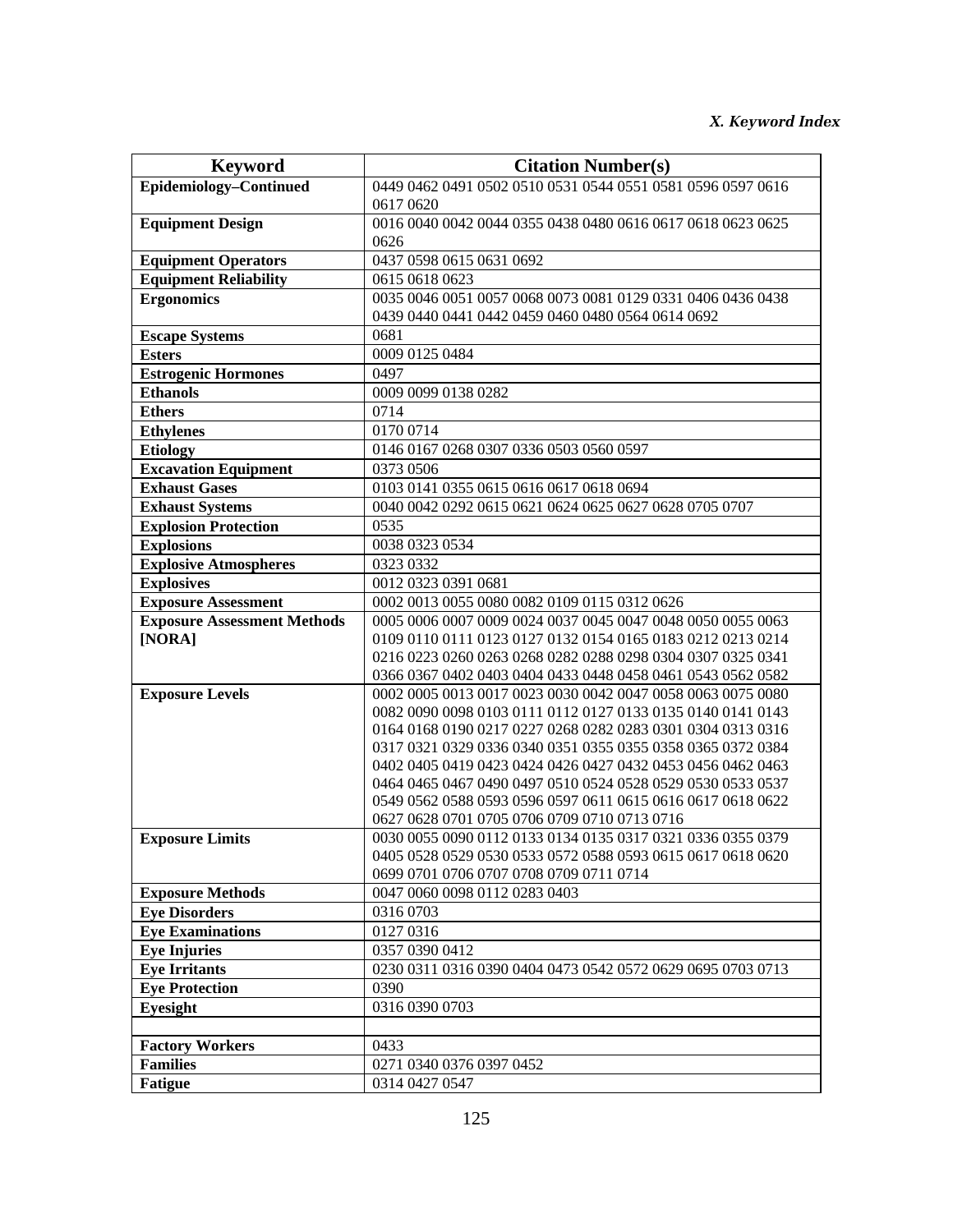| <b>Keyword</b>                       | <b>Citation Number(s)</b>                                                                              |
|--------------------------------------|--------------------------------------------------------------------------------------------------------|
| <b>Farmers</b>                       | 0025 0032 0054 0244 0270 0271 0274 0317 0321 0340 0357 0376                                            |
|                                      | 0380 0389 0397 0405 0410 0452 0481 0500 0528 0529 0530 0531                                            |
|                                      | 0536 0539 0563 0567 0631 0634                                                                          |
| <b>Fatty Acids</b>                   | 0064                                                                                                   |
| <b>Fertility</b>                     | 0155 0156                                                                                              |
| <b>Fertility and Pregnancy</b>       | 0036 0069 0377 0088 0310 0336 0407 0497                                                                |
| <b>Abnormalities [NORA]</b>          |                                                                                                        |
| <b>Fetus</b>                         | 0155                                                                                                   |
| <b>Fibrosis</b>                      | 0041 0086 0182 0189 0594 0611                                                                          |
| <b>Fibrous Dusts</b>                 | 0256 0325                                                                                              |
| <b>Fibrous Glass</b>                 | 0325                                                                                                   |
| <b>Field Study</b>                   | 0008 0380                                                                                              |
| <b>Filters</b>                       | 0061 0087 0253 0318 0352 0476 0484                                                                     |
| <b>Filtration</b>                    | 0253 0352 0356 0476 0484 0623 0626                                                                     |
| <b>Fire Fighters</b>                 | 0043 0240 0244 0289 0381 0401 0515 0522 0575 0576 0638 0639                                            |
|                                      | 0640 0641 0642 0643 0644 0645 0646 0647 0648 0649 0650 0651                                            |
|                                      | 0652 0653 0654 0655 0656 0657 0658 0659 0660 0661 0662 0663                                            |
|                                      | 0664 0665 0666 0667 0668 0669 0670 0671 0672 0673 0674 0675                                            |
|                                      | 0676 0677 0678 0679 0680 0681 0682 0683 0684 0685 0686 0687                                            |
|                                      | 0688 0689 0690 0691                                                                                    |
| <b>Fire Fighting Equipment</b>       | 0401 0522 0638 0653 0655 0664 0666 0667 0668 0670 0671 0672                                            |
|                                      | 0673 0674 0676 0677 0679 0682 0684 0687 0688                                                           |
| <b>Fire Hazards</b>                  | 0038 0401 0515 0522 0666                                                                               |
| <b>Fire Protection Equipment</b>     | 0401 0679                                                                                              |
| <b>Fire Resistant Materials</b>      | 0668                                                                                                   |
| <b>Fire Safety</b>                   | 0344 0457 0515 0643 0656 0657 0659 0666 0667 0668 0671 0675                                            |
|                                      | 0678 0679 0680 0681 0689                                                                               |
| <b>First Aid</b>                     | 0265                                                                                                   |
| <b>Fishing Industry</b>              | 0348 0408 0580                                                                                         |
| <b>Flight Personnel</b>              | 0056 0104 0195 0596                                                                                    |
| <b>Fluids</b>                        | 0016 0714                                                                                              |
| <b>Fly Ash</b>                       | 0092                                                                                                   |
| <b>Flyrock</b>                       | 0012                                                                                                   |
| <b>Food Additives</b>                | 0268 0273 0307 0358 0712                                                                               |
| <b>Food Processing</b><br>Foodstuff  | 0268 0273 0358 0629 0712 0713                                                                          |
|                                      | 0002 0268 0712                                                                                         |
| Force                                | 0199<br>0014 0275 0293 0716                                                                            |
| Forestry<br>Formaldehydes            | 0533                                                                                                   |
|                                      |                                                                                                        |
| <b>Free Radicals</b><br><b>Fuels</b> | 0076 0177 0208 0550<br>0615 0616 0617 0708                                                             |
|                                      |                                                                                                        |
| <b>Fumes</b><br>Fungi                | 0177 0277 0324 0386 0387 0391 0473 0577 0620 0705<br>0154 0203 0432 0510 0524 0537 0542 0698 0704 0711 |
|                                      |                                                                                                        |
| <b>Furniture Industry</b>            | 0058 0699                                                                                              |
| <b>Gas Chromatography</b>            | 0009 0024 0063 0064 0186 0268 0282 0307 0318 0384 0461 0489                                            |
| <b>Gas Detectors</b>                 | 0009 0016 0332 0623 0624 0625                                                                          |
| <b>Gas Liquid Chromatography</b>     | 0591                                                                                                   |
| <b>Gas Sampling</b>                  | 0618                                                                                                   |
|                                      |                                                                                                        |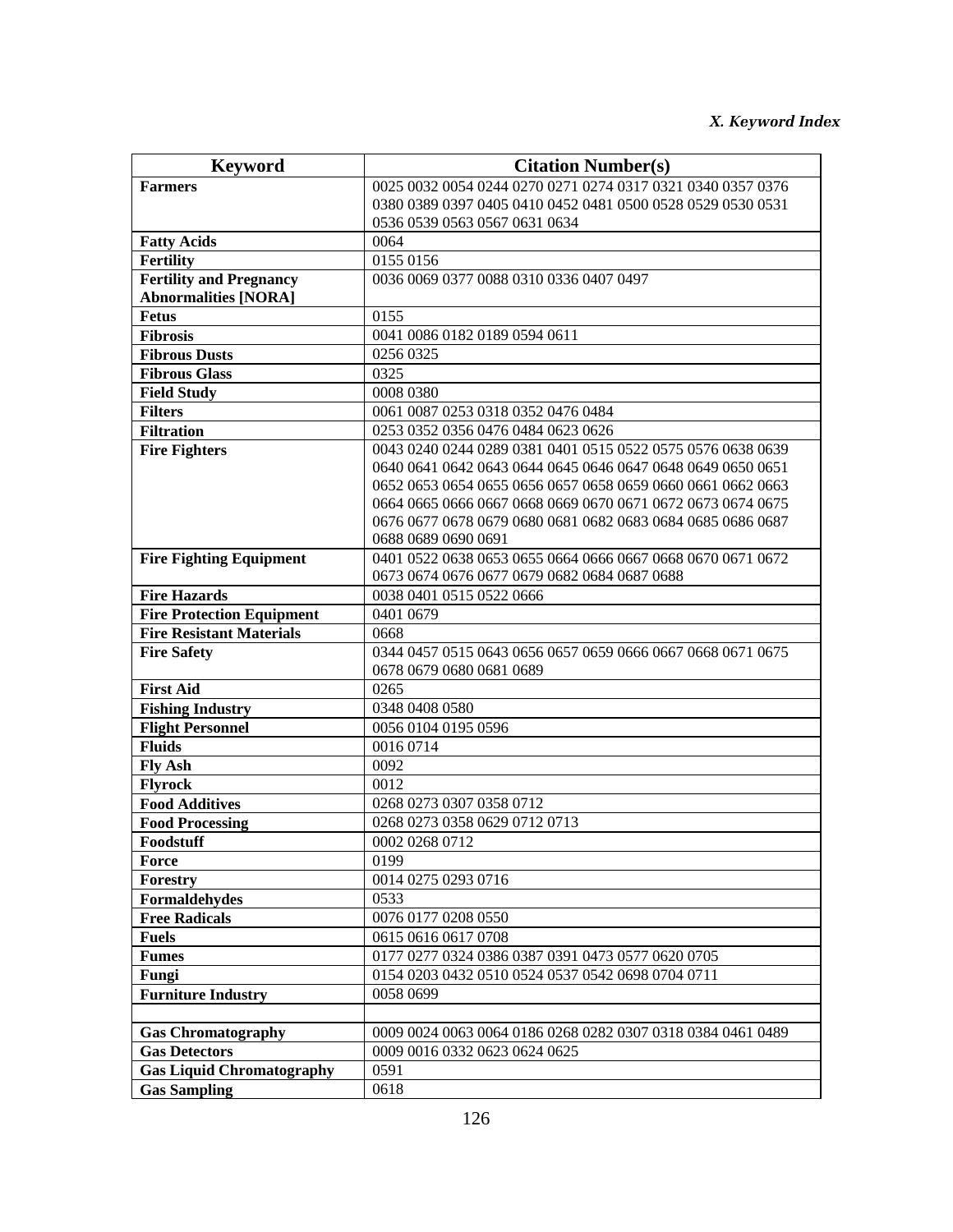| <b>Keyword</b>                                    | <b>Citation Number(s)</b>                                                          |
|---------------------------------------------------|------------------------------------------------------------------------------------|
| <b>Gases</b>                                      | 0356 0457                                                                          |
| <b>Gastrointestinal System</b>                    | 0108                                                                               |
| <b>Disorders</b>                                  |                                                                                    |
| <b>Gene-mutation</b>                              | 0206                                                                               |
| <b>Genes</b>                                      | 0075 0102 0111 0161 0166 0205 0207 0313 0366 0367 0423 0424                        |
|                                                   | 0425 0466 0485 0501 0561                                                           |
| <b>Genetic Factors</b>                            | 0102 0111 0157 0158 0166 0207 0367 0425 0466 0485 0496 0544                        |
|                                                   | 0561 0570                                                                          |
| <b>Genetics</b>                                   | 0158 0205 0207 0224 0485 0544 0570                                                 |
| <b>Genotoxic Effects</b>                          | 0077 0505 0544                                                                     |
| Geochemistry                                      | 0153                                                                               |
| Geology                                           | 0262 0308 0346 0359 0472 0526 0600                                                 |
| <b>Glass Products</b>                             | 0325                                                                               |
| <b>Gloves</b>                                     | 0019 0034 0035 0349 0422 0441 0486 0560 0591                                       |
| <b>Glycols</b>                                    | 0282                                                                               |
| <b>Ground Control</b>                             | 0071 0130 0179 0262 0266 0287 0300 0345 0359 0416 0468 0472                        |
|                                                   | 0492 0508 0514 0521 0553 0571 0574 0578 0600 0613                                  |
| <b>Ground Falls</b>                               | 0300 0521                                                                          |
| <b>Ground Stability</b>                           | 0179 0262 0266 0416 0508 0553 0571 0578 0600                                       |
| <b>Growth Factors</b>                             | 0099 0310                                                                          |
|                                                   |                                                                                    |
| <b>Halogens</b>                                   | 0374                                                                               |
| <b>Hand Injuries</b>                              | 0015 0057 0198 0199 0200 0201 0217 0349 0560                                       |
| <b>Hand Protection</b>                            | 0034 0035 0186 0199 0442                                                           |
| <b>Hand Tools</b>                                 | 0015 0034 0441 0442 0545 0692                                                      |
| <b>Harnesses</b>                                  | 0068                                                                               |
| <b>Haulage Vehicles</b>                           | 0480 0482                                                                          |
| <b>Hazard Recognition</b>                         | 0084                                                                               |
| <b>Hazardous Materials</b>                        | 0237 0265 0467 0483                                                                |
| <b>Hazards</b>                                    | 0012 0083 0121 0179 0180 0237 0255 0262 0291 0308 0311 0335                        |
|                                                   | 0342 0347 0350 0355 0357 0368 0394 0395 0416 0417 0421 0443                        |
|                                                   | 0472 0483 0538 0540 0571 0575 0578 0589 0600 0631                                  |
| <b>Health Care</b>                                | 0094 0361 0523 0547 0557                                                           |
| <b>Health Care Facilities</b>                     | 0044 0126 0146 0170 0283 0334 0337 0347 0361 0523 0584 0592                        |
| <b>Health Care Personnel</b>                      | 0018 0019 0044 0067a 0126 0131 0170 0244 0283 0334 0361 0422                       |
|                                                   | 0453 0486 0547 0557 0592                                                           |
| <b>Health Programs</b>                            | 0105 0507                                                                          |
| <b>Health Science Personnel</b>                   | 0105                                                                               |
| <b>Health Standards</b>                           | 0579                                                                               |
| <b>Health Surveys</b>                             | 0692                                                                               |
| <b>Hearing</b>                                    | 0118 0219 0222 0700                                                                |
| <b>Hearing Conservation</b>                       | 0118 0139 0312 0517 0518 0519 0520 0590 0700 0709 0715                             |
| <b>Hearing Disorders</b>                          | 0178 0219 0518 0519                                                                |
| <b>Hearing Loss</b>                               | 0072 0079 0118 0135 0139 0178 0219 0222 0246 0247 0248 0249                        |
|                                                   | 0250 0251 0252 0290 0309 0312 0517 0518 0519 0520 0541 0563                        |
|                                                   | 0567 0590 0604 0696 0700 0715<br>0135 0139 0219 0312 0421 0517 0518 0519 0520 0590 |
| <b>Hearing Loss [NORA]</b>                        |                                                                                    |
| <b>Hearing Protection</b><br><b>Hearing Tests</b> | 0049 0072 0185 0219 0222 0290 0518 0519 0700                                       |
|                                                   | 0049 0118 0135 0700                                                                |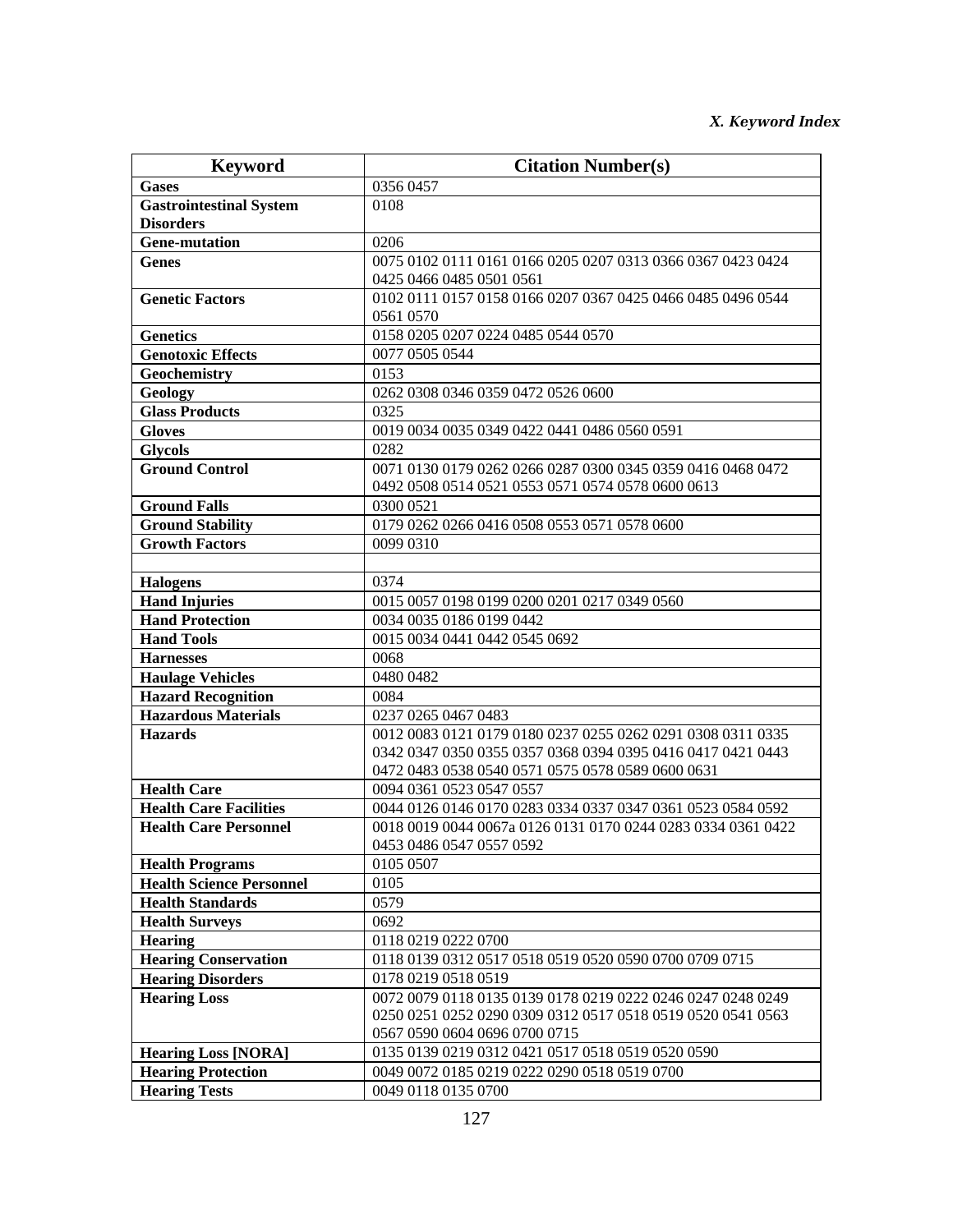| <b>Keyword</b>                      | <b>Citation Number(s)</b>                                   |
|-------------------------------------|-------------------------------------------------------------|
| <b>Hearing Threshold</b>            | 0135 0178 0700                                              |
| <b>Heart</b>                        | 0138 0639 0640 0641 0644 0645 0647 0654 0658 0659 0661 0662 |
|                                     | 0665 0674 0676 0685                                         |
| <b>Heart Rate</b>                   | 0701 0706                                                   |
| <b>Heat Acclimatization</b>         | 0708                                                        |
| <b>Heat Exhaustion</b>              | 0697 0702                                                   |
| <b>Heat Exposure</b>                | 0620 0697 0701 0702 0706 0708                               |
| <b>Heat Stress</b>                  | 0588 0697 0701 0702 0706 0708 0709                          |
| <b>Heat Stroke</b>                  | 0588 0697 0702                                              |
| <b>Heating Equipment</b>            | 0711                                                        |
| <b>Heating Systems</b>              | 0352 0698                                                   |
| <b>Heavy Metal Poisoning</b>        | 0181 0366 0430 0543 0562                                    |
| <b>Heavy Metals</b>                 | 0059 0111 0166 0181 0213 0301 0366 0430 0543 0562 0705      |
| <b>Height Factors</b>               | 0163 0560                                                   |
| <b>Hematopoietic System</b>         | 0282 0430                                                   |
| <b>Hepatitis</b>                    | 0164 0194 0207                                              |
| Hepatotoxicity                      | 0098                                                        |
| <b>Herbicides</b>                   | 0063 0082 0449 0450 0451                                    |
| <b>Heterocyclic Compounds</b>       | 0103 0123 0572                                              |
| <b>Hexavalent Chromium</b>          | 0007 0301 0511                                              |
| <b>Compounds</b>                    |                                                             |
| <b>Highway Workers</b>              | 0540                                                        |
| <b>Histology</b>                    | 0317 0321 0405 0528 0529 0530                               |
| Histopathology                      | 0569 0570                                                   |
| <b>Horizontal Stress</b>            | 0071 0345 0468                                              |
| <b>Hormones</b>                     | 0036 0056 0080 0317 0321 0405 0529 0530                     |
| <b>Host Resistance</b>              | 0080                                                        |
| <b>Household Workers</b>            | 0376 0397 0452                                              |
| <b>Housekeeping Personnel</b>       | 0143                                                        |
| <b>Human Factors Engineering</b>    | 0074 0163                                                   |
| <b>Humidity</b>                     | 0352                                                        |
| <b>Hydraulic Fluids</b>             | 0282                                                        |
| <b>Hydrocarbons</b>                 | 0031 0161 0304 0313 0572 0714                               |
| <b>Hydroxyl Groups</b>              | 0091 0093 0208                                              |
| Hypersensitivity                    | 0288 0495 0565 0610                                         |
| <b>Hypersensitivity Pneumonitis</b> | 0232                                                        |
|                                     |                                                             |
| <b>Ignitability</b>                 | 0457                                                        |
| <b>Ignition Sources</b>             | 0038 0344                                                   |
| <b>Immune Reaction</b>              | 0048 0164 0202 0288 0367 0512 0525 0552                     |
| <b>Immune System</b>                | 0002 0004 0150 0164 0202 0288 0367 0430 0463                |
| <b>Immunological Tests</b>          | 0002 0020 0080 0272 0427 0463                               |
| Immunology                          | 0224 0367 0477 0512                                         |
| <b>Immunotoxins</b>                 | 0020 0080 0463 0512                                         |
| <b>In vitro Studies</b>             | 0036 0041 0048 0086 0092 0096 0099 0102 0138 0150 0151 0162 |
|                                     | 0173 0176 0189 0208 0363 0367 0407 0418 0455 0462 0485 0496 |
|                                     | 0552 0548 0586 0594 0599 0601 0605 0607                     |
| In vivo Studies                     | 0036 0041 0052 0069 0112 0208 0414 0496 0586 0594 0607      |
| <b>Indoor Air Pollution</b>         | 0113 0196 0203 0204 0318 0352 0510 0542 0698 0704 0707 0711 |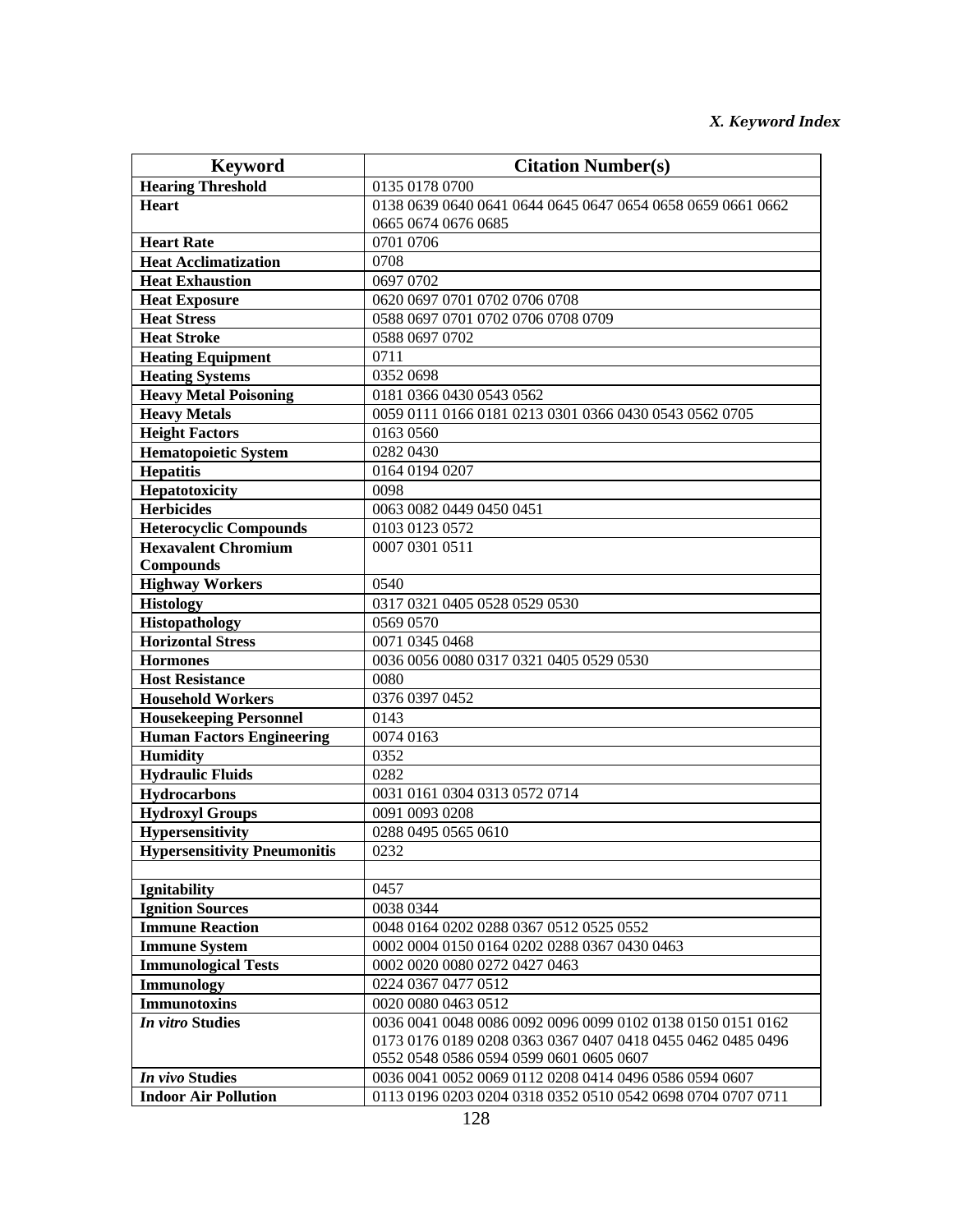| <b>Keyword</b>                       | <b>Citation Number(s)</b>                                                                                                  |
|--------------------------------------|----------------------------------------------------------------------------------------------------------------------------|
| <b>Indoor Air Quality</b>            | 0263                                                                                                                       |
| <b>Indoor Environment [NORA]</b>     | 0318 0352                                                                                                                  |
| <b>Industrial Emission Sources</b>   | 0133                                                                                                                       |
| <b>Industrial Engineering</b>        | 0431                                                                                                                       |
| <b>Industrial Environment</b>        | 0272                                                                                                                       |
| <b>Industrial Equipment</b>          | 0118                                                                                                                       |
| <b>Industrial Exposures</b>          | 0090 0118 0168                                                                                                             |
| <b>Industrial Gases</b>              | 0705                                                                                                                       |
| <b>Industrial Hygiene</b>            | 0006 0017 0127 0263 0265 0268 0312 0316 0341 0358 0362 0431                                                                |
|                                      | 0473 0475                                                                                                                  |
| <b>Industrial Hygienists</b>         | 0089 0180 0192 0336 0431 0510                                                                                              |
| <b>Infection Control</b>             | 0126 0194 0283 0447 0623                                                                                                   |
| <b>Infectious Diseases</b>           | 0004 0054 0089 0126 0194 0196 0202 0207 0283 0284 0347 0394                                                                |
|                                      | 0447 0599                                                                                                                  |
| <b>Infectious Diseases [NORA]</b>    | 0215 0283 0599                                                                                                             |
| <b>Information Dissemination</b>     | 0243                                                                                                                       |
| <b>Information Processing</b>        | 0105 0498 0551 0566                                                                                                        |
| <b>Information Retrieval Systems</b> | 0010 0011 0088 0105 0159                                                                                                   |
| <b>Information Systems</b>           | 0030 0159 0232 0235 0498 0499 0503 0566                                                                                    |
| <b>Inhalants</b>                     | 0098 0109 0272 0407 0425                                                                                                   |
| <b>Inhalation Studies</b>            | 0098 0268 0277 0307 0313 0329 0384 0407                                                                                    |
| <b>Injuries</b>                      | 0010 0011 0012 0014 0021 0028 0029 0039 0044 0051 0052 0081                                                                |
|                                      | 0083 0095 0107 0130 0136 0145 0158 0169 0193 0214 0229 0246                                                                |
|                                      | 0247 0248 0249 0250 0251 0252 0266 0267 0270 0275 0276 0293                                                                |
|                                      | 0296 0297 0302 0303 0314 0330 0331 0334 0344 0354 0357 0361                                                                |
|                                      | 0368 0369 0376 0380 0383 0388 0389 0392 0393 0395 0397 0398                                                                |
|                                      | 0406 0408 0409 0410 0412 0413 0435 0436 0437 0439 0444 0452                                                                |
|                                      | 0457 0474 0481 0482 0492 0508 0516 0540 0554 0557 0559 0566                                                                |
|                                      | 0567 0570 0580 0584 0585 0598 0600 0609 0614 0632 0634 0635                                                                |
|                                      | 0637 0643 0649 0657 0675 0678 0681 0682 0688                                                                               |
| <b>Injury Prevention</b>             | 0014 0029 0044 0046 0068 0083 0094 0095 0105 0107 0130 0131<br>0136 0145 0193 0234 0238 0240 0242 0244 0245 0259 0264 0266 |
|                                      | 0267 0269 0270 0275 0286 0291 0293 0296 0297 0320 0334 0349                                                                |
|                                      | 0357 0360 0361 0361 0368 0380 0383 0388 0390 0392 0395 0396                                                                |
|                                      | 0398 0406 0408 0410 0413 0444 0469 0474 0481 0482 0492 0498                                                                |
|                                      | 0508 0532 0540 0554 0557 0560 0567 0576 0580 0584 0585 0598                                                                |
|                                      | 0609 0614 0632 0634 0635 0636 0637 0638 0643 0644 0649 0650                                                                |
|                                      | 0651 0652 0655 0657 0663 0664 0666 0667 0668 0669 0670 0671                                                                |
|                                      | 0672 0673 0675 0678 0679 0681 0682 0687 0688 0689                                                                          |
| <b>Inorganic Compounds</b>           | 0616                                                                                                                       |
| <b>Insecticide Poisoning</b>         | 0025 0108                                                                                                                  |
| <b>Insecticides</b>                  | 0025 0032 0108 0178 0551                                                                                                   |
| <b>Insects</b>                       | 0108                                                                                                                       |
| <b>Intervention Effectiveness</b>    | 0014 0094 0293 0357 0396 0410 0538 0564 0579                                                                               |
| <b>Research [NORA]</b>               |                                                                                                                            |
| <b>Ionization</b>                    | 0327                                                                                                                       |
| <b>Ionizing Radiation</b>            | 0596                                                                                                                       |
| <b>Iron Workers</b>                  | 0289                                                                                                                       |
| <b>Irradiation</b>                   | 0382                                                                                                                       |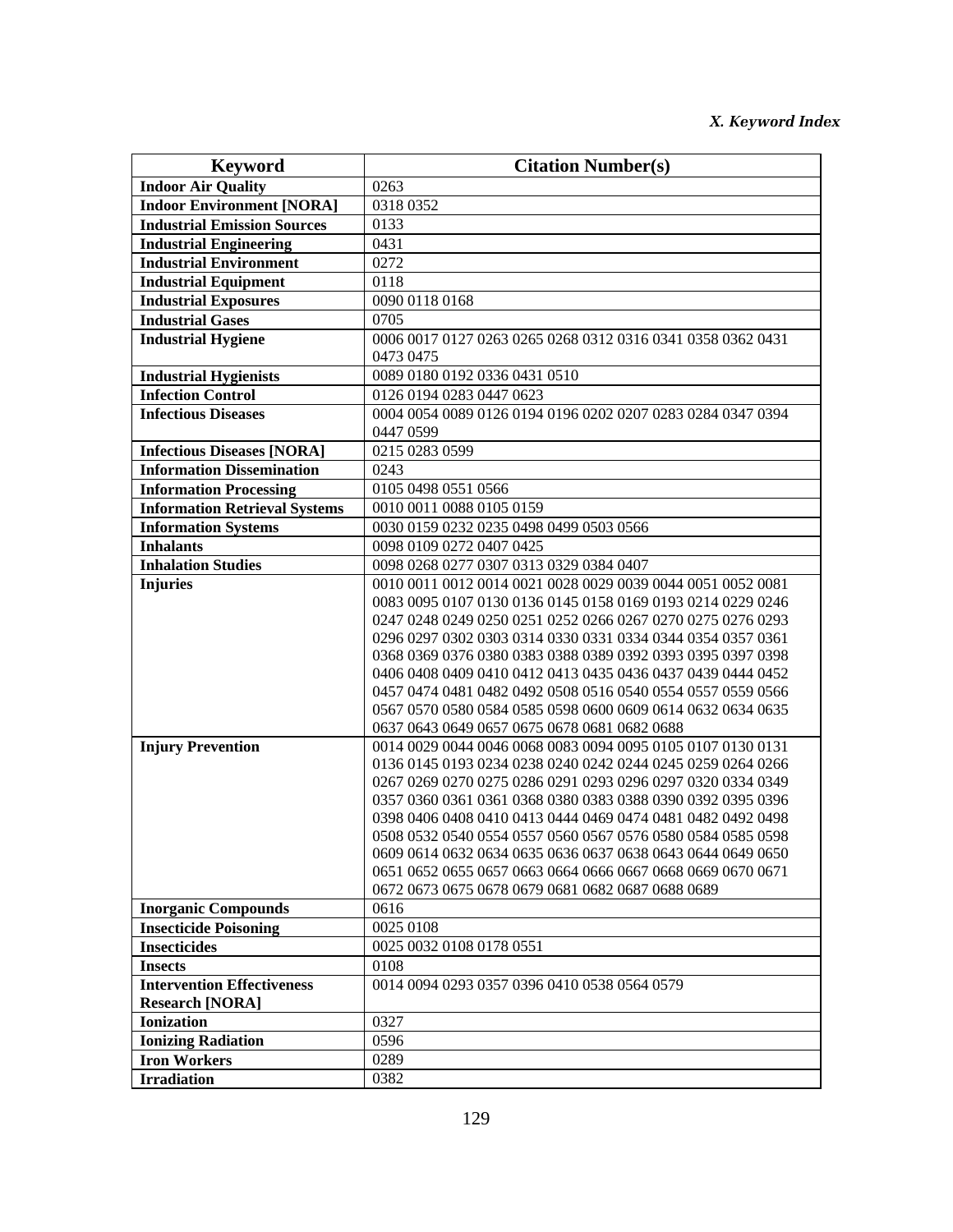| <b>Keyword</b>                 | <b>Citation Number(s)</b>                                   |
|--------------------------------|-------------------------------------------------------------|
| <b>Irritants</b>               | 0097 0473 0489                                              |
| <b>Isocyanates</b>             | 0375 0458 0478                                              |
|                                |                                                             |
| <b>Jack Hammers</b>            | 0042                                                        |
| <b>Jarring</b>                 | 0437                                                        |
| <b>Jet Engine Fuels</b>        | 0009 0080 0282 0427 0490 0701 0706 0708                     |
| <b>Job Analysis</b>            | 0104 0268 0276 0341 0358                                    |
| <b>Job Stress</b>              | 0089 0104 0120 0218 0225 0226 0527                          |
| <b>Jolting</b>                 | 0437                                                        |
|                                |                                                             |
| <b>Kidney Disorders</b>        | 0026 0108 0167                                              |
|                                |                                                             |
| Laboratories                   | 0115 0513 0533                                              |
| <b>Laboratory Animals</b>      | 0003 0004 0027 0031 0036 0048 0052 0067 0069 0078 0082 0093 |
|                                | 0098 0106 0112 0115 0140 0141 0150 0161 0162 0164 0170 0176 |
|                                | 0177 0188 0189 0190 0197 0202 0204 0209 0272 0277 0278 0281 |
|                                | 0294 0295 0325 0364 0372 0407 0414 0415 0420 0424 0427 0430 |
|                                | 0445 0455 0462 0463 0465 0477 0478 0486 0488 0488 0490 0496 |
|                                | 0497 0512 0525 0549 0552 0569 0577 0586 0593 0594 0601 0606 |
|                                | 0608 0610 0611                                              |
| <b>Laboratory Equipment</b>    | 0370                                                        |
| <b>Laboratory Techniques</b>   | 0055 0533                                                   |
| <b>Laboratory Testing</b>      | 0020 0049 0179 0353 0370 0464 0475 0513 0533                |
| <b>Laboratory Work</b>         | 0027                                                        |
| <b>Laboratory Workers</b>      | 0027                                                        |
| <b>Laser Ignition</b>          | 0038                                                        |
| <b>Lasers</b>                  | 0038 0068                                                   |
| <b>Law Enforcement Workers</b> | 0067a 0079 0700 0715                                        |
| <b>Lead Compounds</b>          | 0037 0058 0180 0213 0351 0426 0546                          |
| <b>Lead Dust</b>               | 0058 0213 0426 0546 0699                                    |
| <b>Lead Poisoning</b>          | 0213                                                        |
| <b>Leak Prevention</b>         | 0061                                                        |
| <b>Leather Industry</b>        | 0172                                                        |
| <b>Lethal Dose</b>             | 0030                                                        |
| Leukocytes                     | 0151 0166 0190 0407 0582                                    |
| <b>Lifespan</b><br>Lifting     | 0011                                                        |
| <b>Lighting</b>                | 0129 0361 0369 0406<br>0180                                 |
| <b>Limestone Mines</b>         | 0328 0345 0521                                              |
| <b>Lipid Peroxidation</b>      | 0091 0177 0183 0454                                         |
| <b>Lipids</b>                  | 0191 0454                                                   |
| Liver                          | 0414                                                        |
| <b>Liver Cancer</b>            | 0327                                                        |
| <b>Liver Cells</b>             | 0098 0424 0425                                              |
| <b>Liver Damage</b>            | 0327                                                        |
| <b>Liver Disorders</b>         | 0098 0194                                                   |
| <b>Liver Tissue</b>            | 0098                                                        |
| <b>Liver Tumors</b>            | 0205                                                        |
| <b>Livestock</b>               | 0376 0410 0452                                              |
|                                |                                                             |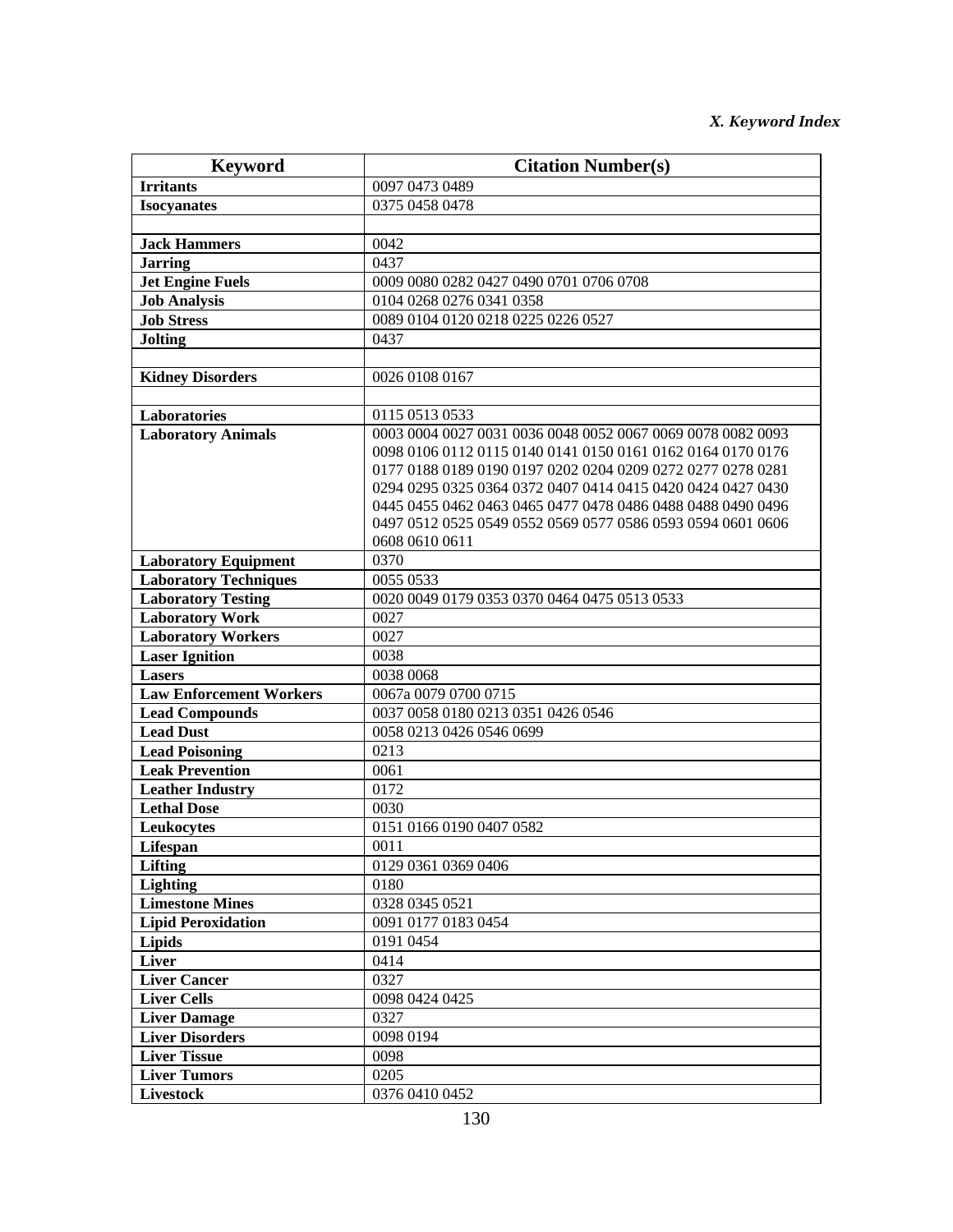| <b>Keyword</b>                                       | <b>Citation Number(s)</b>                                   |
|------------------------------------------------------|-------------------------------------------------------------|
| <b>Logging Workers</b>                               | 0014 0293                                                   |
| <b>Longwall Mining</b>                               | 0130 0286 0287 0472 0504 0514 0574                          |
| <b>Lost Work Days</b>                                | 0044 0094 0229                                              |
| <b>Low Back Disorders [NORA]</b>                     | 0074 0228 0437                                              |
| Lubricants                                           | 0281                                                        |
| <b>Lumber Industry</b>                               | 0014                                                        |
| Luminescence                                         | 0041                                                        |
| Lung                                                 | 0078 0140 0465                                              |
| <b>Lung Burden</b>                                   | 0543                                                        |
| <b>Lung Cancer</b>                                   | 0026 0059 0086 0090 0150 0206 0227 0277 0299 0301 0365 0372 |
|                                                      | 0511 0592                                                   |
| <b>Lung Cells</b>                                    | 0202 0210 0594                                              |
| <b>Lung Disease</b>                                  | 0003 0004 0086 0100 0111 0119 0150 0176 0181 0232 0268 0273 |
|                                                      | 0277 0278 0279 0280 0324 0325 0328 0358 0366 0367 0374 0379 |
|                                                      | 0420 0525 0539 0586 0608                                    |
| <b>Lung Disorders</b>                                | 0004 0069 0078 0100 0134 0176 0177 0181 0182 0189 0232 0268 |
|                                                      | 0278 0279 0328 0455 0462 0511 0525 0562 0577 0594           |
| <b>Lung Fibrosis</b>                                 | 0189 0325 0420 0608                                         |
| <b>Lung Function</b>                                 | 0076 0191 0202 0273 0279 0358 0367 0375 0511 0713           |
| <b>Lung Irritants</b>                                | 0003 0069 0086 0110 0177 0182 0204 0232 0278 0525           |
| <b>Lung Tissue</b>                                   | 0465 0539 0594                                              |
| <b>Lymph Nodes</b>                                   | 0281                                                        |
| Lymphocytes                                          | 0067 0150 0455 0477 0606                                    |
|                                                      |                                                             |
| <b>Machine Guarding</b>                              | 0242                                                        |
| <b>Machine Operation</b>                             | 0010 0011 0184 0360 0436 0615 0623 0625 0626 0631           |
| <b>Machine Tools</b>                                 | 0360                                                        |
| <b>Maintenance Workers</b>                           | 0615 0630 0701 0706                                         |
| <b>Malignant Neoplasms</b>                           | 0232                                                        |
| <b>Mammalian Cells</b>                               | 0101                                                        |
| <b>Mammary Glands</b>                                | 0423                                                        |
| <b>Man-made Mineral Fibers</b>                       | 0325 0420 0445 0608                                         |
| <b>Management Personnel</b>                          | 0692                                                        |
| <b>Marine Workers</b>                                | 0618                                                        |
| <b>Mass Spectrometry</b>                             | 0024 0461 0489 0593                                         |
| <b>Materials-handling</b>                            | 0073 0129 0246 0247 0248 0249 0250 0251 0252 0331 0406 0411 |
|                                                      | 0626                                                        |
| <b>Materials-handling Equipment</b>                  | 0129 0246 0247 0248 0249 0250 0251 0252 0411 0624 0625 0626 |
| <b>Materials Testing</b>                             | 0034 0055                                                   |
| <b>Mathematical Models</b>                           | 0050 0090 0109 0110 0116 0135 0157 0331 0393 0442 0445 0467 |
| <b>Meat Handlers</b><br><b>Mechanical Properties</b> | 0054<br>0364 0605                                           |
| <b>Mechanical Tests</b>                              | 0201                                                        |
| <b>Mechanics</b>                                     | 0044 0304 0458                                              |
| <b>Medical Equipment</b>                             | 0044 0710                                                   |
| <b>Medical Examinations</b>                          | 0656 0659 0680 0686 0690 0691                               |
| <b>Medical Facilities</b>                            | 0347 0412                                                   |
| <b>Medical Monitoring</b>                            | 0134 0232 0659 0680 0686 0690 0691 0713                     |
| <b>Medical Personnel</b>                             | 0018 0136 0334 0361 0557 0587                               |
|                                                      |                                                             |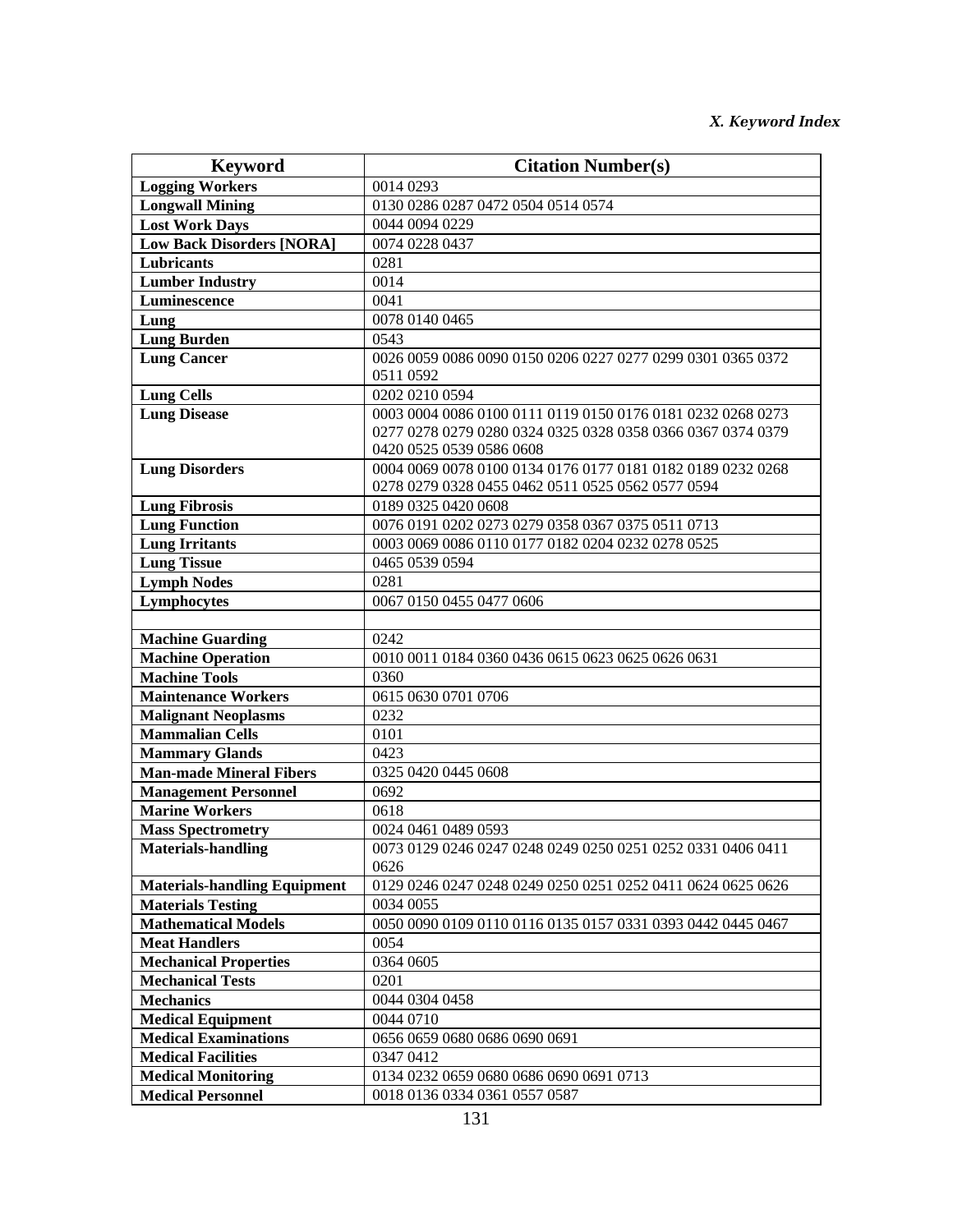## *X. Keyword Index*

| <b>Keyword</b>                                  | <b>Citation Number(s)</b>                                   |
|-------------------------------------------------|-------------------------------------------------------------|
| <b>Medical Rescue Services</b>                  | 0136                                                        |
| <b>Medical Screening</b>                        | 0122 0134 0158 0639 0640 0641 0642 0644 0645 0646 0647 0656 |
|                                                 | 0659 0660 0661 0662 0674 0676 0677 0680 0683 0684 0685 0686 |
|                                                 | 0690 0691                                                   |
| <b>Medical Surveys</b>                          | 0039                                                        |
| <b>Mental Health</b>                            | 0089 0274 0289 0575                                         |
| <b>Mental Stress</b>                            | 0225                                                        |
| <b>Mercury Compounds</b>                        | 0180 0187 0351 0430 0512                                    |
| <b>Mercury Poisoning</b>                        | 0430                                                        |
| <b>Mesothelial Cells</b>                        | 0090 0285                                                   |
| <b>Metabolic</b>                                | 0583 0588 0701 0708                                         |
| <b>Metabolism</b>                               | 0103 0555                                                   |
| <b>Metabolites</b>                              | 0009 0024 0188 0282 0327 0424 0425 0497                     |
| <b>Metal Compounds</b>                          | 0058 0059 0117 0137 0171 0190 0277 0351 0384 0418 0428 0448 |
|                                                 | 0461 0488 0525 0543 0548 0577 0696 0699                     |
| <b>Metal Dusts</b>                              | 0171 0212 0488 0699                                         |
| <b>Metal Fumes</b>                              | 0003 0171 0324 0695                                         |
| <b>Metal Industry</b>                           | 0171 0184 0461 0543 0581                                    |
| <b>Metal Mining</b>                             | 0028 0344                                                   |
| <b>Metal Oxides</b>                             | 0171 0543                                                   |
| <b>Metal Poisoning</b>                          | 0171 0418 0548                                              |
| <b>Metalloids</b>                               | 0117                                                        |
| <b>Metalworking</b>                             | 0184 0404                                                   |
| <b>Metalworking Industry</b>                    | 0055 0184 0404 0448                                         |
| <b>Methane Sampling</b>                         | 0174                                                        |
| <b>Methanes</b>                                 | 0174 0175 0332                                              |
| <b>Methanometers</b>                            | 0332                                                        |
| <b>Methyl Compounds</b>                         | 0512                                                        |
| <b>Microbiology</b>                             | 0352                                                        |
| <b>Microorganisms</b>                           | 0113 0154 0184 0203 0352 0356 0374 0432 0510 0537 0542 0592 |
|                                                 | 0624 0698 0704                                              |
| <b>Microscopy</b><br><b>Microwave Radiation</b> | 0223                                                        |
|                                                 | 0268 0307                                                   |
| <b>Military Personnel</b>                       | 0427 0490 0701 0706<br>0280                                 |
| <b>Milling Industry</b><br><b>Mine Design</b>   | 0359 0472                                                   |
| <b>Mine Disasters</b>                           | 0085 0373 0416 0493 0534                                    |
| <b>Mine Escapes</b>                             | 0255 0493                                                   |
| <b>Mine Fans</b>                                | 0175                                                        |
| <b>Mine Fires</b>                               | 0344 0535                                                   |
| <b>Mine Gases</b>                               | 0332                                                        |
| <b>Mine Haulageways</b>                         | 0175                                                        |
| <b>Mine Rescue</b>                              | 0493                                                        |
| <b>Mine Roof Falls</b>                          | 0309 0521                                                   |
| <b>Mine Roof Stability</b>                      | 0521                                                        |
| <b>Mine Roof Supports</b>                       | 0286 0287 0309 0514 0574                                    |
| <b>Mine Safety</b>                              | 0254                                                        |
| <b>Mine Seals</b>                               | 0534 0535                                                   |
| <b>Mine Shafts</b>                              | 0553                                                        |
|                                                 |                                                             |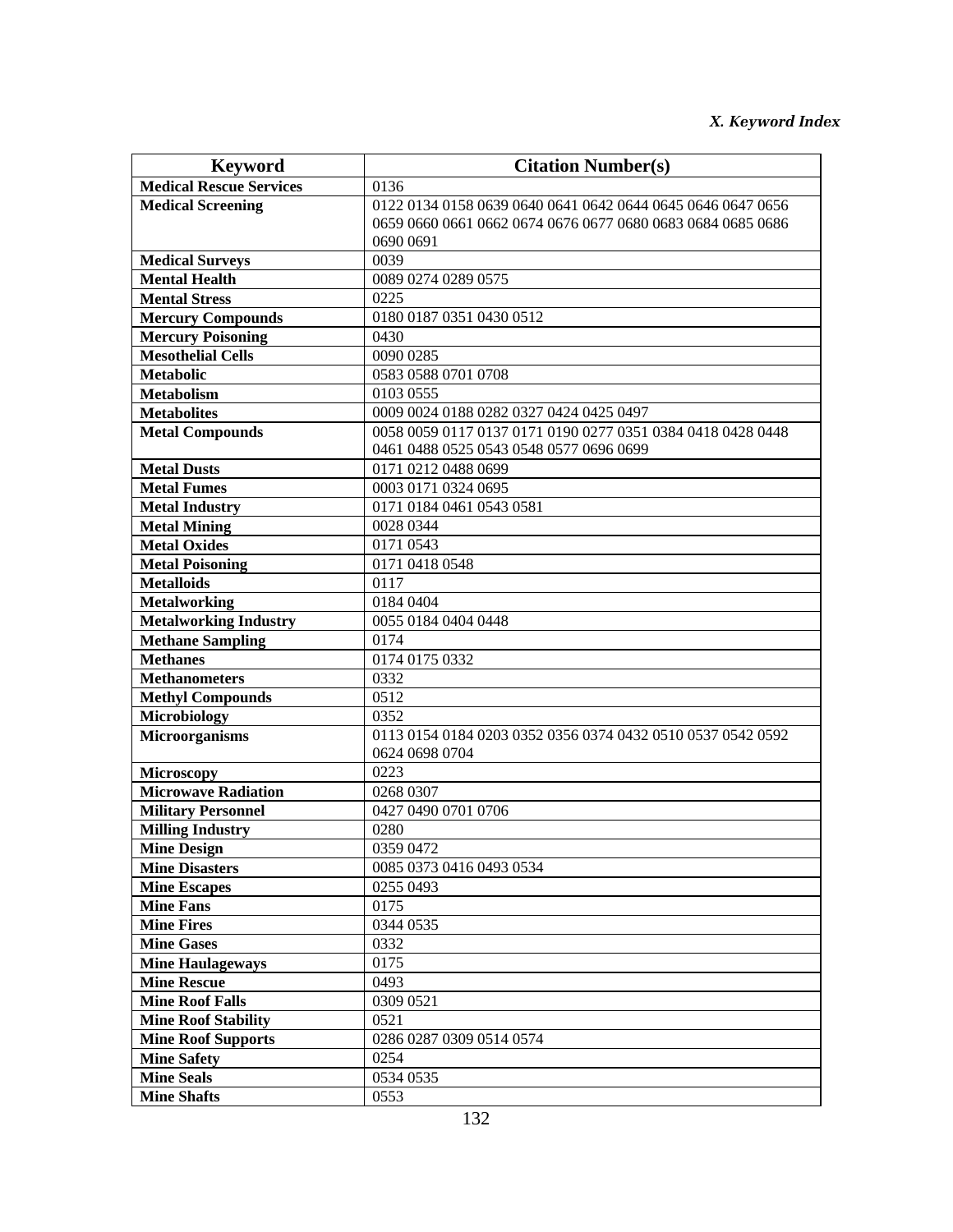| <b>Keyword</b>                          | <b>Citation Number(s)</b>                                                                                        |
|-----------------------------------------|------------------------------------------------------------------------------------------------------------------|
| <b>Mine Workers</b>                     | 0012 0070 0083 0084 0132 0229 0232 0236 0239 0241 0246 0247                                                      |
|                                         | 0248 0249 0250 0251 0252 0254 0266 0326 0338 0339 0342 0346                                                      |
|                                         | 0396 0444 0471 0482 0493 0535 0541 0545 0588 0595                                                                |
| <b>Mineral Dusts</b>                    | 0013 0041 0086 0128 0608                                                                                         |
| <b>Mineral Oils</b>                     | 0055 0404                                                                                                        |
| <b>Mineral Processing</b>               | 0256                                                                                                             |
| <b>Mining</b>                           | 0084                                                                                                             |
| <b>Mining Equipment</b>                 | 0072 0145 0174 0254 0266 0291 0326 0344 0346 0353 0373 0457                                                      |
|                                         | 0470 0471 0482 0504 0513 0526 0532 0535 0541 0545 0553 0578                                                      |
|                                         | 0588 0604                                                                                                        |
| <b>Mining Industry</b>                  | 0008 0012 0028 0037 0070 0083 0085 0128 0130 0134 0145 0153                                                      |
|                                         | 0179 0229 0232 0236 0237 0239 0246 0247 0248 0249 0250 0251                                                      |
|                                         | 0252 0254 0255 0260 0266 0300 0308 0326 0338 0339 0342 0346                                                      |
|                                         | 0348 0351 0373 0396 0416 0417 0444 0448 0470 0471 0474 0482                                                      |
|                                         | 0532 0535 0545 0546 0553 0558 0564 0578 0598 0613<br>0003 0004 0041 0065 0080 0086 0092 0093 0100 0140 0141 0176 |
| <b>Mixed Exposures [NORA]</b>           | 0177 0202 0208 0277 0278 0372 0427 0465 0490 0525 0539 0577                                                      |
|                                         | 0586 0606 0611                                                                                                   |
| <b>Mobile Equipment</b>                 | 0541                                                                                                             |
| <b>Models</b>                           | 0017 0022 0046 0050 0063 0067 0077 0093 0121 0162 0166 0179                                                      |
|                                         | 0190 0199 0200 0201 0277 0296 0329 0331 0393 0398 0411 0414                                                      |
|                                         | 0442 0445 0447 0456 0462 0475 0477 0507 0552 0568 0580 0598                                                      |
|                                         | 0602 0603 0612                                                                                                   |
| <b>Molds</b>                            | 0154 0509 0510 0698 0704                                                                                         |
| <b>Molecular Biology</b>                | 0075 0192 0544                                                                                                   |
| <b>Molecular Structure</b>              | 0066                                                                                                             |
| <b>Monitoring Systems</b>               | 0005 0006 0127 0145 0148 0174 0220 0234 0342 0398 0402 0403                                                      |
|                                         | 0521 0532 0558 0650                                                                                              |
| <b>Morbidity Rates</b>                  | 0010 0011 0192 0232                                                                                              |
| <b>Morphology</b>                       | 0151 0550                                                                                                        |
| <b>Mortality Data</b>                   | 0026 0095 0136 0144 0167 0169 0172 0192 0195 0229 0232 0269                                                      |
|                                         | 0275 0284 0285 0293 0296 0297 0299 0314 0335 0355 0357 0381                                                      |
|                                         | 0389 0393 0401 0409 0456 0474 0494 0502 0516 0522 0566 0573                                                      |
|                                         | 0576 0580 0592 0616 0617                                                                                         |
| <b>Mortality Surveys</b>                | 0144 0232 0284                                                                                                   |
| <b>Motion Studies</b>                   | 0440 0459 0460                                                                                                   |
| <b>Motor Vehicle Parts</b>              | 0616 0617                                                                                                        |
| <b>Motor Vehicles</b>                   | 0010 0011 0136 0240 0303 0314 0330 0397 0409 0474 0494 0516                                                      |
|                                         | 0541 0566 0652 0655 0669 0670 0672 0673 0687                                                                     |
| <b>Multiple Seam Mining</b>             | 0359                                                                                                             |
| <b>Muscle Cells</b>                     | 0162 0569 0570                                                                                                   |
| <b>Muscle Contraction</b>               | 0052 0441                                                                                                        |
| <b>Muscle Function</b>                  | 0074 0441 0569 0570                                                                                              |
| <b>Muscle Tension</b>                   | 0052 0441                                                                                                        |
| <b>Muscle Tissue</b>                    | 0198 0485                                                                                                        |
| <b>Muscles</b>                          | 0052 0197 0363 0485 0570                                                                                         |
| <b>Musculoskeletal Disorders</b>        | 0034 0035 0052 0197 0198 0199 0200 0201 0217 0349 0440 0441                                                      |
| [NORA]<br><b>Musculoskeletal System</b> | 0442 0459 0460 0602 0603<br>0035 0044 0046 0051 0057 0073 0074 0081 0158 0197 0198 0199                          |
|                                         | 0201 0214 0246 0247 0248 0249 0250 0251 0252 0331 0334 0369                                                      |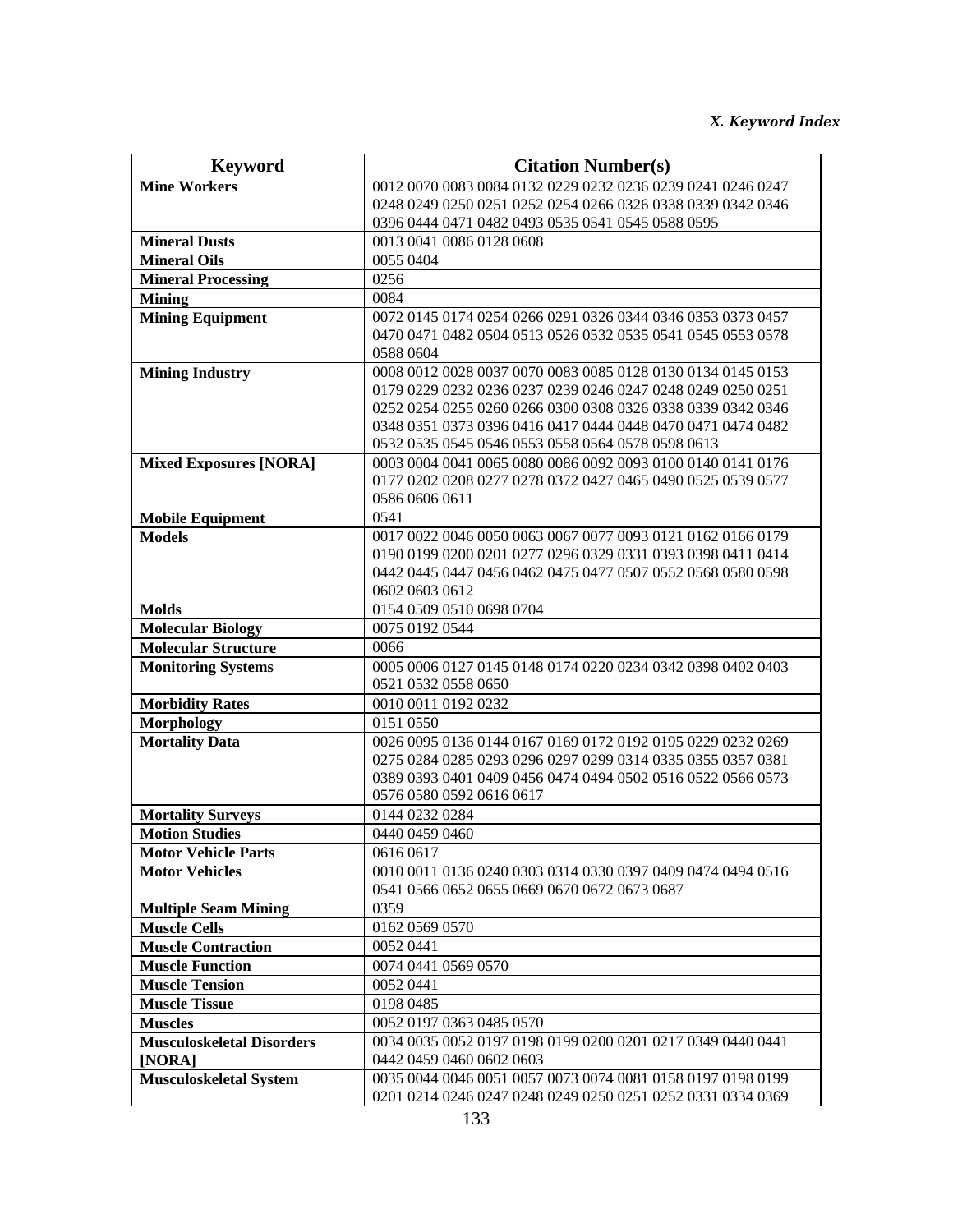| <b>Keyword</b>                        | <b>Citation Number(s)</b>                                                                                        |
|---------------------------------------|------------------------------------------------------------------------------------------------------------------|
| Musculoskeletal System-               | 0434 0435 0437 0439 0440 0441 0442 0459 0460 0485 0569 0570                                                      |
| <b>Continued</b>                      | 0602 0603 0614                                                                                                   |
| <b>Mutagenesis</b>                    | 0123 0206 0464 0465 0582                                                                                         |
| <b>Mutation</b>                       | 0206                                                                                                             |
| <b>Myeloid Tissue</b>                 | 0151                                                                                                             |
|                                       |                                                                                                                  |
| <b>National Occupational Research</b> | ** see NORA index **                                                                                             |
| <b>Agenda</b> [NORA]                  |                                                                                                                  |
| <b>Nasal Cavity</b>                   | 0060 0161                                                                                                        |
| <b>Nasal Disorders</b>                | 0427 0542                                                                                                        |
| <b>Neck Injuries</b>                  | 0380                                                                                                             |
| <b>Neoplastic</b>                     | 0501                                                                                                             |
| <b>Nervous System</b>                 | 0096 0108 0114 0199 0294 0394 0414 0463 0561 0645 0660                                                           |
| Neuropathology                        | 0295 0415                                                                                                        |
| Neurophysiology                       | 0295 0415                                                                                                        |
| <b>Neurotoxicity</b>                  | 0106 0115 0125 0198 0294 0295 0317 0321 0405 0415 0418 0528                                                      |
|                                       | 0529 0530 0548                                                                                                   |
| <b>Neutrophils</b>                    | 0177                                                                                                             |
| <b>Nickel Compounds</b>               | 0448                                                                                                             |
| <b>Nitrates</b>                       | 0069 0273                                                                                                        |
| <b>Nitrogen Compounds</b>             | 0149 0615                                                                                                        |
| <b>Noise</b>                          | 0049 0072 0079 0118 0139 0178 0185 0219 0290 0309 0312 0353                                                      |
|                                       | 0421 0513 0517 0520 0590 0604 0709                                                                               |
| <b>Noise Analysis</b>                 | 0079 0135 0185 0312 0517 0520 0590                                                                               |
| <b>Noise Control</b>                  | 0079 0219 0353 0518 0519 0700                                                                                    |
| <b>Noise Exposure</b>                 | 0072 0079 0135 0185 0219 0353 0563 0604 0700 0709 0715                                                           |
| <b>Noise Levels</b>                   | 0072 0079 0185 0219 0290 0353 0421 0513 0540 0563 0604 0700                                                      |
|                                       | 0709                                                                                                             |
| <b>Noise Measurement</b>              | 0049 0079 0421 0513 0700 0709 0715                                                                               |
| <b>Noise Sources</b>                  | 0353 0513 0715                                                                                                   |
| <b>Nonionizing Radiation</b>          | 0716                                                                                                             |
| <b>Nonmetal Mining</b>                | 0012 0028 0266 0328 0344                                                                                         |
| <b>NORA</b>                           | ** see NORA index **                                                                                             |
| <b>Nuclear Hazards</b>                | 0350                                                                                                             |
| <b>Nucleotides</b>                    | 0505                                                                                                             |
| <b>Numerical Modeling</b>             | 0468 0574 0613                                                                                                   |
| <b>Nursing</b>                        | 0018 0044 0143 0334 0361 0392 0592                                                                               |
|                                       |                                                                                                                  |
| <b>Occupational Accidents</b>         | 0014 0039 0167 0235 0314 0320 0330 0413 0469 0474 0494 0500                                                      |
|                                       | 0516 0554 0557 0614 0630 0682 0689                                                                               |
| <b>Occupational Asthma</b>            | 0232                                                                                                             |
| Occupational Diseases                 | 0008 0023 0054 0097 0108 0122 0126 0167 0192 0229 0232 0235                                                      |
|                                       | 0257 0261 0284 0285 0324 0402 0546 0567 0585 0629<br>0001 0006 0017 0019 0021 0023 0030 0032 0042 0058 0064 0075 |
| <b>Occupational Exposure</b>          | 0088 0089 0097 0108 0111 0118 0127 0133 0143 0160 0162 0166                                                      |
|                                       | 0167 0170 0180 0183 0187 0195 0207 0227 0232 0263 0272 0273                                                      |
|                                       | 0282 0285 0289 0299 0301 0304 0307 0311 0313 0315 0319 0326                                                      |
|                                       | 0336 0340 0351 0358 0365 0372 0375 0382 0383 0383 0384 0387                                                      |
|                                       | 0394 0395 0398 0400 0402 0404 0406 0421 0424 0426 0427 0432                                                      |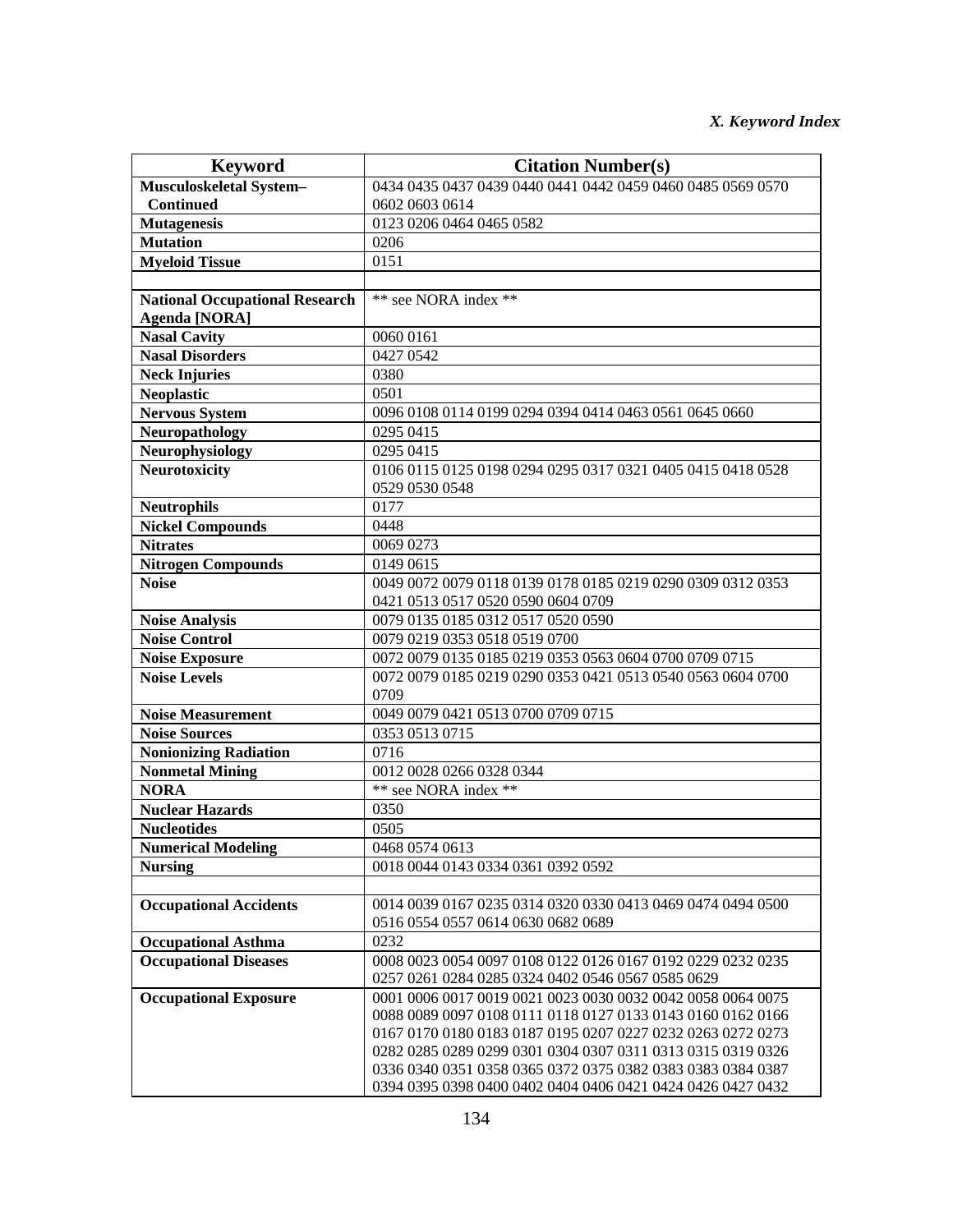| <b>Keyword</b>                      | <b>Citation Number(s)</b>                                   |
|-------------------------------------|-------------------------------------------------------------|
| <b>Occupational Exposure-</b>       | 0433 0436 0453 0456 0458 0467 0473 0475 0476 0477 0479 0483 |
| <b>Continued</b>                    | 0487 0490 0491 0499 0510 0533 0537 0546 0550 0562 0563 0568 |
|                                     | 0572 0575 0582 0592 0596 0619 0628 0629 0716                |
| <b>Occupational Hazards</b>         | 0010 0011 0014 0021 0039 0089 0095 0121 0124 0145 0167 0179 |
|                                     | 0180 0187 0195 0235 0237 0257 0261 0270 0275 0293 0297 0299 |
|                                     | 0302 0303 0308 0315 0324 0326 0335 0342 0347 0350 0351 0354 |
|                                     | 0357 0368 0373 0379 0381 0382 0383 0389 0393 0395 0398 0408 |
|                                     | 0409 0413 0416 0417 0436 0469 0474 0475 0479 0494 0499 0500 |
|                                     | 0515 0516 0522 0553 0554 0563 0564 0567 0571 0575 0576 0578 |
|                                     | 0580 0585 0592 0600 0614 0630 0680 0681                     |
| <b>Occupational Health</b>          | 0019 0094 0105 0111 0124 0157 0159 0207 0235 0243 0257 0261 |
|                                     | 0274 0276 0289 0315 0320 0324 0354 0357 0406 0412 0434 0453 |
|                                     | 0479 0483 0499 0503 0546 0547 0559 0563 0580 0596           |
| <b>Occupational Medicine</b>        | 0094                                                        |
| <b>Occupational Psychology</b>      | 0073                                                        |
| <b>Occupational Respiratory</b>     | 0062 0232 0271 0550                                         |
| <b>Disease</b>                      |                                                             |
| <b>Occupational Safety Programs</b> | 0084 0105 0124 0159 0243 0259 0263 0292 0354 0356 0396 0499 |
|                                     | 0503 0507 0518 0519 0564 0580 0678 0681 0682 0689           |
| <b>Occupational Sociology</b>       | 0073 0320                                                   |
| <b>Optical Analysis</b>             | 0061                                                        |
| <b>Organic Compounds</b>            | 0100 0268 0268 0307 0318 0358 0489 0536 0695 0696 0704 0712 |
|                                     | 0714                                                        |
| <b>Organic Dusts</b>                | 0698                                                        |
| <b>Organic Pigments</b>             | 0489 0696                                                   |
| <b>Organic Solvents</b>             | 0133 0695                                                   |
| <b>Organic Vapors</b>               | 0476                                                        |
| <b>Organization of Work [NORA]</b>  | 0120 0225 0226 0527                                         |
| <b>Organo Phosphorus</b>            | 0108 0125 0178                                              |
| <b>Compounds</b>                    |                                                             |
| <b>Ototoxicity</b>                  | 0118 0178 0517 0520 0590                                    |
| <b>Outdoors</b>                     | 0355 0402 0403 0616 0617                                    |
| Oxidation                           | 0091 0183 0327 0549                                         |
| <b>Oxidative Processes</b>          | 0031 0076 0091 0183 0429                                    |
| <b>Oxides</b>                       | 0078 0103 0140 0170 0273 0341 0543 0552                     |
| <b>Oxygen Deficient Atmosphere</b>  | 0040                                                        |
|                                     |                                                             |
| <b>Paint Removers</b>               | 0699                                                        |
| <b>Paint Spraying</b>               | 0375                                                        |
| <b>Painters</b>                     | 0375 0537                                                   |
| <b>Paints</b>                       | 0348 0572                                                   |
| <b>Paper Mills</b>                  | 0203                                                        |
| <b>Paramedical Services</b>         | 0136 0283 0453 0638                                         |
| <b>Particle Aerodynamics</b>        | 0016                                                        |
| <b>Particulate Dust</b>             | 0092 0230 0233 0301 0311 0324 0326 0337 0340 0348 0372 0379 |
|                                     | 0387 0455 0486 0488 0489 0523 0524 0536 0539 0546 0606 0619 |
| <b>Particulates</b>                 | 0055 0060 0092 0141 0149 0215 0216 0223 0230 0233 0301 0311 |
|                                     | 0324 0326 0337 0340 0348 0372 0379 0387 0455 0486 0488 0489 |
|                                     | 0523 0524 0536 0539 0546 0606 0619 0620                     |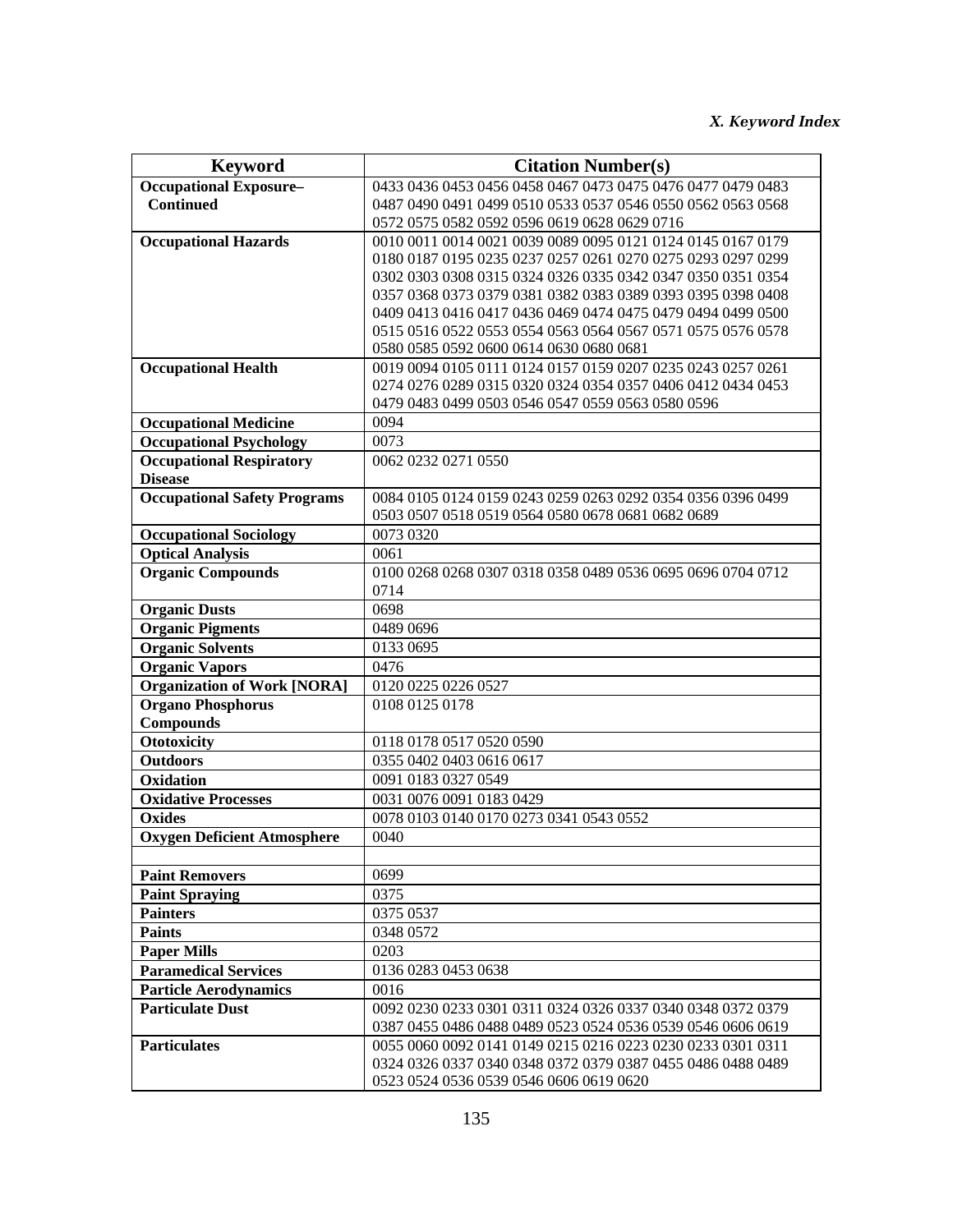| <b>Keyword</b>                       | <b>Citation Number(s)</b>                                               |
|--------------------------------------|-------------------------------------------------------------------------|
| Pathology                            | 0429                                                                    |
| <b>Peptides</b>                      | 0161 0191                                                               |
| <b>Peroxidases</b>                   | 0550                                                                    |
| <b>Personal Dust Monitor</b>         | 0132                                                                    |
| <b>Personal Protection</b>           | 0033 0089 0186 0221 0222 0244 0258 0349 0609 0668 0715                  |
| <b>Personal Protective Equipment</b> | 0015 0033 0034 0049 0068 0072 0089 0126 0136 0186 0221 0222             |
|                                      | 0230 0233 0244 0258 0265 0266 0301 0349 0390 0560 0591 0609             |
|                                      | 0668 0679 0699 0700 0715                                                |
| <b>Pest Control</b>                  | 0108                                                                    |
| <b>Pesticide Industry</b>            | 0319                                                                    |
| <b>Pesticides</b>                    | 0001 0032 0125 0317 0319 0321 0340 0405 0463 0497 0528 0529             |
|                                      | 0530 0531 0551                                                          |
| <b>Petroleum Products</b>            | 0123                                                                    |
| <b>Phagocytic Activity</b>           | 0076                                                                    |
| <b>Pharmaceuticals</b>               | 0094                                                                    |
| Pharmacodynamics                     | 0607                                                                    |
| Pharmacology                         | 0002 0536 0607                                                          |
| <b>Phenolic Acids</b>                | 0002                                                                    |
| <b>Phenols</b>                       | 0101 0549                                                               |
| <b>Phenyl Compounds</b>              | 0281                                                                    |
| Phospholipids                        | 0191                                                                    |
| Photography                          | 0333                                                                    |
| <b>Physical Capacity</b>             | 0686 0690                                                               |
| <b>Physical Examination</b>          | 0646 0686 0690 0691                                                     |
| <b>Physical Fitness</b>              | 0.547 0.639 0.640 0.641 0.642 0.644 0.645 0.646 0.647 0.648 0.654 0.658 |
|                                      | 0660 0661 0662 0665 0674 0676 0677 0680 0684 0685 0686 0690             |
|                                      | 0691                                                                    |
| <b>Physical Reactions</b>            | 0686                                                                    |
| <b>Physical Stress</b>               | 0320 0343 0446 0641 0645 0646 0647 0661 0662 0674 0676 0677             |
|                                      | 0684 0690 0691                                                          |
| <b>Physiological Disorders</b>       | 0429                                                                    |
| <b>Physiological Effects</b>         | 0200 0226 0320 0414 0485 0583 0588 0697 0701 0702 0706                  |
| <b>Physiological Factors</b>         | 0217 0443 0485 0583 0603                                                |
| <b>Physiological Function</b>        | 0485 0583                                                               |
| <b>Physiological Measurements</b>    | 0701 0706 0708                                                          |
| <b>Physiological Response</b>        | 0120 0414                                                               |
| <b>Physiological Stress</b>          | 0120 0200 0226 0414 0446 0588 0697 0702                                 |
| <b>Physiological Testing</b>         | 0197 0200 0701 0708                                                     |
| Physiology                           | 0429                                                                    |
| <b>Pigeon Breeders Disease</b>       | 0432 0537                                                               |
| <b>Pilots</b>                        | 0195 0335 0469 0596                                                     |
| <b>Pituitary Glands</b>              | 0048                                                                    |
| <b>Plasma Membrane</b>               | 0076                                                                    |
| <b>Platinum Mines</b>                | 0613                                                                    |
| <b>Pneumatic Equipment</b>           | 0627 0692                                                               |
| Pneumoconiosis                       | 0008 0013 0142 0182 0232 0280 0371 0539 0550 0573                       |
| <b>Poison Control</b>                | 0040 0053 0617 0618                                                     |
| <b>Poison Gases</b>                  | 0040 0391 0615 0616 0617 0618                                           |
| <b>Poisons</b>                       | 0025 0053 0319 0355 0511 0616 0617                                      |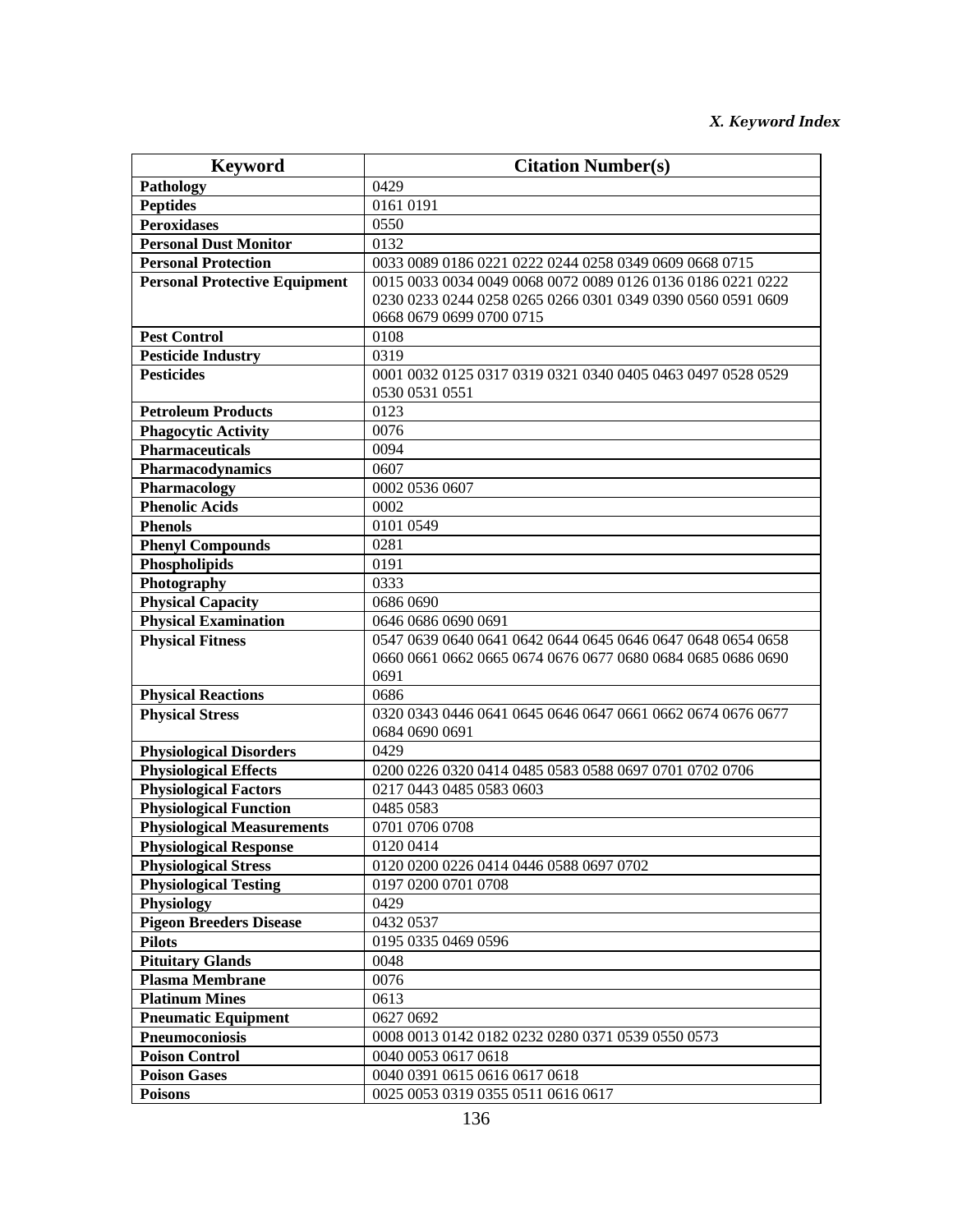| <b>Keyword</b>                          | <b>Citation Number(s)</b>                                        |
|-----------------------------------------|------------------------------------------------------------------|
| <b>Pollutants</b>                       | 0060 0428 0525 0552                                              |
| Polychlorinated-biphenyls               | 0502                                                             |
| <b>Polycyclic Aromatic Hydrocarbons</b> | 0080 0100 0103 0123 0161 0188 0372 0423 0466 0620                |
| <b>Polycyclic Hydrocarbons</b>          | 0161                                                             |
| <b>Polymers</b>                         | 0628                                                             |
| <b>Polynuclear Aromatic</b>             | 0103 0187                                                        |
| <b>Hydrocarbons</b>                     |                                                                  |
| Polysaccharides                         | 0020                                                             |
| <b>Polyurethane Foams</b>               | 0375                                                             |
| <b>Postal Employees</b>                 | 0053 0292 0484 0624 0625 0626                                    |
| <b>Posture</b>                          | 0369 0440 0459 0460 0554 0614                                    |
| <b>Poultry</b>                          | 0054 0629 0713                                                   |
| <b>Power Generation</b>                 | 0709                                                             |
| <b>Power Tools</b>                      | 0015 0034                                                        |
| <b>Pregnancy</b>                        | 0039 0155 0336 0450 0451                                         |
| <b>Prenatal Exposure</b>                | 0336 0450 0451                                                   |
| <b>Preventive Medicine</b>              | 0194                                                             |
| <b>Printing Industry</b>                | 0133 0316 0703                                                   |
| <b>Prison Workers</b>                   | 0194                                                             |
| <b>Propanes</b>                         | 0615                                                             |
| <b>Protective Clothing</b>              | 0034 0089 0186 0244 0349 0370 0560 0591 0668                     |
| <b>Protective Equipment</b>             | 0015 0033 0221 0222 0244 0266 0349 0370 0390 0560 0583 0591 0668 |
| <b>Protective Materials</b>             | 0349 0370 0668                                                   |
| <b>Protective Measures</b>              | 0220 0311                                                        |
| <b>Protein Biochemistry</b>             | 0210                                                             |
| <b>Protein Chemistry</b>                | 0173                                                             |
| <b>Protein Synthesis</b>                | 0428                                                             |
| <b>Proteins</b>                         | 0020 0036 0096 0099 0138 0141 0173 0205 0210 0306 0394 0419      |
| <b>Psychological Effects</b>            | 0218 0575                                                        |
| <b>Psychological Factors</b>            | 0443                                                             |
| <b>Psychological Fatigue</b>            | 0104                                                             |
| <b>Psychological Reactions</b>          | 0027                                                             |
| <b>Psychological Responses</b>          | 0225 0226                                                        |
| <b>Psychological Stress</b>             | 0027 0104 0120 0218 0225 0226 0294 0446 0527                     |
| Psychology                              | 0444                                                             |
| <b>Public Health</b>                    | 0131 0587                                                        |
| <b>Pulmonary Cancer</b>                 | 0059 0150                                                        |
| <b>Pulmonary Function</b>               | 0069 0165 0191 0209 0232 0268 0273 0358 0358 0488 0583 0683      |
|                                         | 0693 0712                                                        |
| <b>Pulmonary System Disorders</b>       | 0004 0013 0019 0026 0041 0059 0062 0065 0067 0069 0078 0082      |
|                                         | 0086 0090 0092 0100 0108 0113 0122 0128 0134 0141 0142 0143      |
|                                         | 0146 0167 0171 0176 0181 0184 0189 0190 0191 0196 0202 0203      |
|                                         | 0204 0207 0209 0214 0232 0241 0256 0268 0273 0277 0278 0279      |
|                                         | 0280 0284 0285 0289 0299 0325 0328 0341 0343 0358 0363 0364      |
|                                         | 0366 0367 0372 0374 0375 0386 0387 0400 0407 0420 0432 0433      |
|                                         | 0445 0455 0456 0477 0478 0491 0495 0509 0525 0537 0539 0542      |
|                                         | 0550 0552 0562 0565 0568 0573 0577 0586 0592 0594 0605 0608      |
|                                         | 0610 0611 0629 0642 0693 0698 0704 0712                          |
| <b>Pyrenes</b>                          | 0593                                                             |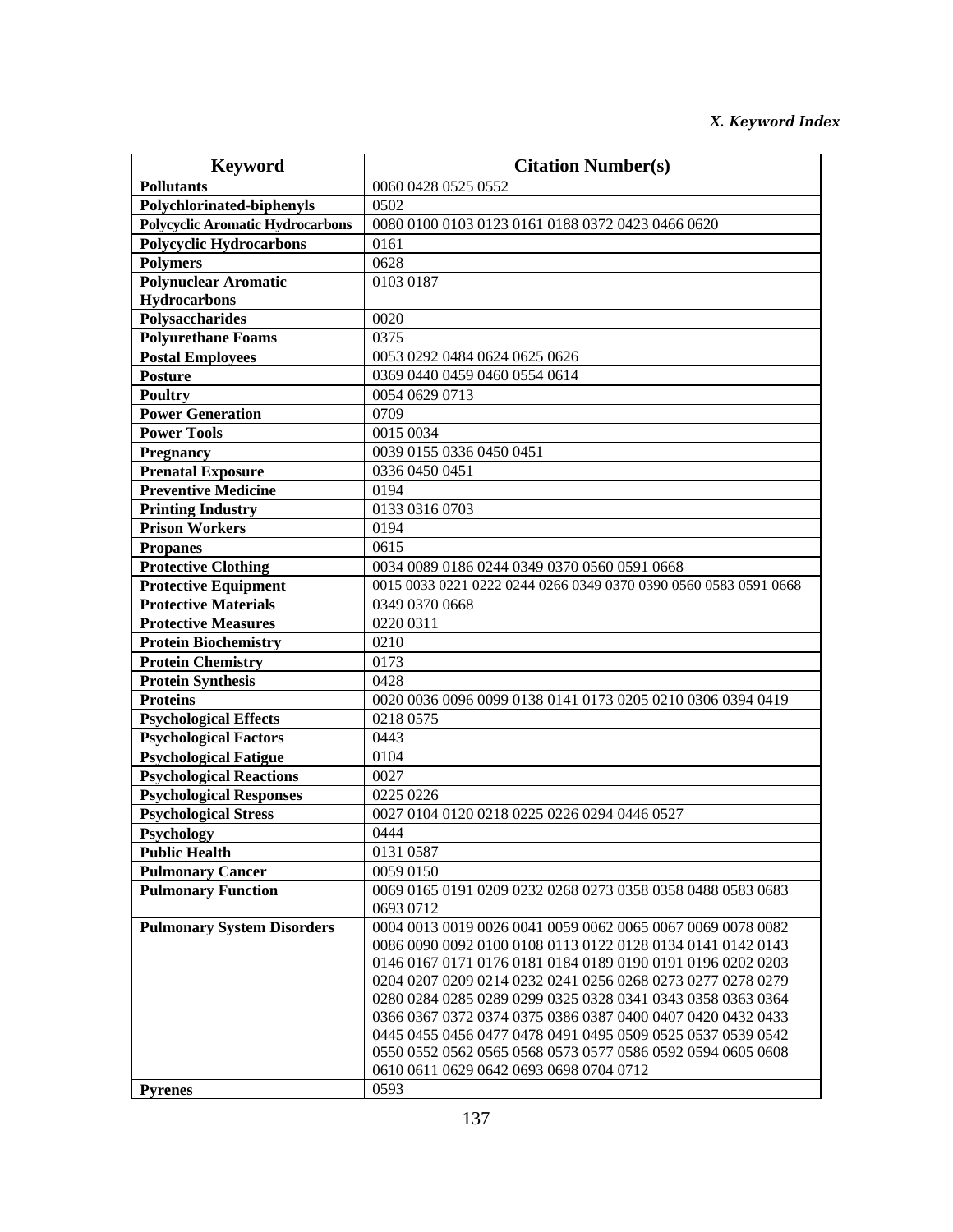| <b>Keyword</b>                      | <b>Citation Number(s)</b>                                   |
|-------------------------------------|-------------------------------------------------------------|
| <b>Qualitative Analysis</b>         | 0087 0122 0467 0483 0507                                    |
| <b>Quality Control</b>              | 0061 0268 0712                                              |
| <b>Quantitative Analysis</b>        | 0055 0168 0186 0197 0211 0329 0423 0510 0597                |
| <b>Quarries</b>                     | 0070                                                        |
| <b>Quartz Dust</b>                  | 0026 0086 0182 0379 0420 0445 0608                          |
| Questionnaires                      | 0033 0104 0127 0148 0273 0274 0335 0337 0343 0347 0358 0375 |
|                                     | 0386 0434 0453 0487 0491 0498 0509 0542 0543 0551           |
| <b>Racial Factors</b>               | 0001 0169 0183 0232 0270 0271 0274 0285 0299 0376 0397 0452 |
|                                     | 0511 0527 0531 0559 0563 0573 0592 0636 0637                |
| <b>Radiant Energy</b>               | 0710                                                        |
| <b>Radiation</b>                    | 0306 0592 0596 0716                                         |
| <b>Radiation Exposure</b>           | 0195 0596                                                   |
| <b>Radiation Monitoring</b>         | 0220 0596                                                   |
| <b>Radiation Protection</b>         | 0220                                                        |
| <b>Radio Waves</b>                  | 0710 0716                                                   |
| <b>Radioactive Materials</b>        | 0253                                                        |
| <b>Radiographic Analysis</b>        | 0008 0134 0182                                              |
| Radiography                         | 0182                                                        |
| <b>Railroad Industry</b>            | 0158 0240                                                   |
| <b>Refractories</b>                 | 0090 0621                                                   |
| <b>Regulations</b>                  | 0021 0133 0159 0265 0269 0544                               |
| <b>Renal Toxicity</b>               | 0026 0108                                                   |
| <b>Repetitive Work</b>              | 0602 0603                                                   |
| <b>Reproductive Effects</b>         | 0088 0156 0336 0377 0378 0405 0407 0449 0451 0499           |
| <b>Reproductive Hazards</b>         | 0039 0088 0156 0336 0377 0405 0407 0449                     |
| <b>Reproductive System</b>          | 0039 0056 0088 0155 0156 0282 0378 0463 0497 0499           |
| <b>Rescue Measures</b>              | 0479 0515 0575                                              |
| <b>Rescue Workers</b>               | 0479 0479 0515 0538 0575 0588                               |
| <b>Respirable Dust</b>              | 0042 0092 0128 0132 0171 0182 0204 0260 0268 0273 0326 0328 |
|                                     | 0358 0371 0375 0445 0488 0622 0627                          |
| <b>Respiration</b>                  | 0211                                                        |
| <b>Respirators</b>                  | 0033 0087 0211 0221 0256 0258 0260 0347 0348 0375 0386 0447 |
|                                     | 0458 0476 0479 0555 0575 0583 0612 0699 0705                |
| <b>Respiratory Hypersensitivity</b> | 0060 0062 0082 0184                                         |
| <b>Respiratory Infections</b>       | 0004 0113 0184 0196 0279 0542                               |
| <b>Respiratory Irritants</b>        | 0003 0019 0086 0113 0123 0143 0171 0196 0204 0216 0230 0268 |
|                                     | 0273 0279 0301 0307 0358 0386 0404 0473 0488 0495 0509 0510 |
|                                     | 0542 0565 0572 0610 0698 0713                               |
| <b>Respiratory Neoplasms</b>        | 0059                                                        |
| <b>Respiratory Protection</b>       | 0033 0087 0211 0221 0244 0256 0258 0265 0347 0348 0350 0375 |
|                                     | 0432 0447 0476 0479 0483 0637 0555 0583 0612 0628 0695      |
| <b>Respiratory System</b>           | 0003 0004 0007 0013 0019 0026 0059 0060 0062 0062 0065 0067 |
| <b>Disorders</b>                    | 0069 0078 0082 0086 0090 0092 0108 0113 0122 0126 0128 0134 |
|                                     | 0142 0143 0146 0146 0152 0167 0171 0176 0181 0182 0184 0196 |
|                                     | 0202 0204 0209 0214 0216 0232 0241 0256 0268 0271 0273 0277 |
|                                     | 0279 0284 0285 0289 0299 0307 0325 0337 0341 0343 0358 0363 |
|                                     | 0364 0367 0375 0379 0386 0387 0400 0420 0432 0433 0445 0456 |
|                                     | 0461 0477 0478 0487 0491 0495 0509 0524 0536 0537 0542 0562 |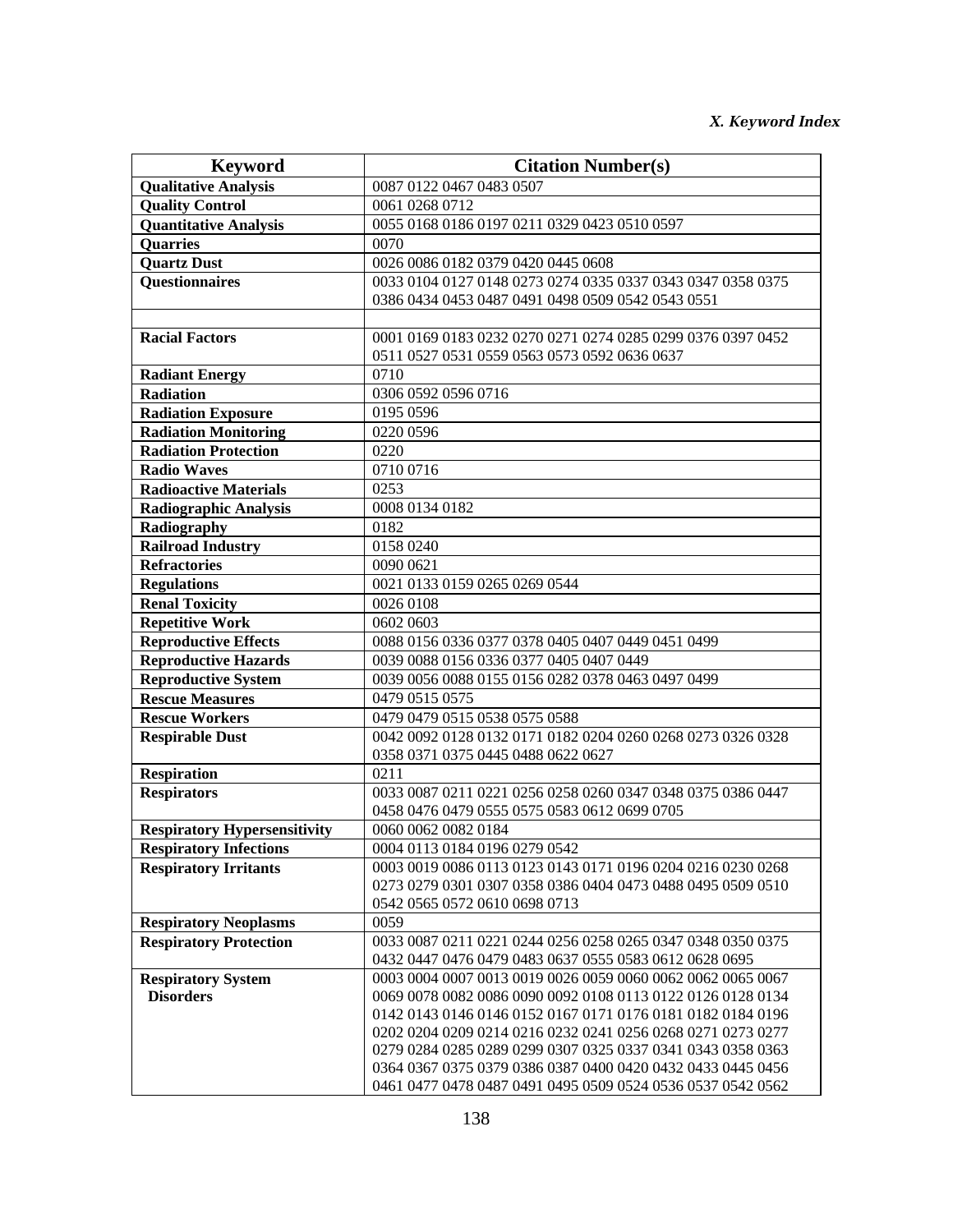| <b>Keyword</b>                                        | <b>Citation Number(s)</b>                                                                                        |
|-------------------------------------------------------|------------------------------------------------------------------------------------------------------------------|
| <b>Respiratory System</b>                             | 0565 0573 0575 0577 0586 0592 0595 0605 0608 0610 0611 0629                                                      |
| <b>Disorders-Continued</b>                            | 0642 0683 0693 0698 0704 0711 0712                                                                               |
| <b>Retail Workers</b>                                 | 0107 0131 0245 0584                                                                                              |
| <b>Rheumatoid Disorders</b>                           | 0026                                                                                                             |
| <b>Ribonucleic Acids</b>                              | 0496                                                                                                             |
| <b>Risk Analysis</b>                                  | 0001 0014 0023 0062 0089 0097 0122 0131 0135 0147 0157 0168                                                      |
|                                                       | 0193 0255 0297 0331 0360 0494 0500 0511                                                                          |
| <b>Risk Assessment Methods</b>                        | 0010 0011 0086 0111 0166 0181 0224 0416 0445 0553 0571                                                           |
| [NORA]                                                |                                                                                                                  |
| <b>Risk Factors</b>                                   | 0001 0014 0023 0039 0081 0089 0118 0122 0124 0131 0135 0157                                                      |
|                                                       | 0163 0168 0192 0232 0293 0314 0330 0331 0360 0374 0381 0392                                                      |
|                                                       | 0395 0400 0411 0413 0434 0435 0436 0439 0487 0516 0554 0557                                                      |
|                                                       | 0559 0568 0585 0592 0598 0614                                                                                    |
| <b>Road Construction</b>                              | 0234 0383 0637                                                                                                   |
| <b>Road Surfacing</b>                                 | 0383                                                                                                             |
| <b>Rock Bursts</b>                                    | 0179 0308 0342 0373 0417                                                                                         |
| <b>Rock Falls</b>                                     | 0308 0346 0373 0417 0470 0471 0492 0526                                                                          |
| <b>Rock Mechanics</b>                                 | 0346 0373 0471 0526 0578                                                                                         |
| <b>Roofing Industry</b>                               | 0163 0230 0233 0302 0473 0554 0572 0620 0633                                                                     |
| <b>Room and Pillar Mining</b>                         | 0130                                                                                                             |
|                                                       |                                                                                                                  |
| <b>Safety Climate</b>                                 | 0264                                                                                                             |
| <b>Safety Clothing</b>                                | 0560                                                                                                             |
| <b>Safety Education</b>                               | 0083 0236 0239 0269 0270 0338 0339 0396 0630 0630 0631 0633                                                      |
|                                                       | 0636 0678 0682 0688 0689                                                                                         |
| <b>Safety Engineering</b>                             | 0163 0408                                                                                                        |
| <b>Safety Equipment</b>                               | 0265 0390 0609 0682 0688 0689                                                                                    |
| <b>Safety Measures</b>                                | 0236 0239 0275 0292 0323 0335 0373 0388 0390 0392 0408 0411                                                      |
|                                                       | 0411 0413 0494 0507 0515 0522 0532 0535 0547 0553 0609 0630                                                      |
|                                                       | 0631 0636 0678 0681 0682                                                                                         |
| <b>Safety Monitoring</b>                              | 0095 0408 0411 0560 0576 0579 0630                                                                               |
| <b>Safety Practices</b>                               | 0254 0255 0264 0266 0267 0323 0335 0368 0388 0532 0630 0631                                                      |
|                                                       | 0633 0634 0635 0636 0643 0657 0681 0682                                                                          |
| <b>Safety Programs</b>                                | 0083 0264 0293 0388 0396 0545 0636 0681 0689<br>0029 0071 0095 0323 0457 0535 0560 0576 0579                     |
| <b>Safety Research</b>                                | 0037 0045 0132 0298 0475 0533 0591                                                                               |
| <b>Samplers</b>                                       |                                                                                                                  |
| <b>Sampling</b>                                       | 0020 0037 0040 0054 0063 0186 0215 0313 0315 0327 0335 0337<br>0374 0392 0412 0458 0584 0585 0621 0705 0709 0714 |
| <b>Sampling Equipment</b>                             | 0037 0132 0215 0298 0591                                                                                         |
| <b>Sampling Methods</b>                               | 0132 0154 0215 0304 0315 0337 0431 0484 0510 0591                                                                |
| <b>Sand and Gravel Mines</b>                          | 0328                                                                                                             |
|                                                       | 0070                                                                                                             |
| <b>Sand Blasting</b><br><b>Scanning Techniques</b>    | 0068                                                                                                             |
|                                                       |                                                                                                                  |
| <b>Screening Methods</b><br><b>Screening Programs</b> | 0158<br>0289                                                                                                     |
|                                                       |                                                                                                                  |
| <b>Seat Designs</b>                                   | 0438 0480<br>0117                                                                                                |
| <b>Selenium Compounds</b>                             | 0350 0588 0657 0684                                                                                              |
| <b>Self-contained Breathing</b><br><b>Apparatus</b>   |                                                                                                                  |
|                                                       |                                                                                                                  |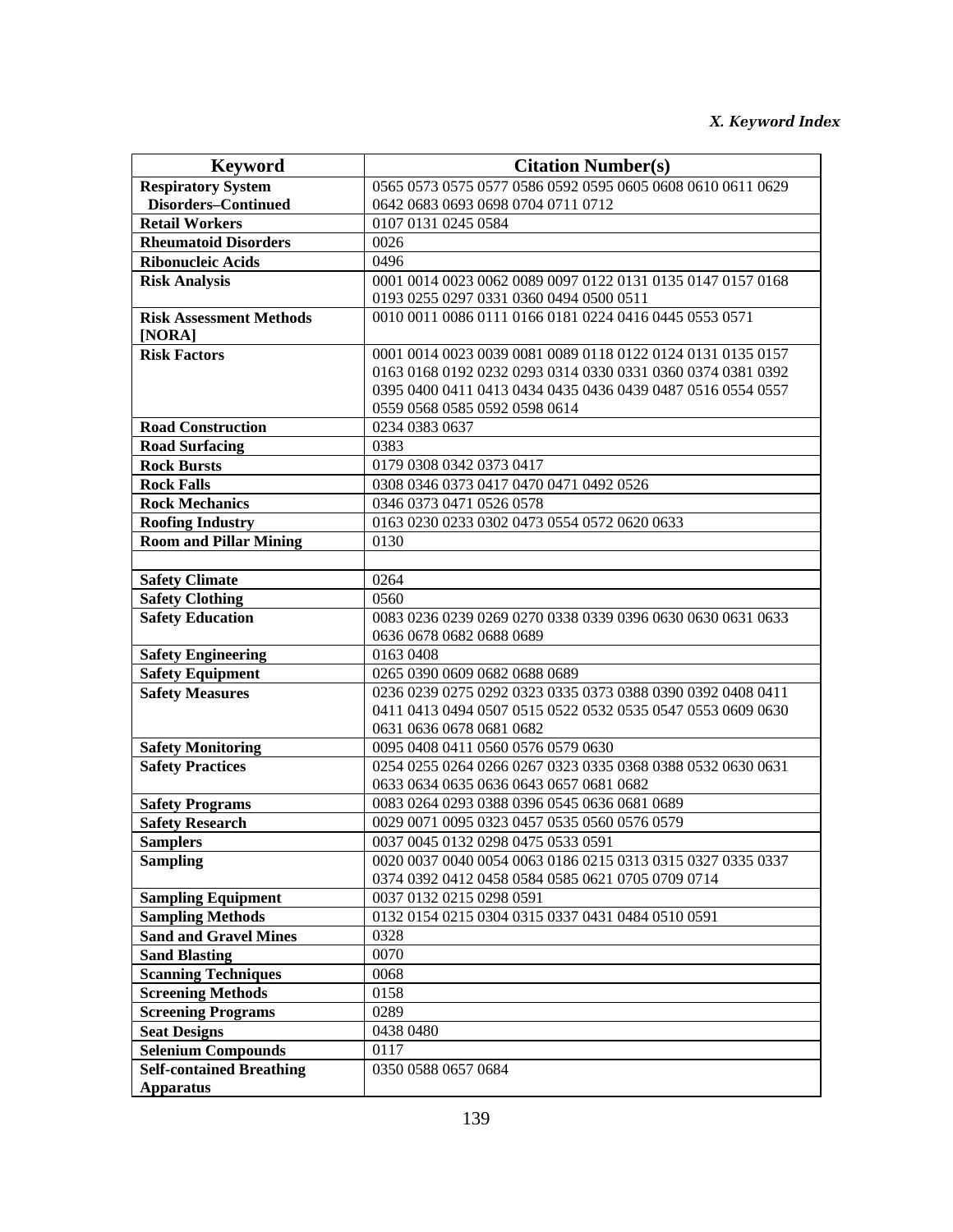| <b>Keyword</b>                                           | <b>Citation Number(s)</b>                                   |
|----------------------------------------------------------|-------------------------------------------------------------|
| <b>Self-contained Underwater</b>                         | 0653                                                        |
| <b>Breathing Apparatus</b>                               |                                                             |
| <b>Sensitization</b>                                     | 0021 0031 0062 0082 0281 0422 0433 0477 0543 0562           |
| <b>Sensory Motor System</b>                              | 0198                                                        |
| <b>Sensory Thresholds</b>                                | 0198                                                        |
| <b>Serology</b>                                          | 0020 0054                                                   |
| <b>Sewage Treatment</b>                                  | 0203                                                        |
| <b>Sex Factors</b>                                       | 0169 0183 0232 0274 0279 0285 0317 0321 0334 0381 0392 0405 |
|                                                          | 0499 0511 0529 0530 0531 0560 0563 0573 0584 0585 0592 0612 |
| <b>Shift Work</b>                                        | 0195                                                        |
| <b>Shipyard Industry</b>                                 | 0406                                                        |
| <b>Silica Dusts</b>                                      | 0026 0041 0042 0065 0086 0119 0182 0187 0232 0309 0326 0328 |
|                                                          | 0420 0445 0488 0506 0546 0608 0622 0627                     |
| <b>Silicates</b>                                         | 0037 0119 0209 0496 0506                                    |
| <b>Silicon Compounds</b>                                 | 0119                                                        |
| <b>Silicosis</b>                                         | 0026 0086 0119 0142 0232 0284 0309 0328                     |
| <b>Silver Compounds</b>                                  | 0351 0546                                                   |
| <b>Simulation Methods</b>                                | 0017 0022 0291 0298 0411                                    |
| <b>Skeletal System</b>                                   | 0052 0569                                                   |
| <b>Skin Absorption</b>                                   | 0030 0329 0384 0425 0495 0556 0610                          |
| <b>Skin Cancer</b>                                       | 0059 0195 0501                                              |
| <b>Skin Diseases</b>                                     | 0097 0160 0461                                              |
| <b>Skin Disorders</b>                                    | 0059 0489 0696                                              |
| <b>Skin Exposure</b>                                     | 0021 0030 0048 0050 0097 0160 0495 0610                     |
| <b>Skin Irritants</b>                                    | 0021 0047 0054 0230 0311 0427 0489 0549 0696                |
| <b>Skin Lesions</b>                                      | 0489 0696                                                   |
| <b>Skin Protection</b>                                   | 0021 0048                                                   |
| <b>Skin Sensitivity</b>                                  | 0021 0198                                                   |
| <b>Skin Tests</b>                                        | 0050 0599                                                   |
| <b>Slaughterhouses</b>                                   | 0713                                                        |
| <b>Sleep Disorders</b>                                   | 0056 0378                                                   |
| <b>Slope Stability</b>                                   | 0163                                                        |
| <b>Small Businesses</b>                                  | 0180 0354                                                   |
| <b>Smelters</b>                                          | 0365                                                        |
| <b>Smoke Inhalation</b>                                  | 0313                                                        |
| <b>Smoking</b>                                           | 0065 0183 0268 0273 0274 0313 0331 0337 0358 0375 0387 0487 |
|                                                          | 0542 0568 0595                                              |
| <b>Social and Economic</b><br><b>Consequences [NORA]</b> | 0276 0296 0297 0331 0393 0409                               |
| <b>Sociological Factors</b>                              | 0157 0169 0218 0279 0320 0399 0443 0527 0560 0589           |
| Sociology                                                | 0218 0279 0320 0444 0499 0560 0589                          |
| <b>Sodium Compounds</b>                                  | 0162 0319                                                   |
| <b>Solvent Extraction</b>                                | 0591                                                        |
| <b>Solvents</b>                                          | 0186 0272 0282 0322 0327 0348 0384 0581 0582 0597 0695      |
| <b>Sound</b>                                             | 0079 0219                                                   |
| <b>Sound Attenuation</b>                                 | 0049 0222                                                   |
| Soundproofing                                            | 0079                                                        |
| <b>Special Populations at Risk</b>                       | 0089 0144 0170 0274 0340 0432 0563 0710                     |
| [NORA]                                                   |                                                             |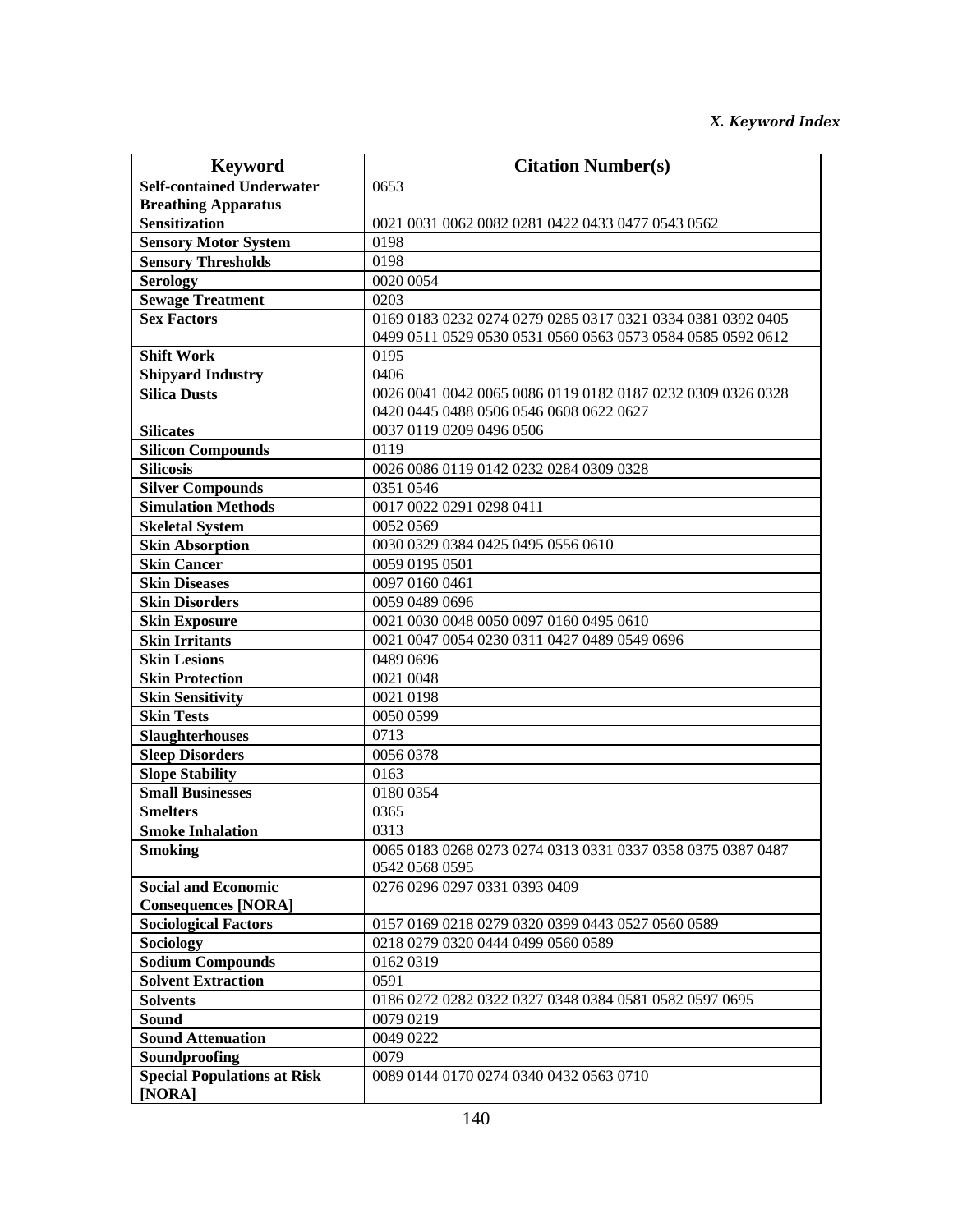| <b>Keyword</b>                     | <b>Citation Number(s)</b>                                   |
|------------------------------------|-------------------------------------------------------------|
| <b>Spermatogenesis</b>             | 0156                                                        |
| <b>Spinal Cord</b>                 | 0074                                                        |
| <b>Spine</b>                       | 0369                                                        |
| <b>Spirometry</b>                  | 0268 0273 0358 0387 0491 0595 0712                          |
| <b>Sports Injuries</b>             | 0052                                                        |
| <b>Spray Painting</b>              | 0375                                                        |
| <b>Spraying Equipment</b>          | 0063                                                        |
| <b>Sprays</b>                      | 0108                                                        |
| <b>Stainless Steel</b>             | 0278                                                        |
| <b>Standards</b>                   | 0008 0055 0157 0212 0213 0220 0349 0517 0520 0590           |
| <b>Statistical Analysis</b>        | 0014 0022 0029 0066 0087 0090 0107 0116 0121 0142 0147 0157 |
|                                    | 0172 0193 0229 0232 0238 0376 0397 0449 0452 0502           |
| <b>Statistical Quality Control</b> | 0116                                                        |
| <b>Steel Industry</b>              | 0278 0705                                                   |
| <b>Steroids</b>                    | 0103                                                        |
| <b>Stone Mines</b>                 | 0071 0266 0328 0508                                         |
| <b>Stone Processing</b>            | 0070 0622                                                   |
| <b>Stone Products</b>              | 0622                                                        |
| <b>Storage Containers</b>          | 0490 0619                                                   |
| <b>Stress</b>                      | 0031 0047 0073 0085 0120 0160 0210 0218 0226 0289 0294 0306 |
|                                    | 0414 0416 0443 0446 0538 0547 0575 0602                     |
| <b>Subsidence</b>                  | 0359                                                        |
| <b>Sulfides</b>                    | 0037                                                        |
| <b>Sulfonamides</b>                | 0082                                                        |
| <b>Surface Mining</b>              | 0012 0145 0236 0239 0344 0482 0532                          |
| <b>Surface Properties</b>          | 0109 0431                                                   |
| <b>Surfactants</b>                 | 0119                                                        |
| <b>Surveillance Programs</b>       | 0010 0011 0026 0053 0062 0095 0108 0134 0142 0148 0214 0218 |
|                                    | 0232 0279 0283 0297 0319 0379 0389 0433 0469 0474 0498 0533 |
| Synergism                          | 0157 0377                                                   |
| <b>Synthetic Fibers</b>            | 0090                                                        |
| <b>Synthetic Materials</b>         | 0055 0422                                                   |
| <b>System Safety</b>               | 0254                                                        |
|                                    |                                                             |
| <b>Tailgate Support</b>            | 0286                                                        |
| <b>Tanning Industry</b>            | 0172                                                        |
| <b>Task Performance</b>            | 0410                                                        |
| <b>Teaching</b>                    | 0196 0264                                                   |
| <b>Temperature Effects</b>         | 0115 0701 0706 0713                                         |
| <b>Temperature Measurement</b>     | 0620                                                        |
| <b>Teratogenesis</b>               | 0009 0336 0377 0464                                         |
| <b>Terrorism</b>                   | 0538                                                        |
| <b>Thermal Effects</b>             | 0588                                                        |
| <b>Thermodynamics</b>              | 0066                                                        |
| <b>Threshold Limit Values</b>      | 0049                                                        |
| <b>Throat Disorders</b>            | 0542                                                        |
| <b>Tin Compounds</b>               | 0117                                                        |
| <b>Tissue Disorders</b>            | 0602                                                        |
| <b>Tobacco</b>                     | 0032 0299                                                   |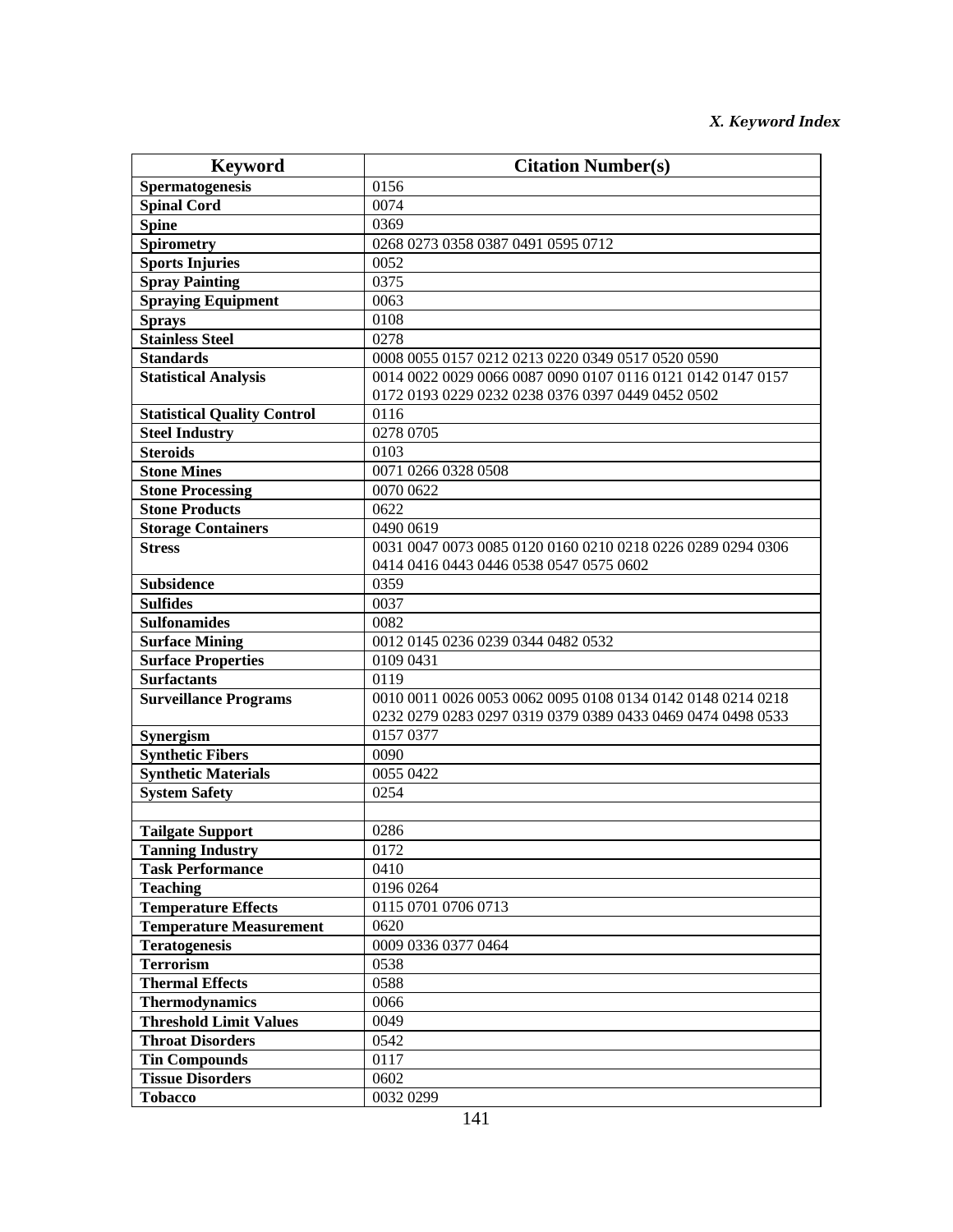| <b>Keyword</b>                     | <b>Citation Number(s)</b>                                                                    |
|------------------------------------|----------------------------------------------------------------------------------------------|
| <b>Tobacco Smoke</b>               | 0065 0227 0299                                                                               |
| <b>Toluenes</b>                    | 0477 0478                                                                                    |
| <b>Tools</b>                       | 0034 0042 0692                                                                               |
| <b>Torso Flexion</b>               | 0369                                                                                         |
| <b>Toxic Dose</b>                  | 0082 0098                                                                                    |
| <b>Toxic Effects</b>               | 0030 0036 0082 0088 0098 0100 0125 0216 0463                                                 |
| <b>Toxic Gases</b>                 | 0391 0457                                                                                    |
| <b>Toxicology</b>                  | 0109 0115 0117 0155 0265 0544                                                                |
| <b>Toxins</b>                      | 0005 0096 0125 0155 0366 0384 0407 0464                                                      |
| <b>Trace Elements</b>              | 0153                                                                                         |
| <b>Tractors</b>                    | 0061 0380 0397 0481                                                                          |
| <b>Training</b>                    | 0070 0083 0084 0139 0143 0159 0235 0236 0237 0239 0244 0255                                  |
|                                    | 0264 0266 0267 0276 0290 0293 0338 0339 0360 0388 0396 0443                                  |
|                                    | 0518 0519 0538 0545 0589 0636 0653 0666 0675 0679 0681 0682                                  |
|                                    | 0687 0688 0689 0709                                                                          |
| <b>Transition Metals</b>           | 0306                                                                                         |
| <b>Transportation</b>              | 0010 0011 0136                                                                               |
| <b>Traumatic Injuries</b>          | 0010 0011 0015 0028 0051 0107 0130 0136 0145 0193 0214 0229 0242                             |
|                                    | 0245 0246 0247 0248 0249 0250 0251 0252 0259 0266 0267 0269 0270                             |
|                                    | 0275 0293 0296 0297 0302 0303 0314 0330 0331 0335 0360 0368 0381                             |
|                                    | 0392 0393 0395 0398 0401 0408 0409 0413 0444 0469 0516 0522 0545                             |
|                                    | 0554 0560 0566 0575 0576 0580 0585 0630 0631 0632 0632 0633 0634                             |
|                                    | 0634 0635 0635 0636 0637 0638 0643 0644 0649 0650 0651 0652 0655                             |
|                                    | 0657 0663 0664 0666 0667 0668 0669 0670 0671 0672 0673 0675 0678                             |
| <b>Traumatic Injuries [NORA]</b>   | 0679 0681 0682 0687 0688 0689<br>0068 0070 0071 0081 0129 0131 0136 0218 0303 0330 0360 0368 |
|                                    | 0383 0392 0395 0398 0413 0434 0435 0436 0437 0438 0439 0522                                  |
|                                    | 0540 0541 0557 0566 0598 0614                                                                |
| <b>Trucking</b>                    | 0238 0330 0409 0482                                                                          |
| <b>Tuberculosis</b>                | 0232                                                                                         |
| <b>Tumor Inhibition</b>            | 0205 0206                                                                                    |
| <b>Tumors</b>                      | 0099 0102 0103 0112 0170 0183 0205 0206 0327 0419 0462 0611                                  |
| <b>Tunneling</b>                   | 0260                                                                                         |
|                                    |                                                                                              |
| <b>Ultrasonic Testing</b>          | 0037                                                                                         |
| <b>Ultraviolet Light</b>           | 0152 0164                                                                                    |
| <b>Ultraviolet Radiation</b>       | 0164 0306                                                                                    |
| <b>Underground Miners</b>          | 0070 0132 0134 0153 0229 0246 0247 0248 0249 0250 0251 0252                                  |
|                                    | 0266 0280 0332 0371 0470 0493 0526 0535                                                      |
| <b>Underground Mining</b>          | 0038 0070 0071 0085 0130 0134 0174 0175 0229 0246 0247 0248 0249                             |
|                                    | 0250 0251 0252 0255 0260 0262 0266 0280 0286 0287 0291 0300 0309                             |
|                                    | 0323 0344 0345 0353 0359 0371 0438 0468 0470 0471 0472 0480 0492                             |
|                                    | 0493 0508 0514 0521 0526 0534 0535 0574 0588 0604                                            |
| <b>Uranium Compounds</b>           | 0705                                                                                         |
| <b>Urethanes</b>                   | 0628                                                                                         |
| <b>Urinalysis</b>                  | 0009 0043 0063 0282 0582 0593 0593 0705                                                      |
| <b>Urogenital System Disorders</b> | 0108                                                                                         |
|                                    |                                                                                              |
| <b>Vaccines</b>                    | 0020 0164                                                                                    |
| <b>Vanadium Compounds</b>          | 0096 0190 0210                                                                               |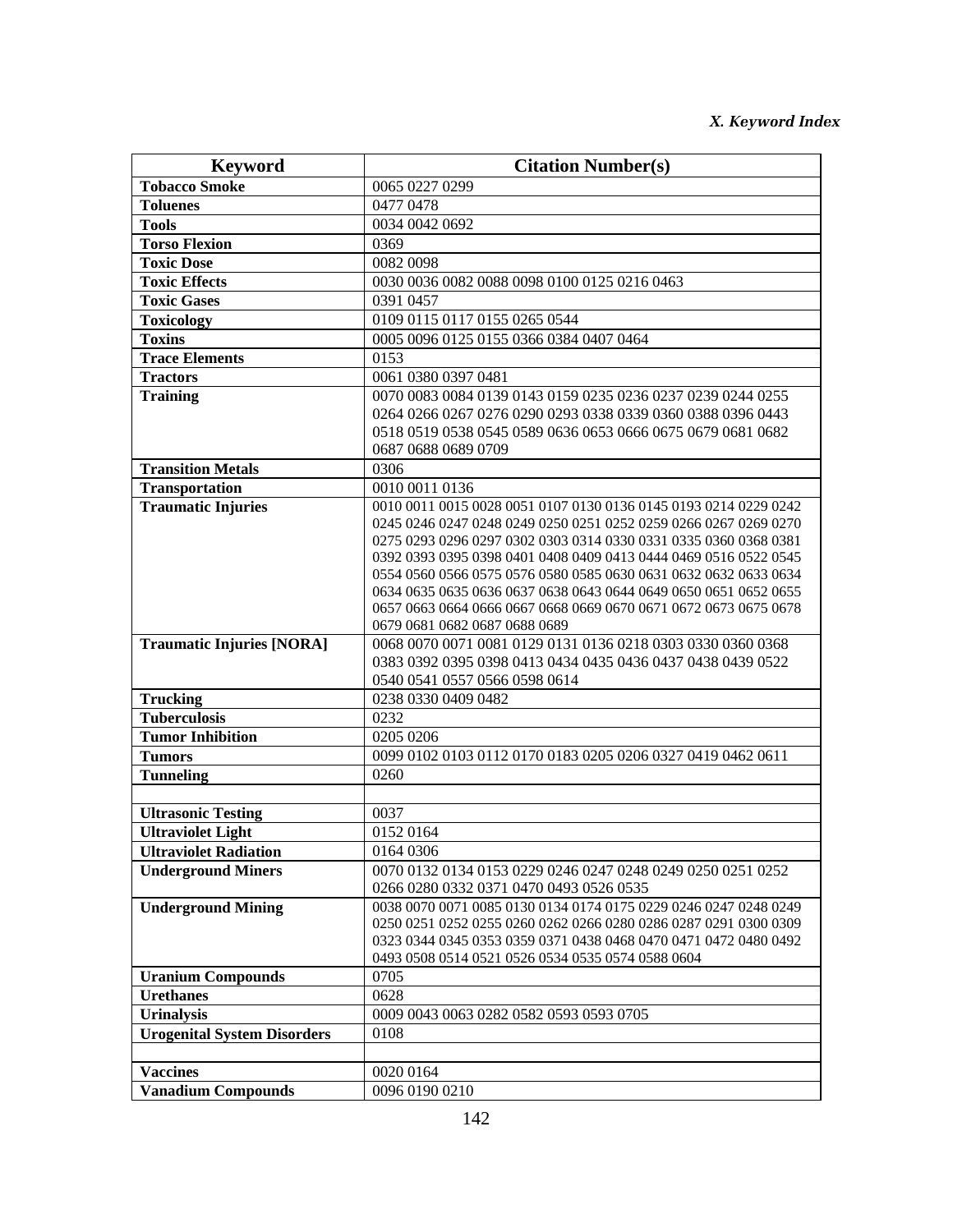| <b>Keyword</b>                     | <b>Citation Number(s)</b>                                                                                                  |
|------------------------------------|----------------------------------------------------------------------------------------------------------------------------|
| <b>Vapors</b>                      | 0133 0263 0356 0476                                                                                                        |
| <b>Vasomotor System Disorders</b>  | 0199                                                                                                                       |
| <b>Ventilation</b>                 | 0016 0042 0113 0133 0174 0175 0253 0260 0268 0292 0311 0318                                                                |
|                                    | 0332 0352 0426 0431 0523 0615 0619 0620 0621 0623 0624 0625                                                                |
|                                    | 0626 0694 0695 0698 0704 0705 0707 0711 0712 0713                                                                          |
| Vertebrae                          | 0369                                                                                                                       |
| <b>Veterinary Medicine</b>         | 0105                                                                                                                       |
| <b>Vibration</b>                   | 0034 0198 0349 0438 0480 0692                                                                                              |
| <b>Vibration Control</b>           | 0034 0035 0692                                                                                                             |
| <b>Vibration Disease</b>           | 0201 0217                                                                                                                  |
| <b>Vibration Effects</b>           | 0035 0198 0217 0349 0436                                                                                                   |
| <b>Vibration Exposure</b>          | 0217 0349 0436 0437                                                                                                        |
| <b>Vibration Suppressors</b>       | 0034                                                                                                                       |
| <b>Vinyl Plastics</b>              | 0133                                                                                                                       |
| <b>Viral Diseases</b>              | 0054 0108 0194 0283                                                                                                        |
| <b>Vision Disorders</b>            | 0127 0163 0316 0333 05090703                                                                                               |
| <b>Vitreous Enameling</b>          | 0090                                                                                                                       |
| <b>Volatiles</b>                   | 0133 0703 0704                                                                                                             |
|                                    |                                                                                                                            |
| <b>Walking Surfaces</b>            | 0039 0163                                                                                                                  |
| <b>Warning Systems</b>             | 0333 0571                                                                                                                  |
| <b>Waste Disposal</b>              | 0203                                                                                                                       |
| <b>Water Industry</b>              | 0053 0152 0374 0404                                                                                                        |
| <b>Weight Measurement</b>          | 0197                                                                                                                       |
| <b>Welding Industry</b>            | 0003 0177 0277 0278 0324 0577 0695 0705                                                                                    |
| Women                              | 0039 0056 0074 0105 0196                                                                                                   |
| <b>Woodworking Industry</b>        | 0058 0311 0699 0707                                                                                                        |
| <b>Work Analysis</b>               | 0564 0612                                                                                                                  |
| <b>Work Areas</b>                  | 0095 0382 0714                                                                                                             |
| <b>Work Capability</b>             | 0158                                                                                                                       |
| <b>Work Environment</b>            | 0039 0056 0058 0075 0079 0095 0143 0146 0163 0195 0211 0230<br>0233 0263 0268 0292 0307 0316 0357 0368 0392 0402 0413 0426 |
|                                    | 0487 0489 0491 0510 0540 0542 0547 0564 0692 0714                                                                          |
| <b>Work Performance</b>            | 0094                                                                                                                       |
| <b>Work Practices</b>              | 0120 0148 0230 0233 0269 0301 0628 0632 0633 0634 0635 0699                                                                |
| <b>Work Zone Analysis System</b>   | 0541                                                                                                                       |
| <b>Workplace Monitoring</b>        | 0005 0062 0143 0211 0220 0316 0331 0354 0356 0413 0447 0458                                                                |
|                                    | 0487 0579 0612                                                                                                             |
| <b>Workplace Studies</b>           | 0010 0011 0094 0146 0313 0316 0343 0354 0356 0362 0426 0447                                                                |
|                                    | 0458 0510 0579 0612 0628 0692                                                                                              |
| Workshops                          | 0360 0579 0581                                                                                                             |
|                                    |                                                                                                                            |
| <b>X-ray Analysis</b>              | 0448                                                                                                                       |
| <b>X-ray Diagnosis</b>             | 0008                                                                                                                       |
| <b>X-ray Fluorescence Analysis</b> | 0037 0448                                                                                                                  |
|                                    |                                                                                                                            |
| <b>Yeasts</b>                      | 0203                                                                                                                       |
|                                    |                                                                                                                            |
| <b>Zinc Compounds</b>              | 0117 0448                                                                                                                  |